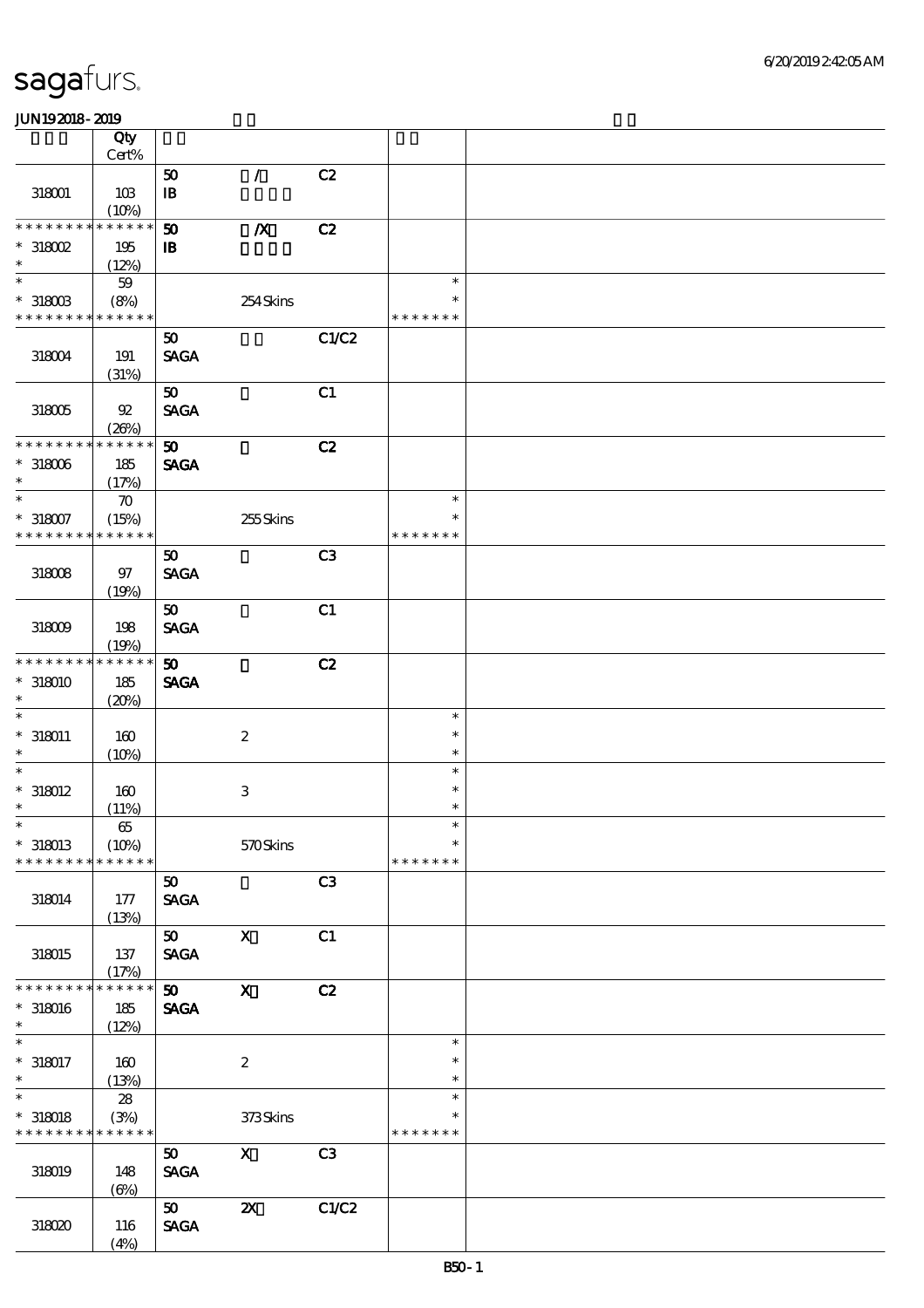|                                               | Qty          |                             |                           |             |               |  |
|-----------------------------------------------|--------------|-----------------------------|---------------------------|-------------|---------------|--|
|                                               | Cert%        |                             |                           |             |               |  |
|                                               |              | ${\bf 50}$                  |                           | C2          |               |  |
| 318021                                        | 113          | $\mathbf{I}\mathbf{A}$      |                           |             |               |  |
|                                               | (21%)        |                             |                           |             |               |  |
| * * * * * * * *                               | * * * * * *  | $\boldsymbol{\mathfrak{D}}$ | $\mathcal{L}$             | C2          |               |  |
|                                               |              |                             |                           |             |               |  |
| $*318022$<br>$\ast$                           | 185          | IA                          |                           |             |               |  |
| $\ast$                                        | (16%)        |                             |                           |             | $\ast$        |  |
|                                               | 34           |                             |                           |             |               |  |
| $*318023$                                     | (8%)         |                             | 219Skins                  |             | $\ast$        |  |
| * * * * * * * * * * * * * *                   |              |                             |                           |             | * * * * * * * |  |
| * * * * * * * * * * * * * *                   |              | 50                          | $\boldsymbol{X}$          | C2          |               |  |
| * 318024                                      | 185          | IA                          |                           |             |               |  |
| $\ast$                                        | (17%)        |                             |                           |             |               |  |
| $\ast$                                        |              |                             |                           |             | $\ast$        |  |
| $*318025$                                     | 160          |                             | $\boldsymbol{2}$          |             | $\ast$        |  |
| $\ast$                                        | (8%)         |                             |                           |             | $\ast$        |  |
| $\ast$                                        |              |                             |                           |             | $\ast$        |  |
| $*318026$                                     | 160          |                             | $\ensuremath{\mathbf{3}}$ |             | $\ast$        |  |
| $\ast$                                        | $(\Theta\%)$ |                             |                           |             | $\ast$        |  |
| $\ast$                                        |              |                             |                           |             | $\ast$        |  |
|                                               |              |                             |                           |             | $\ast$        |  |
| $*318027$<br>$\ast$                           | 160          |                             | $\boldsymbol{4}$          |             | $\ast$        |  |
|                                               | (13%)        |                             |                           |             |               |  |
| $\ast$                                        | 150          |                             |                           |             | $\ast$        |  |
| $*318028$                                     | (8%)         |                             | 815Skins                  |             | $\ast$        |  |
| * * * * * * * * * * * * * *                   |              |                             |                           |             | * * * * * * * |  |
|                                               |              | ${\bf 50}$                  | $\mathcal{L}$             | C2          |               |  |
| 318029                                        | 112          | IA                          |                           | <b>LNAP</b> |               |  |
|                                               | (20%)        |                             |                           |             |               |  |
| * * * * * * * *                               | * * * * * *  | 50                          | $\boldsymbol{X}$          | C2          |               |  |
| $*318000$                                     | 185          | IA                          |                           | <b>INAP</b> |               |  |
| $\ast$                                        | (11%)        |                             |                           |             |               |  |
| $\ast$                                        | ${\bf 54}$   |                             |                           |             | $\ast$        |  |
|                                               |              |                             |                           |             | $\ast$        |  |
| $^\ast$ 318031<br>* * * * * * * * * * * * * * | (9%)         |                             | 239Skins                  |             | * * * * * * * |  |
|                                               |              |                             |                           |             |               |  |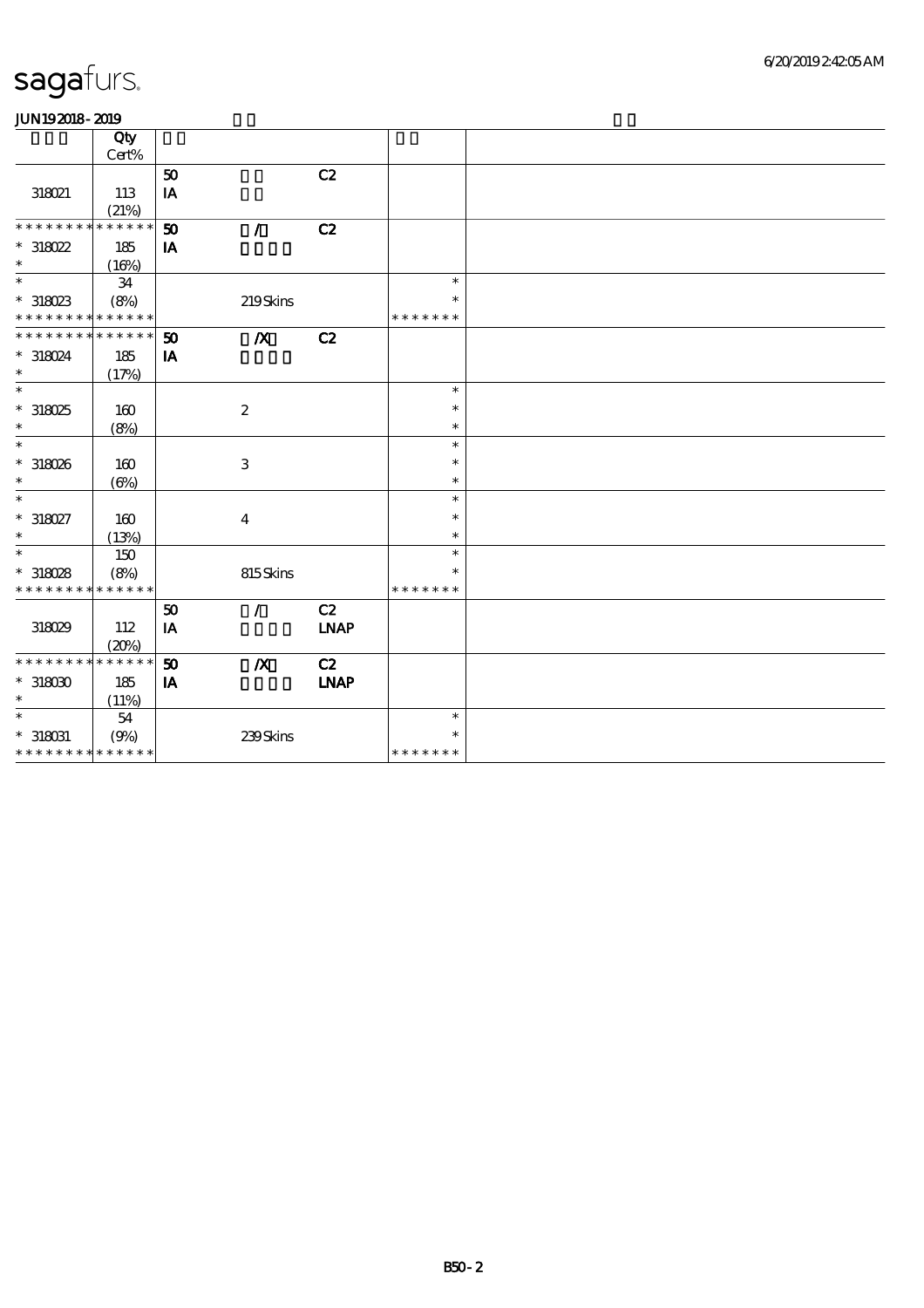|                                          | Qty                  |                                       |                           |                |                  |  |
|------------------------------------------|----------------------|---------------------------------------|---------------------------|----------------|------------------|--|
|                                          | Cert%                |                                       |                           |                |                  |  |
| 318101                                   | 107                  | $\boldsymbol{\omega}$<br>$\bf S\!I$   | $Z\!X$ $\,$ $X$           | C2             |                  |  |
|                                          | (32%)                |                                       |                           |                |                  |  |
|                                          |                      | $\boldsymbol{\omega}$                 |                           | C1/C2          |                  |  |
| 318102                                   | 170                  | ${\bf S}$                             |                           |                |                  |  |
|                                          | (24%)                |                                       |                           |                |                  |  |
| $318103$                                 | 79                   | $\boldsymbol{\omega}$<br>$\mathbf{S}$ |                           | C <sub>3</sub> |                  |  |
|                                          | (24%)                |                                       |                           |                |                  |  |
|                                          |                      | $\boldsymbol{\omega}$                 |                           | C1             |                  |  |
| 318104                                   | 75                   | $\mathbf{S}$                          |                           |                |                  |  |
| * * * * * * * *                          | (32%)<br>* * * * * * |                                       |                           |                |                  |  |
| $*318105$                                | 225                  | $\boldsymbol{\omega}$<br>${\bf S}$    |                           | C2             |                  |  |
| $\ast$                                   | (24%)                |                                       |                           |                |                  |  |
| $\ast$                                   | $94\,$               |                                       |                           |                | $\ast$           |  |
| $*318106$                                | (14%)                |                                       | 319Skins                  |                | $\ast$           |  |
| * * * * * * * *                          | * * * * * *          |                                       |                           |                | * * * * * * *    |  |
| 318107                                   | 206                  | $\boldsymbol{\omega}$<br>$\bf S\bf I$ |                           | C <sub>3</sub> |                  |  |
|                                          | (16%)                |                                       |                           |                |                  |  |
|                                          |                      | $\boldsymbol{\omega}$                 |                           | C1             |                  |  |
| 318108                                   | 210                  | ${\bf S}$                             |                           |                |                  |  |
|                                          | (20%)<br>* * * * * * |                                       |                           |                |                  |  |
| * * * * * * * *<br>$^*$ 318109 $\,$      | 225                  | $\boldsymbol{\omega}$<br>$\mathbf{S}$ |                           | C2             |                  |  |
| $\ast$                                   | (20%)                |                                       |                           |                |                  |  |
| $\ast$                                   |                      |                                       |                           |                | $\ast$           |  |
| $* 318110$                               | 200                  |                                       | $\boldsymbol{2}$          |                | $\ast$           |  |
| $\ast$<br>$\ast$                         | (18%)                |                                       |                           |                | $\ast$           |  |
| $* 318111$                               | 178<br>(15%)         |                                       | 603Skins                  |                | $\ast$<br>$\ast$ |  |
| * * * * * * * * <mark>* * * * * *</mark> |                      |                                       |                           |                | * * * * * * *    |  |
| * * * * * * * *                          | * * * * * *          | $\boldsymbol{\omega}$                 |                           | C3             |                  |  |
| $* 318112$                               | 225                  | $\mathbf{S}$                          |                           |                |                  |  |
| $\ast$<br>$*$                            | (13%)                |                                       |                           |                | $\ast$           |  |
| $* 318113$                               | 191<br>(15%)         |                                       | 416Skins                  |                | $\ast$           |  |
| * * * * * * * *                          | * * * * * *          |                                       |                           |                | * * * * * * *    |  |
|                                          |                      | 40                                    | $\mathbf{x}$              | C1             |                  |  |
| 318114                                   | 85                   | ${\bf s}$                             |                           |                |                  |  |
| * * * * * * * *                          | (16%)<br>* * * * * * |                                       |                           |                |                  |  |
| $*318115$                                | 225                  | $\boldsymbol{\omega}$<br>${\bf s}$    | $\mathbf{x}$              | C2             |                  |  |
| $\ast$                                   | (18%)                |                                       |                           |                |                  |  |
| $\ast$                                   | 196                  |                                       |                           |                | $\ast$           |  |
| $* 318116$                               | (14%)                |                                       | 421 Skins                 |                | ∗                |  |
| * * * * * * * * <mark>* * * * * *</mark> |                      |                                       | $\boldsymbol{\mathsf{z}}$ | C1/C2          | * * * * * * *    |  |
| 318117                                   | 79                   | $\boldsymbol{\omega}$<br>${\bf s}$    |                           |                |                  |  |
|                                          | (12%)                |                                       |                           |                |                  |  |
| * * * * * *                              | * * * * * *          | $\boldsymbol{\omega}$                 | $X$ / $ZX$                | C <sub>3</sub> |                  |  |
| $* 318118$                               | 225                  | ${\bf s}$                             |                           |                |                  |  |
| $\ast$<br>$\ast$                         | (13%)<br>119         |                                       |                           |                | $\ast$           |  |
| $* 318119$                               | (12%)                |                                       | 344Skins                  |                | $\ast$           |  |
| * * * * * * * * * * * * * *              |                      |                                       |                           |                | * * * * * * *    |  |
|                                          |                      | $\boldsymbol{\omega}$                 | $\mathcal{L}$             | C2             |                  |  |
| 318120                                   | 127                  | ${\bf s}$                             | <b>INAP</b>               |                |                  |  |
|                                          | (25%)                |                                       |                           |                |                  |  |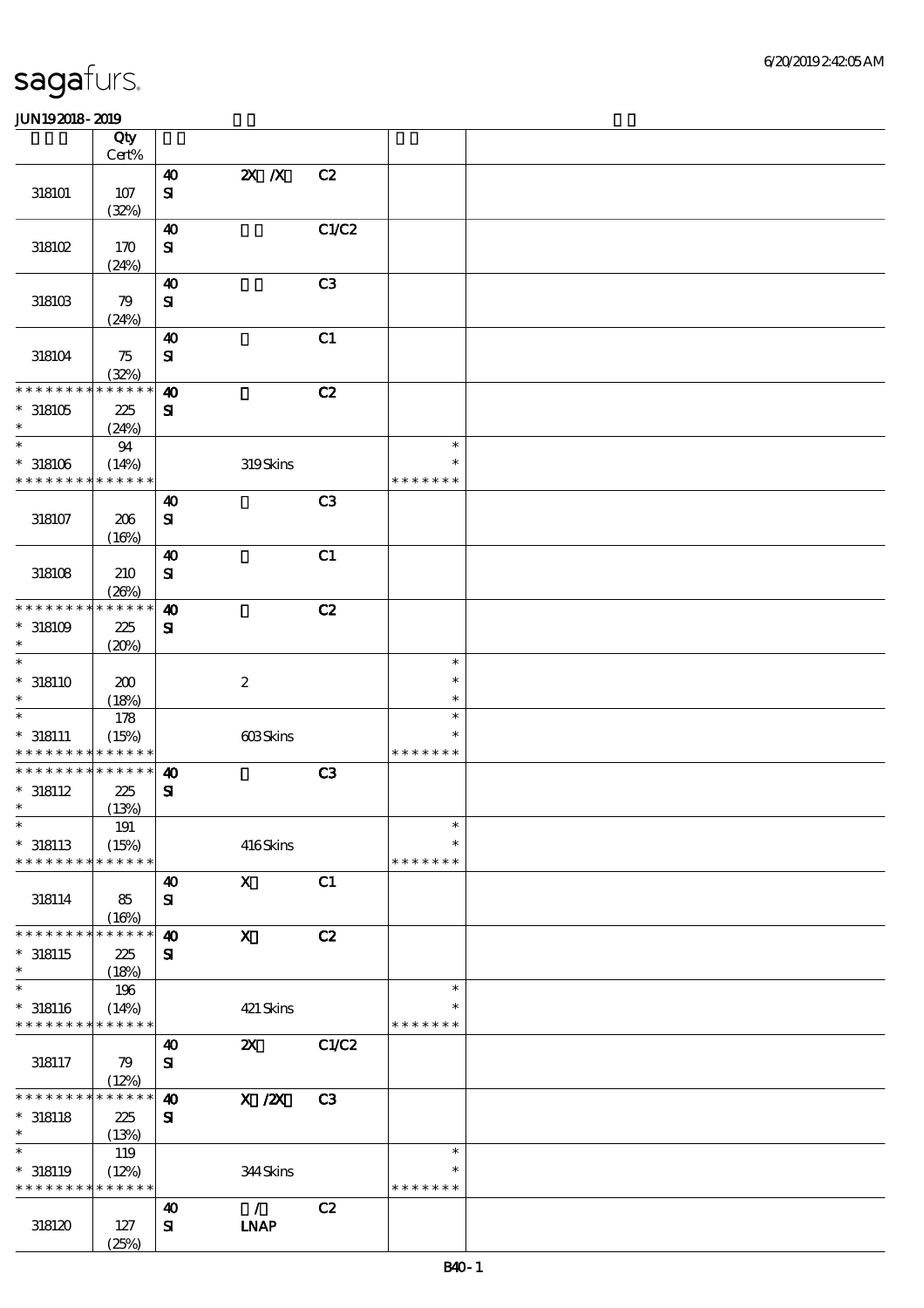|                                          | Qty                   |                                       |                                 |                |               |  |
|------------------------------------------|-----------------------|---------------------------------------|---------------------------------|----------------|---------------|--|
|                                          | Cert%                 |                                       |                                 |                |               |  |
| 318121                                   | 172<br>(20%)          | $\boldsymbol{\omega}$<br>$\mathbf{S}$ | $\boldsymbol{X}$<br><b>INAP</b> | C2             |               |  |
| * * * * * * * *                          | * * * * * *           | $\boldsymbol{\omega}$                 |                                 | C2             |               |  |
| $*318122$                                | 225                   | $\, {\bf I} \! {\bf B} \,$            |                                 |                |               |  |
| $\ast$                                   | (10%)                 |                                       |                                 |                |               |  |
| $\ast$                                   |                       |                                       |                                 |                | $\ast$        |  |
| $*318123$                                | 200                   |                                       | $\boldsymbol{2}$                |                | $\ast$        |  |
| $\ast$                                   | (18%)                 |                                       |                                 |                | $\ast$        |  |
| $\ast$                                   |                       |                                       |                                 |                | $\ast$        |  |
| $* 318124$                               | 200                   |                                       | $\,3$                           |                | $\ast$        |  |
| $\ast$                                   | (29%)                 |                                       |                                 |                | $\ast$        |  |
| $\overline{\ast}$                        |                       |                                       |                                 |                | $\ast$        |  |
| $*318125$                                | 200                   |                                       | $\boldsymbol{4}$                |                | $\ast$        |  |
| $\ast$                                   | (21%)                 |                                       |                                 |                | $\ast$        |  |
| $\ast$                                   | 84                    |                                       |                                 |                | $\ast$        |  |
| $*318126$                                | (9%)                  |                                       | 909Skins                        |                | $\ast$        |  |
| * * * * * * * *                          | * * * * * *           |                                       |                                 |                | * * * * * * * |  |
| * * * * * * * *                          | * * * * * *           | $\boldsymbol{\omega}$                 | $\mathcal{L}$                   | C2             |               |  |
| $* 318127$                               | 225                   |                                       |                                 |                |               |  |
| $\ast$                                   |                       | $\mathbf{B}$                          |                                 |                |               |  |
| $\ast$                                   | (13%)                 |                                       |                                 |                | $\ast$        |  |
|                                          | $8\!2$                |                                       |                                 |                | $\ast$        |  |
| $*318128$                                | (12%)                 |                                       | 307Skins                        |                |               |  |
| * * * * * * * *                          | * * * * * *           |                                       |                                 |                | * * * * * * * |  |
| * * * * * * * *                          | * * * * * *           | $\boldsymbol{\omega}$                 | $\boldsymbol{X}$                | C2             |               |  |
| $*318129$                                | 225                   | $\mathbf{B}$                          |                                 |                |               |  |
| $\ast$                                   | (8%)                  |                                       |                                 |                |               |  |
| $\ast$                                   |                       |                                       |                                 |                | $\ast$        |  |
| $^*$ 318130 $\,$                         | 200                   |                                       | $\boldsymbol{2}$                |                | $\ast$        |  |
|                                          | (10%)                 |                                       |                                 |                | $\ast$        |  |
|                                          | $207\,$               |                                       |                                 |                | $\ast$        |  |
| $* 318131$                               | (13%)                 |                                       | 632Skins                        |                | $\ast$        |  |
| * * * * * * * * * * * * * *              |                       |                                       |                                 |                | * * * * * * * |  |
|                                          |                       | $\boldsymbol{\omega}$                 |                                 | C2             |               |  |
| $318132$                                 | 144                   | $\mathbf{B}$                          |                                 | <b>LNAP</b>    |               |  |
|                                          | (16%)                 |                                       |                                 |                |               |  |
|                                          |                       | 40                                    | $\boldsymbol{\mathsf{z}}$       | C1/C2          |               |  |
| $318133\,$                               | 74                    | <b>SAGA</b>                           |                                 |                |               |  |
|                                          | (41%)                 |                                       |                                 |                |               |  |
|                                          |                       | $\boldsymbol{\omega}$                 | $\mathbf{x}$                    | C2             |               |  |
| 318134                                   | 141                   | <b>SAGA</b>                           |                                 |                |               |  |
|                                          | (43%)                 |                                       |                                 |                |               |  |
|                                          |                       | $\boldsymbol{\omega}$                 | X /                             | C1             |               |  |
| $318135\,$                               | 139                   | <b>SAGA</b>                           |                                 |                |               |  |
|                                          | (53%)                 |                                       |                                 |                |               |  |
| * * * * * * *                            | * * * * * *           | $\boldsymbol{\omega}$                 |                                 | C2             |               |  |
| $*318136$                                | 205                   | <b>SAGA</b>                           |                                 |                |               |  |
| $\ast$                                   | (34%)                 |                                       |                                 |                |               |  |
| $\overline{\phantom{0}}$                 | 140                   |                                       |                                 |                | $\ast$        |  |
| $* 318137$                               | (34%)                 |                                       | 345Skins                        |                | $\ast$        |  |
| * * * * * * * * * * * * * *              |                       |                                       |                                 |                | * * * * * * * |  |
|                                          |                       | $\boldsymbol{\omega}$                 | $\mathbf{X}$ /                  | C <sub>3</sub> |               |  |
| 318138                                   | 221                   | <b>SAGA</b>                           |                                 |                |               |  |
|                                          | (33%)                 |                                       |                                 |                |               |  |
| * * * * * * *                            | * * * * * *           | $\boldsymbol{\omega}$                 |                                 | C1             |               |  |
| $*318139$                                | 205                   | <b>SAGA</b>                           |                                 |                |               |  |
| $\ast$                                   | (46%)                 |                                       |                                 |                |               |  |
| $\ast$                                   | $\boldsymbol{\omega}$ |                                       |                                 |                | $\ast$        |  |
| $*318140$                                | (30%)                 |                                       | 274Skins                        |                | $\ast$        |  |
| * * * * * * * * <mark>* * * * * *</mark> |                       |                                       |                                 |                | * * * * * * * |  |
|                                          |                       |                                       |                                 |                |               |  |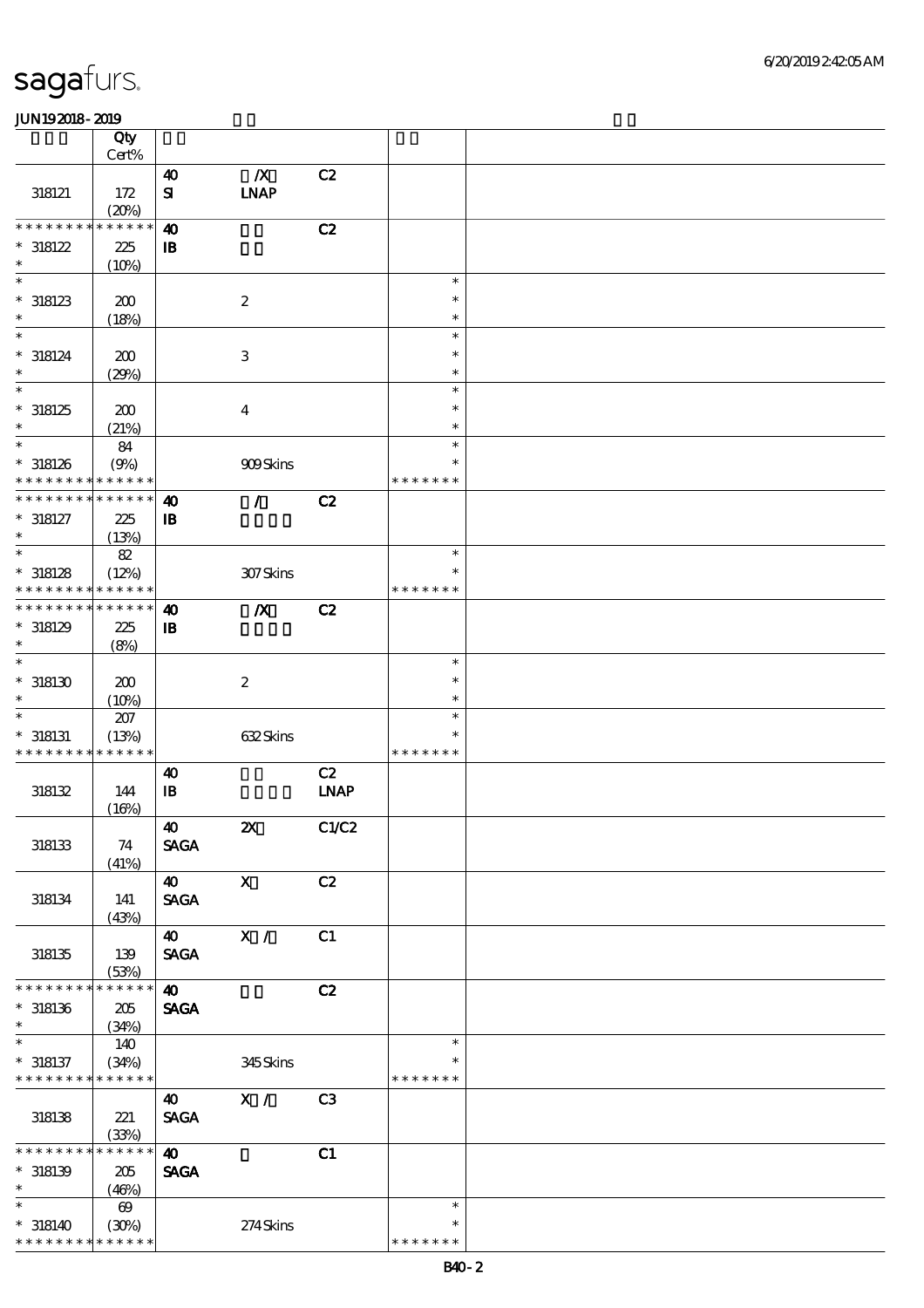|                                                    | Qty<br>$Cert\%$                |                       |    |                                   |  |
|----------------------------------------------------|--------------------------------|-----------------------|----|-----------------------------------|--|
| * * * *<br>* * *                                   | * * * * * *                    | $\boldsymbol{\omega}$ | C2 |                                   |  |
| $* 318141$                                         | $205\,$                        | <b>SAGA</b>           |    |                                   |  |
| $\ast$                                             | (30%)                          |                       |    |                                   |  |
| $\ast$<br>$* 318142$                               | 180                            | $\boldsymbol{2}$      |    | $\ast$<br>$\ast$                  |  |
| $\ast$                                             | (30%)                          |                       |    | $\ast$                            |  |
| $\ast$<br>$* 318143$                               | 180                            | $\,3\,$               |    | $\ast$<br>$\ast$                  |  |
| $\ast$                                             | (17%)                          |                       |    | $\ast$                            |  |
| $\ast$<br>$* 318144$<br>$\ast$                     | 180<br>(22%)                   | $\boldsymbol{4}$      |    | $\ast$<br>$\ast$<br>$\ast$        |  |
| $\overline{\ast}$<br>$* 318145$<br>* * * * * * * * | $6\!5$<br>(21%)<br>* * * * * * | 810Skins              |    | $\ast$<br>$\ast$<br>* * * * * * * |  |
| * * * * * * * *                                    | * * * * * *                    | $\boldsymbol{\omega}$ | C3 |                                   |  |
| $* 318146$<br>$\ast$                               | $205\,$<br>(27%)               | <b>SAGA</b>           |    |                                   |  |
| $\ast$                                             |                                |                       |    | $\ast$                            |  |
| $* 318147$<br>$\ast$                               | 180<br>(22%)                   | $\boldsymbol{2}$      |    | $\ast$<br>$\ast$                  |  |
| $\ast$                                             | 31                             |                       |    | $\ast$                            |  |
| $* 318148$<br>* * * * * * *                        | (32%)<br>* * * * * *           | 416Skins              |    | $\ast$<br>* * * * * * *           |  |
| * * * * * * *                                      | * * * * * *                    | $\boldsymbol{\omega}$ | C1 |                                   |  |
| $* 318149$<br>$\ast$                               | $205\,$<br>(35%)               | <b>SAGA</b>           |    |                                   |  |
| $\ast$                                             |                                |                       |    | $\ast$                            |  |
| $^\ast$ 318150<br>$\ast$                           | 180<br>(30%)                   | $\boldsymbol{2}$      |    | $\ast$<br>$\ast$                  |  |
| $\ast$                                             | 126                            |                       |    | $\ast$                            |  |
| $*$ 318151                                         | (30%)                          | $511\,$ Skins         |    | $\ast$                            |  |
| * * * * * * * *                                    | * * * * * *                    |                       |    | * * * * * * *                     |  |
| * * * * * * * *                                    | * * * * * *                    | $\boldsymbol{\omega}$ | C2 |                                   |  |
| $* 318152$                                         | $205\,$                        | <b>SAGA</b>           |    |                                   |  |
| $\ast$                                             | (16%)                          |                       |    |                                   |  |
| $\ast$                                             |                                |                       |    | $\ast$                            |  |
| $*318153$<br>$\ast$                                | $180$<br>(20%)                 | $\boldsymbol{2}$      |    | $\ast$<br>$\ast$                  |  |
| $\ast$                                             |                                |                       |    | $\ast$                            |  |
| $* 318154$<br>$\ast$                               | 180<br>(27%)                   | $\,3$                 |    | $\ast$<br>$\ast$                  |  |
| $\ast$                                             |                                |                       |    | $\ast$                            |  |
| $^*$ 318155<br>$\ast$                              | 180<br>(19%)                   | $\boldsymbol{4}$      |    | $\ast$<br>$\ast$                  |  |
| $\ast$                                             |                                |                       |    | $\ast$                            |  |
| $* 318156$<br>$\ast$                               | 180<br>(22%)                   | $\mathbf 5$           |    | $\ast$<br>$\ast$                  |  |
| $\ast$                                             |                                |                       |    | $\ast$                            |  |
| $* 318157$<br>$\ast$                               | 180<br>(33%)                   | $\,6\,$               |    | $\ast$<br>$\ast$                  |  |
| $\ast$                                             |                                |                       |    | $\ast$                            |  |
| $*318158$<br>$\ast$                                | 180<br>(32%)                   | $\boldsymbol{7}$      |    | $\ast$<br>$\ast$                  |  |
| $\ast$                                             |                                |                       |    | $\ast$                            |  |
| $* 318159$<br>$\ast$                               | 180                            | $\bf 8$               |    | $\ast$<br>$\ast$                  |  |
|                                                    | (19%)                          |                       |    |                                   |  |
| $\ast$                                             | 190                            |                       |    | $\ast$                            |  |
| $^\ast$ 318160                                     | (20%)<br>* * * * * *           | 1655Skins             |    | $\ast$                            |  |
| * * * * * * * *                                    |                                |                       |    | * * * * * * *                     |  |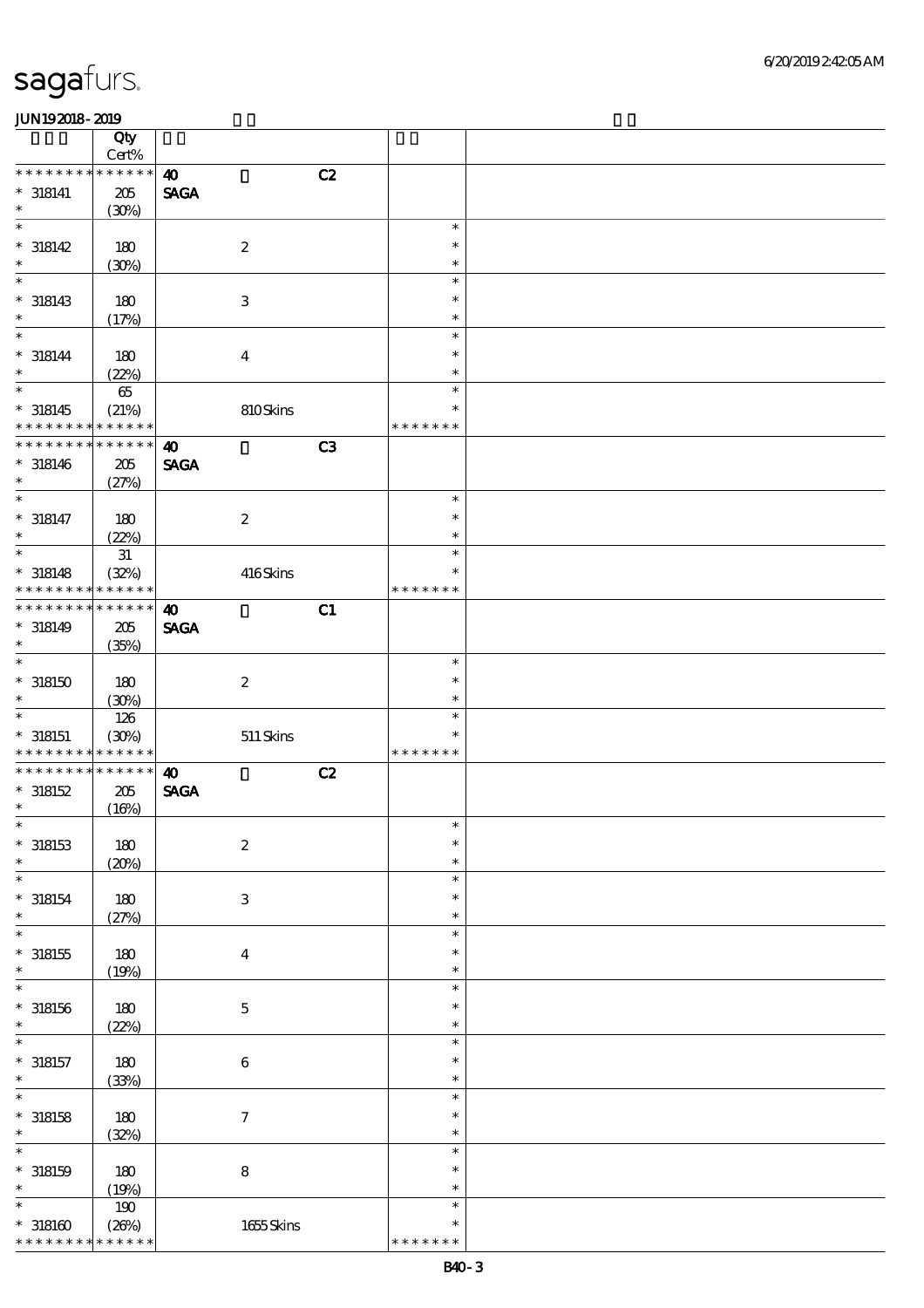|                          | Qty<br>Cert%      |                                |                              |       |               |  |
|--------------------------|-------------------|--------------------------------|------------------------------|-------|---------------|--|
| * * * * * * *            | * * * * * *       | $\boldsymbol{\omega}$          |                              | C3    |               |  |
| $^*$ 318161              | 205               | <b>SAGA</b>                    |                              |       |               |  |
| $\ast$                   | (19%)             |                                |                              |       |               |  |
| $\ast$                   |                   |                                |                              |       | $\ast$        |  |
| $*318162$                | 180               |                                | $\boldsymbol{2}$             |       | $\ast$        |  |
| $\ast$                   |                   |                                |                              |       | $\ast$        |  |
| $\ast$                   | (18%)             |                                |                              |       |               |  |
|                          |                   |                                |                              |       | $\ast$        |  |
| $* 318163$               | 180               |                                | $\ensuremath{\mathbf{3}}$    |       | $\ast$        |  |
| $\ast$                   | (14%)             |                                |                              |       | $\ast$        |  |
| $\ast$                   |                   |                                |                              |       | $\ast$        |  |
| $* 318164$               | 180               |                                | $\boldsymbol{4}$             |       | $\ast$        |  |
| $\ast$                   | (20%)             |                                |                              |       | $\ast$        |  |
| $\overline{\ast}$        | 138               |                                |                              |       | $\ast$        |  |
| $^\ast$ 318165           | (27%)             |                                | 883Skins                     |       | $\ast$        |  |
| * * * * * * * *          | * * * * * *       |                                |                              |       | * * * * * * * |  |
| * * * * * * * *          | --<br>* * * * * * | $\boldsymbol{\omega}$          | $\boldsymbol{\mathsf{X}}$    | C1    |               |  |
| $* 318166$               | 205               | <b>SAGA</b>                    |                              |       |               |  |
| $\ast$                   |                   |                                |                              |       |               |  |
| $\ast$                   | (25%)             |                                |                              |       | $\ast$        |  |
|                          | 131               |                                |                              |       |               |  |
| $* 318167$               | (25%)             |                                | 336Skins                     |       | $\ast$        |  |
| * * * * * * * *          | * * * * * *       |                                |                              |       | * * * * * * * |  |
| * * * * * * * *          | * * * * * *       | $\boldsymbol{\omega}$          | $\mathbf{x}$                 | C2    |               |  |
| $*318168$                | 205               | <b>SAGA</b>                    |                              |       |               |  |
| $\ast$                   | (21%)             |                                |                              |       |               |  |
| $\ast$                   |                   |                                |                              |       | $\ast$        |  |
| $*318169$                | 180               |                                | $\boldsymbol{2}$             |       | $\ast$        |  |
| $\ast$                   | (14%)             |                                |                              |       | $\ast$        |  |
| $\ast$                   |                   |                                |                              |       | $\ast$        |  |
| $*318170$                | 180               |                                | $\ensuremath{\mathbf{3}}$    |       | $\ast$        |  |
| $\ast$                   | (23%)             |                                |                              |       | $\ast$        |  |
| $\ast$                   |                   |                                |                              |       | $\ast$        |  |
| $* 318171$               |                   |                                |                              |       | $\ast$        |  |
| $\ast$                   | 180               |                                | $\boldsymbol{4}$             |       | $\ast$        |  |
| $\ast$                   | (15%)             |                                |                              |       | $\ast$        |  |
|                          |                   |                                |                              |       |               |  |
| $* 318172$               | 180               |                                | $\bf 5$                      |       | $\ast$        |  |
| $\ast$                   | (22%)             |                                |                              |       | $\ast$        |  |
| $\ast$                   | 168               |                                |                              |       | $\ast$        |  |
| $*318173$                | (19%)             |                                | 1093Skins                    |       | $\ast$        |  |
| * * * * * * * *          | * * * * * *       |                                |                              |       | * * * * * * * |  |
| * * * * * * *            | * * * * * *       | $\boldsymbol{\omega}$          | $\mathbf{x}$                 | C3    |               |  |
| $* 318174$               | 205               | <b>SAGA</b>                    |                              |       |               |  |
| $\ast$                   | (20%)             |                                |                              |       |               |  |
| $\overline{\phantom{0}}$ |                   |                                |                              |       | $\ast$        |  |
| $* 318175$               | 180               |                                | $\boldsymbol{2}$             |       | $\ast$        |  |
| $\ast$                   | (13%)             |                                |                              |       | $\ast$        |  |
| $\overline{\ast}$        | 120               |                                |                              |       | $\ast$        |  |
| $*318176$                | (18%)             |                                | 505Skins                     |       | ∗             |  |
| * * * * * * * *          | * * * * * *       |                                |                              |       | * * * * * * * |  |
|                          |                   |                                |                              |       |               |  |
|                          |                   | 40                             | $\boldsymbol{\mathsf{X}}$    | C1    |               |  |
| 318177                   | $93$              | $\operatorname{\mathsf{SAGA}}$ |                              |       |               |  |
|                          | (16%)             |                                |                              |       |               |  |
|                          |                   | 40                             | $\boldsymbol{\mathsf{z}}$    | C2    |               |  |
| 318178                   | 218               | $\ensuremath{\mathsf{SAGA}}$   |                              |       |               |  |
|                          | (10%)             |                                |                              |       |               |  |
|                          |                   | 40                             | $\boldsymbol{\mathsf{z}}$    | C3    |               |  |
| 318179                   | 10B               | <b>SAGA</b>                    |                              |       |               |  |
|                          | (12%)             |                                |                              |       |               |  |
|                          |                   | 40                             | $\overline{X}$ X             | C1/C2 |               |  |
| 318180                   | 130               | <b>SAGA</b>                    | $\ensuremath{\mathbf{INAP}}$ |       |               |  |
|                          | (50%)             |                                |                              |       |               |  |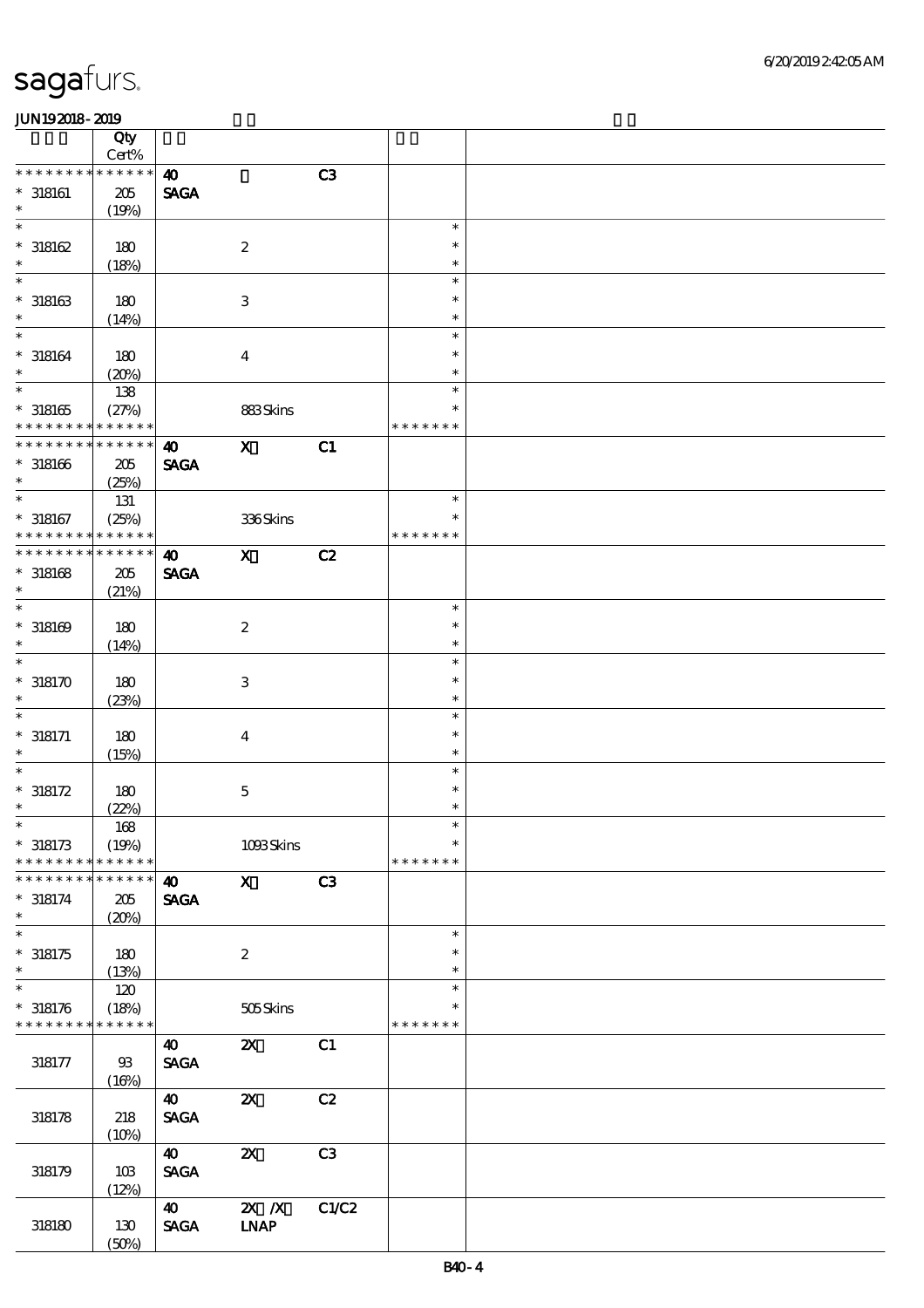|                                            | Qty             |                       |                  |                |               |  |
|--------------------------------------------|-----------------|-----------------------|------------------|----------------|---------------|--|
|                                            | $Cert\%$        |                       |                  |                |               |  |
|                                            |                 | $\boldsymbol{\omega}$ |                  | C1/C2          |               |  |
| 318181                                     | 182             | <b>SAGA</b>           | <b>INAP</b>      |                |               |  |
|                                            | (38%)           |                       |                  |                |               |  |
|                                            |                 | 40                    |                  | C3             |               |  |
| 318182                                     | 84              | <b>SAGA</b>           | <b>INAP</b>      |                |               |  |
|                                            | (30%)           |                       |                  |                |               |  |
| * * * * * * * *                            | * * * * * *     | $\boldsymbol{\omega}$ |                  | C1/C2          |               |  |
| $*$ 318183                                 | 205             | <b>SAGA</b>           | <b>INAP</b>      |                |               |  |
| $\ast$                                     | (37%)           |                       |                  |                |               |  |
| $\ast$                                     | 162             |                       |                  |                | $\ast$        |  |
| $* 318184$                                 | (20%)           |                       | 367Skins         |                | $\ast$        |  |
| * * * * * * * * <mark>* * * * * *</mark>   |                 |                       |                  |                | * * * * * * * |  |
| * * * * * * * * * * * * * *                |                 | $\boldsymbol{\omega}$ |                  | C <sub>3</sub> |               |  |
| $*318185$                                  | 205             | <b>SAGA</b>           | <b>INAP</b>      |                |               |  |
| $\ast$                                     | (21%)           |                       |                  |                |               |  |
| $\ast$                                     | ${\bf 36}$      |                       |                  |                | $\ast$        |  |
| $* 318186$                                 | (16%)           |                       | 241 Skins        |                | *             |  |
| * * * * * * * * <mark>* * * * * * *</mark> |                 |                       |                  |                | * * * * * * * |  |
| * * * * * * * *                            | $* * * * * * *$ | $\boldsymbol{\omega}$ |                  | <b>C1/C2</b>   |               |  |
| $* 318187$                                 | 205             | <b>SAGA</b>           | <b>INAP</b>      |                |               |  |
| $\ast$                                     | (34%)           |                       |                  |                |               |  |
| $\ast$                                     |                 |                       |                  |                | $\ast$        |  |
| $*$ 318188                                 | 180             |                       | $\boldsymbol{2}$ |                | $\ast$        |  |
| $\ast$                                     | (18%)           |                       |                  |                | $\ast$        |  |
| $\ast$                                     |                 |                       |                  |                | $\ast$        |  |
| $*318189$                                  | 180             |                       | 3                |                | $\ast$        |  |
| $\ast$                                     | (23%)           |                       |                  |                | $\ast$        |  |
| $\ast$                                     | 43              |                       |                  |                | $\ast$        |  |
| $*318190$                                  | (16%)           |                       | 608Skins         |                | $\ast$        |  |
| * * * * * * * *                            | * * * * * *     |                       |                  |                | * * * * * * * |  |
| * * * * * * * *                            | * * * * * *     | $\boldsymbol{\omega}$ |                  | C <sub>3</sub> |               |  |
| $* 318191$                                 | 205             | <b>SAGA</b>           | <b>INAP</b>      |                |               |  |
| $\ast$                                     | (19%)           |                       |                  |                |               |  |
| $\ast$                                     |                 |                       |                  |                | $\ast$        |  |
| $*318192$                                  | 180             |                       | $\boldsymbol{2}$ |                | $\ast$        |  |
| $\ast$                                     | (13%)           |                       |                  |                | $\ast$        |  |
|                                            | 120             |                       |                  |                |               |  |
| $*318193$                                  | (14%)           |                       | 505Skins         |                | $\ast$        |  |
| * * * * * * * *                            | * * * * * *     |                       |                  |                | * * * * * * * |  |
| * * * * * * * *                            | * * * * * *     | $\boldsymbol{\omega}$ | X / ZX           | <b>C1/C2</b>   |               |  |
| $*318194$                                  | 205             | <b>SAGA</b>           | <b>INAP</b>      |                |               |  |
| $\ast$                                     | (22%)           |                       |                  |                |               |  |
| $\ast$                                     | 78              |                       |                  |                | $\ast$        |  |
| $*318195$                                  | (16%)           |                       | 283Skins         |                | *             |  |
| * * * * * * * *                            | * * * * * *     |                       |                  |                | * * * * * * * |  |
| * * * * * * * *                            | * * * * * *     | 40                    | $X$ / $ZX$       | C <sub>3</sub> |               |  |
| $*318196$                                  | 205             | <b>SAGA</b>           | <b>LNAP</b>      |                |               |  |
| $\ast$                                     | (18%)           |                       |                  |                |               |  |
| $\ast$                                     | 80              |                       |                  |                | $\ast$        |  |
| $* 318197$                                 | (11%)           |                       | 285Skins         |                | ∗             |  |
| * * * * * * * *                            | * * * * * *     |                       |                  |                | * * * * * * * |  |
| * * * * * * * *                            | * * * * * *     | $\boldsymbol{\omega}$ |                  | C2             |               |  |
| $*318198$                                  | 205             | IA                    |                  |                |               |  |
| $\ast$                                     | (24%)           |                       |                  |                |               |  |
| $\ast$                                     | 120             |                       |                  |                | $\ast$        |  |
| $*318199$                                  | (33%)           |                       | 325Skins         |                | *             |  |
| * * * * * * * * <mark>* * * * * *</mark> * |                 |                       |                  |                | * * * * * * * |  |
| * * * * * * * *                            | * * * * * *     | $\boldsymbol{\omega}$ | $\mathcal{L}$    | C2             |               |  |
| $*318200$                                  | 205             | IA                    |                  |                |               |  |
| $\ast$                                     | (13%)           |                       |                  |                |               |  |
|                                            |                 |                       |                  |                |               |  |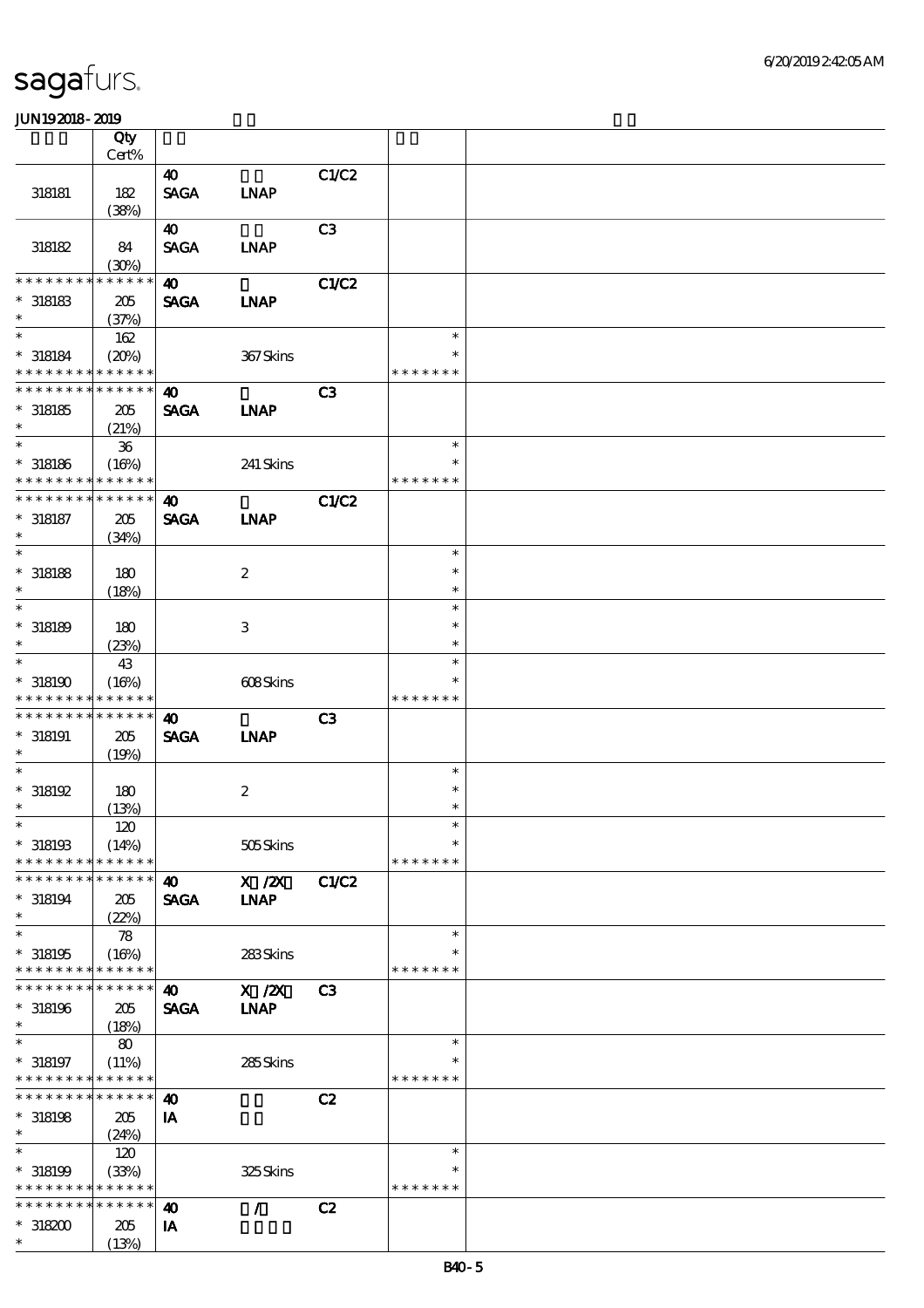|                          | Qty<br>Cert% |                                                  |    |               |  |
|--------------------------|--------------|--------------------------------------------------|----|---------------|--|
| $\ast$                   |              | $\mathcal{L}$<br>$\boldsymbol{\omega}$           | C2 | $\ast$        |  |
| $* 318201$               |              | $\mathbf{I}\mathbf{A}$                           |    | $\ast$        |  |
| $\ast$                   | 180          |                                                  |    | $\ast$        |  |
|                          | (25%)        |                                                  |    |               |  |
| $\ast$                   |              |                                                  |    | $\ast$        |  |
| $*318202$                | 180          | $\,3$                                            |    | $\ast$        |  |
| $\ast$                   | (25%)        |                                                  |    | $\ast$        |  |
| $\ast$                   |              |                                                  |    | $\ast$        |  |
| $^*$ 318203              | 180          | $\bf{4}$                                         |    | $\ast$        |  |
| $\ast$                   | (21%)        |                                                  |    | $\ast$        |  |
| $\ast$                   |              |                                                  |    | $\ast$        |  |
|                          |              |                                                  |    |               |  |
| $*318204$                | 180          | $\mathbf 5$                                      |    | $\ast$        |  |
| $\ast$                   | (11%)        |                                                  |    | $\ast$        |  |
| $\overline{\phantom{0}}$ |              |                                                  |    | $\ast$        |  |
| $^\ast$ 318205           | 180          | $\bf 6$                                          |    | $\ast$        |  |
| $\ast$                   | (23%)        |                                                  |    | $\ast$        |  |
| $\overline{\ast}$        |              |                                                  |    | $\ast$        |  |
| $*318206$                | 180          | $\tau$                                           |    | $\ast$        |  |
| $\ast$                   | (30%)        |                                                  |    | $\ast$        |  |
| $\overline{\ast}$        |              |                                                  |    | $\ast$        |  |
|                          | 43           |                                                  |    | $\ast$        |  |
| $*318207$                | (2%)         | 1328Skins                                        |    |               |  |
| * * * * * * * *          | * * * * * *  |                                                  |    | * * * * * * * |  |
| * * * * * * *            | * * * * * *  | $\overline{\mathbf{X}}$<br>$\boldsymbol{\omega}$ | C2 |               |  |
| $*318208$                | 205          | $\mathbf{I} \mathbf{A}$                          |    |               |  |
| $\ast$                   | (12%)        |                                                  |    |               |  |
| $\overline{\ast}$        |              |                                                  |    | $\ast$        |  |
| $*318209$                | 180          | $\boldsymbol{2}$                                 |    | $\ast$        |  |
| $\ast$                   | (9%)         |                                                  |    | $\ast$        |  |
| $\ast$                   |              |                                                  |    | $\ast$        |  |
|                          |              |                                                  |    | $\ast$        |  |
| $* 318210$               | 180          | $\ensuremath{\mathbf{3}}$                        |    |               |  |
| $\ast$                   | (7%)         |                                                  |    | $\ast$        |  |
| $\ast$                   |              |                                                  |    | $\ast$        |  |
| $*318211$                | 180          | $\bf{4}$                                         |    | $\ast$        |  |
| $\ast$                   | (18%)        |                                                  |    | $\ast$        |  |
| $\ast$                   |              |                                                  |    | $\ast$        |  |
| $* 318212$               | 180          | $\mathbf 5$                                      |    | $\ast$        |  |
| $\ast$                   | (23%)        |                                                  |    | $\ast$        |  |
| $\ast$                   |              |                                                  |    | $\ast$        |  |
|                          |              |                                                  |    |               |  |
| $*318213$                | 180          | $\,6\,$                                          |    | $\ast$        |  |
| $\ast$                   | (14%)        |                                                  |    | $\ast$        |  |
| $\ast$                   |              |                                                  |    | $\ast$        |  |
| $* 318214$               | $180$        | $\tau$                                           |    | $\ast$        |  |
| $\ast$                   | (18%)        |                                                  |    | $\ast$        |  |
| $\overline{\ast}$        |              |                                                  |    | $\ast$        |  |
| $* 318215$               | $180$        | $\bf 8$                                          |    | $\ast$        |  |
| $\ast$                   | (12%)        |                                                  |    | $\ast$        |  |
| $\ast$                   |              |                                                  |    | $\ast$        |  |
|                          |              |                                                  |    | $\ast$        |  |
| $* 318216$<br>$\ast$     | $180$        | $\boldsymbol{9}$                                 |    |               |  |
|                          | (18%)        |                                                  |    | $\ast$        |  |
| $\ast$                   |              |                                                  |    | $\ast$        |  |
| $* 318217$               | $180\,$      | $10\,$                                           |    | $\ast$        |  |
| $\ast$                   | (16%)        |                                                  |    | $\ast$        |  |
| $\overline{\ast}$        |              |                                                  |    | $\ast$        |  |
| $* 318218$               | 180          | $11\,$                                           |    | $\ast$        |  |
| $\ast$                   | (16%)        |                                                  |    | $\ast$        |  |
| $\ast$                   |              |                                                  |    | $\ast$        |  |
|                          |              |                                                  |    | $\ast$        |  |
| $* 318219$<br>$\ast$     | $180$        | $12\,$                                           |    |               |  |
|                          | (11%)        |                                                  |    | $\ast$        |  |
| $\ast$                   |              |                                                  |    | $\ast$        |  |
| $*31820$                 | 180          | $13\,$                                           |    | $\ast$        |  |
| $\ast$                   | (11%)        |                                                  |    | $\ast$        |  |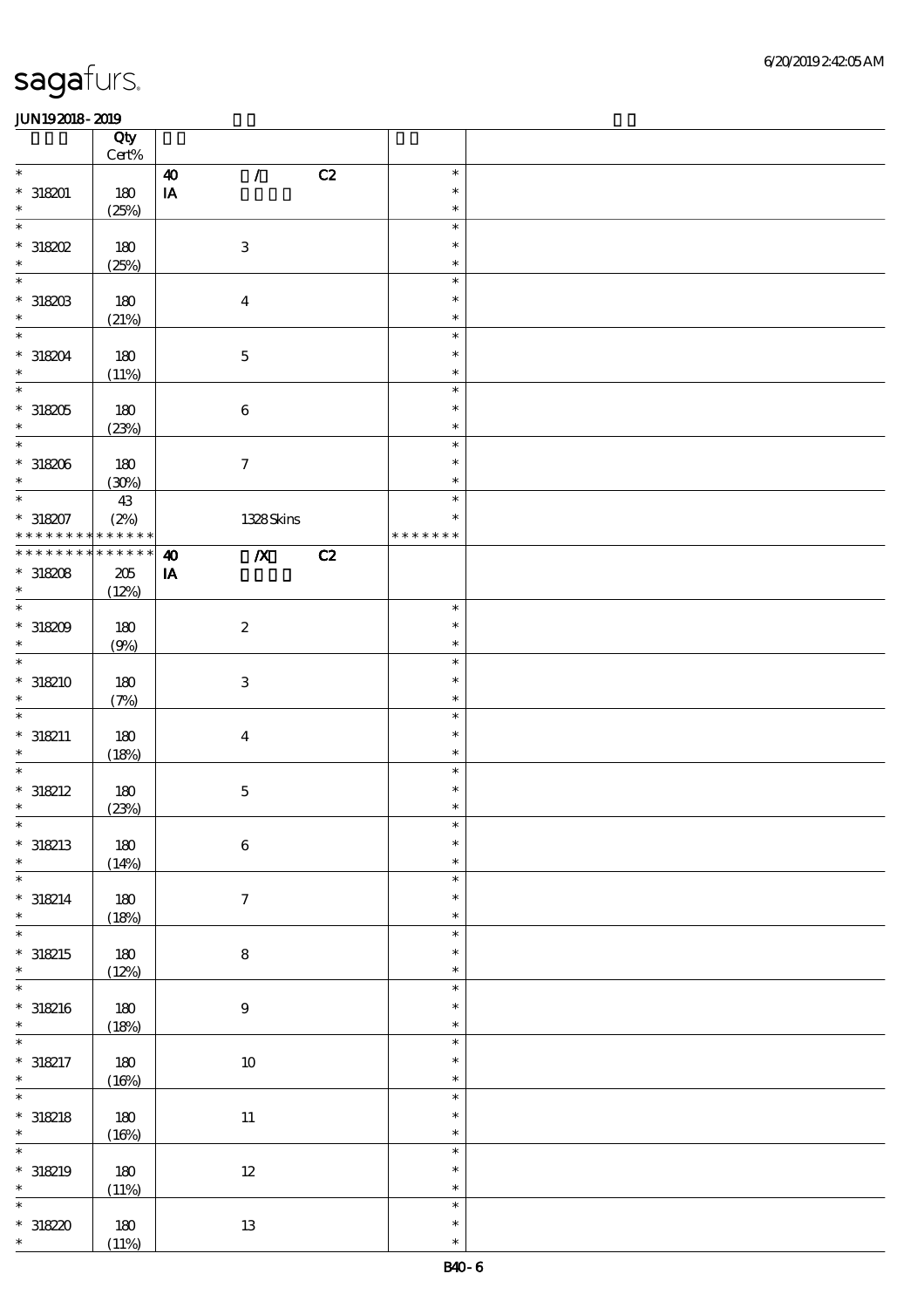|                                                         | Qty<br>Cert% |                         |                            |                              |                  |  |
|---------------------------------------------------------|--------------|-------------------------|----------------------------|------------------------------|------------------|--|
| $\ast$                                                  |              | $\boldsymbol{\omega}$   | $\pmb{X}$                  | C2                           | $\ast$           |  |
| $* 318221$                                              | $180$        | $\mathbf{I}\mathbf{A}$  |                            |                              | $\ast$           |  |
| $\ast$                                                  | (10%)        |                         |                            |                              | $\ast$           |  |
| $\ast$                                                  |              |                         |                            |                              | $\ast$           |  |
| $* 318222$                                              | 180          |                         | $15\,$                     |                              | $\ast$           |  |
| $\ast$                                                  | (7%)         |                         |                            |                              | $\ast$           |  |
| $\ast$                                                  |              |                         |                            |                              | $\ast$           |  |
| $*318223$                                               | 180          |                         | $16\,$                     |                              | $\ast$           |  |
| $\ast$                                                  | (11%)        |                         |                            |                              | $\ast$           |  |
| $\ast$                                                  |              |                         |                            |                              | $\ast$<br>$\ast$ |  |
| $* 318224$<br>$\ast$                                    | $180\,$      |                         | $17$                       |                              | $\ast$           |  |
| $\overline{\ast}$                                       | (11%)        |                         |                            |                              | $\ast$           |  |
| $*318225$                                               | 180          |                         | 18                         |                              | $\ast$           |  |
| $\ast$                                                  | (30%)        |                         |                            |                              | $\ast$           |  |
| $\overline{\ast}$                                       |              |                         |                            |                              | $\ast$           |  |
| $*318226$                                               | 180          |                         | 19                         |                              | $\ast$           |  |
| $\ast$                                                  | (15%)        |                         |                            |                              | $\ast$           |  |
| $\ast$                                                  |              |                         |                            |                              | $\ast$           |  |
| $* 318227$                                              | 180          |                         | $\pmb{\mathcal{X}}$        |                              | $\ast$           |  |
| $\ast$                                                  | (21%)        |                         |                            |                              | $\ast$           |  |
| $\ast$                                                  |              |                         |                            |                              | $\ast$           |  |
| $*318228$<br>$\ast$                                     | 180          |                         | 21                         |                              | $\ast$<br>$\ast$ |  |
| $\overline{\ast}$                                       | (15%)        |                         |                            |                              | $\ast$           |  |
| $*318229$                                               | 180          |                         | $\boldsymbol{\mathcal{Z}}$ |                              | $\ast$           |  |
| $\ast$                                                  | (15%)        |                         |                            |                              | $\ast$           |  |
| $\ast$                                                  |              |                         |                            |                              | $\ast$           |  |
| $*318230$                                               | 180          |                         | ${\bf Z}$                  |                              | $\ast$           |  |
| $\ast$                                                  | (8%)         |                         |                            |                              | $\ast$           |  |
| $\ast$                                                  | $65\,$       |                         |                            |                              | $\ast$           |  |
| $* 318231$                                              | (10%)        |                         | 4230Skins                  |                              | $\ast$           |  |
| * * * * * * * * * * * * * *                             |              |                         |                            |                              | * * * * * * *    |  |
|                                                         |              | $\boldsymbol{\omega}$   | $\mathcal{L}$              | C2                           |                  |  |
| 318232                                                  | 201          | $\mathbf{I} \mathbf{A}$ |                            | $\ensuremath{\mathbf{INAP}}$ |                  |  |
| *************** 10                                      | (20%)        |                         | $\pmb{X}$                  | C2                           |                  |  |
| $*318233$                                               | 205          | IA                      |                            | <b>LNAP</b>                  |                  |  |
| $\ast$                                                  | (16%)        |                         |                            |                              |                  |  |
| $\ast$                                                  | 136          |                         |                            |                              | $\ast$           |  |
| $*318234$                                               | (10%)        |                         | 341 Skins                  |                              | $\ast$           |  |
| * * * * * * * *                                         | * * * * * *  |                         |                            |                              | * * * * * * *    |  |
| * * * * * * * * <mark>* * * * * *</mark>                |              | 5040                    |                            | C1/C2                        |                  |  |
| $*318235$                                               | 205          | <b>SROY</b>             |                            |                              |                  |  |
| $\ast$<br>$\ast$                                        | (40%)        |                         |                            |                              |                  |  |
|                                                         | $66\,$       |                         |                            |                              | $\ast$<br>∗      |  |
| $*318236$<br>* * * * * * * * <mark>* * * * * * *</mark> | (31%)        |                         | $271$ Skins                |                              | * * * * * * *    |  |
| * * * * * * * *                                         | * * * * * *  | 5040                    |                            | C1/C2                        |                  |  |
| $* 318237$                                              | 205          | <b>SROY</b>             |                            |                              |                  |  |
| $*$                                                     | (30%)        |                         |                            |                              |                  |  |
| $\overline{\ast}$                                       |              |                         |                            |                              | $\ast$           |  |
| $*318238$                                               | 180          |                         | $\boldsymbol{2}$           |                              | $\ast$           |  |
| $\ast$                                                  | (31%)        |                         |                            |                              | $\ast$           |  |
| $\ast$                                                  | 130          |                         |                            |                              | $\ast$           |  |
| $*318239$                                               | (23%)        |                         | $515S$ kins                |                              | $\ast$           |  |
| * * * * * * * * <mark>* * * * * *</mark>                |              |                         |                            |                              | * * * * * * *    |  |
| * * * * * * * * <mark>* * * * * * *</mark>              |              | 50 <sup>/40</sup>       | $\boldsymbol{\mathrm{X}}$  | <b>C1/C2</b>                 |                  |  |
| $*318240$<br>$\ast$                                     | 205          | <b>SROY</b>             |                            |                              |                  |  |
|                                                         | (20%)        |                         |                            |                              |                  |  |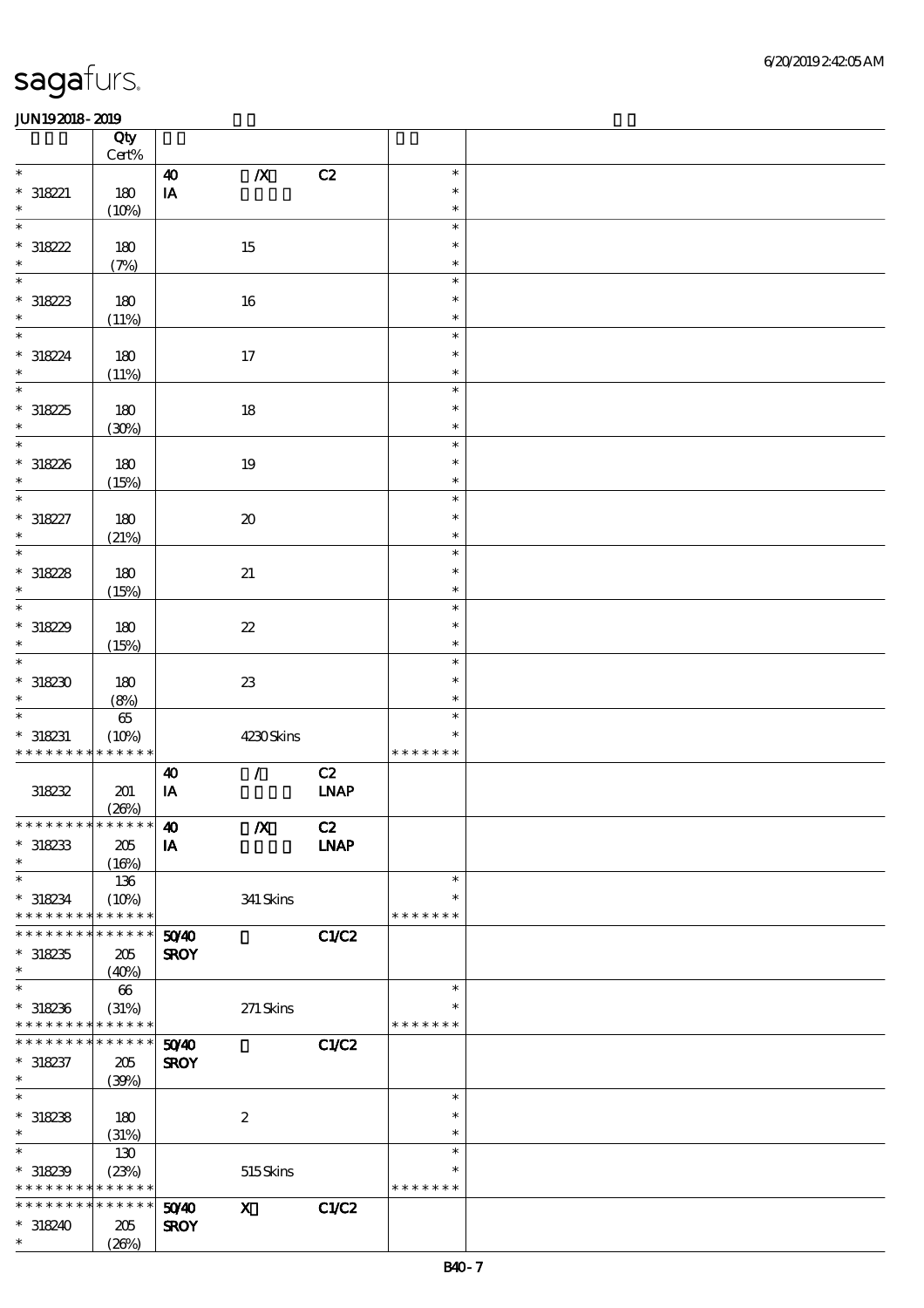|                | Qty<br>Cert% |             |   |       |         |  |
|----------------|--------------|-------------|---|-------|---------|--|
| $\ast$         | 140          | 5040        | X | C1/C2 | $\ast$  |  |
| $* 318241$     | (20%)        | <b>SROY</b> |   |       | $\ast$  |  |
| ************** |              |             |   |       | ******* |  |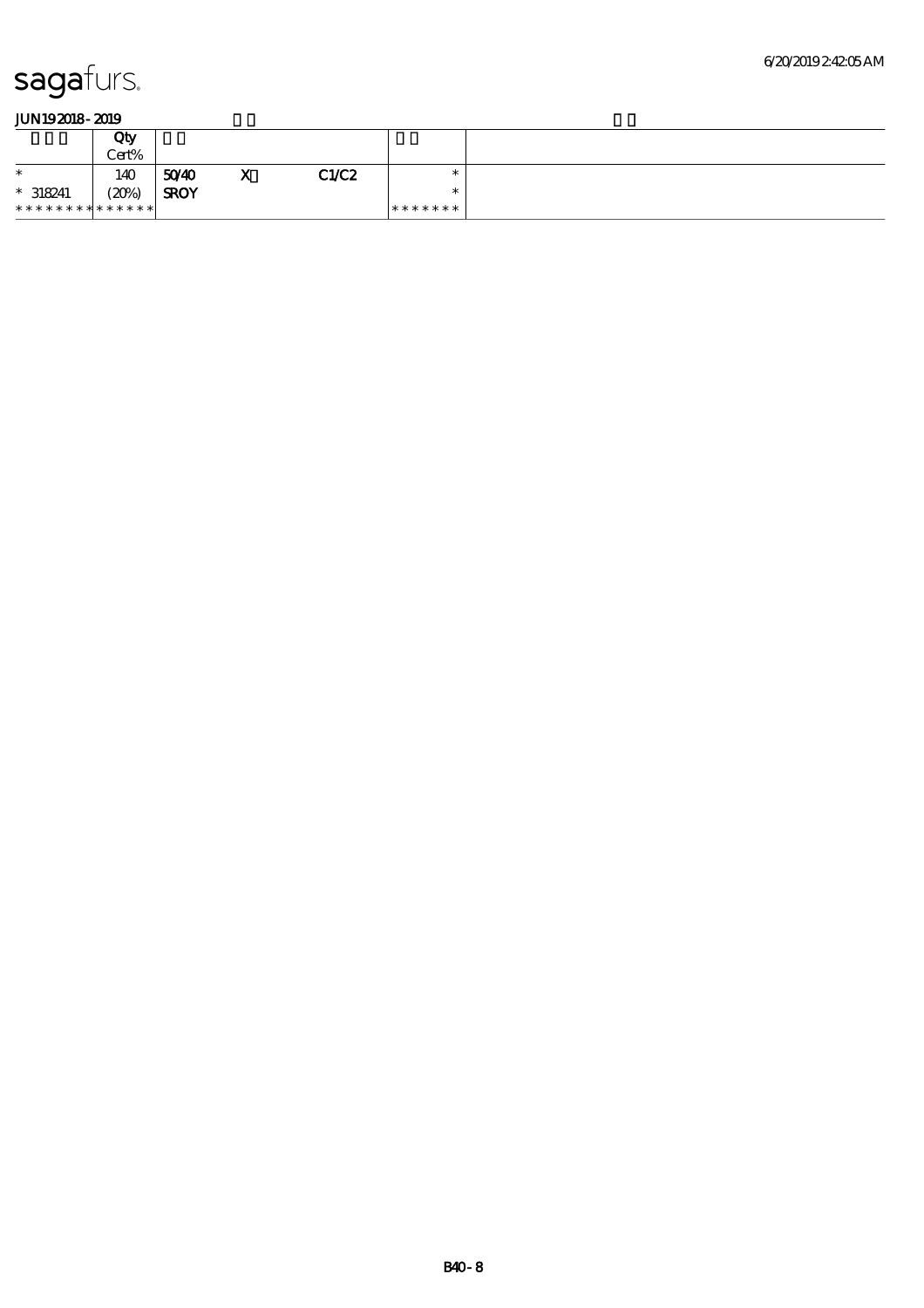|                               | Qty                  |                             |                                       |    |                  |  |
|-------------------------------|----------------------|-----------------------------|---------------------------------------|----|------------------|--|
|                               | Cert%                |                             |                                       |    |                  |  |
|                               |                      | $\boldsymbol{\mathfrak{D}}$ | $X$ $X$                               | C2 |                  |  |
| 318321                        | 147                  | $\mathbf{S}$                |                                       |    |                  |  |
|                               | (23%)                |                             |                                       |    |                  |  |
|                               |                      | $\boldsymbol{\mathfrak{D}}$ |                                       | C2 |                  |  |
| 318322                        | 241                  | ${\bf S}$                   |                                       |    |                  |  |
|                               | (20%)                |                             |                                       |    |                  |  |
|                               |                      | $\boldsymbol{\mathfrak{D}}$ |                                       | C3 |                  |  |
| 318323                        | 100                  | ${\bf S}$                   |                                       |    |                  |  |
|                               | (16%)                |                             |                                       |    |                  |  |
|                               |                      | $\boldsymbol{\mathfrak{D}}$ | $\mathcal{L}$                         | C1 |                  |  |
| 318324                        | 176                  | $\mathbf{S}$                |                                       |    |                  |  |
| * * * * * * * *               | (30%)<br>* * * * * * |                             |                                       |    |                  |  |
|                               |                      | $\boldsymbol{\mathfrak{D}}$ |                                       | C2 |                  |  |
| $*318325$                     | 245                  | ${\bf s}$                   |                                       |    |                  |  |
| $\ast$<br>$\ast$              | (19%)                |                             |                                       |    |                  |  |
|                               |                      |                             |                                       |    | $\ast$           |  |
| $* 318326$                    | 220                  |                             | $\boldsymbol{2}$                      |    | $\ast$           |  |
| $\ast$<br>$\ast$              | (21%)                |                             |                                       |    | $\ast$<br>$\ast$ |  |
|                               | ${\bf 3\!}$          |                             |                                       |    | $\ast$           |  |
| $* 318327$<br>* * * * * * * * | (12%)<br>* * * * * * |                             | 497Skins                              |    | * * * * * * *    |  |
|                               |                      |                             |                                       |    |                  |  |
|                               |                      | $\boldsymbol{\mathfrak{D}}$ |                                       | C3 |                  |  |
| 318328                        | 245                  | ${\bf S}$                   |                                       |    |                  |  |
|                               | (11%)                |                             |                                       |    |                  |  |
|                               |                      | $\boldsymbol{\mathfrak{D}}$ |                                       | C1 |                  |  |
| 318329                        | 139                  | $\mathbf{S}$                |                                       |    |                  |  |
| * * * * * * * *               | (29%)<br>* * * * * * | $\boldsymbol{\mathfrak{D}}$ |                                       | C2 |                  |  |
| $*318330$                     | 245                  | $\mathbf{S}$                |                                       |    |                  |  |
| $\ast$                        | (14%)                |                             |                                       |    |                  |  |
| $\ast$                        |                      |                             |                                       |    | $\ast$           |  |
| $*$ 318331                    | 220                  |                             | $\boldsymbol{2}$                      |    | $\ast$           |  |
| $\ast$                        | (24%)                |                             |                                       |    | $\ast$           |  |
| $\ast$                        |                      |                             |                                       |    | $\ast$           |  |
| $*318332$                     | 220                  |                             | $\,3$                                 |    | $\ast$           |  |
| $\ast$                        | (23%)                |                             |                                       |    | $\ast$           |  |
| $\ast$                        | 179                  |                             |                                       |    | $\ast$           |  |
| $*318333$                     | (10%)                |                             | 864Skins                              |    | $\ast$           |  |
| * * * * * * * *               | * * * * * *          |                             |                                       |    | * * * * * * *    |  |
| * * * * * * *                 | * * * * * *          | $\boldsymbol{\mathfrak{D}}$ |                                       | C3 |                  |  |
| $* 318334$                    | 245                  | ${\bf s}$                   |                                       |    |                  |  |
| $\ast$                        | (15%)                |                             |                                       |    |                  |  |
| $\ast$                        |                      |                             |                                       |    | $\ast$           |  |
| $*318335$                     | 200                  |                             | $\boldsymbol{2}$                      |    | $\ast$           |  |
| $\ast$                        | (11%)                |                             |                                       |    | $\ast$           |  |
| $\ast$                        | 75                   |                             |                                       |    | $\ast$           |  |
| $*318336$                     | (5%)                 |                             | 520Skins                              |    | ∗                |  |
| * * * * * * * * * * * * * *   |                      |                             |                                       |    | * * * * * * *    |  |
|                               |                      | $\boldsymbol{\mathfrak{D}}$ | $\boldsymbol{\mathrm{X}}$ / <b>2X</b> | C1 |                  |  |
| 318337                        | 116                  | $\mathbf{S}$                |                                       |    |                  |  |
|                               | (31%)                |                             |                                       |    |                  |  |
| * * * * * * * *               | $* * * * * * *$      | $\boldsymbol{\mathfrak{D}}$ | $X$ / $ZX$                            | C2 |                  |  |
| $*318338$                     | 245                  | ${\bf s}$                   |                                       |    |                  |  |
| $\ast$                        | (12%)                |                             |                                       |    |                  |  |
| $\ast$                        | 230                  |                             |                                       |    | $\ast$           |  |
| $*31839$                      | (14%)                |                             | $475$ Skins                           |    | *                |  |
| * * * * * * * *               | * * * * * *          |                             |                                       |    | * * * * * * *    |  |
| * * * * * * * *               | * * * * * *          | $\boldsymbol{\mathfrak{D}}$ | $\overline{X}$ / $\overline{Z}X$      | C3 |                  |  |
| $*318340$                     | 245                  | ${\bf s}$                   |                                       |    |                  |  |
| $\ast$                        | (13%)                |                             |                                       |    |                  |  |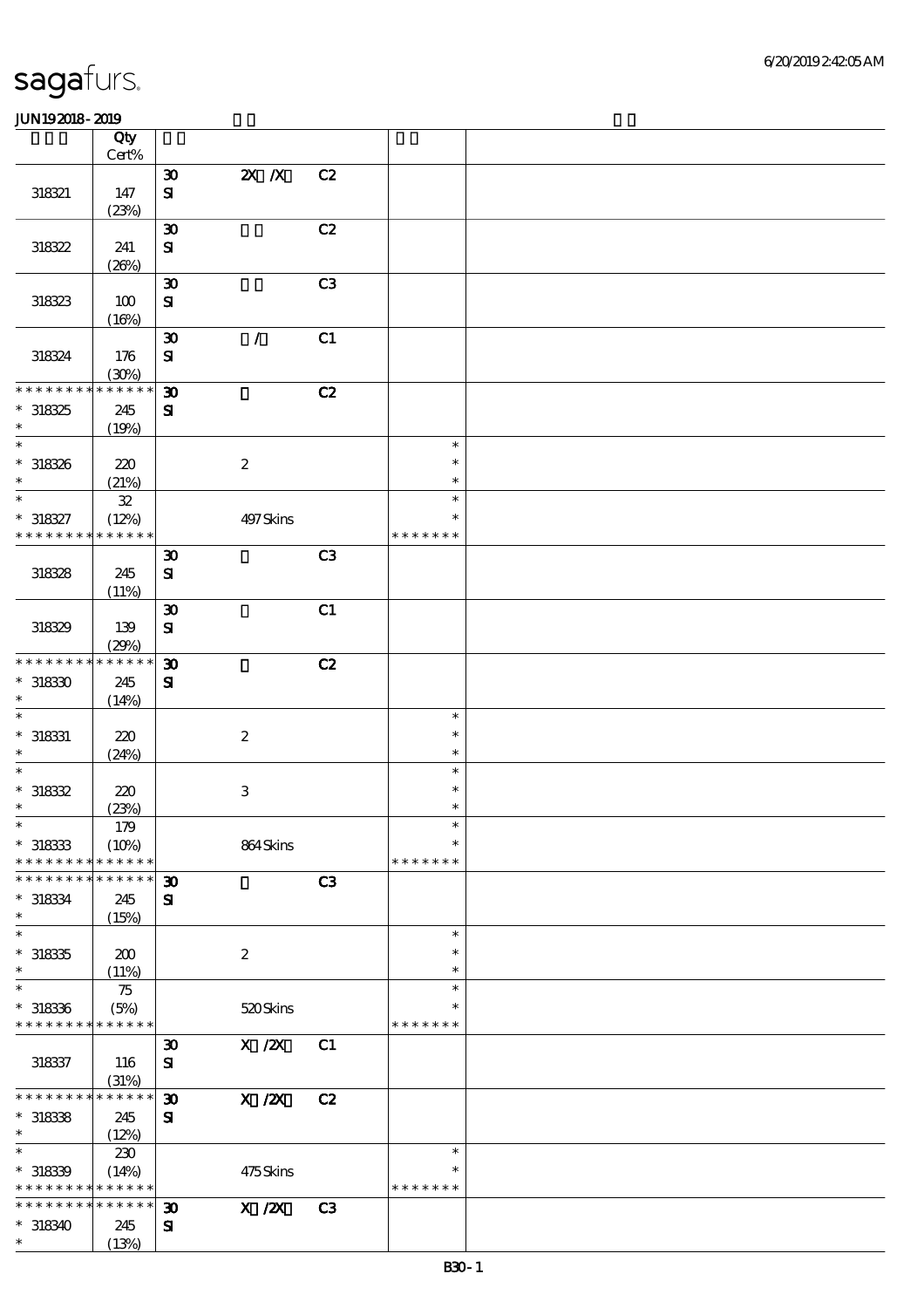|                                          | Qty          |                                          |                           |       |                         |  |
|------------------------------------------|--------------|------------------------------------------|---------------------------|-------|-------------------------|--|
| $\ast$                                   | Cert%        |                                          |                           |       | $\ast$                  |  |
| $*$ 318341                               | 143<br>(11%) | $\boldsymbol{\mathfrak{D}}$<br>${\bf S}$ | X / ZX                    | C3    | $\ast$                  |  |
| * * * * * * * * * * * * * *              |              |                                          |                           |       | * * * * * * *           |  |
|                                          |              | $\boldsymbol{\mathfrak{D}}$              | X /                       | C1/C2 |                         |  |
| 318342                                   | 92           | ${\bf s}$                                | <b>INAP</b>               |       |                         |  |
|                                          | (36%)        |                                          |                           |       |                         |  |
|                                          |              | $\boldsymbol{\mathfrak{D}}$              |                           | C1/C2 |                         |  |
| 318343                                   | $93$         | ${\bf s}$                                | <b>INAP</b>               |       |                         |  |
|                                          | (25%)        |                                          |                           |       |                         |  |
|                                          |              | $\boldsymbol{\mathfrak{D}}$              | $\mathcal{L}$             | C3    |                         |  |
| 318344                                   | 107          | $\mathbf{S}$                             | <b>INAP</b>               |       |                         |  |
|                                          | (15%)        | $\boldsymbol{\mathfrak{D}}$              | $\boldsymbol{X}$          | C1/C2 |                         |  |
| 318345                                   | 139          | ${\bf S}$                                | <b>INAP</b>               |       |                         |  |
|                                          | (18%)        |                                          |                           |       |                         |  |
|                                          |              | $\boldsymbol{\mathfrak{D}}$              | $\boldsymbol{X}$          | C3    |                         |  |
| 318346                                   | 128          | ${\bf S\!I}$                             | <b>INAP</b>               |       |                         |  |
|                                          | (10%)        |                                          |                           |       |                         |  |
| * * * * * * * *                          | * * * * * *  | $\boldsymbol{\mathfrak{D}}$              |                           | C2    |                         |  |
| $* 318347$                               | 245          | ${\bf I\!B}$                             |                           |       |                         |  |
| $\ast$                                   | (15%)        |                                          |                           |       |                         |  |
| $\ast$                                   |              |                                          |                           |       | $\ast$                  |  |
| $* 318348$<br>$\ast$                     | 220          |                                          | $\boldsymbol{2}$          |       | $\ast$<br>$\ast$        |  |
| $\ast$                                   | (19%)        |                                          |                           |       | $\ast$                  |  |
| $* 318349$                               | 220          |                                          | 3                         |       | $\ast$                  |  |
| $\ast$                                   | (23%)        |                                          |                           |       | $\ast$                  |  |
| $\ast$                                   |              |                                          |                           |       | $\ast$                  |  |
| $*318350$                                | 220          |                                          | $\boldsymbol{4}$          |       | $\ast$                  |  |
| $\ast$                                   | (16%)        |                                          |                           |       | $\ast$                  |  |
| $\ast$                                   |              |                                          |                           |       | $\ast$                  |  |
| $*$ 318351                               | 220          |                                          | $\mathbf 5$               |       | $\ast$                  |  |
| $\ast$                                   | (9%)         |                                          |                           |       | $\ast$                  |  |
| $\ast$                                   | 154          |                                          |                           |       | $\ast$                  |  |
| $*318352$<br>* * * * * * * * * * * * * * | (10%)        |                                          | 1279Skins                 |       | $\ast$<br>* * * * * * * |  |
|                                          |              | $\pmb{\mathfrak{D}}$                     |                           |       |                         |  |
| 318353                                   | 101          | $\mathbf{B}$                             | 2X / X C2                 |       |                         |  |
|                                          | (17%)        |                                          |                           |       |                         |  |
| * * * * * * *                            | * * * * * *  | $\boldsymbol{\mathfrak{D}}$              | $\mathcal{L}$             | C2    |                         |  |
| $* 318354$                               | 245          | $\mathbf{B}$                             |                           |       |                         |  |
| $\ast$                                   | (16%)        |                                          |                           |       |                         |  |
| $\ast$                                   |              |                                          |                           |       | $\ast$                  |  |
| $^\ast$ 318355                           | 220          |                                          | $\boldsymbol{2}$          |       | ∗                       |  |
| $\ast$<br>$\ast$                         | (13%)        |                                          |                           |       | $\ast$<br>$\ast$        |  |
| $* 318356$                               | 200          |                                          | $\,3\,$                   |       | $\ast$                  |  |
| $\ast$                                   | (20%)        |                                          |                           |       | $\ast$                  |  |
| $\ast$                                   | $50\,$       |                                          |                           |       | $\ast$                  |  |
| $* 318357$                               | (8%)         |                                          | 715Skins                  |       | ∗                       |  |
| * * * * * * * *                          | * * * * * *  |                                          |                           |       | * * * * * * *           |  |
| * * * * * * * *                          | $******$     | $\boldsymbol{\mathfrak{D}}$              | $\pmb{X}$                 | C2    |                         |  |
| $*318358$                                | 245          | ${\bf I\!B}$                             |                           |       |                         |  |
| $\ast$                                   | (11%)        |                                          |                           |       |                         |  |
| $\ast$                                   |              |                                          |                           |       | $\ast$                  |  |
| $* 318359$                               | 220          |                                          | $\boldsymbol{2}$          |       | $\ast$                  |  |
| $\ast$<br>$\ast$                         | (7%)         |                                          |                           |       | $\ast$<br>$\ast$        |  |
| $*318300$                                | 220          |                                          |                           |       | $\ast$                  |  |
| $\ast$                                   | (12%)        |                                          | $\ensuremath{\mathbf{3}}$ |       | $\ast$                  |  |
|                                          |              |                                          |                           |       |                         |  |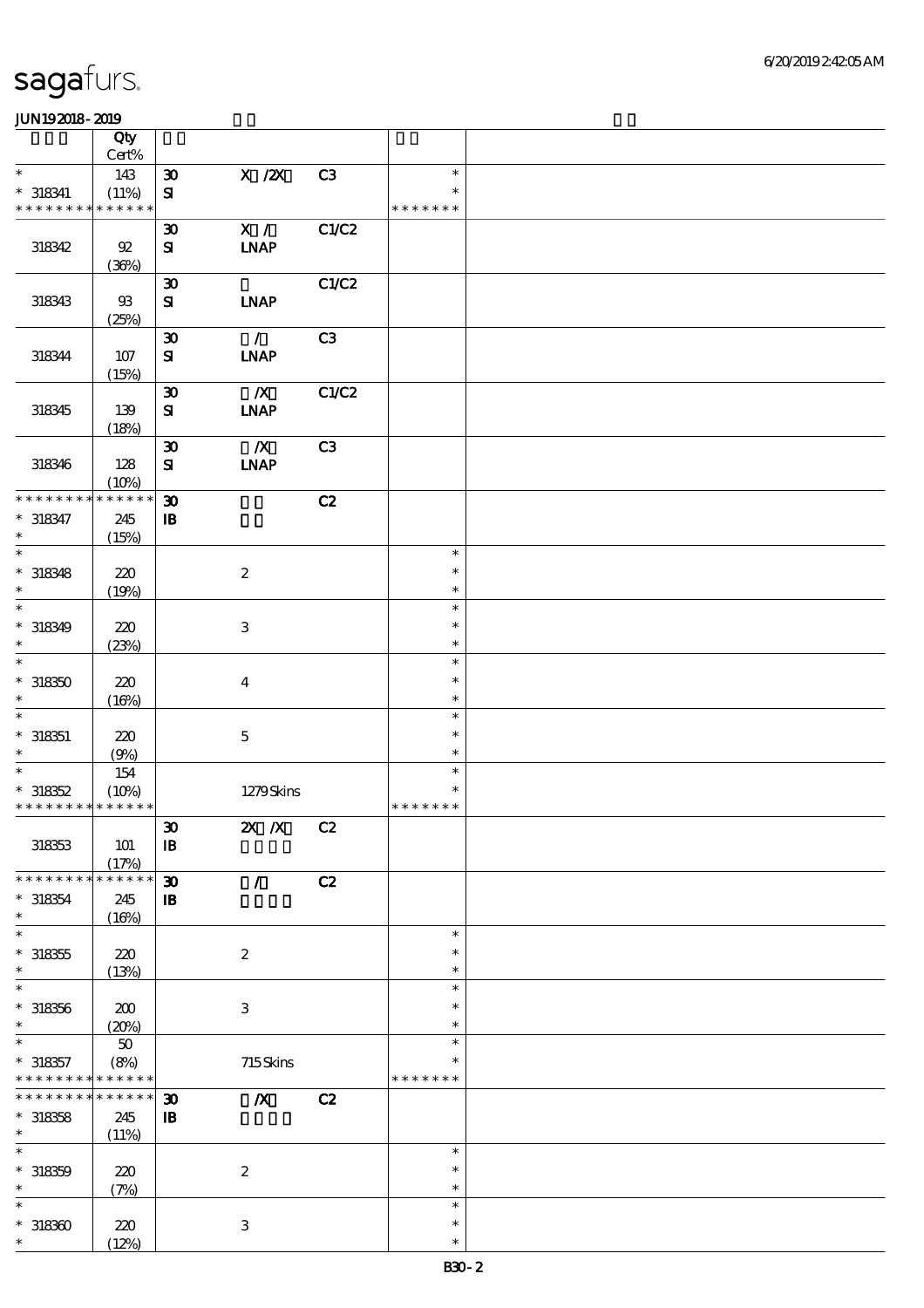|                                          | Qty                   |                             |                           |                |               |  |
|------------------------------------------|-----------------------|-----------------------------|---------------------------|----------------|---------------|--|
| $\ast$                                   | Cert%                 |                             |                           |                | $\ast$        |  |
|                                          |                       | $\boldsymbol{\mathfrak{D}}$ | $\pmb{X}$                 | C2             | $\ast$        |  |
| $* 318361$<br>$\ast$                     | 220                   | $\, {\bf I} \! {\bf B} \,$  |                           |                | $\ast$        |  |
| $\ast$                                   | (15%)                 |                             |                           |                | $\ast$        |  |
| $*318362$                                | 220                   |                             | $\mathbf 5$               |                | $\ast$        |  |
| $\ast$                                   | (10%)                 |                             |                           |                | $\ast$        |  |
| $\ast$                                   |                       |                             |                           |                | $\ast$        |  |
| $*318363$                                | 220                   |                             | $\bf 6$                   |                | $\ast$        |  |
| $\ast$                                   | (10%)                 |                             |                           |                | $\ast$        |  |
| $\ast$                                   | 138                   |                             |                           |                | $\ast$        |  |
| $* 318364$                               | (10%)                 |                             | 1483Skins                 |                | $\ast$        |  |
| * * * * * * * *                          | * * * * * *           |                             |                           |                | * * * * * * * |  |
|                                          |                       | $\boldsymbol{\mathfrak{D}}$ | $X$ $X$                   | C2             |               |  |
| $318365$                                 | $\boldsymbol{\omega}$ | $\mathbf{B}$                |                           | <b>LNAP</b>    |               |  |
|                                          | (30%)                 |                             |                           |                |               |  |
|                                          |                       | $\boldsymbol{\mathfrak{D}}$ | $\mathcal{L}$             | C2             |               |  |
| 318366                                   | 252                   | $\mathbf{B}$                |                           | <b>LNAP</b>    |               |  |
|                                          | (19%)                 |                             |                           |                |               |  |
| * * * * * * *                            | * * * * * *           | $\boldsymbol{\mathfrak{D}}$ | $\boldsymbol{X}$          | C2             |               |  |
| $* 318367$                               | 245                   | $\mathbf{B}$                |                           | <b>LNAP</b>    |               |  |
| $\ast$                                   | (11%)                 |                             |                           |                |               |  |
| $\ast$                                   | $65\,$                |                             |                           |                | $\ast$        |  |
| $*318368$                                | $(\Theta)$            |                             | 310Skins                  |                | $\ast$        |  |
| * * * * * * * *                          | * * * * * *           |                             |                           |                | * * * * * * * |  |
|                                          |                       | $\boldsymbol{\mathfrak{D}}$ | $\mathcal{L}$             | C2             |               |  |
| 318369                                   | 238                   | П                           |                           |                |               |  |
|                                          | (10%)                 |                             |                           |                |               |  |
|                                          |                       | $\boldsymbol{\mathfrak{D}}$ | $\boldsymbol{\mathsf{z}}$ | C1/C2          |               |  |
| 318370                                   | 75                    | <b>SAGA</b>                 |                           |                |               |  |
|                                          | (46%)                 |                             |                           |                |               |  |
|                                          |                       | $\boldsymbol{\mathfrak{B}}$ | $\mathbf{X}$              | C1/C2          |               |  |
| 318371                                   | 231                   | <b>SAGA</b>                 |                           |                |               |  |
|                                          | (40%)                 |                             |                           |                |               |  |
|                                          |                       | 30 <sub>o</sub>             | $Z\!X$ $\,$ $Z\!X$        | C <sub>3</sub> |               |  |
| 318372                                   | 107                   | <b>SAGA</b>                 |                           |                |               |  |
|                                          | (27%)                 |                             |                           |                |               |  |
|                                          |                       | $\boldsymbol{\mathfrak{B}}$ |                           | C1             |               |  |
| 318373                                   | 196                   | <b>SAGA</b>                 |                           |                |               |  |
| * * * * * * * *                          | (40%)<br>* * * * * *  |                             |                           |                |               |  |
|                                          |                       | $\boldsymbol{\mathfrak{D}}$ |                           | C2             |               |  |
| $* 318374$<br>$\ast$                     | 225                   | <b>SAGA</b>                 |                           |                |               |  |
| $\ast$                                   | (21%)                 |                             |                           |                | $\ast$        |  |
| $*318375$                                | 200                   |                             | $\boldsymbol{2}$          |                | $\ast$        |  |
| $\ast$                                   | (20%)                 |                             |                           |                | $\ast$        |  |
| $\ast$                                   |                       |                             |                           |                | $\ast$        |  |
| $* 318376$                               | 200                   |                             | $\ensuremath{\mathbf{3}}$ |                | $\ast$        |  |
| $\ast$                                   | (43%)                 |                             |                           |                | $\ast$        |  |
| $\ast$                                   | $55\,$                |                             |                           |                | $\ast$        |  |
| $* 318377$                               | (50%)                 |                             | 680Skins                  |                | $\ast$        |  |
| * * * * * * * * <mark>* * * * * *</mark> |                       |                             |                           |                | * * * * * * * |  |
|                                          |                       | $\boldsymbol{\mathfrak{D}}$ |                           | C <sub>3</sub> |               |  |
| 318378                                   | 234                   | <b>SAGA</b>                 |                           |                |               |  |
|                                          | (22%)                 |                             |                           |                |               |  |
| * * * * * * *                            | * * * * * *           | $\boldsymbol{\mathfrak{D}}$ |                           | C1             |               |  |
| $* 318379$                               | 225                   | <b>SAGA</b>                 |                           |                |               |  |
| $\ast$                                   | (37%)                 |                             |                           |                |               |  |
| $\ast$                                   | 205                   |                             |                           |                | $\ast$        |  |
| $*318380$                                | (54%)                 |                             | 430Skins                  |                | $\ast$        |  |
| * * * * * * * *                          | * * * * * *           |                             |                           |                | * * * * * * * |  |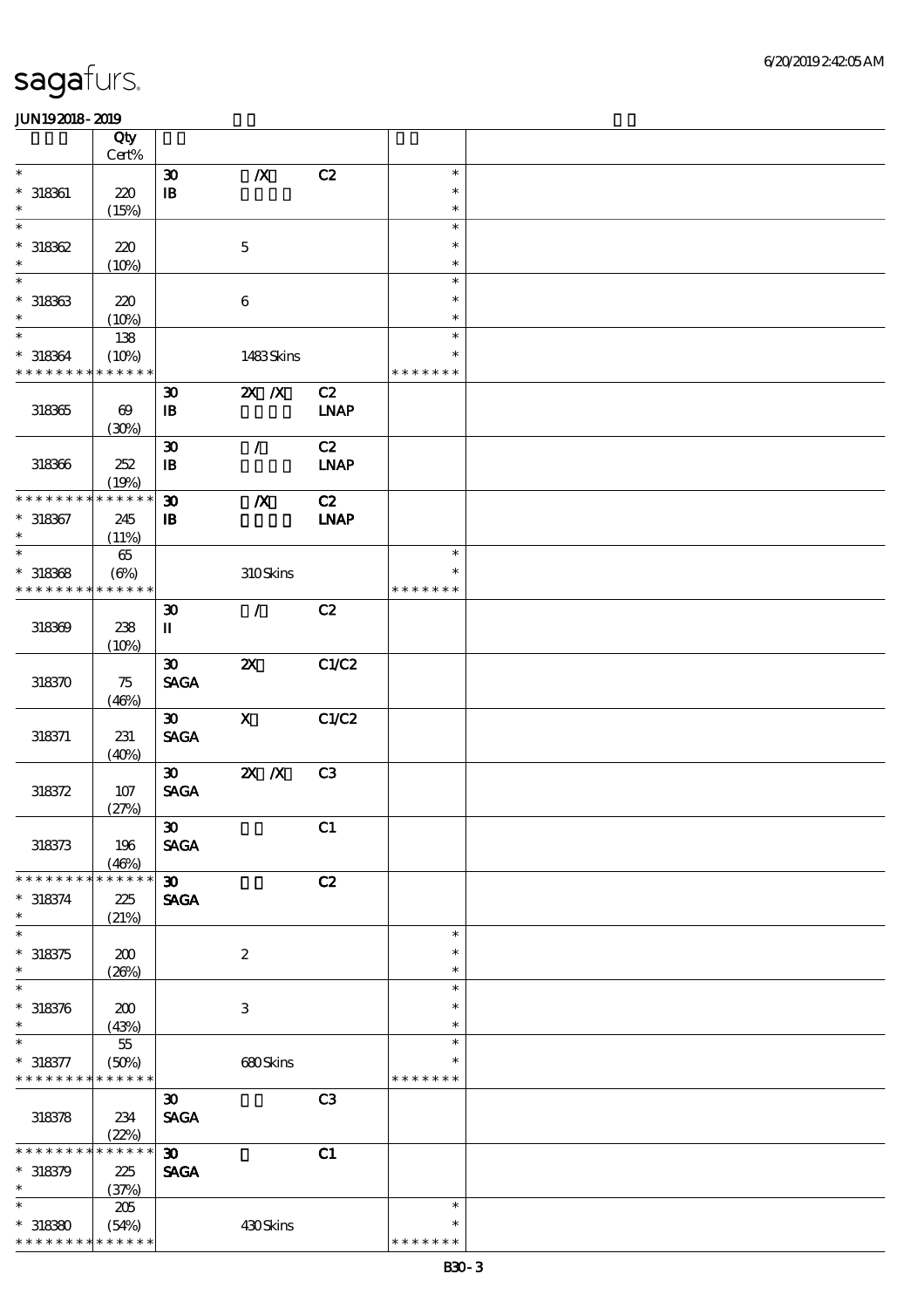|                 | Qty<br>$Cert\%$      |                                               |               |  |
|-----------------|----------------------|-----------------------------------------------|---------------|--|
| * * * * * * * * | * * * * * *          |                                               |               |  |
|                 |                      | C2<br>30 <sub>o</sub>                         |               |  |
| $* 318381$      | 225                  | <b>SAGA</b>                                   |               |  |
| $\ast$          | (34%)                |                                               |               |  |
| $\ast$          |                      |                                               | $\ast$        |  |
| $*318382$       | 200                  | $\boldsymbol{2}$                              | $\ast$        |  |
| $\ast$          | (24%)                |                                               | $\ast$        |  |
| $\ast$          |                      |                                               | $\ast$        |  |
| $*318383$       | 200                  | $\,3\,$                                       | $\ast$        |  |
| $\ast$          | (33%)                |                                               | $\ast$        |  |
| $\ast$          |                      |                                               | $\ast$        |  |
| $* 318384$      | 200                  |                                               | $\ast$        |  |
| $\ast$          |                      | $\boldsymbol{4}$                              | $\ast$        |  |
| $\ast$          | (28%)                |                                               |               |  |
|                 |                      |                                               | $\ast$        |  |
| $*318385$       | 200                  | $\mathbf 5$                                   | $\ast$        |  |
| $\ast$          | (38%)                |                                               | $\ast$        |  |
| $\ast$          |                      |                                               | $\ast$        |  |
| $* 318386$      | 200                  | $\,6\,$                                       | $\ast$        |  |
| $\ast$          | (29%)                |                                               | $\ast$        |  |
| $\ast$          |                      |                                               | $\ast$        |  |
| $* 318387$      | 200                  | $\boldsymbol{\tau}$                           | $\ast$        |  |
| $\ast$          |                      |                                               | $\ast$        |  |
| $\ast$          | (16%)                |                                               | $\ast$        |  |
|                 |                      |                                               |               |  |
| $*318388$       | 200                  | $\bf 8$                                       | $\ast$        |  |
| $\ast$          | (22%)                |                                               | $\ast$        |  |
| $\ast$          | $9\!5$               |                                               | $\ast$        |  |
| $* 318389$      | (42%)                | 1720Skins                                     | $\ast$        |  |
| * * * * * * * * | * * * * * *          |                                               | * * * * * * * |  |
| * * * * * * * * | * * * * * *          | C <sub>3</sub><br>$\boldsymbol{\mathfrak{D}}$ |               |  |
| $*318300$       | 225                  | <b>SAGA</b>                                   |               |  |
| $\ast$          | (7%)                 |                                               |               |  |
| $\ast$          |                      |                                               | $\ast$        |  |
|                 |                      |                                               | $\ast$        |  |
| $* 318391$      | 200                  | $\boldsymbol{2}$                              |               |  |
| $\ast$          | (22%)                |                                               | $\ast$        |  |
| $\ast$          |                      |                                               | $\ast$        |  |
| $*$ 318392      | 200                  | $\,3$                                         | $\ast$        |  |
| $\ast$          | (19%)                |                                               | $\ast$        |  |
| $\ast$          |                      |                                               | $\ast$        |  |
| $^\ast$ 318393  | 180                  | $\boldsymbol{4}$                              | $\ast$        |  |
| $\ast$          | (29%)                |                                               | $\ast$        |  |
| $\ast$          | 47                   |                                               | $\ast$        |  |
| $* 318394$      |                      |                                               | $\ast$        |  |
| * * * * * * * * | (34%)<br>* * * * * * | 852Skins                                      | * * * * * * * |  |
| * * * * * * *   | * * * * * *          |                                               |               |  |
|                 |                      | C1<br>$\boldsymbol{\mathfrak{D}}$             |               |  |
| $*318305$       | 225                  | <b>SAGA</b>                                   |               |  |
| $\ast$          | (34%)                |                                               |               |  |
| $\ast$          |                      |                                               | $\ast$        |  |
| $*318396$       | 200                  | $\boldsymbol{2}$                              | $\ast$        |  |
| $\ast$          | (40%)                |                                               | $\ast$        |  |
| $\ast$          |                      |                                               | $\ast$        |  |
| $* 318397$      | 200                  | $\,3$                                         | $\ast$        |  |
| $\ast$          | (37%)                |                                               | $\ast$        |  |
| $\ast$          |                      |                                               | $\ast$        |  |
|                 | 143                  |                                               |               |  |
| $* 318398$      | (50%)                | 768Skins                                      | $\ast$        |  |
| * * * * * * * * | * * * * * *          |                                               | * * * * * * * |  |
| * * * * * * *   | * * * * * *          | C2<br>$\boldsymbol{\mathfrak{D}}$             |               |  |
| $*318399$       | 225                  | <b>SAGA</b>                                   |               |  |
| $\ast$          | (22%)                |                                               |               |  |
| $\ast$          |                      |                                               | $\ast$        |  |
| $*318400$       | 200                  | $\boldsymbol{2}$                              | $\ast$        |  |
| $\ast$          | (16%)                |                                               | $\ast$        |  |
|                 |                      |                                               |               |  |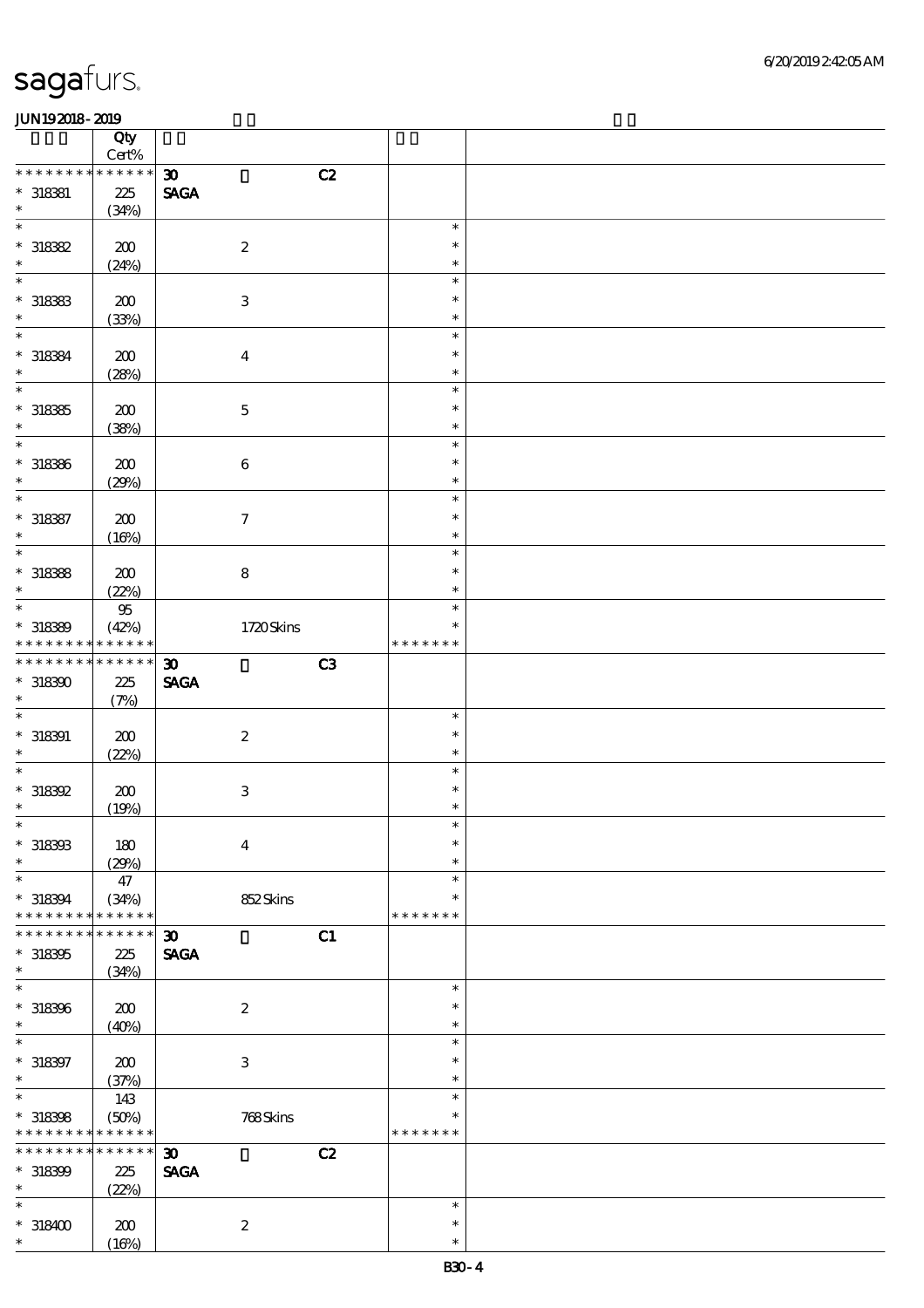|                            | Qty<br>$\mbox{Cert}\%$ |                                   |               |  |
|----------------------------|------------------------|-----------------------------------|---------------|--|
| $\ast$                     |                        | $\boldsymbol{\mathfrak{D}}$<br>C2 | $\ast$        |  |
| $* 318401$                 | ${\bf Z0}$             | $\ensuremath{\mathsf{SAGA}}$      | $\ast$        |  |
| $\ast$                     | (23%)                  |                                   | $\ast$        |  |
| $\ast$                     |                        |                                   | $\ast$        |  |
|                            |                        |                                   | $\ast$        |  |
| $*318402$                  | $200\,$                | $\overline{\mathbf{4}}$           |               |  |
| $\ast$                     | (20%)                  |                                   | $\ast$        |  |
| $\overline{\phantom{0}}$   |                        |                                   | $\ast$        |  |
| $^*$ 318403 $\,$           | $200\,$                | $\mathbf 5$                       | $\ast$        |  |
| $\ast$                     | (35%)                  |                                   | $\ast$        |  |
| $\overline{\ast}$          |                        |                                   | $\ast$        |  |
| $* 318404$                 | $200\,$                | $\,6\,$                           | $\ast$        |  |
| $\ast$                     | (36%)                  |                                   | $\ast$        |  |
| $\overline{\phantom{a}^*}$ |                        |                                   | $\ast$        |  |
|                            | $\pmb{30}$             | $\boldsymbol{7}$                  | $\ast$        |  |
| $*318405$                  |                        |                                   | $\ast$        |  |
| $\overline{\phantom{0}}$   | (33%)                  |                                   |               |  |
|                            |                        |                                   | $\ast$        |  |
| $*318406$                  | ${\bf Z0}$             | $\bf 8$                           | $\ast$        |  |
| $\ast$                     | (18%)                  |                                   | $\ast$        |  |
| $\overline{\ast}$          |                        |                                   | $\ast$        |  |
| $* 318407$                 | $200\,$                | $\boldsymbol{9}$                  | $\ast$        |  |
| $\ast$                     | (20%)                  |                                   | $\ast$        |  |
| $\overline{\ast}$          |                        |                                   | $\ast$        |  |
| $*318408$                  | 200                    | $10\,$                            | $\ast$        |  |
| $\ast$                     | (23%)                  |                                   | $\ast$        |  |
| $\overline{\ast}$          |                        |                                   | $\ast$        |  |
| $*318409$                  | ${\bf Z0}$             | $11\,$                            | $\ast$        |  |
| $\ast$                     | (33%)                  |                                   | $\ast$        |  |
| $\ast$                     |                        |                                   | $\ast$        |  |
|                            |                        |                                   | $\ast$        |  |
| $* 318410$                 | ${\bf Z0}$             | $12\,$                            |               |  |
| $\ast$                     | (10%)                  |                                   | $\ast$        |  |
| $\ast$                     |                        |                                   | $\ast$        |  |
| $* 318411$                 | 200                    | $1\!3$                            | $\ast$        |  |
| $\ast$                     | (16%)                  |                                   | $\ast$        |  |
| $\overline{\ast}$          |                        |                                   | $\ast$        |  |
| $* 318412$                 | ${\bf Z0}$             | 14                                | $\ast$        |  |
| $\ast$                     | (17%)                  |                                   | $\ast$        |  |
| $\ast$                     |                        |                                   | $\ast$        |  |
| $* 318413$                 | 200                    | 15                                | $\ast$        |  |
| $\ast$                     | (19%)                  |                                   | $\ast$        |  |
| $\ast$                     | 191                    |                                   | $\ast$        |  |
| $* 318414$                 | (34%)                  | 3216Skins                         | $\ast$        |  |
| * * * * * * * *            | * * * * * *            |                                   | * * * * * * * |  |
| * * * * * * *              | * * * * * *            | $\boldsymbol{\mathfrak{D}}$<br>C3 |               |  |
| $* 318415$                 | 225                    | <b>SAGA</b>                       |               |  |
| $\ast$                     |                        |                                   |               |  |
| $\ast$                     | (20%)                  |                                   | $\ast$        |  |
|                            |                        |                                   |               |  |
| $* 318416$                 | 200                    | $\boldsymbol{2}$                  | $\ast$        |  |
| $\ast$                     | (22%)                  |                                   | $\ast$        |  |
| $\ast$                     |                        |                                   | $\ast$        |  |
| $* 318417$                 | 200                    | $\,3$                             | $\ast$        |  |
| $\ast$                     | (18%)                  |                                   | $\ast$        |  |
| $\overline{\ast}$          |                        |                                   | $\ast$        |  |
| $*$ 318418                 | $\pmb{30}$             | $\boldsymbol{4}$                  | $\ast$        |  |
| $\ast$                     | (12%)                  |                                   | $\ast$        |  |
| $\ast$                     |                        |                                   | $\ast$        |  |
| $* 318419$                 | 200                    | $\mathbf 5$                       | $\ast$        |  |
| $\ast$                     | (27%)                  |                                   | $\ast$        |  |
| $\ast$                     |                        |                                   | $\ast$        |  |
| $*318420$                  | 200                    | $\,6\,$                           | $\ast$        |  |
| $\ast$                     |                        |                                   | $\ast$        |  |
|                            | (16%)                  |                                   |               |  |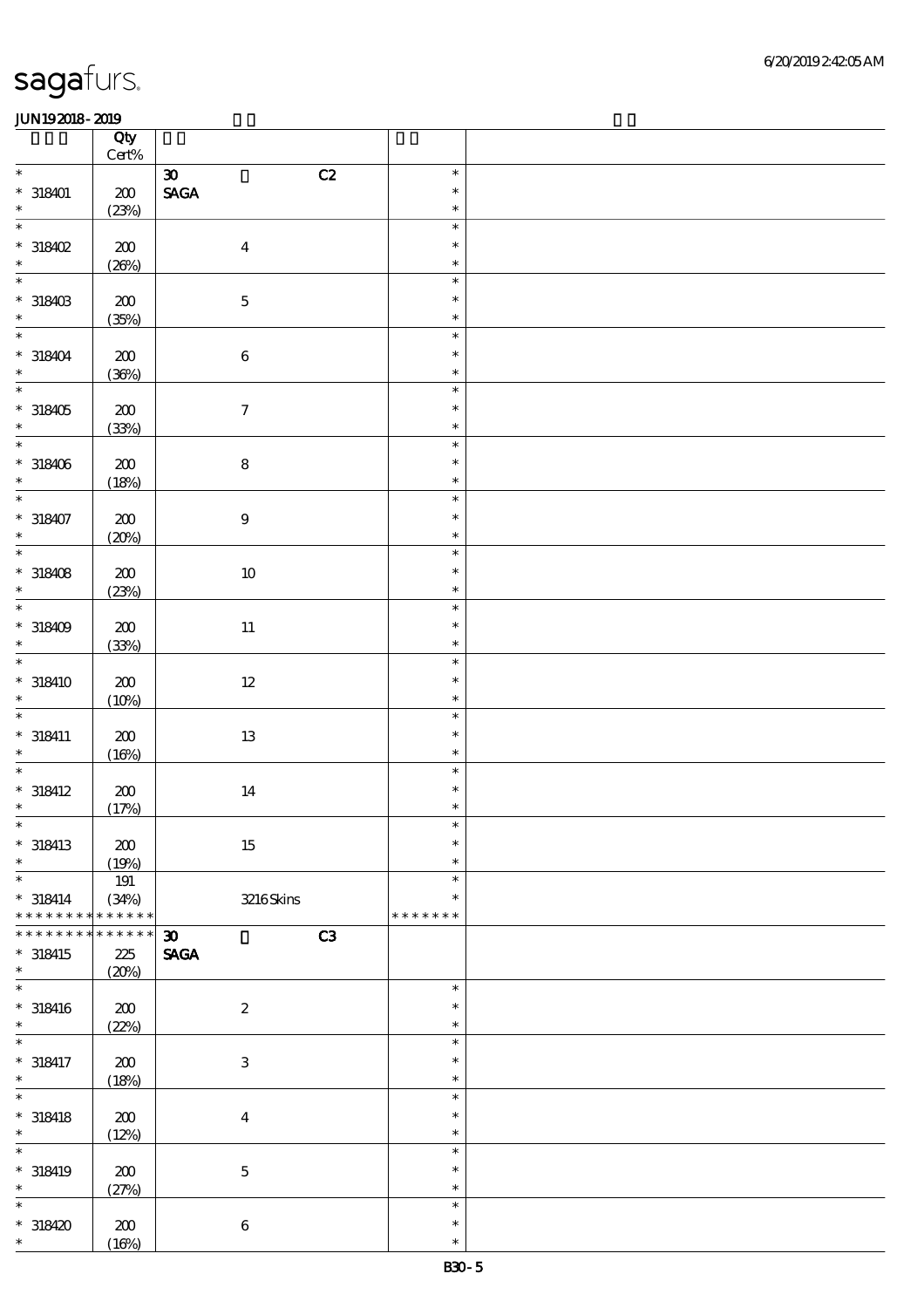|                             | Qty         |                             |                           |    |               |  |
|-----------------------------|-------------|-----------------------------|---------------------------|----|---------------|--|
| $\ast$                      | Cert%       |                             |                           |    |               |  |
|                             |             | $\boldsymbol{\mathfrak{D}}$ |                           | C3 | $\ast$        |  |
| $* 318421$                  | 200         | <b>SAGA</b>                 |                           |    | $\ast$        |  |
| $\ast$                      | (9%)        |                             |                           |    | $\ast$        |  |
| $\ast$                      |             |                             |                           |    | $\ast$        |  |
| $*318422$                   | 200         |                             | $\bf8$                    |    | $\ast$        |  |
| $\ast$                      | (10%)       |                             |                           |    | $\ast$        |  |
| $\overline{\phantom{0}}$    | 192         |                             |                           |    | $\ast$        |  |
| $*318423$                   | (19%)       |                             | 1817Skins                 |    | $\ast$        |  |
| * * * * * * * * * * * * * * |             |                             |                           |    | * * * * * * * |  |
| * * * * * * * *             | * * * * * * | $\boldsymbol{\mathfrak{D}}$ | $\mathbf{x}$              | C1 |               |  |
| $* 318424$                  | 225         | <b>SAGA</b>                 |                           |    |               |  |
| $\ast$                      | (32%)       |                             |                           |    |               |  |
| $_{*}^{-}$                  | ${\bf Z}$   |                             |                           |    | $\ast$        |  |
| $*318425$                   | (19%)       |                             | 297 Skins                 |    | $\ast$        |  |
| * * * * * * * * * * * * * * |             |                             |                           |    | * * * * * * * |  |
| * * * * * * * *             | * * * * * * |                             |                           |    |               |  |
|                             |             | $\boldsymbol{\mathfrak{D}}$ | $\mathbf{X}$              | C2 |               |  |
| $*318426$                   | 225         | <b>SAGA</b>                 |                           |    |               |  |
| $\ast$                      | (20%)       |                             |                           |    |               |  |
| $\ast$                      |             |                             |                           |    | $\ast$        |  |
| $* 318427$                  | 200         |                             | $\boldsymbol{2}$          |    | $\ast$        |  |
| $\ast$                      | (22%)       |                             |                           |    | $\ast$        |  |
| $\overline{\ast}$           |             |                             |                           |    | $\ast$        |  |
| $* 318428$                  | 200         |                             | $\ensuremath{\mathbf{3}}$ |    | $\ast$        |  |
| $\ast$                      | (15%)       |                             |                           |    | $\ast$        |  |
| $\ast$                      |             |                             |                           |    | $\ast$        |  |
| $*318429$                   | 200         |                             | $\overline{4}$            |    | $\ast$        |  |
| $\ast$                      | (17%)       |                             |                           |    | $\ast$        |  |
| $\ast$                      |             |                             |                           |    | $\ast$        |  |
| $*318430$                   | 200         |                             | $\mathbf 5$               |    | $\ast$        |  |
| $\ast$                      | (21%)       |                             |                           |    | $\ast$        |  |
| $\ast$                      |             |                             |                           |    | $\ast$        |  |
| $*$ 318431                  |             |                             |                           |    | $\ast$        |  |
| $\ast$                      | 200         |                             | $\boldsymbol{6}$          |    | $\ast$        |  |
| $\ast$                      | (17%)       |                             |                           |    | $\ast$        |  |
|                             |             |                             |                           |    | $\ast$        |  |
| $* 318432$<br>$\ast$        | 200         |                             | $\boldsymbol{7}$          |    | $\ast$        |  |
|                             | (17%)       |                             |                           |    |               |  |
| $\ast$                      |             |                             |                           |    | $\ast$        |  |
| $*318433$                   | 200         |                             | $\bf 8$                   |    | $\ast$        |  |
| $\ast$                      | (14%)       |                             |                           |    | $\ast$        |  |
| $\ast$                      |             |                             |                           |    | $\ast$        |  |
| $* 318434$                  | 200         |                             | $\boldsymbol{9}$          |    | $\ast$        |  |
| $\ast$                      | (18%)       |                             |                           |    | $\ast$        |  |
| $\ast$                      | 170         |                             |                           |    | $\ast$        |  |
| $*318435$                   | (17%)       |                             | 1995Skins                 |    | $\ast$        |  |
| * * * * * * * *             | * * * * * * |                             |                           |    | * * * * * * * |  |
| * * * * * * *               | * * * * * * | $\boldsymbol{\mathfrak{D}}$ | $\mathbf{x}$              | C3 |               |  |
| $*318436$                   | 225         | <b>SAGA</b>                 |                           |    |               |  |
| $\ast$                      | (8%)        |                             |                           |    |               |  |
| $\ast$                      |             |                             |                           |    | $\ast$        |  |
| $* 318437$                  | 200         |                             | $\boldsymbol{2}$          |    | $\ast$        |  |
| $\ast$                      | (11%)       |                             |                           |    | $\ast$        |  |
| $\ast$                      |             |                             |                           |    | $\ast$        |  |
| $*318438$                   | 200         |                             | $\,3$                     |    | $\ast$        |  |
| $\ast$                      | (13%)       |                             |                           |    | $\ast$        |  |
| $\ast$                      |             |                             |                           |    | $\ast$        |  |
|                             |             |                             |                           |    | $\ast$        |  |
| $* 318439$<br>$\ast$        | 200         |                             | $\boldsymbol{4}$          |    | $\ast$        |  |
| $\ast$                      | (18%)       |                             |                           |    | $\ast$        |  |
|                             | 154         |                             |                           |    |               |  |
| $*31840$                    | (18%)       |                             | 979Skins                  |    | $\ast$        |  |
| * * * * * * * *             | * * * * * * |                             |                           |    | * * * * * * * |  |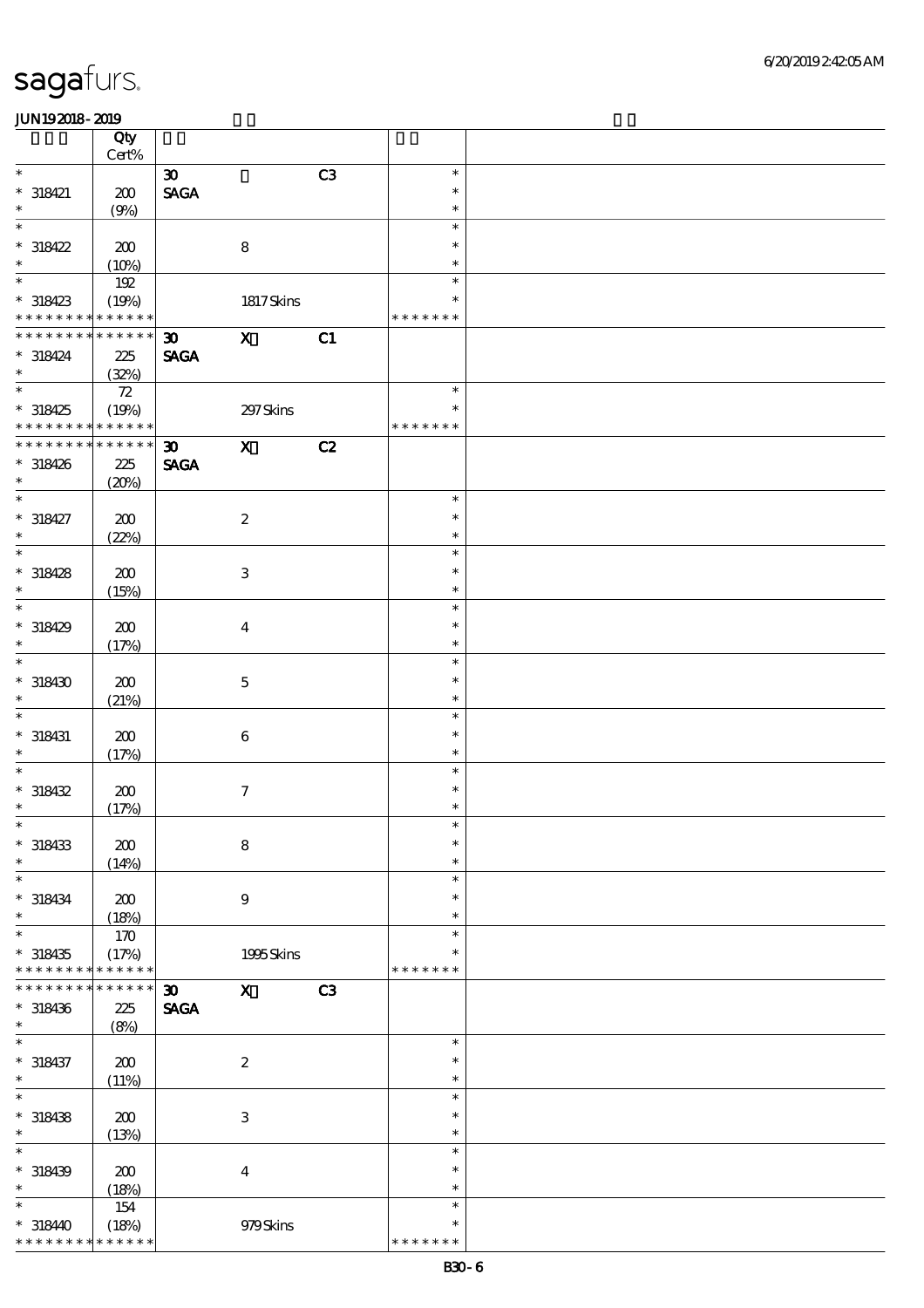|                                         | Qty                            |                                            |                           |                |                                   |  |
|-----------------------------------------|--------------------------------|--------------------------------------------|---------------------------|----------------|-----------------------------------|--|
|                                         | Cert%                          |                                            |                           |                |                                   |  |
| * * * * * * * *                         | * * * * * *                    | $\boldsymbol{\mathfrak{D}}$                | $\boldsymbol{\mathsf{z}}$ | C1/C2          |                                   |  |
| $* 318441$<br>$\ast$                    | 225<br>(17%)                   | <b>SAGA</b>                                |                           |                |                                   |  |
| $\ast$                                  | $52\,$                         |                                            |                           |                | $\ast$                            |  |
| $*318442$                               | (7%)                           |                                            | 277Skins                  |                | $\ast$                            |  |
| * * * * * * * *                         | * * * * * *                    |                                            |                           |                | * * * * * * *                     |  |
| 318443                                  | 175<br>(8%)                    | $\boldsymbol{\mathfrak{D}}$<br><b>SAGA</b> | $\boldsymbol{\mathsf{z}}$ | C3             |                                   |  |
| 318444                                  | 211<br>(30%)                   | $\boldsymbol{\mathfrak{D}}$<br><b>SACA</b> | $X$ $N$<br><b>INAP</b>    | C1/C2          |                                   |  |
| 318445                                  | 75<br>(24%)                    | $\boldsymbol{\mathfrak{D}}$<br><b>SAGA</b> | $X$ $N$<br><b>LNAP</b>    | C3             |                                   |  |
| * * * * * * * *<br>$* 318446$<br>$\ast$ | * * * * * *<br>225<br>(37%)    | $\boldsymbol{\mathfrak{D}}$<br><b>SAGA</b> | <b>INAP</b>               | C1/C2          |                                   |  |
| $\ast$<br>$* 318447$<br>* * * * * * * * | 202<br>(33%)<br>* * * * * *    |                                            | 427Skins                  |                | $\ast$<br>$\ast$<br>* * * * * * * |  |
| 318448                                  | 186<br>(20%)                   | $\boldsymbol{\mathfrak{D}}$<br><b>SAGA</b> | <b>LNAP</b>               | C <sub>3</sub> |                                   |  |
| * * * * * * * *<br>$*318449$<br>$\ast$  | * * * * * *<br>225<br>(36%)    | $\boldsymbol{\mathfrak{D}}$<br><b>SAGA</b> | <b>INAP</b>               | C1/C2          |                                   |  |
| $\ast$<br>$*318450$<br>$\ast$           | 200<br>(16%)                   |                                            | $\boldsymbol{2}$          |                | $\ast$<br>$\ast$<br>$\ast$        |  |
| $\ast$<br>$* 318451$<br>$\ast$          | 200<br>(20%)                   |                                            | 3                         |                | $\ast$<br>$\ast$<br>$\ast$        |  |
| $\ast$<br>$*318452$<br>$\ast$           | 200<br>(25%)                   |                                            | $\boldsymbol{4}$          |                | $\ast$<br>$\ast$<br>$\ast$        |  |
| $*$<br>$*318453$<br>* * * * * * * *     | $47\,$<br>(50%)<br>* * * * * * |                                            | 872Skins                  |                | $\ast$<br>$\ast$<br>* * * * * * * |  |
| * * * * * * *<br>$*318454$<br>$\ast$    | * * * * * *<br>225<br>(19%)    | 30 <sub>o</sub><br><b>SAGA</b>             | <b>INAP</b>               | C3             |                                   |  |
| $\ast$<br>$*318455$<br>* * * * * * * *  | 215<br>(8%)<br>* * * * * *     |                                            | 440Skins                  |                | $\ast$<br>$\ast$<br>* * * * * * * |  |
| * * * * * * * *<br>$* 318456$<br>$\ast$ | * * * * * *<br>225<br>(23%)    | $\boldsymbol{\mathfrak{D}}$<br><b>SAGA</b> | <b>LNAP</b>               | C1/C2          |                                   |  |
| $\ast$<br>$*318457$<br>$\ast$           | 200<br>(11%)                   |                                            | $\boldsymbol{2}$          |                | $\ast$<br>$\ast$<br>$\ast$        |  |
| $\ast$<br>$* 318458$<br>$\ast$          | 200<br>(34%)                   |                                            | $\,3$                     |                | $\ast$<br>$\ast$<br>$\ast$        |  |
| $\ast$<br>$* 318459$<br>$\ast$          | 200<br>(21%)                   |                                            | $\boldsymbol{4}$          |                | $\ast$<br>$\ast$<br>$\ast$        |  |
| $\ast$<br>$*318400$<br>$\ast$           | 200<br>(25%)                   |                                            | $\mathbf 5$               |                | $\ast$<br>$\ast$<br>$\ast$        |  |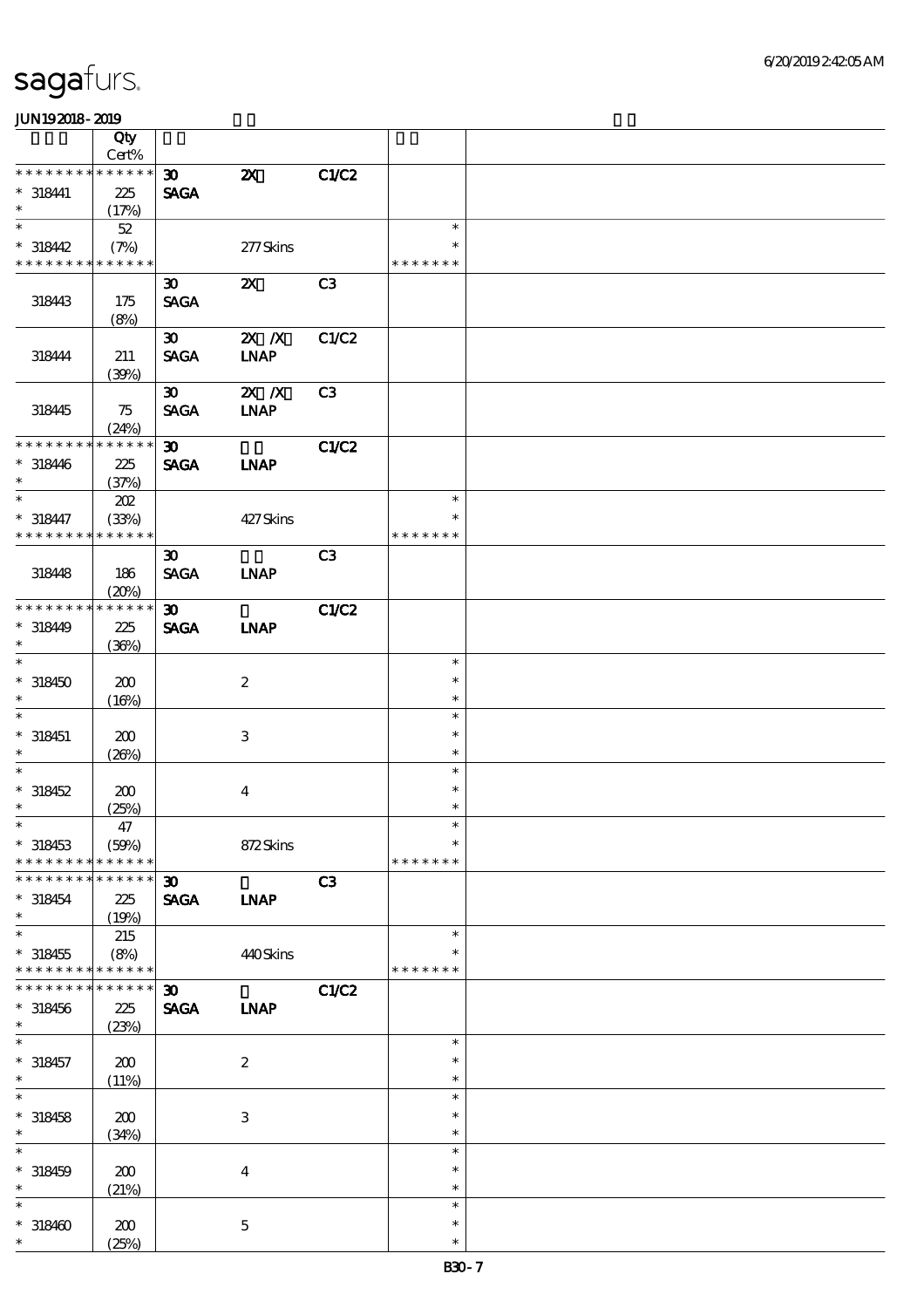|                             | Qty                  |                             |                     |                |                  |  |
|-----------------------------|----------------------|-----------------------------|---------------------|----------------|------------------|--|
|                             | Cert%                |                             |                     |                |                  |  |
| $\ast$                      | $97\,$               | $\boldsymbol{\mathfrak{D}}$ |                     | C1/C2          | $\ast$           |  |
| $* 318461$                  | (42%)                | <b>SAGA</b>                 | <b>INAP</b>         |                | $\ast$           |  |
| * * * * * * * * *           | * * * * * *          |                             |                     |                | * * * * * * *    |  |
| * * * * * * * *             | * * * * * *          | $\boldsymbol{\mathfrak{D}}$ |                     | C3             |                  |  |
| $*318462$                   | 225                  | <b>SAGA</b>                 | <b>LNAP</b>         |                |                  |  |
| $\ast$                      | (13%)                |                             |                     |                |                  |  |
| $\ast$                      |                      |                             |                     |                | $\ast$           |  |
| $* 318463$                  | 200                  |                             | $\boldsymbol{z}$    |                | $\ast$           |  |
| $\ast$                      | (15%)                |                             |                     |                | $\ast$           |  |
| $\ast$                      |                      |                             |                     |                | $\ast$           |  |
| $* 318464$                  | 200                  |                             | 3                   |                | $\ast$           |  |
| $\ast$<br>$\overline{\ast}$ | (3%)                 |                             |                     |                | $\ast$           |  |
|                             | 125                  |                             |                     |                | $\ast$           |  |
| $*318465$                   | (12%)                |                             | 750Skins            |                | $\ast$           |  |
| * * * * * * * *             | * * * * * *          |                             |                     |                | * * * * * * *    |  |
| * * * * * * * * * * * * * * |                      | 30 <sub>o</sub>             | $X$ / $ZX$          | <b>C1/C2</b>   |                  |  |
| $* 318466$                  | 225                  | <b>SAGA</b>                 | <b>INAP</b>         |                |                  |  |
| $\ast$                      | (19%)                |                             |                     |                |                  |  |
| $\ast$                      | 158                  |                             |                     |                | $\ast$           |  |
| $* 318467$                  | (20%)                |                             | 383Skins            |                | $\ast$           |  |
| * * * * * * * *             | * * * * * *          |                             |                     |                | * * * * * * *    |  |
| * * * * * * * * * * * * * * |                      | 30 <sub>o</sub>             | $X$ / $ZX$          | C <sub>3</sub> |                  |  |
| $* 318468$                  | 225                  | <b>SAGA</b>                 | <b>INAP</b>         |                |                  |  |
| $\ast$                      | (14%)                |                             |                     |                |                  |  |
| $\ast$                      | 166                  |                             |                     |                | $\ast$           |  |
| $* 318469$                  | (10%)                |                             | 391 Skins           |                | $\ast$           |  |
| * * * * * * * * * * * * * * |                      |                             |                     |                | * * * * * * *    |  |
| * * * * * * * * * * * * * * |                      | $\boldsymbol{\mathfrak{D}}$ |                     | C2             |                  |  |
| $*318470$                   | 225                  | IA                          |                     |                |                  |  |
| $\ast$                      | (16%)                |                             |                     |                |                  |  |
| $\ast$                      |                      |                             |                     |                | $\ast$           |  |
| $* 318471$                  | 200                  |                             | $\boldsymbol{2}$    |                | $\ast$           |  |
| $\ast$                      | (27%)                |                             |                     |                | $\ast$           |  |
| $\ast$                      | $73\,$               |                             |                     |                | $\ast$           |  |
| $* 318472$                  | (27%)                |                             | 498Skins            |                | $\ast$           |  |
| * * * * * * * * * * * * * * |                      |                             |                     |                | * * * * * * *    |  |
|                             |                      | $\pmb{\mathfrak{D}}$        | $X$ $N$             | C2             |                  |  |
| 318473                      | 159                  | $\mathbf{I}\mathbf{A}$      |                     |                |                  |  |
| * * * * * * *               | (25%)<br>* * * * * * |                             |                     |                |                  |  |
|                             |                      | $\boldsymbol{\mathfrak{D}}$ | $\mathcal{L}$       | C2             |                  |  |
| $* 318474$                  | 225                  | IA                          |                     |                |                  |  |
| $\ast$<br>$\ast$            | (20%)                |                             |                     |                |                  |  |
|                             |                      |                             |                     |                | $\ast$<br>$\ast$ |  |
| $* 318475$<br>$\ast$        | 200                  |                             | $\boldsymbol{2}$    |                | $\ast$           |  |
| $\ast$                      | (44%)                |                             |                     |                | $\ast$           |  |
|                             |                      |                             |                     |                | $\ast$           |  |
| $* 318476$<br>$\ast$        | 200                  |                             | $\,3$               |                | $\ast$           |  |
|                             | (23%)                |                             |                     |                | $\ast$           |  |
|                             |                      |                             |                     |                | $\ast$           |  |
| $* 318477$<br>$\ast$        | 200                  |                             | $\boldsymbol{4}$    |                | $\ast$           |  |
| $\ast$                      | (14%)                |                             |                     |                | $\ast$           |  |
|                             |                      |                             |                     |                | $\ast$           |  |
| $* 318478$<br>$\ast$        | 200                  |                             | $\mathbf 5$         |                | $\ast$           |  |
| $\ast$                      | (17%)                |                             |                     |                | $\ast$           |  |
|                             |                      |                             |                     |                | $\ast$           |  |
| $* 318479$<br>$\ast$        | 200                  |                             | $\,6\,$             |                | $\ast$           |  |
| $\ast$                      | (20%)                |                             |                     |                | $\ast$           |  |
| $*318480$                   |                      |                             |                     |                | $\ast$           |  |
| $\ast$                      | 200<br>(21%)         |                             | $\boldsymbol{\tau}$ |                | $\ast$           |  |
|                             |                      |                             |                     |                |                  |  |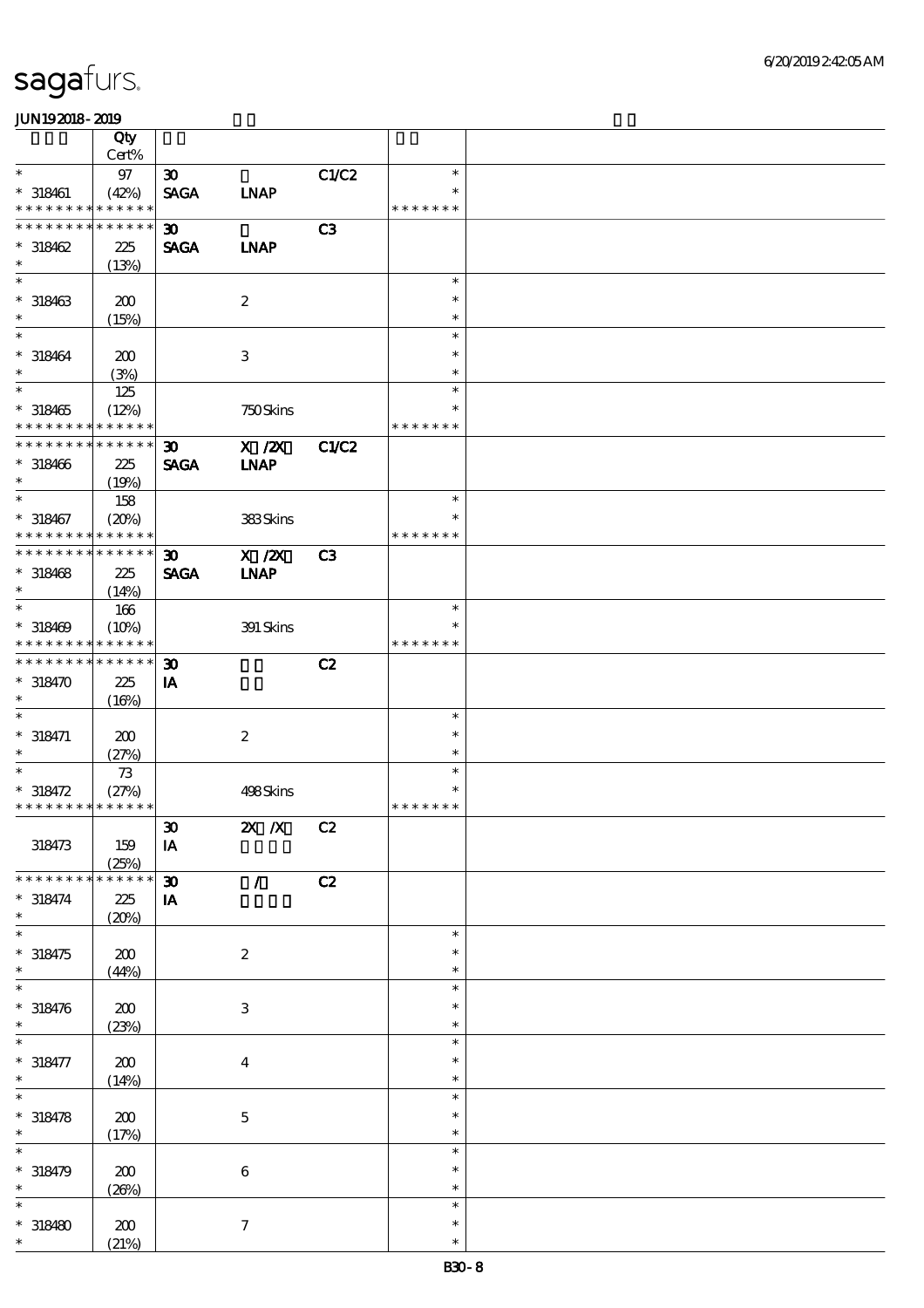|                                                  | Qty<br>$Cert\%$             |                                                              |    |                            |  |
|--------------------------------------------------|-----------------------------|--------------------------------------------------------------|----|----------------------------|--|
| $\ast$                                           |                             | $\mathcal{L}$<br>$\boldsymbol{\mathfrak{D}}$                 | C2 | $\ast$                     |  |
| $* 318481$<br>$\ast$                             | 200                         | $\mathbf{I}\mathbf{A}$                                       |    | $\ast$                     |  |
|                                                  | (12%)                       |                                                              |    | $\ast$                     |  |
| $\ast$<br>$*318482$                              | 46<br>(21%)                 | 1671 Skins                                                   |    | $\ast$<br>$\ast$           |  |
| * * * * * * * *                                  | $******$                    |                                                              |    | * * * * * * *              |  |
| * * * * * * * *<br>$*318483$<br>$\ast$           | * * * * * *<br>225<br>(13%) | $\overline{\mathbf{X}}$<br>$\boldsymbol{\mathfrak{D}}$<br>IA | C2 |                            |  |
| $\ast$                                           |                             |                                                              |    | $\ast$                     |  |
| $* 318484$<br>$\ast$                             | 200<br>(11%)                | $\boldsymbol{2}$                                             |    | $\ast$<br>$\ast$           |  |
| $\overline{\ast}$                                |                             |                                                              |    | $\ast$                     |  |
| $* 318485$<br>$\ast$                             | 200<br>(13%)                | $\ensuremath{\mathbf{3}}$                                    |    | $\ast$<br>$\ast$           |  |
| $\ast$                                           |                             |                                                              |    | $\ast$                     |  |
| $* 318486$<br>$\ast$                             | 200<br>(14%)                | $\boldsymbol{4}$                                             |    | $\ast$<br>$\ast$           |  |
| $\ast$                                           |                             |                                                              |    | $\ast$                     |  |
| $* 318487$<br>$\ast$<br>$\overline{\phantom{0}}$ | 200<br>(15%)                | $\mathbf 5$                                                  |    | $\ast$<br>$\ast$           |  |
|                                                  |                             |                                                              |    | $\ast$                     |  |
| $* 318488$<br>$\ast$<br>$\ast$                   | 200<br>(18%)                | $\boldsymbol{6}$                                             |    | $\ast$<br>$\ast$           |  |
|                                                  |                             |                                                              |    | $\ast$                     |  |
| $* 318489$<br>$\ast$                             | 200<br>(33%)                | $\tau$                                                       |    | $\ast$<br>$\ast$           |  |
| $\ast$                                           |                             |                                                              |    | $\ast$                     |  |
| $*318490$<br>$\ast$                              | 200<br>(41%)                | ${\bf 8}$                                                    |    | $\ast$<br>$\ast$           |  |
| $\ast$                                           |                             |                                                              |    | $\ast$                     |  |
| $* 318491$<br>$\ast$                             | 200<br>(34%)                | $\boldsymbol{9}$                                             |    | $\ast$<br>$\ast$           |  |
| $\ast$                                           |                             |                                                              |    | $\ast$                     |  |
| $*318492$                                        | 200                         | $10\,$                                                       |    | $\ast$                     |  |
| $\ast$                                           | (12%)                       |                                                              |    | $\ast$                     |  |
| $\ast$<br>$* 318493$                             | $\pmb{30}$                  | $11\,$                                                       |    | $\ast$<br>$\ast$           |  |
| $\ast$                                           | (13%)                       |                                                              |    | $\ast$                     |  |
| $\ast$<br>$* 318494$<br>$\ast$                   | ${\bf Z0}$                  | $12\,$                                                       |    | $\ast$<br>$\ast$<br>$\ast$ |  |
| $\overline{\ast}$                                | (11%)                       |                                                              |    | $\ast$                     |  |
| $*318495$<br>$\ast$                              | 200<br>(10%)                | $13\,$                                                       |    | $\ast$<br>$\ast$           |  |
| $\ast$                                           |                             |                                                              |    | $\ast$                     |  |
| $* 318496$<br>$\ast$                             | ${\bf Z0}$<br>(9%)          | 14                                                           |    | $\ast$<br>$\ast$           |  |
| $\overline{\phantom{0}}$                         |                             |                                                              |    | $\ast$                     |  |
| $* 318497$<br>$\ast$                             | ${\bf Z0}$<br>(12%)         | $15\,$                                                       |    | $\ast$<br>$\ast$           |  |
| $\overline{\ast}$                                |                             |                                                              |    | $\ast$                     |  |
| $* 318498$<br>$\ast$                             | 200<br>(15%)                | $16\,$                                                       |    | $\ast$<br>$\ast$           |  |
| $\ast$                                           |                             |                                                              |    | $\ast$                     |  |
| $* 318499$<br>$\ast$                             | $200\,$<br>(19%)            | $17\,$                                                       |    | $\ast$<br>$\ast$           |  |
| $\ast$                                           |                             |                                                              |    | $\ast$                     |  |
| $^\ast$ 318500<br>$\ast$                         | 200<br>(24%)                | $18\,$                                                       |    | $\ast$<br>$\ast$           |  |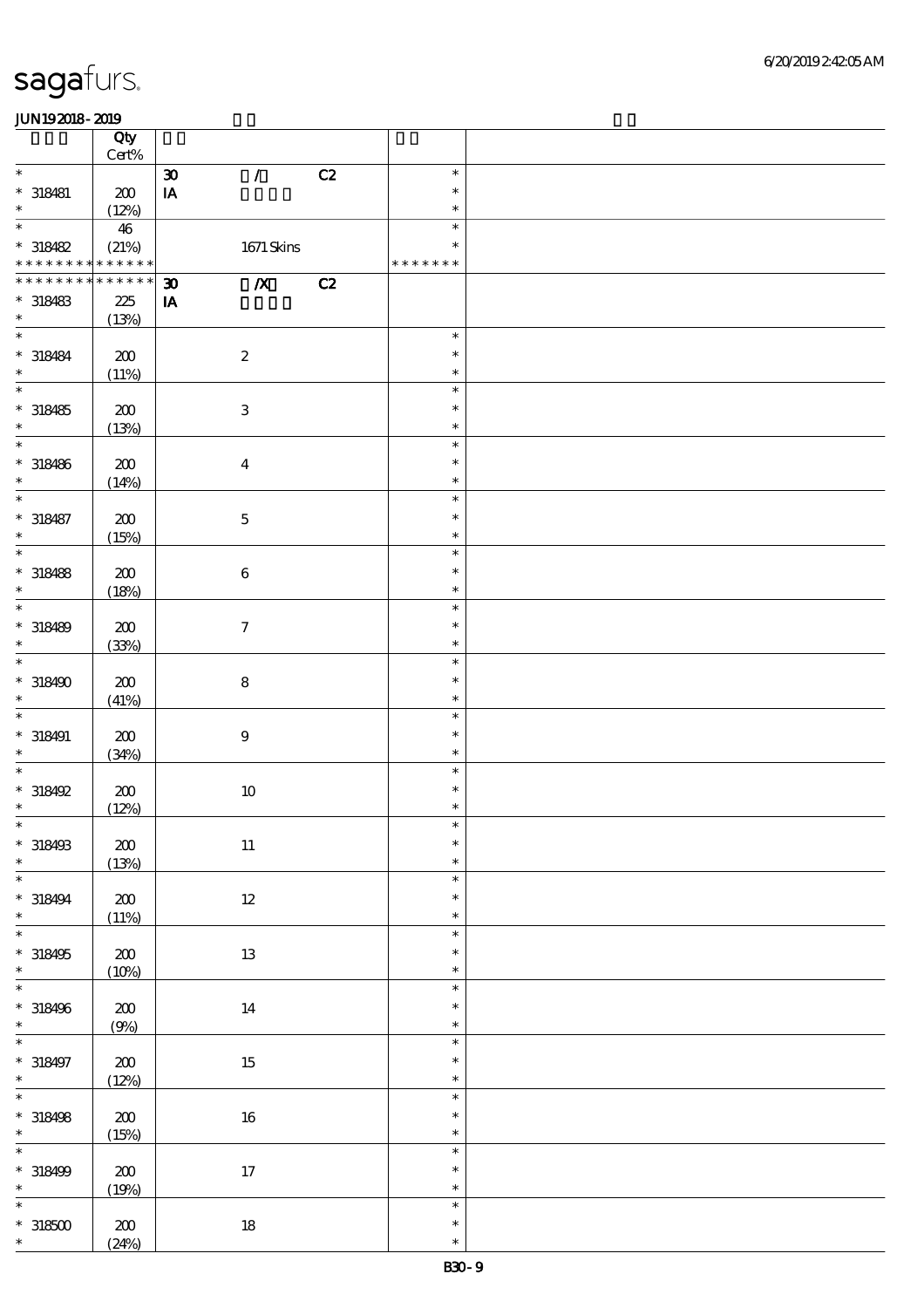|                                                        | Qty<br>Cert%    |                             |                  |                |               |  |
|--------------------------------------------------------|-----------------|-----------------------------|------------------|----------------|---------------|--|
| $\ast$                                                 |                 |                             |                  | C2             | $\ast$        |  |
|                                                        |                 | $\boldsymbol{\mathfrak{D}}$ | $\pmb{X}$        |                | $\ast$        |  |
| $* 318501$<br>$\ast$                                   | 200             | $\mathbf{I} \mathbf{A}$     |                  |                | $\ast$        |  |
| $\ast$                                                 | (11%)           |                             |                  |                | $\ast$        |  |
|                                                        | 219             |                             |                  |                | $\ast$        |  |
| $*$ 318502<br>* * * * * * * * <mark>* * * * * *</mark> | (8%)            |                             | 4044Skins        |                | * * * * * * * |  |
| * * * * * * * *                                        | * * * * * *     |                             |                  |                |               |  |
|                                                        |                 | $\boldsymbol{\mathfrak{D}}$ | $\mathcal{L}$    | C2             |               |  |
| $*318503$<br>$\ast$                                    | 225             | IA                          |                  | <b>INAP</b>    |               |  |
|                                                        | (16%)           |                             |                  |                |               |  |
| $\ast$                                                 | 138             |                             |                  |                | $\ast$        |  |
| $*318504$                                              | (21%)           |                             | 363Skins         |                | $\ast$        |  |
| * * * * * * * * * * * * * *                            |                 |                             |                  |                | * * * * * * * |  |
| * * * * * * * * * * * * * *                            |                 | $\boldsymbol{\mathfrak{D}}$ | $\boldsymbol{X}$ | C2             |               |  |
| $*318505$                                              | 225             | IA                          |                  | <b>LNAP</b>    |               |  |
| $\ast$                                                 | (9%)            |                             |                  |                |               |  |
| $\ast$                                                 |                 |                             |                  |                | $\ast$        |  |
| $^\ast$ 318506                                         | 200             |                             | $\boldsymbol{2}$ |                | $\ast$        |  |
| $\ast$                                                 | (15%)           |                             |                  |                | $\ast$        |  |
| $\ast$                                                 | ${\bf 86}$      |                             |                  |                | $\ast$        |  |
| $*318507$                                              | (8%)            |                             | 511 Skins        |                | $\ast$        |  |
| * * * * * * * *                                        | * * * * * *     |                             |                  |                | * * * * * * * |  |
|                                                        |                 | $\boldsymbol{\mathfrak{D}}$ | $X$ $N$          | C2             |               |  |
| 318508                                                 | ${\bf \pi}$     | <b>SROY</b>                 |                  |                |               |  |
|                                                        | (66%)           |                             |                  |                |               |  |
| * * * * * * * *                                        | * * * * * *     | $\boldsymbol{\mathfrak{D}}$ |                  | C2             |               |  |
| $*318509$                                              | 205             | <b>SROY</b>                 |                  |                |               |  |
| $\ast$                                                 | (35%)           |                             |                  |                |               |  |
| $\ast$                                                 | 110             |                             |                  |                | $\ast$        |  |
| $*318510$                                              | (58%)           |                             | 315Skins         |                | *             |  |
| * * * * * * * * * * * * * *                            |                 |                             |                  |                | * * * * * * * |  |
|                                                        |                 | $\boldsymbol{\mathfrak{D}}$ | $\mathcal{L}$    | C1             |               |  |
| 318511                                                 | 97              | <b>SROY</b>                 |                  |                |               |  |
|                                                        | (60%)           |                             |                  |                |               |  |
| * * * * * * * *                                        | ******          | $\boldsymbol{\mathfrak{D}}$ | $\mathcal{L}$    | C2             |               |  |
| $*318512$                                              | 205             | <b>SROY</b>                 |                  |                |               |  |
| $\ast$                                                 | (49%)           |                             |                  |                |               |  |
| $\ast$                                                 | 134             |                             |                  |                | $\ast$        |  |
| $*318513$                                              | (38%)           |                             | 339Skins         |                | $\ast$        |  |
| * * * * * * * *                                        | * * * * * *     |                             |                  |                | * * * * * * * |  |
|                                                        |                 | $\boldsymbol{\mathfrak{D}}$ | $\mathcal{L}$    | C <sub>3</sub> |               |  |
| 318514                                                 | 136             | <b>SROY</b>                 |                  |                |               |  |
|                                                        | (28%)           |                             |                  |                |               |  |
| * * * * * * * *                                        | * * * * * *     | $\boldsymbol{\mathfrak{D}}$ |                  | C2             |               |  |
| $*318515$                                              | 205             | <b>SROY</b>                 |                  |                |               |  |
| $\ast$                                                 | (44%)           |                             |                  |                |               |  |
| $\ast$                                                 |                 |                             |                  |                | $\ast$        |  |
| $* 318516$                                             | 180             |                             | $\boldsymbol{2}$ |                | $\ast$        |  |
| $\ast$                                                 | (43%)           |                             |                  |                | $\ast$        |  |
| $\ast$                                                 | $77\,$          |                             |                  |                | $\ast$        |  |
| $*318517$                                              | (28%)           |                             | 462Skins         |                | $\ast$        |  |
| * * * * * * * * <mark>* * * * * *</mark>               |                 |                             |                  |                | * * * * * * * |  |
| * * * * * * * *                                        | $* * * * * * *$ | $\boldsymbol{\mathfrak{D}}$ |                  | C <sub>3</sub> |               |  |
| $*318518$                                              | 205             | <b>SROY</b>                 |                  |                |               |  |
| $\ast$                                                 | (27%)           |                             |                  |                |               |  |
| $\ast$                                                 | ${\bf 33}$      |                             |                  |                | $\ast$        |  |
| $*318519$                                              | (15%)           |                             | 238Skins         |                | $\ast$        |  |
| * * * * * * * * <mark>* * * * * *</mark>               |                 |                             |                  |                | * * * * * * * |  |
|                                                        |                 | $\boldsymbol{\mathfrak{D}}$ | $\boldsymbol{X}$ | C1             |               |  |
| 318520                                                 | 135             | <b>SROY</b>                 |                  |                |               |  |
|                                                        | (54%)           |                             |                  |                |               |  |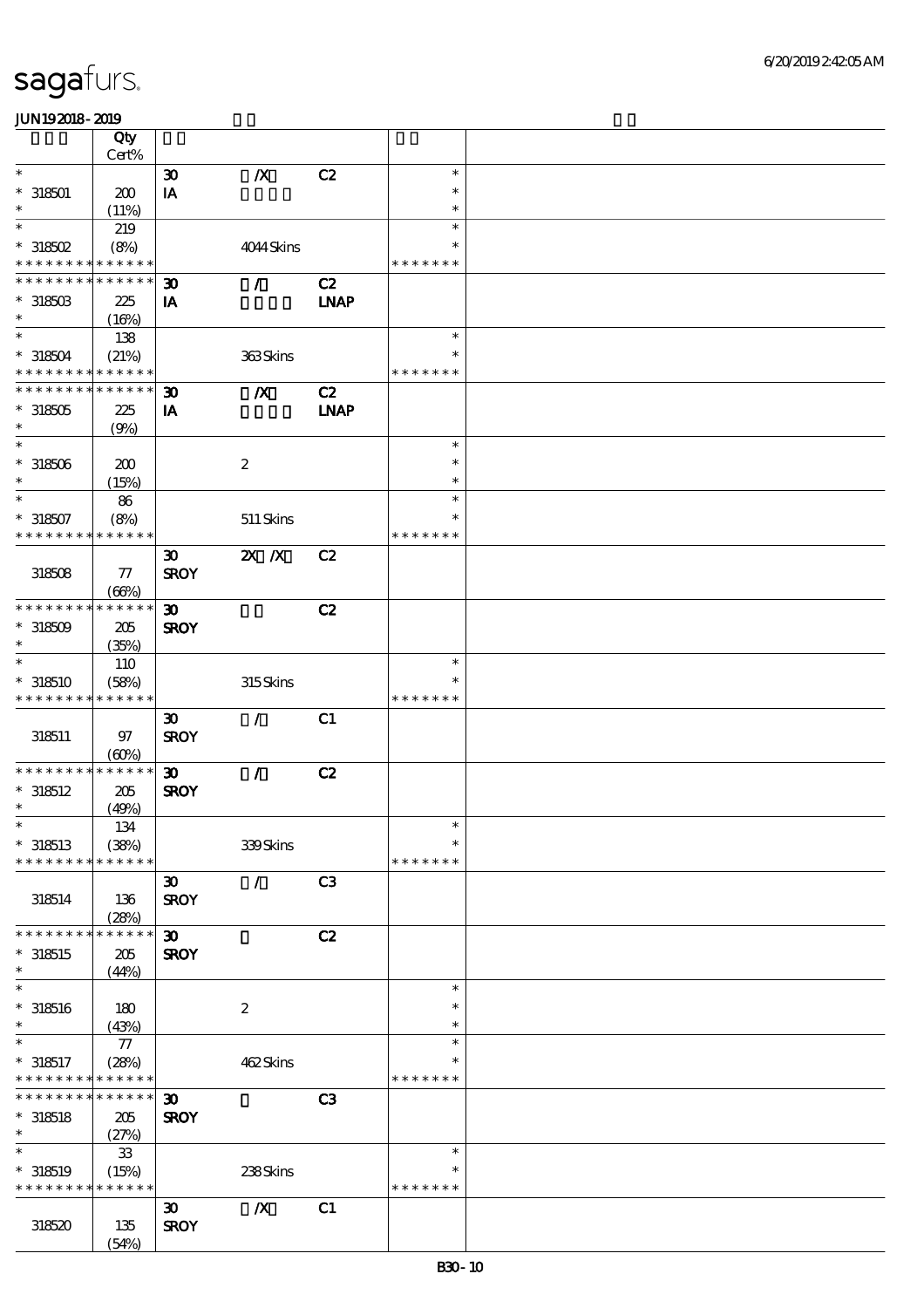|                               | Qty   |                             |            |    |         |  |
|-------------------------------|-------|-----------------------------|------------|----|---------|--|
|                               | Cert% |                             |            |    |         |  |
| * * * * * * * * * * * * * * * |       | $\boldsymbol{\mathfrak{D}}$ | $X$ / $ZX$ | C2 |         |  |
| $*318521$                     | 205   | <b>SROY</b>                 |            |    |         |  |
| $\ast$                        | (27%) |                             |            |    |         |  |
| $\ast$                        | 87    |                             |            |    | $\ast$  |  |
| $*318522$                     | (24%) |                             | 292Skins   |    | $\ast$  |  |
| * * * * * * * * * * * * * * * |       |                             |            |    | ******* |  |
|                               |       | $\boldsymbol{\mathfrak{D}}$ | $X$ / $ZX$ | C3 |         |  |
| 318523                        | 185   | <b>SROY</b>                 |            |    |         |  |
|                               | (23%) |                             |            |    |         |  |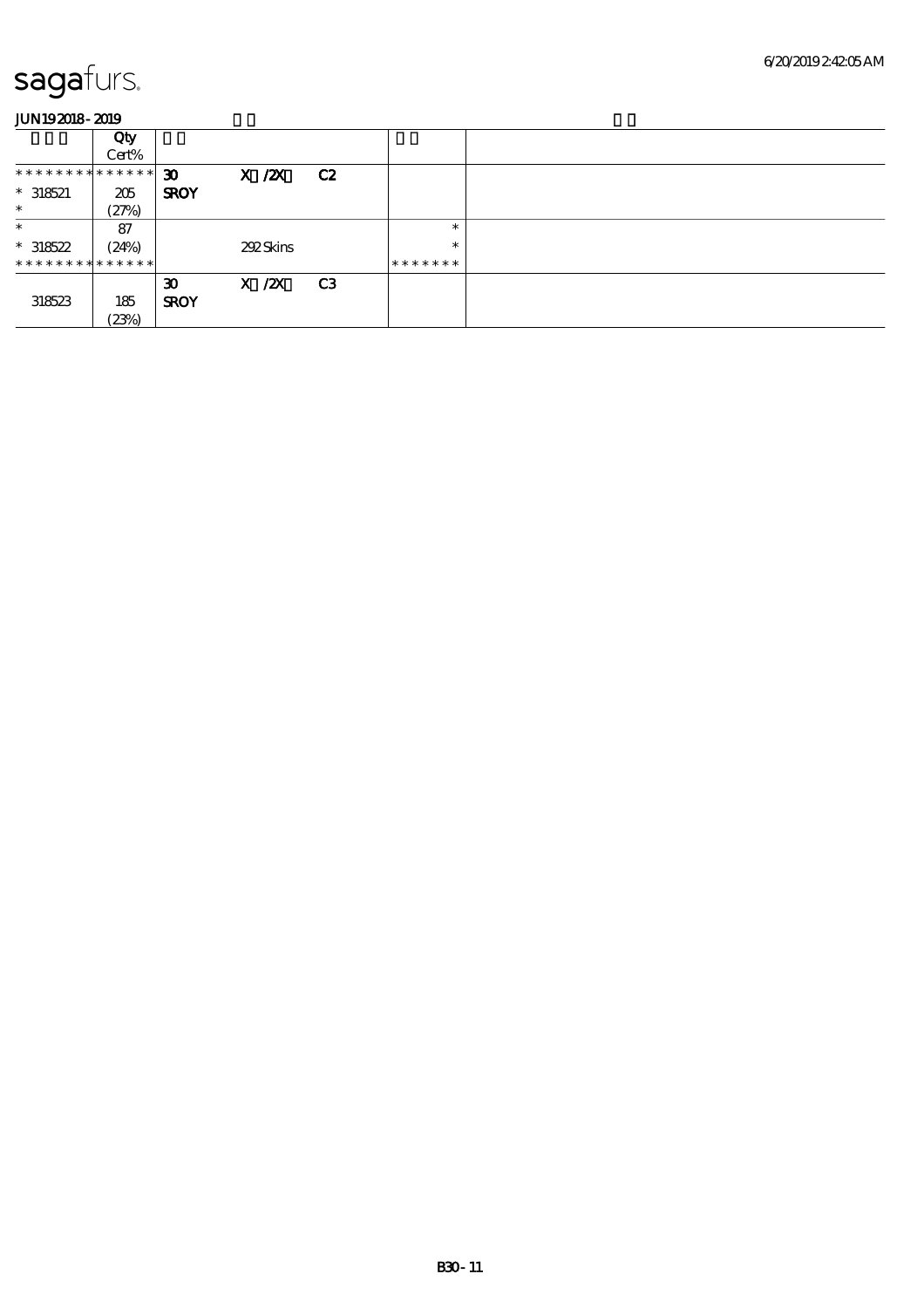|                             | Qty                        |                             |                  |                |               |  |
|-----------------------------|----------------------------|-----------------------------|------------------|----------------|---------------|--|
|                             | $\mbox{Cert}\%$            |                             |                  |                |               |  |
|                             |                            | $\pmb{\mathcal{D}}$         | $Z\!X$ $\,$ $X$  | C1/C2          |               |  |
| 318601                      | 237<br>(22%)               | $\mathbf{S}$                |                  |                |               |  |
|                             |                            | $\boldsymbol{\mathfrak{D}}$ | $X$ $N$          | C <sub>3</sub> |               |  |
| 318602                      | $\boldsymbol{\pi}$         | $\mathbf{S}$                |                  |                |               |  |
|                             | (11%)                      |                             |                  |                |               |  |
|                             |                            | $\boldsymbol{\mathsf{20}}$  |                  | C1             |               |  |
| 318603                      | 105                        | ${\bf S\!I}$                |                  |                |               |  |
|                             | (41%)                      |                             |                  |                |               |  |
| * * * * * * * *             | * * * * * *                | $\boldsymbol{\mathsf{20}}$  |                  | C2             |               |  |
| $* 318604$                  | 285                        | $\mathbf{S}$                |                  |                |               |  |
| $\ast$                      | (20%)                      |                             |                  |                |               |  |
| $\ast$                      | 90                         |                             |                  |                | $\ast$        |  |
| $^\ast$ 318605              | (12%)                      |                             | 375Skins         |                | $\ast$        |  |
| * * * * * * * *             | * * * * * *                |                             |                  |                | * * * * * * * |  |
|                             |                            | $\boldsymbol{\mathsf{20}}$  |                  | C <sub>3</sub> |               |  |
| 318606                      | 199<br>(9%)                | $\mathbf{S}\mathbf{I}$      |                  |                |               |  |
|                             |                            | $\boldsymbol{\mathsf{20}}$  |                  | C1             |               |  |
| 318607                      | 253                        | $\mathbf{S}$                |                  |                |               |  |
|                             | (31%)                      |                             |                  |                |               |  |
| * * * * * * * *             | * * * * * *                | $\boldsymbol{\mathsf{20}}$  |                  | C2             |               |  |
| $*318608$                   | 285                        | ${\bf s}$                   |                  |                |               |  |
| $\ast$                      | (20%)                      |                             |                  |                |               |  |
| $\ast$                      |                            |                             |                  |                | $\ast$        |  |
| $^\ast$ 318609              | 260                        |                             | $\boldsymbol{2}$ |                | $\ast$        |  |
| $\ast$                      | (18%)                      |                             |                  |                | $\ast$        |  |
| $\ast$                      | 253                        |                             |                  |                | $\ast$        |  |
| $* 318610$                  | (13%)                      |                             | 798Skins         |                | $\ast$        |  |
| * * * * * * * *             | * * * * * *                |                             |                  |                | * * * * * * * |  |
| * * * * * * * *             | $\ast\ast\ast\ast\ast\ast$ | $\boldsymbol{\mathbf{z}}$   |                  | C3             |               |  |
| $* 318611$<br>$\ast$        | 285                        | $\mathbf{S}$                |                  |                |               |  |
| $\ast$                      | (12%)<br>125               |                             |                  |                | $\ast$        |  |
| $*318612$                   | (10%)                      |                             | 410Skins         |                | ∗             |  |
| * * * * * * * * * * * * * * |                            |                             |                  |                | * * * * * * * |  |
| *************** 20          |                            |                             |                  | C1             |               |  |
| $* 318613$                  | 285                        | ${\bf s}$                   |                  |                |               |  |
| $\ast$                      | (29%)                      |                             |                  |                |               |  |
| $\ast$                      | 107                        |                             |                  |                | $\ast$        |  |
| $* 318614$                  | (22%)                      |                             | 392Skins         |                | $\ast$        |  |
| * * * * * * * *             | * * * * * *<br>* * * * * * |                             |                  |                | * * * * * * * |  |
| * * * * * * *               |                            | $\boldsymbol{\mathsf{20}}$  |                  | C2             |               |  |
| $* 318615$<br>$\ast$        | 285                        | ${\bf s}$                   |                  |                |               |  |
| $\ast$                      | (18%)                      |                             |                  |                | $\ast$        |  |
| $* 318616$                  | 260                        |                             | $\boldsymbol{2}$ |                | $\ast$        |  |
| $\ast$                      | (13%)                      |                             |                  |                | $\ast$        |  |
| $\ast$                      |                            |                             |                  |                | $\ast$        |  |
| $* 318617$                  | 200                        |                             | $\,3$            |                | $\ast$        |  |
| $\ast$                      | (11%)                      |                             |                  |                | $\ast$        |  |
| $\ast$                      |                            |                             |                  |                | $\ast$        |  |
| $*$ 318618                  | 260                        |                             | $\boldsymbol{4}$ |                | $\ast$        |  |
| $\ast$                      | (11%)                      |                             |                  |                | $\ast$        |  |
| $\ast$                      | $107$                      |                             |                  |                | $\ast$        |  |
| $* 318619$                  | (9%)                       |                             | 1172Skins        |                | $\ast$        |  |
| * * * * * * *               | ******                     |                             |                  |                | * * * * * * * |  |
| * * * * * * * *             | * * * * * *                | $\boldsymbol{\mathsf{20}}$  |                  | C <sub>3</sub> |               |  |
| $*318620$<br>$\ast$         | 285<br>(8%)                | $\mathbf{S}$                |                  |                |               |  |
|                             |                            |                             |                  |                |               |  |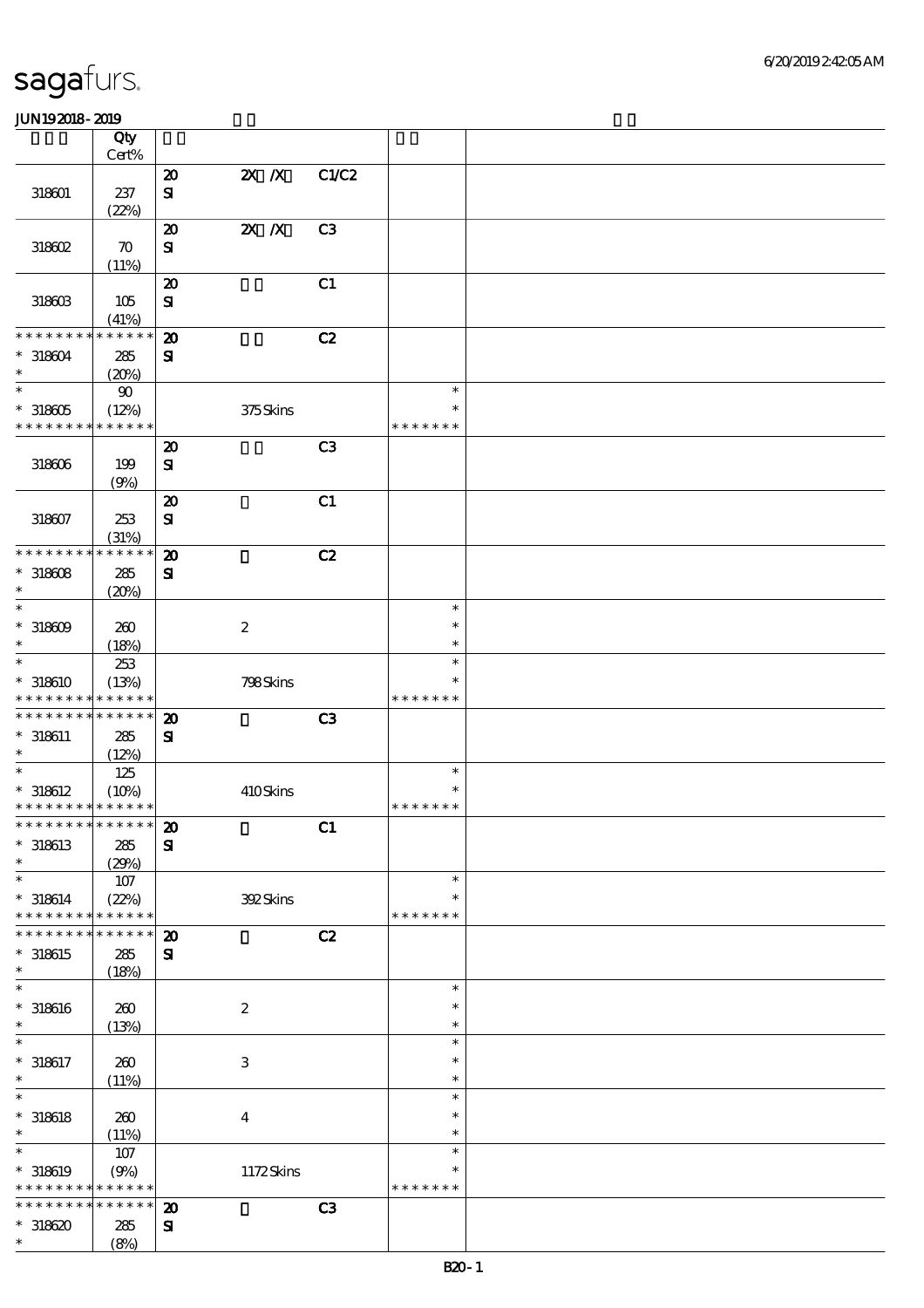|                                          | Qty                  |                                        |                              |       |                  |  |
|------------------------------------------|----------------------|----------------------------------------|------------------------------|-------|------------------|--|
| $\ast$                                   | $Cert\%$             | $\pmb{\mathcal{D}}$                    |                              | C3    | $\ast$           |  |
| $* 318621$                               | 240                  | ${\bf s}$                              |                              |       | $\ast$           |  |
| $\ast$                                   | (7%)                 |                                        |                              |       | $\ast$           |  |
| $\ast$                                   | 47                   |                                        |                              |       | $\ast$           |  |
| $*318622$                                | $(\Theta\%)$         |                                        | 572Skins                     |       | $\ast$           |  |
| * * * * * * * * * * * * * *              |                      |                                        |                              |       | * * * * * * *    |  |
|                                          |                      | $\boldsymbol{\mathbf{z}}$<br>${\bf S}$ | X / ZX                       | C1    |                  |  |
| 318623                                   | 253<br>(19%)         |                                        |                              |       |                  |  |
| * * * * * * * *                          | * * * * * *          | $\boldsymbol{\mathfrak{D}}$            | $\mathbf x$                  | C2    |                  |  |
| $* 318624$                               | 285                  | ${\bf s}$                              |                              |       |                  |  |
| $\ast$                                   | (12%)                |                                        |                              |       |                  |  |
| $\overline{\phantom{0}}$                 | 288                  |                                        |                              |       | $\ast$           |  |
| $*318625$                                | (8%)                 |                                        | 573Skins                     |       | $\ast$           |  |
| * * * * * * * * <mark>* * * * * *</mark> |                      | $\boldsymbol{\mathbf{z}}$              | $\boldsymbol{\mathsf{Z}}$    | C2    | * * * * * * *    |  |
| 318626                                   | 81                   | $\mathbf{S}$                           |                              |       |                  |  |
|                                          | (8%)                 |                                        |                              |       |                  |  |
| * * * * * * * *                          | * * * * * *          | $\boldsymbol{\mathfrak{D}}$            | $\overline{X}$ /2X           | C3    |                  |  |
| $* 318627$                               | 285                  | $\mathbf{S}$                           |                              |       |                  |  |
| $\ast$                                   | (11%)                |                                        |                              |       |                  |  |
| $\ast$                                   | $\pmb{\infty}$       |                                        |                              |       | $\ast$<br>$\ast$ |  |
| $*318628$<br>* * * * * * * *             | (11%)<br>* * * * * * |                                        | 345Skins                     |       | * * * * * * *    |  |
|                                          |                      | $\boldsymbol{\mathbf{z}}$              | $X$ $N$                      | C2    |                  |  |
| 318629                                   | 84                   | ${\bf s}$                              | $\ensuremath{\mathbf{INAP}}$ |       |                  |  |
|                                          | (14%)                |                                        |                              |       |                  |  |
|                                          |                      | $\boldsymbol{\mathfrak{D}}$            |                              | C2    |                  |  |
| 318630                                   | 131                  | ${\bf s}$                              | <b>LNAP</b>                  |       |                  |  |
|                                          | (18%)                |                                        |                              |       |                  |  |
| 318631                                   | 76                   | $\boldsymbol{\mathbf{z}}$<br>${\bf s}$ | INAP                         | C1/C2 |                  |  |
|                                          | (17%)                |                                        |                              |       |                  |  |
|                                          |                      | $\boldsymbol{\mathsf{20}}$             |                              | C2    |                  |  |
| 318632                                   | 216                  | ${\bf s}$                              | <b>INAP</b>                  |       |                  |  |
|                                          | (16%)                |                                        |                              |       |                  |  |
|                                          |                      | $\pmb{\mathcal{X}}$                    |                              | C2    |                  |  |
| 318633                                   | 270                  | ${\bf S}$                              | <b>LNAP</b>                  |       |                  |  |
|                                          | (10%)                | $\boldsymbol{\mathbf{z}}$              | $\overline{X}/\overline{Z}X$ | C2    |                  |  |
| 318634                                   | $104$                | ${\bf s}$                              | $\ensuremath{\mathbf{INAP}}$ |       |                  |  |
|                                          | (16%)                |                                        |                              |       |                  |  |
| * * * * * * * *                          | * * * * * *          | $\boldsymbol{\mathsf{20}}$             |                              | C2    |                  |  |
| $*318635$<br>$\ast$                      | 285                  | $\, {\bf I} \! {\bf B} \,$             |                              |       |                  |  |
| $\ast$                                   | (16%)                |                                        |                              |       | $\ast$           |  |
| $*318636$                                | $200$                |                                        | $\boldsymbol{2}$             |       | $\ast$           |  |
| $\ast$                                   | (9%)                 |                                        |                              |       | $\ast$           |  |
| $\ast$                                   |                      |                                        |                              |       | $\ast$           |  |
| $* 318637$                               | 260                  |                                        | $\ensuremath{\mathbf{3}}$    |       | $\ast$           |  |
| $\ast$                                   | (13%)                |                                        |                              |       | $\ast$           |  |
| $\ast$                                   |                      |                                        |                              |       | $\ast$           |  |
| $* 318638$<br>$\ast$                     | $200$                |                                        | $\boldsymbol{4}$             |       | $\ast$<br>$\ast$ |  |
| $\ast$                                   | (13%)                |                                        |                              |       | $\ast$           |  |
| $* 318639$                               | $200$                |                                        | $\mathbf 5$                  |       | $\ast$           |  |
| $\ast$                                   | (20%)                |                                        |                              |       | $\ast$           |  |
| $\ast$                                   |                      |                                        |                              |       | $\ast$           |  |
| $*318640$                                | 260                  |                                        | $\,6\,$                      |       | $\ast$           |  |
| $\ast$                                   | $(\Theta)$           |                                        |                              |       | $\ast$           |  |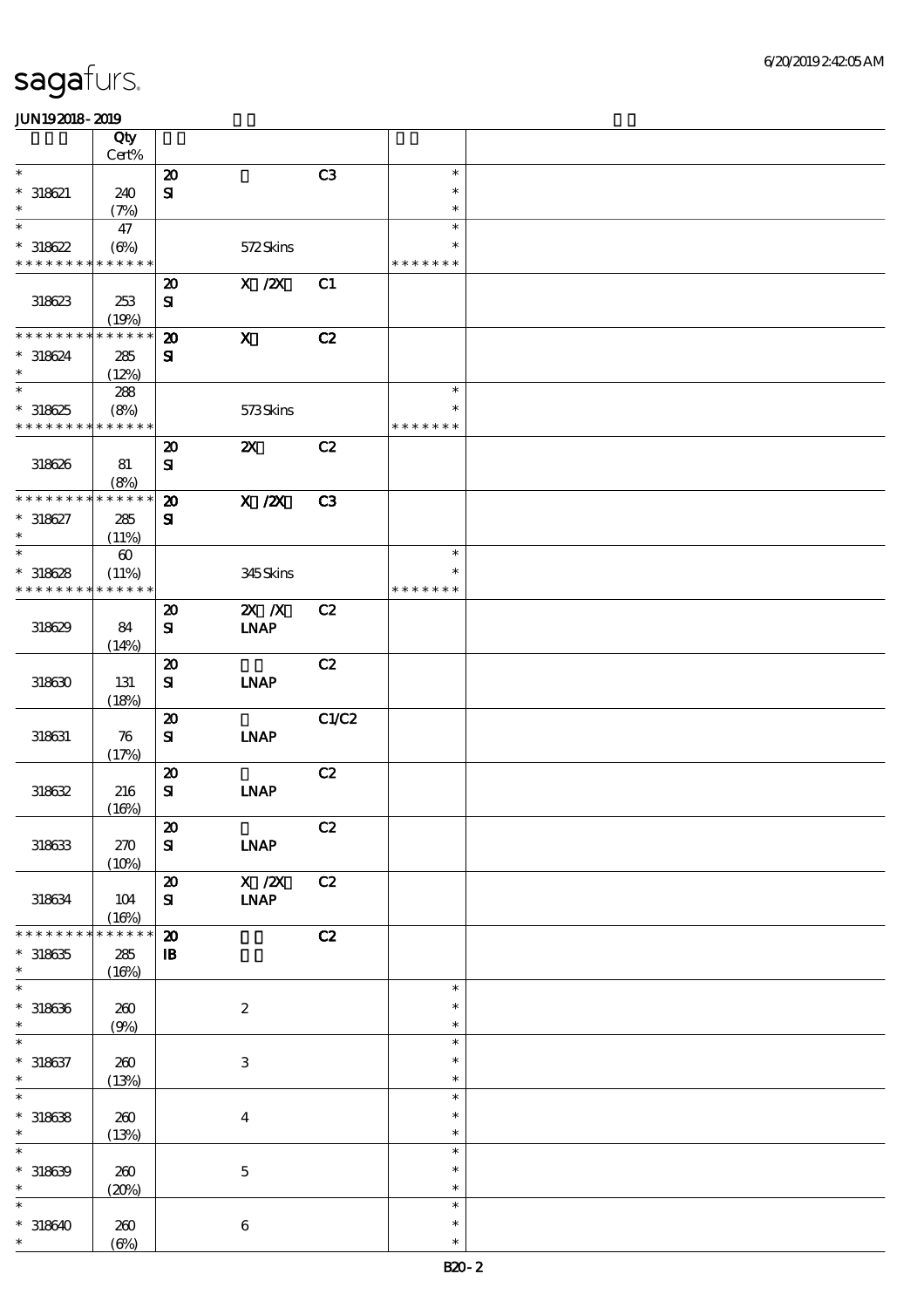|                                            | Qty                  |                             |                           |                |               |  |
|--------------------------------------------|----------------------|-----------------------------|---------------------------|----------------|---------------|--|
|                                            | Cert%                |                             |                           |                |               |  |
| $\ast$                                     |                      |                             |                           |                |               |  |
|                                            | 190                  | $\boldsymbol{\mathsf{20}}$  |                           | C2             | $\ast$        |  |
| $* 318641$                                 | (18%)                | ${\bf I\!B}$                |                           |                | $\ast$        |  |
| * * * * * * * *                            | * * * * * *          |                             |                           |                | * * * * * * * |  |
| * * * * * * * *                            | * * * * * *          | $\boldsymbol{\mathbf{z}}$   | $\overline{ }$            | C2             |               |  |
| $*318642$                                  | 285                  | $\, {\bf B}$                |                           |                |               |  |
| $\ast$                                     | (18%)                |                             |                           |                |               |  |
| $\ast$                                     |                      |                             |                           |                | $\ast$        |  |
|                                            | 207                  |                             |                           |                |               |  |
| $*318643$                                  | (17%)                |                             | 492Skins                  |                | $\ast$        |  |
| * * * * * * * * <mark>* * * * * *</mark> * |                      |                             |                           |                | * * * * * * * |  |
| * * * * * * * *                            | * * * * * *          | $\boldsymbol{\mathfrak{D}}$ | $\boldsymbol{X}$          | C2             |               |  |
| $* 318644$                                 | 285                  | ${\bf I\!B}$                |                           |                |               |  |
| $\ast$                                     |                      |                             |                           |                |               |  |
| $\ast$                                     | (15%)                |                             |                           |                | $\ast$        |  |
|                                            |                      |                             |                           |                |               |  |
| $*318645$                                  | 260                  |                             | $\boldsymbol{2}$          |                | $\ast$        |  |
| $\ast$                                     | (9%)                 |                             |                           |                | $\ast$        |  |
| $\ast$                                     | 184                  |                             |                           |                | $\ast$        |  |
| $* 318646$                                 | (12%)                |                             | 729Skins                  |                | $\ast$        |  |
| * * * * * * * *                            | * * * * * *          |                             |                           |                | * * * * * * * |  |
|                                            |                      |                             |                           |                |               |  |
|                                            |                      | $\boldsymbol{\mathsf{20}}$  | $\mathcal{L}$             | C2             |               |  |
| 318647                                     | 186                  | $\, {\bf I} \! {\bf B} \,$  |                           | <b>LNAP</b>    |               |  |
|                                            | (16%)                |                             |                           |                |               |  |
|                                            |                      | $\boldsymbol{\mathsf{20}}$  | $\boldsymbol{X}$          | C2             |               |  |
| 318648                                     | 146                  | $\, {\bf I} \! {\bf B} \,$  |                           | <b>LNAP</b>    |               |  |
|                                            |                      |                             |                           |                |               |  |
|                                            | (17%)                |                             |                           |                |               |  |
|                                            |                      | $\boldsymbol{\mathbf{z}}$   |                           | C2             |               |  |
| 318649                                     | 83                   | $\mathbf u$                 |                           |                |               |  |
|                                            | (28%)                |                             |                           |                |               |  |
|                                            |                      | $\boldsymbol{\mathfrak{D}}$ | $\boldsymbol{\mathsf{z}}$ | C1/C2          |               |  |
| 318650                                     | 78                   | <b>SAGA</b>                 |                           |                |               |  |
|                                            |                      |                             |                           |                |               |  |
|                                            | (48%)                |                             |                           |                |               |  |
|                                            |                      | $\boldsymbol{\mathfrak{D}}$ | $\boldsymbol{\mathsf{X}}$ | C1/C2          |               |  |
| 318651                                     | 258                  | <b>SAGA</b>                 |                           |                |               |  |
|                                            | (31%)                |                             |                           |                |               |  |
|                                            |                      | $\boldsymbol{\mathfrak{D}}$ | $Z\!X$ $\,$ $X$           | C <sub>3</sub> |               |  |
| 318652                                     | 148                  | <b>SAGA</b>                 |                           |                |               |  |
|                                            |                      |                             |                           |                |               |  |
|                                            | (19%)                |                             |                           |                |               |  |
|                                            |                      | $\boldsymbol{\mathfrak{D}}$ |                           | C1             |               |  |
| 318653                                     | 189                  | <b>SAGA</b>                 |                           |                |               |  |
|                                            | (44%)                |                             |                           |                |               |  |
| * * * * * * * *                            | * * * * * *          | $\boldsymbol{\mathsf{20}}$  |                           | C2             |               |  |
|                                            |                      | <b>SAGA</b>                 |                           |                |               |  |
| $* 318654$<br>$\ast$                       | 265                  |                             |                           |                |               |  |
|                                            | (18%)                |                             |                           |                |               |  |
| $\ast$                                     |                      |                             |                           |                | $\ast$        |  |
| $^\ast$ 318655                             | 240                  |                             | $\boldsymbol{2}$          |                | $\ast$        |  |
| $\ast$                                     | (20%)                |                             |                           |                | $\ast$        |  |
| $\ast$                                     | ${\mathfrak{A}}$     |                             |                           |                | $\ast$        |  |
| $* 318656$                                 |                      |                             |                           |                | $\ast$        |  |
|                                            | (29%)<br>* * * * * * |                             | 597 Skins                 |                | * * * * * * * |  |
| * * * * * * *                              |                      |                             |                           |                |               |  |
| * * * * * * *                              | * * * * * *          | $\boldsymbol{\mathfrak{D}}$ |                           | C3             |               |  |
| $* 318657$                                 | 265                  | <b>SAGA</b>                 |                           |                |               |  |
| $\ast$                                     | (12%)                |                             |                           |                |               |  |
| $\ast$                                     | $5\!2$               |                             |                           |                | $\ast$        |  |
| $* 318658$                                 | (19%)                |                             | 317Skins                  |                | $\ast$        |  |
|                                            |                      |                             |                           |                | * * * * * * * |  |
| * * * * * * * *                            | * * * * * *          |                             |                           |                |               |  |
| * * * * * * *                              | * * * * * *          | $\boldsymbol{\mathbf{z}}$   |                           | C1             |               |  |
| $* 318659$                                 | 265                  | <b>SAGA</b>                 |                           |                |               |  |
| $\ast$                                     | (40%)                |                             |                           |                |               |  |
| $\ast$                                     | $175$                |                             |                           |                | $\ast$        |  |
|                                            |                      |                             |                           |                | $\ast$        |  |
| $*318600$                                  | (48%)                |                             | 440Skins                  |                |               |  |
| * * * * * * * * <mark>* * * * * * *</mark> |                      |                             |                           |                | * * * * * * * |  |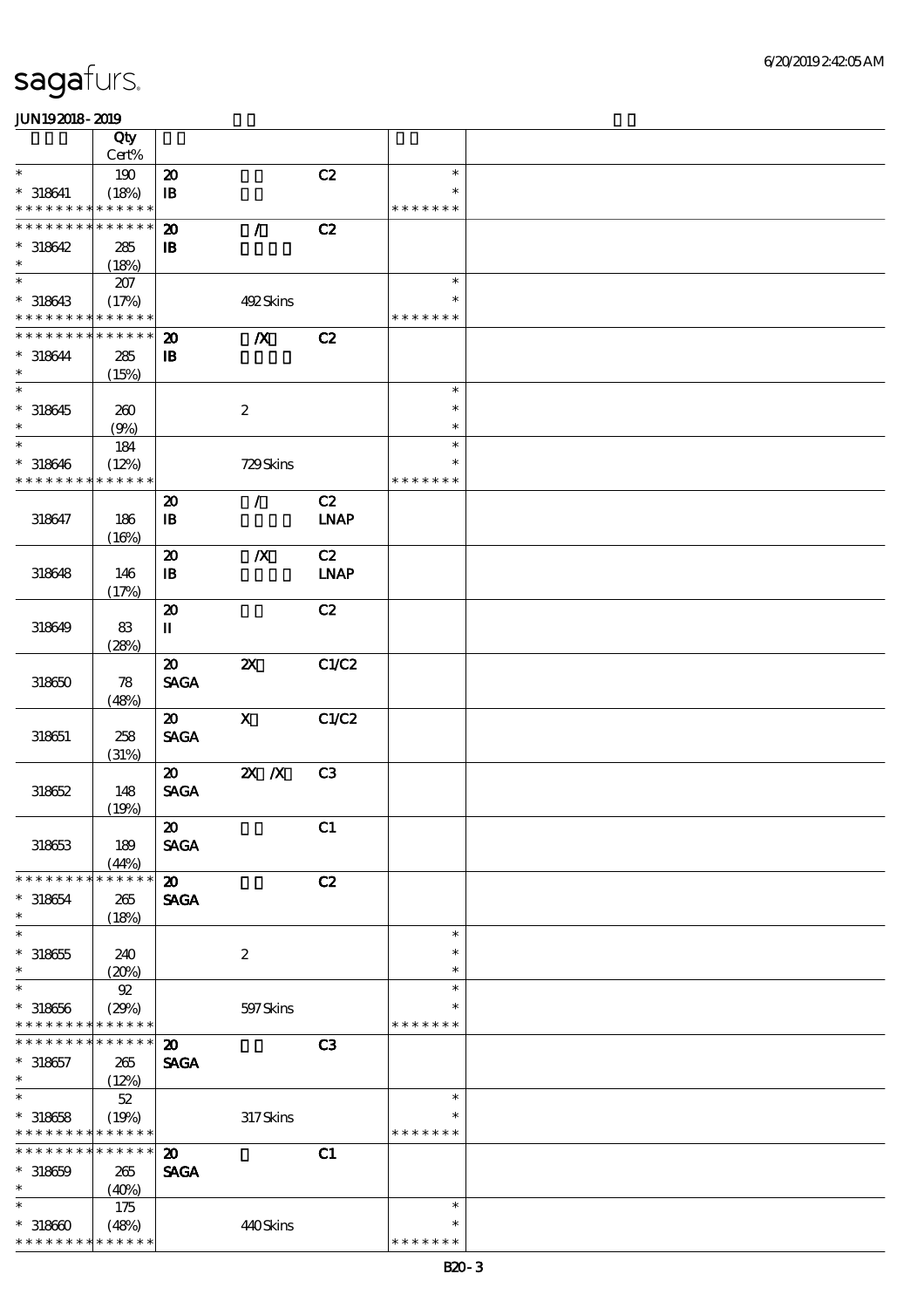|                      | Qty<br>Cert% |                                   |               |  |
|----------------------|--------------|-----------------------------------|---------------|--|
| * * * * * * * *      | * * * * * *  | C2<br>$\boldsymbol{\mathfrak{D}}$ |               |  |
| $* 318661$           | 265          | <b>SAGA</b>                       |               |  |
| $\ast$               |              |                                   |               |  |
| $\ast$               | (27%)        |                                   | $\ast$        |  |
|                      |              |                                   | $\ast$        |  |
| $*318662$            | 240          | $\boldsymbol{2}$                  |               |  |
| $\ast$               | (17%)        |                                   | $\ast$        |  |
| $\ast$               |              |                                   | $\ast$        |  |
| $*318663$            | 240          | $\ensuremath{\mathbf{3}}$         | $\ast$        |  |
| $\ast$               | (18%)        |                                   | $\ast$        |  |
| $\ast$               |              |                                   | $\ast$        |  |
| $^*$ 318664 $\,$     | 240          | $\boldsymbol{4}$                  | $\ast$        |  |
| $\ast$               | (20%)        |                                   | $\ast$        |  |
| $\ast$               |              |                                   | $\ast$        |  |
| $*318665$            | 240          | $\mathbf 5$                       | $\ast$        |  |
| $\ast$               | (21%)        |                                   | $\ast$        |  |
| $\ast$               | $106\,$      |                                   | $\ast$        |  |
| $*318666$            | (21%)        | 1331 Skins                        | $\ast$        |  |
| * * * * * * * *      | * * * * * *  |                                   | * * * * * * * |  |
|                      |              |                                   |               |  |
|                      |              | C2<br>$\boldsymbol{\mathfrak{D}}$ |               |  |
| 318667               | 240          | <b>SAGA</b>                       |               |  |
|                      | (20%)        |                                   |               |  |
| * * * * * * * *      | * * * * * *  | C3<br>$\boldsymbol{\mathfrak{D}}$ |               |  |
| $* 318668$           | 265          | <b>SAGA</b>                       |               |  |
| $\ast$               | (12%)        |                                   |               |  |
| $\ast$               |              |                                   | $\ast$        |  |
| $* 318609$           | 240          | $\boldsymbol{2}$                  | $\ast$        |  |
| $\ast$               | (7%)         |                                   | $\ast$        |  |
| $\ast$               | $195\,$      |                                   | $\ast$        |  |
| $*318670$            | (14%)        | <b>700Skins</b>                   | $\ast$        |  |
| * * * * * * * *      | * * * * * *  |                                   | * * * * * * * |  |
| * * * * * * * *      | * * * * * *  | C1<br>$\boldsymbol{\mathbf{z}}$   |               |  |
| $* 318671$           | 265          | <b>SAGA</b>                       |               |  |
| $\ast$               | (36%)        |                                   |               |  |
| $\ast$               |              |                                   | $\ast$        |  |
| $* 318672$           |              |                                   | $\ast$        |  |
| $\ast$               | 240          | $\boldsymbol{2}$                  | $\ast$        |  |
|                      | (38%)        |                                   |               |  |
| $\ast$               | $104$        |                                   | $\ast$        |  |
| $* 318673$           | (34%)        | 609Skins                          | $\ast$        |  |
| * * * * * * * *      | * * * * * *  |                                   | * * * * * * * |  |
| * * * * * * *        | * * * * * *  | C1<br>$\boldsymbol{\mathbf{z}}$   |               |  |
| $* 318674$           | 240          | <b>SAGA</b>                       |               |  |
| $\ast$               | (27%)        |                                   |               |  |
| $\ast$               |              |                                   | $\ast$        |  |
| $* 318675$           | 240          | $\boldsymbol{2}$                  | $\ast$        |  |
| $\ast$               | (33%)        |                                   | $\ast$        |  |
| $\ast$               |              |                                   | $\ast$        |  |
| $* 318676$           | 139          | $\ensuremath{\mathbf{3}}$         | $\ast$        |  |
| $\ast$               | (35%)        |                                   | $\ast$        |  |
| $\ast$               | ${\bf 33}$   |                                   | $\ast$        |  |
| $* 318677$           | (21%)        | 652Skins                          | $\ast$        |  |
| * * * * * * * *      | * * * * * *  |                                   | * * * * * * * |  |
| * * * * * * * *      | * * * * * *  | C2<br>$\boldsymbol{\mathfrak{D}}$ |               |  |
|                      |              |                                   |               |  |
| $* 318678$<br>$\ast$ | 265          | <b>SAGA</b>                       |               |  |
|                      | (15%)        |                                   |               |  |
| $\ast$               |              |                                   | $\ast$        |  |
| $*318679$            | 240          | $\boldsymbol{2}$                  | $\ast$        |  |
| $\ast$               | (10%)        |                                   | $\ast$        |  |
| $\ast$               |              |                                   | $\ast$        |  |
| $*318680$            | 240          | $\,3$                             | $\ast$        |  |
| $\ast$               | (18%)        |                                   | $\ast$        |  |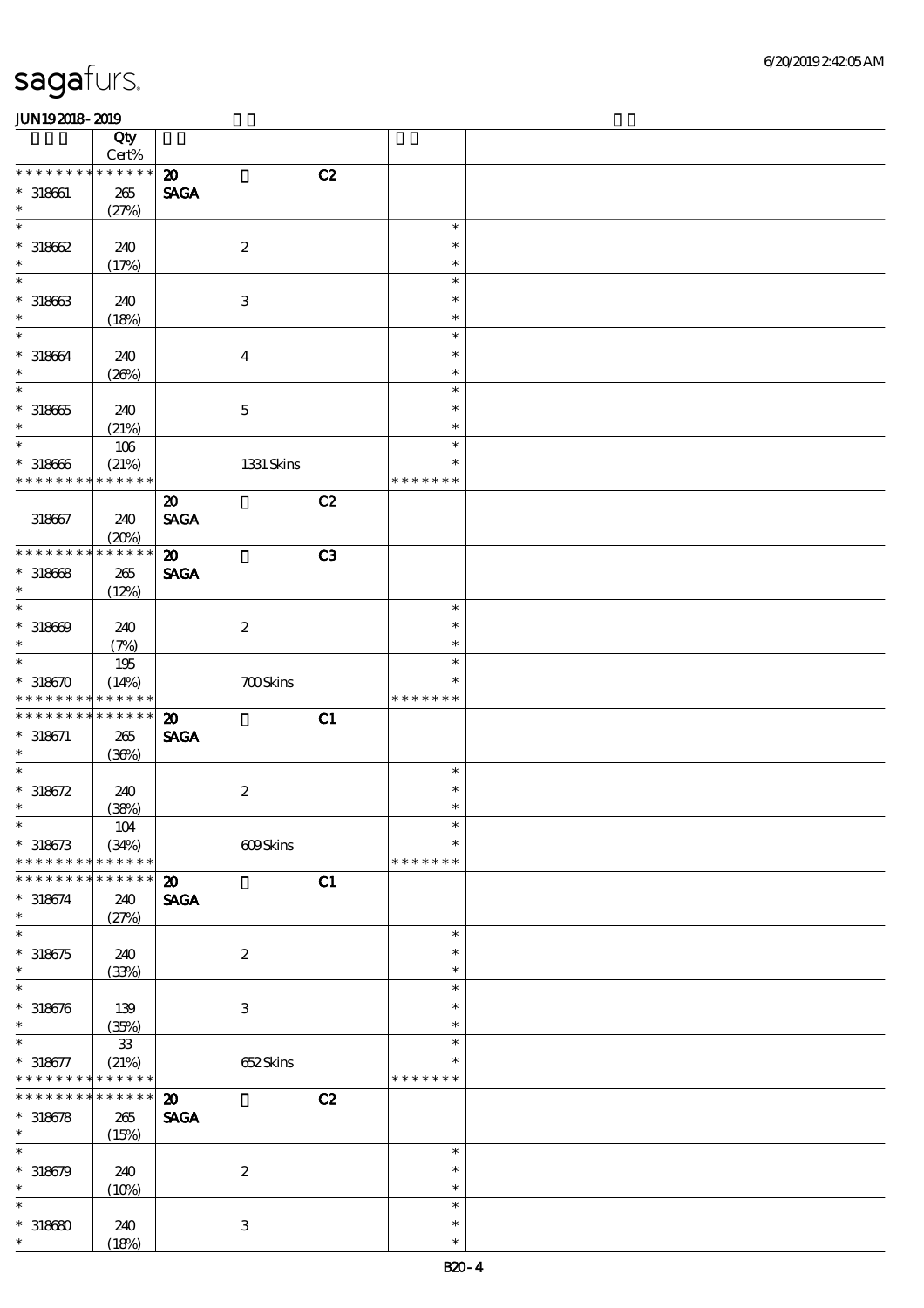|                             | Qty<br>Cert%    |                             |                              |                |               |  |
|-----------------------------|-----------------|-----------------------------|------------------------------|----------------|---------------|--|
| $\ast$                      |                 | $\boldsymbol{\mathsf{20}}$  |                              | C2             | $\ast$        |  |
|                             |                 |                             |                              |                |               |  |
| $* 318681$                  | 240             | <b>SAGA</b>                 |                              |                | $\ast$        |  |
| $\ast$                      | (21%)           |                             |                              |                | $\ast$        |  |
| $\ast$                      |                 |                             |                              |                | $\ast$        |  |
| $*318682$                   | 240             |                             | $\mathbf 5$                  |                | $\ast$        |  |
| $\ast$                      | (20%)           |                             |                              |                | $\ast$        |  |
| $\ast$                      |                 |                             |                              |                | $\ast$        |  |
|                             |                 |                             |                              |                |               |  |
| $* 318683$                  | 240             |                             | $\boldsymbol{6}$             |                | $\ast$        |  |
| $\ast$                      | (13%)           |                             |                              |                | $\ast$        |  |
| $\ast$                      |                 |                             |                              |                | $\ast$        |  |
| $* 318684$                  | 240             |                             | $\tau$                       |                | $\ast$        |  |
| $\ast$                      |                 |                             |                              |                | $\ast$        |  |
| $\overline{\ast}$           | (22%)           |                             |                              |                |               |  |
|                             | 192             |                             |                              |                | $\ast$        |  |
| $*318685$                   | (22%)           |                             | 1897 Skins                   |                | $\ast$        |  |
| * * * * * * * *             | * * * * * *     |                             |                              |                | * * * * * * * |  |
| * * * * * * * *             | * * * * * *     | $\boldsymbol{\mathbf{z}}$   |                              | C3             |               |  |
| $* 318686$                  | 265             | <b>SAGA</b>                 |                              |                |               |  |
| $\ast$                      |                 |                             |                              |                |               |  |
|                             | (12%)           |                             |                              |                |               |  |
| $\ast$                      |                 |                             |                              |                | $\ast$        |  |
| $* 318687$                  | 240             |                             | $\boldsymbol{z}$             |                | $\ast$        |  |
| $\ast$                      | (10%)           |                             |                              |                | $\ast$        |  |
| $\ast$                      |                 |                             |                              |                | $\ast$        |  |
|                             |                 |                             |                              |                |               |  |
| $*318688$                   | 240             |                             | $\ensuremath{\mathbf{3}}$    |                | $\ast$        |  |
| $\ast$                      | (10%)           |                             |                              |                | $\ast$        |  |
| $\ast$                      |                 |                             |                              |                | $\ast$        |  |
| $* 318689$                  | 240             |                             | $\overline{\mathbf{4}}$      |                | $\ast$        |  |
| $\ast$                      | (16%)           |                             |                              |                | $\ast$        |  |
| $\ast$                      |                 |                             |                              |                | $\ast$        |  |
|                             | 43              |                             |                              |                |               |  |
| $*318600$                   | (11%)           |                             | 1028Skins                    |                | $\ast$        |  |
| * * * * * * * *             | * * * * * *     |                             |                              |                | * * * * * * * |  |
|                             |                 | $\boldsymbol{\mathfrak{D}}$ | $\mathbf{X}$                 |                |               |  |
|                             |                 |                             |                              |                |               |  |
|                             |                 |                             |                              | C1             |               |  |
| 318691                      | 231             | <b>SAGA</b>                 |                              |                |               |  |
|                             | (28%)           |                             |                              |                |               |  |
| * * * * * * * *             | * * * * * *     | $\boldsymbol{\mathfrak{D}}$ | $\mathbf X$                  | C2             |               |  |
| $*318692$                   | $265\,$         | <b>SAGA</b>                 |                              |                |               |  |
| $\ast$                      | (15%)           |                             |                              |                |               |  |
| $\ast$                      |                 |                             |                              |                | $\ast$        |  |
|                             |                 |                             |                              |                | $\ast$        |  |
| $* 318693$<br>$\ast$        | 240             |                             | $\boldsymbol{2}$             |                | $\ast$        |  |
|                             | (15%)           |                             |                              |                |               |  |
| $\ast$                      |                 |                             |                              |                | $\ast$        |  |
| $*318694$                   | 240             |                             | 3                            |                | $\ast$        |  |
| $\ast$                      | (14%)           |                             |                              |                | $\ast$        |  |
| $\ast$                      | 20B             |                             |                              |                | $\ast$        |  |
|                             |                 |                             |                              |                | $\ast$        |  |
| $*318605$                   | (15%)           |                             | 948Skins                     |                | * * * * * * * |  |
| * * * * * * * * * * * * * * |                 |                             |                              |                |               |  |
| * * * * * * * *             | $* * * * * * *$ | $\boldsymbol{\mathfrak{D}}$ | $\mathbf{x}$                 | C <sub>3</sub> |               |  |
| $*318696$                   | 265             | <b>SAGA</b>                 |                              |                |               |  |
| $\ast$                      | (10%)           |                             |                              |                |               |  |
| $\ast$                      |                 |                             |                              |                | $\ast$        |  |
|                             | 239             |                             |                              |                | $\ast$        |  |
| $* 318697$                  | (11%)           |                             | 504Skins                     |                |               |  |
| * * * * * * * * * * * * * * |                 |                             |                              |                | * * * * * * * |  |
|                             |                 | $\boldsymbol{\mathfrak{D}}$ | $\boldsymbol{\mathsf{Z}}$    | C1/C2          |               |  |
| 318698                      | 123             | <b>SAGA</b>                 |                              |                |               |  |
|                             | (17%)           |                             |                              |                |               |  |
|                             |                 |                             |                              |                |               |  |
|                             |                 | $\boldsymbol{\mathfrak{D}}$ | $\boldsymbol{\mathsf{z}}$    | C3             |               |  |
| 318699                      | 115             | <b>SAGA</b>                 |                              |                |               |  |
|                             | (13%)           |                             |                              |                |               |  |
|                             |                 | $\boldsymbol{\mathfrak{D}}$ | $\overline{X}$ X             | C1/C2          |               |  |
| 318700                      | 272             | <b>SAGA</b>                 | $\ensuremath{\mathbf{INAP}}$ |                |               |  |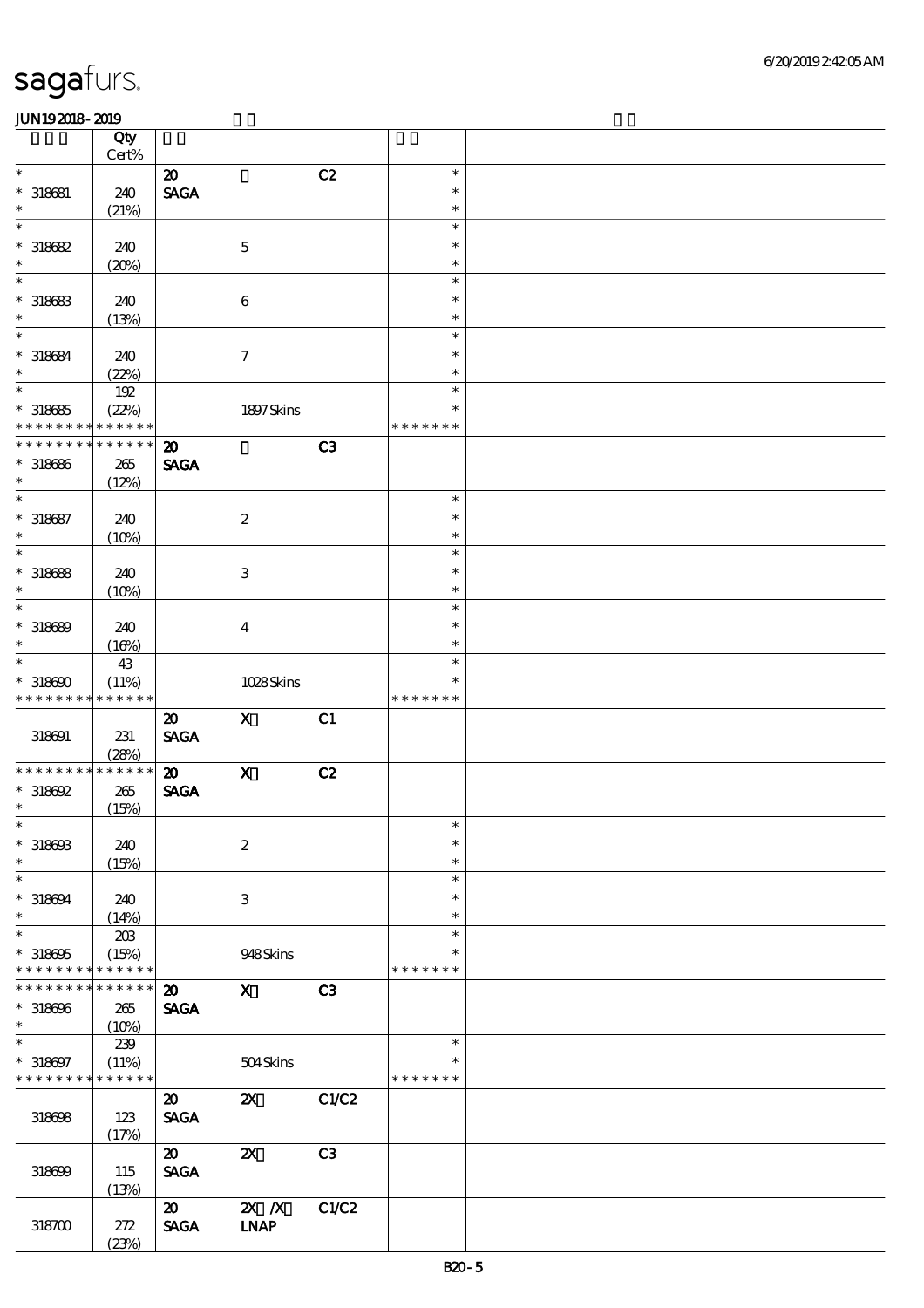|                                          | Qty                        |                             |                           |                |                    |  |
|------------------------------------------|----------------------------|-----------------------------|---------------------------|----------------|--------------------|--|
|                                          | $Cert\%$                   |                             |                           |                |                    |  |
|                                          |                            | $\boldsymbol{\mathfrak{D}}$ | $2X$ $X$                  | C <sub>3</sub> |                    |  |
| 318701                                   | 98                         | <b>SAGA</b>                 | <b>INAP</b>               |                |                    |  |
| * * * * * * * *                          | (16%)<br>* * * * * *       | $\boldsymbol{\mathfrak{D}}$ |                           |                |                    |  |
| $*318702$                                | 265                        | <b>SAGA</b>                 | <b>INAP</b>               | C1/C2          |                    |  |
| $\ast$                                   | (17%)                      |                             |                           |                |                    |  |
| $\overline{\phantom{a}}$                 | 224                        |                             |                           |                | $\ast$             |  |
| $*318703$                                | (22%)                      |                             | 489Skins                  |                | $\ast$             |  |
| * * * * * * * * * * * * * *              |                            |                             |                           |                | * * * * * * *      |  |
|                                          |                            | $\boldsymbol{\mathfrak{D}}$ |                           | C3             |                    |  |
| 318704                                   | 284                        | <b>SAGA</b>                 | <b>INAP</b>               |                |                    |  |
|                                          | (9%)                       |                             |                           |                |                    |  |
| * * * * * * * * * * * * * *              |                            | $\boldsymbol{\mathfrak{D}}$ |                           | C1/C2          |                    |  |
| $*318705$                                | 265                        | <b>SAGA</b>                 | <b>LNAP</b>               |                |                    |  |
| $\ast$<br>$\overline{\phantom{0}}$       | (22%)                      |                             |                           |                |                    |  |
|                                          |                            |                             |                           |                | $\ast$<br>$\ast$   |  |
| $*318706$<br>$\ast$                      | 240                        |                             | $\boldsymbol{z}$          |                | $\ast$             |  |
| $\overline{\ast}$                        | (9%)                       |                             |                           |                | $\ast$             |  |
| $* 318707$                               | 240                        |                             | $\ensuremath{\mathbf{3}}$ |                | $\ast$             |  |
| $\ast$                                   | (10%)                      |                             |                           |                | $\ast$             |  |
| $\ast$                                   | 186                        |                             |                           |                | $\ast$             |  |
| $* 318708$                               | (22%)                      |                             | 931 Skins                 |                | $\ast$             |  |
| * * * * * * * *                          | * * * * * *                |                             |                           |                | * * * * * * *      |  |
|                                          |                            | $\boldsymbol{\mathfrak{D}}$ |                           | C1/C2          |                    |  |
| 318709                                   | 265                        | <b>SAGA</b>                 | <b>INAP</b>               |                |                    |  |
|                                          | (20%)                      |                             |                           |                |                    |  |
| * * * * * * * * * * * * * *              |                            | $\boldsymbol{\mathfrak{D}}$ |                           | C3             |                    |  |
| $*318710$                                | 265                        | <b>SAGA</b>                 | <b>INAP</b>               |                |                    |  |
| $\ast$                                   | (6%)                       |                             |                           |                |                    |  |
| $\ast$                                   |                            |                             |                           |                | $\ast$<br>$\ast$   |  |
| $* 318711$<br>$\ast$                     | 240                        |                             | $\boldsymbol{z}$          |                | $\ast$             |  |
| $\ast$                                   | (5%)<br>138                |                             |                           |                | $\ast$             |  |
| $* 318712$                               | (14%)                      |                             | 643Skins                  |                | $\ast$             |  |
| * * * * * * * * * * * * * *              |                            |                             |                           |                | * * * * * * *      |  |
| *************** 20                       |                            |                             |                           | C1/C2          |                    |  |
| $*318713$                                | 265                        | <b>SAGA</b>                 | <b>INAP</b>               |                |                    |  |
| $\ast$                                   | (21%)                      |                             |                           |                |                    |  |
| $\ast$                                   |                            |                             |                           |                | $\ast$             |  |
| $* 318714$                               | 240                        |                             | $\boldsymbol{2}$          |                | $\ast$             |  |
| $\ast$                                   | (8%)                       |                             |                           |                | $\ast$             |  |
| $\ast$                                   |                            |                             |                           |                | $\ast$             |  |
| $* 318715$<br>$\ast$                     | 240                        |                             | 3                         |                | $\ast$<br>$\ast$   |  |
| $\ast$                                   | $(\Theta)$<br>144          |                             |                           |                | $\ast$             |  |
| $* 318716$                               | (15%)                      |                             | 889Skins                  |                |                    |  |
| * * * * * * * *                          | * * * * * *                |                             |                           |                | * * * * * * *      |  |
| * * * * * * * *                          | $\ast\ast\ast\ast\ast\ast$ | $\boldsymbol{\mathsf{20}}$  |                           | C <sub>3</sub> |                    |  |
| $* 318717$                               | 265                        | <b>SAGA</b>                 | <b>INAP</b>               |                |                    |  |
| $\ast$                                   | (7%)                       |                             |                           |                |                    |  |
| $\ast$                                   |                            |                             |                           |                | $\ast$             |  |
| $* 318718$                               | 240                        |                             | $\boldsymbol{2}$          |                | $\ast$             |  |
| $\ast$                                   | $(\Theta\%)$               |                             |                           |                | $\ast$             |  |
| $\ast$                                   |                            |                             |                           |                | $\ast$             |  |
| $* 318719$                               | 240                        |                             | $\ensuremath{\mathbf{3}}$ |                | *                  |  |
| $\ast$<br>$\ast$                         | (2%)                       |                             |                           |                | $\ast$             |  |
|                                          | 106                        |                             |                           |                | $\ast$<br>$\ast$   |  |
| $*318720$<br>* * * * * * * * * * * * * * | (3%)                       |                             | 851 Skins                 |                | * * * * *<br>$* *$ |  |
|                                          |                            |                             |                           |                |                    |  |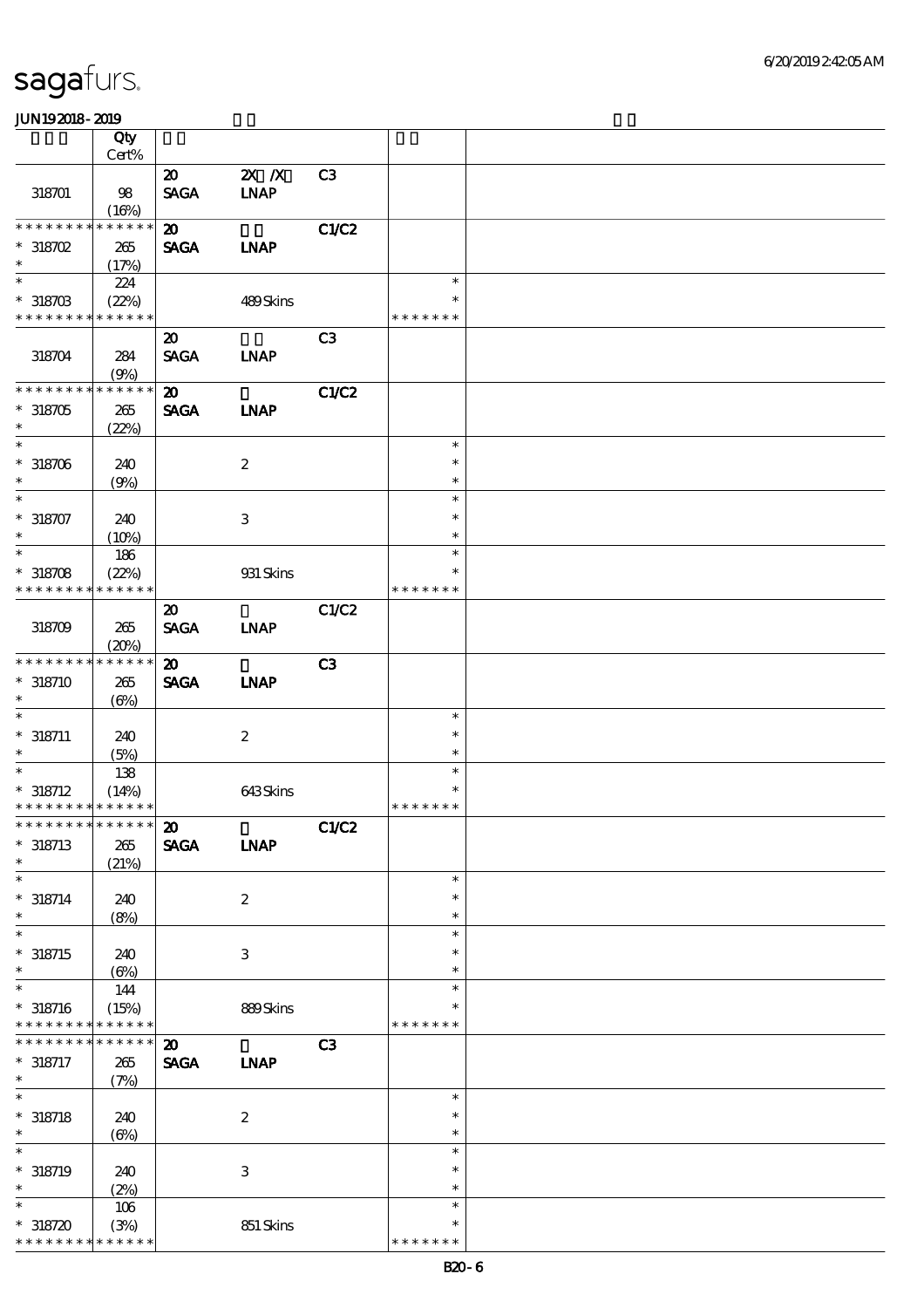|                          | Qty<br>Cert%                |                                      |                                                |       |               |  |
|--------------------------|-----------------------------|--------------------------------------|------------------------------------------------|-------|---------------|--|
|                          |                             |                                      |                                                |       |               |  |
| 318721                   | 229                         | $\boldsymbol{\omega}$<br><b>SAGA</b> | $X$ / $ZX$<br><b>INAP</b>                      | C1/C2 |               |  |
|                          | (17%)                       |                                      |                                                |       |               |  |
| ********                 | * * * * * *                 | $\boldsymbol{\mathfrak{D}}$          | $\overline{X}$ / $\overline{Z}$ $\overline{X}$ | C3    |               |  |
| $* 318722$<br>$\ast$     | 275<br>(11%)                | <b>SAGA</b>                          | <b>INAP</b>                                    |       |               |  |
| $\ast$                   | 62                          |                                      |                                                |       | $\ast$        |  |
| $*318723$                | (6%)                        |                                      | 337Skins                                       |       |               |  |
|                          | * * * * * * * * * * * * * * |                                      |                                                |       | * * * * * * * |  |
|                          | * * * * * * * * * * * * * * | $\boldsymbol{\mathfrak{D}}$          |                                                | C2    |               |  |
| $* 318724$               |                             |                                      |                                                |       |               |  |
| $\ast$                   | 265                         | IA                                   |                                                |       |               |  |
| $\overline{\phantom{1}}$ | (16%)                       |                                      |                                                |       |               |  |
|                          | 222                         |                                      |                                                |       | $\ast$        |  |
| $* 318725$               | (15%)                       |                                      | 487Skins                                       |       | $\ast$        |  |
| * * * * * * * *          | * * * * * *                 |                                      |                                                |       | * * * * * * * |  |
|                          |                             | $\boldsymbol{\mathbf{z}}$            | $X$ $N$                                        | C2    |               |  |
| 318726                   | 138                         | IA                                   |                                                |       |               |  |
|                          |                             |                                      |                                                |       |               |  |
|                          | (19%)                       |                                      |                                                |       |               |  |
|                          |                             | $\boldsymbol{\mathbf{z}}$            | $X$ $X$                                        | C2    |               |  |
| 318727                   | 147                         | IA                                   |                                                |       |               |  |
|                          | (48%)                       |                                      |                                                |       |               |  |
| * * * * * * * *          | * * * * * *                 | $\boldsymbol{\mathbf{z}}$            | $\mathcal{L}$                                  | C2    |               |  |
| $* 318728$               | 265                         | IA                                   |                                                |       |               |  |
| $\ast$                   | (18%)                       |                                      |                                                |       |               |  |
| $\ast$                   |                             |                                      |                                                |       | $\ast$        |  |
| $*318729$                | 240                         |                                      | $\boldsymbol{2}$                               |       | $\ast$        |  |
| $\ast$                   | (16%)                       |                                      |                                                |       | $\ast$        |  |
| $\ast$                   |                             |                                      |                                                |       | $\ast$        |  |
|                          |                             |                                      |                                                |       | $\ast$        |  |
| $*318730$                | 240                         |                                      | 3                                              |       |               |  |
| $\ast$                   | (19%)                       |                                      |                                                |       | $\ast$        |  |
| $\ast$                   |                             |                                      |                                                |       | $\ast$        |  |
| $* 318731$               | 240                         |                                      | $\boldsymbol{4}$                               |       | $\ast$        |  |
| $\ast$                   | (24%)                       |                                      |                                                |       | $\ast$        |  |
| $\ast$                   |                             |                                      |                                                |       | $\ast$        |  |
| $* 318732$               | 240                         |                                      | $\bf 5$                                        |       | $\ast$        |  |
| $\ast$                   | (19%)                       |                                      |                                                |       | $\ast$        |  |
| $\ast$                   |                             |                                      |                                                |       | $\ast$        |  |
|                          | 149                         |                                      |                                                |       |               |  |
| $* 318733$               | (19%)                       |                                      | $1374$ Skins                                   |       | $\ast$        |  |
| * * * * * * *            | * * * * * *                 |                                      |                                                |       | * * * * * * * |  |
| * * * * * * *            | * * * * * *                 | $\boldsymbol{\mathbf{z}}$            | $\mathcal{L}$                                  | C2    |               |  |
| $* 318734$               | 265                         | IA                                   |                                                |       |               |  |
| $\ast$                   | (38%)                       |                                      |                                                |       |               |  |
| $\ast$                   |                             |                                      |                                                |       | $\ast$        |  |
| $*318735$                | 240                         |                                      | $\boldsymbol{z}$                               |       | $\ast$        |  |
| $\ast$                   |                             |                                      |                                                |       | $\ast$        |  |
| $\ast$                   | (31%)                       |                                      |                                                |       | $\ast$        |  |
|                          |                             |                                      |                                                |       |               |  |
| $* 318736$               | 240                         |                                      | 3                                              |       | $\ast$        |  |
| $\ast$                   | (24%)                       |                                      |                                                |       | $\ast$        |  |
| $\overline{\phantom{0}}$ |                             |                                      |                                                |       | $\ast$        |  |
| $* 318737$               | 240                         |                                      | $\boldsymbol{4}$                               |       | $\ast$        |  |
| $\ast$                   | (46%)                       |                                      |                                                |       | $\ast$        |  |
| $\ast$                   | 57                          |                                      |                                                |       | $\ast$        |  |
| $*318738$                | (35%)                       |                                      | 1042Skins                                      |       |               |  |
| * * * * * * * *          | * * * * * *                 |                                      |                                                |       | * * * * * * * |  |
| * * * * * * *            | * * * * * *<br>$\ast$       |                                      |                                                |       |               |  |
|                          |                             | $\boldsymbol{\mathbf{z}}$            | $\mathbf{X}$                                   | C2    |               |  |
| $* 318739$               | 265                         | IA                                   |                                                |       |               |  |
| $\ast$                   | (11%)                       |                                      |                                                |       |               |  |
| $\ast$                   |                             |                                      |                                                |       | $\ast$        |  |
| $* 318740$               | 240                         |                                      | $\boldsymbol{2}$                               |       | $\ast$        |  |
| $\ast$                   | (17%)                       |                                      |                                                |       | $\ast$        |  |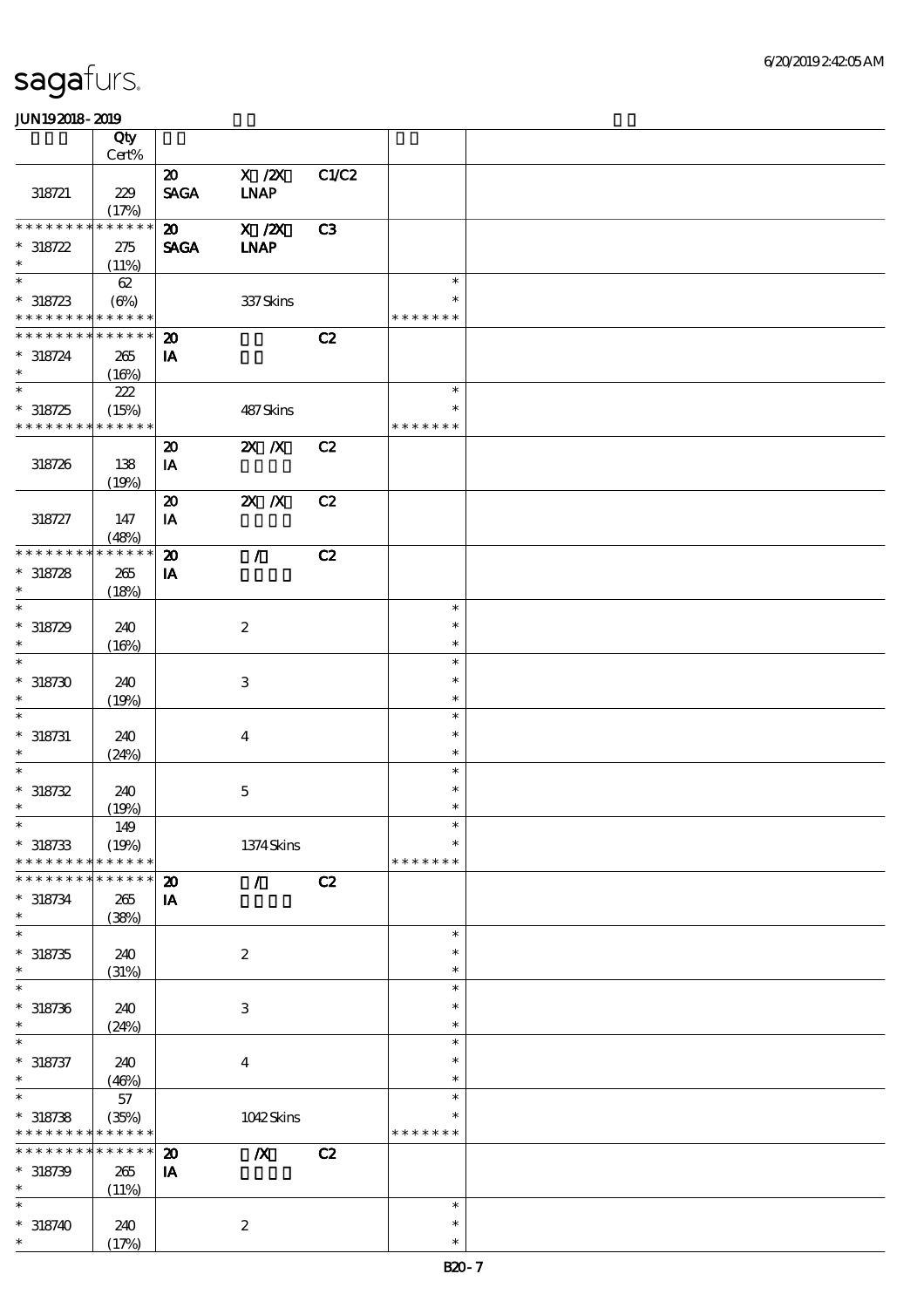|                                            | Qty<br>Cert%               |                             |                  |             |               |  |
|--------------------------------------------|----------------------------|-----------------------------|------------------|-------------|---------------|--|
| $\ast$                                     |                            | $\boldsymbol{\mathfrak{D}}$ | $\boldsymbol{X}$ | C2          | $\ast$        |  |
| $* 318741$                                 | 240                        | $\mathbf{I}\mathbf{A}$      |                  |             | $\ast$        |  |
| $\ast$                                     |                            |                             |                  |             | $\ast$        |  |
| $\ast$                                     | (18%)                      |                             |                  |             | $\ast$        |  |
|                                            |                            |                             |                  |             |               |  |
| $* 318742$                                 | 240                        |                             | $\boldsymbol{4}$ |             | $\ast$        |  |
| $\ast$                                     | (18%)                      |                             |                  |             | $\ast$        |  |
| $\ast$                                     |                            |                             |                  |             | $\ast$        |  |
| $* 318743$                                 | 240                        |                             | $\mathbf 5$      |             | $\ast$        |  |
| $\ast$                                     | (17%)                      |                             |                  |             | $\ast$        |  |
| $\ast$                                     |                            |                             |                  |             | $\ast$        |  |
| $* 318744$                                 | 240                        |                             | $\bf 6$          |             | $\ast$        |  |
| $\ast$                                     | (15%)                      |                             |                  |             | $\ast$        |  |
| $\ast$                                     |                            |                             |                  |             | $\ast$        |  |
| $* 318745$                                 | 240                        |                             | $\boldsymbol{7}$ |             | $\ast$        |  |
| $\ast$                                     |                            |                             |                  |             | $\ast$        |  |
| $\ast$                                     | (10%)                      |                             |                  |             | $\ast$        |  |
|                                            |                            |                             |                  |             |               |  |
| $* 318746$                                 | 240                        |                             | ${\bf 8}$        |             | $\ast$        |  |
| $\ast$                                     | (14%)                      |                             |                  |             | $\ast$        |  |
| $\ast$                                     |                            |                             |                  |             | $\ast$        |  |
| $* 318747$                                 | 240                        |                             | $\boldsymbol{9}$ |             | $\ast$        |  |
| $\ast$                                     | (8%)                       |                             |                  |             | $\ast$        |  |
| $\ast$                                     |                            |                             |                  |             | $\ast$        |  |
| $* 318748$                                 | 240                        |                             | 10               |             | $\ast$        |  |
| $\ast$                                     | (11%)                      |                             |                  |             | $\ast$        |  |
| $\ast$                                     |                            |                             |                  |             | $\ast$        |  |
| $* 318749$                                 | 240                        |                             | $11\,$           |             | $\ast$        |  |
| $\ast$                                     | (16%)                      |                             |                  |             | $\ast$        |  |
| $\ast$                                     | 196                        |                             |                  |             | $\ast$        |  |
| $*318750$                                  | (18%)                      |                             | 2861 Skins       |             | $\ast$        |  |
| * * * * * * * *                            | * * * * * *                |                             |                  |             | * * * * * * * |  |
| * * * * * * * *                            | * * * * * *                |                             |                  |             |               |  |
|                                            |                            | $\boldsymbol{\mathbf{z}}$   | $\boldsymbol{X}$ | C2          |               |  |
| $* 318751$                                 | 240                        | ${\bf I} {\bf A}$           |                  |             |               |  |
| $\ast$                                     | (35%)                      |                             |                  |             |               |  |
| $\ast$                                     |                            |                             |                  |             | $\ast$        |  |
| $*318752$                                  | 240                        |                             | $\boldsymbol{2}$ |             | $\ast$        |  |
| $\ast$                                     | (22%)                      |                             |                  |             | $\ast$        |  |
| $\ast$                                     |                            |                             |                  |             | $\ast$        |  |
| $* 318753$                                 | 240                        |                             | $\,3$            |             | $\ast$        |  |
| $\ast$                                     | (31%)                      |                             |                  |             | $\ast$        |  |
| $\ast$                                     |                            |                             |                  |             | $\ast$        |  |
| $^*$ 318754 $\,$                           | 240                        |                             | $\boldsymbol{4}$ |             | $\ast$        |  |
| $\ast$                                     | (35%)                      |                             |                  |             | $\ast$        |  |
| $\ast$                                     | 137                        |                             |                  |             | $\ast$        |  |
| $* 318755$                                 | (37%)                      |                             | 1097Skins        |             | $\ast$        |  |
| * * * * * * * *                            | * * * * * *                |                             |                  |             | * * * * * * * |  |
| * * * * * * *                              | * * * * * *                | $\boldsymbol{\mathbf{z}}$   | Ī.               | C2          |               |  |
| $* 318756$                                 | 265                        | IA                          |                  | <b>LNAP</b> |               |  |
| $\ast$                                     | (16%)                      |                             |                  |             |               |  |
| $\ast$                                     | ${\bf 77}$                 |                             |                  |             | $\ast$        |  |
|                                            |                            |                             |                  |             | $\ast$        |  |
| $* 318757$                                 | (12%)                      |                             | 342Skins         |             | * * * * * * * |  |
| * * * * * * * * <mark>* * * * * *</mark> * |                            |                             |                  |             |               |  |
| * * * * * * * *                            | $\ast\ast\ast\ast\ast\ast$ | $\boldsymbol{\mathfrak{D}}$ | $\boldsymbol{X}$ | C2          |               |  |
| $* 318758$                                 | 265                        | IA                          |                  | <b>LNAP</b> |               |  |
| $\ast$                                     | (9%)                       |                             |                  |             |               |  |
| $\ast$                                     | 44                         |                             |                  |             | $\ast$        |  |
| $* 318759$                                 | (13%)                      |                             | 309Skins         |             | $\ast$        |  |
| * * * * * * * *                            | * * * * * *                |                             |                  |             | * * * * * * * |  |
| * * * * * * * *                            | * * * * * *                | $\boldsymbol{\mathbf{z}}$   | $\boldsymbol{X}$ | C2          |               |  |
| $*318760$                                  | 265                        | IA                          |                  | <b>INAP</b> |               |  |
|                                            | (17%)                      |                             |                  |             |               |  |
| $\ast$                                     |                            |                             |                  |             |               |  |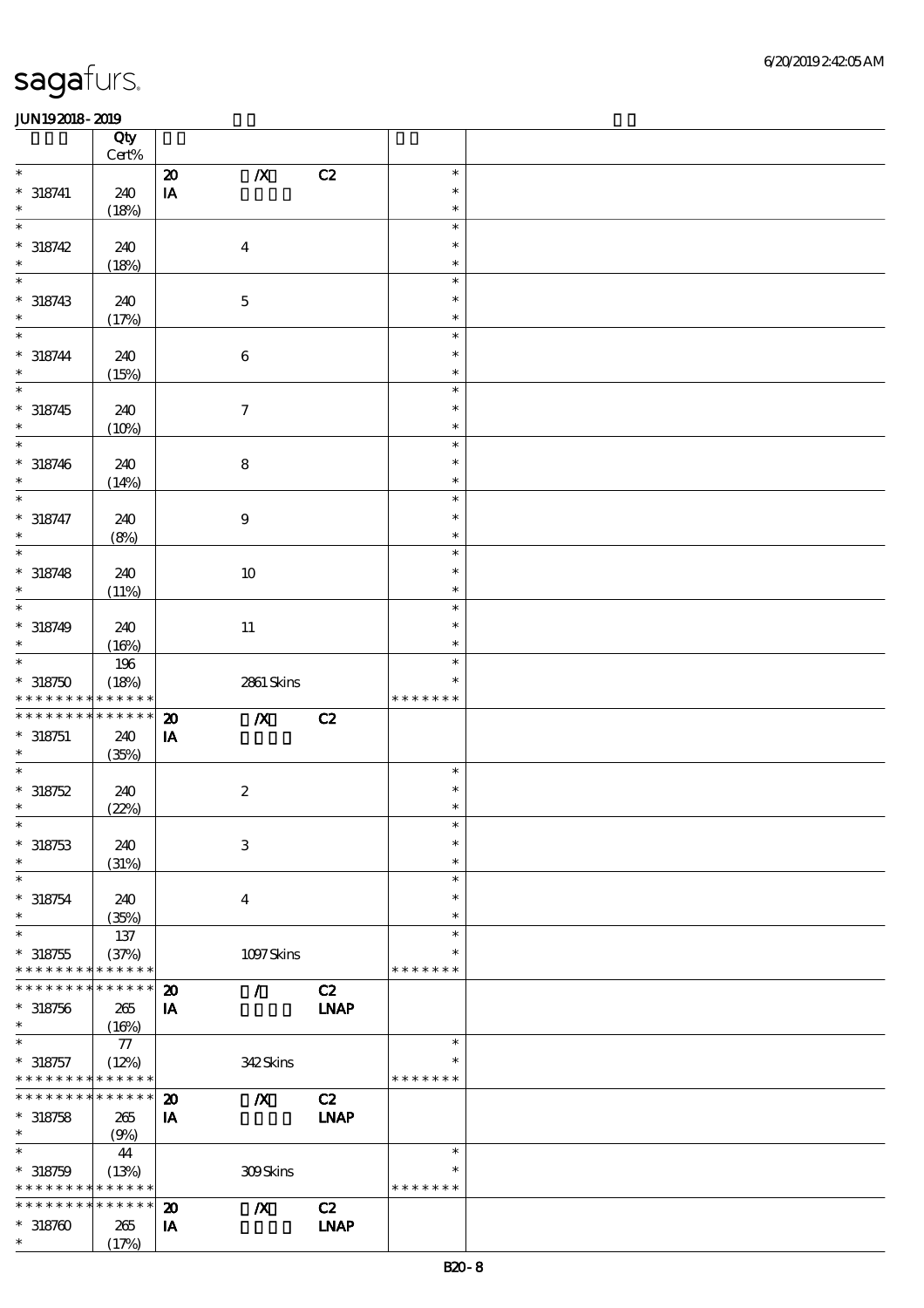|                                           | Qty<br>$Cert\%$      |                                            |                     |                |                            |  |
|-------------------------------------------|----------------------|--------------------------------------------|---------------------|----------------|----------------------------|--|
| $\ast$                                    |                      | $\boldsymbol{\mathbf{z}}$                  | $\pmb{X}$           | C2             | $\ast$                     |  |
| $* 318761$                                | 240                  | $\mathbf{I}\mathbf{A}$                     |                     | <b>LNAP</b>    | $\ast$                     |  |
| $\ast$                                    | (53%)                |                                            |                     |                | $\ast$                     |  |
| $\ast$<br>$*318762$<br>$\ast$             | 240<br>(20%)         |                                            | $\,3$               |                | $\ast$<br>$\ast$<br>$\ast$ |  |
| $\ast$                                    |                      |                                            |                     |                | $\ast$                     |  |
| $* 318763$<br>$\ast$                      | 240<br>(8%)          |                                            | $\boldsymbol{4}$    |                | $\ast$<br>$\ast$           |  |
| $\ast$                                    |                      |                                            |                     |                | $\ast$                     |  |
| $* 318764$<br>$\ast$                      | 240<br>(15%)         |                                            | $\mathbf 5$         |                | $\ast$<br>$\ast$           |  |
| $\overline{\ast}$                         |                      |                                            |                     |                | $\ast$                     |  |
| $*318765$<br>$\ast$                       | 240<br>(11%)         |                                            | $\,6\,$             |                | $\ast$<br>$\ast$           |  |
| $\ast$                                    |                      |                                            |                     |                | $\ast$                     |  |
| $* 318766$<br>$\ast$                      | 240<br>(12%)         |                                            | $\boldsymbol{\tau}$ |                | $\ast$<br>$\ast$           |  |
| $\ast$                                    |                      |                                            |                     |                | $\ast$                     |  |
| $* 318767$<br>$\ast$                      | 240<br>(7%)          |                                            | ${\bf 8}$           |                | $\ast$<br>$\ast$           |  |
| $\ast$                                    |                      |                                            |                     |                | $\ast$                     |  |
| $* 318768$<br>$\ast$                      | 240<br>(3%)          |                                            | $\boldsymbol{9}$    |                | $\ast$<br>$\ast$           |  |
| $\ast$                                    | $122$                |                                            |                     |                | $\ast$                     |  |
| $* 318769$                                | (5%)                 |                                            | 2307Skins           |                | ∗                          |  |
| * * * * * * * * * * * * * *               |                      |                                            |                     |                | * * * * * * *              |  |
| 318770                                    | 126<br>(53%)         | $\boldsymbol{\mathfrak{D}}$<br><b>SROY</b> |                     | C1/C2          |                            |  |
|                                           |                      | $\boldsymbol{\mathfrak{D}}$                |                     | C1             |                            |  |
| 318771                                    | 88<br>(67%)          | <b>SROY</b>                                |                     |                |                            |  |
| * * * * * * * *                           | $******$             | $\boldsymbol{\mathfrak{D}}$                |                     | C1             |                            |  |
| $* 318772$<br>$\ast$                      | 245<br>(53%)         | <b>SROY</b>                                |                     |                |                            |  |
| $\ast$                                    |                      |                                            |                     |                | $\ast$                     |  |
| $* 318773$<br>$\ast$                      | 67<br>(35%)          |                                            | $\boldsymbol{2}$    |                | $\ast$<br>$\ast$           |  |
| $\ast$                                    | 34                   |                                            |                     |                | $\ast$                     |  |
| $* 318774$<br>* * * * * * * *             | (38%)<br>* * * * * * |                                            | 346Skins            |                | $\ast$<br>* * * * * * *    |  |
|                                           |                      | $\boldsymbol{\mathfrak{D}}$                |                     | C2             |                            |  |
| 318775                                    | 224<br>(30%)         | <b>SROY</b>                                |                     |                |                            |  |
|                                           |                      | $\boldsymbol{\mathsf{20}}$                 |                     | C <sub>3</sub> |                            |  |
| 318776                                    | $135\,$<br>(21%)     | <b>SROY</b>                                |                     |                |                            |  |
| * * * * * *                               | * * * * * *          | $\boldsymbol{\mathbf{z}}$                  |                     | C3             |                            |  |
| $* 318777$<br>$\ast$                      | 219<br>(20%)         | <b>SROY</b>                                |                     |                |                            |  |
| $\ast$                                    | 68                   |                                            |                     |                | $\ast$                     |  |
| $* 318778$<br>* * * * * * * * * * * * * * | (Q2%)                |                                            | 287Skins            |                | *<br>* * * * * * *         |  |
|                                           |                      | $\boldsymbol{\mathfrak{D}}$                |                     | C1             |                            |  |
| 318779                                    | 149<br>(64%)         | <b>SROY</b>                                |                     |                |                            |  |
| * * * * * * *                             | * * * * * *          | $\boldsymbol{\mathbf{z}}$                  |                     | C2             |                            |  |
| $*318780$<br>$\ast$                       | 245<br>(35%)         | <b>SROY</b>                                |                     |                |                            |  |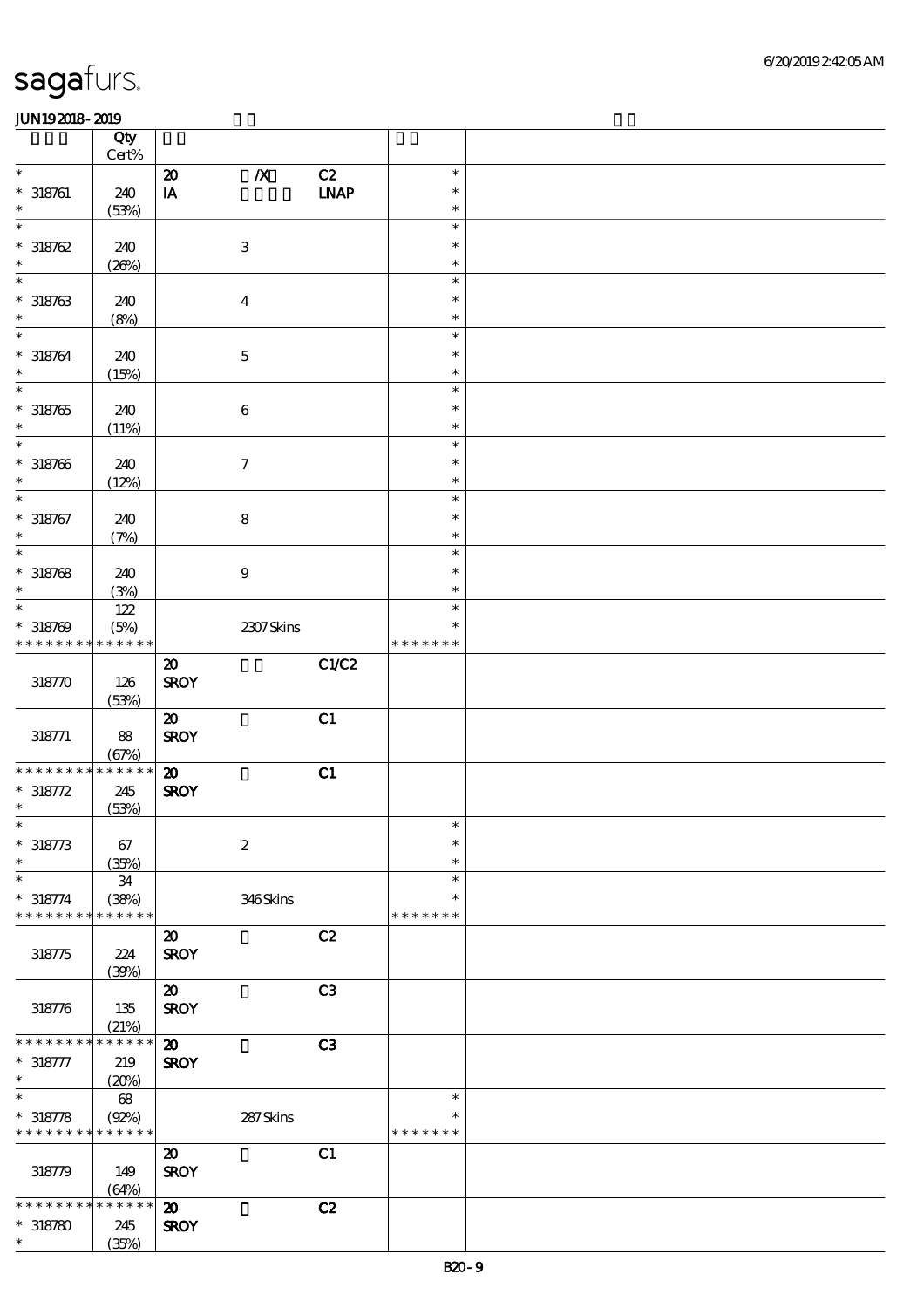|                               | Qty<br>Cert% |                             |                           |                |         |  |
|-------------------------------|--------------|-----------------------------|---------------------------|----------------|---------|--|
| $\ast$                        | 135          | $\boldsymbol{\mathfrak{D}}$ |                           | C2             | $\ast$  |  |
| $* 318781$                    | (40%)        | <b>SROY</b>                 |                           |                | $\ast$  |  |
| * * * * * * * * * * * * * * * |              |                             |                           |                | ******* |  |
|                               |              | $\boldsymbol{\mathfrak{D}}$ |                           | C <sub>3</sub> |         |  |
| 318782                        | 243          | <b>SROY</b>                 |                           |                |         |  |
|                               | (24%)        |                             |                           |                |         |  |
|                               |              | $\boldsymbol{\mathfrak{D}}$ | $\boldsymbol{\mathsf{X}}$ | C1/C2          |         |  |
| 318783                        | 266          | <b>SROY</b>                 |                           |                |         |  |
|                               | (38%)        |                             |                           |                |         |  |
|                               |              | $\boldsymbol{\mathfrak{D}}$ | $\mathbf x$               | C <sub>3</sub> |         |  |
| 318784                        | 111          | <b>SROY</b>                 |                           |                |         |  |
|                               | (18%)        |                             |                           |                |         |  |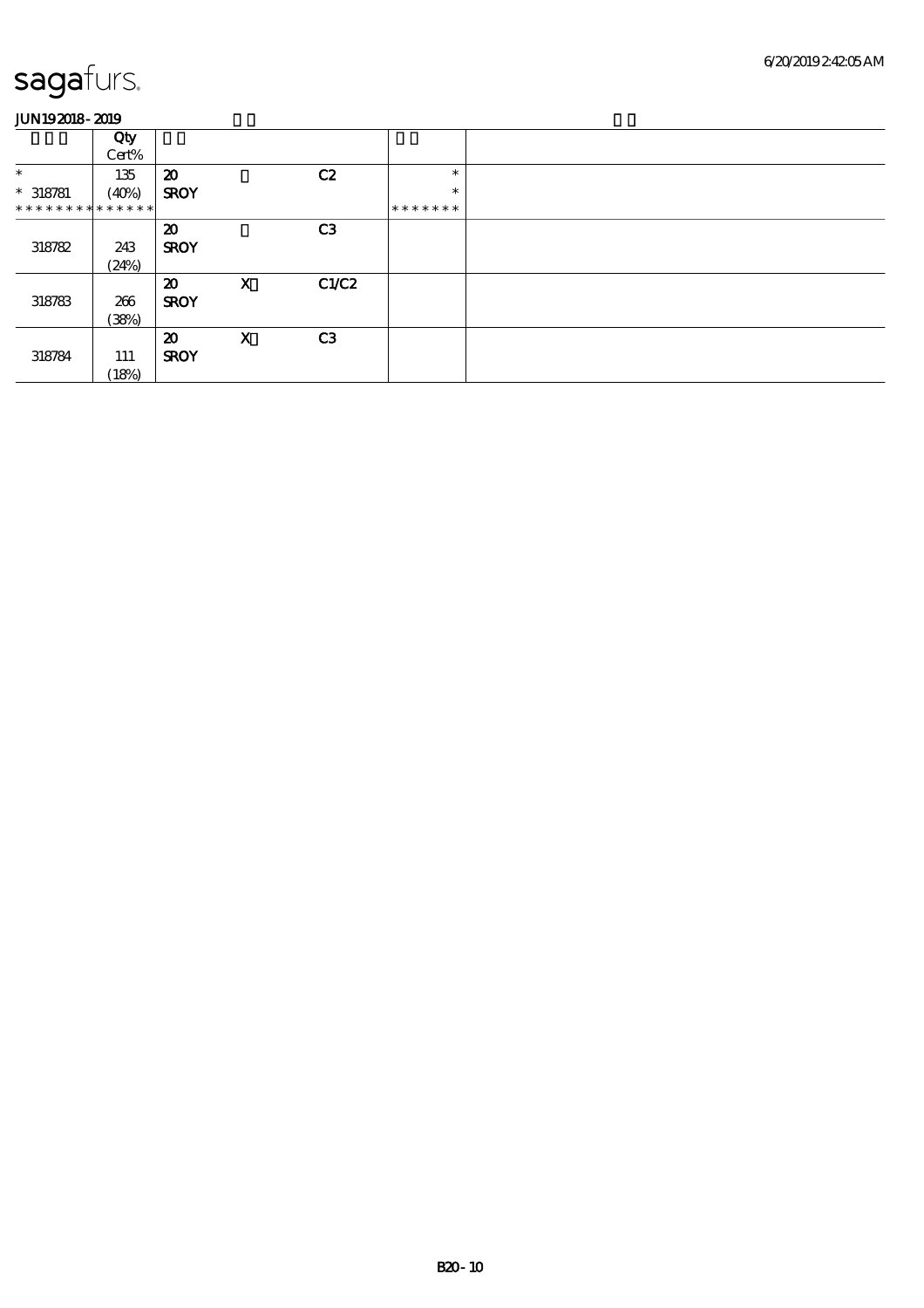|                                                          | Qty                         |                                                |                              |                   |                                   |  |
|----------------------------------------------------------|-----------------------------|------------------------------------------------|------------------------------|-------------------|-----------------------------------|--|
|                                                          | $\mbox{Cert}\%$             |                                                |                              |                   |                                   |  |
| 318861                                                   | 154<br>(17%)                | $\mathbf{O}$<br>${\bf s}$                      | $X$ $X$                      | C2                |                                   |  |
| 318862                                                   | 171                         | $\mathbf{o}$<br>${\bf S}$                      |                              | C1/C2             |                                   |  |
| 318863                                                   | (20%)<br>290                | $\mathbf{o}$<br>$\mathbf{S}$                   |                              | C1/C2             |                                   |  |
| 318864                                                   | (23%)<br>179                | $\mathbf 0$<br>$\mathbf{S}$                    | $\mathcal{L}$                | C3                |                                   |  |
| * * * * * * * *                                          | (10%)<br>* * * * * *        | $\mathbf 0$                                    |                              | C1/C2             |                                   |  |
| $*318865$<br>$\ast$<br>$\overline{\phantom{0}}$          | $305\,$<br>(20%)<br>40      | ${\bf s}$                                      |                              |                   | $\ast$                            |  |
| $* 318866$<br>* * * * * * * * <mark>* * * * * *</mark> * | (12%)                       |                                                | 345Skins                     |                   | $\ast$<br>* * * * * * *           |  |
| 318867                                                   | 152<br>(15%)                | $\mathbf{o}$<br>${\bf s}$                      |                              | C3                |                                   |  |
| 318868                                                   | 191<br>(9%)                 | $\mathbf 0$<br>${\bf S}$                       | $X \, /ZX$                   | C1/C2             |                                   |  |
| 318869                                                   | 119<br>(17%)                | $\mathbf{o}$<br>$\mathbf{S}$                   | X / ZX                       | C3                |                                   |  |
| 318870                                                   | $92\,$<br>(20%)             | $\mathbf 0$<br>${\bf s}$                       | $X$ $N$<br><b>LNAP</b>       | C2                |                                   |  |
| 318871                                                   | 263<br>(19%)                | $\mathbf 0$<br>${\bf S}$                       | $\mathcal{L}$<br><b>INAP</b> | C2                |                                   |  |
| * * * * * * * *                                          | $******$                    | $\mathbf{o}$                                   |                              | C2                |                                   |  |
| $* 318872$<br>$\ast$                                     | $305\,$<br>(17%)            | $\, {\bf I} \! {\bf B} \,$                     |                              |                   |                                   |  |
| $*$<br>$* 318873$<br>* * * * * * * *                     | 126<br>(21%)<br>* * * * * * |                                                | 431 Skins                    |                   | $\ast$<br>$\ast$<br>* * * * * * * |  |
| 318874                                                   | 249<br>(17%)                | $\mathbf{o}$<br>$\, {\bf I} \! {\bf B} \,$     | $\mathcal{L}$                | C2                |                                   |  |
| 318875                                                   | 251<br>(12%)                | $\mathbf{o}$<br>$\, {\bf I} \! {\bf B} \,$     | $\boldsymbol{X}$             | C2                |                                   |  |
| 318876                                                   | 84<br>(20%)                 | $\mathbf O$<br>$\, {\bf I} \! {\bf B} \,$      |                              | C2<br><b>LNAP</b> |                                   |  |
| 318877                                                   | 201<br>(15%)                | $\mathbf O$<br>$\mathbf I$                     |                              | C2                |                                   |  |
| 318878                                                   | 102<br>(28%)                | $\mathbf{O}$<br>$\ensuremath{\mathsf{SAGA}}$   | $\boldsymbol{\mathsf{z}}$    | C2                |                                   |  |
| 318879                                                   | 128<br>(20%)                | $\mathbf{O}$<br><b>SAGA</b>                    | $\mathbf{X}$                 | C1/C2             |                                   |  |
| 318880                                                   | 240<br>(27%)                | $\mathbf{O}$<br>$\operatorname{\mathsf{SAGA}}$ | $\mathbf X$                  | C1/C2             |                                   |  |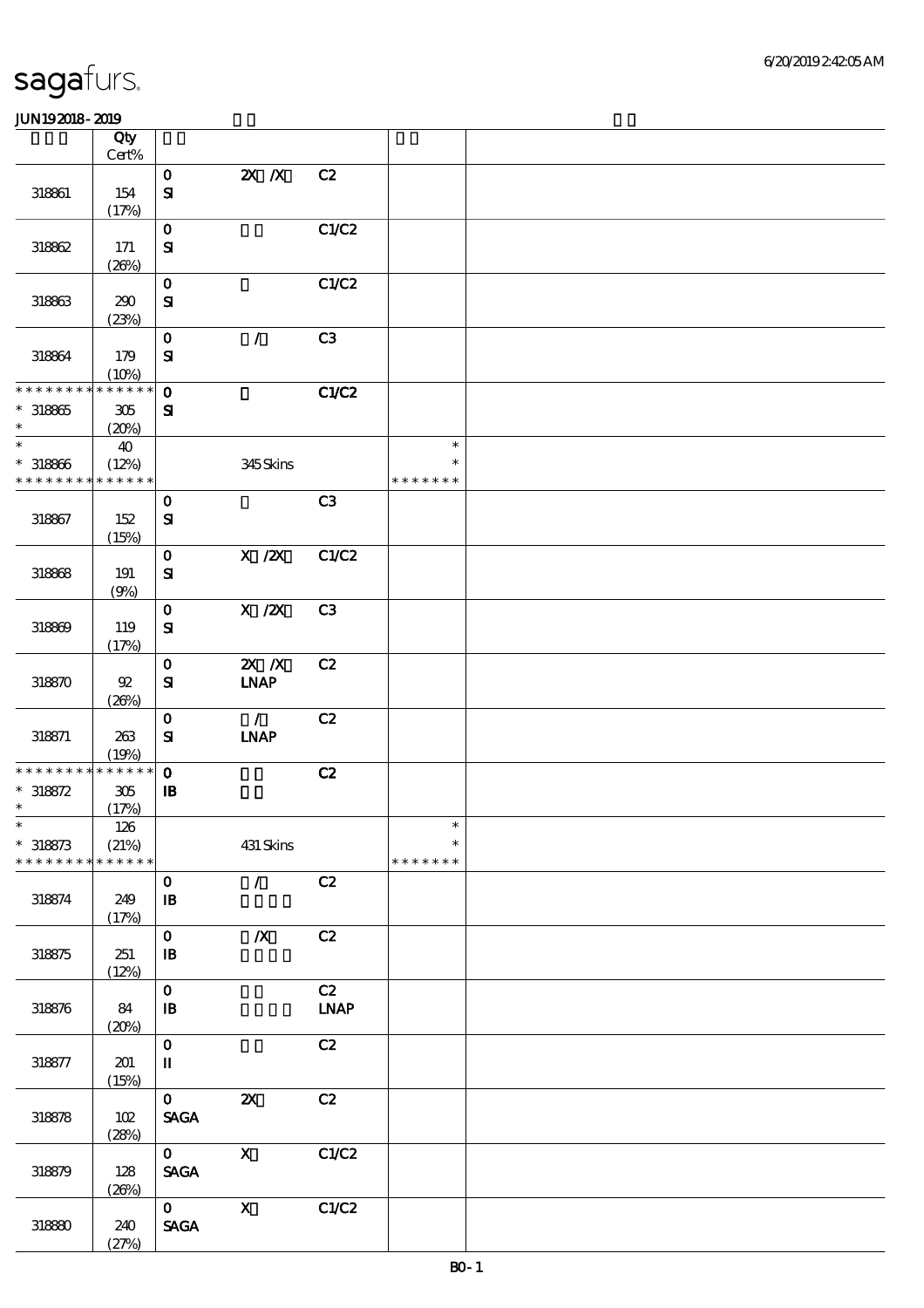|                             | Qty                  |                             |                |       |               |  |
|-----------------------------|----------------------|-----------------------------|----------------|-------|---------------|--|
|                             | Cert%                |                             |                |       |               |  |
| 318881                      | 132                  | $\mathbf{O}$<br><b>SAGA</b> | $\mathbf{X}$ / | C3    |               |  |
|                             | (7%)                 |                             |                |       |               |  |
|                             |                      | $\mathbf 0$                 |                | C1    |               |  |
| 318882                      | 86                   | <b>SAGA</b>                 |                |       |               |  |
|                             | (53%)                |                             |                |       |               |  |
|                             |                      | $\mathbf{o}$                |                | C1    |               |  |
| 318883                      | 162                  | <b>SAGA</b>                 |                |       |               |  |
|                             | (30%)                |                             |                |       |               |  |
|                             |                      | $\mathbf{o}$                |                | C2    |               |  |
| 318884                      | 260                  | <b>SAGA</b>                 |                |       |               |  |
|                             | (28%)                |                             |                |       |               |  |
|                             |                      | $\mathbf 0$                 |                | C1    |               |  |
| 318885                      | 151                  | <b>SAGA</b>                 |                |       |               |  |
| * * * * * * *               | (53%)<br>* * * * * * | $\mathbf 0$                 |                | C2    |               |  |
| $* 318886$                  | 285                  | <b>SAGA</b>                 |                |       |               |  |
| $\ast$                      | (31%)                |                             |                |       |               |  |
| $\ast$                      | 193                  |                             |                |       | $\ast$        |  |
| $* 318887$                  | (28%)                |                             | 478Skins       |       | $\ast$        |  |
| * * * * * * * *             | * * * * * *          |                             |                |       | * * * * * * * |  |
|                             |                      | $\mathbf 0$                 |                | C3    |               |  |
| 318888                      | 231                  | <b>SAGA</b>                 |                |       |               |  |
|                             | (15%)                |                             |                |       |               |  |
|                             |                      | $\mathbf{o}$                |                | C1    |               |  |
| 318899                      | 218                  | <b>SAGA</b>                 |                |       |               |  |
| * * * * * * * *             | (43%)<br>* * * * * * |                             |                |       |               |  |
|                             |                      | $\mathbf 0$                 |                | C2    |               |  |
| $*318800$<br>$\ast$         | 285<br>(23%)         | <b>SAGA</b>                 |                |       |               |  |
| $\ast$                      | 278                  |                             |                |       | $\ast$        |  |
| $* 318891$                  | (24%)                |                             | 563Skins       |       | $\ast$        |  |
| * * * * * * * *             | * * * * * *          |                             |                |       | * * * * * * * |  |
| * * * * * * * *             | * * * * * *          | $\mathbf 0$                 |                | C3    |               |  |
| $*$ 318892                  | 285                  | <b>SAGA</b>                 |                |       |               |  |
| $\ast$                      | (18%)                |                             |                |       |               |  |
| $*$                         | 48                   |                             |                |       | $\ast$        |  |
| $* 31880B$                  | (29%)                |                             | 333Skins       |       | $\ast$        |  |
| * * * * * * * *             | * * * * * *          |                             |                |       | * * * * * * * |  |
| * * * * * * * * * * * * * * |                      | $\mathbf{O}$                | X / ZX         | C1/C2 |               |  |
| $*318894$<br>$\ast$         | 285                  | <b>SAGA</b>                 |                |       |               |  |
| $\ast$                      | (25%)<br>101         |                             |                |       | $\ast$        |  |
| $*318805$                   | (23%)                |                             | 386Skins       |       | $\ast$        |  |
| * * * * * * * *             | * * * * * *          |                             |                |       | * * * * * * * |  |
|                             |                      | $\mathbf{O}$                | X / ZX         | C3    |               |  |
| 318896                      | 191                  | <b>SAGA</b>                 |                |       |               |  |
|                             | (18%)                |                             |                |       |               |  |
|                             |                      | $\mathbf{O}$                | $\mathbb{Z}$ X | C1/C2 |               |  |
| 318897                      | 120                  | <b>SAGA</b>                 | <b>INAP</b>    |       |               |  |
|                             | (12%)                |                             |                |       |               |  |
|                             |                      | $\mathbf{O}$                |                | C1/C2 |               |  |
| 318898                      | 141                  | <b>SAGA</b>                 | <b>INAP</b>    |       |               |  |
|                             | (13%)                | $\mathbf{O}$                |                | C1/C2 |               |  |
| 318899                      | 194                  | <b>SAGA</b>                 | <b>INAP</b>    |       |               |  |
|                             | (23%)                |                             |                |       |               |  |
|                             |                      | $\mathbf{o}$                | $\mathcal{L}$  | C3    |               |  |
| 318900                      | 169                  | <b>SAGA</b>                 | <b>INAP</b>    |       |               |  |
|                             | (11%)                |                             |                |       |               |  |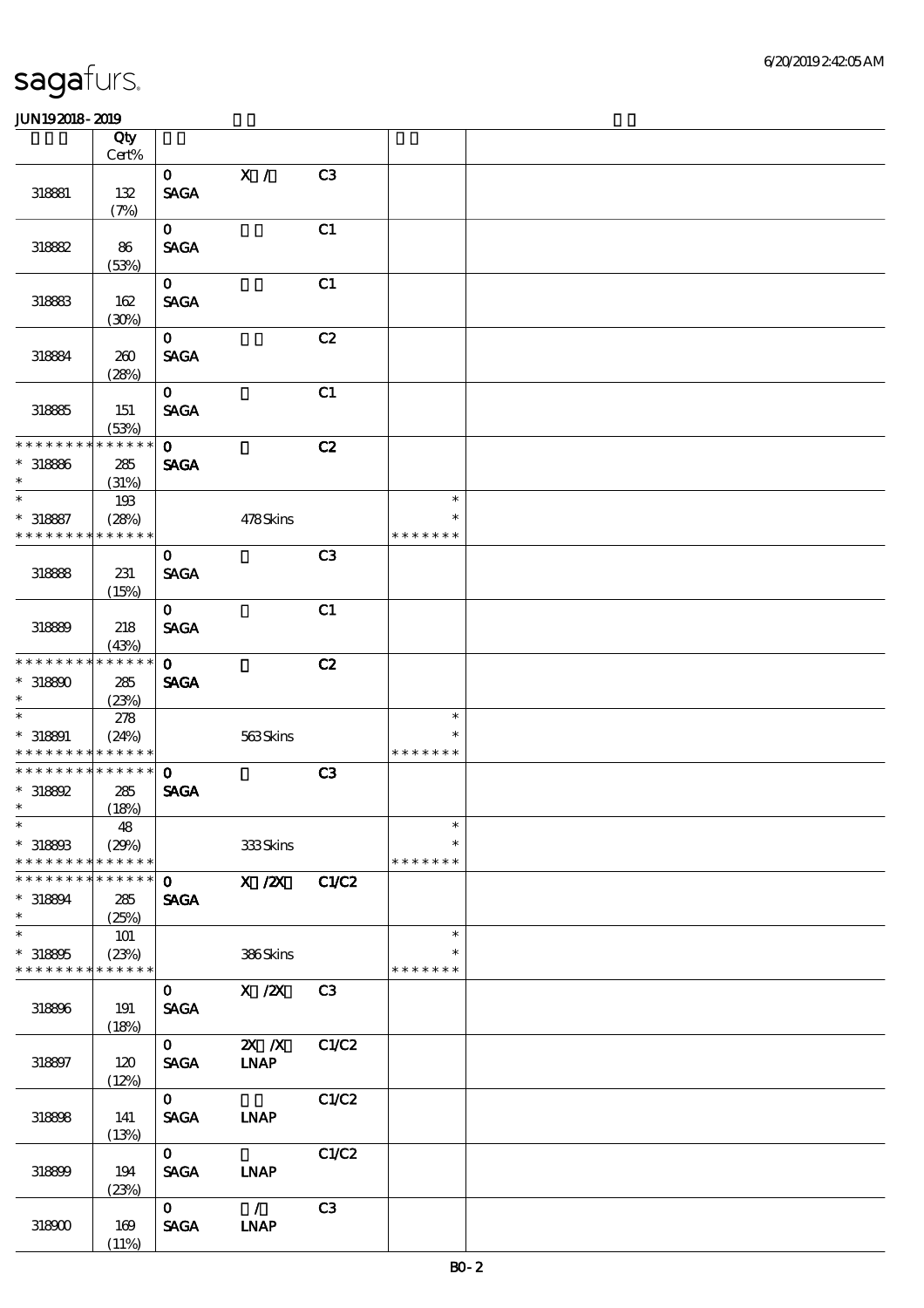| .               |             |                        |                  |             |               |  |
|-----------------|-------------|------------------------|------------------|-------------|---------------|--|
|                 | Qty         |                        |                  |             |               |  |
|                 | Cert%       |                        |                  |             |               |  |
|                 |             | $\mathbf{o}$           | $\boldsymbol{X}$ | C1/C2       |               |  |
| 318901          | 219         | <b>SAGA</b>            | <b>INAP</b>      |             |               |  |
|                 | (20%)       |                        |                  |             |               |  |
|                 |             | $\mathbf{O}$           | $\boldsymbol{X}$ | C3          |               |  |
| 318902          | 117         | <b>SAGA</b>            | <b>LNAP</b>      |             |               |  |
|                 | (12%)       |                        |                  |             |               |  |
|                 |             | $\mathbf{O}$           |                  | C2          |               |  |
| 318903          | 216         | $\mathbf{I}\mathbf{A}$ |                  |             |               |  |
|                 |             |                        |                  |             |               |  |
|                 | (18%)       |                        |                  |             |               |  |
|                 |             | $\mathbf{o}$           | X /              | C2          |               |  |
| 318904          | 100         | $\mathbf{I}\mathbf{A}$ | WB1              |             |               |  |
|                 | $(O\%)$     |                        |                  |             |               |  |
|                 |             | $\mathbf{o}$           | $X$ $N$          | C2          |               |  |
| 318905          | 109         | $\mathbf{I}\mathbf{A}$ |                  |             |               |  |
|                 | (24%)       |                        |                  |             |               |  |
| * * * * * * * * | * * * * * * | $\mathbf{o}$           | $\mathcal{L}$    | C2          |               |  |
| $*318906$       | 285         | IA                     |                  |             |               |  |
| $\ast$          | (28%)       |                        |                  |             |               |  |
| $\ast$          | 51          |                        |                  |             | $\ast$        |  |
| $* 318907$      | (25%)       |                        | 336Skins         |             | $\ast$        |  |
| * * * * * * * * | * * * * * * |                        |                  |             | * * * * * * * |  |
| * * * * * * * * | * * * * * * | $\mathbf 0$            |                  | C2          |               |  |
|                 |             |                        | $\mathcal{L}$    |             |               |  |
| $*318908$       | 285         | IA                     |                  |             |               |  |
| $\ast$          | (20%)       |                        |                  |             |               |  |
| $\ast$          | 167         |                        |                  |             | $\ast$        |  |
| $*318909$       | (20%)       |                        | 452Skins         |             | $\ast$        |  |
| * * * * * * * * | * * * * * * |                        |                  |             | * * * * * * * |  |
| * * * * * * * * | * * * * * * | $\mathbf{o}$           | $\boldsymbol{X}$ | C2          |               |  |
| $*318910$       | 285         | IA                     |                  |             |               |  |
| $\ast$          | (22%)       |                        |                  |             |               |  |
| $\ast$          | 135         |                        |                  |             | $\ast$        |  |
| $* 318911$      | (20%)       |                        | 420Skins         |             | $\ast$        |  |
| * * * * * * * * | * * * * * * |                        |                  |             | * * * * * * * |  |
|                 |             | $\mathbf{o}$           |                  | C2          |               |  |
|                 |             |                        |                  |             |               |  |
| 318912          | 155         | IA                     |                  | <b>INAP</b> |               |  |
|                 | (20%)       |                        |                  |             |               |  |
|                 |             | $\mathbf{O}$           |                  | C1/C2       |               |  |
| 318913          | 94          | <b>SROY</b>            |                  |             |               |  |
|                 | (51%)       |                        |                  |             |               |  |
|                 |             | $\mathbf{o}$           |                  | C3          |               |  |
| 318914          | 114         | <b>SROY</b>            |                  |             |               |  |
|                 | (18%)       |                        |                  |             |               |  |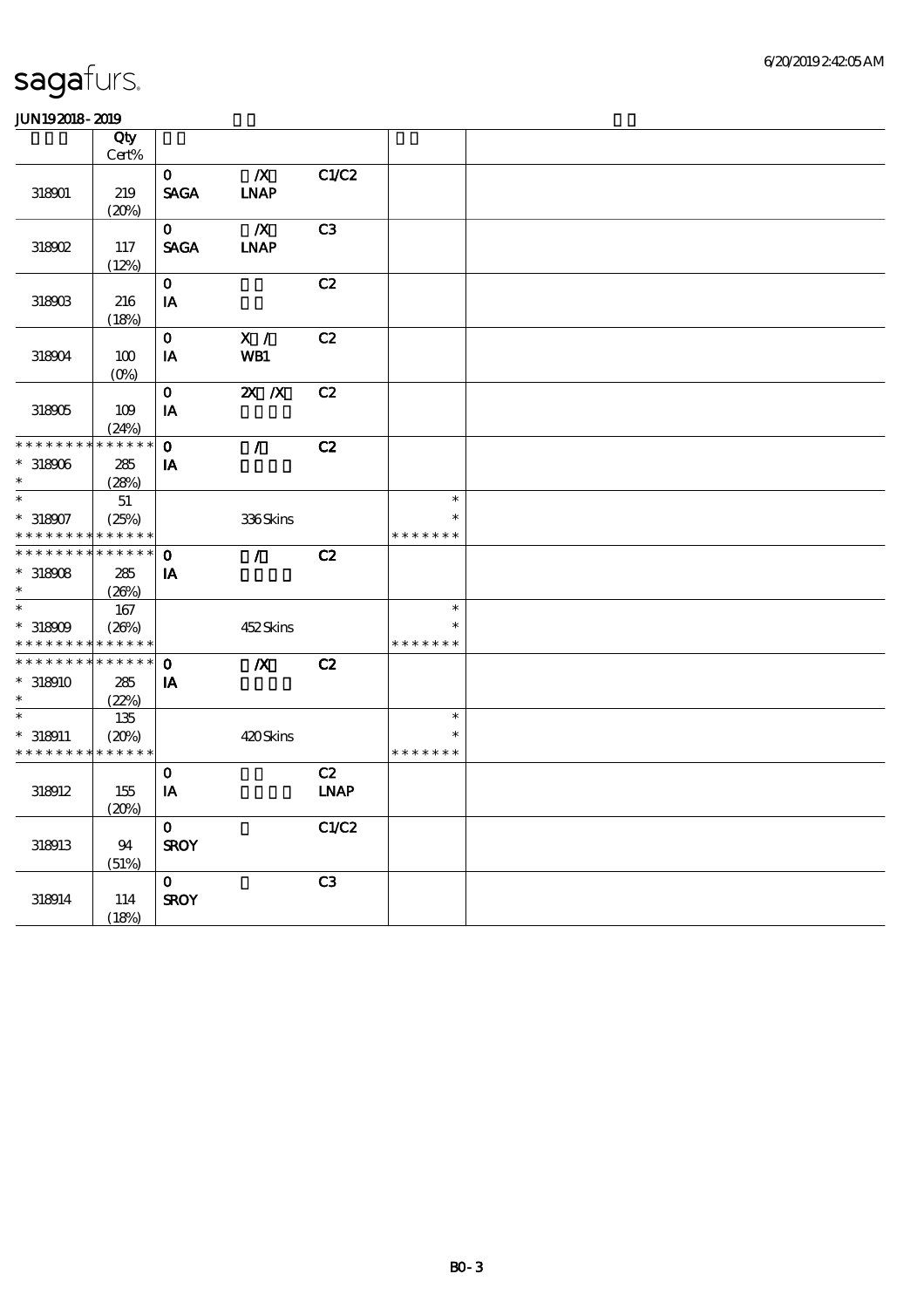|                                                                                     | Qty<br>$Cert\%$             |                                                |                              |                   |                                   |  |
|-------------------------------------------------------------------------------------|-----------------------------|------------------------------------------------|------------------------------|-------------------|-----------------------------------|--|
| 318981                                                                              | 84<br>(41%)                 | $\mathbf{1}$<br>${\bf s}$                      | $X$ $N$                      | C2                |                                   |  |
| 318982                                                                              | 172<br>(30%)                | $\mathbf 1$<br>$\mathbf{S}$                    |                              | C2                |                                   |  |
| 318983                                                                              | 242<br>(36%)                | $\mathbf{1}$<br>${\bf S}$                      |                              | C2                |                                   |  |
| 318084                                                                              | 238<br>(46%)                | $\mathbf{1}$<br>$\mathbf{S}$                   | $\boldsymbol{X}$             | C2                |                                   |  |
| 318985                                                                              | 100<br>(50%)                | $\mathbf 1$<br>$\mathbf{S}$                    | $\ensuremath{\mathbf{INAP}}$ | C2                |                                   |  |
| 318986                                                                              | 258<br>(37%)                | $\mathbf 1$<br>$\, {\bf I} \! {\bf B} \,$      | $\mathcal{L}$                | C2                |                                   |  |
| 318987                                                                              | 151<br>(29%)                | $\mathbf{1}$<br>$\, {\bf B}$                   | $\pmb{X}$                    | C2                |                                   |  |
| 318988                                                                              | 108<br>(25%)                | $\mathbf{1}$<br>$\, {\bf I} \! {\bf B} \,$     |                              | C2<br><b>LNAP</b> |                                   |  |
| 318989                                                                              | 86<br>(24%)                 | $\mathbf{1}$<br>$\operatorname{\mathsf{SAGA}}$ | $Z\!X$ $\,$ $X$              | C2                |                                   |  |
| 318990                                                                              | 98<br>(36%)                 | 1<br><b>SAGA</b>                               | $\mathcal{L}$                | C1                |                                   |  |
| 318001                                                                              | 144<br>(24%)                | $\mathbf{1}$<br>$\operatorname{\mathsf{SAGA}}$ |                              | C2                |                                   |  |
| 318992                                                                              | 193<br>(24%)                | $\mathbf{1}$<br>$\ensuremath{\mathsf{SAGA}}$   |                              | C2                |                                   |  |
| 318993                                                                              | 174<br>(13%)                | $\mathbf{1}$<br><b>SAGA</b>                    | $\mathcal{F}$                | C3                |                                   |  |
| 318994                                                                              | 251<br>(18%)                | $1 \quad$<br><b>SAGA</b>                       |                              | C1/C2             |                                   |  |
| 318995                                                                              | 105<br>(18%)                | $1 \quad \blacksquare$<br><b>SAGA</b>          | $\mathbf{X}$                 | C1/C2             |                                   |  |
| 318996                                                                              | 157<br>(24%)                | $1 \quad \blacksquare$<br><b>SAGA</b>          | $\boldsymbol{X}$             | C3                |                                   |  |
| 318997                                                                              | 155<br>(16%)                | 1<br>$\operatorname{\mathsf{SAGA}}$            | <b>INAP</b>                  | C2                |                                   |  |
| 318998                                                                              | 110<br>(19%)                | $\mathbf{1}$<br>$\mathbf{IA}$                  |                              | C2                |                                   |  |
| * * * * * * *<br>$*318999$<br>$\ast$                                                | * * * * * *<br>325<br>(22%) | $\mathbf{1}$<br>$\mathbf{I}$                   | $\mathcal{L}$                | C2                |                                   |  |
| $\overline{\phantom{a}^*}$<br>$^*$ 319000 $^{\circ}$<br>* * * * * * * * * * * * * * | 45<br>(22%)                 |                                                | 370Skins                     |                   | $\ast$<br>$\ast$<br>* * * * * * * |  |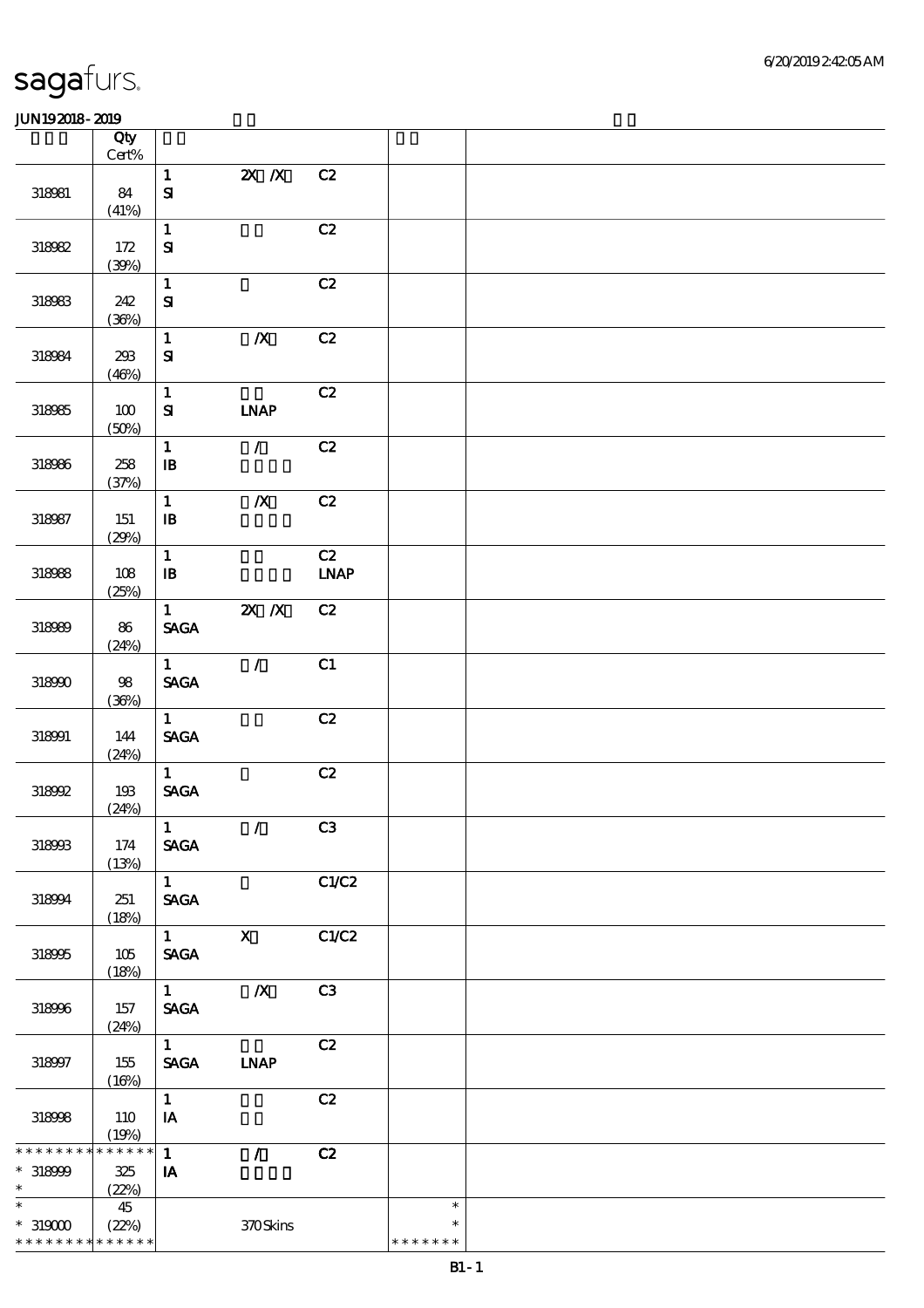|        | Qty<br>Cert% |     |                  |    |  |
|--------|--------------|-----|------------------|----|--|
|        |              | . . | $\boldsymbol{X}$ | C2 |  |
| 319001 | 271          | IA  |                  |    |  |
|        | (19%)        |     |                  |    |  |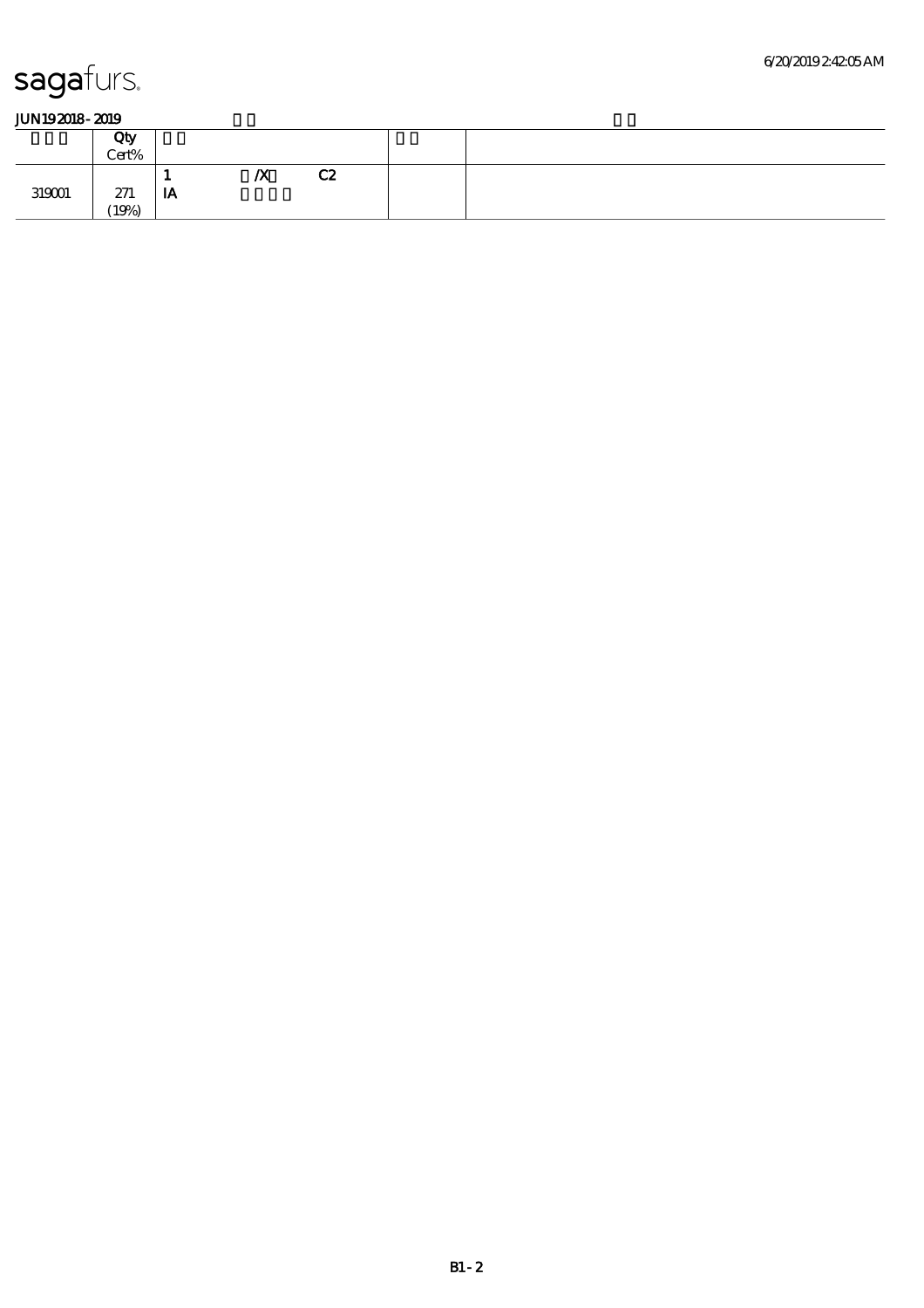|                                            | Qty                  |                             |                           |                |               |  |
|--------------------------------------------|----------------------|-----------------------------|---------------------------|----------------|---------------|--|
|                                            | $Cert\%$             |                             |                           |                |               |  |
|                                            |                      | 50                          |                           | C2             |               |  |
| 319081                                     | 88                   | ${\bf S}$                   | $\mathbf{1}$              |                |               |  |
|                                            | $(\Theta)$           | 50                          |                           | C1/C2          |               |  |
| 319082                                     | 196                  | ${\bf S}$                   | $\mathbf{1}$              |                |               |  |
|                                            | (8%)                 |                             |                           |                |               |  |
|                                            |                      | 50                          |                           | C <sub>3</sub> |               |  |
| 319083                                     | 77                   | ${\bf S\!I}$                | $\mathbf{1}$              |                |               |  |
|                                            | (3%)                 |                             |                           |                |               |  |
|                                            |                      | 50                          | $\mathbf X$               | C1/C2          |               |  |
| 319084                                     | 214                  | $\bf S$                     | $\mathbf{1}$              |                |               |  |
|                                            | (12%)                |                             |                           |                |               |  |
|                                            |                      | 50                          | $\boldsymbol{\mathsf{z}}$ | C1/C2          |               |  |
| 319085                                     | 107                  | ${\bf S}$                   | $\mathbf{1}$              |                |               |  |
|                                            | (20%)                |                             |                           |                |               |  |
|                                            |                      | 50                          | $X$ / $ZX$                | C <sub>3</sub> |               |  |
| 319086                                     | 122                  | $\mathbf{S}$                | $\mathbf{1}$              |                |               |  |
|                                            | (8%)                 |                             |                           |                |               |  |
| * * * * * * * *                            | * * * * * *          | 50                          | $\boldsymbol{X}$          | C2             |               |  |
| $*319087$<br>$\ast$                        | 205                  | $\, {\bf I} \! {\bf B} \,$  | $\mathbf{1}$              |                |               |  |
| $\overline{\ast}$                          | (25%)                |                             |                           |                | $\ast$        |  |
|                                            | ${\bf 3\!2}$         |                             |                           |                | $\ast$        |  |
| $^\ast$ 319088<br>* * * * * * * *          | (15%)<br>* * * * * * |                             | 237Skins                  |                | * * * * * * * |  |
| * * * * * * * *                            | * * * * * *          | 50                          |                           | C1/C2          |               |  |
| $*319089$                                  | 185                  | <b>SAGA</b>                 | $\mathbf{1}$              |                |               |  |
| $\ast$                                     | (24%)                |                             |                           |                |               |  |
| $\overline{\ast}$                          | 117                  |                             |                           |                | $\ast$        |  |
| * 319090                                   | (16%)                |                             | 302Skins                  |                |               |  |
| * * * * * * * *                            | * * * * * *          |                             |                           |                | * * * * * * * |  |
|                                            |                      | 50                          |                           | C <sub>3</sub> |               |  |
| 319091                                     | <b>101</b>           | <b>SAGA</b>                 | $\mathbf{1}$              |                |               |  |
|                                            | (19%)                |                             |                           |                |               |  |
|                                            |                      | 50                          |                           | C1             |               |  |
| 319092                                     | 121                  | <b>SAGA</b>                 | $\mathbf{1}$              |                |               |  |
|                                            | (19%)                |                             |                           |                |               |  |
| * * * * * * * * <mark>* * * * * * *</mark> |                      | $\pmb{\mathfrak{w}}$        |                           | C2             |               |  |
| $^\ast$ 319093                             | 185                  | <b>SAGA</b>                 | $\mathbf{1}$              |                |               |  |
| $\ast$<br>$\ast$                           | (21%)                |                             |                           |                | $\ast$        |  |
|                                            |                      |                             |                           |                | $\ast$        |  |
| $^\ast$ 319094<br>$\ast$                   | 160                  |                             | $\boldsymbol{2}$          |                | $\ast$        |  |
| $\ast$                                     | (7%)                 |                             |                           |                | $\ast$        |  |
| $*319005$                                  | 160                  |                             | $\,3$                     |                | $\ast$        |  |
| $\ast$                                     | (8%)                 |                             |                           |                | $\ast$        |  |
| $\ast$                                     | 107                  |                             |                           |                | $\ast$        |  |
| $*319006$                                  | (14%)                |                             | 612Skins                  |                | ∗             |  |
| * * * * * * * *                            | * * * * * *          |                             |                           |                | * * * * * * * |  |
| * * * * * * * *                            | * * * * * *          | 50                          |                           | C3             |               |  |
| $*319097$                                  | 185                  | <b>SAGA</b>                 | $\mathbf{1}$              |                |               |  |
| $\ast$                                     | (10%)                |                             |                           |                |               |  |
| $\overline{\phantom{0}}$                   | 126                  |                             |                           |                | $\ast$        |  |
| $*319008$                                  | (12%)                |                             | 311 Skins                 |                |               |  |
| * * * * * * * *                            | * * * * * *          |                             |                           |                | * * * * * * * |  |
| * * * * * * * *                            | * * * * * *          | $\boldsymbol{\mathfrak{D}}$ | $\boldsymbol{\mathrm{X}}$ | C1             |               |  |
| $*319099$<br>$\ast$                        | 185                  | <b>SAGA</b>                 | $\mathbf{1}$              |                |               |  |
| $\ast$                                     | (20%)                |                             |                           |                | $\ast$        |  |
|                                            | ${\bf 38}$           |                             |                           |                | $\ast$        |  |
| $*$ 319100<br>* * * * * * * *              | (20%)<br>* * * * * * |                             | 223Skins                  |                | * * * * * * * |  |
|                                            |                      |                             |                           |                |               |  |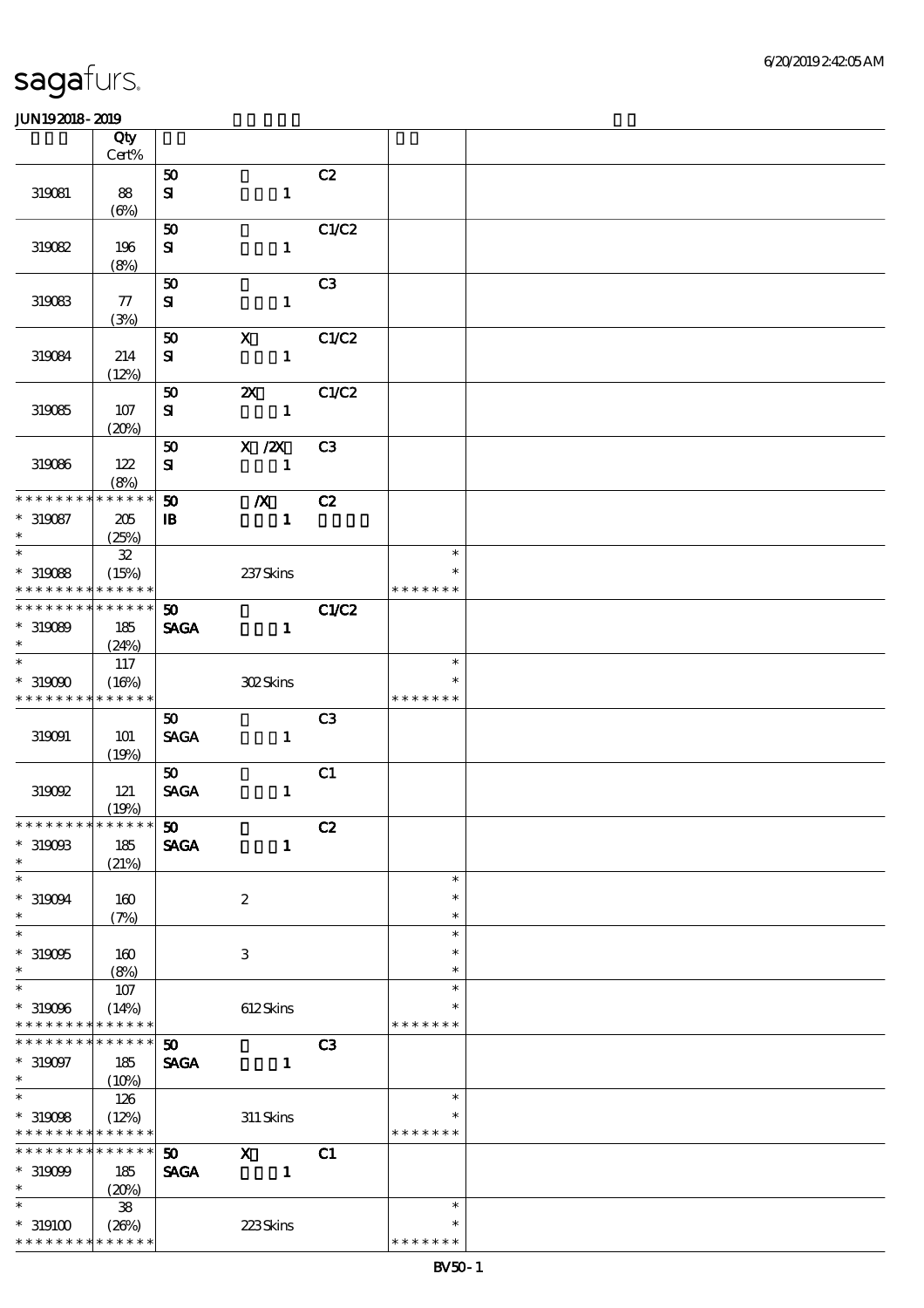|                               | Qty                  |                                |                           |                  |                |               |  |
|-------------------------------|----------------------|--------------------------------|---------------------------|------------------|----------------|---------------|--|
|                               | Cert%                |                                |                           |                  |                |               |  |
| * * * *<br>* * *              | * * * * * *          | 50 <sub>o</sub>                | $\mathbf x$               |                  | C2             |               |  |
| $*319101$                     | 185                  | $\operatorname{\mathbf{SAGA}}$ |                           | $\mathbf{1}$     |                |               |  |
| $\ast$                        | (12%)                |                                |                           |                  |                |               |  |
| $\overline{\ast}$             |                      |                                |                           |                  |                | $\ast$        |  |
| $*$ 319102                    | 160                  |                                | $\boldsymbol{2}$          |                  |                | $\ast$        |  |
| $\ast$                        | (10%)                |                                |                           |                  |                | $\ast$        |  |
| $\ast$                        |                      |                                |                           |                  |                | $\ast$        |  |
| $^*$ 319103 $\,$              | 160                  |                                | $\,3\,$                   |                  |                | $\ast$        |  |
| $\ast$                        | (15%)                |                                |                           |                  |                | $\ast$        |  |
| $\ast$                        |                      |                                |                           |                  |                | $\ast$        |  |
| $* 319104$                    | 160                  |                                | $\overline{\mathbf{4}}$   |                  |                | $\ast$        |  |
| $\ast$                        | (14%)                |                                |                           |                  |                | $\ast$        |  |
| $\overline{\phantom{1}}$      | 62                   |                                |                           |                  |                | $\ast$        |  |
| $*319105$                     | (19%)                |                                | 727 Skins                 |                  |                | $\ast$        |  |
| * * * * * * * *               | * * * * * *          |                                |                           |                  |                | * * * * * * * |  |
| * * * * * * * *               | * * * * * *          | 50                             | $\mathbf{X}$              |                  | C3             |               |  |
| $*319106$                     | 185                  | <b>SAGA</b>                    |                           | $\mathbf{1}$     |                |               |  |
| $\ast$                        | (11%)                |                                |                           |                  |                |               |  |
| $\overline{\ast}$             | 104                  |                                |                           |                  |                | $\ast$        |  |
| $* 319107$                    | (13%)                |                                | 289Skins                  |                  |                | $\ast$        |  |
| * * * * * * *                 | * * * * * *          |                                |                           |                  |                | * * * * * * * |  |
|                               |                      | 50                             | $\boldsymbol{\mathsf{X}}$ |                  | C1             |               |  |
| 319108                        | 102                  | <b>SAGA</b>                    |                           | $\mathbf{1}$     |                |               |  |
| * * * * * * *                 | (19%)<br>* * * * * * |                                |                           |                  |                |               |  |
|                               |                      | 50 <sub>o</sub>                | $\boldsymbol{\mathsf{X}}$ |                  | C2             |               |  |
| $^*$ 319109 $\,$<br>$\ast$    | 185                  | <b>SAGA</b>                    |                           | $\mathbf{1}$     |                |               |  |
| $\ast$                        | (10%)                |                                |                           |                  |                | $\ast$        |  |
|                               | 94                   |                                |                           |                  |                | $\ast$        |  |
| $* 319110$                    | (19%)                |                                | 279Skins                  |                  |                |               |  |
| * * * * * * * *               | * * * * * *          |                                |                           |                  |                | * * * * * * * |  |
|                               |                      | $50^{\circ}$                   | $\boldsymbol{\mathsf{X}}$ |                  | C <sub>3</sub> |               |  |
| 319111                        | 97                   | <b>SAGA</b>                    |                           | $\mathbf{1}$     |                |               |  |
|                               | (14%)                |                                |                           |                  |                |               |  |
|                               |                      | 50 <sub>o</sub><br><b>SAGA</b> |                           |                  | C1/C2          |               |  |
| 319112                        | 183                  |                                |                           | $\boldsymbol{z}$ |                |               |  |
| * * * * * * * * * * * * * * * | (15%)                | $\boldsymbol{\mathfrak{D}}$    | $\mathbf{X}$              |                  | C1/C2          |               |  |
| $*$ 319113                    | 185                  | <b>SAGA</b>                    |                           | $\boldsymbol{z}$ |                |               |  |
| $\ast$                        | (13%)                |                                |                           |                  |                |               |  |
| $\ast$                        | 46                   |                                |                           |                  |                | $\ast$        |  |
| $* 319114$                    | (17%)                |                                | 231 Skins                 |                  |                | $\ast$        |  |
| * * * * * * * *               | * * * * * *          |                                |                           |                  |                | * * * * * * * |  |
|                               |                      | 50                             | $\mathbf x$               |                  | C <sub>3</sub> |               |  |
| 319115                        | 125                  | <b>SAGA</b>                    |                           | $\boldsymbol{z}$ |                |               |  |
|                               | (11%)                |                                |                           |                  |                |               |  |
|                               |                      | 50                             | $\boldsymbol{\mathsf{z}}$ |                  | C1/C2          |               |  |
| 319116                        | 150                  | <b>SAGA</b>                    |                           | $\boldsymbol{z}$ |                |               |  |
|                               | (23%)                |                                |                           |                  |                |               |  |
| * * * * * * *                 | * * * * * *          | 50                             | $\mathcal{L}$             |                  | C2             |               |  |
| $* 319117$                    | 185                  | IA                             |                           | $\mathbf{1}$     |                |               |  |
| $\ast$                        | (17%)                |                                |                           |                  |                |               |  |
| $\ast$                        | 36                   |                                |                           |                  |                | $\ast$        |  |
| $* 319118$                    | (19%)                |                                | 221 Skins                 |                  |                |               |  |
| * * * * * * * *               | ******               |                                |                           |                  |                | * * * * * * * |  |
| * * * * * * *                 | * * * * * *          | $\boldsymbol{\mathfrak{D}}$    | $\boldsymbol{X}$          |                  | C2             |               |  |
| $* 319119$                    | 185                  | IA                             |                           | $\mathbf 1$      |                |               |  |
| $\ast$                        | (9%)                 |                                |                           |                  |                |               |  |
| $\ast$                        |                      |                                |                           |                  |                | $\ast$        |  |
| $^*$ 319120                   | 160                  |                                | $\boldsymbol{2}$          |                  |                | $\ast$        |  |
| $\ast$                        | (11%)                |                                |                           |                  |                | $\ast$        |  |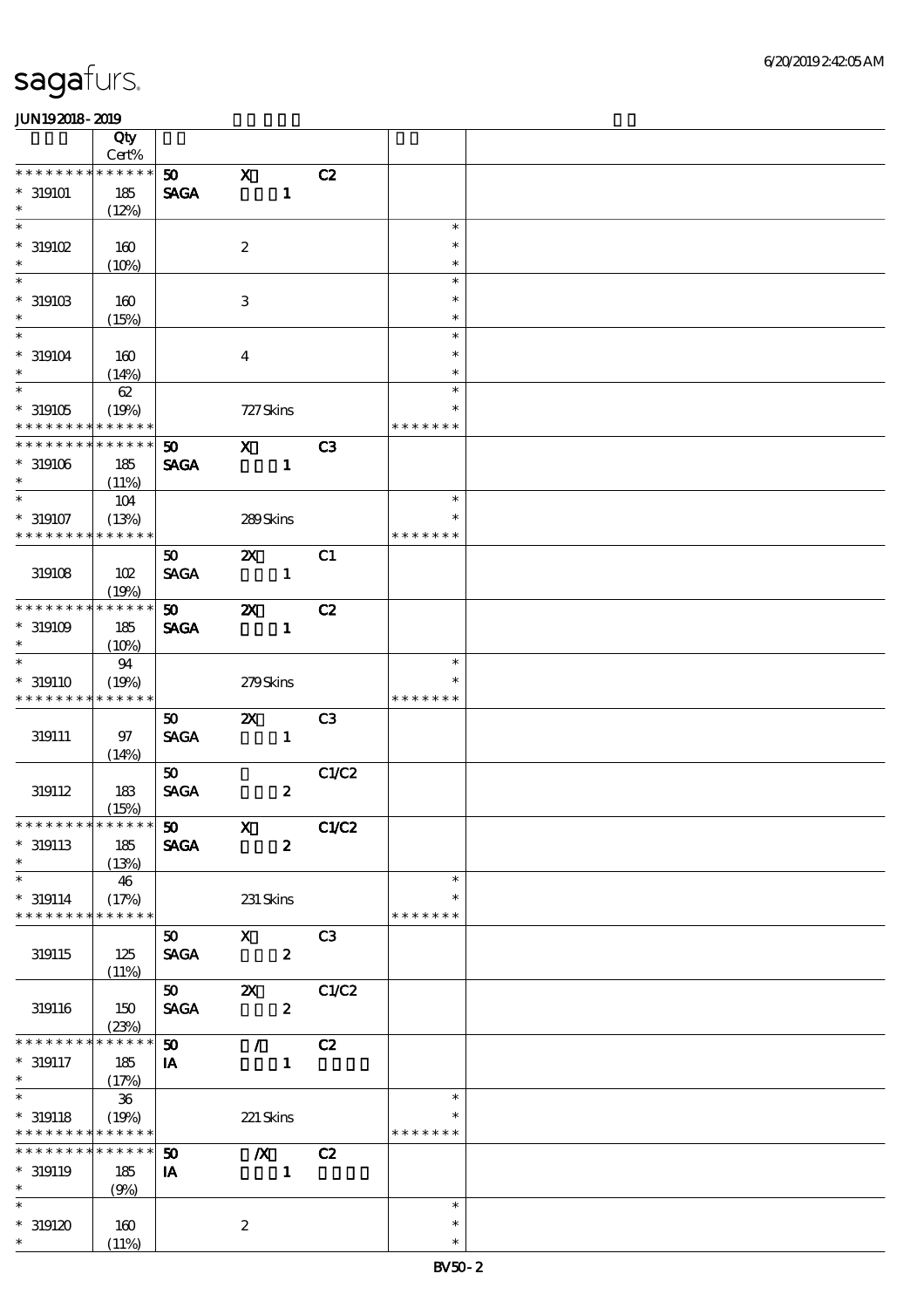|                                            | Qty<br>Cert%          |                             |                           |                  |       |               |  |
|--------------------------------------------|-----------------------|-----------------------------|---------------------------|------------------|-------|---------------|--|
| $\ast$                                     |                       |                             |                           |                  |       | $\ast$        |  |
|                                            |                       | ${\bf 50}$                  | $\boldsymbol{X}$          |                  | C2    |               |  |
| $*$ 319121                                 | 160                   | IA                          |                           | $\mathbf{1}$     |       | $\ast$        |  |
| $\ast$                                     | (11%)                 |                             |                           |                  |       | $\ast$        |  |
| $\ast$                                     |                       |                             |                           |                  |       | $\ast$        |  |
| $*319122$                                  | 160                   |                             | $\boldsymbol{4}$          |                  |       | $\ast$        |  |
| $\ast$                                     |                       |                             |                           |                  |       | $\ast$        |  |
|                                            | (13%)                 |                             |                           |                  |       |               |  |
| $\ast$                                     |                       |                             |                           |                  |       | $\ast$        |  |
| $*$ 319123                                 | 160                   |                             | $\mathbf 5$               |                  |       | $\ast$        |  |
| $\ast$                                     | $(\Theta)$            |                             |                           |                  |       | $\ast$        |  |
| $\overline{\ast}$                          |                       |                             |                           |                  |       | $\ast$        |  |
|                                            |                       |                             |                           |                  |       |               |  |
| $*$ 319124                                 | 160                   |                             | $\,6\,$                   |                  |       | $\ast$        |  |
| $\ast$                                     | (10%)                 |                             |                           |                  |       | $\ast$        |  |
| $\ast$                                     |                       |                             |                           |                  |       | $\ast$        |  |
| $*319125$                                  | 160                   |                             | $\boldsymbol{7}$          |                  |       | $\ast$        |  |
| $\ast$                                     | (15%)                 |                             |                           |                  |       | $\ast$        |  |
| $\ast$                                     |                       |                             |                           |                  |       | $\ast$        |  |
|                                            |                       |                             |                           |                  |       |               |  |
| $*$ 319126                                 | 160                   |                             | $\bf 8$                   |                  |       | $\ast$        |  |
| $\ast$                                     | (21%)                 |                             |                           |                  |       | $\ast$        |  |
| $\overline{\ast}$                          | 166                   |                             |                           |                  |       | $\ast$        |  |
| $* 319127$                                 | (15%)                 |                             | 1471 Skins                |                  |       | *             |  |
| * * * * * * * *                            | * * * * * *           |                             |                           |                  |       | * * * * * * * |  |
|                                            |                       |                             |                           |                  |       |               |  |
| * * * * * * *                              | * * * * * *           | 50                          | $\boldsymbol{X}$          |                  | C2    |               |  |
| $*319128$                                  | 185                   | IA                          |                           | $\boldsymbol{z}$ |       |               |  |
| $\ast$                                     | (24%)                 |                             |                           |                  |       |               |  |
| $\overline{\ast}$                          |                       |                             |                           |                  |       | $\ast$        |  |
|                                            |                       |                             |                           |                  |       | $\ast$        |  |
| $*319129$                                  | 160                   |                             | $\boldsymbol{2}$          |                  |       |               |  |
| $\ast$                                     | (41%)                 |                             |                           |                  |       | $\ast$        |  |
| $\overline{\ast}$                          | 85                    |                             |                           |                  |       | $\ast$        |  |
| $^\ast$ 319130                             | (45%)                 |                             | 430Skins                  |                  |       | $\ast$        |  |
| * * * * * * * *                            | * * * * * *           |                             |                           |                  |       | * * * * * * * |  |
|                                            |                       | 50                          |                           |                  | C2    |               |  |
|                                            |                       |                             |                           |                  |       |               |  |
| 319131                                     | $205\,$               | <b>SROY</b>                 |                           | $\mathbf{1}$     |       |               |  |
|                                            | (23%)                 |                             |                           |                  |       |               |  |
|                                            |                       | 50                          | $\boldsymbol{X}$          |                  | C1    |               |  |
| 319132                                     | 94                    | <b>SROY</b>                 |                           | $\mathbf{1}$     |       |               |  |
|                                            | (30%)                 |                             |                           |                  |       |               |  |
|                                            |                       |                             |                           |                  |       |               |  |
| * * * * * * * * <mark>* * * * * *</mark> * |                       | $\boldsymbol{\mathfrak{D}}$ | $\mathbf{x}$              |                  | C2    |               |  |
| $^\ast$ 319133                             | 185                   | <b>SROY</b>                 |                           | $\mathbf{1}$     |       |               |  |
| $\ast$                                     | (20%)                 |                             |                           |                  |       |               |  |
| $\ast$                                     | $\boldsymbol{\omega}$ |                             |                           |                  |       | $\ast$        |  |
| $^*$ 319134 $\,$                           | (16%)                 |                             | 245Skins                  |                  |       | $\ast$        |  |
| * * * * * * * * * * * * * *                |                       |                             |                           |                  |       | * * * * * * * |  |
|                                            |                       |                             |                           |                  |       |               |  |
|                                            |                       | 50                          | $\mathbf X$               |                  | C3    |               |  |
| 319135                                     | 87                    | <b>SROY</b>                 |                           | $\mathbf{1}$     |       |               |  |
|                                            | (16%)                 |                             |                           |                  |       |               |  |
|                                            |                       | 50                          | $\boldsymbol{\mathsf{z}}$ |                  | C1/C2 |               |  |
| 319136                                     | $97\,$                | <b>SROY</b>                 |                           | $\mathbf{1}$     |       |               |  |
|                                            |                       |                             |                           |                  |       |               |  |
|                                            | (13%)                 |                             |                           |                  |       |               |  |
|                                            |                       | 50                          | $\mathbf X$               |                  | C1/C2 |               |  |
| 319137                                     | 181                   | <b>SROY</b>                 |                           | $\boldsymbol{z}$ |       |               |  |
|                                            | (21%)                 |                             |                           |                  |       |               |  |
|                                            |                       | 50                          | $\boldsymbol{\mathsf{z}}$ |                  | C1/C2 |               |  |
|                                            |                       |                             |                           |                  |       |               |  |
| $319138\,$                                 | 117                   | <b>SROY</b>                 |                           | $\boldsymbol{z}$ |       |               |  |
|                                            | (27%)                 |                             |                           |                  |       |               |  |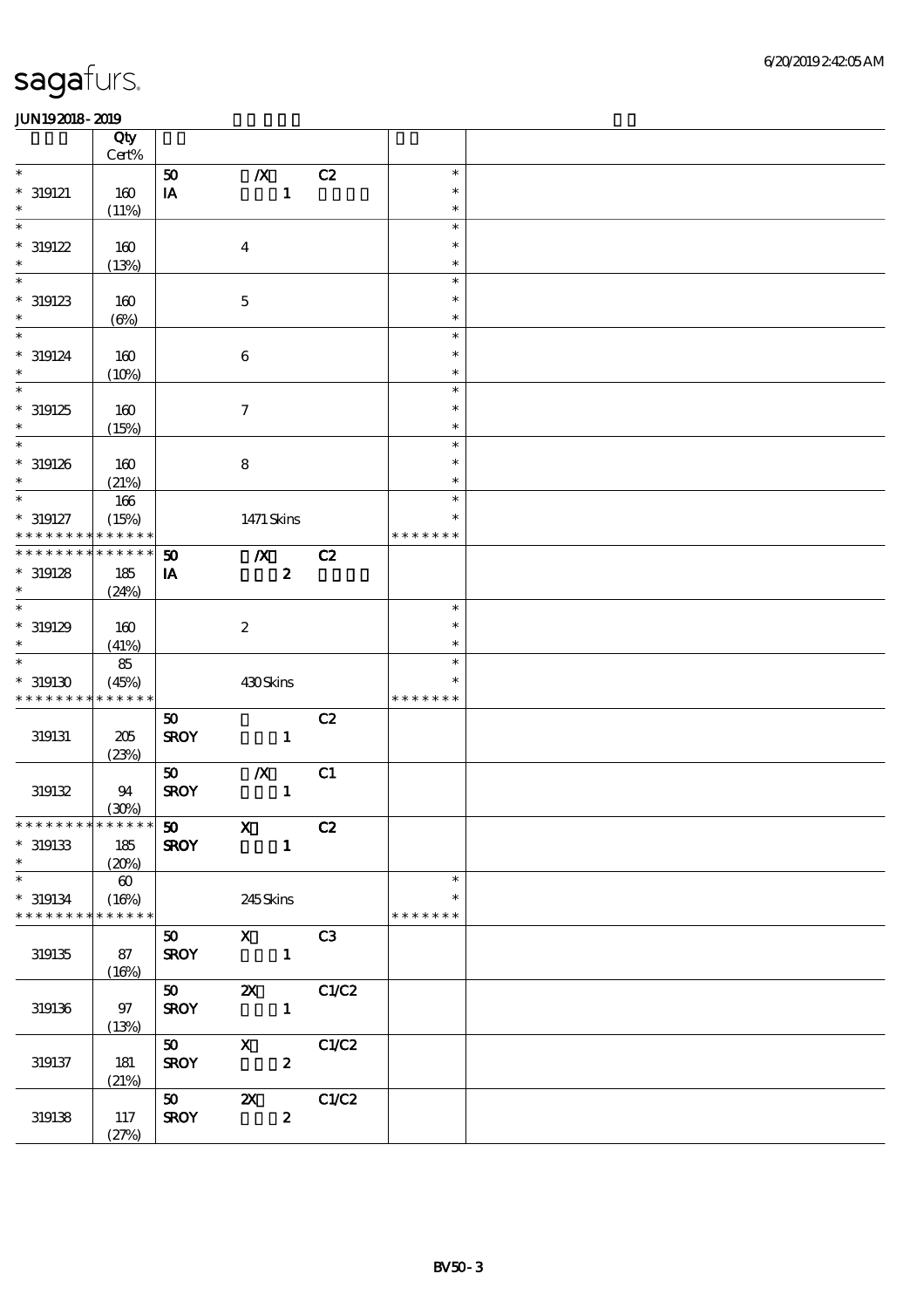|                                          | Qty                  |                              |                                   |                |                         |  |
|------------------------------------------|----------------------|------------------------------|-----------------------------------|----------------|-------------------------|--|
|                                          | $Cert\%$             |                              |                                   |                |                         |  |
| * * * * * * *                            | ******               | $\boldsymbol{\omega}$        | $\mathbb{Z}^+$                    | C2             |                         |  |
| $* 319201$<br>$\ast$                     | 225<br>(15%)         | ${\bf s}$                    | $\mathbf{1}$                      |                |                         |  |
| $\overline{\ast}$                        | 39                   |                              |                                   |                | $\ast$                  |  |
| $*$ 319202<br>* * * * * * * *            | (15%)<br>* * * * * * |                              | 264Skins                          |                | *<br>* * * * * * *      |  |
|                                          |                      | $\boldsymbol{\omega}$        |                                   | C1             |                         |  |
| 319203                                   | 114<br>(12%)         | ${\bf S}$                    | $\mathbf{1}$                      |                |                         |  |
| *******                                  | * * * * * *          | $\boldsymbol{\omega}$        |                                   | C2             |                         |  |
| $*319204$<br>$\ast$                      | 225<br>(11%)         | ${\bf z}$                    | $\mathbf{1}$                      |                |                         |  |
| $\overline{\ast}$                        | 45                   |                              |                                   |                | $\ast$                  |  |
| $*319205$<br>* * * * * * * * * * * * * * | (4%)                 |                              | 270Skins                          |                | *<br>* * * * * * *      |  |
|                                          |                      | $\boldsymbol{\omega}$        |                                   | C <sub>3</sub> |                         |  |
| 319206                                   | 126<br>(10%)         | ${\bf s}$                    | $\mathbf{1}$                      |                |                         |  |
|                                          |                      | $\boldsymbol{\omega}$        | X / ZX                            | C1             |                         |  |
| 319207                                   | 216<br>(16%)         | $\bf S\!I$                   | $\mathbf{1}$                      |                |                         |  |
| * * * * * * * *                          | * * * * * *          | $\boldsymbol{\omega}$        | $\mathbf{x}$                      | C2             |                         |  |
| $^*$ 319208 $\,$<br>$\ast$               | 225<br>(12%)         | ${\bf s}$                    | $\mathbf{1}$                      |                |                         |  |
| $\ast$                                   | 206                  |                              |                                   |                | $\ast$                  |  |
| $*319209$<br>* * * * * * * *             | (11%)<br>* * * * * * |                              | 431 Skins                         |                | $\ast$<br>* * * * * * * |  |
|                                          |                      | 40                           | $\mathbf{x}$                      | C2             |                         |  |
| 319210                                   | 144<br>(22%)         | ${\bf s}$                    | $\mathbf{1}$                      |                |                         |  |
|                                          |                      | $\boldsymbol{\omega}$        | X / ZX                            | C <sub>3</sub> |                         |  |
| 319211                                   | 207<br>(13%)         | ${\bf s}$                    | $\mathbf{1}$                      |                |                         |  |
|                                          |                      | $\boldsymbol{\omega}$        | $\mathcal{L}$                     | C2             |                         |  |
| 319212                                   | 132                  | $\mathbf{I}$                 | $\mathbf{1}$                      |                |                         |  |
| * * * * * * * * * * * * * * *            | (7%)                 | $\boldsymbol{\omega}$        | $\boldsymbol{X}$                  | C2             |                         |  |
| $*319213$                                | 225                  | ${\bf I\!B}$                 | $\mathbf{1}$                      |                |                         |  |
| $\ast$                                   | $(\Theta)$           |                              |                                   |                |                         |  |
| $\overline{\ast}$                        |                      |                              |                                   |                | $\ast$<br>$\ast$        |  |
| $* 319214$<br>$\ast$                     | 200<br>(15%)         |                              | $\boldsymbol{2}$                  |                | $\ast$                  |  |
| $\ast$                                   | 195                  |                              |                                   |                | $\ast$                  |  |
| $*319215$<br>* * * * * * * *             | (15%)<br>* * * * * * |                              | 620Skins                          |                | * * * * * * *           |  |
|                                          |                      | $\boldsymbol{\omega}$        |                                   | C2             |                         |  |
| 319216                                   | 117<br>(11%)         | $\mathbf{B}$                 | $\overline{\mathbf{2}}$           |                |                         |  |
|                                          |                      |                              | 40 $\mathbb{Z} \times \mathbb{Z}$ | C2             |                         |  |
| 319217                                   | 81<br>(30%)          | <b>SAGA</b>                  | $\mathbf{1}$                      |                |                         |  |
|                                          |                      | <b>40</b>                    |                                   | C1/C2          |                         |  |
| 319218                                   | 214<br>(23%)         | $\ensuremath{\mathsf{SAGA}}$ | $\mathbf{1}$                      |                |                         |  |
|                                          |                      | 40                           |                                   | C3             |                         |  |
| 319219                                   | 107<br>(35%)         | $\pmb{\text{SAGA}}$          | $\mathbf{1}$                      |                |                         |  |
|                                          |                      | $\boldsymbol{\omega}$        |                                   | C1             |                         |  |
| 319220                                   | 123<br>(29%)         | $\pmb{\text{SAGA}}$          | $\mathbf{1}$                      |                |                         |  |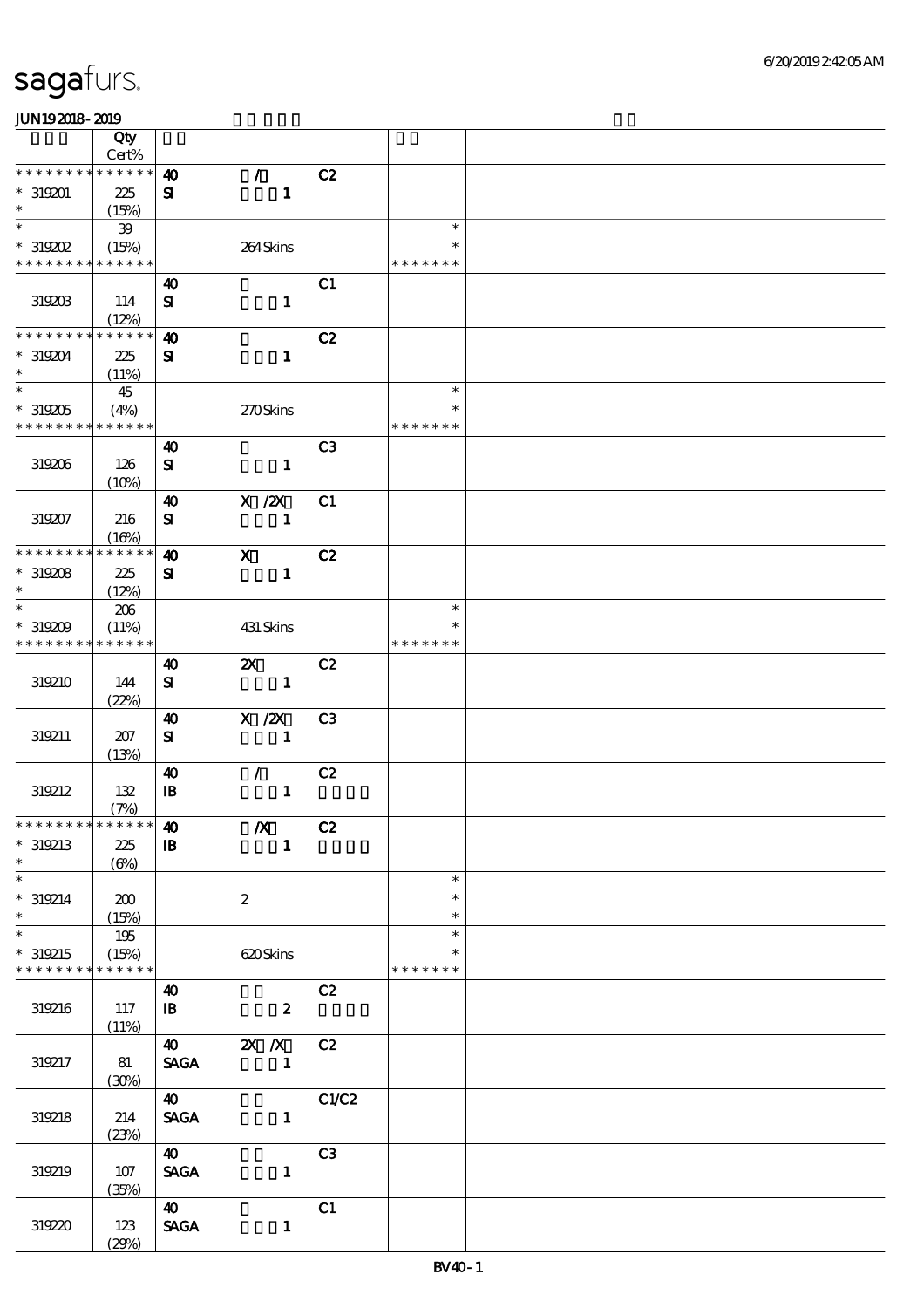|                          | Qty                            |                       |                           |                |                  |  |
|--------------------------|--------------------------------|-----------------------|---------------------------|----------------|------------------|--|
| * * * * * * *            | $\mbox{Cert}\%$<br>* * * * * * |                       |                           |                |                  |  |
|                          |                                | $\boldsymbol{\omega}$ |                           | C2             |                  |  |
| $* 319221$               | 205                            | <b>SAGA</b>           | $\mathbf{1}$              |                |                  |  |
| $\ast$<br>$\ast$         | (18%)                          |                       |                           |                |                  |  |
|                          |                                |                       |                           |                | $\ast$           |  |
| $*319222$                | 180                            |                       | $\boldsymbol{2}$          |                | $\ast$           |  |
| $\ast$                   | (27%)                          |                       |                           |                | $\ast$           |  |
| $\overline{\ast}$        | $\boldsymbol{\omega}$          |                       |                           |                | $\ast$           |  |
| $*319223$                | (40%)                          |                       | 445Skins                  |                | $\ast$           |  |
| * * * * * * * *          | * * * * * *                    |                       |                           |                | * * * * * * *    |  |
|                          |                                | $\boldsymbol{\omega}$ |                           | C <sub>3</sub> |                  |  |
| 319224                   | 177                            | <b>SAGA</b>           | $\mathbf{1}$              |                |                  |  |
|                          | (23%)                          |                       |                           |                |                  |  |
| * * * * * * *            | * * * * * *                    | $\boldsymbol{\omega}$ |                           | C1             |                  |  |
| $*319225$                | $205\,$                        | <b>SAGA</b>           | $\mathbf{1}$              |                |                  |  |
| $\ast$                   | (17%)                          |                       |                           |                |                  |  |
| $\overline{\phantom{0}}$ |                                |                       |                           |                | $\ast$           |  |
| $*319226$                | 180                            |                       | $\boldsymbol{2}$          |                | $\ast$           |  |
| $\ast$                   |                                |                       |                           |                | $\ast$           |  |
| $\overline{\phantom{0}}$ | (22%)                          |                       |                           |                | $\ast$           |  |
|                          | 193                            |                       |                           |                | $\ast$           |  |
| $* 319227$               | (32%)                          |                       | $578S\!$                  |                |                  |  |
| * * * * * * * *          | * * * * * *                    |                       |                           |                | * * * * * * *    |  |
| * * * * * * *            | * * * * * *                    | $\boldsymbol{\omega}$ |                           | C2             |                  |  |
| $*319228$                | 205                            | <b>SAGA</b>           | $\mathbf{1}$              |                |                  |  |
| $\ast$                   | (9%)                           |                       |                           |                |                  |  |
| $\overline{\ast}$        |                                |                       |                           |                | $\ast$           |  |
| $*319229$                | 180                            |                       | $\boldsymbol{2}$          |                | $\ast$           |  |
| $\ast$                   | (11%)                          |                       |                           |                | $\ast$           |  |
| $\overline{\phantom{0}}$ |                                |                       |                           |                | $\ast$           |  |
| $*319230$                | 180                            |                       | $\ensuremath{\mathsf{3}}$ |                | $\ast$           |  |
| $\ast$                   | (22%)                          |                       |                           |                | $\ast$           |  |
| $\ast$                   |                                |                       |                           |                | $\ast$           |  |
| $* 319231$               | 180                            |                       | $\boldsymbol{4}$          |                | $\ast$           |  |
| $\ast$                   |                                |                       |                           |                | $\ast$           |  |
| $\ast$                   | (12%)                          |                       |                           |                | $\ast$           |  |
|                          |                                |                       |                           |                | $\ast$           |  |
| $*319232$<br>$\ast$      | 180                            |                       | $\mathbf 5$               |                |                  |  |
|                          | (17%)                          |                       |                           |                | $\ast$<br>$\ast$ |  |
| $*$                      |                                |                       |                           |                |                  |  |
| $*319233$                | 180                            |                       | $\bf 6$                   |                | $\ast$           |  |
| $\ast$                   | (20%)                          |                       |                           |                | $\ast$           |  |
| $\ast$                   | 176                            |                       |                           |                | $\ast$           |  |
| * 319234                 | (22%)                          |                       | 1281 Skins                |                | $\ast$           |  |
| * * * * * * *            | * * * * * *                    |                       |                           |                | * * * * * * *    |  |
| * * * * * * *            | * * * * * *                    | $\boldsymbol{\omega}$ |                           | C3             |                  |  |
| $*319235$                | 205                            | <b>SAGA</b>           | $\mathbf{1}$              |                |                  |  |
| $\ast$                   | (10%)                          |                       |                           |                |                  |  |
| $\overline{\phantom{0}}$ |                                |                       |                           |                | $\ast$           |  |
| $*319236$                | 180                            |                       | $\boldsymbol{2}$          |                | $\ast$           |  |
| $\ast$                   | (10%)                          |                       |                           |                | $\ast$           |  |
| $\ast$                   |                                |                       |                           |                | $\ast$           |  |
| $* 319237$               | 180                            |                       | 3                         |                | $\ast$           |  |
| $\ast$                   | (13%)                          |                       |                           |                | $\ast$           |  |
| $\ast$                   | 126                            |                       |                           |                | $\ast$           |  |
| $*319238$                |                                |                       |                           |                | $\ast$           |  |
| * * * * * * * *          | (30%)<br>* * * * * *           |                       | 691 Skins                 |                | * * * * * * *    |  |
| * * * * * * *            | * * * * * *                    |                       |                           |                |                  |  |
|                          |                                | $\boldsymbol{\omega}$ | $\mathbf{X}$              | C1             |                  |  |
| $*319239$                | 205                            | <b>SAGA</b>           | $\mathbf{1}$              |                |                  |  |
| $\ast$                   | (14%)                          |                       |                           |                |                  |  |
| $\ast$                   |                                |                       |                           |                | $\ast$           |  |
| $*319240$                | 180                            |                       | $\boldsymbol{2}$          |                | $\ast$           |  |
| $\ast$                   | (16%)                          |                       |                           |                | $\ast$           |  |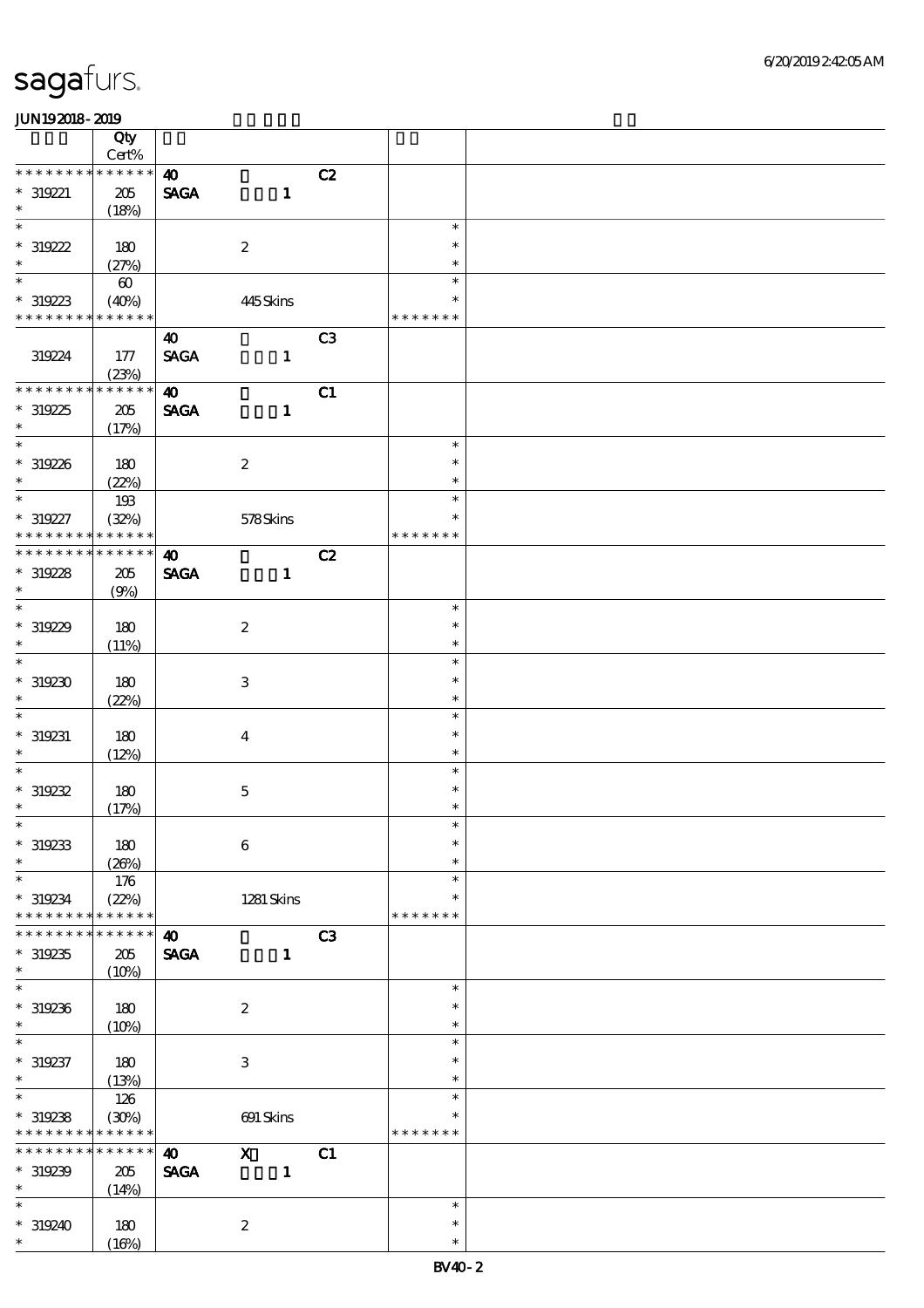|                               | Qty                 |                              |                     |              |    |                  |  |
|-------------------------------|---------------------|------------------------------|---------------------|--------------|----|------------------|--|
| $\overline{\phantom{0}}$      | Cert%               |                              |                     |              |    |                  |  |
|                               |                     | $\boldsymbol{40}$            | $\mathbf{x}$        |              | C1 | $\ast$<br>$\ast$ |  |
| $* 319241$<br>$\ast$          | 170<br>(34%)        | $\ensuremath{\mathsf{SAGA}}$ |                     | $\mathbf{1}$ |    | $\ast$           |  |
| $\overline{\phantom{0}}$      | ${\bf 39}$          |                              |                     |              |    | $\ast$           |  |
| $*319242$                     | (28%)               |                              | 594Skins            |              |    | $\ast$           |  |
| * * * * * * * *               | * * * * * *         |                              |                     |              |    | * * * * * * *    |  |
| * * * * * * *                 | * * * * * *         | $\boldsymbol{\omega}$        | $\mathbf{x}$        |              | C2 |                  |  |
| * 319243                      | $205\,$             | <b>SAGA</b>                  |                     | $\mathbf{1}$ |    |                  |  |
| $\ast$                        | (16%)               |                              |                     |              |    |                  |  |
| $\overline{\phantom{0}}$      |                     |                              |                     |              |    | $\ast$           |  |
| $*319244$<br>$\ast$           | 180                 |                              | $\boldsymbol{2}$    |              |    | $\ast$           |  |
| $\overline{\phantom{0}}$      | (9%)                |                              |                     |              |    | $\ast$<br>$\ast$ |  |
| * 319245                      | 180                 |                              | $\,3$               |              |    | $\ast$           |  |
| $\ast$                        | (12%)               |                              |                     |              |    | $\ast$           |  |
| $\ast$                        |                     |                              |                     |              |    | $\ast$           |  |
| $*319246$                     | 180                 |                              | $\boldsymbol{4}$    |              |    | $\ast$           |  |
| $\ast$                        | (18%)               |                              |                     |              |    | $\ast$           |  |
| $\overline{\ast}$             |                     |                              |                     |              |    | $\ast$           |  |
| $* 319247$                    | 180                 |                              | $\mathbf 5$         |              |    | $\ast$           |  |
| $\ast$                        | (16%)               |                              |                     |              |    | $\ast$           |  |
| $\ast$                        |                     |                              |                     |              |    | $\ast$           |  |
| $*319248$                     | 180                 |                              | $\,6\,$             |              |    | $\ast$           |  |
| $\ast$<br>$\ast$              | (17%)               |                              |                     |              |    | $\ast$<br>$\ast$ |  |
| * 319249                      | 180                 |                              | $\boldsymbol{\tau}$ |              |    | $\ast$           |  |
| $\ast$                        | (13%)               |                              |                     |              |    | $\ast$           |  |
| $\ast$                        |                     |                              |                     |              |    | $\ast$           |  |
| $*319250$                     | 180                 |                              | $\bf8$              |              |    | $\ast$           |  |
| $\ast$                        | (10%)               |                              |                     |              |    | $\ast$           |  |
| $\ast$                        |                     |                              |                     |              |    | $\ast$           |  |
| $* 319251$                    | 180                 |                              | $\boldsymbol{9}$    |              |    | $\ast$           |  |
| $\ast$                        | (10%)               |                              |                     |              |    | $\ast$           |  |
| $\ast$                        | 164                 |                              |                     |              |    | $\ast$           |  |
| $*319252$                     | (12%)               |                              | 1809Skins           |              |    | $\ast$           |  |
| * * * * * * * * * * * * * *   |                     |                              |                     |              |    | * * * * * * *    |  |
| * * * * * * * * * * * * * * * |                     | $\boldsymbol{\omega}$        |                     | $X$ C3       |    |                  |  |
| $*319253$<br>$\ast$           | $205\,$             | <b>SAGA</b>                  |                     | $\mathbf{1}$ |    |                  |  |
| $\overline{\ast}$             | (9%)                |                              |                     |              |    | $\ast$           |  |
| $*319254$                     | 180                 |                              | $\boldsymbol{2}$    |              |    | $\ast$           |  |
| $\ast$                        | (8%)                |                              |                     |              |    | $\ast$           |  |
| $\overline{\ast}$             |                     |                              |                     |              |    | $\ast$           |  |
| $*319255$                     | 180                 |                              | $\,3$               |              |    | $\ast$           |  |
| $\ast$                        | (7%)                |                              |                     |              |    | $\ast$           |  |
| $\ast$                        | 110                 |                              |                     |              |    | $\ast$           |  |
| $* 319256$                    | (14%)               |                              | 675Skins            |              |    | $\ast$           |  |
| * * * * * * * *               | * * * * * *         |                              |                     |              |    | * * * * * * *    |  |
| * * * * * * *                 | * * * * * *         | $\boldsymbol{\omega}$        | $\mathbf{x}$        |              | C1 |                  |  |
| $* 319257$<br>$\ast$          | 205                 | <b>SAGA</b>                  |                     | $\mathbf{1}$ |    |                  |  |
| $\overline{\ast}$             | (24%)<br>${\bf 32}$ |                              |                     |              |    | $\ast$           |  |
| $*319258$                     | $(\Theta\%)$        |                              | 237 Skins           |              |    | $\ast$           |  |
| * * * * * * * *               | * * * * * *         |                              |                     |              |    | * * * * * * *    |  |
| * * * * * * * *               | * * * * * *         | $\boldsymbol{\omega}$        | $\mathbf{x}$        |              | C2 |                  |  |
| $*319259$                     | 205                 | $\pmb{\text{SAGA}}$          |                     | $\mathbf{1}$ |    |                  |  |
| $\ast$                        | (12%)               |                              |                     |              |    |                  |  |
| $\ast$                        |                     |                              |                     |              |    | $\ast$           |  |
| $*319200$                     | 180                 |                              | $\boldsymbol{2}$    |              |    | $\ast$           |  |
| $\ast$                        | (16%)               |                              |                     |              |    | $\ast$           |  |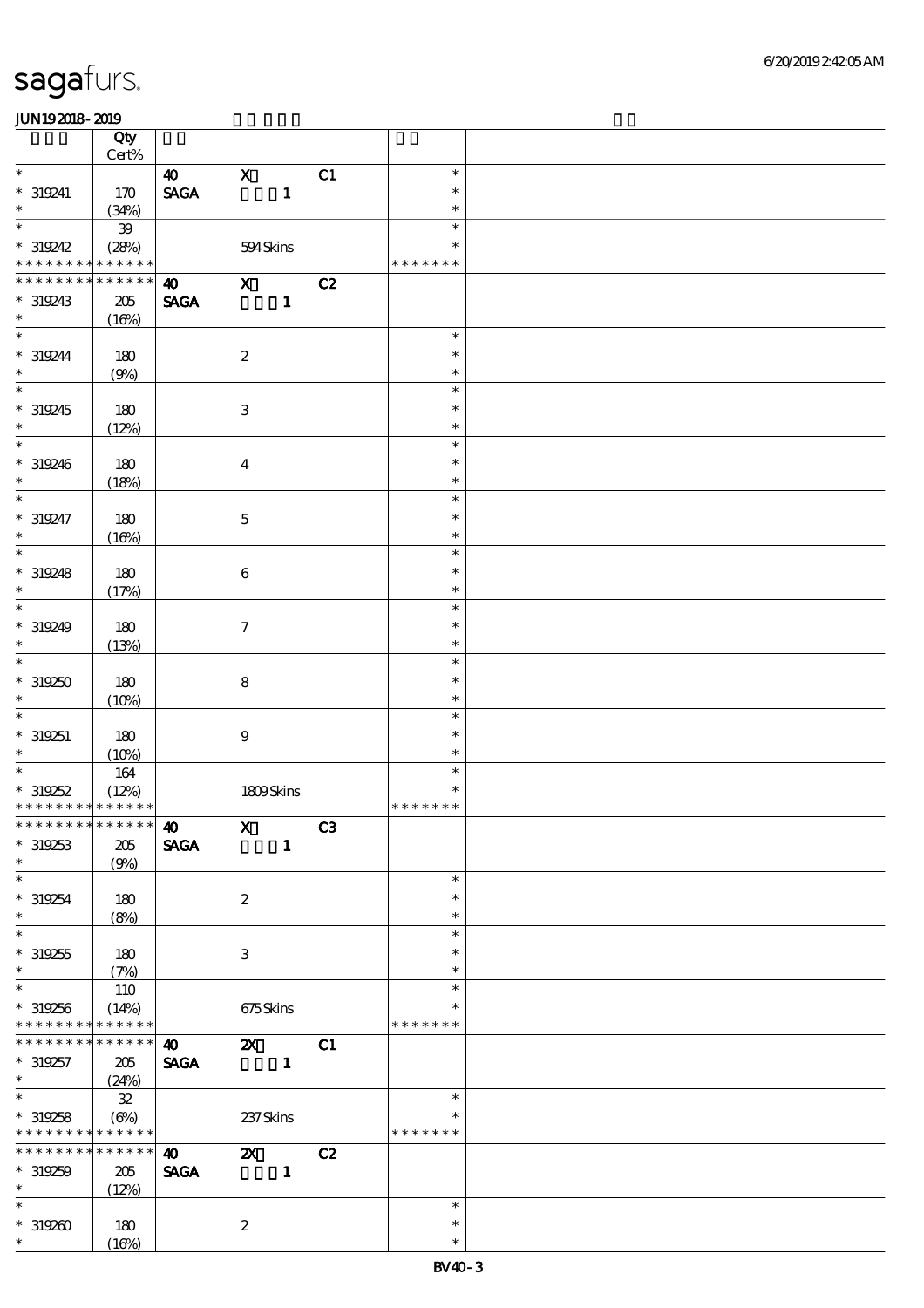|                            |                 | Qty                         |                          |                                                   |                  |               |                  |  |
|----------------------------|-----------------|-----------------------------|--------------------------|---------------------------------------------------|------------------|---------------|------------------|--|
| $\overline{\phantom{a}^*}$ |                 | Cert%                       |                          |                                                   |                  |               |                  |  |
|                            |                 |                             | $\boldsymbol{40}$        | $Z\!X$                                            |                  | C2            | $\ast$           |  |
| $\ast$                     | $* 319261$      | 172                         | <b>SAGA</b>              | $\overline{\phantom{a}}$ $\overline{\phantom{a}}$ |                  |               | $\ast$<br>$\ast$ |  |
| $\overline{\phantom{0}}$   |                 | (11%)<br>40                 |                          |                                                   |                  |               | $\ast$           |  |
|                            | $*319262$       | (15%)                       |                          | 597Skins                                          |                  |               | $\ast$           |  |
|                            |                 | * * * * * * * * * * * * * * |                          |                                                   |                  |               | * * * * * * *    |  |
|                            |                 |                             | <b>40</b>                | $\mathbf{X}$                                      |                  | C3            |                  |  |
|                            | 319263          | 173                         | <b>SAGA</b>              | $\blacksquare$                                    |                  |               |                  |  |
|                            |                 | (12%)                       |                          |                                                   |                  |               |                  |  |
|                            |                 |                             | $\boldsymbol{40}$        | $\mathcal{F}$ and $\mathcal{F}$                   |                  | C2            |                  |  |
|                            | 319264          | 145                         | <b>SAGA</b>              |                                                   | $\boldsymbol{z}$ |               |                  |  |
|                            |                 | (28%)                       |                          |                                                   |                  |               |                  |  |
|                            |                 |                             | $\boldsymbol{40}$        |                                                   |                  | C1/C2         |                  |  |
|                            | 319265          | 151                         | <b>SAGA</b>              |                                                   | $\boldsymbol{2}$ |               |                  |  |
|                            |                 | (24%)                       | $\boldsymbol{\omega}$    |                                                   |                  | C3            |                  |  |
|                            | 319266          | 122                         | <b>SAGA</b>              |                                                   | $\boldsymbol{z}$ |               |                  |  |
|                            |                 | (18%)                       |                          |                                                   |                  |               |                  |  |
|                            |                 |                             | 40                       | $\mathbf{X}$                                      |                  | C1/C2         |                  |  |
|                            | 319267          | 210                         | <b>SAGA</b>              |                                                   | $\boldsymbol{z}$ |               |                  |  |
|                            |                 | (17%)                       |                          |                                                   |                  |               |                  |  |
|                            |                 |                             | $\boldsymbol{40}$        | $\mathbf{x}$                                      |                  | C3            |                  |  |
|                            | 319268          | 90                          | <b>SAGA</b>              |                                                   | $\boldsymbol{z}$ |               |                  |  |
|                            |                 | (18%)                       |                          |                                                   |                  |               |                  |  |
|                            | 319269          | 170                         | $\bullet$<br><b>SAGA</b> | $\boldsymbol{\alpha}$                             | $\boldsymbol{z}$ | $-c_{1}c_{2}$ |                  |  |
|                            |                 | (21%)                       |                          |                                                   |                  |               |                  |  |
|                            |                 |                             | $\boldsymbol{40}$        | ZX                                                |                  | C3            |                  |  |
|                            | 319270          | 88                          | <b>SAGA</b>              |                                                   | $\boldsymbol{z}$ |               |                  |  |
|                            |                 | (20%)                       |                          |                                                   |                  |               |                  |  |
|                            | * * * * * * * * | * * * * * *                 | $\boldsymbol{\omega}$    | $\mathcal{T}$                                     |                  | C2            |                  |  |
|                            | $* 319271$      | 205                         | IA                       |                                                   | $\mathbf{1}$     |               |                  |  |
| $\ast$                     |                 | (22%)                       |                          |                                                   |                  |               |                  |  |
| $\ast$                     |                 |                             |                          |                                                   |                  |               | $\ast$           |  |
| $\ast$                     | $* 319272$      | 180                         |                          | $\boldsymbol{z}$                                  |                  |               | $\ast$<br>$\ast$ |  |
| $*$                        |                 | (15%)<br>113                |                          |                                                   |                  |               | $\ast$           |  |
|                            | $* 319273$      | (16%)                       |                          | 498Skins                                          |                  |               | $\ast$           |  |
|                            | * * * * * * * * | * * * * * *                 |                          |                                                   |                  |               | * * * * * * *    |  |
|                            | * * * * * * *   | * * * * * *                 | $\boldsymbol{\omega}$    | $\overline{\mathbf{X}}$                           |                  | C2            |                  |  |
|                            | $*319274$       | 205                         | IA                       |                                                   | $\mathbf{1}$     |               |                  |  |
| $\ast$                     |                 | (21%)                       |                          |                                                   |                  |               |                  |  |
| $\ast$                     |                 |                             |                          |                                                   |                  |               | $\ast$           |  |
|                            | $*319275$       | 180                         |                          | $\boldsymbol{2}$                                  |                  |               | $\ast$           |  |
| $\ast$<br>$\ast$           |                 | (9%)                        |                          |                                                   |                  |               | $\ast$<br>$\ast$ |  |
|                            | $* 319276$      | 180                         |                          | $\,3$                                             |                  |               | $\ast$           |  |
| $\ast$                     |                 | (7%)                        |                          |                                                   |                  |               | $\ast$           |  |
| $\ast$                     |                 |                             |                          |                                                   |                  |               | $\ast$           |  |
|                            | $* 319277$      | 180                         |                          | $\boldsymbol{4}$                                  |                  |               | $\ast$           |  |
| $\ast$                     |                 | (7%)                        |                          |                                                   |                  |               | $\ast$           |  |
|                            |                 |                             |                          |                                                   |                  |               | $\ast$           |  |
|                            | $*319278$       | 180                         |                          | $\mathbf 5$                                       |                  |               | $\ast$           |  |
| $\ast$                     |                 | (13%)                       |                          |                                                   |                  |               | $\ast$           |  |
| $\ast$                     |                 |                             |                          |                                                   |                  |               | $\ast$           |  |
| $\ast$                     | $*319279$       | 180                         |                          | $\,6\,$                                           |                  |               | $\ast$<br>$\ast$ |  |
| $\ast$                     |                 | (21%)                       |                          |                                                   |                  |               | $\ast$           |  |
|                            | $*319280$       | 180                         |                          | $\boldsymbol{7}$                                  |                  |               | $\ast$           |  |
| $\ast$                     |                 | (12%)                       |                          |                                                   |                  |               | $\ast$           |  |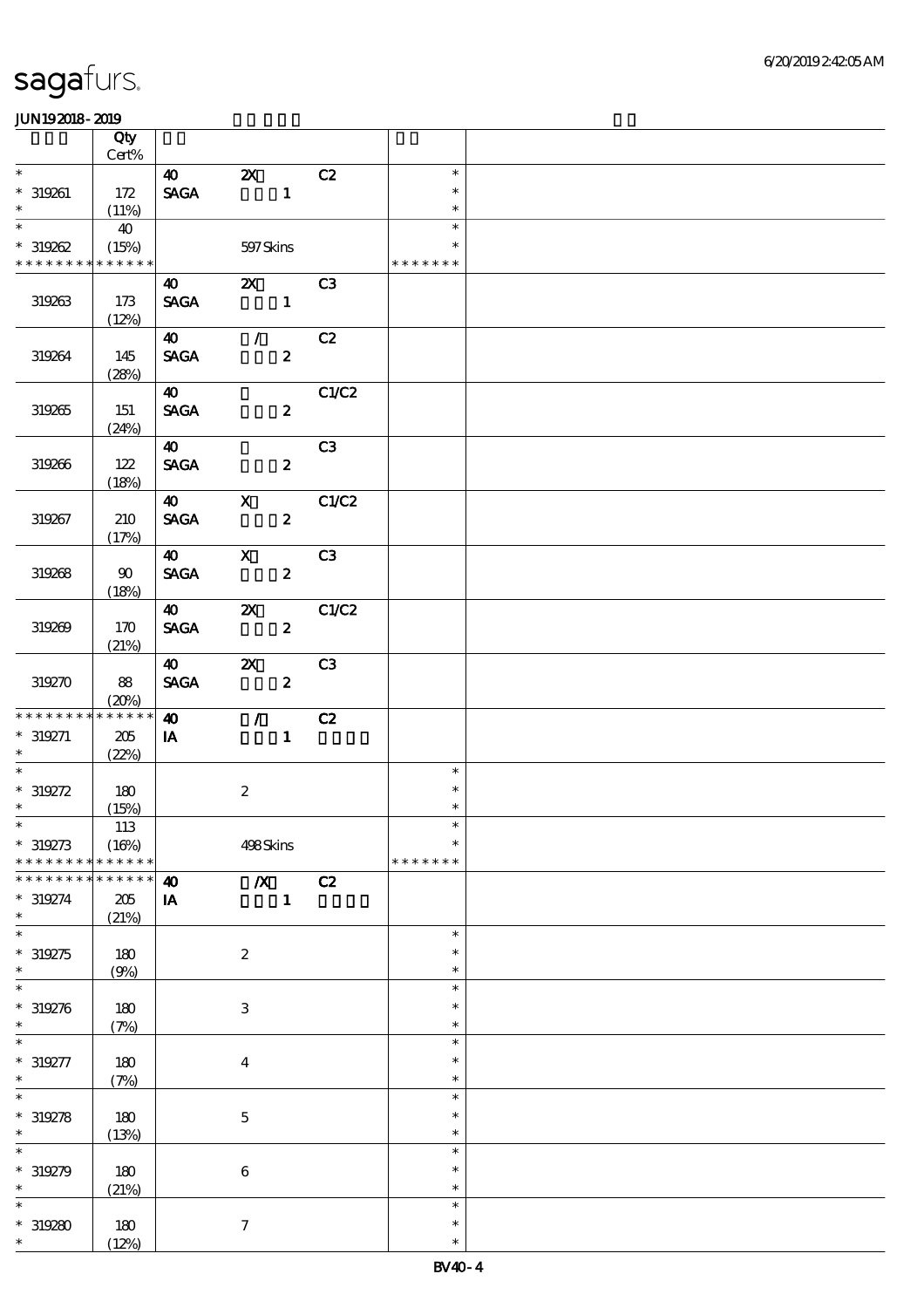|                                                         | Qty<br>$Cert\%$ |                       |                           |                |                  |  |
|---------------------------------------------------------|-----------------|-----------------------|---------------------------|----------------|------------------|--|
| $\ast$                                                  |                 | $\boldsymbol{\omega}$ | $\boldsymbol{X}$          | C2             | $\ast$           |  |
| $* 319281$                                              | 180             | IA                    | $\mathbf{1}$              |                | $\ast$           |  |
| $\ast$                                                  | (13%)           |                       |                           |                | $\ast$           |  |
| $\ast$                                                  |                 |                       |                           |                | $\ast$           |  |
| $*319282$                                               | 180             |                       | $\boldsymbol{9}$          |                | $\ast$           |  |
| $\ast$<br>$\ast$                                        | (14%)           |                       |                           |                | $\ast$<br>$\ast$ |  |
| $*319283$                                               | 180             |                       | $10\,$                    |                | $\ast$           |  |
| $\ast$                                                  | (13%)           |                       |                           |                | $\ast$           |  |
| $\ast$                                                  |                 |                       |                           |                | $\ast$           |  |
| $*319284$                                               | 180             |                       | $11\,$                    |                | $\ast$           |  |
| $\ast$                                                  | (5%)            |                       |                           |                | $\ast$           |  |
| $\overline{\ast}$                                       |                 |                       |                           |                | $\ast$           |  |
| $*319285$<br>$\ast$                                     | 180             |                       | $12\,$                    |                | $\ast$<br>$\ast$ |  |
| $\ast$                                                  | (8%)            |                       |                           |                | $\ast$           |  |
| $*319286$                                               | $180\,$         |                       | $13\,$                    |                | $\ast$           |  |
| $\ast$                                                  | (7%)            |                       |                           |                | $\ast$           |  |
| $\ast$                                                  |                 |                       |                           |                | $\ast$           |  |
| $*319287$                                               | $180$           |                       | 14                        |                | $\ast$           |  |
| $\ast$                                                  | (20%)           |                       |                           |                | $\ast$           |  |
| $\ast$                                                  |                 |                       |                           |                | $\ast$<br>$\ast$ |  |
| $*319288$<br>$\ast$                                     | 180<br>(25%)    |                       | 15                        |                | $\ast$           |  |
| $\ast$                                                  |                 |                       |                           |                | $\ast$           |  |
| $*319289$                                               | 180             |                       | 16                        |                | $\ast$           |  |
| $\ast$                                                  | (22%)           |                       |                           |                | $\ast$           |  |
| $\overline{\ast}$                                       | 184             |                       |                           |                | $\ast$           |  |
| * 319290                                                | (19%)           |                       | 3089Skins                 |                | $\ast$           |  |
|                                                         |                 |                       |                           |                | * * * * * * *    |  |
| * * * * * * * * * * * * * *                             |                 |                       |                           |                |                  |  |
| * * * * * * * *                                         | $******$        | $\boldsymbol{\omega}$ | $\boldsymbol{X}$          | C2             |                  |  |
| $* 319291$<br>$\ast$                                    | $205\,$         | IA                    | $\boldsymbol{2}$          |                |                  |  |
| $\ast$                                                  | (17%)           |                       |                           |                | $\ast$           |  |
| $*$ 319292                                              | 180             |                       | $\boldsymbol{2}$          |                | $\ast$           |  |
| $\ast$                                                  | (32%)           |                       |                           |                | $\ast$           |  |
| $*$                                                     |                 |                       |                           |                | $\ast$           |  |
| $*319293$<br>$\ast$                                     | 180             |                       | $\,3\,$                   |                | $\ast$<br>$\ast$ |  |
| $\ast$                                                  | (25%)           |                       |                           |                | $\ast$           |  |
| $*319294$                                               | 178<br>(33%)    |                       | 743Skins                  |                | ∗                |  |
| * * * * * * * *                                         | * * * * * *     |                       |                           |                | * * * * * * *    |  |
| * * * * * * * *                                         | * * * * * *     | $\boldsymbol{\omega}$ |                           | <b>C1/C2</b>   |                  |  |
| $*319295$                                               | 205             | <b>SROY</b>           | $\mathbf{1}$              |                |                  |  |
| $\ast$<br>$\overline{\ast}$                             | (57%)           |                       |                           |                | $\ast$           |  |
|                                                         | ${\bf 38}$      |                       |                           |                | ∗                |  |
| $*319296$<br>* * * * * * * * <mark>* * * * * *</mark> * | (60%)           |                       | 243Skins                  |                | * * * * * * *    |  |
| * * * * * * * * <mark>* * * * * * *</mark>              |                 | $\boldsymbol{\omega}$ | $\mathbf{x}$              | C1/C2          |                  |  |
| $* 319297$                                              | 205             | <b>SROY</b>           | $\mathbf{1}$              |                |                  |  |
| $\ast$                                                  | (38%)           |                       |                           |                |                  |  |
| $\ast$                                                  | $59\,$          |                       |                           |                | $\ast$<br>$\ast$ |  |
| $*319298$<br>* * * * * * * * * * * * * *                | (42%)           |                       | 264Skins                  |                | * * * * * * *    |  |
|                                                         |                 |                       | $\mathbf{X}$              |                |                  |  |
| 319299                                                  | 90              | 40<br><b>SROY</b>     | $\mathbf{1}$              | C <sub>3</sub> |                  |  |
|                                                         | (32%)           |                       |                           |                |                  |  |
|                                                         |                 | $\boldsymbol{\omega}$ | $\boldsymbol{\mathsf{z}}$ | C1/C2          |                  |  |
| 319300                                                  | 96<br>(31%)     | <b>SROY</b>           | $\mathbf{1}$              |                |                  |  |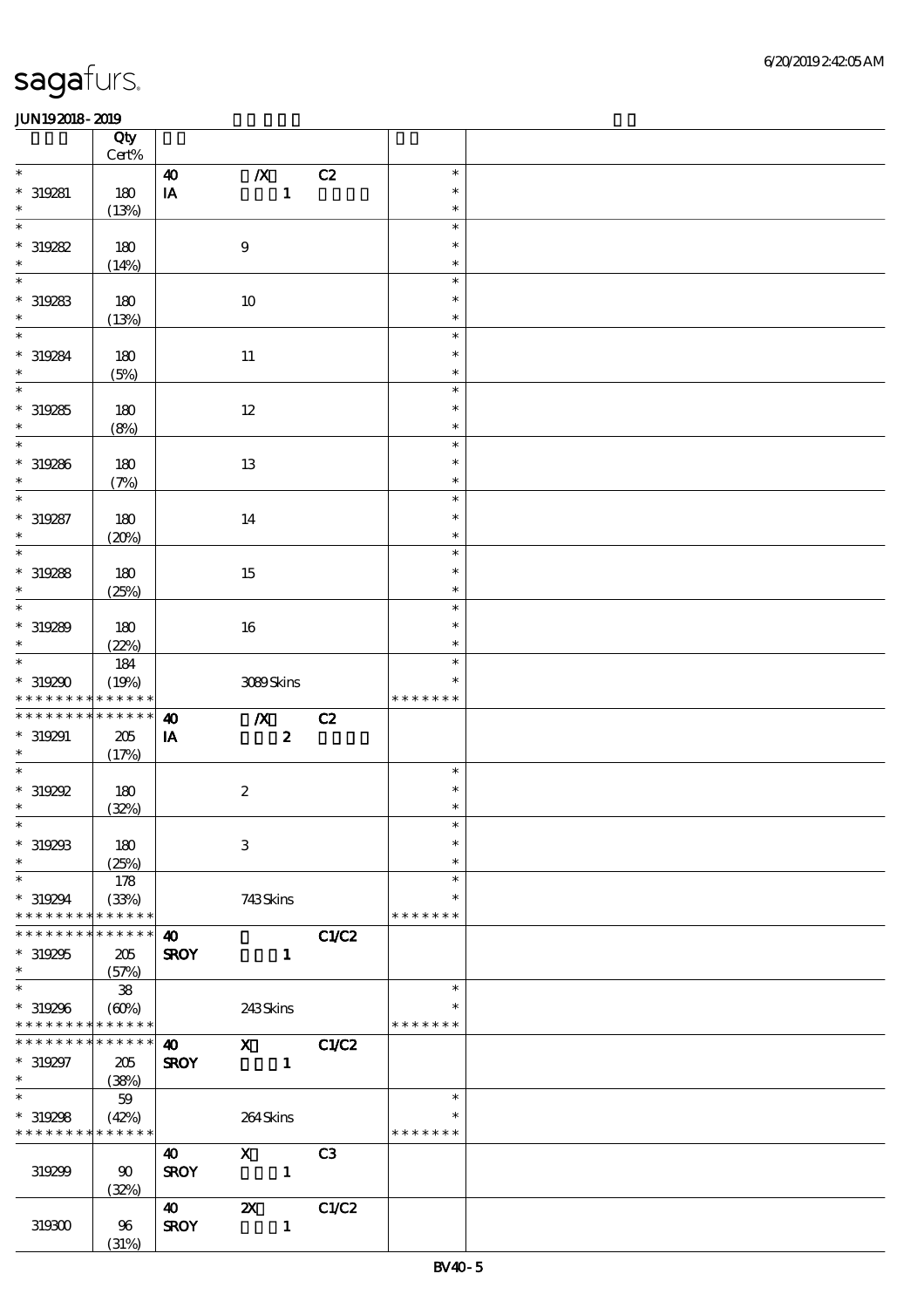|        | Qty<br>Cert% |                   |                      |           |  |
|--------|--------------|-------------------|----------------------|-----------|--|
| 319301 | 121<br>(33%) | 40<br><b>SROY</b> | 77.2<br>$\mathbf{r}$ | <br>C1/C2 |  |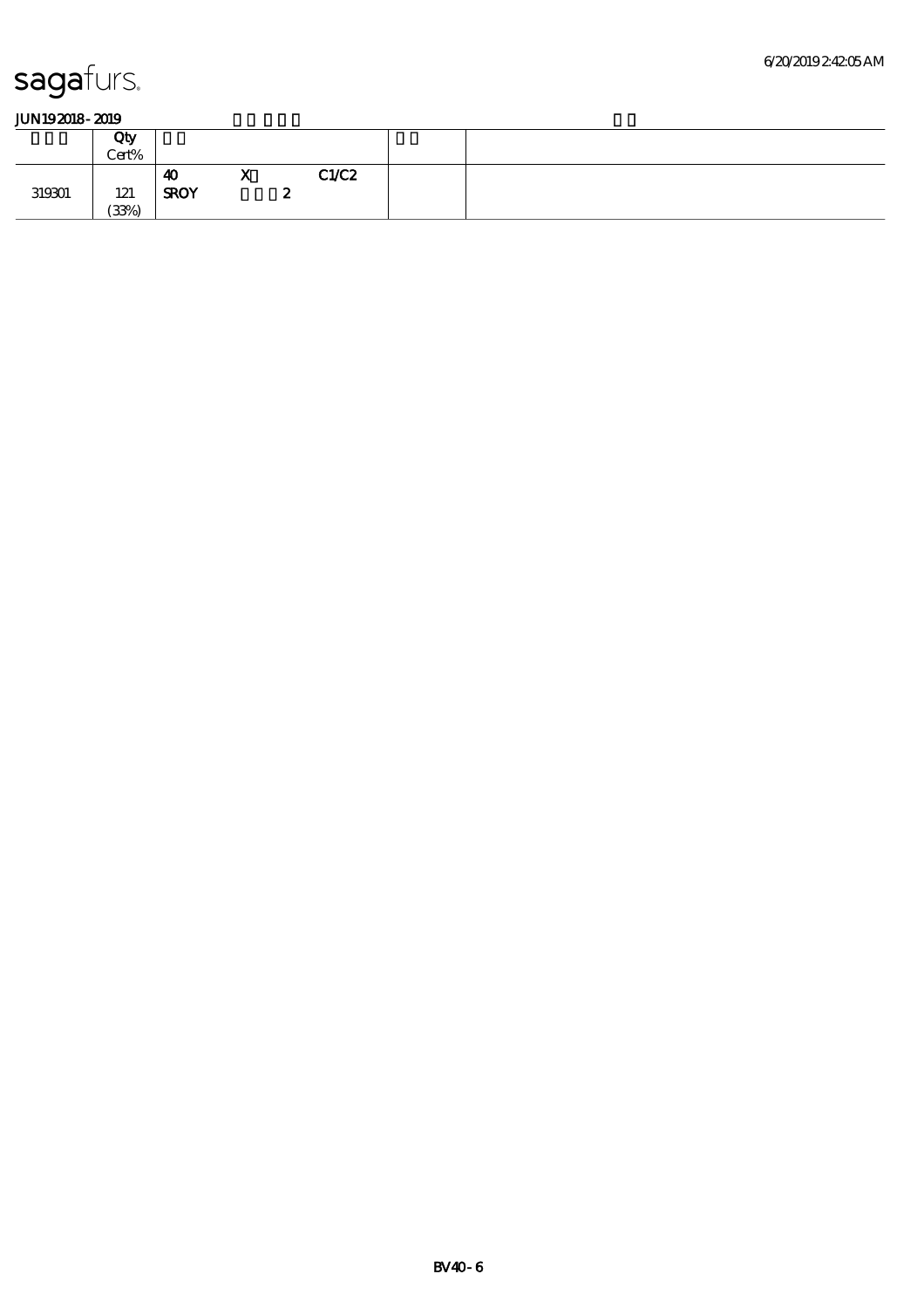|                               | Qty<br>Cert%         |                             |                           |                |                  |  |
|-------------------------------|----------------------|-----------------------------|---------------------------|----------------|------------------|--|
|                               |                      |                             | $X$ $N$                   | C2             |                  |  |
|                               |                      | $\boldsymbol{\mathfrak{D}}$ |                           |                |                  |  |
| 319381                        | <b>101</b>           | ${\bf s}$                   | $\mathbf{1}$              |                |                  |  |
|                               | (33%)                |                             |                           |                |                  |  |
|                               |                      | $\boldsymbol{\mathfrak{D}}$ | $\mathcal{L}$             | C1             |                  |  |
| 319332                        | 98                   | ${\bf S}$                   | $\mathbf{1}$              |                |                  |  |
| * * * * * * *                 | (22%)<br>* * * * * * | $\boldsymbol{\mathfrak{D}}$ | $\mathcal{T}_\mathrm{c}$  | C2             |                  |  |
| $*$ 319383                    | 245                  | ${\bf s}$                   | $\mathbf{1}$              |                |                  |  |
| $\ast$                        | (13%)                |                             |                           |                |                  |  |
| $\ast$                        | 80                   |                             |                           |                | $\ast$           |  |
| $*319384$                     | (13%)                |                             | 325Skins                  |                | $\ast$           |  |
| * * * * * * * *               | * * * * * *          |                             |                           |                | * * * * * * *    |  |
|                               |                      | $\boldsymbol{\mathfrak{D}}$ | $\sqrt{C3}$               |                |                  |  |
| 319385                        | 133                  | ${\bf s}$                   | $\mathbf{1}$              |                |                  |  |
|                               | (16%)                |                             |                           |                |                  |  |
|                               |                      | $\boldsymbol{\mathfrak{D}}$ |                           | C1             |                  |  |
| 319386                        | 118                  | ${\bf s}$                   | $\mathbf{1}$              |                |                  |  |
|                               | (35%)                |                             |                           |                |                  |  |
|                               |                      | $\boldsymbol{\mathfrak{D}}$ |                           | C1             |                  |  |
| 319387                        | 119                  | $\bf S$                     | $\mathbf{1}$              |                |                  |  |
|                               | (45%)                |                             |                           |                |                  |  |
|                               |                      | $\boldsymbol{\mathfrak{D}}$ |                           | C2             |                  |  |
| 319388                        | 206                  | ${\bf s}$                   | $\mathbf{1}$              |                |                  |  |
|                               | (31%)                |                             |                           |                |                  |  |
|                               |                      | $\boldsymbol{\mathfrak{D}}$ |                           | C2             |                  |  |
| 319339                        | 237                  | ${\bf s}$                   | $\mathbf{1}$              |                |                  |  |
|                               | (31%)                |                             |                           |                |                  |  |
|                               |                      | $\boldsymbol{\mathfrak{D}}$ |                           | C1             |                  |  |
| 319390                        | 212                  | ${\bf s}$                   | $\mathbf{1}$              |                |                  |  |
| * * * * * * * *               | (12%)<br>* * * * * * |                             |                           |                |                  |  |
|                               |                      | $\boldsymbol{\mathfrak{D}}$ |                           | C1             |                  |  |
| $* 319391$<br>$\ast$          | 245<br>(30%)         | ${\bf s}$                   | $\mathbf{1}$              |                |                  |  |
| $\ast$                        | 98                   |                             |                           |                | $\ast$           |  |
| $*$ 319392                    | (27%)                |                             | 343Skins                  |                |                  |  |
| * * * * * * * * * * * * * *   |                      |                             |                           |                | * * * * * * *    |  |
|                               |                      | $\pmb{\mathfrak{D}}$        |                           | C1             |                  |  |
| 319393                        | 245                  | ${\bf S}$                   | $\mathbf{1}$              |                |                  |  |
|                               | (20%)                |                             |                           |                |                  |  |
| * * * * * * * *               | * * * * * *          | $\boldsymbol{\mathfrak{D}}$ |                           | C2             |                  |  |
| $*319394$                     | 245                  | ${\bf s}$                   | $\mathbf{1}$              |                |                  |  |
| $\ast$                        | (5%)                 |                             |                           |                |                  |  |
| $\ast$                        |                      |                             |                           |                | $\ast$           |  |
| $*319395$                     | 220                  |                             | $\boldsymbol{2}$          |                | ∗                |  |
| $\ast$                        | (11%)                |                             |                           |                | $\ast$           |  |
| $\ast$                        |                      |                             |                           |                | $\ast$           |  |
| $* 319396$                    | 220                  |                             | $\ensuremath{\mathbf{3}}$ |                | *                |  |
| $\ast$<br>$\ast$              | (13%)                |                             |                           |                | $\ast$<br>$\ast$ |  |
|                               | $53\,$               |                             |                           |                |                  |  |
| $* 319397$<br>* * * * * * * * | (20%)<br>* * * * * * |                             | 738Skins                  |                | * * * * * * *    |  |
|                               |                      | $\boldsymbol{\mathfrak{D}}$ |                           | C <sub>3</sub> |                  |  |
| 319398                        | 225                  | $\bf S$                     | $\mathbf{1}$              |                |                  |  |
|                               | $(\Theta)$           |                             |                           |                |                  |  |
|                               |                      | $\boldsymbol{\mathfrak{D}}$ | $\boldsymbol{\mathrm{X}}$ | C1             |                  |  |
| 319399                        | 240                  | $\mathbf{S}$                | $\mathbf{1}$              |                |                  |  |
|                               | (18%)                |                             |                           |                |                  |  |
| * * * * * *                   | ******               | $\boldsymbol{\mathfrak{D}}$ | $\boldsymbol{\mathrm{X}}$ | C2             |                  |  |
| $*319400$                     | 245                  | ${\bf s}$                   | $\mathbf{1}$              |                |                  |  |
| $\ast$                        | $(\Theta_0)$         |                             |                           |                |                  |  |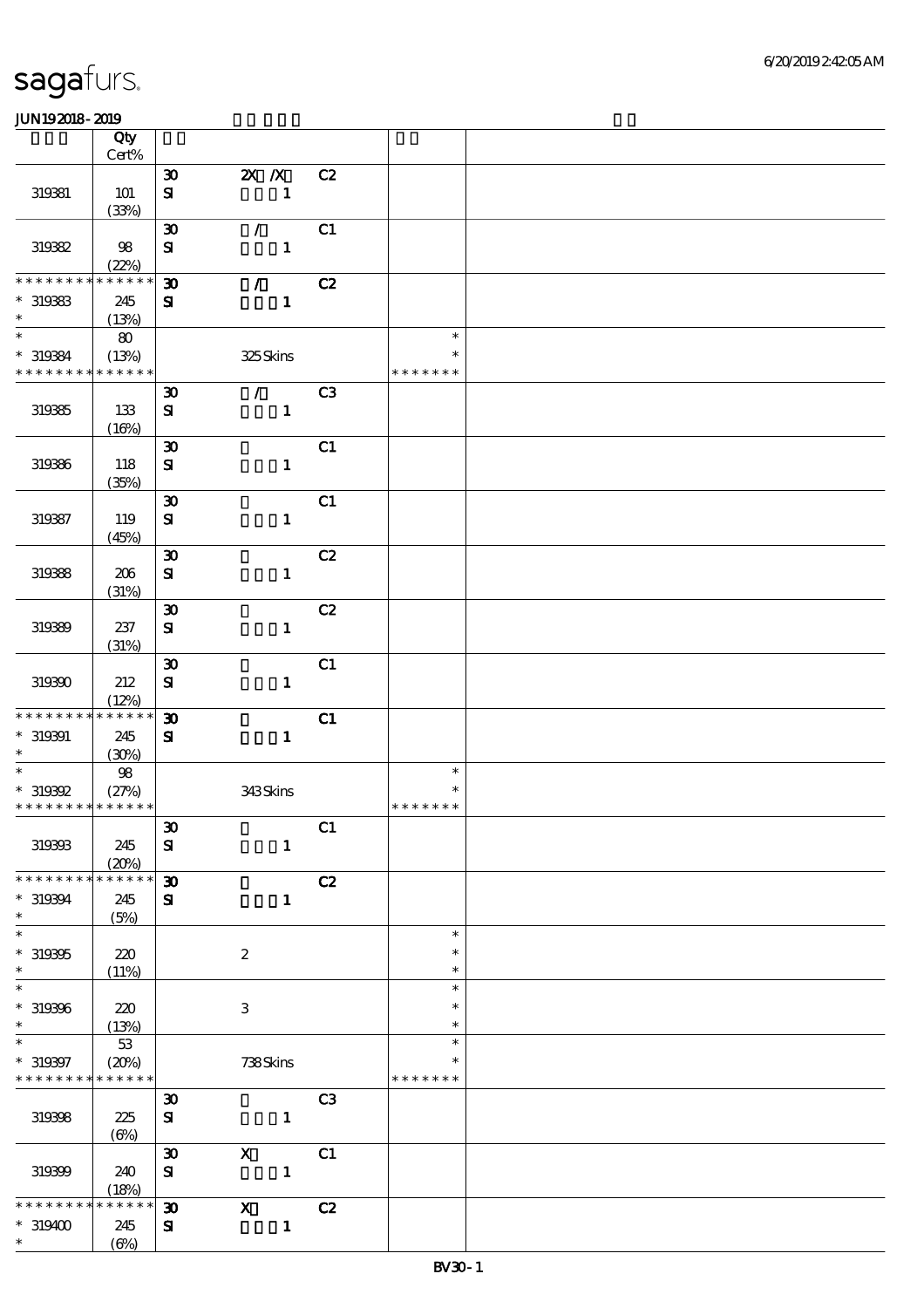|                                          | Qty                        |                                            |                                               |                |                  |  |
|------------------------------------------|----------------------------|--------------------------------------------|-----------------------------------------------|----------------|------------------|--|
| $\overline{\ast}$                        | Cert%                      |                                            |                                               |                |                  |  |
| $* 319401$                               | 220                        | $\boldsymbol{\mathfrak{D}}$<br>${\bf s}$   | $\mathbf X$<br>$\mathbf{1}$                   | C2             | $\ast$<br>$\ast$ |  |
| $\ast$                                   | (10%)                      |                                            |                                               |                | $\ast$           |  |
| $\ast$                                   | 218                        |                                            |                                               |                | $\ast$           |  |
| $*319402$                                | (14%)                      |                                            | 683Skins                                      |                | $\ast$           |  |
| * * * * * * * * <mark>* * * * * *</mark> |                            |                                            |                                               |                | * * * * * * *    |  |
| * * * * * * * *<br>$*319403$             | * * * * * *<br>225         | $\boldsymbol{\mathfrak{D}}$<br>${\bf s}$   | $\mathbf{x}$<br>$\mathbf{1}$                  | C3             |                  |  |
| $\ast$                                   | (13%)                      |                                            |                                               |                |                  |  |
| $\overline{\ast}$                        | 53                         |                                            |                                               |                | $\ast$           |  |
| $*319404$                                | (3%)                       |                                            | 278Skins                                      |                | $\ast$           |  |
| * * * * * * * * * * * * * *              |                            |                                            |                                               |                | * * * * * * *    |  |
|                                          |                            | $\boldsymbol{\mathfrak{D}}$                | $\boldsymbol{\mathsf{Z}}$                     | C1/C2          |                  |  |
| 319405                                   | 223<br>(13%)               | ${\bf s}$                                  | $\mathbf{1}$                                  |                |                  |  |
|                                          |                            | $\boldsymbol{\mathfrak{D}}$                | $\boldsymbol{\mathsf{X}}$                     | C3             |                  |  |
| 319406                                   | 85                         | ${\bf s}$                                  | $\mathbf{1}$                                  |                |                  |  |
|                                          | (15%)                      |                                            |                                               |                |                  |  |
| 319407                                   | 82                         | $\boldsymbol{\mathfrak{D}}$                | $\mathcal{L}$                                 | C1/C2          |                  |  |
|                                          | $(\Theta)$                 | ${\bf s}$                                  | $\boldsymbol{z}$                              |                |                  |  |
|                                          |                            | $\boldsymbol{\mathfrak{D}}$                | $\boldsymbol{\mathsf{X}}$                     | C1/C2          |                  |  |
| 319408                                   | 200                        | ${\bf s}$                                  | $\boldsymbol{z}$                              |                |                  |  |
|                                          | (8%)                       |                                            |                                               |                |                  |  |
| 319409                                   | 161                        | $\boldsymbol{\mathfrak{D}}$<br>${\bf s}$   | $\boldsymbol{\mathsf{Z}}$<br>$\boldsymbol{z}$ | C1/C2          |                  |  |
|                                          | (16%)                      |                                            |                                               |                |                  |  |
|                                          |                            | $\boldsymbol{\mathfrak{D}}$                | $X$ $N$                                       | C2             |                  |  |
| 319410                                   | $\boldsymbol{\omega}$      | $\, {\bf I} \! {\bf B} \,$                 | $\mathbf{1}$                                  |                |                  |  |
|                                          | (38%)                      |                                            |                                               |                |                  |  |
|                                          | 168                        | $\boldsymbol{\mathfrak{D}}$                | $\mathcal{F}^{\mathcal{F}}$<br>$\mathbf{1}$   | C2             |                  |  |
| 319411                                   | (14%)                      | $\mathbf{B}$                               |                                               |                |                  |  |
| * * * * * * * *                          | * * * * * *                | $\boldsymbol{\mathfrak{D}}$                | $\boldsymbol{X}$                              | C2             |                  |  |
| $*$ 319412                               | 245                        | $\, {\bf B}$                               | $\mathbf{1}$                                  |                |                  |  |
| $\ast$                                   | (9%)                       |                                            |                                               |                | $*$              |  |
| $* 319413$                               | 220                        |                                            | $\boldsymbol{2}$                              |                | $\ast$           |  |
| $\ast$                                   | (11%)                      |                                            |                                               |                | $\ast$           |  |
| $\ast$                                   | 229                        |                                            |                                               |                | $\ast$           |  |
| $* 319414$                               | (10%)                      |                                            | 694Skins                                      |                | $\ast$           |  |
| * * * * * * * *                          | * * * * * *                |                                            |                                               |                | * * * * * * *    |  |
| 319415                                   | 143                        | $\boldsymbol{\mathfrak{D}}$<br><b>SAGA</b> | $X$ $X$<br>$\blacksquare$                     | C1/C2          |                  |  |
|                                          | (46%)                      |                                            |                                               |                |                  |  |
|                                          |                            | $\boldsymbol{\mathfrak{D}}$                | $X$ $X$                                       | C <sub>3</sub> |                  |  |
| 319416                                   | 82                         | <b>SAGA</b>                                | $\mathbf{1}$                                  |                |                  |  |
| * * * * * * *                            | (30%)<br>* * * * * *       |                                            |                                               |                |                  |  |
| $* 319417$                               | 225                        | $\boldsymbol{\mathfrak{D}}$<br><b>SAGA</b> | $\mathbf{1}$                                  | <b>C1/C2</b>   |                  |  |
| $\ast$                                   | (20%)                      |                                            |                                               |                |                  |  |
| $\ast$                                   | 118                        |                                            |                                               |                | $\ast$           |  |
| $* 319418$                               | (31%)                      |                                            | 343Skins                                      |                | $\ast$           |  |
| * * * * * * * *<br>* * * * * * *         | * * * * * *<br>* * * * * * |                                            |                                               |                | * * * * * * *    |  |
| $*319419$                                | 225                        | $\boldsymbol{\mathfrak{D}}$<br><b>SAGA</b> | $\mathbf{1}$                                  | C1/C2          |                  |  |
| $*$                                      | (46%)                      |                                            |                                               |                |                  |  |
| $\ast$                                   |                            |                                            |                                               |                | $\ast$           |  |
| $*319420$                                | 73                         |                                            | $\boldsymbol{2}$                              |                | $\ast$           |  |
| $\ast$                                   | (50%)                      |                                            |                                               |                | $\ast$           |  |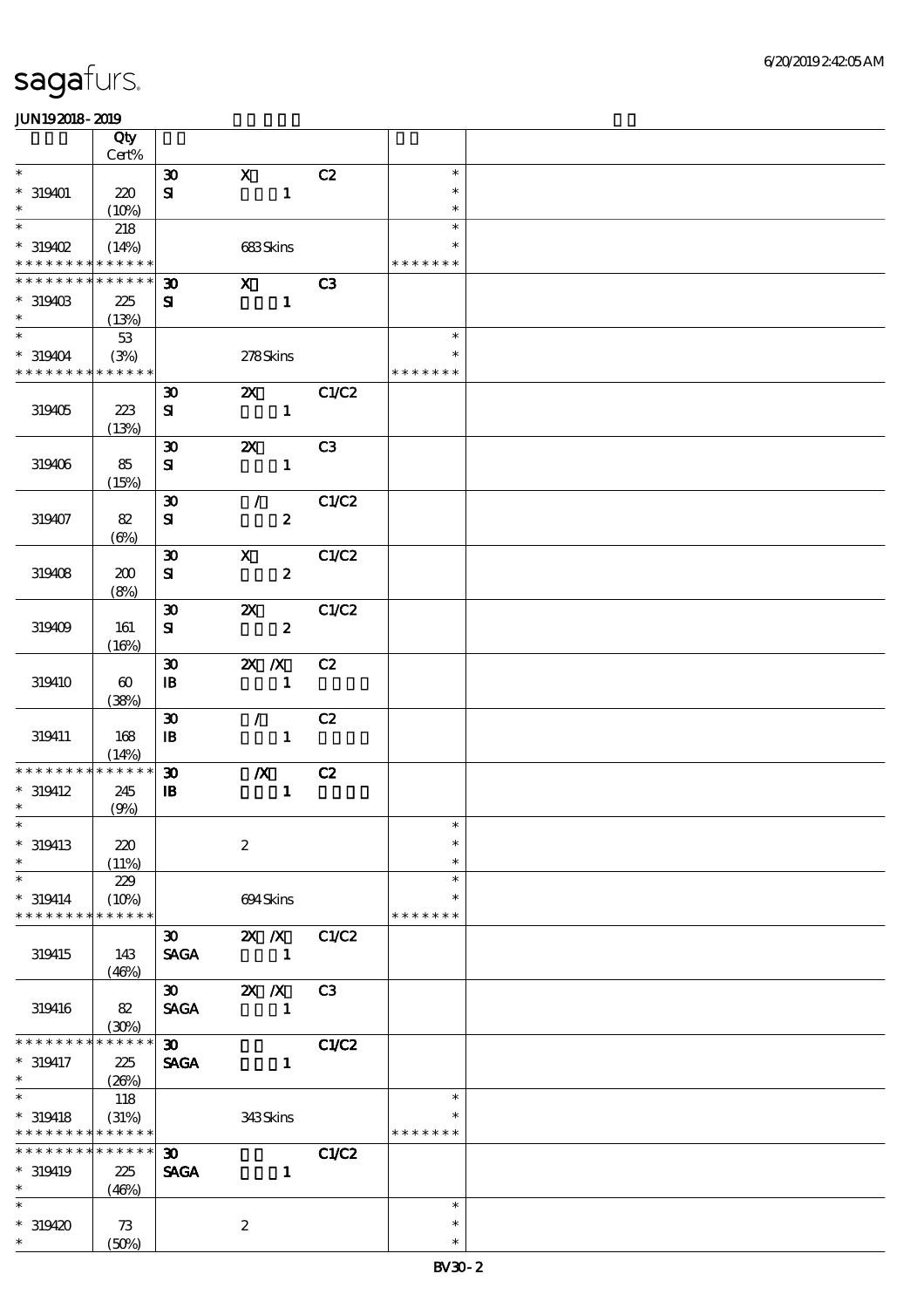|                                                         | Qty                        |                                            |                  |                |                         |  |
|---------------------------------------------------------|----------------------------|--------------------------------------------|------------------|----------------|-------------------------|--|
|                                                         | $Cert\%$                   |                                            |                  |                |                         |  |
| $\ast$                                                  | ${\bf 3\!}$                | $\boldsymbol{\mathfrak{D}}$                |                  | C1/C2          | $\ast$<br>$\ast$        |  |
| $* 319421$<br>* * * * * * * *                           | (28%)<br>* * * * * *       | <b>SAGA</b>                                | $\mathbf{1}$     |                | * * * * * * *           |  |
|                                                         |                            | $\boldsymbol{\mathfrak{D}}$                |                  | C <sub>3</sub> |                         |  |
| 319422                                                  | 89                         | <b>SAGA</b>                                | $\mathbf{1}$     |                |                         |  |
|                                                         | (32%)                      |                                            |                  |                |                         |  |
| * * * * * * * *                                         | * * * * * *                | $\boldsymbol{\mathfrak{D}}$                |                  | C1             |                         |  |
| $*319423$                                               | 225                        | <b>SAGA</b>                                | $\mathbf{1}$     |                |                         |  |
| $\ast$                                                  | (24%)                      |                                            |                  |                |                         |  |
| $\overline{\ast}$                                       | $73$                       |                                            |                  |                | $\ast$                  |  |
| $* 319424$                                              | (38%)                      |                                            | 298Skins         |                | ∗                       |  |
| * * * * * * * * * * * * * *                             |                            |                                            |                  |                | * * * * * * *           |  |
| * * * * * * * * * * * * * *                             |                            | $\boldsymbol{\mathfrak{D}}$                |                  | C1             |                         |  |
| $*319425$<br>$\ast$                                     | 205                        | <b>SAGA</b>                                | $\mathbf{1}$     |                |                         |  |
| $\overline{\phantom{0}}$                                | (52%)                      |                                            |                  |                | $\ast$                  |  |
| $* 319426$                                              | 58                         |                                            | $\boldsymbol{2}$ |                | $\ast$                  |  |
| $\ast$                                                  | (6%)                       |                                            |                  |                | $\ast$                  |  |
| $\ast$                                                  | $5\!\mathrm{O}$            |                                            |                  |                | $\ast$                  |  |
| $* 319427$                                              | (50%)                      |                                            | 313Skins         |                | $\ast$                  |  |
| * * * * * * * *                                         | * * * * * *                |                                            |                  |                | * * * * * * *           |  |
| * * * * * * * *                                         | * * * * * *                | $\boldsymbol{\mathfrak{D}}$                |                  | C2             |                         |  |
| $*319428$                                               | 225                        | <b>SAGA</b>                                | $\mathbf{1}$     |                |                         |  |
| $\ast$                                                  | (20%)                      |                                            |                  |                |                         |  |
| $\overline{\phantom{0}}$                                |                            |                                            |                  |                | $\ast$                  |  |
| $*319429$                                               | 200                        |                                            | $\boldsymbol{2}$ |                | $\ast$                  |  |
| $\ast$                                                  | (12%)                      |                                            |                  |                | $\ast$                  |  |
| $\ast$                                                  |                            |                                            |                  |                | $\ast$                  |  |
| $*319430$<br>$\ast$                                     | 200                        |                                            | $\,3$            |                | $\ast$                  |  |
| $\ast$                                                  | (23%)                      |                                            |                  |                | $\ast$<br>$\ast$        |  |
| $*$ 319431                                              | 200                        |                                            | $\boldsymbol{4}$ |                | $\ast$                  |  |
| $*$                                                     | (33%)                      |                                            |                  |                | $\ast$                  |  |
| $\overline{\ast}$                                       | 84                         |                                            |                  |                | $\ast$                  |  |
| $*319432$                                               | (11%)                      |                                            | 909Skins         |                |                         |  |
| * * * * * * * * * * * * * *                             |                            |                                            |                  |                | * * * * * * *           |  |
| *************** 30                                      |                            |                                            |                  | C3             |                         |  |
| $*319433$                                               | 225                        | <b>SAGA</b>                                | $\mathbf{1}$     |                |                         |  |
| $\ast$                                                  | (16%)                      |                                            |                  |                |                         |  |
| $\ast$                                                  | 119                        |                                            |                  |                | $\ast$                  |  |
| $* 319434$                                              | (30%)                      |                                            | 344Skins         |                | $\ast$                  |  |
| * * * * * * * *<br>* * * * * * *                        | * * * * * *<br>* * * * * * |                                            |                  |                | * * * * * * *           |  |
| $*319435$                                               | 225                        | $\boldsymbol{\mathfrak{D}}$<br><b>SAGA</b> | $\mathbf{1}$     | C1             |                         |  |
| $\ast$                                                  | (28%)                      |                                            |                  |                |                         |  |
| $\overline{\ast}$                                       |                            |                                            |                  |                | $\ast$                  |  |
| $* 319436$                                              | 200                        |                                            | $\boldsymbol{2}$ |                | $\ast$                  |  |
| $\ast$                                                  | (10%)                      |                                            |                  |                | $\ast$                  |  |
| $\ast$                                                  |                            |                                            |                  |                | $\ast$                  |  |
| $* 319437$                                              | 200                        |                                            | 3                |                | $\ast$                  |  |
| $\ast$                                                  | (25%)                      |                                            |                  |                | $\ast$                  |  |
| $\overline{\phantom{a}^*}$                              |                            |                                            |                  |                | $\ast$                  |  |
| $*319438$                                               | 200                        |                                            | $\bf{4}$         |                | $\ast$                  |  |
| $\ast$<br>$\overline{\phantom{0}}$                      | (48%)                      |                                            |                  |                | $\ast$                  |  |
|                                                         | $68\,$                     |                                            |                  |                | $\ast$                  |  |
| $*319439$<br>* * * * * * * * <mark>* * * * * * *</mark> | (22%)                      |                                            | 893Skins         |                | $\ast$<br>* * * * * * * |  |
| * * * * * * * *                                         | * * * * * *                | $\boldsymbol{\mathfrak{D}}$                |                  | C2             |                         |  |
| $*31940$                                                | 225                        | <b>SAGA</b>                                | $\mathbf{1}$     |                |                         |  |
| $\ast$                                                  | (20%)                      |                                            |                  |                |                         |  |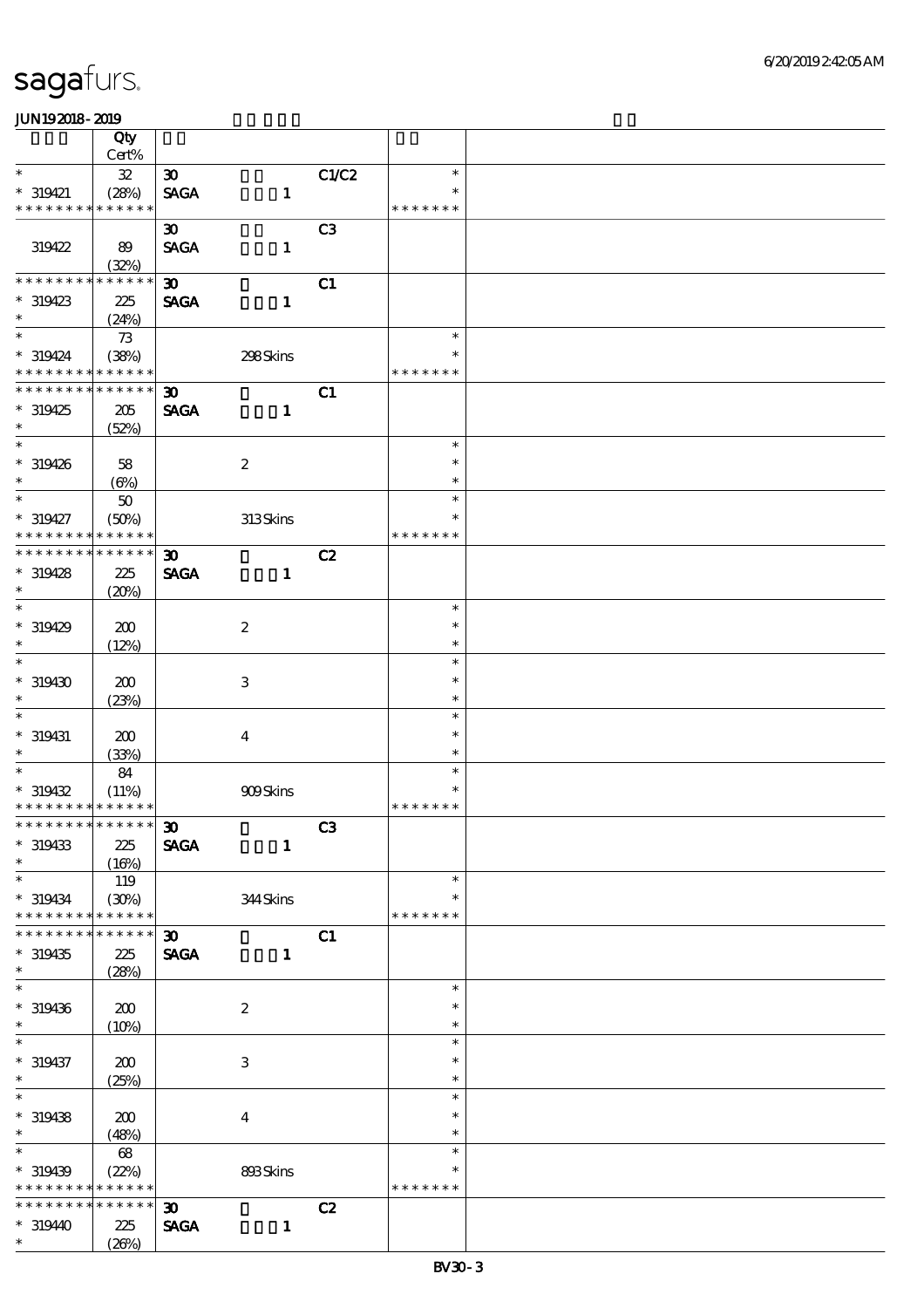|                                                  | Qty<br>$\mbox{Cert}\%$ |                                              |    |                            |  |
|--------------------------------------------------|------------------------|----------------------------------------------|----|----------------------------|--|
| $\ast$                                           |                        | $\boldsymbol{\mathfrak{D}}$                  | C2 | $\ast$                     |  |
| $* 319441$                                       | $200\,$                | $\ensuremath{\mathsf{SAGA}}$<br>$\mathbf{1}$ |    | $\ast$                     |  |
| $\ast$<br>$\ast$                                 | (33%)                  |                                              |    | $\ast$                     |  |
| $*31942$                                         | $200\,$                | $\,3$                                        |    | $\ast$<br>$\ast$           |  |
| $\ast$<br>$\overline{\phantom{0}}$               | (37%)                  |                                              |    | $\ast$                     |  |
| $* 319443$<br>$\ast$                             | $200\,$<br>(20%)       | $\boldsymbol{4}$                             |    | $\ast$<br>$\ast$<br>$\ast$ |  |
| $\ast$                                           |                        |                                              |    | $\ast$                     |  |
| $* 319444$<br>$\ast$                             | $200\,$<br>(11%)       | $\mathbf 5$                                  |    | $\ast$<br>$\ast$           |  |
| $\overline{\phantom{0}}$                         |                        |                                              |    | $\ast$                     |  |
| $*319445$<br>$\ast$                              | 200<br>(18%)           | $\,6\,$                                      |    | $\ast$<br>$\ast$           |  |
| $\overline{\ast}$                                |                        |                                              |    | $\ast$                     |  |
| $* 319446$<br>$\ast$                             | 200<br>(9%)            | $\boldsymbol{7}$                             |    | $\ast$<br>$\ast$           |  |
| $\overline{\ast}$                                |                        |                                              |    | $\ast$                     |  |
| $* 319447$<br>$\ast$                             | $200\,$<br>(8%)        | $\bf 8$                                      |    | $\ast$<br>$\ast$           |  |
| $\ast$                                           |                        |                                              |    | $\ast$                     |  |
| $* 319448$<br>$\ast$<br>$\overline{\phantom{0}}$ | 200<br>(11%)           | $\boldsymbol{9}$                             |    | $\ast$<br>$\ast$           |  |
|                                                  |                        |                                              |    | $\ast$                     |  |
| $* 31949$<br>$\ast$                              | 200<br>(10%)           | $10\,$                                       |    | $\ast$<br>$\ast$           |  |
| $\overline{\ast}$                                |                        |                                              |    | $\ast$                     |  |
| $*319450$<br>$\ast$                              | $200\,$<br>(20%)       | $11\,$                                       |    | $\ast$<br>$\ast$           |  |
| $\ast$                                           |                        |                                              |    | $\ast$                     |  |
| $* 319451$<br>$\ast$                             | 200<br>(29%)           | $12\,$                                       |    | $\ast$<br>$\ast$           |  |
| $\ast$                                           |                        |                                              |    | $\ast$                     |  |
| $* 319452$                                       | $200\,$                | $13\,$                                       |    | $\ast$                     |  |
| $\ast$                                           | (8%)                   |                                              |    | $\ast$                     |  |
| $*$                                              | $9\!5$                 |                                              |    | $\ast$                     |  |
| $* 319453$<br>* * * * * * * *                    | (9%)<br>$******$       | 2720Skins                                    |    | $\ast$<br>* * * * * * *    |  |
| * * * * * * * *                                  | * * * * * *            | $\boldsymbol{\mathfrak{D}}$                  | C3 |                            |  |
| $*319454$<br>$\ast$                              | 225<br>(13%)           | <b>SAGA</b><br>$\mathbf{1}$                  |    |                            |  |
| $\overline{\ast}$                                |                        |                                              |    | $\ast$                     |  |
| $* 319455$                                       | 200                    | $\boldsymbol{2}$                             |    | $\ast$                     |  |
| $\ast$                                           | (10%)                  |                                              |    | $\ast$                     |  |
| $\ast$                                           |                        |                                              |    | $\ast$                     |  |
| $* 319456$<br>$\ast$                             | 200<br>$(\Theta)$      | $\,3\,$                                      |    | $\ast$<br>$\ast$           |  |
| $\ast$                                           |                        |                                              |    | $\ast$                     |  |
| $* 319457$                                       | 200                    | $\boldsymbol{4}$                             |    | $\ast$                     |  |
| $\ast$                                           | (18%)                  |                                              |    | $\ast$                     |  |
| $\overline{\ast}$                                |                        |                                              |    | $\ast$                     |  |
| $* 319458$                                       | 180                    | $\mathbf 5$                                  |    | $\ast$                     |  |
| $\ast$                                           | (17%)                  |                                              |    | $\ast$                     |  |
| $\overline{\phantom{0}}$                         | 41                     |                                              |    | $\ast$                     |  |
| $* 319459$                                       | (12%)                  | $1046$ Skins                                 |    | $\ast$                     |  |
| * * * * * * * * <mark>* * * * * *</mark> *       |                        |                                              |    | * * * * * * *              |  |
| * * * * * * * *                                  | * * * * * *            | $\boldsymbol{\mathfrak{D}}$                  | C3 |                            |  |
| $*319400$                                        | 225                    | <b>SAGA</b><br>$\mathbf{1}$                  |    |                            |  |
| $\ast$                                           | (13%)                  |                                              |    |                            |  |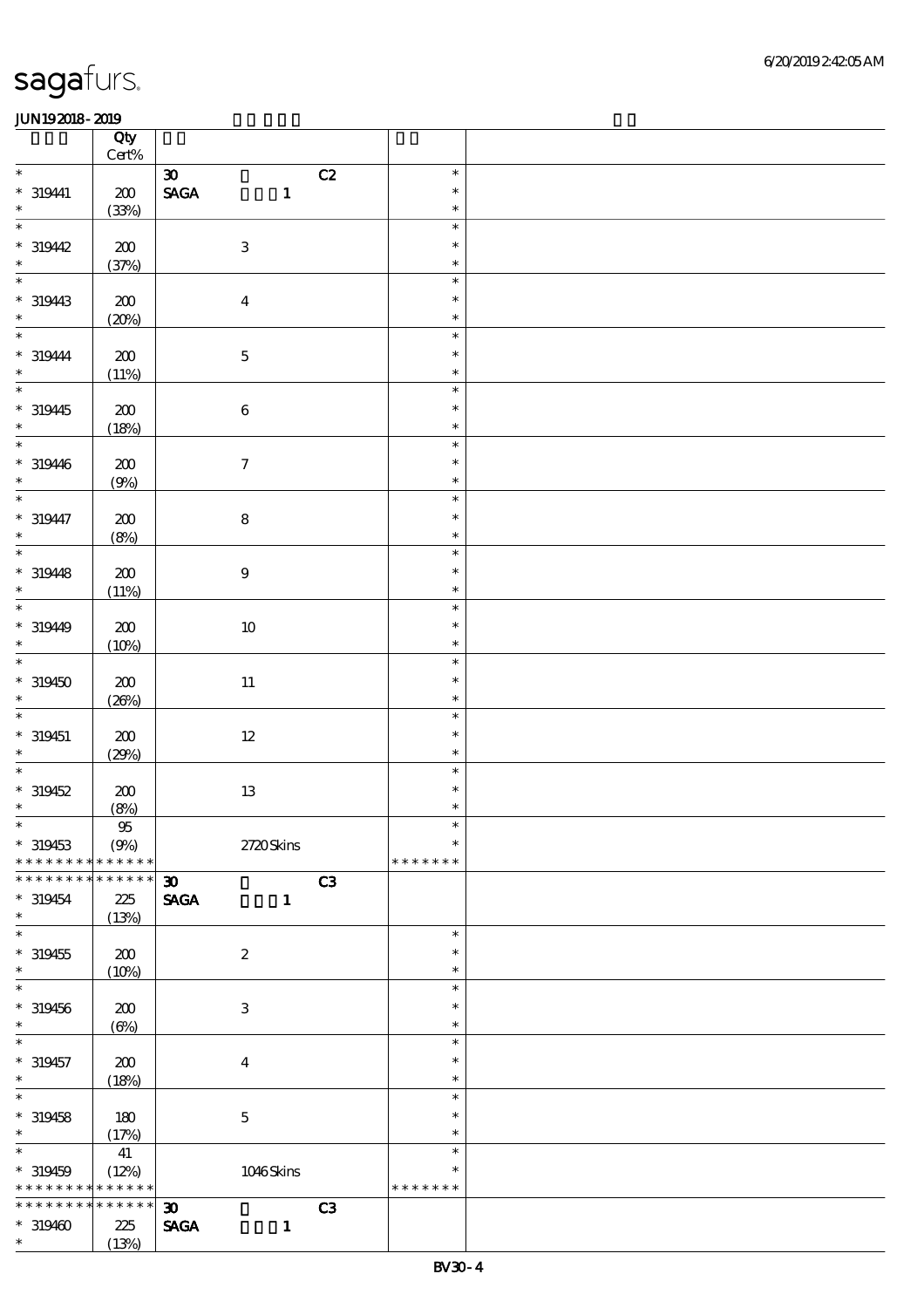|                                          | Qty<br>$\mbox{Cert}\%$   |                                |                           |              |    |                         |  |
|------------------------------------------|--------------------------|--------------------------------|---------------------------|--------------|----|-------------------------|--|
| $\ast$                                   |                          | $\boldsymbol{\mathfrak{D}}$    |                           |              | C3 | $\ast$                  |  |
| $* 319461$<br>$\ast$                     | 200<br>(36%)             | $\operatorname{\mathsf{SAGA}}$ |                           | $\mathbf{1}$ |    | $\ast$<br>$\ast$        |  |
| $\ast$                                   |                          |                                |                           |              |    | $\ast$                  |  |
| $*319462$<br>$\ast$                      | 200<br>(46%)             |                                | $\ensuremath{\mathbf{3}}$ |              |    | $\ast$<br>$\ast$        |  |
| $\overline{\phantom{0}}$                 | $75\,$                   |                                |                           |              |    | $\ast$                  |  |
| $*319463$<br>* * * * * * * * * * * * * * | (54%)                    |                                | <b>700Skins</b>           |              |    | $\ast$<br>* * * * * * * |  |
| * * * * * * * *                          | * * * * * *              | $\boldsymbol{\mathfrak{D}}$    | $\mathbf x$               |              | C1 |                         |  |
| $* 319464$<br>$\ast$                     | 225<br>(24%)             | <b>SAGA</b>                    |                           | $\mathbf{1}$ |    |                         |  |
| $\overline{\phantom{0}}$                 |                          |                                |                           |              |    | $\ast$                  |  |
| $*319465$<br>$\ast$                      | 200<br>(11%)             |                                | $\boldsymbol{2}$          |              |    | $\ast$<br>$\ast$        |  |
| $\overline{\phantom{0}}$                 |                          |                                |                           |              |    | $\ast$                  |  |
| $* 319466$<br>$\ast$                     | 200<br>(22%)             |                                | $\,3\,$                   |              |    | $\ast$<br>$\ast$        |  |
| $\overline{\ast}$                        |                          |                                |                           |              |    | $\ast$                  |  |
| $* 319467$<br>$\ast$                     | 200<br>(30%)             |                                | $\bf{4}$                  |              |    | $\ast$<br>$\ast$        |  |
| $\ast$                                   | $\boldsymbol{\omega}$    |                                |                           |              |    | $\ast$                  |  |
| $*319468$<br>* * * * * * * *             | (23%)<br>* * * * * *     |                                | 885Skins                  |              |    | $\ast$<br>* * * * * * * |  |
| * * * * * * * *                          | $******$                 | 30 <sub>o</sub>                | $\mathbf{x}$              |              | C2 |                         |  |
| $* 319469$<br>$\ast$                     | 225<br>(20%)             | <b>SAGA</b>                    |                           | $\mathbf{1}$ |    |                         |  |
| $\overline{\phantom{0}}$                 |                          |                                |                           |              |    | $\ast$                  |  |
| $* 319470$<br>$\ast$                     | 200<br>(31%)             |                                | $\boldsymbol{2}$          |              |    | $\ast$<br>$\ast$        |  |
| $\ast$                                   |                          |                                |                           |              |    | $\ast$                  |  |
| $* 319471$<br>$\ast$                     | 200<br>(29%)             |                                | $\,3\,$                   |              |    | $\ast$<br>$\ast$        |  |
| $\overline{\ast}$                        |                          |                                |                           |              |    | $\ast$                  |  |
| $* 319472$<br>$\ast$                     | 200<br>(14%)             |                                | $\boldsymbol{4}$          |              |    | $\ast$<br>$\ast$        |  |
| $*$                                      |                          |                                |                           |              |    | $\ast$                  |  |
| $* 319473$<br>$\ast$                     | $\pmb{30}$<br>(8%)       |                                | $\mathbf 5$               |              |    | $\ast$<br>$\ast$        |  |
| $\ast$                                   |                          |                                |                           |              |    | $\ast$                  |  |
| $* 319474$<br>$\ast$                     | $200\,$<br>(4%)          |                                | $\,6\,$                   |              |    | $\ast$<br>$\ast$        |  |
| $\ast$                                   |                          |                                |                           |              |    | $\ast$                  |  |
| $* 319475$<br>$\ast$                     | $200\,$<br>(3%)          |                                | $\boldsymbol{\tau}$       |              |    | $\ast$<br>$\ast$        |  |
| $\ast$                                   |                          |                                |                           |              |    | $\ast$                  |  |
| $* 319476$<br>$\ast$                     | $200\,$<br>(4%)          |                                | $\bf 8$                   |              |    | $\ast$<br>$\ast$        |  |
| $\ast$                                   |                          |                                |                           |              |    | $\ast$                  |  |
| $* 319477$<br>$\ast$                     | $\pmb{30}$<br>(4%)       |                                | $\boldsymbol{9}$          |              |    | $\ast$<br>$\ast$        |  |
| $\ast$                                   |                          |                                |                           |              |    | $\ast$                  |  |
| $* 319478$<br>$\ast$                     | $\pmb{30}$<br>$(\Theta)$ |                                | $10\,$                    |              |    | $\ast$<br>$\ast$        |  |
| $\ast$                                   |                          |                                |                           |              |    | $\ast$                  |  |
| $*319479$<br>$\ast$                      | 200<br>(17%)             |                                | $11\,$                    |              |    | $\ast$<br>$\ast$        |  |
| $\ast$                                   |                          |                                |                           |              |    | $\ast$                  |  |
| $*319480$<br>$\ast$                      | 200<br>(25%)             |                                | $12\,$                    |              |    | $\ast$<br>$\ast$        |  |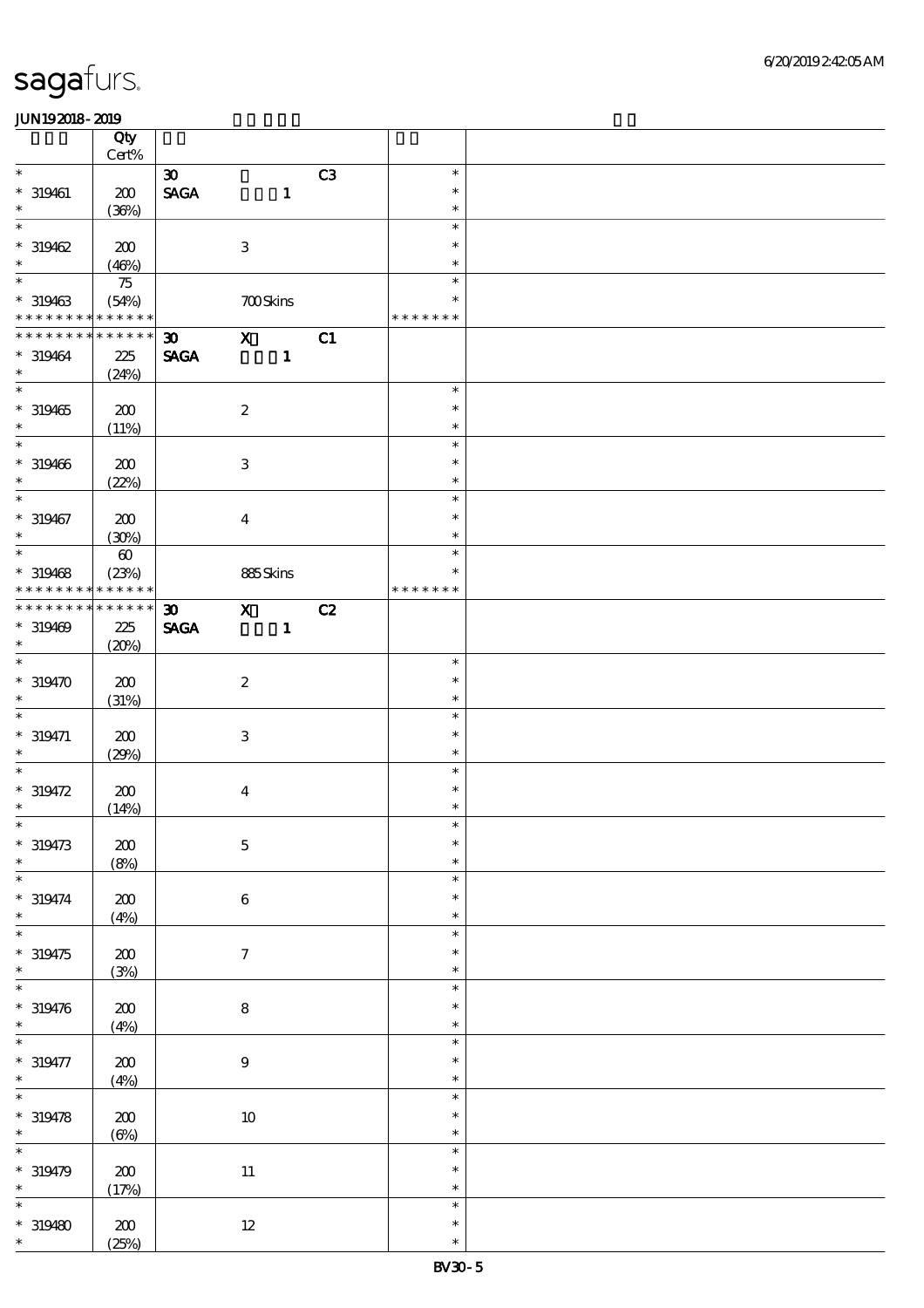|                             | Qty<br>$Cert\%$      |                                |                           |                  |                |               |  |
|-----------------------------|----------------------|--------------------------------|---------------------------|------------------|----------------|---------------|--|
| $\ast$                      |                      | $\boldsymbol{\mathfrak{D}}$    | $\mathbf X$               |                  | C2             | $\ast$        |  |
| $* 319481$                  | 200                  | $\operatorname{\mathsf{SAGA}}$ |                           | $\mathbf{1}$     |                | $\ast$        |  |
| $\ast$                      | (10%)                |                                |                           |                  |                | $\ast$        |  |
| $\ast$                      |                      |                                |                           |                  |                | $\ast$        |  |
|                             |                      |                                |                           |                  |                | $\ast$        |  |
| * 319482                    | 200                  |                                | 14                        |                  |                |               |  |
| $\ast$                      | (9%)                 |                                |                           |                  |                | $\ast$        |  |
| $\ast$                      |                      |                                |                           |                  |                | $\ast$        |  |
| $*$ 319483                  | 200                  |                                | 15                        |                  |                | $\ast$        |  |
| $\ast$                      | (17%)                |                                |                           |                  |                | $\ast$        |  |
| $\overline{\ast}$           | 174                  |                                |                           |                  |                | $\ast$        |  |
| $*319484$                   | (8%)                 |                                | 3199Skins                 |                  |                | $\ast$        |  |
| * * * * * * * * * * * * * * |                      |                                |                           |                  |                | * * * * * * * |  |
| * * * * * * * *             | * * * * * *          | $\boldsymbol{\mathfrak{D}}$    | $\mathbf{x}$              |                  | C3             |               |  |
| $*319485$                   | 225                  | <b>SAGA</b>                    |                           | $\mathbf{1}$     |                |               |  |
| $\ast$                      | (8%)                 |                                |                           |                  |                |               |  |
| $\overline{\ast}$           |                      |                                |                           |                  |                | $\ast$        |  |
| $* 319486$                  | 200                  |                                | $\boldsymbol{2}$          |                  |                | $\ast$        |  |
| $\ast$                      | (4%)                 |                                |                           |                  |                | $\ast$        |  |
| $\ast$                      |                      |                                |                           |                  |                | $\ast$        |  |
|                             |                      |                                |                           |                  |                | $\ast$        |  |
| $* 319487$<br>$\ast$        | 200                  |                                | $\ensuremath{\mathbf{3}}$ |                  |                | $\ast$        |  |
| $\ast$                      | (5%)                 |                                |                           |                  |                |               |  |
|                             |                      |                                |                           |                  |                | $\ast$        |  |
| $* 319488$                  | 200                  |                                | $\overline{\mathbf{4}}$   |                  |                | $\ast$        |  |
| $\ast$                      | (17%)                |                                |                           |                  |                | $\ast$        |  |
| $\ast$                      |                      |                                |                           |                  |                | $\ast$        |  |
| $* 319489$                  | 200                  |                                | $\mathbf 5$               |                  |                | $\ast$        |  |
| $\ast$                      | (8%)                 |                                |                           |                  |                | $\ast$        |  |
| $\ast$                      | 201                  |                                |                           |                  |                | $\ast$        |  |
| * 319490                    | (15%)                |                                | 1226Skins                 |                  |                | $\ast$        |  |
| * * * * * * * *             | * * * * * *          |                                |                           |                  |                | * * * * * * * |  |
|                             |                      | $\boldsymbol{\mathfrak{D}}$    | $\mathbf{z}$              |                  | C1             |               |  |
| 319491                      | 245                  | <b>SAGA</b>                    | $\sim$ $\sim$ 1           |                  |                |               |  |
|                             | (16%)                |                                |                           |                  |                |               |  |
| * * * * * * * *             | * * * * * *          | $\boldsymbol{\mathfrak{D}}$    | $\boldsymbol{\mathsf{z}}$ |                  | C2             |               |  |
| * 319492                    | 225                  | <b>SAGA</b>                    |                           | $\mathbf{1}$     |                |               |  |
| $*$                         | (16%)                |                                |                           |                  |                |               |  |
| $*$                         |                      |                                |                           |                  |                | $\ast$        |  |
| $* 319493$                  | 200                  |                                | $\boldsymbol{2}$          |                  |                | $\ast$        |  |
| $\ast$                      | (7%)                 |                                |                           |                  |                | $\ast$        |  |
| $\ast$                      |                      |                                |                           |                  |                | $\ast$        |  |
| $*319494$                   | 200                  |                                | 3                         |                  |                | $\ast$        |  |
| $\ast$                      |                      |                                |                           |                  |                | $\ast$        |  |
| $\ast$                      | (14%)                |                                |                           |                  |                | $\ast$        |  |
| $*319495$                   | 183                  |                                |                           |                  |                | $\ast$        |  |
| * * * * * * * *             | (18%)<br>* * * * * * |                                | 808Skins                  |                  |                |               |  |
| * * * * * * * * * * * * * * |                      |                                |                           |                  |                | * * * * * * * |  |
|                             |                      | $\boldsymbol{\mathfrak{D}}$    | $\mathbf{X}$              |                  | C <sub>3</sub> |               |  |
| * 319496                    | 225                  | <b>SAGA</b>                    |                           | $\blacksquare$   |                |               |  |
| $\ast$                      | $(10\%)$             |                                |                           |                  |                |               |  |
| $\ast$                      | - 94                 |                                |                           |                  |                | $\ast$        |  |
| $* 319497$                  | (18%)                |                                | 319Skins                  |                  |                | *             |  |
| * * * * * * * * * * * * * * |                      |                                |                           |                  |                | * * * * * * * |  |
|                             |                      | $\boldsymbol{\mathfrak{D}}$    | $\mathcal{L}$             |                  | C2             |               |  |
| 319498                      | 118                  | <b>SAGA</b>                    |                           | $\boldsymbol{z}$ |                |               |  |
|                             | (41%)                |                                |                           |                  |                |               |  |
|                             |                      | $\boldsymbol{\mathfrak{D}}$    |                           |                  | C1/C2          |               |  |
| 319499                      | 224                  | <b>SAGA</b>                    |                           | $\boldsymbol{z}$ |                |               |  |
|                             | (17%)                |                                |                           |                  |                |               |  |
|                             |                      | $\boldsymbol{\mathfrak{D}}$    | $\mathbf{x}$              |                  | C1             |               |  |
| 319500                      | 182                  | <b>SAGA</b>                    |                           | $\boldsymbol{z}$ |                |               |  |
|                             | (21%)                |                                |                           |                  |                |               |  |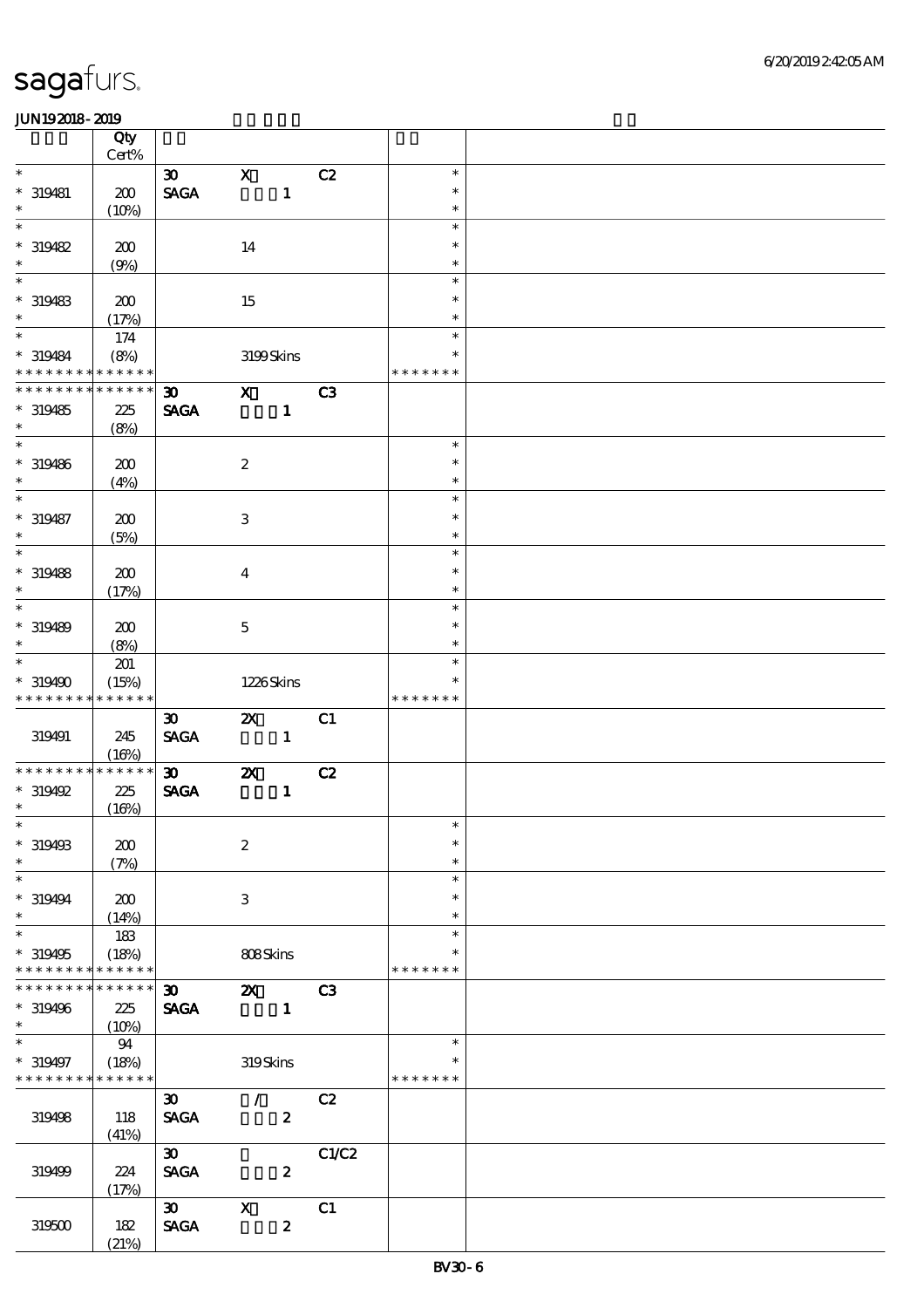|                               | Qty<br>$Cert\%$      |                                            |                           |                  |                |                         |  |
|-------------------------------|----------------------|--------------------------------------------|---------------------------|------------------|----------------|-------------------------|--|
| * * * * * * * *               | * * * * * *          | $\boldsymbol{\mathfrak{D}}$                | $\mathbf x$               |                  | C2             |                         |  |
| $* 319501$<br>$\ast$          | 245<br>(11%)         | <b>SAGA</b>                                |                           | $\boldsymbol{z}$ |                |                         |  |
| $\ast$                        | 204                  |                                            |                           |                  |                | $\ast$                  |  |
| $*$ 319502                    |                      |                                            |                           |                  |                | $\ast$                  |  |
| * * * * * * * *               | (14%)<br>* * * * * * |                                            | 449Skins                  |                  |                | * * * * * * *           |  |
|                               |                      |                                            |                           |                  |                |                         |  |
| 319503                        | 225<br>(25%)         | $\boldsymbol{\mathfrak{D}}$<br><b>SAGA</b> | $\boldsymbol{X}$          | $\boldsymbol{z}$ | C <sub>3</sub> |                         |  |
| 319504                        | 172<br>(22%)         | $\boldsymbol{\mathfrak{D}}$<br><b>SAGA</b> | $\boldsymbol{\mathsf{z}}$ | $\boldsymbol{z}$ | C1             |                         |  |
| * * * * * * * *               | * * * * * *          | $\boldsymbol{\mathfrak{D}}$                | $\boldsymbol{\mathsf{z}}$ |                  | C2             |                         |  |
| $*319505$<br>$\ast$           | $225\,$<br>(15%)     | <b>SAGA</b>                                |                           | $\boldsymbol{z}$ |                |                         |  |
| $\overline{\phantom{0}}$      | $109$                |                                            |                           |                  |                | $\ast$                  |  |
| $* 319506$<br>* * * * * * * * | (20%)<br>* * * * * * |                                            | 334Skins                  |                  |                | $\ast$<br>* * * * * * * |  |
|                               |                      | $\boldsymbol{\mathfrak{D}}$                | $\boldsymbol{\mathsf{z}}$ |                  | C <sub>3</sub> |                         |  |
| 319507                        | 162<br>(22%)         | <b>SAGA</b>                                |                           | $\boldsymbol{z}$ |                |                         |  |
|                               |                      | 40'30                                      |                           |                  | C2             |                         |  |
| 319508                        | 48<br>(33%)          | <b>SAGA</b>                                |                           | $\mathbf{3}$     |                |                         |  |
| * * * * * * *                 | * * * * * *          | $\boldsymbol{\mathfrak{D}}$                | $\mathcal{L}$             |                  | C2             |                         |  |
| $*319509$<br>$\ast$           | 225<br>(13%)         | IA                                         |                           | $\mathbf{1}$     |                |                         |  |
| $\overline{\ast}$             |                      |                                            |                           |                  |                | $\ast$                  |  |
| $*319510$<br>$\ast$           | 200<br>(24%)         |                                            | $\boldsymbol{2}$          |                  |                | $\ast$<br>$\ast$        |  |
| $\ast$                        | 81                   |                                            |                           |                  |                | $\ast$                  |  |
| $* 319511$<br>* * * * * * * * | (28%)<br>* * * * * * |                                            | 506Skins                  |                  |                | $\ast$<br>* * * * * * * |  |
| * * * * * * *                 | * * * * * *          | $\boldsymbol{\mathfrak{D}}$                | $\boldsymbol{X}$          |                  | C2             |                         |  |
| $* 319512$<br>$\ast$          | 225<br>(18%)         | IA                                         |                           | $\mathbf{1}$     |                |                         |  |
| $*$                           |                      |                                            |                           |                  |                | $\ast$                  |  |
| $*319513$<br>$\ast$           | 200<br>(20%)         |                                            | $\boldsymbol{2}$          |                  |                | $\ast$<br>$\ast$        |  |
| $\ast$                        |                      |                                            |                           |                  |                | $\ast$                  |  |
| $* 319514$<br>$\ast$          | $200\,$<br>(18%)     |                                            | $\ensuremath{\mathbf{3}}$ |                  |                | $\ast$<br>$\ast$        |  |
| $\ast$                        |                      |                                            |                           |                  |                | $\ast$                  |  |
| $*319515$<br>$\ast$           | $200\,$<br>(15%)     |                                            | $\boldsymbol{4}$          |                  |                | $\ast$<br>$\ast$        |  |
| $\ast$                        |                      |                                            |                           |                  |                | $\ast$                  |  |
| $* 319516$<br>$\ast$          | 200<br>(13%)         |                                            | $\mathbf 5$               |                  |                | $\ast$<br>$\ast$        |  |
| $\ast$                        |                      |                                            |                           |                  |                | $\ast$                  |  |
| $* 319517$<br>$\ast$          | $\pmb{30}$<br>(10%)  |                                            | $\,6\,$                   |                  |                | $\ast$<br>$\ast$        |  |
| $\ast$                        |                      |                                            |                           |                  |                | $\ast$                  |  |
| $* 319518$<br>$\ast$          | $\pmb{30}$<br>(15%)  |                                            | $\boldsymbol{7}$          |                  |                | $\ast$<br>$\ast$        |  |
| $\ast$                        |                      |                                            |                           |                  |                | $\ast$                  |  |
| $* 319519$<br>$\ast$          | 200<br>(8%)          |                                            | $\bf 8$                   |                  |                | $\ast$<br>$\ast$        |  |
| $\ast$                        |                      |                                            |                           |                  |                | $\ast$                  |  |
| $*319520$<br>$\ast$           | $200$<br>(17%)       |                                            | $\boldsymbol{9}$          |                  |                | $\ast$<br>$\ast$        |  |
|                               |                      |                                            |                           |                  |                |                         |  |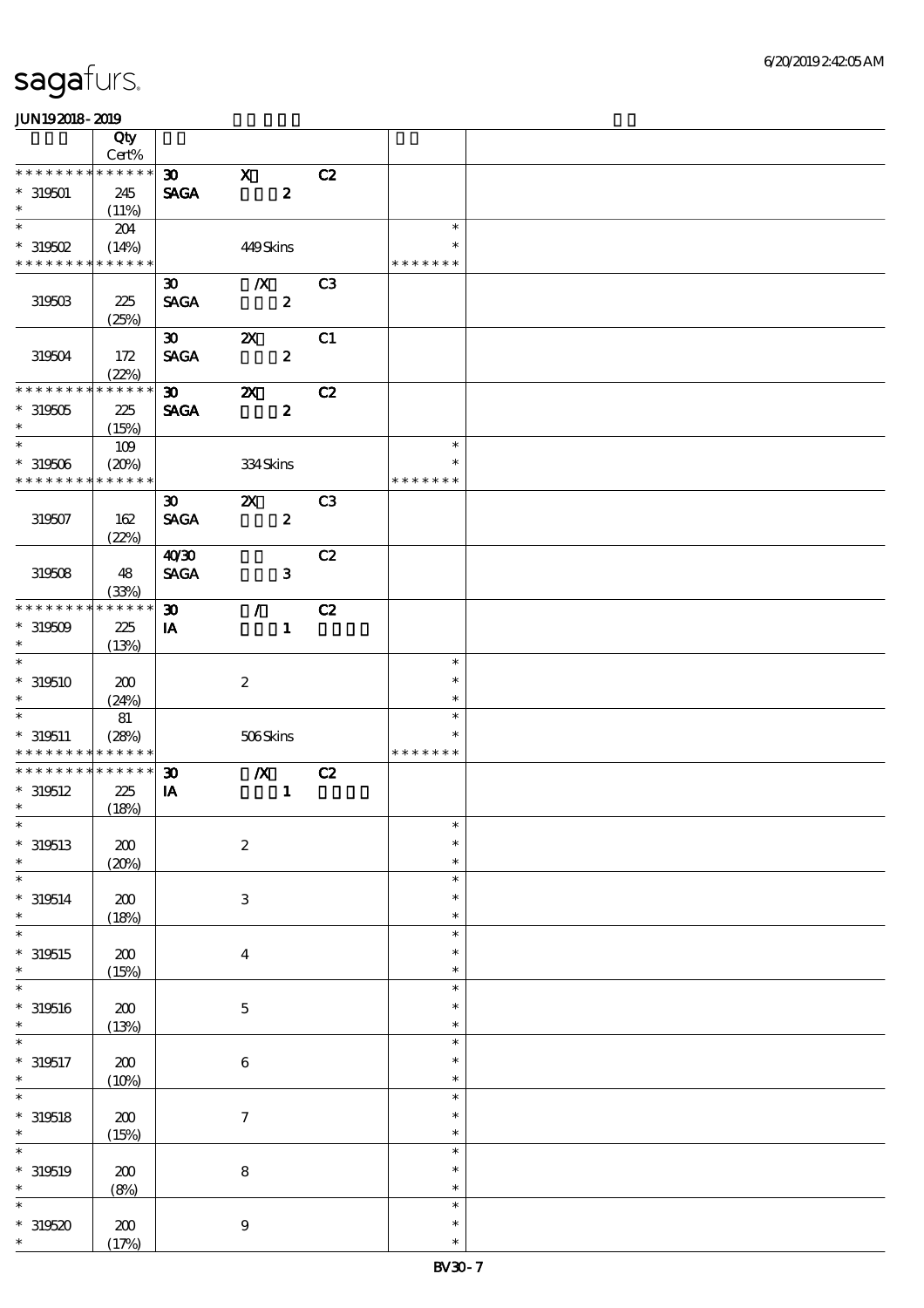|                                            | Qty<br>Cert% |                             |                           |       |               |  |
|--------------------------------------------|--------------|-----------------------------|---------------------------|-------|---------------|--|
| $\ast$                                     |              | $\boldsymbol{\mathfrak{D}}$ | $\mathbf{X}$              | C2    | $\ast$        |  |
|                                            |              |                             |                           |       | $\ast$        |  |
| $* 319521$                                 | ${\bf Z0}$   | $\mathbf{I}\mathbf{A}$      | $\mathbf{1}$              |       |               |  |
| $\ast$                                     | (22%)        |                             |                           |       | $\ast$        |  |
| $\ast$                                     |              |                             |                           |       | $\ast$        |  |
| $*319522$                                  | $200\,$      |                             | $11\,$                    |       | $\ast$        |  |
| $\ast$                                     | (17%)        |                             |                           |       | $\ast$        |  |
| $\overline{\phantom{0}}$                   |              |                             |                           |       | $\ast$        |  |
| $*319523$                                  | 200          |                             | $12 \,$                   |       | $\ast$        |  |
| $\ast$                                     |              |                             |                           |       | $\ast$        |  |
|                                            | (14%)        |                             |                           |       |               |  |
| $\ast$                                     |              |                             |                           |       | $\ast$        |  |
| $* 319524$                                 | $\pmb{30}$   |                             | $13\,$                    |       | $\ast$        |  |
| $\ast$                                     | (17%)        |                             |                           |       | $\ast$        |  |
| $\overline{\phantom{0}}$                   |              |                             |                           |       | $\ast$        |  |
| $*319525$                                  | 200          |                             | $14\,$                    |       | $\ast$        |  |
| $\ast$                                     | (9%)         |                             |                           |       | $\ast$        |  |
| $\overline{\ast}$                          |              |                             |                           |       | $\ast$        |  |
|                                            |              |                             |                           |       | $\ast$        |  |
| $*319526$                                  | 200          |                             | $15\,$                    |       |               |  |
| $\ast$                                     | (5%)         |                             |                           |       | $\ast$        |  |
| $\ast$                                     |              |                             |                           |       | $\ast$        |  |
| $* 319527$                                 | 200          |                             | $16\,$                    |       | $\ast$        |  |
| $\ast$                                     | (8%)         |                             |                           |       | $\ast$        |  |
| $\overline{\ast}$                          |              |                             |                           |       | $\ast$        |  |
| $*319528$                                  | 200          |                             | 17                        |       | $\ast$        |  |
| $\ast$                                     | (9%)         |                             |                           |       | $\ast$        |  |
| $\overline{\phantom{0}}$                   |              |                             |                           |       | $\ast$        |  |
|                                            |              |                             |                           |       | $\ast$        |  |
| $*319529$<br>$\ast$                        | 200          |                             | $18\,$                    |       |               |  |
|                                            | (10%)        |                             |                           |       | $\ast$        |  |
| $\ast$                                     |              |                             |                           |       | $\ast$        |  |
| $*319530$                                  | 200          |                             | $19\,$                    |       | $\ast$        |  |
| $\ast$                                     | (8%)         |                             |                           |       | $\ast$        |  |
| $\overline{\phantom{0}}$                   | $65\,$       |                             |                           |       | $\ast$        |  |
| $*$ 319531                                 | (15%)        |                             | 3800Skins                 |       | $\ast$        |  |
| * * * * * * * * <mark>* * * * * * *</mark> |              |                             |                           |       | * * * * * * * |  |
| * * * * * * * * * * * * * *                |              | $\boldsymbol{\mathfrak{D}}$ | $\boldsymbol{X}$          | C2    |               |  |
|                                            |              |                             | $\overline{\mathbf{z}}$   |       |               |  |
| $*319532$<br>$\ast$                        | $2\!2$       | $\mathbf{I} \mathbf{A}$     |                           |       |               |  |
|                                            | (37%)        |                             |                           |       |               |  |
| $*$                                        |              |                             |                           |       | $\ast$        |  |
| $* 319533$                                 | 200          |                             | $\boldsymbol{2}$          |       | $\ast$        |  |
| $\ast$                                     | (25%)        |                             |                           |       | $\ast$        |  |
| $\ast$                                     | 94           |                             |                           |       | $\ast$        |  |
| $* 319534$                                 | (41%)        |                             | 519Skins                  |       | $\ast$        |  |
| * * * * * * * *                            | * * * * * *  |                             |                           |       | * * * * * * * |  |
|                                            |              | $\boldsymbol{\mathfrak{D}}$ | X /                       | C2    |               |  |
| $319535\,$                                 | 99           | <b>SROY</b>                 | $\mathbf{1}$              |       |               |  |
|                                            |              |                             |                           |       |               |  |
|                                            | (44%)        |                             |                           |       |               |  |
|                                            |              | 30                          |                           | C1/C2 |               |  |
| 319536                                     | 222          | <b>SROY</b>                 | $\mathbf{1}$              |       |               |  |
|                                            | (34%)        |                             |                           |       |               |  |
|                                            |              | $\boldsymbol{\mathfrak{D}}$ |                           | C1    |               |  |
| 319537                                     | 172          | <b>SROY</b>                 | $\mathbf{1}$              |       |               |  |
|                                            | (45%)        |                             |                           |       |               |  |
| * * * * * * *                              | * * * * * *  | $\boldsymbol{\mathfrak{D}}$ |                           | C2    |               |  |
| $*319538$                                  | $205\,$      | <b>SROY</b>                 | $\mathbf{1}$              |       |               |  |
| $*$                                        | (37%)        |                             |                           |       |               |  |
| $\ast$                                     |              |                             |                           |       | $\ast$        |  |
|                                            |              |                             |                           |       |               |  |
| $*319539$                                  | 180          |                             | $\boldsymbol{2}$          |       | $\ast$        |  |
| $\ast$                                     | (45%)        |                             |                           |       | $\ast$        |  |
| $\ast$                                     |              |                             |                           |       | $\ast$        |  |
| $*319540$                                  | 160          |                             | $\ensuremath{\mathbf{3}}$ |       | $\ast$        |  |
| $\ast$                                     | (23%)        |                             |                           |       | $\ast$        |  |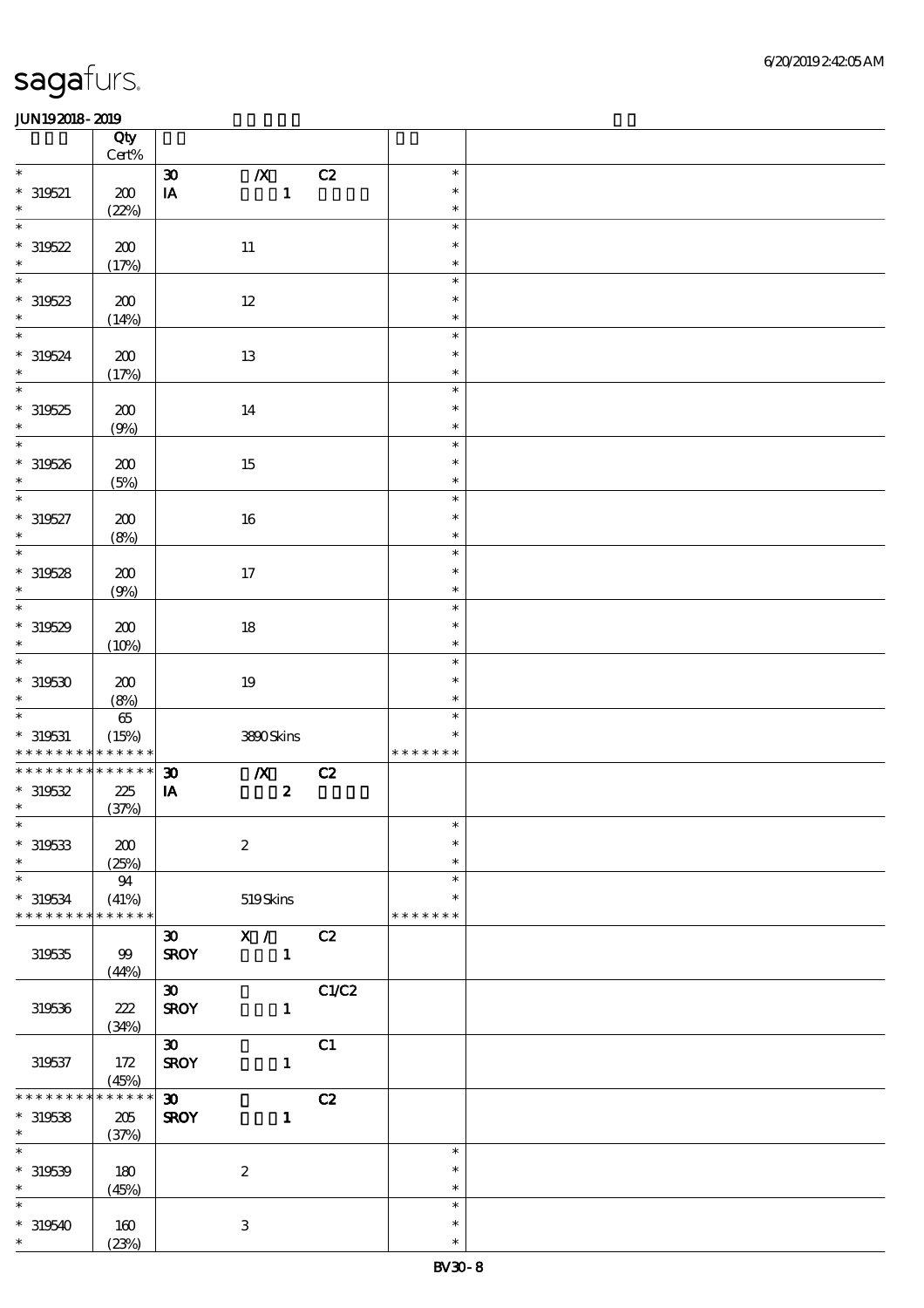|                             | Qty<br>Cert% |                             |                  |                  |                |               |  |
|-----------------------------|--------------|-----------------------------|------------------|------------------|----------------|---------------|--|
| $\ast$                      | $36\,$       | $\boldsymbol{\mathfrak{D}}$ |                  |                  | C2             | $\ast$        |  |
| $* 319541$                  | (19%)        | <b>SROY</b>                 |                  | $\mathbf{1}$     |                | $\ast$        |  |
| * * * * * * * * * * * * * * |              |                             |                  |                  |                | * * * * * * * |  |
|                             |              | $\boldsymbol{\mathfrak{D}}$ | $\mathcal{T}$    |                  | C <sub>3</sub> |               |  |
| 319542                      | 219          | <b>SROY</b>                 |                  | $\mathbf{1}$     |                |               |  |
|                             | (29%)        |                             |                  |                  |                |               |  |
|                             |              | $\infty$                    | $\mathbf X$      |                  | C1             |               |  |
| 319543                      | 173          | <b>SROY</b>                 |                  | $\mathbf{1}$     |                |               |  |
|                             | (30%)        |                             |                  |                  |                |               |  |
| * * * * * * * *             | * * * * * *  | $\infty$                    | $\mathbf x$      |                  | C2             |               |  |
| $*319544$                   | 205          | <b>SROY</b>                 |                  | $\mathbf{1}$     |                |               |  |
| $\ast$                      | (25%)        |                             |                  |                  |                |               |  |
| $\ast$                      |              |                             |                  |                  |                | $\ast$        |  |
| $*319545$                   | 180          |                             | $\boldsymbol{2}$ |                  |                | $\ast$        |  |
| $\ast$                      | (28%)        |                             |                  |                  |                | $\ast$        |  |
| $\ast$                      |              |                             |                  |                  |                | $\ast$        |  |
| $*319546$                   | 180          |                             | $\,3$            |                  |                | $\ast$        |  |
| $\ast$                      | (15%)        |                             |                  |                  |                | $\ast$        |  |
| $\overline{\phantom{0}}$    | 31           |                             |                  |                  |                | $\ast$        |  |
| $*319547$                   | (16%)        |                             | 596Skins         |                  |                | $\ast$        |  |
| * * * * * * * * * * * * * * |              |                             |                  |                  |                | * * * * * * * |  |
|                             |              | $\boldsymbol{\mathfrak{D}}$ | $\mathbf{x}$     |                  | C1/C2          |               |  |
| 319548                      | 198          | <b>SROY</b>                 | $\sim$ 1         |                  |                |               |  |
| * * * * * * * * * * * * * * | (18%)        |                             |                  |                  |                |               |  |
|                             |              | $\boldsymbol{\mathfrak{D}}$ | $X$ / $ZX$       |                  | C3             |               |  |
| $*319549$<br>$\ast$         | 205          | <b>SROY</b>                 |                  | $\mathbf{1}$     |                |               |  |
| $\ast$                      | (18%)<br>10B |                             |                  |                  |                | $\ast$        |  |
| $*319550$                   | (11%)        |                             | 308Skins         |                  |                | $\ast$        |  |
| * * * * * * * * * * * * * * |              |                             |                  |                  |                | * * * * * * * |  |
|                             |              | $\boldsymbol{\mathfrak{D}}$ |                  |                  | C1/C2          |               |  |
| 319551                      | 166          | <b>SROY</b>                 |                  | $\boldsymbol{2}$ |                |               |  |
|                             | (72%)        |                             |                  |                  |                |               |  |
|                             |              | $\infty$                    | $\mathbf{X}$     |                  | C1/C2          |               |  |
| 319552                      | 200          | <b>SROY</b>                 |                  | $\boldsymbol{z}$ |                |               |  |
|                             | (40%)        |                             |                  |                  |                |               |  |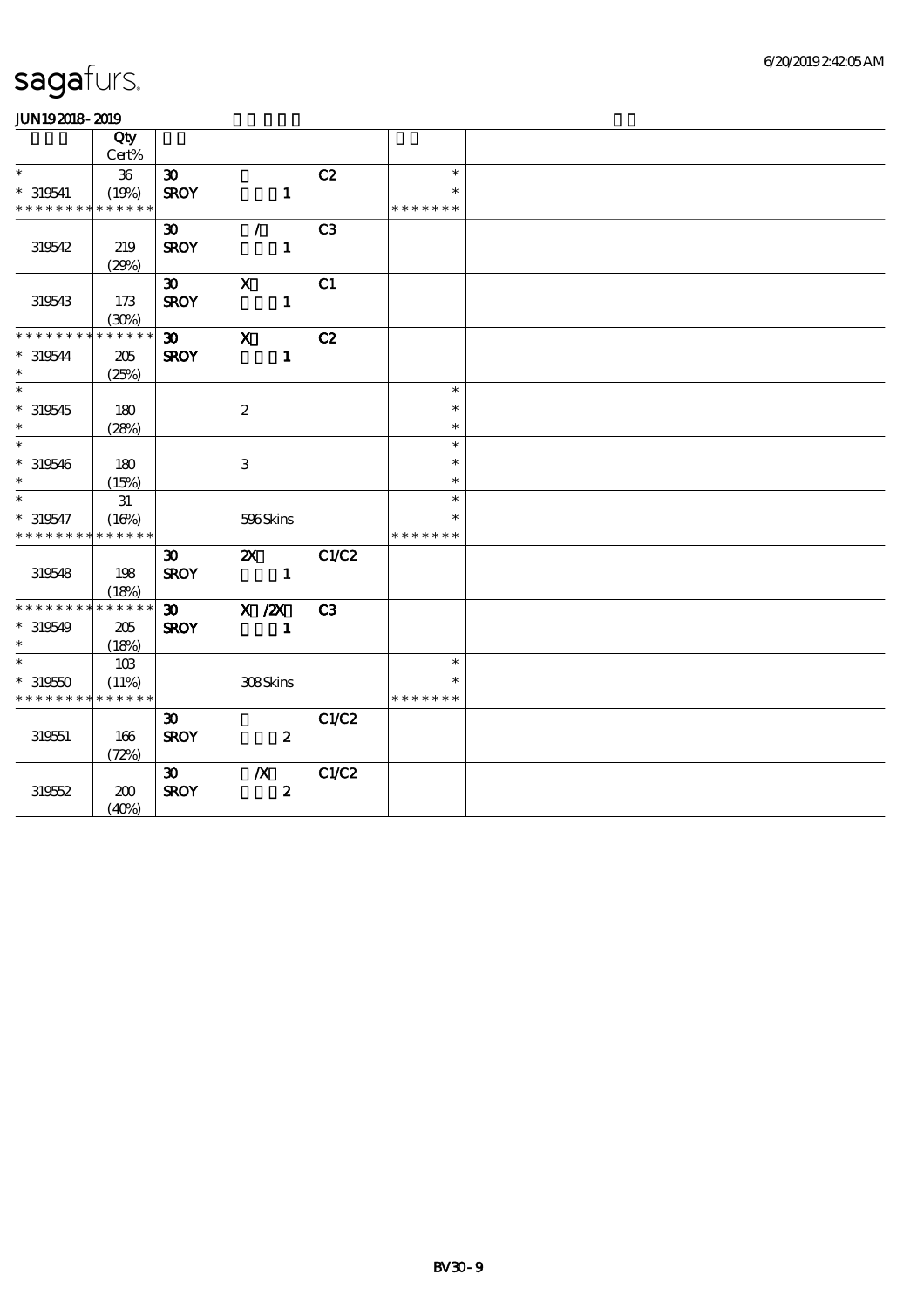|                                            | Qty<br>$Cert\%$       |                                          |                           |       |               |  |
|--------------------------------------------|-----------------------|------------------------------------------|---------------------------|-------|---------------|--|
|                                            |                       |                                          |                           |       |               |  |
| 319621                                     | 105<br>(23%)          | $\boldsymbol{\mathfrak{D}}$<br>${\bf s}$ | 2X / X C2<br>$\sim$ 1     |       |               |  |
|                                            |                       |                                          |                           |       |               |  |
| 319622                                     | 134<br>(30%)          | $\boldsymbol{\mathfrak{D}}$<br>${\bf s}$ | X / C1/C2<br>$\mathbf{1}$ |       |               |  |
|                                            |                       | $\boldsymbol{\mathbf{z}}$                |                           | C1/C2 |               |  |
| 319623                                     | 144<br>(19%)          | ${\bf s}$                                | $\mathbf{1}$              |       |               |  |
|                                            |                       | $\boldsymbol{\mathfrak{D}}$              | $\mathcal{L}$             | C3    |               |  |
| 319624                                     | 102<br>(10%)          | ${\bf s}$                                | $\mathbf 1$               |       |               |  |
|                                            |                       | $\boldsymbol{\mathfrak{D}}$              |                           | C1    |               |  |
| 319625                                     | 95<br>(35%)           | ${\bf s}$                                | $\mathbf{1}$              |       |               |  |
|                                            |                       | $\boldsymbol{\mathfrak{D}}$              |                           | C1    |               |  |
| 319626                                     | 96<br>(30%)           | ${\bf S\!I}$                             | $\mathbf{1}$              |       |               |  |
| * * * * * * * * * * * * * * *              |                       | $\boldsymbol{\mathfrak{D}}$              |                           | C1/C2 |               |  |
| $* 319627$<br>$\ast$                       | 265<br>(14%)          | ${\bf s}$                                | $\mathbf{1}$              |       |               |  |
| $\overline{\phantom{0}}$                   | 41                    |                                          |                           |       | $\ast$        |  |
| $*319628$                                  | (12%)                 |                                          | 306Skins                  |       | $\ast$        |  |
| * * * * * * * *                            | * * * * * *           |                                          |                           |       | * * * * * * * |  |
| 319629                                     | 153                   | $\boldsymbol{\mathfrak{D}}$<br>${\bf s}$ | $\mathbf{1}$              | C2    |               |  |
|                                            | (25%)                 |                                          |                           |       |               |  |
|                                            |                       | $\boldsymbol{\mathfrak{D}}$              |                           | C2    |               |  |
| 319630                                     | 179<br>(22%)          | ${\bf s}$                                | $\mathbf{1}$              |       |               |  |
|                                            |                       | $\boldsymbol{\mathfrak{D}}$              |                           | C2    |               |  |
| 319631                                     | 48<br>(27%)           | ${\bf s}$                                | $\mathbf{1}$              |       |               |  |
|                                            |                       | $\boldsymbol{\mathbf{z}}$                |                           | C1    |               |  |
| $319632\,$                                 | 197<br>(18%)          | ${\bf S}$                                | $\mathbf{1}$              |       |               |  |
|                                            |                       | $\vert x$                                |                           | C1    |               |  |
| 319633                                     | 265<br>(33%)          | ${\bf s}$                                | $\mathbf{1}$              |       |               |  |
|                                            |                       | $\boldsymbol{\mathbf{z}}$                |                           | C1    |               |  |
| 319634                                     | 216<br>(23%)          | ${\bf S}$                                | $\mathbf{1}$              |       |               |  |
| * * * * * * * *                            | * * * * * *           | $\boldsymbol{\mathsf{20}}$               |                           | C2    |               |  |
| $*319635$                                  | 285                   | $\mathbf{S}$                             | $\mathbf{1}$              |       |               |  |
| $\ast$                                     | (13%)                 |                                          |                           |       |               |  |
| $\ast$                                     |                       |                                          |                           |       | $\ast$        |  |
| $* 319636$                                 | 260                   |                                          | $\boldsymbol{2}$          |       | $\ast$        |  |
| $\ast$                                     | (8%)                  |                                          |                           |       | $\ast$        |  |
| $\ast$                                     | $\boldsymbol{\omega}$ |                                          |                           |       | $\ast$        |  |
| $* 319637$                                 | (18%)                 |                                          | $614$ Skins               |       | ∗             |  |
| * * * * * * * *                            | * * * * * *           |                                          |                           |       | * * * * * * * |  |
| * * * * * * * *                            | * * * * * *           | $\boldsymbol{\mathbf{z}}$                |                           | C2    |               |  |
| $*319638$                                  | 285                   | $\mathbf{S}$                             | $\mathbf{1}$              |       |               |  |
| $\ast$                                     | (23%)                 |                                          |                           |       |               |  |
| $\ast$                                     | ${\bf 78}$            |                                          |                           |       | $\ast$        |  |
| $*319639$                                  | (23%)                 |                                          | 363Skins                  |       |               |  |
| * * * * * * * * <mark>* * * * * *</mark> * |                       |                                          |                           |       | * * * * * * * |  |
| * * * * * * * * <mark>* * * * * * *</mark> |                       | $\boldsymbol{\mathbf{z}}$                |                           | C2    |               |  |
|                                            | 285                   |                                          |                           |       |               |  |
| $* 319640$<br>$\ast$                       | (11%)                 | $\mathbf{S}$                             | $\mathbf{1}$              |       |               |  |
|                                            |                       |                                          |                           |       |               |  |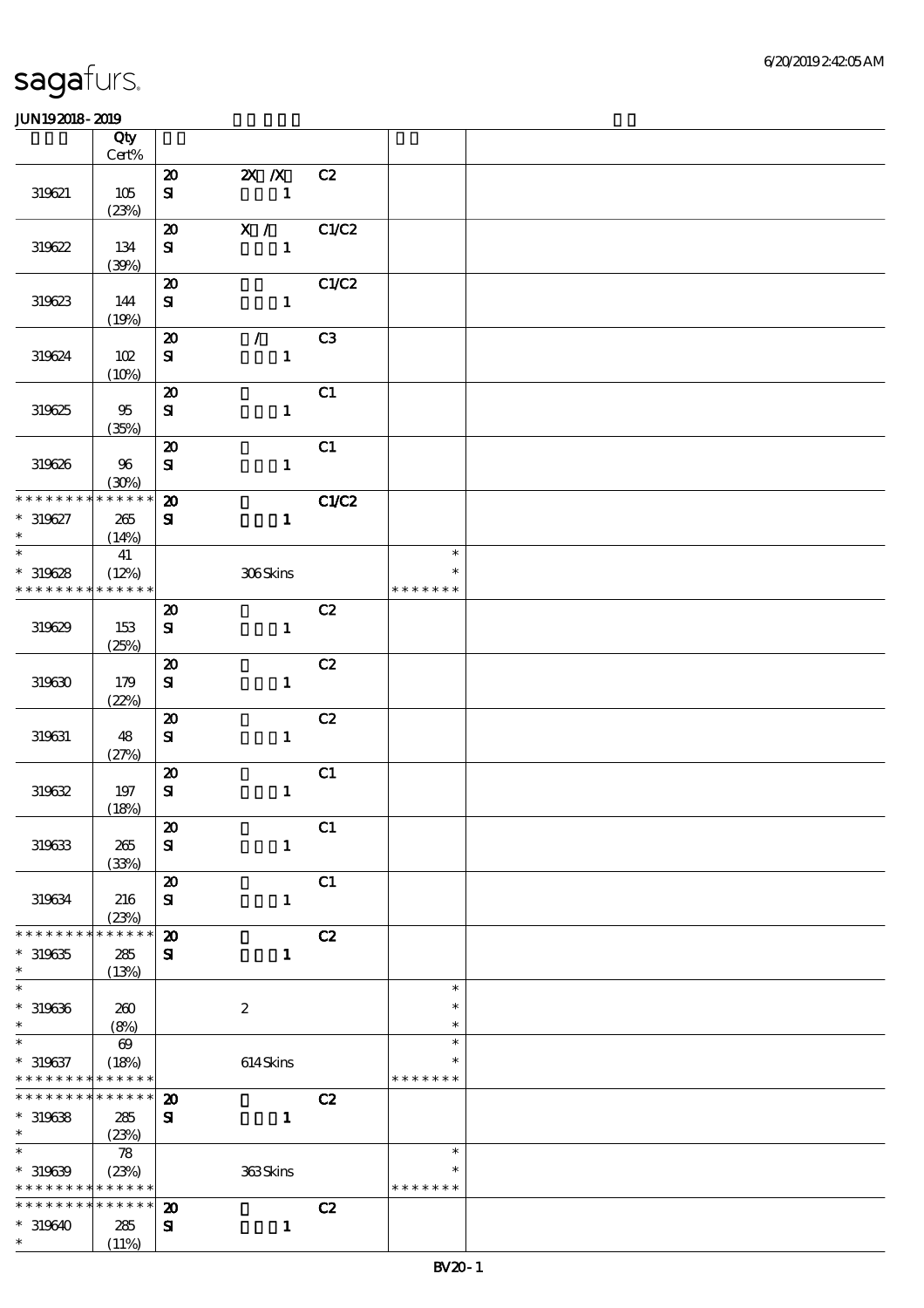|                              | Qty          |                                                         |                                           |                |               |  |
|------------------------------|--------------|---------------------------------------------------------|-------------------------------------------|----------------|---------------|--|
| $\ast$                       | $Cert\%$     |                                                         |                                           |                | $\ast$        |  |
| $* 319641$                   | 80<br>(12%)  | $\boldsymbol{\mathsf{20}}$<br>${\bf s}$                 | $\mathbf{1}$                              | C2             | $\ast$        |  |
| * * * * * * * *              | * * * * * *  |                                                         |                                           |                | * * * * * * * |  |
|                              |              | $\boldsymbol{\mathfrak{D}}$                             |                                           | C <sub>3</sub> |               |  |
| 319642                       | 192          | ${\bf S}$                                               | $\mathbf{1}$                              |                |               |  |
|                              | (9%)         |                                                         |                                           |                |               |  |
| 319643                       | 233          | $\boldsymbol{\mathbf{z}}$<br>${\bf s}$                  | $\boldsymbol{\mathrm{X}}$<br>$\mathbf{1}$ | C1             |               |  |
|                              | (14%)        |                                                         |                                           |                |               |  |
|                              |              | $\boldsymbol{\mathbf{z}}$                               | $\mathbf X$                               | C1             |               |  |
| 319644                       | 152          | $\bf S$                                                 | $\mathbf{1}$                              |                |               |  |
|                              | (9%)         |                                                         |                                           |                |               |  |
| * * * * * * * *<br>$*319645$ | * * * * * *  | $\boldsymbol{\mathbf{z}}$<br>${\bf s}$                  | $\mathbf x$<br>$\mathbf{1}$               | C2             |               |  |
| $\ast$                       | 285<br>(9%)  |                                                         |                                           |                |               |  |
| $*$                          | 210          |                                                         |                                           |                | $\ast$        |  |
| $* 319646$                   | (5%)         |                                                         | 495Skins                                  |                | $\ast$        |  |
| * * * * * * * *              | * * * * * *  |                                                         |                                           |                | * * * * * * * |  |
|                              | 184          | $\boldsymbol{\mathbf{z}}$                               | $\mathbf{x}$                              | C <sub>3</sub> |               |  |
| 319647                       | (8%)         | $\bf S$                                                 | $\mathbf{1}$                              |                |               |  |
|                              |              | $\boldsymbol{\mathfrak{D}}$                             | $\boldsymbol{\mathsf{z}}$                 | C2             |               |  |
| 319648                       | 171          | ${\bf S}$                                               | $\mathbf{1}$                              |                |               |  |
|                              | (9%)         |                                                         |                                           |                |               |  |
|                              | 122          | $\boldsymbol{\mathsf{20}}$<br>${\bf s}$                 | $\mathcal{L}$                             | C2             |               |  |
| 319649                       | (11%)        |                                                         | $\boldsymbol{z}$                          |                |               |  |
|                              |              | $\boldsymbol{\mathsf{20}}$                              | $X$ / $ZX$                                | C2             |               |  |
| 319650                       | 169          | ${\bf s}$                                               | $\boldsymbol{z}$                          |                |               |  |
|                              | (8%)         |                                                         |                                           |                |               |  |
| 319651                       | 139          | $\boldsymbol{\mathbf{z}}$<br>$\, {\bf I} \! {\bf B} \,$ | $\mathcal{L}$<br>$\mathbf{1}$             | C2             |               |  |
|                              | (20%)        |                                                         |                                           |                |               |  |
| * * * * * * * *              | * * * * * *  | $\boldsymbol{\mathfrak{D}}$                             | $\boldsymbol{X}$                          | C2             |               |  |
| $*319652$                    | 285          | ${\bf I\!B}$                                            | $\mathbf{1}$                              |                |               |  |
| $\ast$<br>$*$                | (11%)        |                                                         |                                           |                | $\ast$        |  |
| $* 319653$                   | 235<br>(12%) |                                                         | 520Skins                                  |                | $\ast$        |  |
| * * * * * * * *              | * * * * * *  |                                                         |                                           |                | * * * * * * * |  |
|                              |              | $\boldsymbol{\omega}$                                   | $\overline{X}$ X                          | C2             |               |  |
| 319654                       | 219          | <b>SAGA</b>                                             | $\sim$ 1                                  |                |               |  |
|                              | (34%)        | $\overline{\mathbf{a}}$                                 |                                           |                |               |  |
| 319655                       | 124          | <b>SAGA</b>                                             | $\mathbf{1}$                              | C1             |               |  |
|                              | (48%)        |                                                         |                                           |                |               |  |
|                              |              | $\overline{\mathbf{a}}$                                 |                                           | C1/C2          |               |  |
| 319656                       | 224          | <b>SAGA</b>                                             | $\mathbf{1}$                              |                |               |  |
|                              | (20%)        | $\boldsymbol{\mathsf{20}}$                              |                                           |                |               |  |
| 319657                       | 230          | <b>SAGA</b>                                             | $\mathbf{1}$                              | C2             |               |  |
|                              | (40%)        |                                                         |                                           |                |               |  |
|                              |              | $\boldsymbol{\omega}$                                   |                                           | C3             |               |  |
| 319658                       | 102          | $\ensuremath{\mathsf{SAGA}}$                            | $\mathbf{1}$                              |                |               |  |
|                              | (21%)        | $\boldsymbol{\omega}$                                   |                                           |                |               |  |
| 319659                       | 191          | <b>SAGA</b>                                             | $\mathbf{1}$                              | C1             |               |  |
|                              | (31%)        |                                                         |                                           |                |               |  |
| * * * * * * *                | * * * * * *  | $\boldsymbol{\omega}$                                   |                                           | C1             |               |  |
| $*319600$                    | 265          | <b>SAGA</b>                                             | $\mathbf{1}$                              |                |               |  |
| $\ast$                       | (49%)        |                                                         |                                           |                |               |  |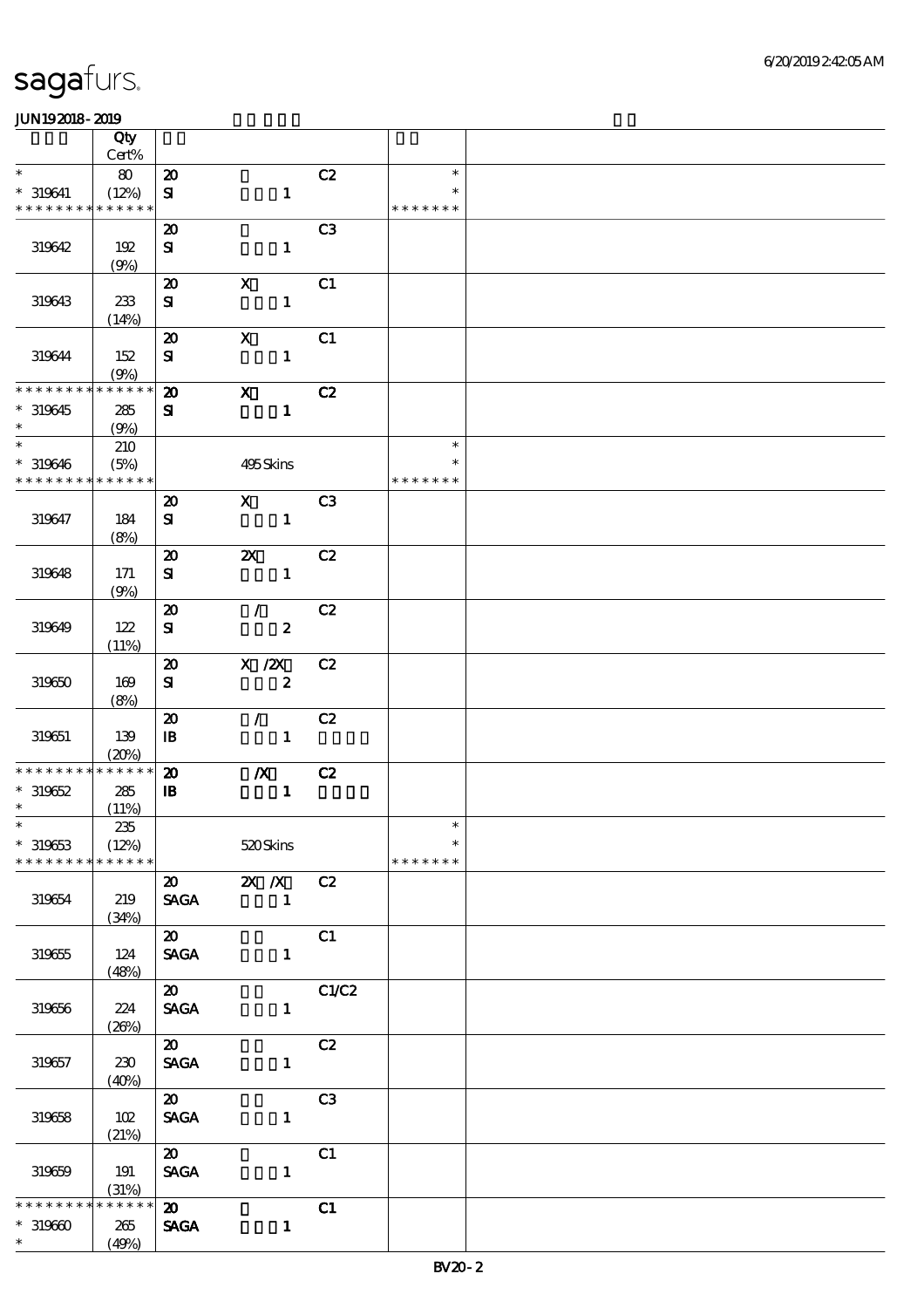|                                           | Qty                  |                                            |                           |                |                         |  |
|-------------------------------------------|----------------------|--------------------------------------------|---------------------------|----------------|-------------------------|--|
|                                           | Cert%                |                                            |                           |                |                         |  |
| $\ast$                                    | 68                   | $\boldsymbol{\mathfrak{D}}$                |                           | C1             | $\ast$                  |  |
| $* 319661$<br>* * * * * * * *             | (32%)<br>* * * * * * | <b>SAGA</b>                                | $\mathbf{1}$              |                | $\ast$<br>* * * * * * * |  |
| * * * * * * *<br>∗                        | * * * * * *          | $\boldsymbol{\mathfrak{D}}$                |                           | C2             |                         |  |
| $*319662$                                 | 265                  | <b>SAGA</b>                                | $\mathbf{1}$              |                |                         |  |
| $\ast$                                    | (20%)                |                                            |                           |                |                         |  |
| $\ast$                                    |                      |                                            |                           |                | $\ast$                  |  |
| $* 319663$                                | 220                  |                                            | $\boldsymbol{2}$          |                | $\ast$                  |  |
| $\ast$                                    | (21%)                |                                            |                           |                | $\ast$                  |  |
| $\ast$                                    | $54\,$               |                                            |                           |                | $\ast$                  |  |
| $* 319664$                                | (24%)                |                                            | 539Skins                  |                | $\ast$                  |  |
| * * * * * * * * * * * * * *               |                      |                                            |                           |                | * * * * * * *           |  |
| * * * * * * * * * * * * * *               |                      | $\boldsymbol{\mathfrak{D}}$                |                           | C2             |                         |  |
| $*319665$                                 | 266                  | <b>SAGA</b>                                | $\mathbf{1}$              |                |                         |  |
| $\ast$                                    | (34%)                |                                            |                           |                |                         |  |
| $\ast$                                    |                      |                                            |                           |                | $\ast$                  |  |
| $* 319666$                                | 240                  |                                            | $\boldsymbol{2}$          |                | $\ast$                  |  |
| $\ast$                                    | (32%)                |                                            |                           |                | $\ast$                  |  |
| $\ast$                                    | 259                  |                                            |                           |                | $\ast$                  |  |
| $* 319667$                                | (42%)                |                                            | 765Skins                  |                | $\ast$                  |  |
| * * * * * * * *                           | * * * * * *          |                                            |                           |                | * * * * * * *           |  |
|                                           |                      | $\boldsymbol{\mathfrak{D}}$                |                           | C <sub>3</sub> |                         |  |
| 319668                                    | 161                  | <b>SAGA</b>                                | $\mathbf{1}$              |                |                         |  |
|                                           | (15%)                |                                            |                           |                |                         |  |
|                                           |                      | $\boldsymbol{\mathfrak{D}}$                |                           | C <sub>3</sub> |                         |  |
| 319669                                    | 236                  | <b>SAGA</b>                                | $\mathbf{1}$              |                |                         |  |
|                                           | (30%)                |                                            |                           |                |                         |  |
| * * * * * * * *                           | $***$ * * * *        | $\boldsymbol{\mathfrak{D}}$                |                           | C1             |                         |  |
| $*319670$                                 | $265\,$              | <b>SAGA</b>                                | $\mathbf{1}$              |                |                         |  |
| $\ast$                                    | (32%)                |                                            |                           |                |                         |  |
| $\ast$                                    | 168                  |                                            |                           |                | $\ast$                  |  |
| $* 319671$<br>* * * * * * * * * * * * * * | (28%)                |                                            | 433Skins                  |                | $\ast$                  |  |
| * * * * * * * * * * * * * *               |                      |                                            |                           |                | * * * * * * *           |  |
| $* 319672$                                | 265                  | $\boldsymbol{\mathfrak{D}}$<br><b>SAGA</b> | $\mathbf{1}$              | C2             |                         |  |
| $\ast$                                    | (18%)                |                                            |                           |                |                         |  |
| $*$                                       |                      |                                            |                           |                | $\ast$                  |  |
| $* 319673$                                | 240                  |                                            | $\boldsymbol{2}$          |                | $\ast$                  |  |
| $\ast$                                    | (23%)                |                                            |                           |                | $\ast$                  |  |
| $\ast$                                    |                      |                                            |                           |                | $\ast$                  |  |
| $* 319674$                                | 240                  |                                            | $\ensuremath{\mathbf{3}}$ |                | $\ast$                  |  |
| $\ast$                                    | (13%)                |                                            |                           |                | $\ast$                  |  |
| $\ast$                                    |                      |                                            |                           |                | $\ast$                  |  |
| $*319675$                                 | 240                  |                                            | $\boldsymbol{4}$          |                | $\ast$                  |  |
| $\ast$                                    | (16%)                |                                            |                           |                | $\ast$                  |  |
| $\ast$                                    |                      |                                            |                           |                | $\ast$                  |  |
| $* 319676$                                | 240                  |                                            | $\mathbf 5$               |                | $\ast$                  |  |
| $\ast$                                    | (16%)                |                                            |                           |                | $\ast$                  |  |
| $\ast$                                    |                      |                                            |                           |                | $\ast$                  |  |
| $* 319677$                                | 240                  |                                            | $\boldsymbol{6}$          |                | $\ast$                  |  |
| $\ast$                                    | (18%)                |                                            |                           |                | $\ast$                  |  |
| $\ast$                                    | 122                  |                                            |                           |                | $\ast$                  |  |
| $* 319678$                                | (12%)                |                                            | 1587Skins                 |                | $\ast$                  |  |
| * * * * * * * * * * * * * *               |                      |                                            |                           |                | * * * * * * *           |  |
| * * * * * * *                             | * * * * * *          | $\boldsymbol{\mathfrak{D}}$                |                           | C3             |                         |  |
| $*319679$                                 | 265                  | <b>SAGA</b>                                | $\mathbf{1}$              |                |                         |  |
| $\ast$                                    | (15%)                |                                            |                           |                |                         |  |
| $\ast$                                    | 159                  |                                            |                           |                | $\ast$                  |  |
| $*319680$                                 | $(\Theta)$           |                                            | 424Skins                  |                | $\ast$                  |  |
| * * * * * * * *                           | * * * * * *          |                                            |                           |                | * * * * * * *           |  |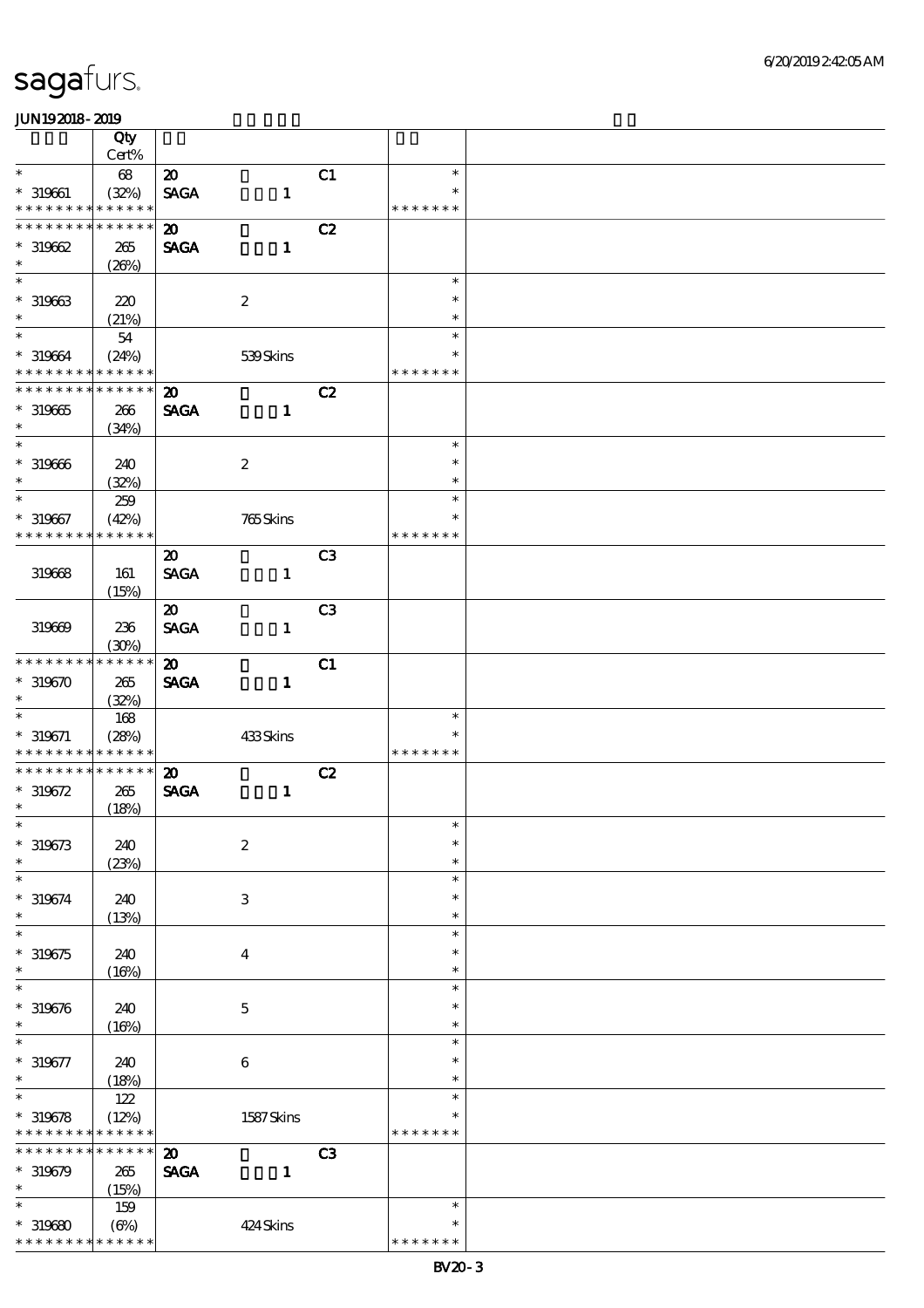|                             | Qty<br>Cert%    |                                |                           |                             |                |               |  |
|-----------------------------|-----------------|--------------------------------|---------------------------|-----------------------------|----------------|---------------|--|
| * * * * * * *               | * * * * * *     | $\boldsymbol{\mathfrak{D}}$    | $\mathbf x$               |                             | C1             |               |  |
| $*$ 319681                  | 265             | <b>SAGA</b>                    |                           | $\mathbf{1}$                |                |               |  |
| $\ast$                      | (21%)           |                                |                           |                             |                |               |  |
| $\ast$                      |                 |                                |                           |                             |                | $\ast$        |  |
| $*319682$                   | 220             |                                | $\boldsymbol{2}$          |                             |                | $\ast$        |  |
| $\ast$                      | (21%)           |                                |                           |                             |                | $\ast$        |  |
| $\ast$                      |                 |                                |                           |                             |                | $\ast$        |  |
|                             | 48              |                                |                           |                             |                |               |  |
| $*$ 319683                  | (29%)           |                                | 533Skins                  |                             |                | *             |  |
| * * * * * * * * * * * * * * |                 |                                |                           |                             |                | * * * * * * * |  |
| * * * * * * * *             | * * * * * *     | $\boldsymbol{\mathfrak{D}}$    | $\mathbf{x}$              |                             | C2             |               |  |
| * 319684                    | 265             | <b>SAGA</b>                    |                           | $\mathbf{1}$                |                |               |  |
| $\ast$                      | (13%)           |                                |                           |                             |                |               |  |
| $\overline{\phantom{0}}$    |                 |                                |                           |                             |                | $\ast$        |  |
|                             |                 |                                |                           |                             |                |               |  |
| $* 319685$                  | 240             |                                | $\boldsymbol{2}$          |                             |                | $\ast$        |  |
| $\ast$                      | (7%)            |                                |                           |                             |                | $\ast$        |  |
| $\ast$                      |                 |                                |                           |                             |                | $\ast$        |  |
| $* 319686$                  | 240             |                                | $\,3$                     |                             |                | $\ast$        |  |
| $\ast$                      | (21%)           |                                |                           |                             |                | $\ast$        |  |
| $\ast$                      |                 |                                |                           |                             |                | $\ast$        |  |
|                             |                 |                                |                           |                             |                | $\ast$        |  |
| $* 319687$                  | 240             |                                | $\overline{4}$            |                             |                |               |  |
| $\ast$                      | (9%)            |                                |                           |                             |                | $\ast$        |  |
| $\ast$                      |                 |                                |                           |                             |                | $\ast$        |  |
| $* 319688$                  | 240             |                                | $\mathbf 5$               |                             |                | $\ast$        |  |
| $\ast$                      | (13%)           |                                |                           |                             |                | $\ast$        |  |
| $\ast$                      | 162             |                                |                           |                             |                | $\ast$        |  |
|                             |                 |                                |                           |                             |                |               |  |
| $* 319689$                  | (8%)            |                                |                           | 1387Skins                   |                |               |  |
| * * * * * * * * * * * * * * |                 |                                |                           |                             |                | * * * * * * * |  |
| * * * * * * * *             | $* * * * * * *$ | $\boldsymbol{\mathfrak{D}}$    | $\mathbf{x}$              |                             | C <sub>3</sub> |               |  |
| $*319600$                   | 265             | <b>SAGA</b>                    |                           | $\mathbf{1}$                |                |               |  |
| $\ast$                      | (12%)           |                                |                           |                             |                |               |  |
| $\ast$                      | 226             |                                |                           |                             |                | $\ast$        |  |
|                             |                 |                                |                           |                             |                | $\ast$        |  |
| $* 319691$                  | (8%)            |                                | 491 Skins                 |                             |                |               |  |
| * * * * * * * * * * * * * * |                 |                                |                           |                             |                | * * * * * * * |  |
|                             |                 | $\boldsymbol{\mathsf{20}}$     | $\boldsymbol{\mathsf{Z}}$ |                             | C1             |               |  |
| 319692                      | 95              | <b>SAGA</b>                    |                           | $\mathbf{1}$                |                |               |  |
|                             | (8%)            |                                |                           |                             |                |               |  |
| * * * * * * * * * * * * * * |                 | $\boldsymbol{\omega}$          | $\mathbf{x}$              |                             | C2             |               |  |
| $* 31960B$                  | $265\,$         | <b>SAGA</b>                    |                           | $\blacksquare$              |                |               |  |
| $\ast$                      |                 |                                |                           |                             |                |               |  |
|                             | (8%)            |                                |                           |                             |                |               |  |
| $\ast$                      | 86              |                                |                           |                             |                | $\ast$        |  |
| $*319694$                   | (11%)           |                                | $351$ Skins               |                             |                | $\ast$        |  |
| * * * * * * * *             | * * * * * *     |                                |                           |                             |                | * * * * * * * |  |
|                             |                 | $\boldsymbol{\mathsf{20}}$     |                           | <b>2X</b> C3                |                |               |  |
| 319695                      | 145             | <b>SAGA</b>                    |                           | $\blacksquare$              |                |               |  |
|                             | (12%)           |                                |                           |                             |                |               |  |
|                             |                 | $\boldsymbol{\mathsf{20}}$     |                           |                             |                |               |  |
|                             |                 |                                |                           | $\mathcal{T} = \mathcal{I}$ | C2             |               |  |
| 319696                      | 91              | <b>SAGA</b>                    |                           | $\boldsymbol{2}$            |                |               |  |
|                             | (43%)           |                                |                           |                             |                |               |  |
|                             |                 | $\boldsymbol{\omega}$          |                           |                             | C1             |               |  |
| 319697                      | 96              | $\operatorname{\mathbf{SAGA}}$ |                           | $\boldsymbol{z}$            |                |               |  |
|                             | (62%)           |                                |                           |                             |                |               |  |
|                             |                 | $\boldsymbol{\mathfrak{D}}$    |                           |                             |                |               |  |
|                             |                 |                                |                           |                             | C1             |               |  |
| 319698                      | 114             | $\ensuremath{\mathsf{SAGA}}$   |                           | $\boldsymbol{z}$            |                |               |  |
|                             | (54%)           |                                |                           |                             |                |               |  |
|                             |                 | $\boldsymbol{\mathfrak{D}}$    |                           |                             | C2             |               |  |
| 319699                      | 133             | $\pmb{\text{SAGA}}$            |                           | $\boldsymbol{z}$            |                |               |  |
|                             | (22%)           |                                |                           |                             |                |               |  |
|                             |                 | $\boldsymbol{\mathfrak{D}}$    |                           |                             | C2             |               |  |
|                             |                 |                                |                           |                             |                |               |  |
| 319700                      | 150             | $\operatorname{\mathsf{SAGA}}$ |                           | $\boldsymbol{z}$            |                |               |  |
|                             | (60%)           |                                |                           |                             |                |               |  |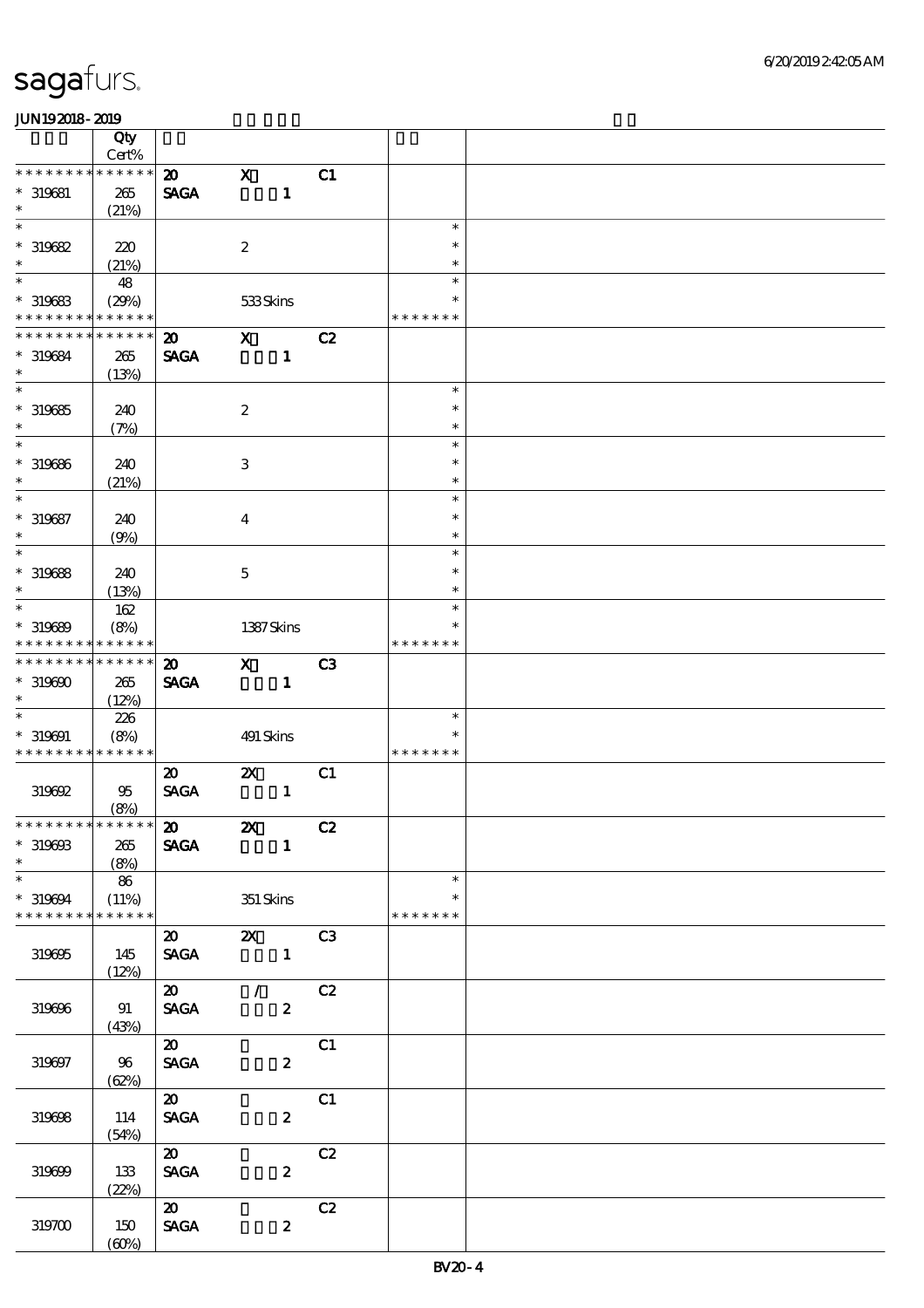|                                            | Qty                  |                                            |                         |                  |       |                  |  |
|--------------------------------------------|----------------------|--------------------------------------------|-------------------------|------------------|-------|------------------|--|
|                                            | Cert%                |                                            |                         |                  |       |                  |  |
| 319701                                     | 233                  | $\boldsymbol{\mathfrak{D}}$<br><b>SAGA</b> |                         | $\boldsymbol{z}$ | C2    |                  |  |
|                                            | (31%)                |                                            |                         |                  |       |                  |  |
| * * * * * * *<br>$*$ 319702                | * * * * * *          | $\boldsymbol{\mathfrak{D}}$                | $\mathbf X$             |                  | C2    |                  |  |
| $\ast$                                     | 265<br>(17%)         | <b>SAGA</b>                                |                         | $\boldsymbol{z}$ |       |                  |  |
| $\ast$                                     | 45                   |                                            |                         |                  |       | $\ast$           |  |
| $*319703$                                  | (13%)                |                                            | 310Skins                |                  |       | $\ast$           |  |
| * * * * * * * * <mark>* * * * * *</mark> * |                      |                                            |                         |                  |       | * * * * * * *    |  |
| 319704                                     | 196                  | $\boldsymbol{\mathfrak{D}}$<br><b>SAGA</b> | $\mathbf{x}$            | $\boldsymbol{z}$ | C2    |                  |  |
|                                            | (17%)                |                                            |                         |                  |       |                  |  |
|                                            |                      | $\boldsymbol{\mathfrak{D}}$                | $X$ $X$                 |                  | C2    |                  |  |
| 319705                                     | 68                   | IA                                         |                         | $\mathbf{1}$     |       |                  |  |
| * * * * * * * *                            | (29%)<br>* * * * * * | $\boldsymbol{\mathbf{z}}$                  | $\mathcal{L}$           |                  | C2    |                  |  |
|                                            |                      |                                            |                         |                  |       |                  |  |
| $*319706$<br>$\ast$                        | 265<br>(19%)         | IA                                         |                         | $\mathbf{1}$     |       |                  |  |
| $\overline{\phantom{0}}$                   | 227                  |                                            |                         |                  |       | $\ast$           |  |
| $* 319707$                                 | (20%)                |                                            | 492Skins                |                  |       | $\ast$           |  |
| * * * * * * * *                            | * * * * * *          |                                            |                         |                  |       | * * * * * * *    |  |
| * * * * * * * *                            | * * * * * *          | $\boldsymbol{\mathfrak{D}}$                | $\overline{X}$          |                  | C2    |                  |  |
| $*319708$<br>$\ast$                        | 265                  | IA                                         |                         | $\mathbf{1}$     |       |                  |  |
| $\ast$                                     | (8%)                 |                                            |                         |                  |       | $\ast$           |  |
| $*319709$                                  | 240                  |                                            | $\boldsymbol{2}$        |                  |       | $\ast$           |  |
| $\ast$                                     | (8%)                 |                                            |                         |                  |       | $\ast$           |  |
| $\ast$                                     |                      |                                            |                         |                  |       | $\ast$           |  |
| $* 319710$                                 | 240                  |                                            | $\,3$                   |                  |       | $\ast$           |  |
| $\ast$                                     | (12%)                |                                            |                         |                  |       | $\ast$           |  |
| $\ast$                                     |                      |                                            |                         |                  |       | $\ast$           |  |
| $* 319711$                                 | 240                  |                                            | $\overline{\mathbf{4}}$ |                  |       | $\ast$           |  |
| $\ast$                                     | (11%)                |                                            |                         |                  |       | $\ast$           |  |
|                                            |                      |                                            |                         |                  |       | $\ast$           |  |
| $* 319712$<br>$\ast$                       | 240                  |                                            | $\mathbf 5$             |                  |       | $\ast$<br>$\ast$ |  |
| $*$                                        | (17%)                |                                            |                         |                  |       | $\ast$           |  |
| $*319713$                                  | 240                  |                                            | $\bf 6$                 |                  |       | $\ast$           |  |
| $\ast$                                     | (13%)                |                                            |                         |                  |       | $\ast$           |  |
| $\ast$                                     |                      |                                            |                         |                  |       | $\ast$           |  |
| $* 319714$                                 | 240                  |                                            | $\boldsymbol{\tau}$     |                  |       | $\ast$           |  |
| $\ast$                                     | (12%)                |                                            |                         |                  |       | $\ast$           |  |
| $\ast$                                     |                      |                                            |                         |                  |       | $\ast$           |  |
| $* 319715$<br>$\ast$                       | 240                  |                                            | 8                       |                  |       | $\ast$<br>$\ast$ |  |
| $\ast$                                     | (10%)                |                                            |                         |                  |       | $\ast$           |  |
| $* 319716$                                 | 160<br>(10%)         |                                            | 2105Skins               |                  |       |                  |  |
| * * * * * * * *                            | * * * * * *          |                                            |                         |                  |       | * * * * * * *    |  |
| * * * * * * *                              | * * * * * *          | $\boldsymbol{\mathbf{Z}}$                  | $\boldsymbol{X}$        |                  | C2    |                  |  |
| $* 319717$                                 | 265                  | IA                                         |                         | $\boldsymbol{z}$ |       |                  |  |
| $\ast$                                     | (18%)                |                                            |                         |                  |       |                  |  |
|                                            | 149                  |                                            |                         |                  |       | $\ast$           |  |
| $* 319718$                                 | (18%)                |                                            | 414Skins                |                  |       |                  |  |
| * * * * * * * * * * * * * *                |                      |                                            |                         |                  |       | * * * * * * *    |  |
|                                            |                      | $\boldsymbol{\mathfrak{D}}$                |                         |                  | C1/C2 |                  |  |
| 319719                                     | 106                  | <b>SROY</b>                                |                         | $\mathbf{1}$     |       |                  |  |
|                                            | (34%)                |                                            |                         |                  |       |                  |  |
|                                            |                      | $\boldsymbol{\mathfrak{D}}$                |                         |                  | C1/C2 |                  |  |
| 319720                                     | 267<br>(40%)         | <b>SROY</b>                                |                         | $\mathbf{1}$     |       |                  |  |
|                                            |                      |                                            |                         |                  |       |                  |  |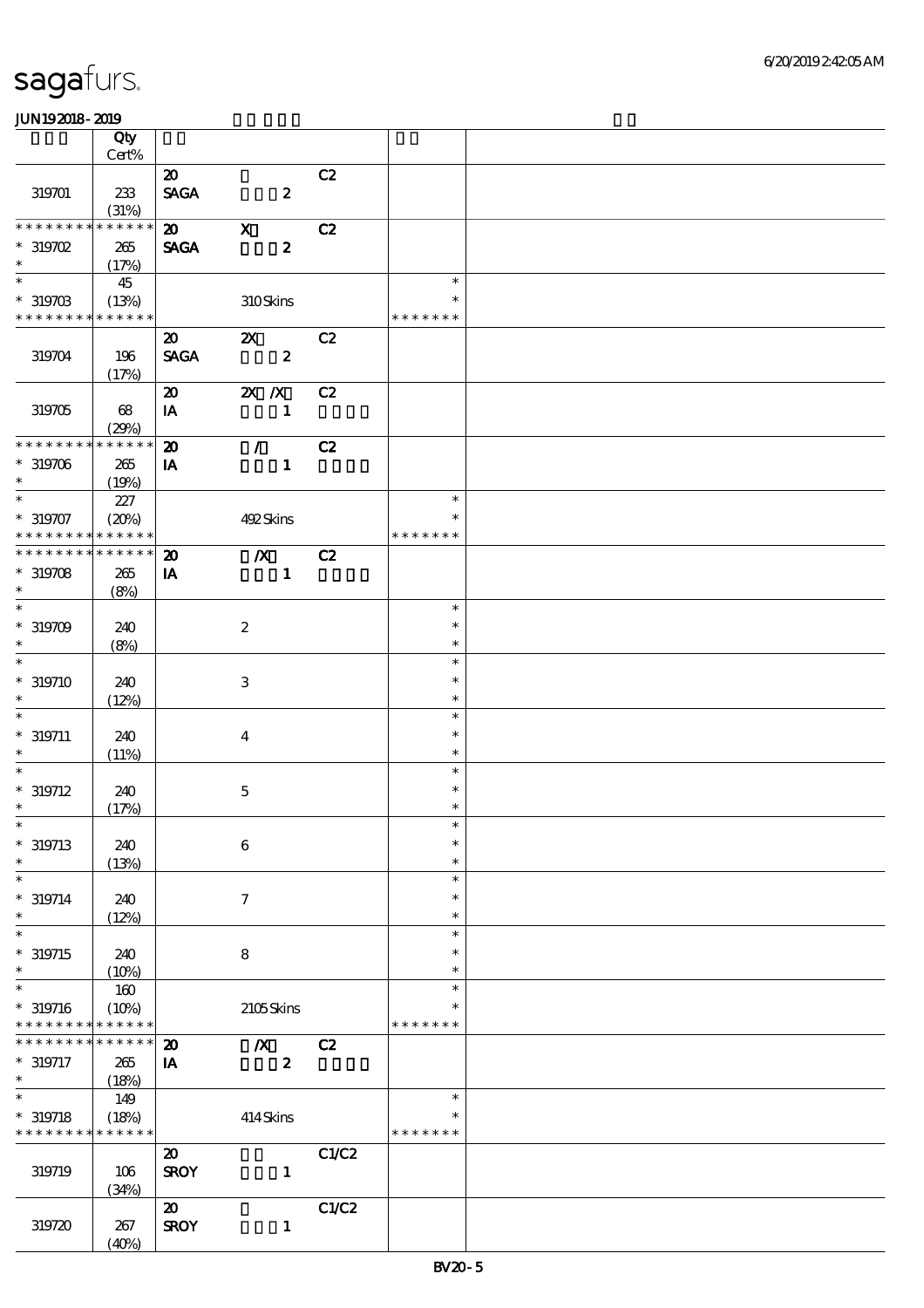| .                                        |              |                             |                           |                |               |  |
|------------------------------------------|--------------|-----------------------------|---------------------------|----------------|---------------|--|
|                                          | Qty<br>Cert% |                             |                           |                |               |  |
|                                          |              |                             |                           |                |               |  |
|                                          |              | $\boldsymbol{\mathsf{20}}$  |                           | C3             |               |  |
| 319721                                   | 84           | <b>SROY</b>                 | $\mathbf{1}$              |                |               |  |
|                                          | (25%)        |                             |                           |                |               |  |
|                                          |              | $\boldsymbol{\mathfrak{D}}$ |                           | C1             |               |  |
| 319722                                   | 217          | <b>SROY</b>                 | $\mathbf{1}$              |                |               |  |
|                                          | (56%)        |                             |                           |                |               |  |
| * * * * * * *                            | * * * * * *  | $\boldsymbol{\omega}$       |                           | C2             |               |  |
| $*319723$                                | 245          | <b>SROY</b>                 | $\mathbf{1}$              |                |               |  |
| $\ast$                                   | (24%)        |                             |                           |                |               |  |
| $\overline{\phantom{a}^*}$               |              |                             |                           |                | $\ast$        |  |
| $* 319724$                               | 220          |                             | $\boldsymbol{2}$          |                | $\ast$        |  |
| $\ast$                                   | (34%)        |                             |                           |                | $\ast$        |  |
| $\ast$                                   |              |                             |                           |                | $\ast$        |  |
|                                          | 91           |                             |                           |                | $\ast$        |  |
| $*319725$                                | (30%)        |                             | 556Skins                  |                |               |  |
| * * * * * * * *                          | * * * * * *  |                             |                           |                | * * * * * * * |  |
|                                          |              | $\boldsymbol{\mathfrak{D}}$ |                           | C <sub>3</sub> |               |  |
| 319726                                   | 147          | <b>SROY</b>                 | $\mathbf{1}$              |                |               |  |
|                                          | (25%)        |                             |                           |                |               |  |
|                                          |              | $\boldsymbol{\mathfrak{D}}$ |                           | C <sub>3</sub> |               |  |
| 319727                                   | 239          | <b>SROY</b>                 | $\mathbf{1}$              |                |               |  |
|                                          | (38%)        |                             |                           |                |               |  |
|                                          |              | $\boldsymbol{\mathfrak{D}}$ | $\boldsymbol{\mathrm{X}}$ | C1             |               |  |
| 319728                                   | 159          | <b>SROY</b>                 | $\mathbf{1}$              |                |               |  |
|                                          | (33%)        |                             |                           |                |               |  |
| * * * * * * * *                          | $******$     | $\boldsymbol{\mathsf{20}}$  | $\mathbf{x}$              | C2             |               |  |
| $*319729$                                | 245          | <b>SROY</b>                 | $\mathbf{1}$              |                |               |  |
| $\ast$                                   |              |                             |                           |                |               |  |
| $\ast$                                   | (15%)        |                             |                           |                | $\ast$        |  |
|                                          | 200          |                             |                           |                |               |  |
| $*319730$                                | (24%)        |                             | 445Skins                  |                | $\ast$        |  |
| * * * * * * * * <mark>* * * * * *</mark> |              |                             |                           |                | * * * * * * * |  |
|                                          |              | $\boldsymbol{\mathfrak{D}}$ | $\mathbf{X}$              | C <sub>3</sub> |               |  |
| 319731                                   | 168          | <b>SROY</b>                 | $\mathbf{1}$              |                |               |  |
|                                          | (19%)        |                             |                           |                |               |  |
|                                          |              | $\boldsymbol{\mathfrak{D}}$ | $\mathbf x$               | C <sub>3</sub> |               |  |
| 319732                                   | 220          | <b>SROY</b>                 | $\mathbf{1}$              |                |               |  |
|                                          | (30%)        |                             |                           |                |               |  |
|                                          |              | $\boldsymbol{\mathfrak{D}}$ | $\boldsymbol{\mathsf{Z}}$ | C1/C2          |               |  |
| 319733                                   | 165          | <b>SROY</b>                 | $\mathbf{1}$              |                |               |  |
|                                          | (16%)        |                             |                           |                |               |  |
|                                          |              | $\boldsymbol{\omega}$       | $\boldsymbol{X}$          | C2             |               |  |
| 319734                                   | 139          | <b>SROY</b>                 | $\boldsymbol{2}$          |                |               |  |
|                                          |              |                             |                           |                |               |  |
|                                          | (27%)        |                             |                           |                |               |  |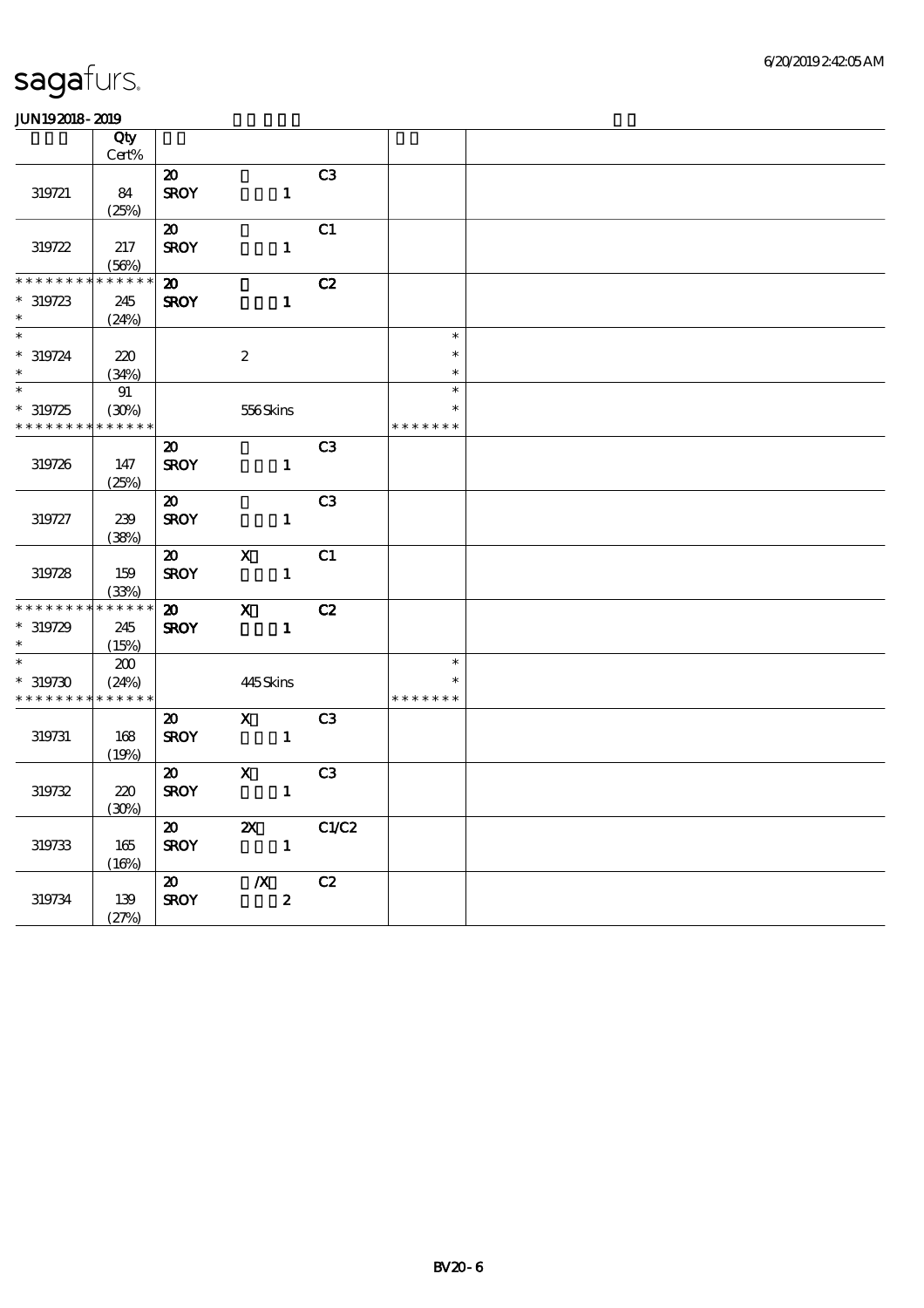|                      | Qty<br>$Cert\%$             |                                |                                  |       |               |  |
|----------------------|-----------------------------|--------------------------------|----------------------------------|-------|---------------|--|
|                      |                             |                                |                                  |       |               |  |
| 319801               | 86                          | $\mathbf{O}$<br>$\mathbf{S}$   | $\mathbf{1}$                     | C1/C2 |               |  |
|                      | (24%)                       |                                |                                  |       |               |  |
| 319802               | 112                         | $\mathbf{O}$<br>${\bf S}$      | $\mathbf{1}$                     | C1/C2 |               |  |
|                      | (25%)                       |                                |                                  |       |               |  |
| 319803               | $30\!\!\!\;\mathrm{B}$      | $\mathbf{o}$<br>${\bf s}$      | $\mathbf{1}$                     | C1/C2 |               |  |
|                      | (18%)                       |                                |                                  |       |               |  |
| 319804               | 210                         | $\mathbf{O}$<br>${\bf s}$      | $\mathbf{X}$<br>$\mathbf{1}$     | C3    |               |  |
|                      | (13%)                       |                                |                                  |       |               |  |
| 319805               | $334\,$                     | $\mathbf{O}$<br>${\bf s}$      | $X / ZX$ $C1/C2$<br>$\mathbf{1}$ |       |               |  |
|                      | (12%)                       | $\mathbf{o}$                   |                                  | C2    |               |  |
| 319806               | 152<br>(11%)                | ${\bf S\!I}$                   | $\boldsymbol{z}$                 |       |               |  |
|                      |                             | $\mathbf{O}$                   | $\mathcal{T} = \mathcal{I}$      | C2    |               |  |
| 319807               | $\boldsymbol{\pi}$<br>(31%) | $\, {\bf I} \! {\bf B} \,$     | $\mathbf{1}$                     |       |               |  |
|                      |                             | $\mathbf{O}$                   | $\boldsymbol{X}$                 | C2    |               |  |
| 319808               | 244<br>(15%)                | $\mathbf{B}$                   | $\mathbf{1}$                     |       |               |  |
|                      |                             |                                | $0$ 2X $\chi$                    | C2    |               |  |
| 319809               | 111<br>(32%)                | <b>SAGA</b>                    | $\mathbf{1}$                     |       |               |  |
|                      |                             | $\mathbf{0}$                   |                                  | C1/C2 |               |  |
| 319810               | 126<br>(42%)                | <b>SAGA</b>                    | $\mathbf{1}$                     |       |               |  |
|                      |                             | $\mathbf{0}$                   |                                  | C1/C2 |               |  |
| 319811               | 147<br>(40%)                | $\operatorname{\mathbf{SAGA}}$ | $\mathbf{1}$                     |       |               |  |
|                      |                             | $\mathbf{O}$                   |                                  | C1    |               |  |
| 319812               | $107$<br>(46%)              | <b>SAGA</b>                    | $\mathbf{1}$                     |       |               |  |
|                      |                             | $\mathbf{O}$                   |                                  | C1    |               |  |
| 319813               | 124<br>(54%)                | <b>SAGA</b>                    | $\mathbf{1}$                     |       |               |  |
|                      |                             | $\overline{\mathbf{o}}$        |                                  | C2    |               |  |
| 319814               | 220<br>(30%)                | <b>SAGA</b>                    | $\mathbf{1}$                     |       |               |  |
|                      |                             | $\overline{\mathbf{0}}$        | $\mathcal{T}=\mathcal{I}$        | C3    |               |  |
| 319815               | 89<br>(20%)                 | <b>SAGA</b>                    | $\mathbf{1}$                     |       |               |  |
|                      |                             | $\mathbf{O}$                   |                                  | C1    |               |  |
| 319816               | 177<br>(37%)                | <b>SAGA</b>                    | $\mathbf{1}$                     |       |               |  |
|                      |                             | $\mathbf{O}$                   |                                  | C1    |               |  |
| 319817               | 213<br>(40%)                | <b>SAGA</b>                    | $\mathbf{1}$                     |       |               |  |
| * * * * * * * *      | * * * * * *                 | $\mathbf{O}$                   |                                  | C2    |               |  |
| $*$ 319818<br>$\ast$ | 285<br>(20%)                | <b>SAGA</b>                    | $\mathbf{1}$                     |       |               |  |
| $\overline{\ast}$    | 92                          |                                |                                  |       | $\ast$        |  |
| $*$ 319819           | (17%)                       |                                | 377Skins                         |       | $\ast$        |  |
| * * * * * * * *      | * * * * * *                 |                                |                                  |       | * * * * * * * |  |
|                      |                             | $\mathbf{O}$                   |                                  | C3    |               |  |
| 319820               | 157<br>(23%)                | <b>SAGA</b>                    | $\mathbf{1}$                     |       |               |  |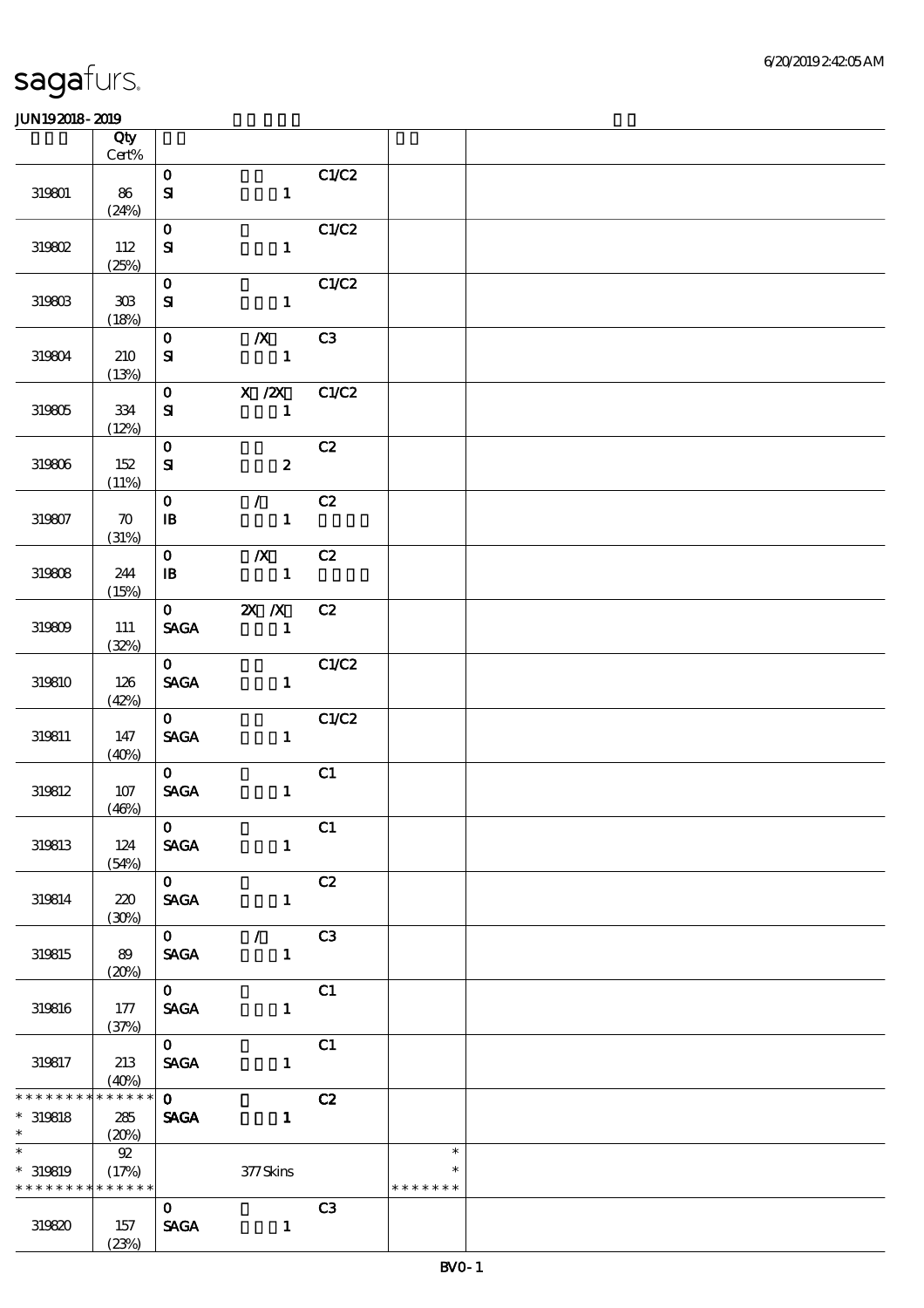#### 6/20/2019 2:42:05 AM

# sagafurs.

|                                    | Qty<br>Cert% |              |                           |       |               |  |
|------------------------------------|--------------|--------------|---------------------------|-------|---------------|--|
|                                    |              |              | 0 X /2X C1                |       |               |  |
|                                    |              |              |                           |       |               |  |
| 319821                             | 128          |              | SAGA 1                    |       |               |  |
| * * * * * * * * * * * * * *        | (22%)        |              |                           |       |               |  |
|                                    |              |              | 0 X /2X C2                |       |               |  |
| $*319822$                          | 285          | <b>SAGA</b>  |                           |       |               |  |
| $\ast$<br>$\overline{\phantom{0}}$ | (15%)        |              |                           |       |               |  |
|                                    | 98           |              |                           |       | $\ast$        |  |
| $*319823$                          | (10%)        |              | 383Skins                  |       | $\ast$        |  |
| * * * * * * * * * * * * * *        |              |              |                           |       | * * * * * * * |  |
|                                    |              | $\mathbf{0}$ | $X / ZX$ C3               |       |               |  |
| 319824                             | 171          | <b>SAGA</b>  |                           |       |               |  |
|                                    | (12%)        |              |                           |       |               |  |
|                                    |              | $\mathbf{0}$ |                           | C1/C2 |               |  |
| 319825                             | 174          | <b>SAGA</b>  | $\overline{\mathbf{2}}$   |       |               |  |
|                                    | (48%)        |              |                           |       |               |  |
|                                    |              |              | $0$ $/$                   | C3    |               |  |
| 319826                             | 65           | <b>SAGA</b>  | $\overline{\mathbf{z}}$   |       |               |  |
|                                    | (27%)        |              |                           |       |               |  |
|                                    |              |              | 0 X /2X C1/C2             |       |               |  |
| 319827                             | 249          | <b>SACA</b>  | $\overline{\mathbf{z}}$   |       |               |  |
|                                    | (32%)        |              |                           |       |               |  |
|                                    |              | 200          |                           | C2    |               |  |
| 319828                             | 83           | <b>SAGA</b>  | $\sim$ 3                  |       |               |  |
|                                    |              |              |                           |       |               |  |
|                                    | (30%)        | $\mathbf{0}$ | $\sqrt{C^2}$              |       |               |  |
|                                    |              |              |                           |       |               |  |
| 319829                             | 290          | IA           | $\mathbf{1}$              |       |               |  |
| * * * * * * * * * * * * * *        | (32%)        | $\mathbf{O}$ |                           |       |               |  |
|                                    |              |              | $\mathbf{X}$              | C2    |               |  |
| $^*$ 319830 $\,$<br>$\ast$         | 285          | <b>IA</b>    | $\blacksquare$            |       |               |  |
| $\ast$                             | (22%)        |              |                           |       |               |  |
|                                    |              |              |                           |       | $\ast$        |  |
| $*$ 319831                         | 260          |              | $\boldsymbol{2}$          |       | $\ast$        |  |
| $\ast$                             | (23%)        |              |                           |       | $\ast$        |  |
| $\ast$                             |              |              |                           |       | $\ast$        |  |
| $*319832$                          | 260          |              | 3                         |       | $\ast$        |  |
| $\ast$                             | (32%)        |              |                           |       | $\ast$        |  |
| $\ast$                             | 174          |              |                           |       | $\ast$        |  |
| $*$ 319833                         | (20%)        |              | 979Skins                  |       | $\ast$        |  |
| * * * * * * * *                    | * * * * * *  |              |                           |       | * * * * * * * |  |
|                                    |              | $\mathbf{o}$ |                           | C1    |               |  |
| 319834                             | 117          | <b>SROY</b>  | $\mathbf{1}$              |       |               |  |
|                                    | (50%)        |              |                           |       |               |  |
|                                    |              | $\mathbf{o}$ |                           | C1/C2 |               |  |
| 319835                             | 108          | <b>SROY</b>  | $\mathbf{1}$              |       |               |  |
|                                    | (47%)        |              |                           |       |               |  |
|                                    |              | $\mathbf{O}$ |                           | C2    |               |  |
| 319836                             | 168          | <b>SROY</b>  | $\mathbf{1}$              |       |               |  |
|                                    | (20%)        |              |                           |       |               |  |
|                                    |              | $\mathbf{O}$ | $\boldsymbol{\mathrm{X}}$ | C1/C2 |               |  |
| 319837                             | 88           | <b>SROY</b>  | $\mathbf{1}$              |       |               |  |
|                                    | (20%)        |              |                           |       |               |  |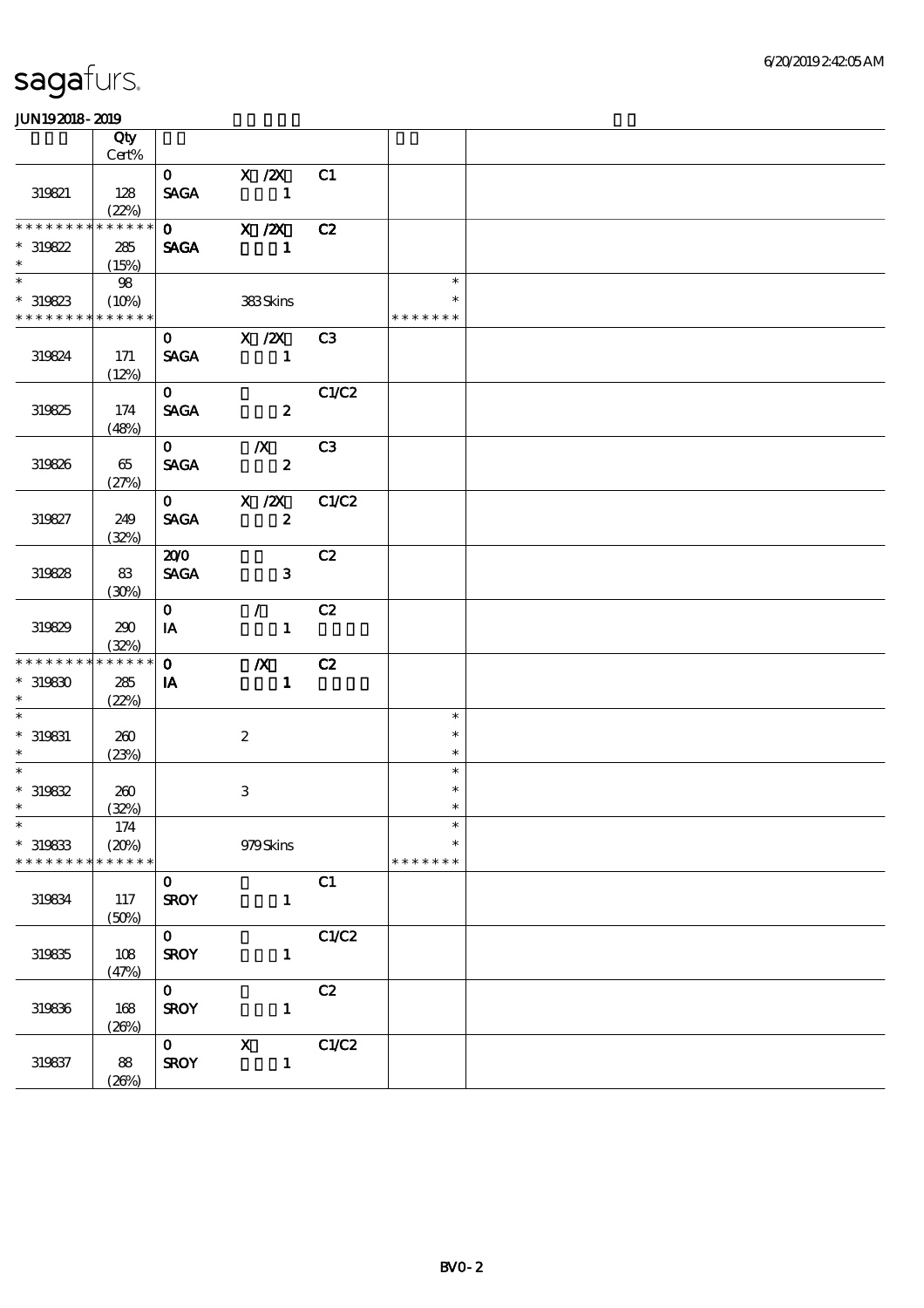|            | Qty<br>$\mbox{Cert}\%$ |                                                          |                                                                     |                |  |
|------------|------------------------|----------------------------------------------------------|---------------------------------------------------------------------|----------------|--|
| 319901     | 118<br>(32%)           | $\mathbf{1}$<br>${\bf S}$                                | X / C2<br>$\mathbf{1}$                                              |                |  |
| 319902     | 136<br>(27%)           | $\mathbf{1}$<br>${\bf S}$                                | $\mathbf{1}$                                                        | C2             |  |
| $319903\,$ | $171$<br>(25%)         | $\mathbf{1}$<br>${\bf S\!I}$                             | $\mathbf{1}$                                                        | C2             |  |
| 319904     | 88<br>(22%)            | $\mathbf{1}$<br>$\boldsymbol{\mathrm{S}}$                | $X$ / $ZX$<br>$\blacksquare$                                        | C2             |  |
| 319905     | 264<br>(25%)           | $\mathbf{1}$<br>$\, {\bf I} \! {\bf B} \,$               | $\mathcal{L}$<br>$\mathbf{1}$                                       | C2             |  |
| 319906     | 235<br>(21%)           | $\mathbf{1}$<br>$\, {\bf I} \! {\bf B} \,$               | $\boldsymbol{X}$<br>$\mathbf{1}$                                    | C2             |  |
| 319907     | $95\,$<br>(40%)        | $\mathbf{1}$<br><b>SAGA</b>                              | $\mathbb{Z}$ $\mathbb{Z}$ $\mathbb{Z}$ $\mathbb{Z}$<br>$\mathbf{1}$ | C2             |  |
| 319908     | 146<br>(41%)           | $1 -$<br><b>SAGA</b>                                     | $\mathbf{1}$                                                        | C1/C2          |  |
| $319909\,$ | $99$<br>(43%)          | 1<br><b>SAGA</b>                                         | $\mathbf{1}$                                                        | C1             |  |
| 319910     | 178<br>(37%)           | $\mathbf{1}$<br><b>SAGA</b>                              | $\mathbf{1}$                                                        | C2             |  |
| 319911     | 151<br>(43%)           | $1 -$<br>$\operatorname{\mathbf{SAGA}}$                  | $\mathbf{1}$                                                        | C1             |  |
| 319912     | 251<br>(20%)           | $1 \quad \blacksquare$<br>$\operatorname{\mathsf{SAGA}}$ | $\mathbf{1}$                                                        | C2             |  |
| 319913     | $195\,$<br>(31%)       | $\mathbf{1}$<br>$\ensuremath{\mathsf{SAGA}}$             | $\mathcal{F}$<br>$\mathbf{1}$                                       | C <sub>3</sub> |  |
| 319914     | 94<br>(23%)            | $\mathbf{1}$<br>$\operatorname{\mathsf{SAGA}}$           | $\boldsymbol{\mathrm{X}}$<br>$\mathbf{1}$                           | C1             |  |
| 319915     | $137\,$<br>(21%)       | 1<br>$\operatorname{\mathsf{SAGA}}$                      | $\mathbf X$<br>$\mathbf{1}$                                         | C2             |  |
| 319916     | 250<br>(34%)           | $\mathbf{1}$<br>$\mathbf{I} \mathbf{A}$                  | $\mathcal{L}$<br>$\mathbf{1}$                                       | C2             |  |
| 319917     | 328<br>(22%)           | $\mathbf{1}$<br>$\,$ IA                                  | $\mathbf{X}$<br>$\mathbf{1}$                                        | C2             |  |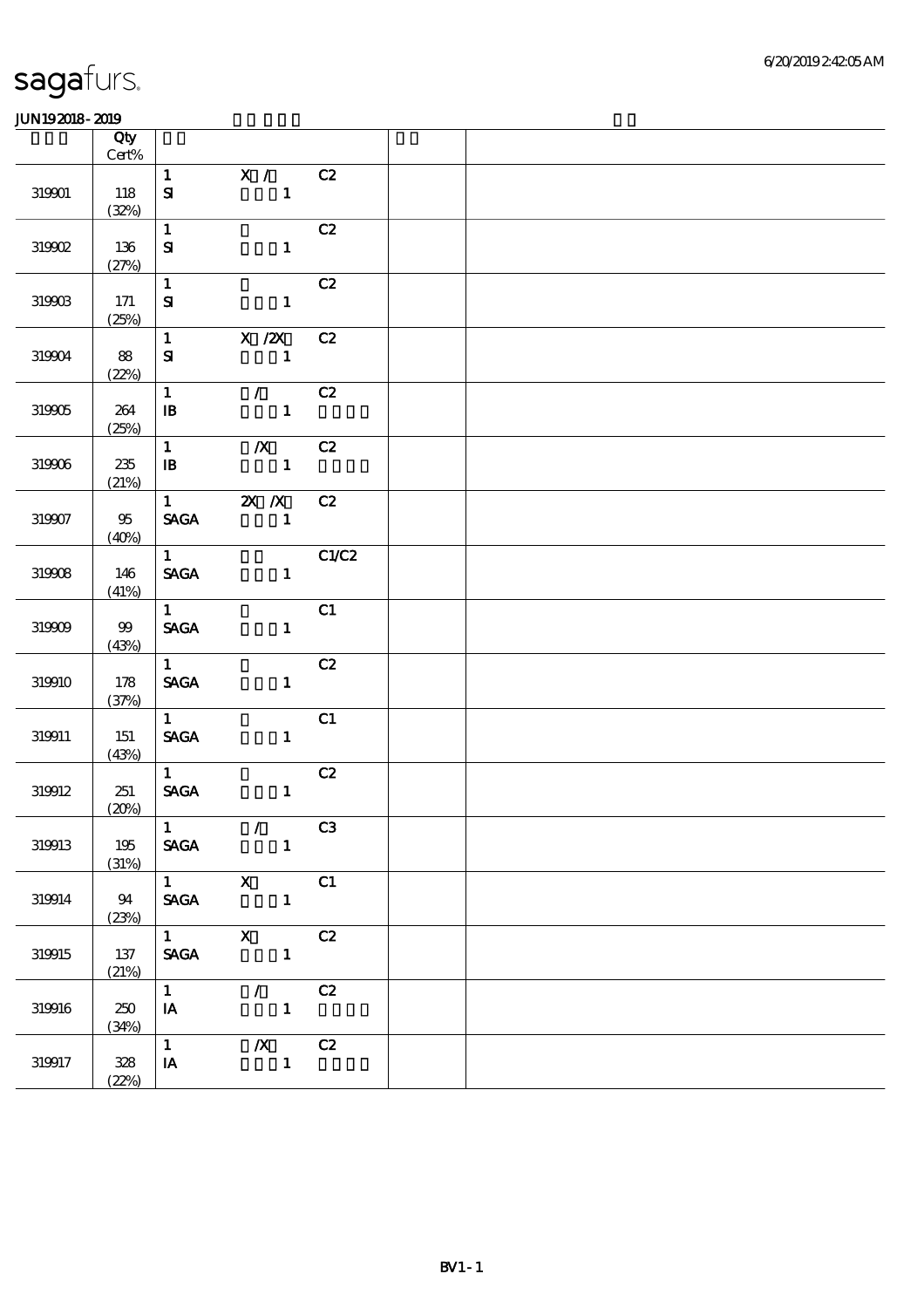|                               | Qty                  |                            |                           |              |                          |                  |                  |  |
|-------------------------------|----------------------|----------------------------|---------------------------|--------------|--------------------------|------------------|------------------|--|
|                               | $Cert\%$             |                            |                           |              |                          |                  |                  |  |
| * * * * * * * *               | * * * * * *          | 50                         | $\pmb{X}$                 |              | C2                       |                  |                  |  |
| $* 320001$<br>$\ast$          | 185<br>(8%)          | $\boldsymbol{\mathcal{S}}$ |                           | $\mathbf{1}$ |                          | $\blacksquare$   |                  |  |
| $\ast$                        |                      |                            |                           |              |                          |                  | $\ast$           |  |
| $*30002$                      | 160                  |                            | $\boldsymbol{2}$          |              |                          |                  | $\ast$           |  |
| $\ast$                        | (15%)                |                            |                           |              |                          |                  | $\ast$           |  |
| $\ast$                        |                      |                            |                           |              |                          |                  | $\ast$           |  |
| $^\ast$ 320003                | 160                  |                            | $\ensuremath{\mathbf{3}}$ |              |                          |                  | $\ast$           |  |
| $\ast$                        | (16%)                |                            |                           |              |                          |                  | $\ast$           |  |
| $\ast$                        |                      |                            |                           |              |                          |                  | $\ast$           |  |
| $*32004$                      | 160                  |                            | $\boldsymbol{4}$          |              |                          |                  | $\ast$           |  |
| $\ast$                        | (36%)                |                            |                           |              |                          |                  | $\ast$           |  |
| $\overline{\phantom{0}}$      |                      |                            |                           |              |                          |                  | $\ast$           |  |
| $*32005$                      | 160                  |                            | $\mathbf 5$               |              |                          |                  | $\ast$           |  |
| $\ast$                        | (51%)                |                            |                           |              |                          |                  | $\ast$           |  |
| $\overline{\phantom{0}}$      | 145                  |                            |                           |              |                          |                  | $\ast$           |  |
| $^\ast$ 32006                 | (35%)                |                            | 970Skins                  |              |                          |                  | $\ast$           |  |
| * * * * * * * *               | * * * * * *          |                            |                           |              |                          |                  | * * * * * * *    |  |
| * * * * * * * *               | * * * * * *          | 50                         | $\boldsymbol{X}$          |              | $\overline{c}z$          |                  |                  |  |
| $^\ast$ 320007<br>$\ast$      | 185                  | $\boldsymbol{\mathcal{S}}$ |                           | $\mathbf{1}$ |                          | $\boldsymbol{z}$ |                  |  |
| $\ast$                        | (25%)                |                            |                           |              |                          |                  | $\ast$           |  |
| $^\ast$ 32008                 | 160                  |                            |                           |              |                          |                  | $\ast$           |  |
| $\ast$                        | (23%)                |                            | $\boldsymbol{2}$          |              |                          |                  | $\ast$           |  |
| $\ast$                        |                      |                            |                           |              |                          |                  | $\ast$           |  |
| $^\ast$ 32009                 | 160                  |                            | $\ensuremath{\mathbf{3}}$ |              |                          |                  | $\ast$           |  |
| $\ast$                        | (29%)                |                            |                           |              |                          |                  | $\ast$           |  |
| $\ast$                        | 116                  |                            |                           |              |                          |                  | $\ast$           |  |
| $*320010$                     | (35%)                |                            | 621 Skins                 |              |                          |                  | *                |  |
| * * * * * * * *               | * * * * * *          |                            |                           |              |                          |                  | * * * * * * *    |  |
|                               |                      | $\boldsymbol{\omega}$      | $\mathcal{L}$             |              | C2                       |                  |                  |  |
| 320011                        | 129                  | (SI)                       |                           | $\mathbf{1}$ | $\overline{\phantom{a}}$ |                  |                  |  |
|                               | (15%)                |                            |                           |              |                          |                  |                  |  |
| * * * * * * * * * * * * * *   |                      | $\boldsymbol{\omega}$      | $\mathcal{L}$             |              | C2                       |                  |                  |  |
| $*320012$<br>$\ast$           | $206\,$              | $\pmb{\infty}$             |                           | $\mathbf{1}$ |                          | $\mathbf{1}$     |                  |  |
| $*$                           | (27%)                |                            |                           |              |                          |                  | $\ast$           |  |
|                               | $162$                |                            |                           |              |                          |                  | $\ast$           |  |
| $* 320013$<br>* * * * * * * * | (17%)<br>* * * * * * |                            | 368Skins                  |              |                          |                  | * * * * * * *    |  |
| * * * * * * *                 | * * * * * *          | $\boldsymbol{\omega}$      | $\boldsymbol{X}$          |              | C2                       |                  |                  |  |
| $*320014$                     | 225                  | $\mathbf{C}$               |                           | $\mathbf{1}$ |                          | $\mathbf{1}$     |                  |  |
| $\ast$                        | (24%)                |                            |                           |              |                          |                  |                  |  |
| $\ast$                        |                      |                            |                           |              |                          |                  | $\ast$           |  |
| $*320015$                     | 200                  |                            | $\boldsymbol{2}$          |              |                          |                  | $\ast$           |  |
| $\ast$                        | (19%)                |                            |                           |              |                          |                  | $\ast$           |  |
| $\ast$                        | 123                  |                            |                           |              |                          |                  | $\ast$           |  |
| $*320016$                     | (20%)                |                            | 548Skins                  |              |                          |                  | ∗                |  |
| * * * * * * * *               | * * * * * *          |                            |                           |              |                          |                  | * * * * * * *    |  |
| * * * * * * *                 | * * * * * *          | $\boldsymbol{\omega}$      | $\boldsymbol{X}$          |              | C2                       |                  |                  |  |
| * 320017                      | 205                  | $\boldsymbol{\mathcal{S}}$ |                           | $\mathbf{1}$ |                          | $\mathbf{1}$     |                  |  |
| $\ast$<br>$\overline{\ast}$   | (23%)                |                            |                           |              |                          |                  |                  |  |
|                               |                      |                            |                           |              |                          |                  | $\ast$           |  |
| $* 320018$<br>$\ast$          | 180                  |                            | $\boldsymbol{2}$          |              |                          |                  | $\ast$<br>$\ast$ |  |
| $\ast$                        | (22%)                |                            |                           |              |                          |                  | $\ast$           |  |
| $* 320019$                    |                      |                            |                           |              |                          |                  | $\ast$           |  |
|                               |                      |                            |                           |              |                          |                  |                  |  |
|                               | 180                  |                            | $\,3$                     |              |                          |                  |                  |  |
| $\ast$<br>$\ast$              | (12%)                |                            |                           |              |                          |                  | $\ast$<br>$\ast$ |  |
| $\hspace{0.1cm}^*$ 330020     | 180                  |                            | $\boldsymbol{4}$          |              |                          |                  | $\ast$           |  |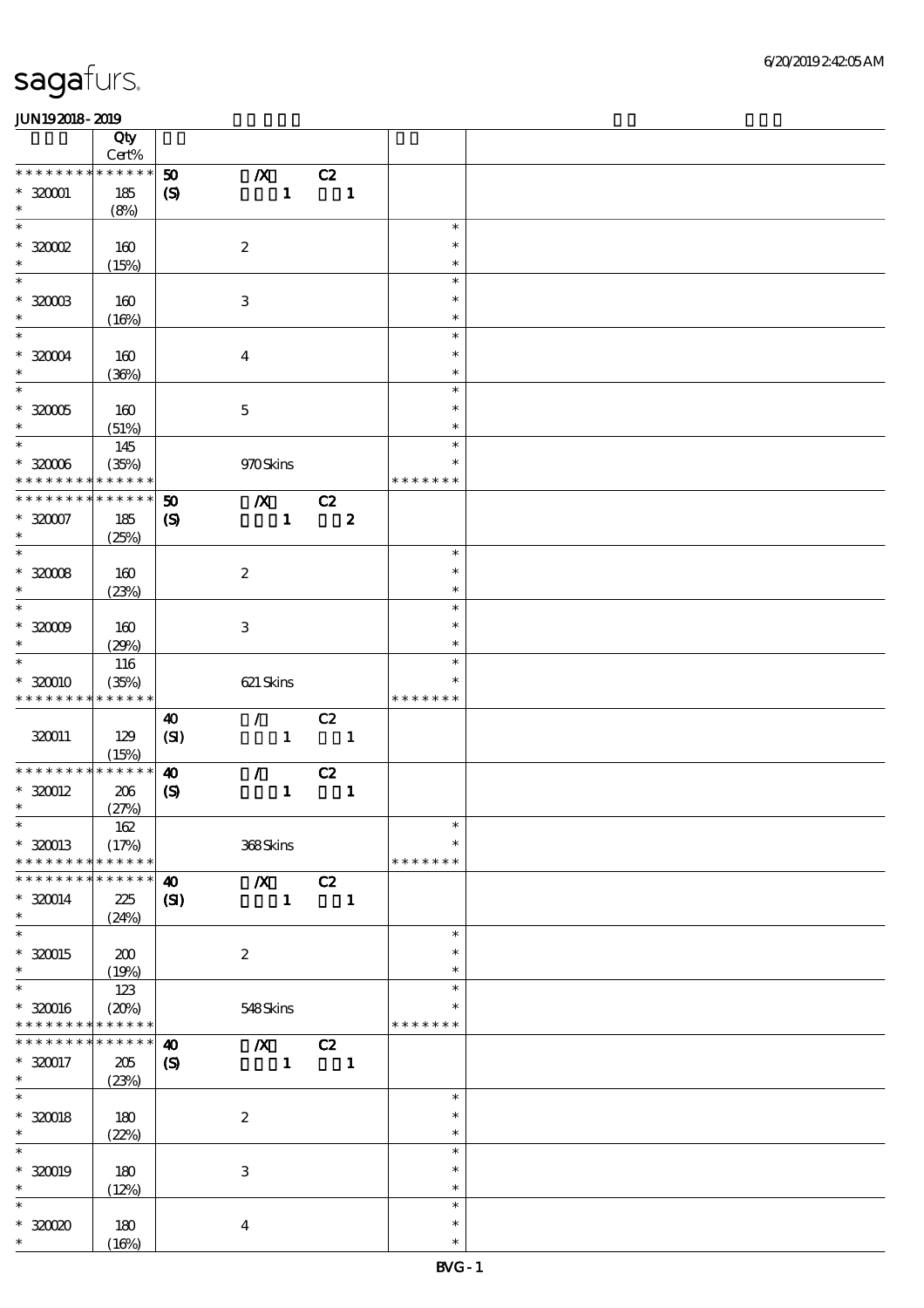|                                    | Qty<br>Cert% |                             |                               |                  |                          |                         |               |  |
|------------------------------------|--------------|-----------------------------|-------------------------------|------------------|--------------------------|-------------------------|---------------|--|
| $\ast$                             |              |                             |                               |                  |                          |                         |               |  |
|                                    |              | 40                          | $\boldsymbol{X}$              |                  | C2                       |                         | $\ast$        |  |
| $*32021$                           | 180          | $\boldsymbol{S}$            |                               | $\mathbf 1$      | $\overline{\mathbf{1}}$  |                         | $\ast$        |  |
| $\ast$                             | (15%)        |                             |                               |                  |                          |                         | $\ast$        |  |
| $\overline{\ast}$                  |              |                             |                               |                  |                          |                         | $\ast$        |  |
| $*320022$                          | 180          |                             | $\,6\,$                       |                  |                          |                         | $\ast$        |  |
| $\ast$                             | (13%)        |                             |                               |                  |                          |                         | $\ast$        |  |
| $\ast$                             |              |                             |                               |                  |                          |                         | $\ast$        |  |
|                                    |              |                             |                               |                  |                          |                         |               |  |
| $*32023$                           | 180          |                             | $\boldsymbol{\tau}$           |                  |                          |                         | $\ast$        |  |
| $\ast$                             | (38%)        |                             |                               |                  |                          |                         | $\ast$        |  |
| $\ast$                             |              |                             |                               |                  |                          |                         | $\ast$        |  |
| $*320024$                          | 180          |                             | $\bf8$                        |                  |                          |                         | $\ast$        |  |
| $\ast$                             | (55%)        |                             |                               |                  |                          |                         | $\ast$        |  |
| $\overline{\phantom{0}}$           |              |                             |                               |                  |                          |                         | $\ast$        |  |
| $*30025$                           |              |                             |                               |                  |                          |                         | $\ast$        |  |
|                                    | 180          |                             | $\boldsymbol{9}$              |                  |                          |                         |               |  |
| $\ast$                             | (47%)        |                             |                               |                  |                          |                         | $\ast$        |  |
| $\overline{\ast}$                  |              |                             |                               |                  |                          |                         | $\ast$        |  |
| $*30006$                           | 180          |                             | 10                            |                  |                          |                         | $\ast$        |  |
| $\ast$                             | (40%)        |                             |                               |                  |                          |                         | $\ast$        |  |
| $\ast$                             |              |                             |                               |                  |                          |                         | $\ast$        |  |
| $*30027$                           | 180          |                             | $11\,$                        |                  |                          |                         | $\ast$        |  |
| $\ast$                             | (33%)        |                             |                               |                  |                          |                         | $\ast$        |  |
| $\overline{\phantom{0}}$           |              |                             |                               |                  |                          |                         | $\ast$        |  |
|                                    |              |                             |                               |                  |                          |                         |               |  |
| $*30028$                           | 180          |                             | $12\,$                        |                  |                          |                         | $\ast$        |  |
| $\ast$                             | (25%)        |                             |                               |                  |                          |                         | $\ast$        |  |
| $\ast$                             | 139          |                             |                               |                  |                          |                         | $\ast$        |  |
| $*30029$                           | (29%)        |                             | 2324 Skins                    |                  |                          |                         | ∗             |  |
| * * * * * * * *                    | * * * * * *  |                             |                               |                  |                          |                         | * * * * * * * |  |
| * * * * * * * *                    | * * * * * *  | $\boldsymbol{\omega}$       | $\boldsymbol{X}$              |                  | $-cz$                    |                         |               |  |
| $*3000$                            | 205          |                             |                               | $\boldsymbol{z}$ | $\overline{\phantom{a}}$ |                         |               |  |
| $\ast$                             |              | $\boldsymbol{\mathrm{(S)}}$ |                               |                  |                          |                         |               |  |
| $\overline{\phantom{0}}$           | (36%)        |                             |                               |                  |                          |                         |               |  |
|                                    | 102          |                             |                               |                  |                          |                         | $\ast$        |  |
| $* 320031$                         | (33%)        |                             | 307Skins                      |                  |                          |                         | $\ast$        |  |
| * * * * * * * * * * * * * *        |              |                             |                               |                  |                          |                         | * * * * * * * |  |
|                                    |              | 40                          | $\mathcal{T}^{\text{max}}$    |                  | C2                       |                         |               |  |
| 320032                             | 182          | $\boldsymbol{\mathrm{(S)}}$ |                               | $\mathbf{1}$     |                          | $\boldsymbol{z}$        |               |  |
|                                    | (29%)        |                             |                               |                  |                          |                         |               |  |
| * * * * * * * * * * * * * * *      |              | 5040                        | $\boldsymbol{X}$              |                  | C2                       |                         |               |  |
| $^\ast$ 320033                     | 235          |                             |                               | $\mathbf{1}$     | $\overline{\mathbf{2}}$  |                         |               |  |
|                                    |              | $\mathbf{C}$                |                               |                  |                          |                         |               |  |
| $\ast$                             | (20%)        |                             |                               |                  |                          |                         |               |  |
| $\ast$                             | 72           |                             |                               |                  |                          |                         | $\ast$        |  |
| $*320034$                          | (25%)        |                             | 307Skins                      |                  |                          |                         | $\ast$        |  |
| * * * * * * * *                    | * * * * * *  |                             |                               |                  |                          |                         | * * * * * * * |  |
| * * * * * * *                      | * * * * * *  | $\boldsymbol{\omega}$       | $\overline{X}$ C <sub>2</sub> |                  |                          |                         |               |  |
| $*320035$                          | 205          | $\boldsymbol{\mathrm{(S)}}$ |                               | $\mathbf{1}$     | $\overline{\mathbf{2}}$  |                         |               |  |
| $\ast$                             | (42%)        |                             |                               |                  |                          |                         |               |  |
| $\ast$                             |              |                             |                               |                  |                          |                         | $\ast$        |  |
| $*32006$                           |              |                             |                               |                  |                          |                         | $\ast$        |  |
|                                    | 180          |                             | $\boldsymbol{2}$              |                  |                          |                         |               |  |
| $\ast$<br>$\overline{\phantom{0}}$ | (35%)        |                             |                               |                  |                          |                         | $\ast$        |  |
|                                    |              |                             |                               |                  |                          |                         | $\ast$        |  |
| $*320037$                          | 180          |                             | $\ensuremath{\mathsf{3}}$     |                  |                          |                         | $\ast$        |  |
| $\ast$                             | (25%)        |                             |                               |                  |                          |                         | $\ast$        |  |
| $\overline{\ast}$                  |              |                             |                               |                  |                          |                         | $\ast$        |  |
| $*320038$                          | 180          |                             | $\bf{4}$                      |                  |                          |                         | $\ast$        |  |
| $\ast$                             | (22%)        |                             |                               |                  |                          |                         | $\ast$        |  |
| $\ast$                             | 164          |                             |                               |                  |                          |                         | $\ast$        |  |
|                                    |              |                             |                               |                  |                          |                         | $\ast$        |  |
| $*3009$                            | (22%)        |                             | 909Skins                      |                  |                          |                         |               |  |
| * * * * * * * *                    | * * * * * *  |                             |                               |                  |                          |                         | * * * * * * * |  |
| * * * * * * *                      | * * * * * *  | 5040                        | $\boldsymbol{X}$              |                  | C2                       |                         |               |  |
| $*30040$                           | 205          | $\boldsymbol{\mathrm{(S)}}$ |                               | $\boldsymbol{z}$ |                          | $\overline{\mathbf{2}}$ |               |  |
| $*$                                | (39%)        |                             |                               |                  |                          |                         |               |  |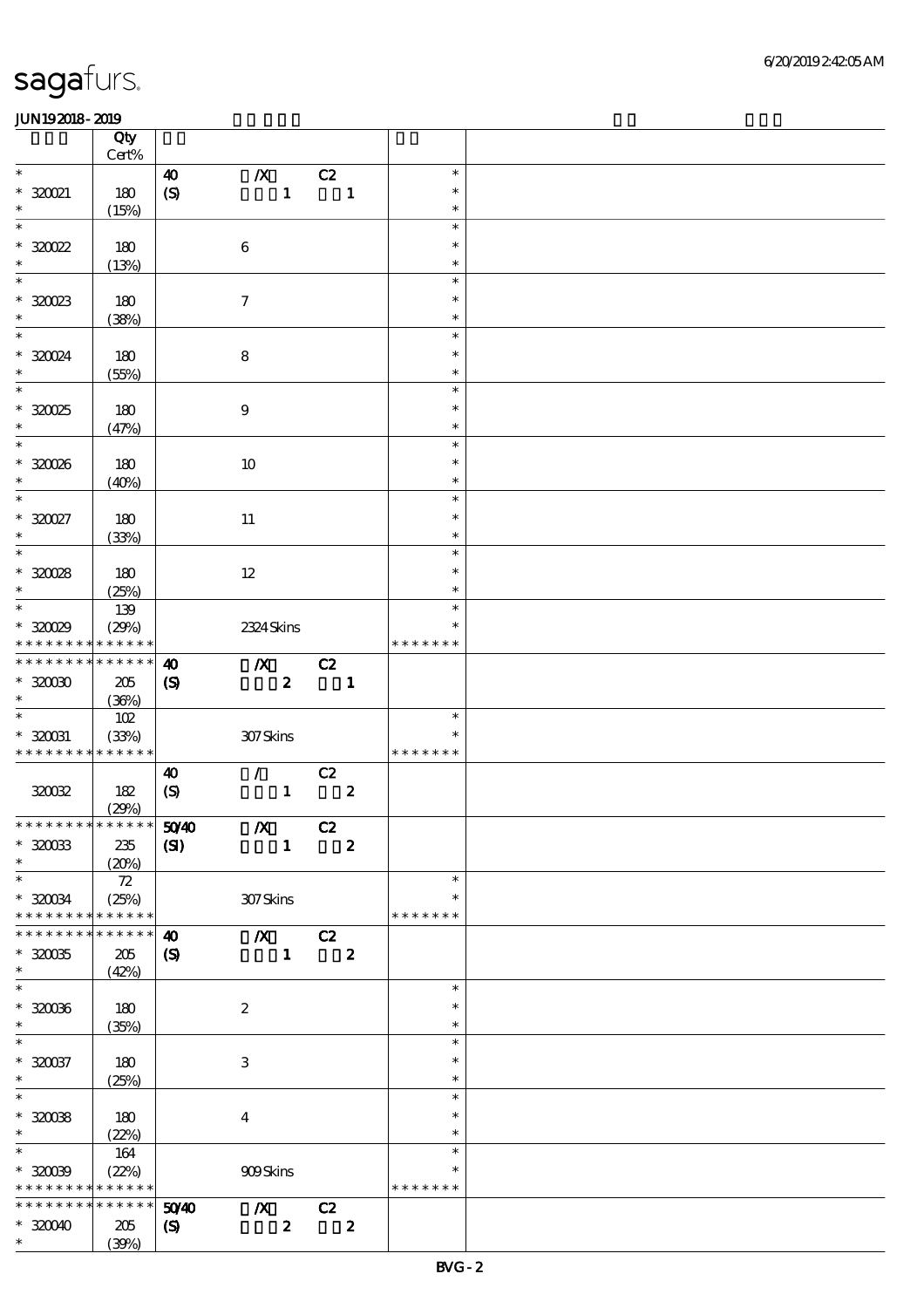|                                                                  | Qty<br>Cert%        |                                             |                           |                  |                            |                         |                         |  |
|------------------------------------------------------------------|---------------------|---------------------------------------------|---------------------------|------------------|----------------------------|-------------------------|-------------------------|--|
| $\ast$                                                           |                     |                                             |                           |                  |                            |                         | $\ast$                  |  |
| $* 320041$                                                       | $36\,$<br>(27%)     | 5040<br>(S)                                 | $\boldsymbol{X}$          | $\boldsymbol{z}$ | C2                         | $\overline{\mathbf{2}}$ | $\ast$                  |  |
| * * * * * * * *                                                  | * * * * * *         |                                             |                           |                  |                            |                         | * * * * * * *           |  |
| 320042                                                           | 167                 | $\boldsymbol{\mathfrak{D}}$<br>(SI)         | $\mathcal{L}$             | $\mathbf{1}$     | C2<br>$\blacksquare$       |                         |                         |  |
|                                                                  | (25%)               |                                             |                           |                  |                            |                         |                         |  |
| * * * * * * * *                                                  | * * * * * *         | $\boldsymbol{\mathfrak{D}}$                 | $\mathcal{L}$             |                  | C2                         |                         |                         |  |
| $*30043$<br>$\ast$                                               | 225<br>(28%)        | $\boldsymbol{\mathcal{S}}$                  |                           | $\mathbf{1}$     | $\overline{\phantom{a}}$   |                         |                         |  |
| $\overline{\ast}$                                                |                     |                                             |                           |                  |                            |                         | $\ast$                  |  |
| $* 320044$<br>$\ast$                                             | 200<br>(45%)        |                                             | $\boldsymbol{2}$          |                  |                            |                         | $\ast$<br>$\ast$        |  |
| $\overline{\ast}$                                                | $5\!$               |                                             |                           |                  |                            |                         | $\ast$                  |  |
| $*320045$<br>* * * * * * * *                                     | (41%)<br>******     |                                             | 480Skins                  |                  |                            |                         | $\ast$<br>* * * * * * * |  |
| * * * * * * * *                                                  | * * * * * *         |                                             |                           |                  |                            |                         |                         |  |
| $*320046$<br>$\ast$                                              | 245<br>(22%)        | $\boldsymbol{\mathfrak{D}}$<br>$\mathbf{C}$ | $\boldsymbol{X}$          | $\mathbf{1}$     | C2<br>$\blacksquare$       |                         |                         |  |
| $\overline{\ast}$                                                |                     |                                             |                           |                  |                            |                         | $\ast$                  |  |
| $* 320047$<br>$\ast$                                             | 220<br>(16%)        |                                             | $\boldsymbol{2}$          |                  |                            |                         | $\ast$<br>$\ast$        |  |
| $\overline{\phantom{0}}$                                         |                     |                                             |                           |                  |                            |                         | $\ast$                  |  |
|                                                                  |                     |                                             |                           |                  |                            |                         |                         |  |
| $*320048$                                                        | 220                 |                                             | $\ensuremath{\mathbf{3}}$ |                  |                            |                         | $\ast$                  |  |
| $\ast$                                                           | (18%)               |                                             |                           |                  |                            |                         | $\ast$                  |  |
| $\overline{\ast}$                                                |                     |                                             |                           |                  |                            |                         | $\ast$                  |  |
| $* 320049$                                                       | 220                 |                                             | $\boldsymbol{4}$          |                  |                            |                         | $\ast$                  |  |
| $\ast$                                                           |                     |                                             |                           |                  |                            |                         |                         |  |
|                                                                  | (24%)               |                                             |                           |                  |                            |                         | $\ast$                  |  |
| $\overline{\ast}$                                                | 26                  |                                             |                           |                  |                            |                         | $\ast$                  |  |
| $^\ast$ 320050                                                   | (19%)               |                                             | 931 Skins                 |                  |                            |                         | $\ast$                  |  |
|                                                                  |                     |                                             |                           |                  |                            |                         | * * * * * * *           |  |
|                                                                  |                     |                                             |                           |                  |                            |                         |                         |  |
| * * * * * * * *                                                  | * * * * * *         |                                             |                           |                  |                            |                         |                         |  |
|                                                                  | * * * * * *         | $\boldsymbol{\mathfrak{D}}$                 | $\boldsymbol{X}$          |                  | $\overline{C}$             |                         |                         |  |
| * * * * * * * *<br>$* 320051$                                    | 225                 | $\boldsymbol{\mathcal{S}}$                  |                           | $\mathbf{1}$     | $\overline{\phantom{a}}$ 1 |                         |                         |  |
| $*$                                                              | (35%)               |                                             |                           |                  |                            |                         |                         |  |
| $\ast$                                                           |                     |                                             |                           |                  |                            |                         | $\ast$                  |  |
|                                                                  |                     |                                             |                           |                  |                            |                         | $\ast$                  |  |
| $*32052$                                                         | 200                 |                                             | $\boldsymbol{2}$          |                  |                            |                         |                         |  |
| $\ast$                                                           | (22%)               |                                             |                           |                  |                            |                         | $\ast$                  |  |
| $*$                                                              |                     |                                             |                           |                  |                            |                         | $\ast$                  |  |
| $* 320053$                                                       | 200                 |                                             | $\ensuremath{\mathbf{3}}$ |                  |                            |                         | $\ast$                  |  |
| $\ast$                                                           |                     |                                             |                           |                  |                            |                         | $\ast$                  |  |
|                                                                  | (32%)               |                                             |                           |                  |                            |                         | $\ast$                  |  |
|                                                                  |                     |                                             |                           |                  |                            |                         | $\ast$                  |  |
|                                                                  | $\pmb{30}$          |                                             | $\boldsymbol{4}$          |                  |                            |                         |                         |  |
| $\ast$                                                           | (33%)               |                                             |                           |                  |                            |                         | $\ast$                  |  |
| $\ast$<br>$* 320054$<br>$\ast$                                   |                     |                                             |                           |                  |                            |                         | $\ast$                  |  |
| $^\ast$ 320055                                                   | 200                 |                                             | $\mathbf 5$               |                  |                            |                         | $\ast$                  |  |
|                                                                  |                     |                                             |                           |                  |                            |                         | $\ast$                  |  |
| $\ast$<br>$\ast$                                                 | (36%)               |                                             |                           |                  |                            |                         | $\ast$                  |  |
|                                                                  |                     |                                             |                           |                  |                            |                         |                         |  |
| $* 320056$                                                       | $200\,$             |                                             | $\bf 6$                   |                  |                            |                         | $\ast$                  |  |
|                                                                  | (43%)               |                                             |                           |                  |                            |                         | $\ast$                  |  |
| $\ast$<br>$\ast$                                                 |                     |                                             |                           |                  |                            |                         | $\ast$                  |  |
|                                                                  |                     |                                             |                           |                  |                            |                         | $\ast$                  |  |
|                                                                  | ${\bf Z0}$          |                                             | $\boldsymbol{7}$          |                  |                            |                         |                         |  |
|                                                                  | (11%)               |                                             |                           |                  |                            |                         | $\ast$                  |  |
|                                                                  |                     |                                             |                           |                  |                            |                         | $\ast$                  |  |
|                                                                  | 200                 |                                             | $\bf 8$                   |                  |                            |                         | $\ast$                  |  |
|                                                                  |                     |                                             |                           |                  |                            |                         | $\ast$                  |  |
| $* 320057$<br>$\ast$<br>$\ast$<br>$* 320058$<br>$\ast$<br>$\ast$ | (31%)               |                                             |                           |                  |                            |                         | $\ast$                  |  |
|                                                                  |                     |                                             |                           |                  |                            |                         |                         |  |
|                                                                  | 200                 |                                             | $\boldsymbol{9}$          |                  |                            |                         | $\ast$                  |  |
| $\ast$                                                           | (48%)               |                                             |                           |                  |                            |                         | $\ast$                  |  |
| $\ast$                                                           |                     |                                             |                           |                  |                            |                         | $\ast$                  |  |
| $* 320009$                                                       |                     |                                             |                           |                  |                            |                         | $\ast$                  |  |
| $*3000$<br>$\ast$                                                | $\pmb{30}$<br>(47%) |                                             | $10\,$                    |                  |                            |                         | $\ast$                  |  |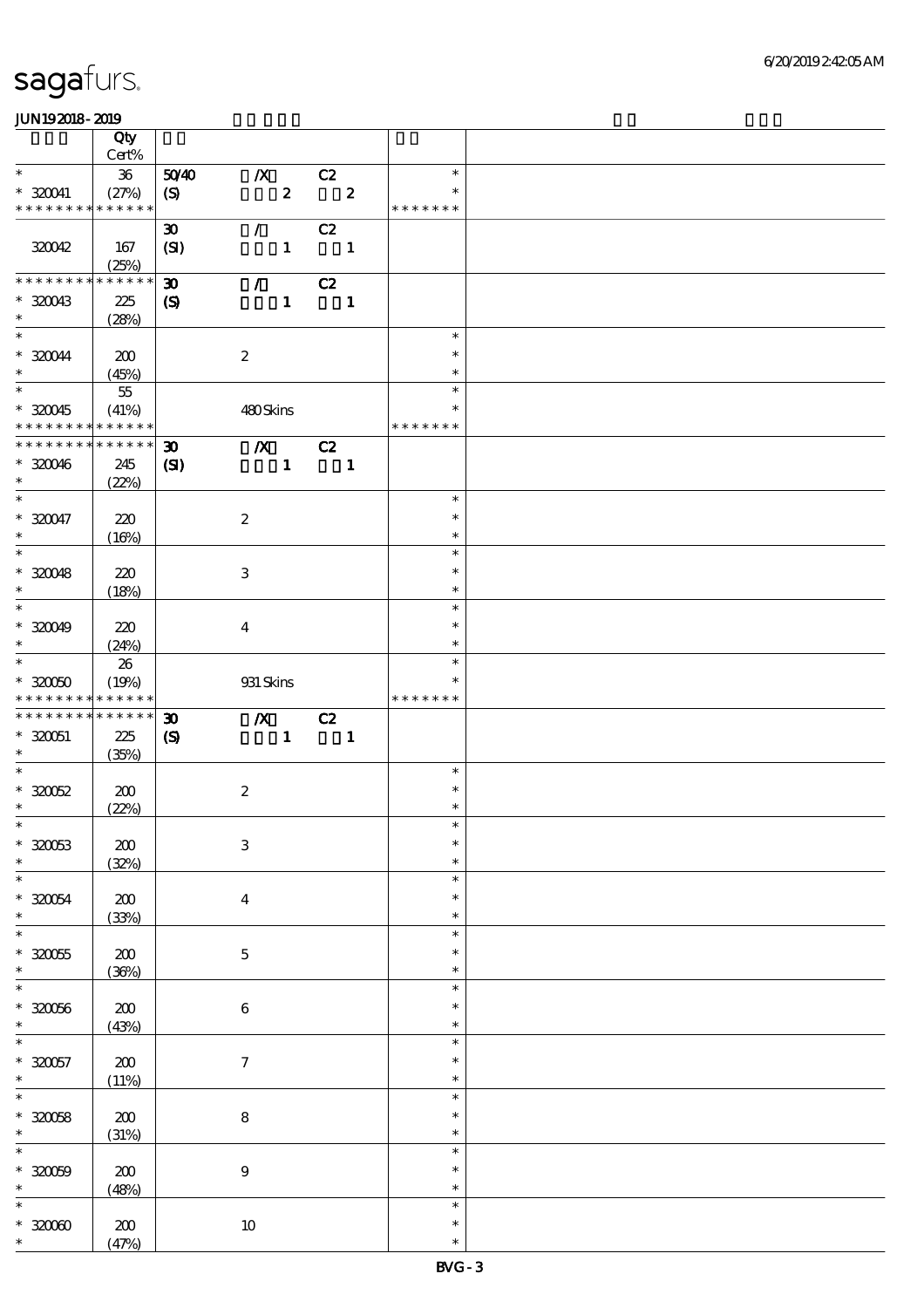|                                                | Qty                        |                             |                  |                  |                |                  |                         |  |
|------------------------------------------------|----------------------------|-----------------------------|------------------|------------------|----------------|------------------|-------------------------|--|
| $\ast$                                         | Cert%                      |                             |                  |                  |                |                  | $\ast$                  |  |
|                                                |                            | $\boldsymbol{\mathfrak{D}}$ | $\boldsymbol{X}$ |                  | C2             |                  | $\ast$                  |  |
| $^\ast$ 320061<br>$\ast$                       | 200                        | $\boldsymbol{S}$            |                  | $\mathbf{1}$     |                | $\blacksquare$   | $\ast$                  |  |
| $\ast$                                         | (43%)                      |                             |                  |                  |                |                  | $\ast$                  |  |
|                                                |                            |                             |                  |                  |                |                  | $\ast$                  |  |
| $*30062$                                       | 200                        |                             | $12\,$           |                  |                |                  |                         |  |
| $\ast$<br>$\ast$                               | (43%)                      |                             |                  |                  |                |                  | $\ast$                  |  |
|                                                |                            |                             |                  |                  |                |                  | $\ast$                  |  |
| $*32003$                                       | 200                        |                             | 13               |                  |                |                  | $\ast$                  |  |
| $\ast$<br>$\ast$                               | (21%)                      |                             |                  |                  |                |                  | $\ast$                  |  |
|                                                |                            |                             |                  |                  |                |                  | $\ast$                  |  |
| $*320064$<br>$\ast$                            | 200                        |                             | $14\,$           |                  |                |                  | $\ast$                  |  |
| $\ast$                                         | (17%)                      |                             |                  |                  |                |                  | $\ast$                  |  |
|                                                | 178                        |                             |                  |                  |                |                  | $\ast$                  |  |
| $*32005$                                       | (12%)                      |                             |                  | 3003Skins        |                |                  | $\ast$<br>* * * * * * * |  |
| * * * * * * * * * * * * * *<br>* * * * * * * * | $\ast\ast\ast\ast\ast\ast$ |                             |                  |                  |                |                  |                         |  |
|                                                |                            | $\boldsymbol{\mathfrak{D}}$ |                  | $\boldsymbol{X}$ | C2             |                  |                         |  |
| $*32006$<br>$\ast$                             | 225                        | $\boldsymbol{\mathcal{S}}$  |                  | $\boldsymbol{z}$ |                | $\mathbf{1}$     |                         |  |
| $\overline{\ast}$                              | (20%)                      |                             |                  |                  |                |                  | $\ast$                  |  |
|                                                | 88                         |                             |                  |                  |                |                  | $\ast$                  |  |
| $*320067$<br>* * * * * * * *                   | (29%)<br>* * * * * *       |                             | 313Skins         |                  |                |                  | * * * * * * *           |  |
|                                                |                            |                             |                  |                  |                |                  |                         |  |
|                                                |                            | $\boldsymbol{\mathfrak{D}}$ |                  | $\mathcal{L}$    | C2             |                  |                         |  |
| 32008                                          | 71                         | (SI)                        |                  | $\mathbf{1}$     |                | $\boldsymbol{z}$ |                         |  |
|                                                | (30%)                      |                             |                  |                  |                |                  |                         |  |
|                                                |                            | $\boldsymbol{\mathfrak{D}}$ | $\mathcal{L}$    |                  | C2             |                  |                         |  |
| 320099                                         | 179                        | $\boldsymbol{S}$            |                  | $\mathbf{1}$     |                | $\boldsymbol{z}$ |                         |  |
| * * * * * * * *                                | (39%)<br>$******$          | $\boldsymbol{\mathfrak{D}}$ |                  |                  | C2             |                  |                         |  |
| $*30070$                                       | 225                        |                             | $\boldsymbol{X}$ | $\mathbf{1}$     |                | $\boldsymbol{z}$ |                         |  |
| $\ast$                                         | (27%)                      | $\mathbf{S}$                |                  |                  |                |                  |                         |  |
| $\ast$                                         | ${\bf 36}$                 |                             |                  |                  |                |                  | $\ast$                  |  |
| $* 320071$                                     | (25%)                      |                             | 261 Skins        |                  |                |                  | ∗                       |  |
| * * * * * * * * <mark>* * * * * * *</mark>     |                            |                             |                  |                  |                |                  | * * * * * * *           |  |
| * * * * * * * *                                | $* * * * * * *$            | $\boldsymbol{\mathfrak{D}}$ |                  | $\boldsymbol{X}$ | $\overline{c}$ |                  |                         |  |
| $* 320072$                                     | 225                        | $\boldsymbol{\mathrm{(S)}}$ |                  | $\mathbf{1}$     |                | $\boldsymbol{z}$ |                         |  |
| $\ast$                                         | (30%)                      |                             |                  |                  |                |                  |                         |  |
| $*$                                            |                            |                             |                  |                  |                |                  | $\ast$                  |  |
| $* 320073$                                     | 200                        |                             | $\boldsymbol{2}$ |                  |                |                  | $\ast$                  |  |
| $\ast$                                         | (29%)                      |                             |                  |                  |                |                  | $\ast$                  |  |
| $\ast$                                         |                            |                             |                  |                  |                |                  | $\ast$                  |  |
| $* 320074$                                     | 200                        |                             | $\,3$            |                  |                |                  | $\ast$                  |  |
| $\ast$                                         | (32%)                      |                             |                  |                  |                |                  | $\ast$                  |  |
| $\ast$                                         |                            |                             |                  |                  |                |                  | $\ast$                  |  |
| $*30075$                                       | 200                        |                             | $\overline{4}$   |                  |                |                  | $\ast$                  |  |
| $\ast$                                         | (35%)                      |                             |                  |                  |                |                  | $\ast$                  |  |
| $\ast$                                         |                            |                             |                  |                  |                |                  | $\ast$                  |  |
| $* 320076$                                     | 200                        |                             | $\mathbf 5$      |                  |                |                  | $\ast$                  |  |
| $\ast$                                         | (20%)                      |                             |                  |                  |                |                  | *                       |  |
| $\ast$                                         | 164                        |                             |                  |                  |                |                  | $\ast$                  |  |
| $*320077$                                      | (34%)                      |                             |                  | 1189Skins        |                |                  | ∗                       |  |
| * * * * * * * *                                | * * * * * *                |                             |                  |                  |                |                  | * * * * * * *           |  |
|                                                |                            | $\boldsymbol{\mathsf{20}}$  |                  | $\mathcal{L}$    | C2             |                  |                         |  |
| 320078                                         | 124                        | (SI)                        |                  | $\mathbf{1}$     |                | $\blacksquare$   |                         |  |
|                                                | (21%)                      |                             |                  |                  |                |                  |                         |  |
| * * * * * * * *                                | * * * * * *                | $\boldsymbol{\mathbf{z}}$   | $\mathcal{L}$    |                  | C2             |                  |                         |  |
| $*30079$                                       | 265                        | $\boldsymbol{\mathcal{S}}$  |                  | $\mathbf{1}$     |                | $\mathbf{1}$     |                         |  |
| $\ast$                                         | (33%)                      |                             |                  |                  |                |                  |                         |  |
| $\ast$                                         | 201                        |                             |                  |                  |                |                  | $\ast$                  |  |
| $*32080$                                       | (23%)                      |                             | 466Skins         |                  |                |                  | *                       |  |
| * * * * * * * * * * * * * *                    |                            |                             |                  |                  |                |                  | * * * * * * *           |  |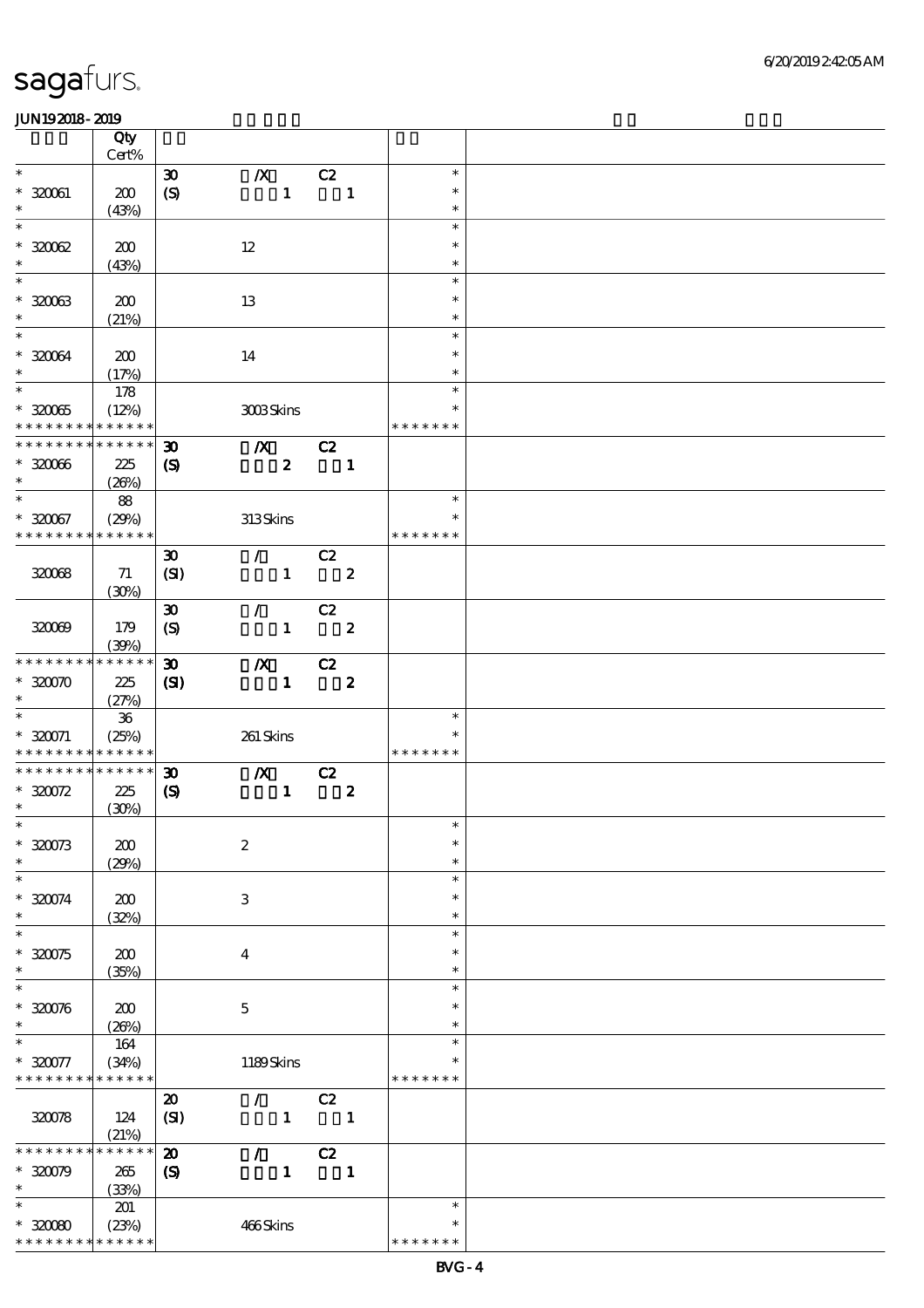|                                            | Qty<br>$Cert\%$            |                             |                                 |                               |               |        |  |
|--------------------------------------------|----------------------------|-----------------------------|---------------------------------|-------------------------------|---------------|--------|--|
| * * * * * * * *                            | * * * * * *                |                             |                                 |                               |               |        |  |
|                                            |                            | $\boldsymbol{\mathfrak{D}}$ | $\boldsymbol{X}$                | C2                            |               |        |  |
| $*320081$                                  | 285                        | (S)                         | $\mathbf{1}$                    | $\overline{\phantom{a}}$      |               |        |  |
| $\ast$                                     | (12%)                      |                             |                                 |                               |               |        |  |
| $\ast$                                     |                            |                             |                                 |                               |               | $\ast$ |  |
| $^\ast$ 320082                             | 260                        |                             | $\boldsymbol{2}$                |                               |               | $\ast$ |  |
| $\ast$                                     | (23%)                      |                             |                                 |                               |               | $\ast$ |  |
| $\ast$                                     | $\boldsymbol{\mathcal{R}}$ |                             |                                 |                               |               | $\ast$ |  |
| $*30083$                                   | (16%)                      |                             | 623Skins                        |                               |               | $\ast$ |  |
| * * * * * * * * <mark>* * * * * * *</mark> |                            |                             |                                 |                               | * * * * * * * |        |  |
| * * * * * * * *                            | $* * * * * * *$            | $\boldsymbol{\mathfrak{D}}$ | $\overline{X}$ C <sub>2</sub>   |                               |               |        |  |
| $*320084$                                  | $265\,$                    | $\boldsymbol{\mathrm{(S)}}$ | $\mathbf{1}$                    | $\overline{\phantom{a}}$      |               |        |  |
| $\ast$                                     |                            |                             |                                 |                               |               |        |  |
| $\overline{\phantom{0}}$                   | (12%)                      |                             |                                 |                               |               | $\ast$ |  |
|                                            |                            |                             |                                 |                               |               |        |  |
| $^\ast$ 320085                             | 240                        |                             | $\boldsymbol{2}$                |                               |               | $\ast$ |  |
| $\ast$                                     | (9%)                       |                             |                                 |                               |               | $\ast$ |  |
| $\overline{\phantom{0}}$                   |                            |                             |                                 |                               |               | $\ast$ |  |
| $*320066$                                  | 240                        |                             | $\ensuremath{\mathbf{3}}$       |                               |               | $\ast$ |  |
| $\ast$                                     | (14%)                      |                             |                                 |                               |               | $\ast$ |  |
| $\overline{\ast}$                          |                            |                             |                                 |                               |               | $\ast$ |  |
| $*30087$                                   | 240                        |                             | $\overline{\mathbf{4}}$         |                               |               | $\ast$ |  |
| $\ast$                                     | (9%)                       |                             |                                 |                               |               | $\ast$ |  |
| $\overline{\ast}$                          |                            |                             |                                 |                               |               | $\ast$ |  |
| $*30088$                                   | 240                        |                             |                                 |                               |               | $\ast$ |  |
| $\ast$                                     |                            |                             | $\mathbf 5$                     |                               |               | $\ast$ |  |
| $\ast$                                     | (15%)                      |                             |                                 |                               |               | $\ast$ |  |
|                                            |                            |                             |                                 |                               |               |        |  |
| $*30009$                                   | 240                        |                             | $\boldsymbol{6}$                |                               |               | $\ast$ |  |
| $\ast$                                     | (34%)                      |                             |                                 |                               |               | $\ast$ |  |
| $\ast$                                     |                            |                             |                                 |                               |               | $\ast$ |  |
| $*30000$                                   | 240                        |                             | $\boldsymbol{7}$                |                               |               | $\ast$ |  |
| $\ast$                                     | (31%)                      |                             |                                 |                               |               | $\ast$ |  |
| $\ast$                                     |                            |                             |                                 |                               |               | $\ast$ |  |
| $* 320001$                                 | 240                        |                             | $\bf 8$                         |                               |               | $\ast$ |  |
| $\ast$                                     | (28%)                      |                             |                                 |                               |               | $\ast$ |  |
| $\ast$                                     |                            |                             |                                 |                               |               | $\ast$ |  |
| $*30092$                                   | 240                        |                             | $\boldsymbol{9}$                |                               |               | $\ast$ |  |
| $\ast$                                     | (29%)                      |                             |                                 |                               |               | $\ast$ |  |
| $*$                                        | 117                        |                             |                                 |                               |               | $\ast$ |  |
| $*3200B$                                   | (14%)                      |                             | 2302Skins                       |                               |               | $\ast$ |  |
| * * * * * * * *                            | * * * * * *                |                             |                                 |                               | * * * * * * * |        |  |
|                                            |                            |                             | $X$ C <sub>2</sub>              |                               |               |        |  |
|                                            |                            | $\boldsymbol{\mathsf{20}}$  |                                 |                               |               |        |  |
| 320094                                     | 241                        | $\boldsymbol{S}$            | $\boldsymbol{z}$                | $\overline{\mathbf{1}}$       |               |        |  |
|                                            | (29%)                      |                             |                                 |                               |               |        |  |
|                                            |                            | $\boldsymbol{\mathsf{20}}$  |                                 | C2                            |               |        |  |
| 320095                                     | 152                        | (SI)                        | $\mathbf{1}$                    | $\overline{\phantom{a}}$ 2    |               |        |  |
|                                            | (20%)                      |                             |                                 |                               |               |        |  |
|                                            |                            | $\boldsymbol{\mathfrak{D}}$ | $\mathcal{L}$ and $\mathcal{L}$ | C2                            |               |        |  |
| 32006                                      | 148                        | (S)                         |                                 | $1 \t 2$                      |               |        |  |
|                                            | (37%)                      |                             |                                 |                               |               |        |  |
| * * * * * * * *                            | * * * * * *                | $\boldsymbol{\mathbf{z}}$   |                                 | $\overline{X}$ C <sub>2</sub> |               |        |  |
| $* 320097$                                 | 265                        | $\boldsymbol{\mathcal{S}}$  | $\mathbf{1}$                    | $\overline{\mathbf{2}}$       |               |        |  |
| $\ast$                                     | (30%)                      |                             |                                 |                               |               |        |  |
| $\ast$                                     |                            |                             |                                 |                               |               | $\ast$ |  |
| $*32008$                                   | 240                        |                             | $\boldsymbol{z}$                |                               |               | $\ast$ |  |
| $\ast$                                     |                            |                             |                                 |                               |               | $\ast$ |  |
| $\overline{\ast}$                          | (25%)                      |                             |                                 |                               |               | $\ast$ |  |
|                                            | 112                        |                             |                                 |                               |               |        |  |
| $*30099$                                   | (25%)                      |                             | $617$ Skins                     |                               |               | $\ast$ |  |
| * * * * * * * * * * * * * *                |                            |                             |                                 |                               | * * * * * * * |        |  |
|                                            |                            | $\mathbf{O}$                |                                 | C2                            |               |        |  |
| 320100                                     | 234                        | (SI)                        | $\mathbf{1}$                    | $\overline{\mathbf{1}}$       |               |        |  |
|                                            | (27%)                      |                             |                                 |                               |               |        |  |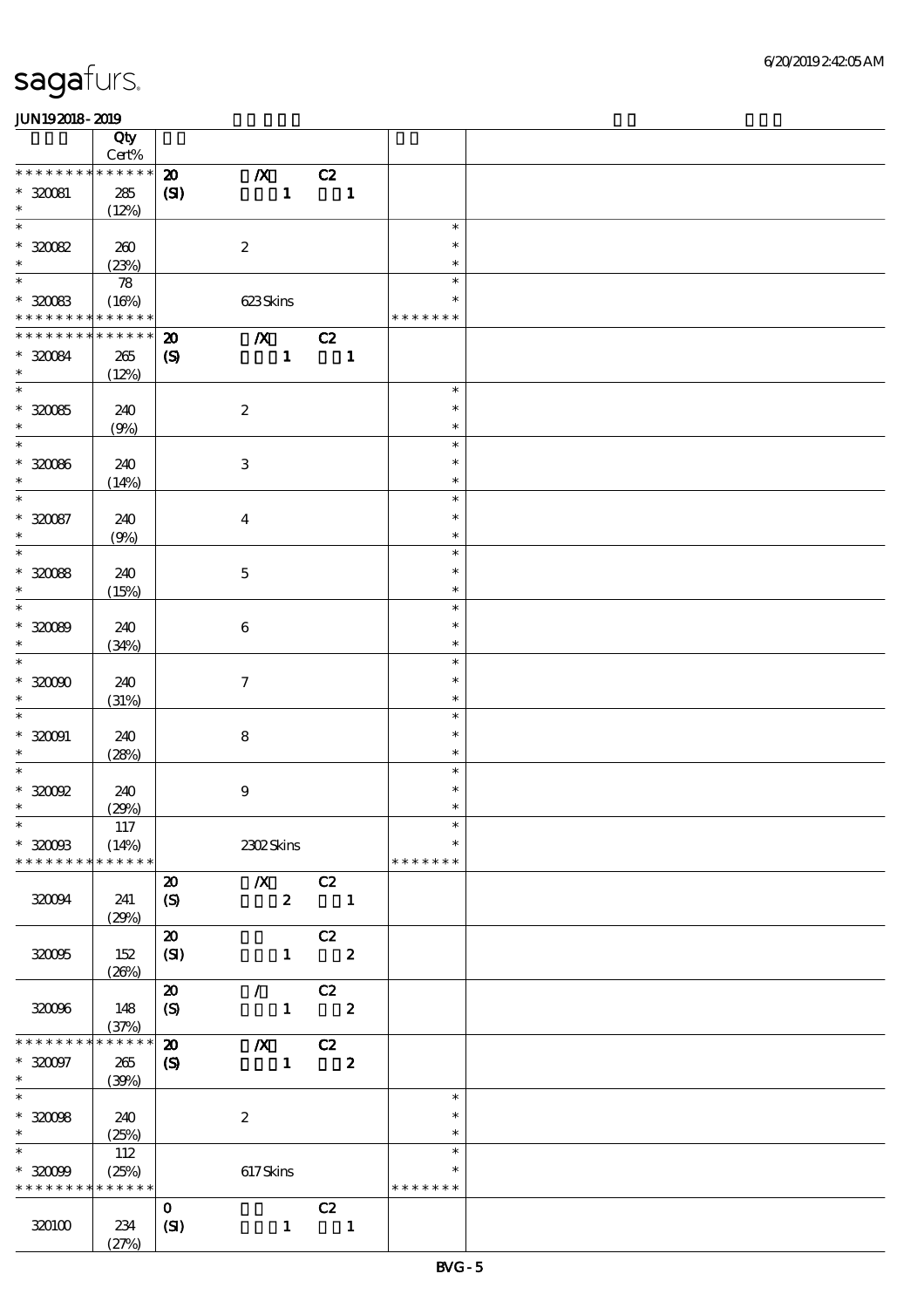|                          | Qty         |                             |                                 |                |                                                   |               |  |  |  |
|--------------------------|-------------|-----------------------------|---------------------------------|----------------|---------------------------------------------------|---------------|--|--|--|
|                          | Cert%       |                             |                                 |                |                                                   |               |  |  |  |
|                          |             | $\mathbf{o}$                | $\mathcal{L}$ and $\mathcal{L}$ |                | C2                                                |               |  |  |  |
| 320101                   | 198         | $\boldsymbol{S}$            |                                 | $\mathbf{1}$   | $\blacksquare$                                    |               |  |  |  |
|                          | (31%)       |                             |                                 |                |                                                   |               |  |  |  |
| * * * * * * *            | * * * * * * | $\mathbf{o}$                | $\chi$ C <sub>2</sub>           |                |                                                   |               |  |  |  |
| $*320102$                | 285         | $\boldsymbol{\mathrm{(S)}}$ |                                 | $\mathbf{1}$   | $\overline{\phantom{a}}$                          |               |  |  |  |
| $\ast$                   | (23%)       |                             |                                 |                |                                                   |               |  |  |  |
| $\overline{\phantom{0}}$ |             |                             |                                 |                |                                                   | $\ast$        |  |  |  |
| $^\ast$ 320103           | 260         |                             | $\boldsymbol{2}$                |                |                                                   | $\ast$        |  |  |  |
| $\ast$                   | (20%)       |                             |                                 |                |                                                   | $\ast$        |  |  |  |
| $\overline{\phantom{0}}$ | 87          |                             |                                 |                |                                                   | $\ast$        |  |  |  |
| $* 320104$               | (17%)       |                             | 632Skins                        |                |                                                   | $\ast$        |  |  |  |
| * * * * * * * *          | * * * * * * |                             |                                 |                |                                                   | * * * * * * * |  |  |  |
|                          |             | $\mathbf 0$                 |                                 |                | C2                                                |               |  |  |  |
| 320105                   | 180         | (SI)                        |                                 | $\mathbf{1}$   | $\overline{\phantom{a}}$ 2                        |               |  |  |  |
|                          |             |                             |                                 |                |                                                   |               |  |  |  |
|                          | (23%)       | $\mathbf{O}$                |                                 |                |                                                   |               |  |  |  |
|                          |             |                             | $/X$ $C2$                       |                |                                                   |               |  |  |  |
| 320106                   | 310         | (S)                         |                                 | $1 \t 2$       |                                                   |               |  |  |  |
|                          | (29%)       |                             |                                 |                |                                                   |               |  |  |  |
|                          |             | $\mathbf{1}$                | $\sqrt{C^2}$                    |                |                                                   |               |  |  |  |
| 320107                   | 78          | (SI)                        |                                 | $\mathbf{1}^-$ | $\sim$ 1                                          |               |  |  |  |
|                          | (15%)       |                             |                                 |                |                                                   |               |  |  |  |
|                          |             | $\mathbf{1}$                | $\mathcal{L}$                   |                | C2                                                |               |  |  |  |
| 320108                   | 118         | (S)                         |                                 | $\mathbf{1}$   | $\overline{\phantom{a}}$ $\overline{\phantom{a}}$ |               |  |  |  |
|                          | (20%)       |                             |                                 |                |                                                   |               |  |  |  |
|                          |             | $\mathbf{1}$                | $\boldsymbol{X}$                |                | C2                                                |               |  |  |  |
| $320109$                 | 243         | (SI)                        |                                 | $\mathbf{1}$   | $\overline{\phantom{a}}$                          |               |  |  |  |
|                          | (15%)       |                             |                                 |                |                                                   |               |  |  |  |
|                          |             | $\mathbf{1}$                | $/X$ $C2$                       |                |                                                   |               |  |  |  |
| 320110                   | 299         | (S)                         |                                 | $\mathbf{1}$   | $\blacksquare$                                    |               |  |  |  |
|                          | (20%)       |                             |                                 |                |                                                   |               |  |  |  |
|                          |             |                             |                                 |                |                                                   |               |  |  |  |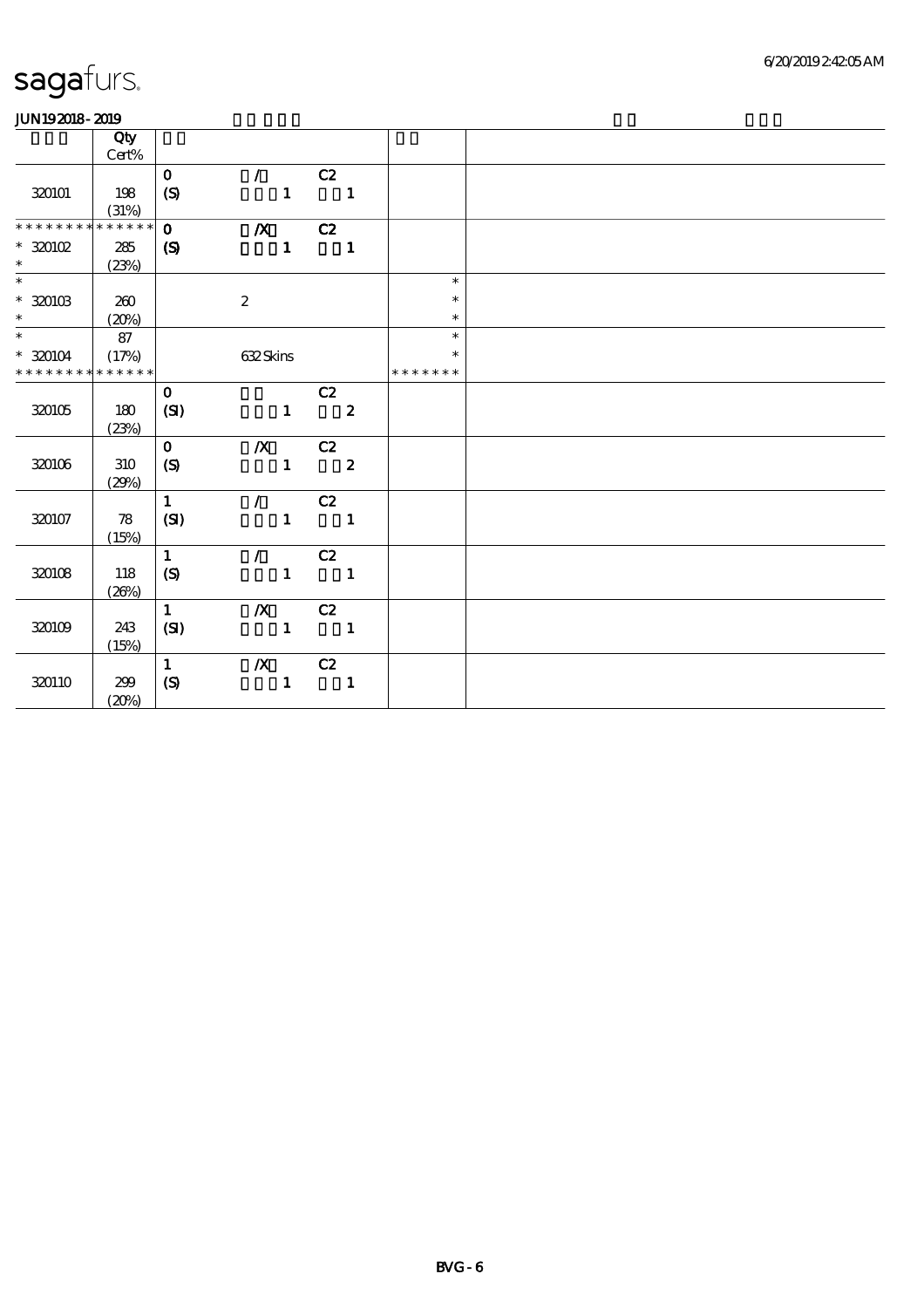|                      | Qty                  |                             |                                  |    |                  |  |
|----------------------|----------------------|-----------------------------|----------------------------------|----|------------------|--|
|                      | Cert%                |                             |                                  |    |                  |  |
|                      |                      | 50                          | $\mathcal{L}$                    | C2 |                  |  |
| 320181               | 148                  | (S)                         | $\mathbf{1}$                     |    |                  |  |
| * * * * * * *        | (22%)<br>* * * * * * | 50                          |                                  | C2 |                  |  |
| $* 320182$           | 185                  | $\boldsymbol{S}$            | $\boldsymbol{X}$<br>$\mathbf{1}$ |    |                  |  |
| $\ast$               | (18%)                |                             |                                  |    |                  |  |
| $\ast$               |                      |                             |                                  |    | $\ast$           |  |
| $*320183$            | 160                  |                             | $\boldsymbol{2}$                 |    | $\ast$           |  |
| $\ast$               | (13%)                |                             |                                  |    | $\ast$           |  |
| $\ast$               |                      |                             |                                  |    | $\ast$           |  |
| $* 320184$           | $160$                |                             | $\ensuremath{\mathbf{3}}$        |    | $\ast$           |  |
| $\ast$               | (22%)                |                             |                                  |    | $\ast$           |  |
| $\ast$               |                      |                             |                                  |    | $\ast$           |  |
| $* 320185$           | 160                  |                             | $\boldsymbol{4}$                 |    | $\ast$           |  |
| $\ast$               | (24%)                |                             |                                  |    | $\ast$           |  |
| $\ast$               | 133                  |                             |                                  |    | $\ast$           |  |
| $* 320186$           | (20%)                |                             | 798Skins                         |    | $\ast$           |  |
| * * * * * * * *      | * * * * * *          |                             |                                  |    | * * * * * * *    |  |
|                      |                      | 50                          | $\boldsymbol{X}$                 | C2 |                  |  |
| 320187               | 102                  | (SI)                        | $\pmb{2}$                        |    |                  |  |
| * * * * * * *        | (7%)<br>* * * * * *  |                             |                                  |    |                  |  |
|                      |                      | $\boldsymbol{\mathfrak{D}}$ | $\boldsymbol{X}$                 | C2 |                  |  |
| $*30188$<br>$\ast$   | 185                  | $\boldsymbol{\mathcal{S}}$  | $\pmb{2}$                        |    |                  |  |
| $\ast$               | (22%)                |                             |                                  |    | $\ast$           |  |
| $* 320189$           | 160                  |                             | $\boldsymbol{2}$                 |    | $\ast$           |  |
| $\ast$               | (16%)                |                             |                                  |    | $\ast$           |  |
| $\ast$               | $62\,$               |                             |                                  |    | $\ast$           |  |
| $*320190$            | (20%)                |                             | 407Skins                         |    | ∗                |  |
| * * * * * * * *      | * * * * * *          |                             |                                  |    | * * * * * * *    |  |
|                      |                      | $\boldsymbol{\omega}$       | $\mathcal{L}$                    | C2 |                  |  |
| 320191               | 199                  | (SI)                        | $\mathbf{1}$                     |    |                  |  |
|                      | (28%)                |                             |                                  |    |                  |  |
| * * * * * * *        | * * * * * *          | $\boldsymbol{\omega}$       | $\mathcal{L}$                    | C2 |                  |  |
| $*320192$            | 205                  | $\boldsymbol{\mathrm{(S)}}$ | $\mathbf{1}$                     |    |                  |  |
| $\ast$               | (25%)                |                             |                                  |    |                  |  |
| $*$                  |                      |                             |                                  |    | $\ast$           |  |
| $* 320193$           | 180                  |                             | $\boldsymbol{2}$                 |    | $\ast$           |  |
| $\ast$               | (31%)                |                             |                                  |    | $\ast$           |  |
| $\ast$               |                      |                             |                                  |    | $\ast$<br>$\ast$ |  |
| $* 320194$<br>$\ast$ | 180                  |                             | 3                                |    | $\ast$           |  |
| $\ast$               | (42%)                |                             |                                  |    | $\ast$           |  |
| $*320195$            | 180                  |                             | $\boldsymbol{4}$                 |    | $\ast$           |  |
| $\ast$               | (18%)                |                             |                                  |    | $\ast$           |  |
| $\ast$               | <b>101</b>           |                             |                                  |    | $\ast$           |  |
| $* 320196$           | (20%)                |                             | 846Skins                         |    | *                |  |
| * * * * * * * *      | * * * * * *          |                             |                                  |    | * * * * * * *    |  |
| * * * * * * *        | * * * * * *          | $\boldsymbol{\omega}$       | $\boldsymbol{X}$                 | C2 |                  |  |
| $* 320197$           | 225                  | $\mathbf{C}$                | $\mathbf{1}$                     |    |                  |  |
| $\ast$               | (16%)                |                             |                                  |    |                  |  |
| $\ast$               |                      |                             |                                  |    | $\ast$           |  |
| $*$ 320198           | 200                  |                             | $\boldsymbol{2}$                 |    | $\ast$           |  |
| $\ast$               | (20%)                |                             |                                  |    | $\ast$           |  |
| $\ast$               | 144                  |                             |                                  |    | $\ast$           |  |
| $* 320199$           | (32%)                |                             | 569Skins                         |    | $\ast$           |  |
| * * * * * * * *      | * * * * * *          |                             |                                  |    | * * * * * * *    |  |
| * * * * * * *        | * * * * * *          | $\boldsymbol{\omega}$       | $\boldsymbol{X}$                 | C2 |                  |  |
| $*3000$<br>$\ast$    | 205                  | $\boldsymbol{\mathrm{(S)}}$ | 1                                |    |                  |  |
|                      | (32%)                |                             |                                  |    |                  |  |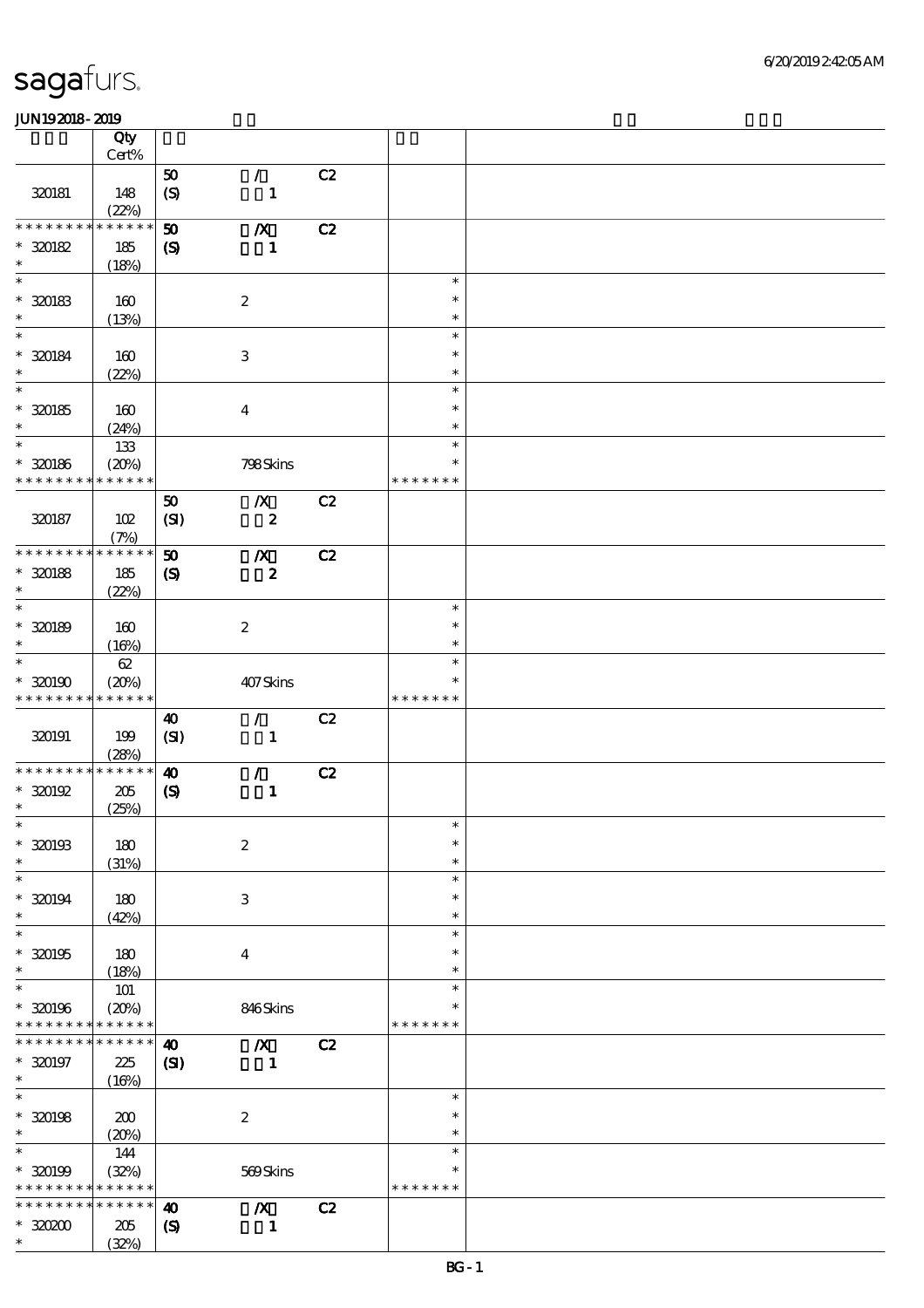|                                                       | Qty<br>$\mbox{Cert}\%$ |                                           |                |                   |                    |  |
|-------------------------------------------------------|------------------------|-------------------------------------------|----------------|-------------------|--------------------|--|
| $\ast$                                                |                        | $\pmb{X}$<br>$\boldsymbol{40}$            |                | C2                | $\ast$             |  |
| $*320201$                                             | 180                    | $\pmb{\in}$                               | $\blacksquare$ |                   | $\ast$             |  |
| $\ast$                                                | (23%)                  |                                           |                |                   | $\ast$             |  |
| $\ast$                                                |                        |                                           |                |                   | $\ast$             |  |
| $*30002$                                              | 180                    | $\,3$                                     |                |                   | $\ast$             |  |
| $\ast$                                                | (13%)                  |                                           |                |                   | $\ast$             |  |
| $\overline{\phantom{0}}$                              |                        |                                           |                |                   | $\ast$             |  |
| $*30003$                                              | 180                    | $\boldsymbol{4}$                          |                |                   | $\ast$             |  |
| $\ast$                                                | (9%)                   |                                           |                |                   | $\ast$             |  |
| $\ast$                                                |                        |                                           |                |                   | $\ast$             |  |
| $*320204$                                             | 180                    | $\mathbf 5$                               |                |                   | $\ast$             |  |
| $\ast$<br>$\overline{\phantom{0}}$                    | (13%)                  |                                           |                |                   | $\ast$             |  |
|                                                       |                        |                                           |                |                   | $\ast$             |  |
| $^\ast$ 320205<br>$\ast$                              | $180\,$                | $\bf 6$                                   |                |                   | $\ast$<br>$\ast$   |  |
| $\overline{\ast}$                                     | (13%)                  |                                           |                |                   | $\ast$             |  |
| $^\ast$ 320206                                        | 180                    | $\boldsymbol{\tau}$                       |                |                   | $\ast$             |  |
| $\ast$                                                | (20%)                  |                                           |                |                   | $\ast$             |  |
| $\overline{\ast}$                                     |                        |                                           |                |                   | $\ast$             |  |
| $*30007$                                              | 180                    | ${\bf 8}$                                 |                |                   | $\ast$             |  |
| $\ast$                                                | (13%)                  |                                           |                |                   | $\ast$             |  |
| $\overline{\phantom{0}}$                              |                        |                                           |                |                   | $\ast$             |  |
| $*30008$                                              | 180                    | $\boldsymbol{9}$                          |                |                   | $\ast$             |  |
| $\ast$                                                | (32%)                  |                                           |                |                   | $\ast$             |  |
| $\overline{\ast}$                                     |                        |                                           |                |                   | $\ast$             |  |
| $*30009$                                              | $180$                  | $10\,$                                    |                |                   | $\ast$             |  |
| $\ast$                                                | (40%)                  |                                           |                |                   | $\ast$             |  |
| $\ast$                                                |                        |                                           |                |                   | $\ast$             |  |
| $*30210$                                              | 180                    | $11\,$                                    |                |                   | $\ast$             |  |
| $\ast$<br>$\ast$                                      | (45%)                  |                                           |                |                   | $\ast$<br>$\ast$   |  |
| $*320211$                                             |                        |                                           |                |                   | $\ast$             |  |
| $\ast$                                                | 180<br>(31%)           | $12\,$                                    |                |                   | $\ast$             |  |
| $\ast$                                                |                        |                                           |                |                   | $\ast$             |  |
| $*320212$                                             | 180                    | $13\,$                                    |                |                   | $\ast$             |  |
| $\ast$                                                | (30%)                  |                                           |                |                   | $\ast$             |  |
| $\ast$                                                |                        |                                           |                |                   | $\ast$             |  |
| $*30213$                                              | 180                    | 14                                        |                |                   | $\ast$             |  |
| $\ast$                                                | (19%)                  |                                           |                |                   | $\ast$             |  |
| $\ast$                                                |                        |                                           |                |                   | $\ast$             |  |
| $*30214$                                              | 180                    | 15                                        |                |                   | $\ast$             |  |
| $\ast$                                                | (16%)                  |                                           |                |                   | $\ast$             |  |
| $\ast$                                                | 130                    |                                           |                |                   | $\ast$             |  |
| $*320215$<br>* * * * * * * * <mark>* * * * * *</mark> | (15%)                  |                                           | 2855Skins      |                   | *<br>* * * * * * * |  |
|                                                       |                        |                                           |                |                   |                    |  |
| 320216                                                | 110                    | 40<br>$\mathcal{L}$<br>(SI)               | $\mathbf{1}$   | C2<br><b>INAP</b> |                    |  |
|                                                       | (30%)                  |                                           |                |                   |                    |  |
| * * * * * * *                                         | * * * * * *            | $\boldsymbol{\omega}$<br>$\mathcal{L}$    |                | C2                |                    |  |
| * 320217                                              | 205                    | $\boldsymbol{\mathcal{S}}$                | $\mathbf{1}$   | <b>LNAP</b>       |                    |  |
| $\ast$                                                | (31%)                  |                                           |                |                   |                    |  |
| $\ast$                                                | 74                     |                                           |                |                   | $\ast$             |  |
| $*320218$                                             | (25%)                  |                                           | 279Skins       |                   | $\ast$             |  |
| * * * * * * * * * * * * * *                           |                        |                                           |                |                   | * * * * * * *      |  |
|                                                       |                        | $\boldsymbol{X}$<br>$\boldsymbol{\omega}$ |                | C2                |                    |  |
| 320219                                                | 192                    | (SI)                                      | $\mathbf{1}$   | <b>LNAP</b>       |                    |  |
|                                                       | (16%)                  |                                           |                |                   |                    |  |
| * * * * * * * *                                       | * * * * * *            | $\boldsymbol{X}$<br>$\boldsymbol{\omega}$ |                | C2                |                    |  |
| $*3020$<br>$\ast$                                     | 205                    | $\boldsymbol{\mathcal{S}}$                | $\mathbf{1}$   | <b>LNAP</b>       |                    |  |
|                                                       | (20%)                  |                                           |                |                   |                    |  |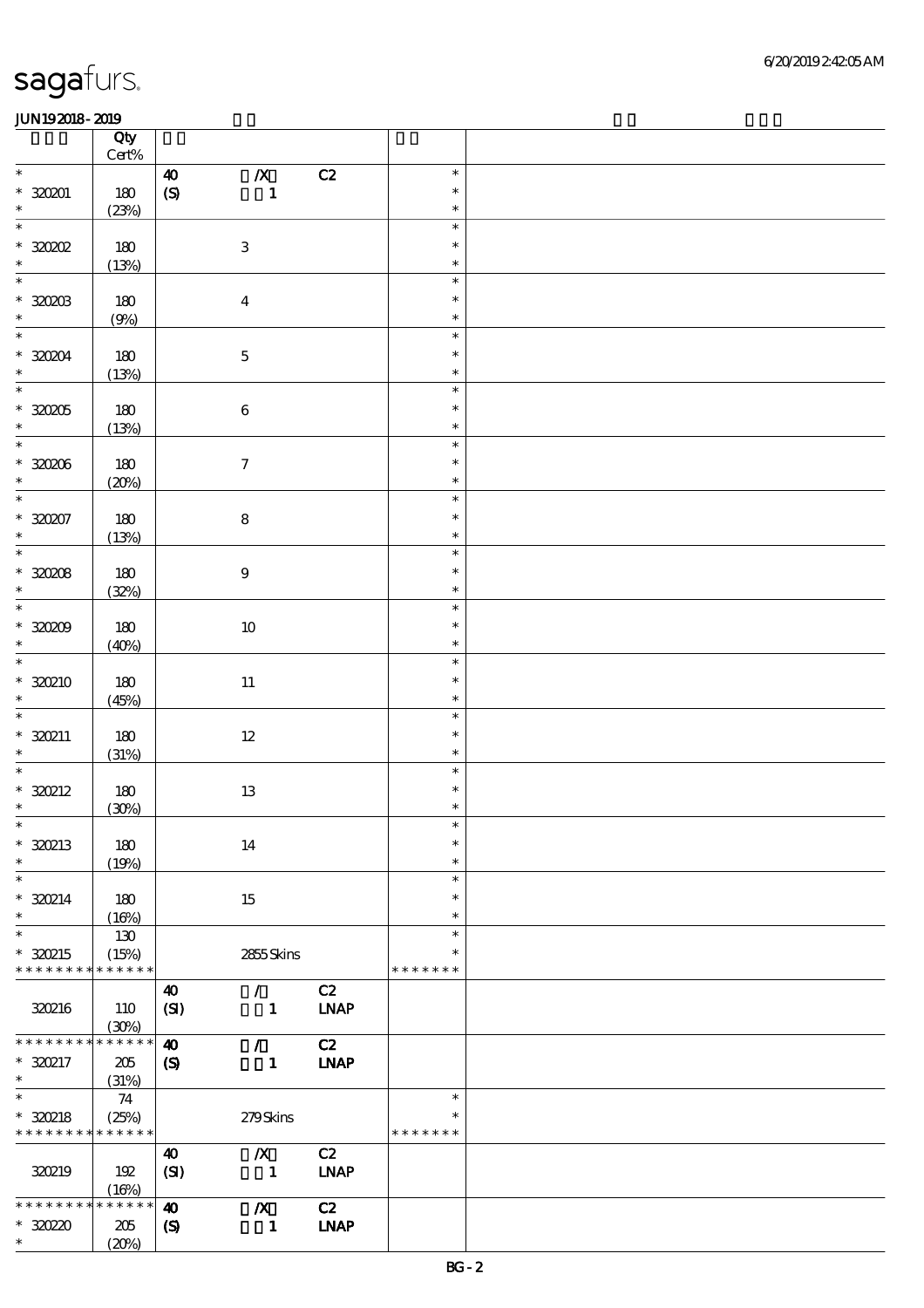|                                        | Qty             |                               |                               |             |                  |  |
|----------------------------------------|-----------------|-------------------------------|-------------------------------|-------------|------------------|--|
|                                        | $\mbox{Cert}\%$ |                               |                               |             |                  |  |
| $\ast$                                 |                 | $\boldsymbol{\omega}$         | $\boldsymbol{X}$              | C2          | $\ast$<br>$\ast$ |  |
| $*320221$<br>$\ast$                    | 180<br>(18%)    | $\boldsymbol{S}$              | $\blacksquare$                | <b>LNAP</b> | $\ast$           |  |
| $\ast$                                 | 194             |                               |                               |             | $\ast$           |  |
| $*30222$                               | (17%)           |                               | 579Skins                      |             | $\ast$           |  |
| * * * * * * * * * * * * * *            |                 |                               |                               |             | * * * * * * *    |  |
|                                        |                 | $\boldsymbol{\omega}$         | $\mathcal{L}$                 | C2          |                  |  |
| 320223                                 | $\mathfrak{B}$  | (SI)                          | $\boldsymbol{z}$              |             |                  |  |
|                                        | (27%)           |                               |                               |             |                  |  |
| * * * * * * * * * * * * * *            |                 | $\boldsymbol{\omega}$         | $\mathcal{L}$                 | C2          |                  |  |
| * 32024                                | 205             | $\boldsymbol{\mathrm{(S)}}$   | $\boldsymbol{z}$              |             |                  |  |
| $\ast$                                 | (34%)           |                               |                               |             |                  |  |
| $\ast$                                 | 182             |                               |                               |             | $\ast$           |  |
| $*3025$<br>* * * * * * * * * * * * * * | (25%)           |                               | 387Skins                      |             | $\ast$           |  |
|                                        |                 |                               |                               |             | * * * * * * *    |  |
| 320226                                 | 169             | $\boldsymbol{\omega}$<br>(SI) | $\boldsymbol{X}$<br>$\pmb{2}$ | C2          |                  |  |
|                                        | (29%)           |                               |                               |             |                  |  |
| * * * * * * * *                        | * * * * * *     | $\boldsymbol{\omega}$         | $\boldsymbol{X}$              | C2          |                  |  |
| $*30227$                               | 205             | $\boldsymbol{\mathrm{(S)}}$   | $\pmb{2}$                     |             |                  |  |
| $\ast$                                 | (22%)           |                               |                               |             |                  |  |
| $\ast$                                 |                 |                               |                               |             | $\ast$           |  |
| $*30228$                               | 180             |                               | $\boldsymbol{2}$              |             | $\ast$           |  |
| $\ast$                                 | (27%)           |                               |                               |             | $\ast$           |  |
| $\ast$                                 |                 |                               |                               |             | $\ast$           |  |
| $*3029$                                | 180             |                               | $\,3$                         |             | $\ast$           |  |
| $\ast$<br>$\ast$                       | (37%)           |                               |                               |             | $\ast$<br>$\ast$ |  |
| $*30230$                               | 180             |                               |                               |             | $\ast$           |  |
| $\ast$                                 | (18%)           |                               | $\overline{4}$                |             | $\ast$           |  |
| $\ast$                                 |                 |                               |                               |             | $\ast$           |  |
| $*320231$                              | 180             |                               | $\mathbf 5$                   |             | $\ast$           |  |
| $\ast$                                 | (27%)           |                               |                               |             | $\ast$           |  |
| $\ast$                                 | 104             |                               |                               |             | $\ast$           |  |
| $*30232$                               | (23%)           |                               | 1029Skins                     |             | $\ast$           |  |
| * * * * * * * * * * * * * *            |                 |                               |                               |             | * * * * * * *    |  |
|                                        |                 | $\boldsymbol{\omega}$         |                               | C2          |                  |  |
| 320233                                 | 75              | (SI)                          | $\boldsymbol{z}$              | <b>LNAP</b> |                  |  |
|                                        | (28%)           |                               |                               |             |                  |  |
|                                        |                 | 5040                          | $\mathcal{L}$                 | C2          |                  |  |
| 320234                                 | 135<br>(31%)    | $\boldsymbol{S}$              | $\boldsymbol{z}$              | <b>LNAP</b> |                  |  |
| * * * * * * * *                        | * * * * * *     | 5040                          | $\boldsymbol{X}$              | C2          |                  |  |
| $*30235$                               | 205             | $\boldsymbol{\mathsf{(S)}}$   | $\boldsymbol{z}$              | <b>INAP</b> |                  |  |
| $\ast$                                 | (22%)           |                               |                               |             |                  |  |
| $\ast$                                 | 29              |                               |                               |             | $\ast$           |  |
| $*30236$                               | (13%)           |                               | 234Skins                      |             | ∗                |  |
| * * * * * * * * * * * * * *            |                 |                               |                               |             | * * * * * * *    |  |
|                                        |                 | $\boldsymbol{\mathfrak{D}}$   | $X$ $X$                       | C2          |                  |  |
| 320237                                 | 122             | $\boldsymbol{S}$              | $\mathbf{1}$                  |             |                  |  |
|                                        | (31%)           |                               |                               |             |                  |  |
| * * * * * * * *                        | * * * * * *     | $\boldsymbol{\mathfrak{D}}$   | $\mathcal{L}$                 | C2          |                  |  |
| $*30238$<br>$\ast$                     | 245             | (S)                           | $\mathbf{1}$                  |             |                  |  |
| $\ast$                                 | (17%)           |                               |                               |             | $\ast$           |  |
| $*30239$                               | 220             |                               | $\boldsymbol{2}$              |             | $\ast$           |  |
| $\ast$                                 | (21%)           |                               |                               |             | $\ast$           |  |
| $\ast$                                 | 173             |                               |                               |             | $\ast$           |  |
| $*30240$                               | (19%)           |                               | 638Skins                      |             | $\ast$           |  |
| * * * * * * * * * * * * * *            |                 |                               |                               |             | * * * * * * *    |  |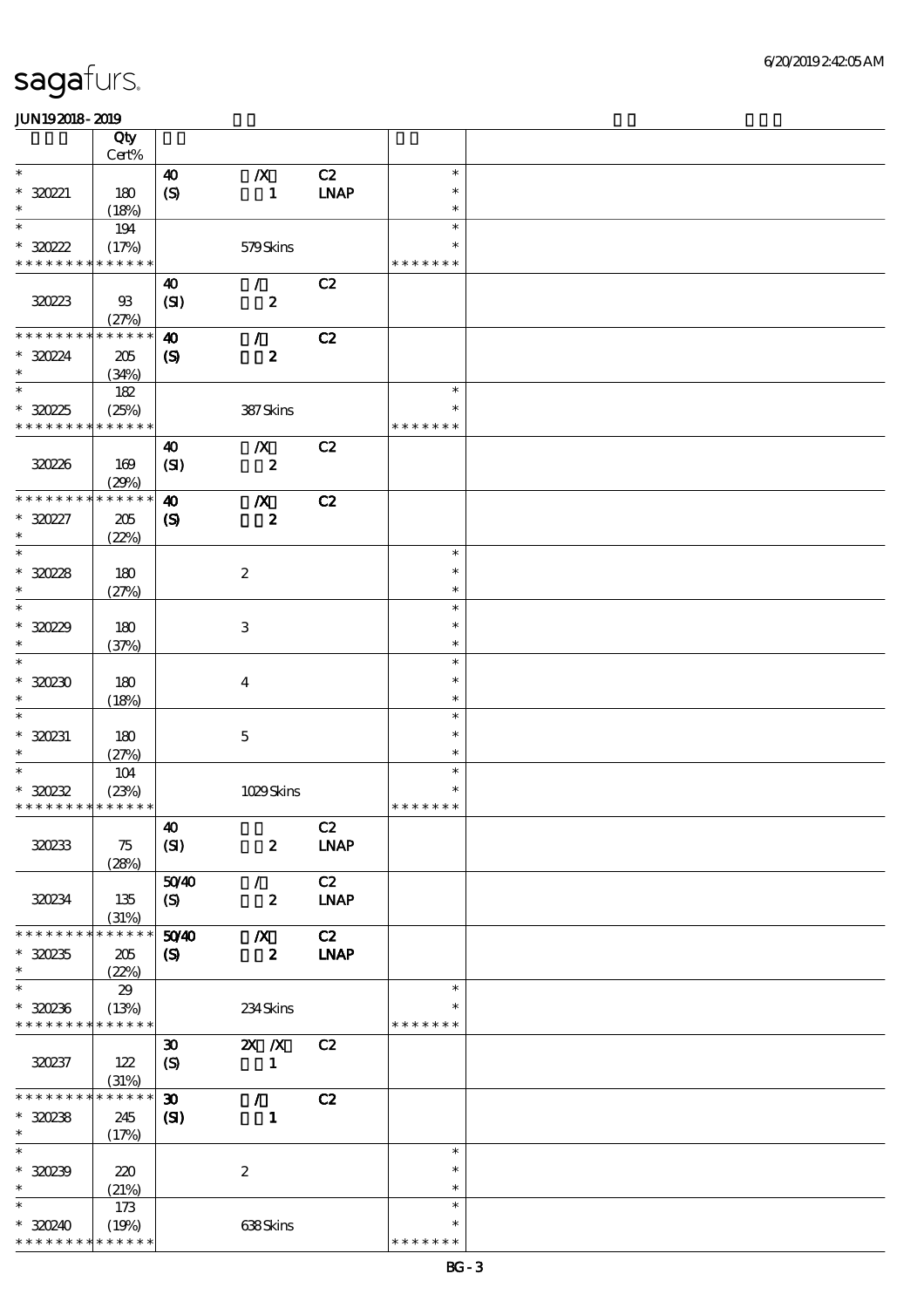|                               | Qty<br>$Cert\%$      |                             |                           |    |               |  |
|-------------------------------|----------------------|-----------------------------|---------------------------|----|---------------|--|
| * * * * * * *                 | * * * * * *          | $\boldsymbol{\mathfrak{D}}$ | $\mathcal{L}$             | C2 |               |  |
| $*30241$                      | 225                  | $\boldsymbol{\mathrm{(S)}}$ | $\mathbf{1}$              |    |               |  |
| $\ast$                        | (42%)                |                             |                           |    |               |  |
| $\ast$                        |                      |                             |                           |    | $\ast$        |  |
| $*30242$                      | 200                  |                             | $\boldsymbol{2}$          |    | $\ast$        |  |
| $\ast$                        | (30%)                |                             |                           |    | $\ast$        |  |
| $\ast$                        |                      |                             |                           |    | $\ast$        |  |
| * 320243                      | 200                  |                             | $\ensuremath{\mathbf{3}}$ |    | $\ast$        |  |
| $\ast$                        | (18%)                |                             |                           |    | $\ast$        |  |
| $\ast$                        |                      |                             |                           |    | $\ast$        |  |
| * 320244                      | 200                  |                             | $\boldsymbol{4}$          |    | $\ast$        |  |
| $\ast$                        | (15%)                |                             |                           |    | $\ast$        |  |
| $\overline{\ast}$             |                      |                             |                           |    | $\ast$        |  |
| $*30245$                      | 200                  |                             | $\mathbf 5$               |    | $\ast$        |  |
| $\ast$                        | (19%)                |                             |                           |    | $\ast$        |  |
| $\overline{\phantom{0}}$      |                      |                             |                           |    | $\ast$        |  |
| $*320246$                     | 200                  |                             | $\bf 6$                   |    | $\ast$        |  |
| $\ast$                        | (22%)                |                             |                           |    | $\ast$        |  |
| $\ast$                        |                      |                             |                           |    | $\ast$        |  |
| $* 320247$                    | 200                  |                             | $\tau$                    |    | $\ast$        |  |
| $\ast$                        |                      |                             |                           |    | $\ast$        |  |
| $\overline{\phantom{0}}$      | (40%)<br>124         |                             |                           |    | $\ast$        |  |
|                               |                      |                             |                           |    | $\ast$        |  |
| $* 320248$<br>* * * * * * * * | (49%)<br>* * * * * * |                             | 1549Skins                 |    | * * * * * * * |  |
| * * * * * * * *               | * * * * * *          |                             |                           |    |               |  |
|                               |                      | $\boldsymbol{\mathfrak{D}}$ | $\overline{\mathbf{X}}$   | C2 |               |  |
| $*30249$<br>$\ast$            | 245                  | (S)                         | $\blacksquare$            |    |               |  |
| $\ast$                        | (14%)                |                             |                           |    |               |  |
|                               |                      |                             |                           |    | $\ast$        |  |
| $*320250$                     | 220                  |                             | $\boldsymbol{2}$          |    | $\ast$        |  |
| $\ast$                        | (11%)                |                             |                           |    | $\ast$        |  |
| $\ast$                        |                      |                             |                           |    | $\ast$        |  |
| $*320251$                     | 220                  |                             | $\ensuremath{\mathbf{3}}$ |    | $\ast$        |  |
| $\ast$                        | (20%)                |                             |                           |    | $\ast$        |  |
| $\ast$                        |                      |                             |                           |    | $\ast$        |  |
| $*30252$                      | 220                  |                             | $\boldsymbol{4}$          |    | $\ast$        |  |
| $\ast$                        | (16%)                |                             |                           |    | $\ast$        |  |
| $\ast$                        |                      |                             |                           |    | $\ast$        |  |
| $*30253$                      | 220                  |                             | $\mathbf 5$               |    | $\ast$        |  |
| $\ast$                        | (18%)                |                             |                           |    | $\ast$        |  |
| $\ast$                        |                      |                             |                           |    | $\ast$        |  |
| $*30254$                      | 210                  |                             | $\boldsymbol{6}$          |    | $\ast$        |  |
| $\ast$                        | (18%)                |                             |                           |    | $\ast$        |  |
| $\ast$                        | 46                   |                             |                           |    | $\ast$        |  |
| $*30255$                      | (13%)                |                             | 1381 Skins                |    | *             |  |
| * * * * * * * *               | * * * * * *          |                             |                           |    | * * * * * * * |  |
| * * * * * * *                 | * * * * * *          | $\boldsymbol{\mathfrak{D}}$ | $\boldsymbol{X}$          | C2 |               |  |
| $*30256$                      | 225                  | $\boldsymbol{S}$            | $\blacksquare$            |    |               |  |
| $\ast$                        | (20%)                |                             |                           |    |               |  |
| $\ast$                        |                      |                             |                           |    | $\ast$        |  |
| $* 320257$                    | 200                  |                             | $\boldsymbol{2}$          |    | $\ast$        |  |
| $\ast$                        | (16%)                |                             |                           |    | $\ast$        |  |
| $\ast$                        |                      |                             |                           |    |               |  |
| $*30258$                      |                      |                             |                           |    | $\ast$        |  |
| $\ast$                        | 200                  |                             | $\ensuremath{\mathbf{3}}$ |    | $\ast$        |  |
|                               | (15%)                |                             |                           |    | $\ast$        |  |
| $\ast$                        |                      |                             |                           |    | $\ast$        |  |
|                               |                      |                             |                           |    | $\ast$        |  |
| $* 30259$<br>$\ast$           | 200                  |                             | $\boldsymbol{4}$          |    | $\ast$        |  |
| $\ast$                        | (20%)                |                             |                           |    | $\ast$        |  |
|                               |                      |                             |                           |    | $\ast$        |  |
| $*3000$<br>$\ast$             | 200<br>(24%)         |                             | $\mathbf 5$               |    | $\ast$        |  |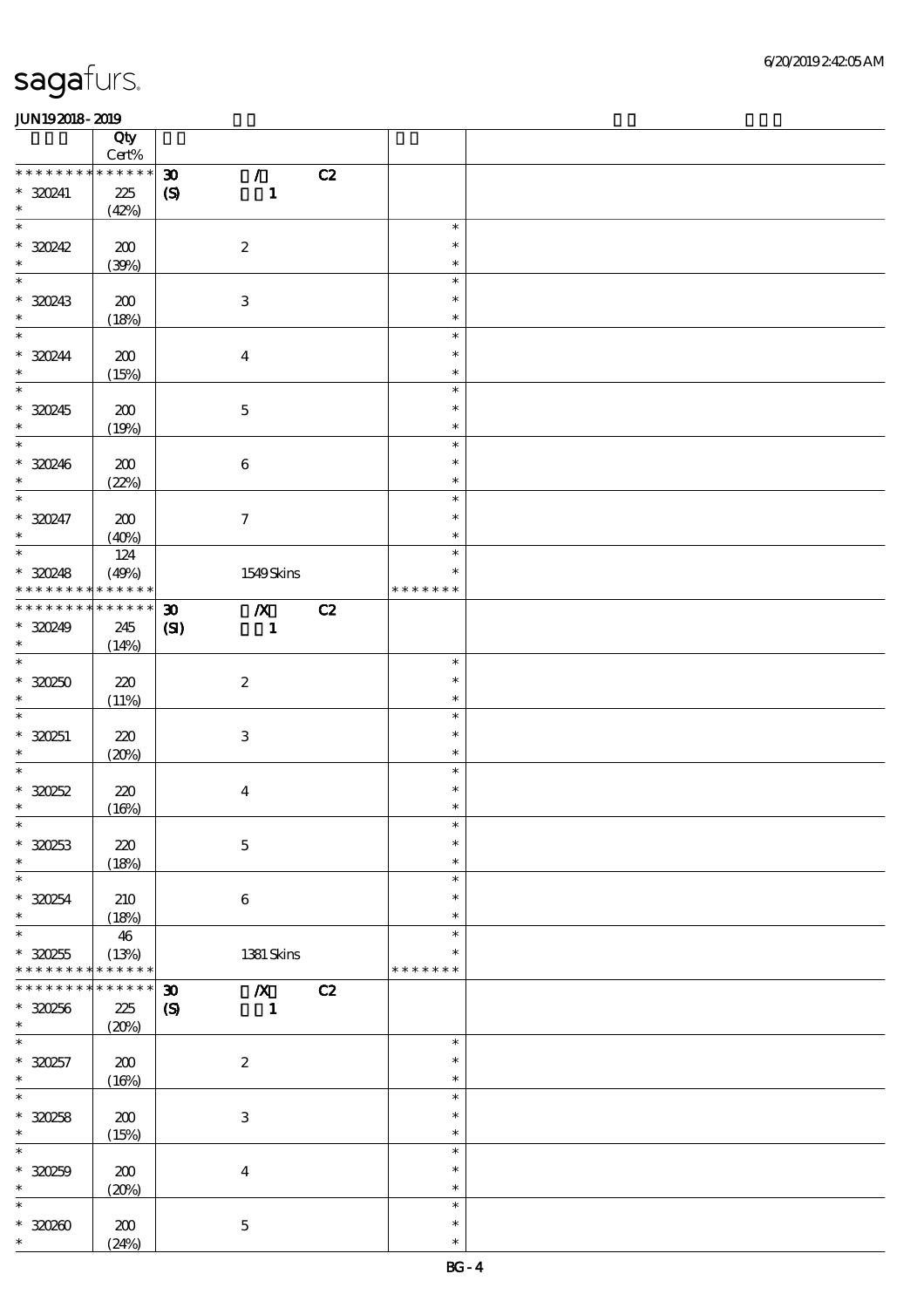|                                            | Qty<br>$\mbox{Cert}\%$ |                                                                  |                  |  |
|--------------------------------------------|------------------------|------------------------------------------------------------------|------------------|--|
| $\ast$                                     |                        | $\pmb{X}$<br>$\mathbf{C2}$<br>$\pmb{\mathfrak{D}}$               | $\ast$           |  |
| $* 320261$                                 | $200\,$                | $\pmb{\in}$<br>$\mathbf{1}$                                      | $\ast$           |  |
| $\ast$                                     | (22%)                  |                                                                  | $\ast$           |  |
| $\overline{\phantom{0}}$                   |                        |                                                                  | $\ast$           |  |
| $*30002$                                   | $200\,$                | $\boldsymbol{7}$                                                 | $\ast$           |  |
| $\overline{\phantom{0}}$                   | (12%)                  |                                                                  | $\ast$           |  |
|                                            |                        |                                                                  | $\ast$           |  |
| $* 320263$<br>$\ast$                       | 200                    | $\bf 8$                                                          | $\ast$           |  |
| $\overline{\ast}$                          | (23%)                  |                                                                  | $\ast$<br>$\ast$ |  |
|                                            |                        |                                                                  | $\ast$           |  |
| $* 320264$<br>$\ast$                       | ${\bf Z0}$             | $\boldsymbol{9}$                                                 | $\ast$           |  |
| $\overline{\phantom{0}}$                   | (21%)                  |                                                                  | $\ast$           |  |
| $* 320265$                                 | ${\bf Z0}$             | $10\,$                                                           | $\ast$           |  |
| $\ast$                                     | (14%)                  |                                                                  | $\ast$           |  |
| $\overline{\phantom{0}}$                   |                        |                                                                  | $\ast$           |  |
| $* 320266$                                 | $200\,$                | $11\,$                                                           | $\ast$           |  |
| $\ast$                                     | (20%)                  |                                                                  | $\ast$           |  |
| $\overline{\ast}$                          |                        |                                                                  | $\ast$           |  |
| $* 320267$                                 | $200\,$                | $12\,$                                                           | $\ast$           |  |
| $\ast$                                     | (23%)                  |                                                                  | $\ast$           |  |
| $\overline{\phantom{0}}$                   |                        |                                                                  | $\ast$           |  |
| $* 320268$                                 | $\pmb{30}$             | 13                                                               | $\ast$           |  |
| $\ast$                                     | (33%)                  |                                                                  | $\ast$           |  |
| $\overline{\phantom{0}}$                   |                        |                                                                  | $\ast$           |  |
| $*30000$                                   | 200                    | 14                                                               | $\ast$           |  |
| $\ast$                                     | (30%)                  |                                                                  | $\ast$           |  |
| $\ast$                                     |                        |                                                                  | $\ast$           |  |
| $*30270$<br>$\ast$                         | 200                    | $15\,$                                                           | $\ast$           |  |
| $\ast$                                     | (28%)                  |                                                                  | $\ast$<br>$\ast$ |  |
| $*320271$                                  |                        |                                                                  | $\ast$           |  |
| $\ast$                                     | $200\,$<br>(23%)       | $16\,$                                                           | $\ast$           |  |
| $\ast$                                     |                        |                                                                  | $\ast$           |  |
| $\hspace{0.1cm}^*$ 330272                  | $200\,$                | $17\,$                                                           | $\ast$           |  |
| $\ast$                                     | (20%)                  |                                                                  | $\ast$           |  |
| $\ast$                                     |                        |                                                                  | $\ast$           |  |
| $* 320273$                                 | 200                    | 18                                                               | $\ast$           |  |
| $\ast$                                     | (31%)                  |                                                                  | $\ast$           |  |
| $\ast$                                     |                        |                                                                  | $\ast$           |  |
| $* 320274$                                 | $\pmb{30}$             | 19                                                               | $\ast$           |  |
| $\ast$                                     | (41%)                  |                                                                  | $\ast$           |  |
| $\ast$                                     |                        |                                                                  | $\ast$           |  |
| $*30275$<br>$\ast$                         | 200                    | $\boldsymbol{\boldsymbol{\lambda}}$                              | $\ast$           |  |
| $\ast$                                     | (32%)                  |                                                                  | $\ast$<br>$\ast$ |  |
|                                            |                        |                                                                  | $\ast$           |  |
| $* 320276$<br>$\ast$                       | 200<br>(31%)           | 21                                                               | $\ast$           |  |
| $\overline{\phantom{0}}$                   |                        |                                                                  | $\ast$           |  |
| $* 320277$                                 | 200                    | $\boldsymbol{\mathcal{Z}}$                                       | $\ast$           |  |
| $\ast$                                     | (42%)                  |                                                                  | $\ast$           |  |
| $\overline{\ast}$                          | 167                    |                                                                  | $\ast$           |  |
| $*30278$                                   | (35%)                  | 4592Skins                                                        | $\ast$           |  |
| * * * * * * * * <mark>* * * * * * *</mark> |                        |                                                                  | * * * * * * *    |  |
|                                            |                        | C2<br>40'30                                                      |                  |  |
| 320279                                     | 68                     | (SI)<br>$\mathbf{1}$                                             |                  |  |
|                                            | (22%)                  |                                                                  |                  |  |
|                                            |                        | $\mathbf{X}$ $\mathbf{X}$<br>C2<br>$\boldsymbol{\mathfrak{D}}$   |                  |  |
| 320280                                     | 72                     | $\ensuremath{\mathbf{INAP}}$<br>$\boldsymbol{S}$<br>$\mathbf{1}$ |                  |  |
|                                            | (31%)                  |                                                                  |                  |  |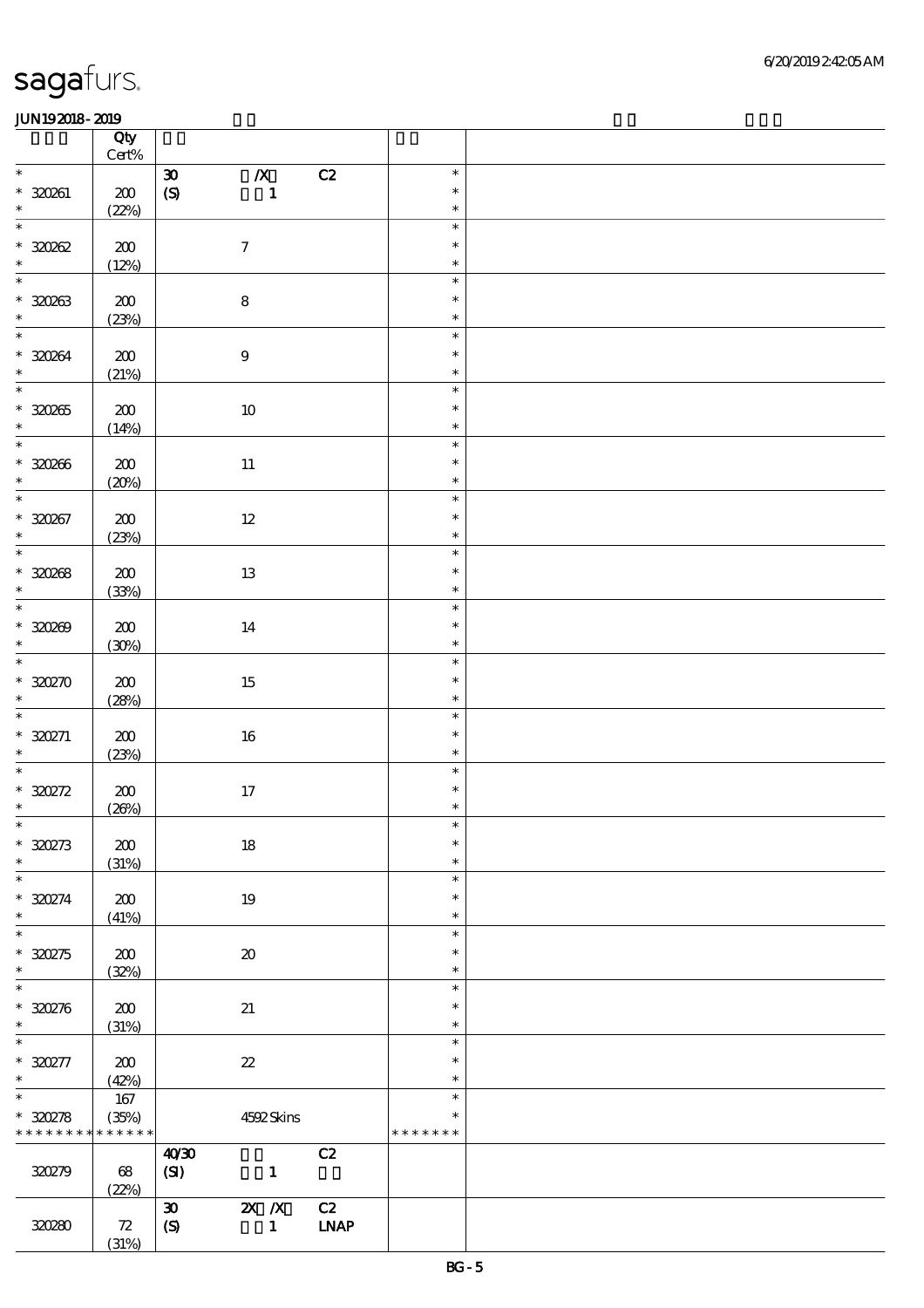|                                            | Qty                  |                             |                           |             |               |  |
|--------------------------------------------|----------------------|-----------------------------|---------------------------|-------------|---------------|--|
| * * * * * * * *                            | Cert%<br>$******$    |                             |                           |             |               |  |
|                                            |                      | $\boldsymbol{\mathfrak{D}}$ | $\mathcal{L}$             | C2          |               |  |
| $*30281$<br>$\ast$                         | 245                  | (S)                         | $\mathbf{1}$              | <b>LNAP</b> |               |  |
| $\ast$                                     | (15%)                |                             |                           |             |               |  |
|                                            | 108                  |                             |                           |             | $\ast$        |  |
| $*30282$                                   | (15%)                |                             | 353Skins                  |             | $\ast$        |  |
| * * * * * * * * <mark>* * * * * * *</mark> |                      |                             |                           |             | * * * * * * * |  |
| * * * * * * * * * * * * * *                |                      | $\boldsymbol{\mathfrak{D}}$ | $\mathcal{L}$             | C2          |               |  |
| $*30283$                                   | 225                  | $\boldsymbol{\mathcal{S}}$  | $\mathbf{1}$              | <b>LNAP</b> |               |  |
| $\ast$                                     | (24%)                |                             |                           |             |               |  |
| $\ast$                                     |                      |                             |                           |             | $\ast$        |  |
| * 320284                                   | 200                  |                             | $\boldsymbol{2}$          |             | $\ast$        |  |
| $\ast$                                     | (29%)                |                             |                           |             | $\ast$        |  |
| $\overline{\phantom{1}}$                   |                      |                             |                           |             | $\ast$        |  |
| $*30285$                                   | 200                  |                             | $\ensuremath{\mathbf{3}}$ |             | $\ast$        |  |
| $\ast$                                     | (28%)                |                             |                           |             | $\ast$        |  |
| $\ast$                                     |                      |                             |                           |             | $\ast$        |  |
| $* 320286$                                 | 200                  |                             | $\overline{\mathbf{4}}$   |             | $\ast$        |  |
| $\ast$                                     | (16%)                |                             |                           |             | $\ast$        |  |
| $\ast$                                     | 48                   |                             |                           |             | $\ast$        |  |
| $*30287$                                   | (12%)                |                             | 873Skins                  |             | $\ast$        |  |
| * * * * * * * *                            | * * * * * *          |                             |                           |             | * * * * * * * |  |
| * * * * * * * * * * * * * *                |                      |                             |                           |             |               |  |
|                                            |                      | $\boldsymbol{\mathfrak{D}}$ | $\mathbf{X}$              | C2          |               |  |
| $* 30288$                                  | 245                  | (S)                         | $\blacksquare$            | <b>INAP</b> |               |  |
| $\ast$                                     | (8%)                 |                             |                           |             |               |  |
| $\ast$                                     | 218                  |                             |                           |             | $\ast$        |  |
| $*30289$                                   | (14%)                |                             | 463Skins                  |             | *             |  |
| * * * * * * * * * * * * * *                |                      |                             |                           |             | * * * * * * * |  |
| * * * * * * * * * * * * * *                |                      | $\boldsymbol{\mathfrak{D}}$ | $\boldsymbol{X}$          | C2          |               |  |
| $*30290$                                   | 225                  | $\boldsymbol{\mathcal{S}}$  | $\blacksquare$            | <b>LNAP</b> |               |  |
| $\ast$                                     | (17%)                |                             |                           |             |               |  |
| $\ast$                                     |                      |                             |                           |             | $\ast$        |  |
| $*320291$                                  | 200                  |                             | $\boldsymbol{2}$          |             | $\ast$        |  |
| $\ast$                                     | (20%)                |                             |                           |             | $\ast$        |  |
| $\ast$                                     |                      |                             |                           |             | $\ast$        |  |
| $*30292$                                   | 200                  |                             | $\ensuremath{\mathbf{3}}$ |             | $\ast$        |  |
| $\ast$                                     | (20%)                |                             |                           |             | $\ast$        |  |
| $\ast$                                     |                      |                             |                           |             | $\ast$        |  |
| $*30293$                                   | 200                  |                             | $\boldsymbol{4}$          |             | $\ast$        |  |
| $\ast$                                     | (25%)                |                             |                           |             | $\ast$        |  |
| $\ast$                                     |                      |                             |                           |             | $\ast$        |  |
| $*30294$                                   | 200                  |                             | $\mathbf 5$               |             | $\ast$        |  |
| $\ast$                                     | (13%)                |                             |                           |             | $\ast$        |  |
| $\ast$                                     |                      |                             |                           |             | $\ast$        |  |
| $*30295$                                   | 200                  |                             | $\boldsymbol{6}$          |             | $\ast$        |  |
| $\ast$                                     | (11%)                |                             |                           |             | $\ast$        |  |
| $\ast$                                     | 153                  |                             |                           |             | $\ast$        |  |
|                                            |                      |                             |                           |             | $\ast$        |  |
| $* 320296$<br>* * * * * * * *              | (22%)<br>* * * * * * |                             | 1378Skins                 |             | * * * * * * * |  |
|                                            |                      |                             |                           |             |               |  |
|                                            |                      | $\boldsymbol{\mathfrak{D}}$ | $\mathcal{F}$             | C2          |               |  |
| 320297                                     | 238                  | (SI)                        | $\boldsymbol{z}$          |             |               |  |
|                                            | (20%)                |                             |                           |             |               |  |
| * * * * * * * *                            | * * * * * *          | $\boldsymbol{\mathfrak{D}}$ | $\mathcal{L}$             | C2          |               |  |
| $*30298$                                   | 225                  | $\boldsymbol{S}$            | $\boldsymbol{z}$          |             |               |  |
| $\ast$                                     | (20%)                |                             |                           |             |               |  |
| $\ast$                                     |                      |                             |                           |             | $\ast$        |  |
| $* 320299$                                 | 180                  |                             | $\boldsymbol{2}$          |             | $\ast$        |  |
| $\ast$                                     | (22%)                |                             |                           |             | $\ast$        |  |
| $\ast$                                     | 61                   |                             |                           |             | $\ast$        |  |
| $*3000$                                    | (31%)                |                             | 466Skins                  |             | $\ast$        |  |
| * * * * * * * *                            | * * * * * *          |                             |                           |             | * * * * * * * |  |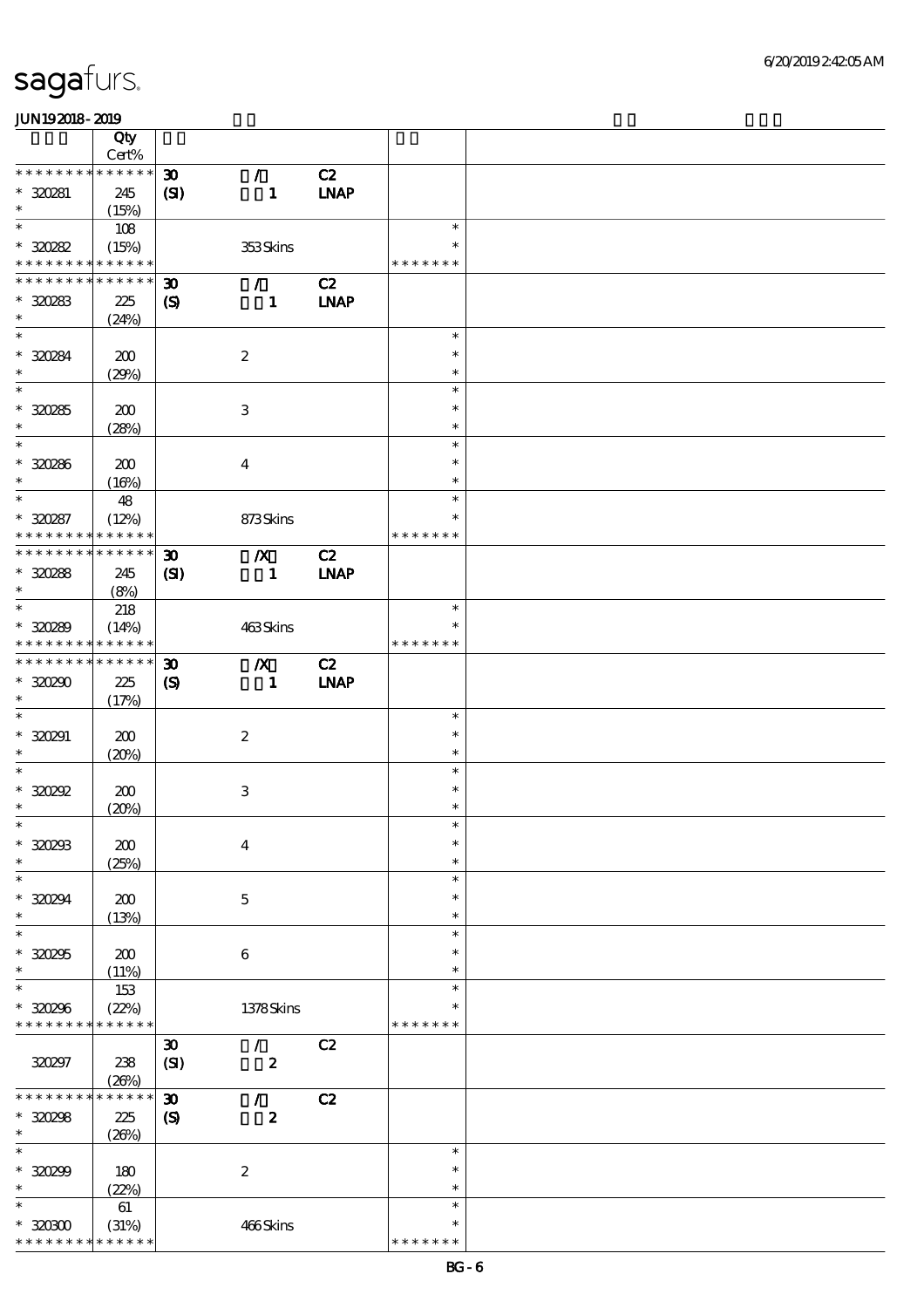|                                          | Qty<br>Cert%         |                             |                  |             |                         |  |
|------------------------------------------|----------------------|-----------------------------|------------------|-------------|-------------------------|--|
| * * * * * * * *                          | * * * * * *          | $\boldsymbol{\mathfrak{D}}$ | $\boldsymbol{X}$ | C2          |                         |  |
| $*32001$                                 | 245                  | $\bf{(S)}$                  | $\pmb{2}$        |             |                         |  |
| $\ast$                                   | (23%)                |                             |                  |             |                         |  |
| $\ast$                                   |                      |                             |                  |             | $\ast$                  |  |
| $*30002$                                 | 200                  |                             | $\boldsymbol{2}$ |             | $\ast$                  |  |
| $\ast$                                   | (20%)                |                             |                  |             | $\ast$                  |  |
| $\ast$                                   | 40                   |                             |                  |             | $\ast$                  |  |
| $*30003$                                 | (40%)                |                             | 485Skins         |             | $\ast$                  |  |
| * * * * * * * *                          | * * * * * *          |                             |                  |             | * * * * * * *           |  |
| * * * * * * * *                          | * * * * * *          | $\boldsymbol{\mathfrak{D}}$ | $\boldsymbol{X}$ | C2          |                         |  |
| $*320304$                                | 225                  | $\boldsymbol{S}$            | $\boldsymbol{z}$ |             |                         |  |
| $\ast$                                   | (24%)                |                             |                  |             |                         |  |
| $\ast$                                   |                      |                             |                  |             | $\ast$                  |  |
| $^\ast$ 320305                           | 200                  |                             | $\boldsymbol{2}$ |             | $\ast$                  |  |
| $\ast$                                   | (21%)                |                             |                  |             | $\ast$                  |  |
| $\overline{\ast}$                        |                      |                             |                  |             | $\ast$                  |  |
| $* 320306$                               | 200                  |                             | $\,3\,$          |             | $\ast$                  |  |
| $\ast$                                   | (22%)                |                             |                  |             | $\ast$                  |  |
| $\ast$                                   |                      |                             |                  |             | $\ast$                  |  |
| $* 320307$                               | 200                  |                             | $\boldsymbol{4}$ |             | $\ast$                  |  |
| $\ast$                                   | (21%)                |                             |                  |             | $\ast$                  |  |
| $\ast$                                   |                      |                             |                  |             | $\ast$                  |  |
| $* 320308$                               | 200                  |                             | $\bf 5$          |             | $\ast$                  |  |
| $\ast$                                   | (20%)                |                             |                  |             | $\ast$                  |  |
| $\ast$                                   | $202\,$              |                             |                  |             | $\ast$                  |  |
| $*30009$                                 | (22%)                |                             | 1227Skins        |             | $\ast$                  |  |
| * * * * * * * *                          | * * * * * *          |                             |                  |             | * * * * * * *           |  |
|                                          |                      | $\boldsymbol{\mathfrak{D}}$ | $\mathcal{F}$    | C2          |                         |  |
| 320310                                   | $107$                | (SI)                        | $\boldsymbol{z}$ | <b>LNAP</b> |                         |  |
|                                          | (15%)                |                             |                  |             |                         |  |
|                                          |                      | $\boldsymbol{\mathfrak{D}}$ | $\mathcal{L}$    | C2          |                         |  |
| 320311                                   | 232                  | $\boldsymbol{\mathrm{(S)}}$ | $\boldsymbol{z}$ | <b>LNAP</b> |                         |  |
|                                          | (32%)                |                             |                  |             |                         |  |
|                                          |                      | $\boldsymbol{\mathfrak{D}}$ | $\boldsymbol{X}$ | C2          |                         |  |
| 320312                                   | 137                  | (SI)                        | $\pmb{2}$        | <b>LNAP</b> |                         |  |
|                                          | (10%)                |                             |                  |             |                         |  |
| * * * * * * * * * * * * * * *            |                      | $\pmb{\mathfrak{D}}$        | $\boldsymbol{X}$ | C2          |                         |  |
| $* 320313$                               | 225                  | $\boldsymbol{S}$            | $\boldsymbol{z}$ | <b>LNAP</b> |                         |  |
| $\ast$                                   | (30%)                |                             |                  |             |                         |  |
| $\ast$                                   | 132                  |                             |                  |             | $\ast$                  |  |
| * 320314<br>* * * * * * * *              | (20%)<br>* * * * * * |                             | 357Skins         |             | $\ast$<br>* * * * * * * |  |
|                                          |                      |                             |                  |             |                         |  |
|                                          |                      | $\boldsymbol{\mathfrak{D}}$ | $X$ $N$          | C2          |                         |  |
| 320315                                   | 85                   | (SI)                        | $\mathbf{1}$     |             |                         |  |
|                                          | (21%)                | $\boldsymbol{\mathfrak{D}}$ | $X$ $X$          | C2          |                         |  |
| 320316                                   | 97                   | $\mathcal{S}$               | $\mathbf{1}$     |             |                         |  |
|                                          | (21%)                |                             |                  |             |                         |  |
| * * * * * * * *                          | * * * * * *          | $\boldsymbol{\mathbf{z}}$   | $\mathcal{F}$    | C2          |                         |  |
| * 320317                                 | 285                  | $\mathbf{C}$                | $\mathbf{1}$     |             |                         |  |
| $*$                                      | (17%)                |                             |                  |             |                         |  |
| $\overline{\ast}$                        |                      |                             |                  |             | $\ast$                  |  |
| $* 320318$                               | 260                  |                             | $\boldsymbol{2}$ |             | $\ast$                  |  |
| $\ast$                                   | (20%)                |                             |                  |             | $\ast$                  |  |
| $\ast$                                   | 156                  |                             |                  |             | $\ast$                  |  |
| $* 320319$                               | (14%)                |                             | 701 Skins        |             | $\ast$                  |  |
| * * * * * * * * <mark>* * * * * *</mark> |                      |                             |                  |             | * * * * * * *           |  |
| * * * * * * * *                          | * * * * * *          | $\boldsymbol{\mathbf{z}}$   | $\mathcal{L}$    | C2          |                         |  |
| $*3030$                                  | 265                  | $\boldsymbol{\mathcal{S}}$  | $\mathbf{1}$     |             |                         |  |
| $\ast$                                   | (27%)                |                             |                  |             |                         |  |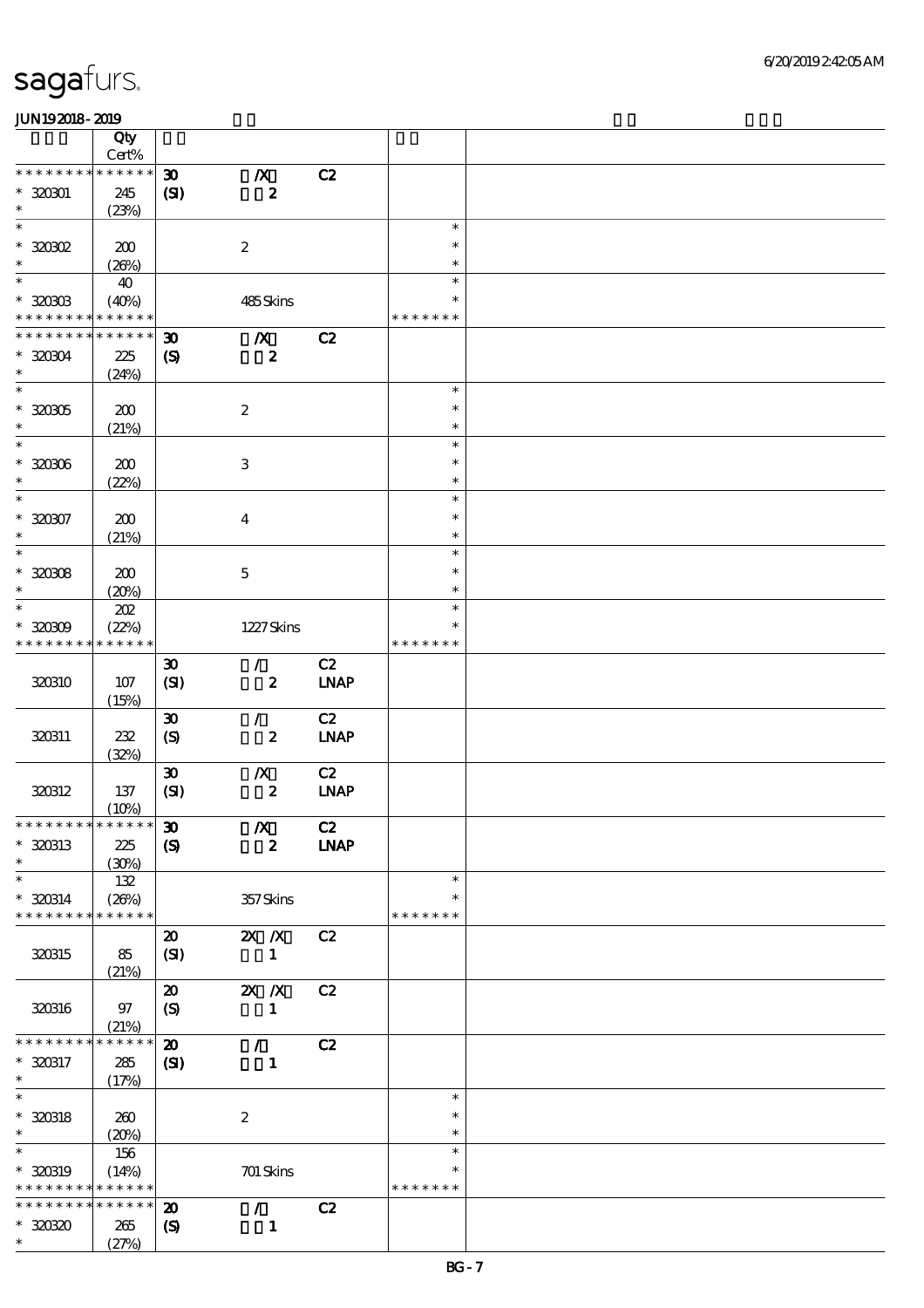|                                                        | Qty<br>$Cert\%$      |                                                 |                                    |             |                    |  |
|--------------------------------------------------------|----------------------|-------------------------------------------------|------------------------------------|-------------|--------------------|--|
| $\ast$                                                 |                      |                                                 | $\mathcal{L}$                      | C2          | $\ast$             |  |
| $* 320321$<br>$\ast$                                   | 240<br>(22%)         | $\boldsymbol{\mathfrak{D}}$<br>$\boldsymbol{S}$ | $\mathbf{1}$                       |             | $\ast$<br>$\ast$   |  |
| $\ast$                                                 |                      |                                                 |                                    |             | $\ast$             |  |
| $*30022$<br>$\ast$                                     | 240<br>(23%)         |                                                 | $\,3$                              |             | $\ast$<br>$\ast$   |  |
| $\overline{\ast}$                                      |                      |                                                 |                                    |             | $\ast$             |  |
| $*30823$<br>* * * * * * * * <mark>* * * * * *</mark>   | 237<br>(35%)         |                                                 | 982Skins                           |             | *<br>* * * * * * * |  |
| * * * * * * * *                                        | * * * * * *          | $\boldsymbol{\mathfrak{D}}$                     | $\boldsymbol{X}$                   | C2          |                    |  |
| * 320324<br>$\ast$                                     | 285<br>(17%)         | (S)                                             | $\blacksquare$                     |             |                    |  |
| $\overline{\phantom{0}}$                               |                      |                                                 |                                    |             | $\ast$             |  |
| $* 320325$<br>$\ast$                                   | 260<br>(17%)         |                                                 | $\boldsymbol{2}$                   |             | $\ast$<br>$\ast$   |  |
| $\overline{\ast}$                                      |                      |                                                 |                                    |             | $\ast$             |  |
| $* 320336$<br>$\ast$                                   | 260<br>(18%)         |                                                 | $\,3\,$                            |             | $\ast$<br>$\ast$   |  |
| $\ast$                                                 |                      |                                                 |                                    |             | $\ast$             |  |
| $* 320327$<br>$\ast$                                   | 260<br>(11%)         |                                                 | $\boldsymbol{4}$                   |             | $\ast$<br>$\ast$   |  |
| $\overline{\ast}$                                      |                      |                                                 |                                    |             | $\ast$             |  |
| $* 320328$<br>$\ast$                                   | 260<br>(11%)         |                                                 | $\mathbf 5$                        |             | $\ast$<br>$\ast$   |  |
| $\ast$                                                 | 98                   |                                                 |                                    |             | $\ast$             |  |
| $*3089$<br>* * * * * * * *                             | (15%)<br>* * * * * * |                                                 | 1423Skins                          |             | *<br>* * * * * * * |  |
| * * * * * * * *                                        | * * * * * *          |                                                 |                                    |             |                    |  |
| $*30030$<br>$\ast$                                     | $265\,$<br>(20%)     | $\boldsymbol{\mathfrak{D}}$<br>$\boldsymbol{S}$ | $\boldsymbol{X}$<br>$\blacksquare$ | C2          |                    |  |
| $\ast$                                                 |                      |                                                 |                                    |             | $\ast$             |  |
| $* 320331$<br>$\ast$                                   | 240<br>(22%)         |                                                 | $\boldsymbol{2}$                   |             | $\ast$<br>$\ast$   |  |
| $\ast$                                                 |                      |                                                 |                                    |             | $\ast$             |  |
| $* 32032$<br>$\ast$                                    | 240<br>(20%)         |                                                 | $\,3$                              |             | $\ast$<br>$\ast$   |  |
| $\ast$                                                 |                      |                                                 |                                    |             | $\ast$             |  |
| $* 30033$<br>$\ast$                                    | 240<br>(32%)         |                                                 | $\boldsymbol{4}$                   |             | $\ast$<br>$\ast$   |  |
| $\ast$                                                 |                      |                                                 |                                    |             | $\ast$             |  |
| $* 320334$<br>$\ast$                                   | 240<br>(28%)         |                                                 | $\mathbf 5$                        |             | $\ast$<br>$\ast$   |  |
| $\ast$                                                 |                      |                                                 |                                    |             | $\ast$             |  |
| $* 32035$<br>$\ast$                                    | 240<br>(22%)         |                                                 | 6                                  |             | $\ast$<br>$\ast$   |  |
| $\ast$                                                 |                      |                                                 |                                    |             | $\ast$             |  |
| $* 320336$<br>$\ast$                                   | 240<br>(22%)         |                                                 | $\boldsymbol{\tau}$                |             | $\ast$<br>$\ast$   |  |
| $\ast$                                                 |                      |                                                 |                                    |             | $\ast$             |  |
| $* 320337$<br>$\ast$                                   | 240<br>(18%)         |                                                 | $\bf 8$                            |             | $\ast$<br>$\ast$   |  |
| $\overline{\ast}$                                      | 158                  |                                                 |                                    |             | $\ast$             |  |
| $*30038$<br>* * * * * * * * <mark>* * * * * * *</mark> | (22%)                |                                                 | 2103Skins                          |             | *<br>* * * * * * * |  |
|                                                        |                      | $\boldsymbol{\mathfrak{D}}$                     | $X$ $N$                            | C2          |                    |  |
| 320339                                                 | 147<br>(23%)         | (S)                                             | $\mathbf{1}$                       | <b>LNAP</b> |                    |  |
| * * * * * * * *                                        | * * * * * *          | $\boldsymbol{\mathbf{z}}$                       | $\mathcal{F}$                      | C2          |                    |  |
| $*3030$<br>$\ast$                                      | 285<br>(13%)         | $\mathbf{C}$                                    | $\mathbf{1}$                       | <b>LNAP</b> |                    |  |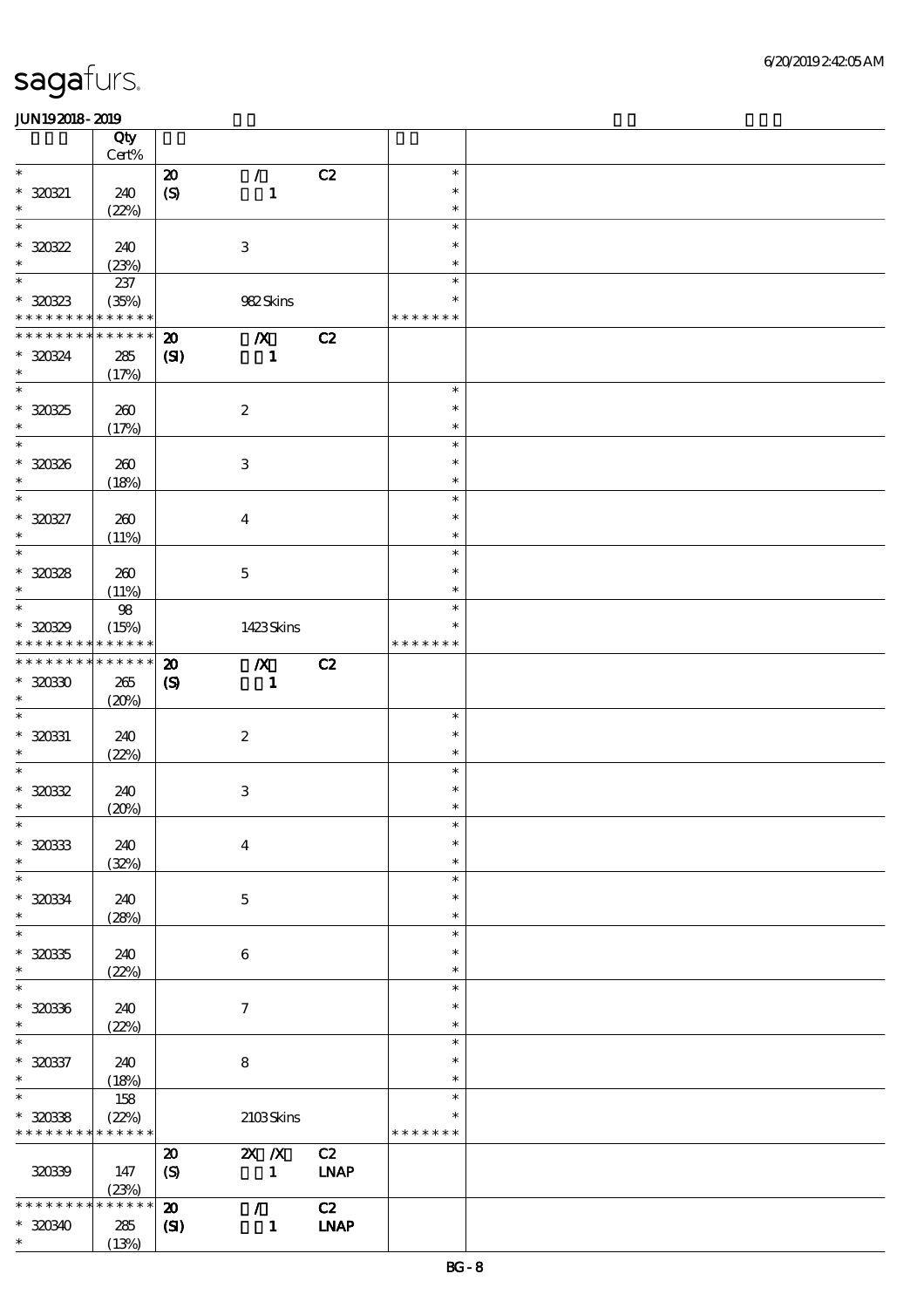|                                            | Qty<br>Cert%       |                                         |                               |                   |               |  |
|--------------------------------------------|--------------------|-----------------------------------------|-------------------------------|-------------------|---------------|--|
| $\ast$                                     |                    |                                         |                               |                   | $\ast$        |  |
| $*320341$                                  | 114<br>(15%)       | $\boldsymbol{\mathfrak{D}}$<br>(SI)     | $\mathcal{L}$<br>$\mathbf{1}$ | C2<br><b>LNAP</b> | $\ast$        |  |
| * * * * * * * * <mark>* * * * * *</mark> * |                    |                                         |                               |                   | * * * * * * * |  |
| * * * * * * * * <mark>* * * * * *</mark>   |                    | $\boldsymbol{\mathbf{z}}$               | $\mathcal{L}$                 | C2                |               |  |
| $*30342$                                   | 265                | $\boldsymbol{\mathrm{(S)}}$             | $\mathbf{1}$                  | <b>LNAP</b>       |               |  |
| $\ast$                                     | (11%)              |                                         |                               |                   |               |  |
| $\ast$                                     |                    |                                         |                               |                   |               |  |
|                                            |                    |                                         |                               |                   | $\ast$        |  |
| $* 320343$                                 | 240                |                                         | $\boldsymbol{2}$              |                   | $\ast$        |  |
| $\ast$                                     | (12%)              |                                         |                               |                   | $\ast$        |  |
| $\ast$                                     |                    |                                         |                               |                   | $\ast$        |  |
|                                            |                    |                                         |                               |                   | $\ast$        |  |
| $* 320344$                                 | 240                |                                         | $\,3$                         |                   |               |  |
| $\ast$                                     | (16%)              |                                         |                               |                   | $\ast$        |  |
| $\overline{\ast}$                          |                    |                                         |                               |                   | $\ast$        |  |
| $* 320345$                                 | 240                |                                         | $\boldsymbol{4}$              |                   | $\ast$        |  |
| $\ast$                                     | (18%)              |                                         |                               |                   | $\ast$        |  |
| $\ast$                                     |                    |                                         |                               |                   | $\ast$        |  |
|                                            |                    |                                         |                               |                   |               |  |
| $* 320346$                                 | 240                |                                         | $\mathbf 5$                   |                   | $\ast$        |  |
| $\ast$                                     | (17%)              |                                         |                               |                   | $\ast$        |  |
| $\ast$                                     |                    |                                         |                               |                   | $\ast$        |  |
| $* 320347$                                 | 240                |                                         | $\boldsymbol{6}$              |                   | $\ast$        |  |
| $\ast$                                     | (16%)              |                                         |                               |                   | $\ast$        |  |
| $\ast$                                     |                    |                                         |                               |                   | $\ast$        |  |
|                                            | 213                |                                         |                               |                   |               |  |
| $* 320348$                                 | (10%)              |                                         | 1678Skins                     |                   | $\ast$        |  |
| * * * * * * * * <mark>* * * * * *</mark> * |                    |                                         |                               |                   | * * * * * * * |  |
| * * * * * * * * * * * * * *                |                    | $\boldsymbol{\mathfrak{D}}$             | $\boldsymbol{X}$              | C2                |               |  |
| * 320349                                   | 285                | (S)                                     | $\blacksquare$                | <b>INAP</b>       |               |  |
| $\ast$                                     | (13%)              |                                         |                               |                   |               |  |
| $\ast$                                     |                    |                                         |                               |                   |               |  |
|                                            | $\boldsymbol{\pi}$ |                                         |                               |                   | $\ast$        |  |
| $* 32030$                                  | (14%)              |                                         | 355Skins                      |                   | $\ast$        |  |
| * * * * * * * * <mark>* * * * * *</mark> * |                    |                                         |                               |                   | * * * * * * * |  |
| * * * * * * * * * * * * * *                |                    | $\boldsymbol{\mathbf{z}}$               | $\boldsymbol{X}$              | C2                |               |  |
| $* 320351$                                 | 265                | $\boldsymbol{S}$                        | $\blacksquare$                | <b>INAP</b>       |               |  |
| $*$                                        | (23%)              |                                         |                               |                   |               |  |
| $\ast$                                     |                    |                                         |                               |                   |               |  |
|                                            |                    |                                         |                               |                   |               |  |
| $* 32052$                                  |                    |                                         |                               |                   | $\ast$        |  |
|                                            | 240                |                                         | $\boldsymbol{2}$              |                   | $\ast$        |  |
| $\ast$                                     |                    |                                         |                               |                   | $\ast$        |  |
| $*$                                        | (11%)              |                                         |                               |                   | $\ast$        |  |
|                                            |                    |                                         |                               |                   | $\ast$        |  |
| $* 320353$                                 | 240                |                                         | $\ensuremath{\mathbf{3}}$     |                   |               |  |
| $\ast$                                     | (12%)              |                                         |                               |                   | $\ast$        |  |
| $\ast$                                     |                    |                                         |                               |                   | $\ast$        |  |
| $* 320354$                                 | 240                |                                         | $\boldsymbol{4}$              |                   | $\ast$        |  |
| $\ast$                                     | (12%)              |                                         |                               |                   | $\ast$        |  |
| $\ast$                                     |                    |                                         |                               |                   | $\ast$        |  |
|                                            |                    |                                         |                               |                   | $\ast$        |  |
| $* 320355$                                 | 240                |                                         | $\mathbf 5$                   |                   |               |  |
| $\ast$                                     | (18%)              |                                         |                               |                   | $\ast$        |  |
| $\ast$                                     |                    |                                         |                               |                   | $\ast$        |  |
| $* 320356$                                 | 240                |                                         | $\,6\,$                       |                   | $\ast$        |  |
| $\ast$                                     |                    |                                         |                               |                   | $\ast$        |  |
| $\ast$                                     | $(\Theta)$         |                                         |                               |                   | $\ast$        |  |
|                                            |                    |                                         |                               |                   |               |  |
| $* 320357$                                 | 240                |                                         | $\boldsymbol{7}$              |                   | $\ast$        |  |
| $\ast$                                     | $(\Theta\% )$      |                                         |                               |                   | $\ast$        |  |
| $\ast$                                     |                    |                                         |                               |                   | $\ast$        |  |
|                                            | 240                |                                         |                               |                   | $\ast$        |  |
| $* 320358$<br>$\ast$                       |                    |                                         | $\bf 8$                       |                   | $\ast$        |  |
| $\ast$                                     | (8%)               |                                         |                               |                   | $\ast$        |  |
|                                            | 118                |                                         |                               |                   |               |  |
| $* 320359$                                 | (10%)              |                                         | 2063Skins                     |                   | $\ast$        |  |
| * * * * * * * *                            | * * * * * *        |                                         |                               |                   | * * * * * * * |  |
|                                            |                    | $\boldsymbol{\boldsymbol{\mathrm{20}}}$ | $\mathcal{L}$                 | C2                |               |  |
| 320360                                     | 248                | (SI)                                    | $\boldsymbol{z}$              |                   |               |  |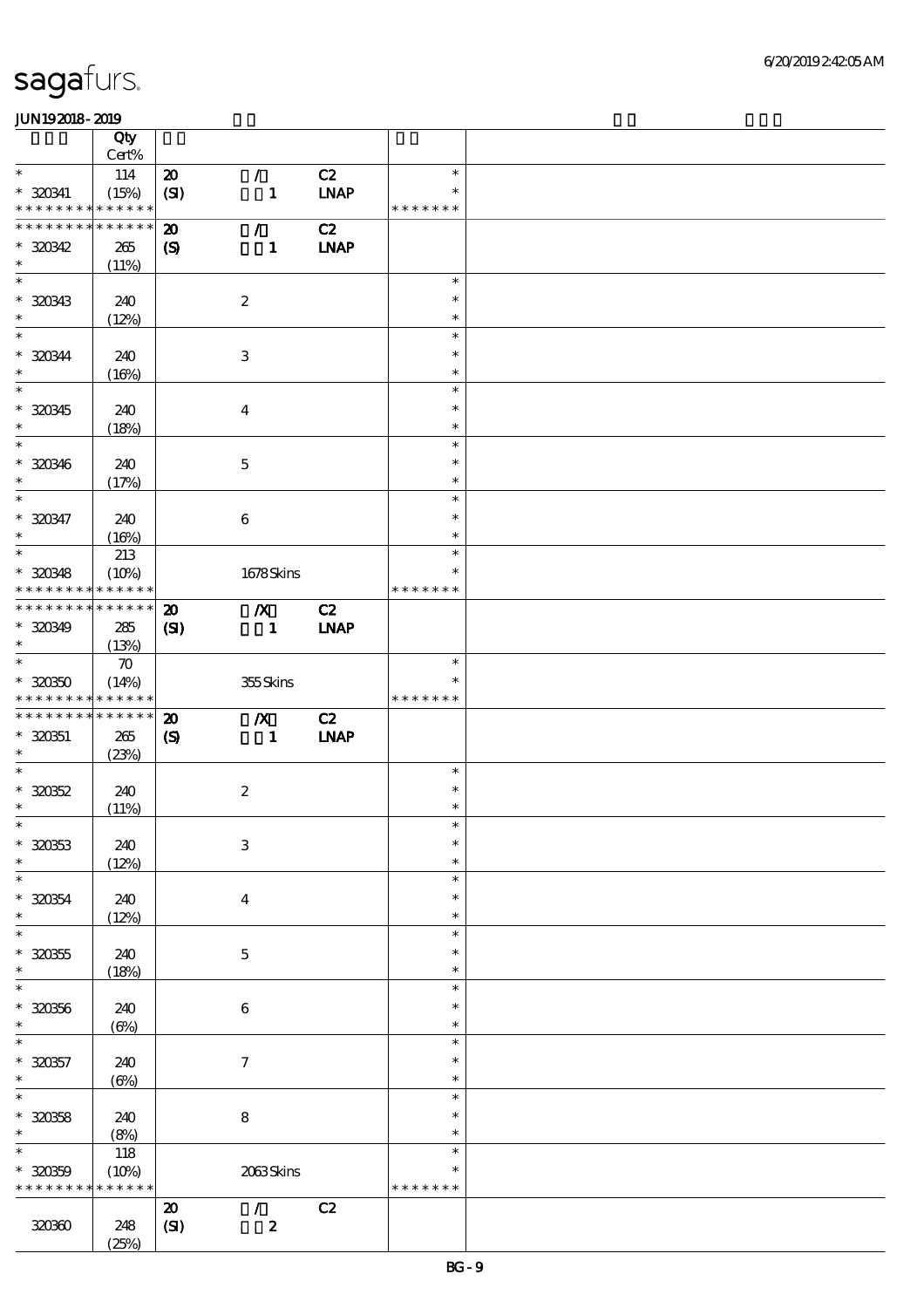|                             | Qty                  |                             |                  |             |               |  |
|-----------------------------|----------------------|-----------------------------|------------------|-------------|---------------|--|
|                             | $Cert\%$             |                             |                  |             |               |  |
| * * * * * * * *             | * * * * * *          | $\boldsymbol{\mathfrak{D}}$ | $\mathcal{L}$    | C2          |               |  |
| $* 320301$                  | 265                  | $\boldsymbol{\mathsf{(S)}}$ | $\boldsymbol{z}$ |             |               |  |
| $\ast$<br>$\ast$            | (32%)                |                             |                  |             | $\ast$        |  |
|                             | 20B                  |                             |                  |             | $\ast$        |  |
| $*30002$<br>* * * * * * * * | (33%)<br>* * * * * * |                             | 468Skins         |             | * * * * * * * |  |
| * * * * * * * *             | * * * * * *          | $\boldsymbol{\mathbf{z}}$   | $\boldsymbol{X}$ | C2          |               |  |
| $*30063$                    | 285                  | $\mathbf{C}$                | $\boldsymbol{2}$ |             |               |  |
| $\ast$                      | (20%)                |                             |                  |             |               |  |
| $\ast$                      | 72                   |                             |                  |             | $\ast$        |  |
| * 320364                    | (20%)                |                             | 357Skins         |             | *             |  |
| * * * * * * * *             | ******               |                             |                  |             | * * * * * * * |  |
| * * * * * * * *             | * * * * * *          | $\boldsymbol{\mathfrak{D}}$ | $\boldsymbol{X}$ | C2          |               |  |
| $* 32035$                   | 265                  | $\boldsymbol{S}$            | $\boldsymbol{z}$ |             |               |  |
| $\ast$                      | (24%)                |                             |                  |             |               |  |
| $\ast$                      |                      |                             |                  |             | $\ast$        |  |
| $* 320366$                  | 240                  |                             | $\boldsymbol{2}$ |             | $\ast$        |  |
| $\ast$                      | (20%)                |                             |                  |             | $\ast$        |  |
| $\ast$                      | 251                  |                             |                  |             | $\ast$        |  |
| $* 320367$                  | (20%)                |                             | 756Skins         |             | $\ast$        |  |
| * * * * * * * *             | * * * * * *          |                             |                  |             | * * * * * * * |  |
|                             |                      | $\boldsymbol{\mathfrak{D}}$ |                  | C2          |               |  |
| 320368                      | 139                  | (SI)                        | $\boldsymbol{z}$ | <b>LNAP</b> |               |  |
| * * * * * * * *             | (21%)<br>* * * * * * | $\boldsymbol{\mathbf{z}}$   | $\mathcal{L}$    | C2          |               |  |
| $* 30000$                   | 265                  | (S)                         | $\boldsymbol{z}$ | <b>LNAP</b> |               |  |
| $\ast$                      | (20%)                |                             |                  |             |               |  |
| $\ast$                      | $90\,$               |                             |                  |             | $\ast$        |  |
| $* 320370$                  | (24%)                |                             | 355Skins         |             | *             |  |
| * * * * * * * *             | * * * * * *          |                             |                  |             | * * * * * * * |  |
| * * * * * * * *             | * * * * * *          | $\boldsymbol{\mathfrak{D}}$ | $\boldsymbol{X}$ | C2          |               |  |
| $* 320371$                  | 265                  | $\boldsymbol{\mathcal{S}}$  | $\boldsymbol{z}$ | <b>LNAP</b> |               |  |
| $\ast$                      | (25%)                |                             |                  |             |               |  |
| $\ast$                      | 112                  |                             |                  |             | $\ast$        |  |
| $* 320372$                  | (17%)                |                             | 377Skins         |             | $\ast$        |  |
| * * * * * * * * * * * * * * |                      |                             |                  |             | * * * * * * * |  |
|                             |                      | $\mathbf 0$                 | $\mathcal{T}$    | C2          |               |  |
| 320373                      | 301                  | (SI)                        | $\mathbf{1}$     |             |               |  |
| * * * * * * * *             | (25%)<br>* * * * * * |                             |                  |             |               |  |
|                             |                      | $\mathbf{o}$                | $\mathcal{T}$    | C2          |               |  |
| $* 320374$<br>$\ast$        | 285<br>(23%)         | $\boldsymbol{\mathcal{S}}$  | $\mathbf{1}$     |             |               |  |
| $\ast$                      | 180                  |                             |                  |             | $\ast$        |  |
| $* 320375$                  | (31%)                |                             | 465Skins         |             | $\ast$        |  |
| * * * * * * *               | * * * * * *          |                             |                  |             | * * * * * * * |  |
| * * * * * *                 | * * * * * *          | $\mathbf 0$                 | $\boldsymbol{X}$ | C2          |               |  |
| $* 320376$                  | 305                  | $\mathbf{S}$                | $\mathbf{1}$     |             |               |  |
| $\ast$                      | (19%)                |                             |                  |             |               |  |
| $\ast$                      | 100                  |                             |                  |             | $\ast$        |  |
| $* 320377$                  | (15%)                |                             | 405Skins         |             | ∗             |  |
| * * * * * * * *             | * * * * * *          |                             |                  |             | * * * * * * * |  |
| * * * * * * *               | * * * * * *          | $\mathbf{o}$                | $\boldsymbol{X}$ | C2          |               |  |
| $* 300378$                  | 285                  | $\boldsymbol{S}$            | $\mathbf{1}$     |             |               |  |
| $\ast$<br>$\ast$            | (22%)                |                             |                  |             | $\ast$        |  |
|                             |                      |                             |                  |             | $\ast$        |  |
| $* 320379$<br>$\ast$        | 260                  |                             | $\boldsymbol{2}$ |             | $\ast$        |  |
| $\ast$                      | (18%)<br>61          |                             |                  |             | $\ast$        |  |
| $*30080$                    | (19%)                |                             | 606Skins         |             | $\ast$        |  |
| * * * * * * * *             | * * * * * *          |                             |                  |             | * * * * * * * |  |
|                             |                      |                             |                  |             |               |  |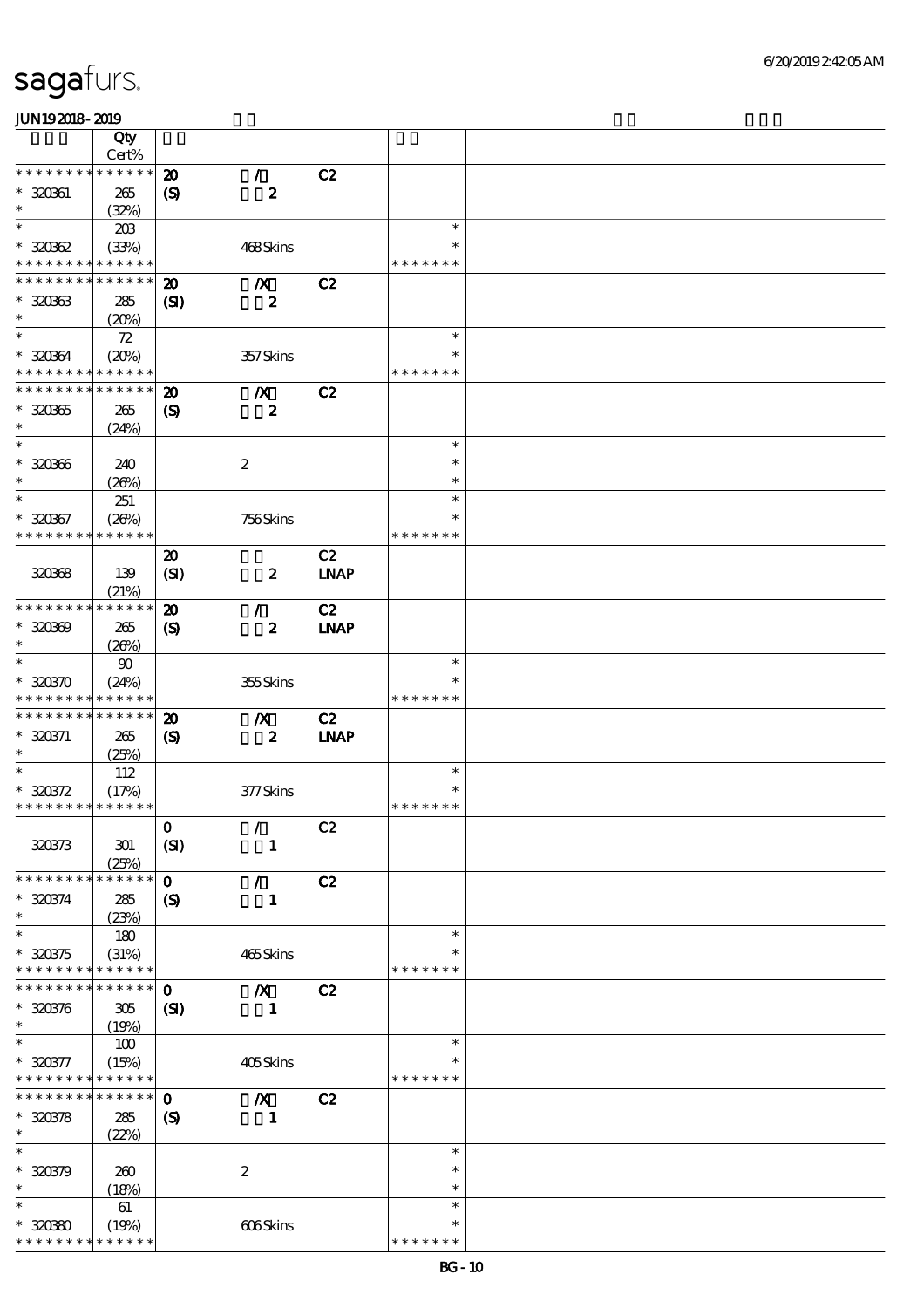|                  | Qty<br>$Cert\%$      |                                  |                                  |                                    |               |  |
|------------------|----------------------|----------------------------------|----------------------------------|------------------------------------|---------------|--|
|                  |                      | 200                              |                                  | C2                                 |               |  |
| 320381           | 10B<br>(19%)         | (SI)                             | $\mathbf{1}$                     |                                    |               |  |
| 320322           | 195                  | $\mathbf{o}$                     | $\mathcal{L}$                    | C2<br><b>LNAP</b>                  |               |  |
|                  | (24%)                | (SI)                             | $\mathbf{1}$                     |                                    |               |  |
| 320333           | $215\,$              | $\mathbf{o}$<br>$\boldsymbol{S}$ | $\mathcal{L}$<br>$\mathbf{1}$    | C2<br><b>LNAP</b>                  |               |  |
|                  | (24%)                |                                  |                                  |                                    |               |  |
| 320384           | 94                   | $\mathbf{o}$<br>(SI)             | $\pmb{X}$<br>$\mathbf{1}$        | C2<br>$\ensuremath{\text{INAP}}$   |               |  |
|                  | (32%)                |                                  |                                  |                                    |               |  |
| 320365           | 153                  | $\mathbf{o}$<br>(S)              | $\boldsymbol{X}$<br>$\mathbf{1}$ | C2<br>$\ensuremath{\text{INAP}}$   |               |  |
|                  | (14%)                |                                  |                                  |                                    |               |  |
| 320366           | 182                  | $\mathbf{o}$<br>(SI)             | $\mathcal{L}$<br>$\pmb{2}$       | C2                                 |               |  |
|                  | (29%)                | $\mathbf{o}$                     | $\mathcal{F}$                    | C2                                 |               |  |
| 320387           | 302                  | $\boldsymbol{S}$                 | $\boldsymbol{z}$                 |                                    |               |  |
|                  | (28%)                | $\mathbf{o}$                     | $\boldsymbol{X}$                 | C2                                 |               |  |
| 320388           | 268                  | (SI)                             | $\boldsymbol{z}$                 |                                    |               |  |
| * * * * * * * *  | (21%)<br>* * * * * * | $\mathbf{o}$                     | $\boldsymbol{X}$                 | C2                                 |               |  |
| * 320899         | 285                  | $\boldsymbol{\mathrm{(S)}}$      | $\boldsymbol{z}$                 |                                    |               |  |
| $\ast$<br>$\ast$ | (28%)                |                                  |                                  |                                    | $\ast$        |  |
|                  |                      |                                  |                                  |                                    |               |  |
| $*30000$         | 74<br>(29%)          |                                  | 359Skins                         |                                    | $\ast$        |  |
| * * * * * * * *  | * * * * * *          |                                  |                                  |                                    | * * * * * * * |  |
| 320391           | 241                  | $\mathbf{o}$<br>(SI)             | $\boldsymbol{z}$                 | C2<br>$\ensuremath{\mathbf{INAP}}$ |               |  |
|                  | (29%)                | $\mathbf{o}$                     |                                  | C2                                 |               |  |
| 320392           | 281                  | (S)                              | $\boldsymbol{z}$                 | $\ensuremath{\mathbf{INAP}}$       |               |  |
|                  | (24%)                | $\mathbf{1}$                     | $\mathcal{F}^{\mathcal{A}}$      | C2                                 |               |  |
| 320333           | 272<br>(20%)         | (SI)                             | $\mathbf{1}$                     |                                    |               |  |
|                  |                      | $\mathbf{1}$                     | $\mathcal{L}$                    | C2                                 |               |  |
| 320394           | 220<br>(18%)         | $\boldsymbol{S}$                 | $\mathbf{1}$                     |                                    |               |  |
|                  |                      | $\mathbf{1}$                     | $\pmb{X}$                        | C2                                 |               |  |
| 320395           | 202<br>(21%)         | (SI)                             | $\mathbf{1}$                     |                                    |               |  |
|                  |                      | $\mathbf{1}$                     | $\pmb{X}$                        | C2                                 |               |  |
| 320396           | 211<br>(16%)         | (S)                              | $\mathbf{1}$                     |                                    |               |  |
|                  |                      | $\mathbf{1}$                     |                                  | C2                                 |               |  |
| 320397           | $163$<br>(22%)       | (SI)                             | $\boldsymbol{2}$                 |                                    |               |  |
| 320398           | 271                  | $\mathbf{1}$                     | $\pmb{2}$                        | $\mathbf{C2}$                      |               |  |
|                  | (22%)                | $\boldsymbol{\mathrm{(S)}}$      |                                  |                                    |               |  |
| 320399           | $82\,$               | 200<br>$\bf (I\!I\!I)$           | SHE5                             | C2                                 |               |  |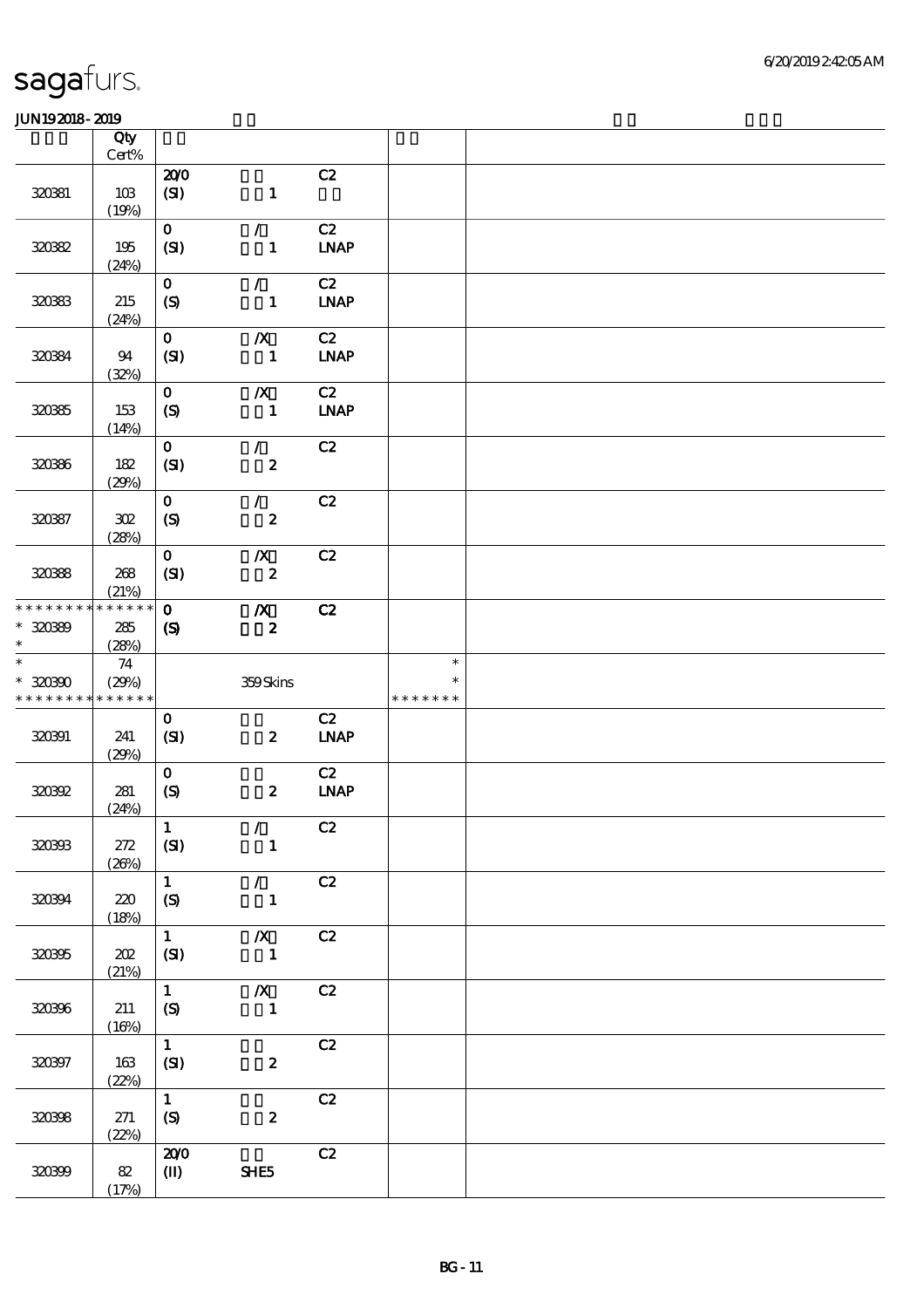| JUN192018-2019       |                 |                                            |                  |       |               | Female |
|----------------------|-----------------|--------------------------------------------|------------------|-------|---------------|--------|
|                      | Qty             |                                            |                  |       |               |        |
|                      | $\mbox{Cert}\%$ |                                            |                  |       |               |        |
| 418001               | 182             | $\pmb{\mathcal{Z}}$<br>$\mathbf{S}$        |                  | C1/C2 |               |        |
|                      | (21%)           |                                            |                  |       |               |        |
|                      |                 | $\pmb{\mathcal{Z}}$                        |                  | C1/C2 |               |        |
| 418002               | 266             | ${\bf S}$                                  |                  |       |               |        |
|                      | (19%)           |                                            |                  |       |               |        |
|                      |                 | $\pmb{\mathcal{X}}$                        |                  | C3    |               |        |
| 418003               | 150             | ${\bf S\hspace{-.075ex}I}$                 |                  |       |               |        |
|                      | (12%)           | $\boldsymbol{\mathsf{20}}$                 | $\mathcal{L}$    | C3    |               |        |
| 418004               | 85              | $\mathbf{S}$                               |                  |       |               |        |
|                      | (4%)            |                                            |                  |       |               |        |
|                      |                 | $\boldsymbol{\mathfrak{D}}$                | $\boldsymbol{X}$ | C1/C2 |               |        |
| 418005               | 124             | ${\bf S}$                                  |                  |       |               |        |
|                      | (13%)           |                                            |                  |       |               |        |
| 418006               | 101             | $\boldsymbol{\mathsf{20}}$<br>${\bf I\!B}$ |                  | C2    |               |        |
|                      | (3%)            |                                            |                  |       |               |        |
|                      |                 | $\boldsymbol{\mathsf{20}}$                 | $\mathcal{L}$    | C2    |               |        |
| 418007               | 114             | $\, {\bf I} \! {\bf B} \,$                 |                  |       |               |        |
|                      | (15%)           |                                            |                  |       |               |        |
|                      |                 | $\boldsymbol{\mathfrak{D}}$                | $\boldsymbol{X}$ | C2    |               |        |
| 418008               | 165             | $\, {\bf I} \! {\bf B} \,$                 |                  |       |               |        |
|                      | (9%)            | $\boldsymbol{\mathfrak{D}}$                | X /              | C1/C2 |               |        |
| 418009               | 125             | $\operatorname{\mathsf{SAGA}}$             |                  |       |               |        |
|                      | (24%)           |                                            |                  |       |               |        |
|                      |                 | $\boldsymbol{\mathfrak{D}}$                |                  | C2    |               |        |
| 418010               | $317\,$         | <b>SAGA</b>                                |                  |       |               |        |
|                      | (43%)           | $\boldsymbol{\mathfrak{D}}$                |                  | C1/C2 |               |        |
| 418011               | 99              | $\operatorname{\mathsf{SAGA}}$             |                  |       |               |        |
|                      | (33%)           |                                            |                  |       |               |        |
|                      |                 | $\boldsymbol{\mathfrak{D}}$                |                  | C2    |               |        |
| 418012               | 437             | <b>SAGA</b>                                |                  |       |               |        |
|                      | (29%)           |                                            |                  |       |               |        |
| 418013               | 202             | $\boldsymbol{\mathfrak{D}}$<br><b>SAGA</b> | $\sqrt{2}$       | C1    |               |        |
|                      | (27%)           |                                            |                  |       |               |        |
|                      |                 | $\boldsymbol{\mathfrak{D}}$                |                  | C1/C2 |               |        |
| 418014               | 122             | <b>SAGA</b>                                |                  |       |               |        |
|                      | (31%)           |                                            |                  |       |               |        |
| * * * * * * * *      | * * * * * *     | $\boldsymbol{\mathfrak{D}}$                |                  | C2    |               |        |
| $*$ 418015<br>$\ast$ | 445<br>(19%)    | <b>SAGA</b>                                |                  |       |               |        |
| $\ast$               | 194             |                                            |                  |       | $\ast$        |        |
| $* 418016$           | (23%)           |                                            | 639Skins         |       | $\ast$        |        |
| * * * * * * * *      | * * * * * *     |                                            |                  |       | * * * * * * * |        |
|                      |                 | $\boldsymbol{\mathbf{z}}$                  |                  | C2    |               |        |
| 418017               | 135<br>(8%)     | IA                                         |                  |       |               |        |
|                      |                 | $\boldsymbol{\mathsf{20}}$                 | $\pmb{X}$        | C2    |               |        |
| 418018               | 122             | IA                                         |                  |       |               |        |
|                      | (18%)           |                                            |                  |       |               |        |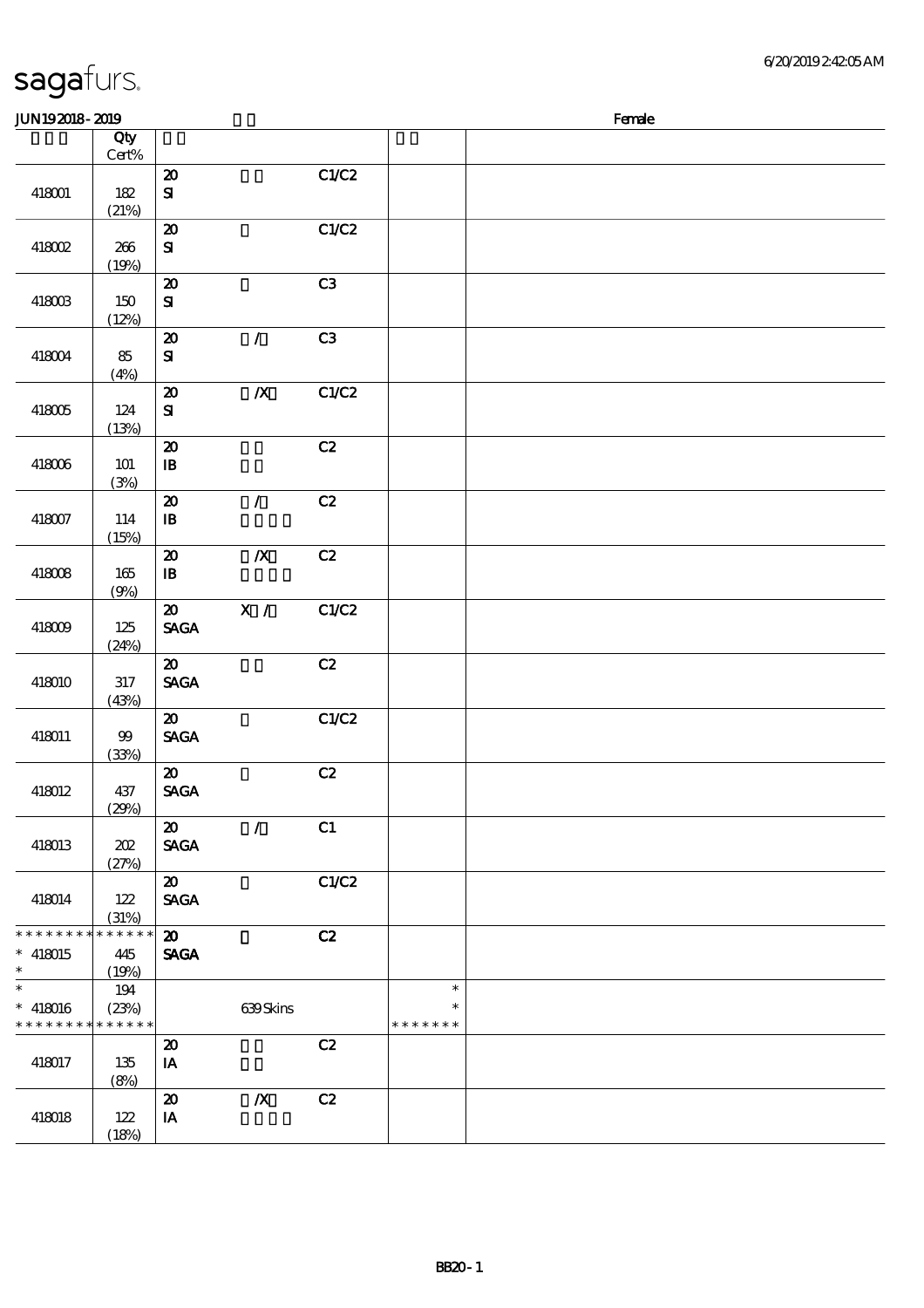| <b>JUN192018-2019</b> |                  |                                           |                                 |                                    | Female |  |  |  |
|-----------------------|------------------|-------------------------------------------|---------------------------------|------------------------------------|--------|--|--|--|
|                       | Qty<br>Cert%     |                                           |                                 |                                    |        |  |  |  |
| 418081                | 108<br>(37%)     | $\mathbf O$<br>$\mathbf{S}$               | $X$ $N$                         | C1/C2                              |        |  |  |  |
| 418082                | $206\,$<br>(28%) | $\mathbf 0$<br>${\bf S}$                  |                                 | C1/C2                              |        |  |  |  |
| 418083                | $300$<br>(25%)   | $\mathbf 0$<br>${\bf S\!I}$               |                                 | C1/C2                              |        |  |  |  |
| 418084                | 414<br>(42%)     | $\mathbf 0$<br>$\mathbf{S}$               |                                 | C1/C2                              |        |  |  |  |
| 418085                | $127$<br>(19%)   | $\mathbf 0$<br>${\bf S}$                  | $\mathbf{X}$ /                  | C <sub>3</sub>                     |        |  |  |  |
| 418086                | 208<br>(7%)      | $\mathbf O$<br>${\bf S\!I}$               | $\overline{\mathbf{x}}$ /       | C3                                 |        |  |  |  |
| 418087                | $327\,$<br>(32%) | $\mathbf O$<br>$\mathbf{S}$               |                                 | C1/C2                              |        |  |  |  |
| 418088                | $122$<br>(15%)   | $\mathbf O$<br>${\bf S}$                  |                                 | C <sub>3</sub>                     |        |  |  |  |
| 418089                | $309\,$<br>(16%) | $\mathbf O$<br>${\bf S\!I}$               |                                 | C3                                 |        |  |  |  |
| 418090                | 100<br>(30%)     | $\mathbf 0$<br>${\bf S}$                  |                                 | C1                                 |        |  |  |  |
| 418091                | 316<br>(19%)     | $\mathbf 0$<br>${\bf S}$                  |                                 | C2                                 |        |  |  |  |
| 418092                | $198$<br>(13%)   | $\mathbf 0$<br>$\mathbf{S}$               | $\boldsymbol{X}$                | C3                                 |        |  |  |  |
| 418093                | 136<br>(19%)     | $\mathbf 0$<br>${\bf S}$                  | X / ZX                          | C1/C2                              |        |  |  |  |
| 418094                | 157<br>(22%)     | 200<br>${\bf s}$                          | X /<br><b>LNAP</b>              | C2                                 |        |  |  |  |
| 418095                | $123$<br>(16%)   | 200<br>${\bf s}$                          | <b>LNAP</b>                     | C2                                 |        |  |  |  |
| 418096                | 152<br>(10%)     | 200<br>${\bf s}$                          | $\boldsymbol{X}$<br><b>LNAP</b> | C2                                 |        |  |  |  |
| 418097                | 247<br>(15%)     | $\mathbf 0$<br>$\, {\bf I} \! {\bf B} \,$ |                                 | C2                                 |        |  |  |  |
| 418098                | 346<br>(19%)     | $\mathbf 0$<br>${\bf I\!B}$               | $\mathcal{T}$                   | C2                                 |        |  |  |  |
| 418099                | 257<br>(16%)     | $\mathbf O$<br>$\, {\bf B}$               | $\boldsymbol{X}$                | C2                                 |        |  |  |  |
| $418100$              | $202\,$<br>(10%) | 200<br>${\bf I\!B}$                       | $\sqrt{2}$                      | C2<br>$\ensuremath{\mathbf{INAP}}$ |        |  |  |  |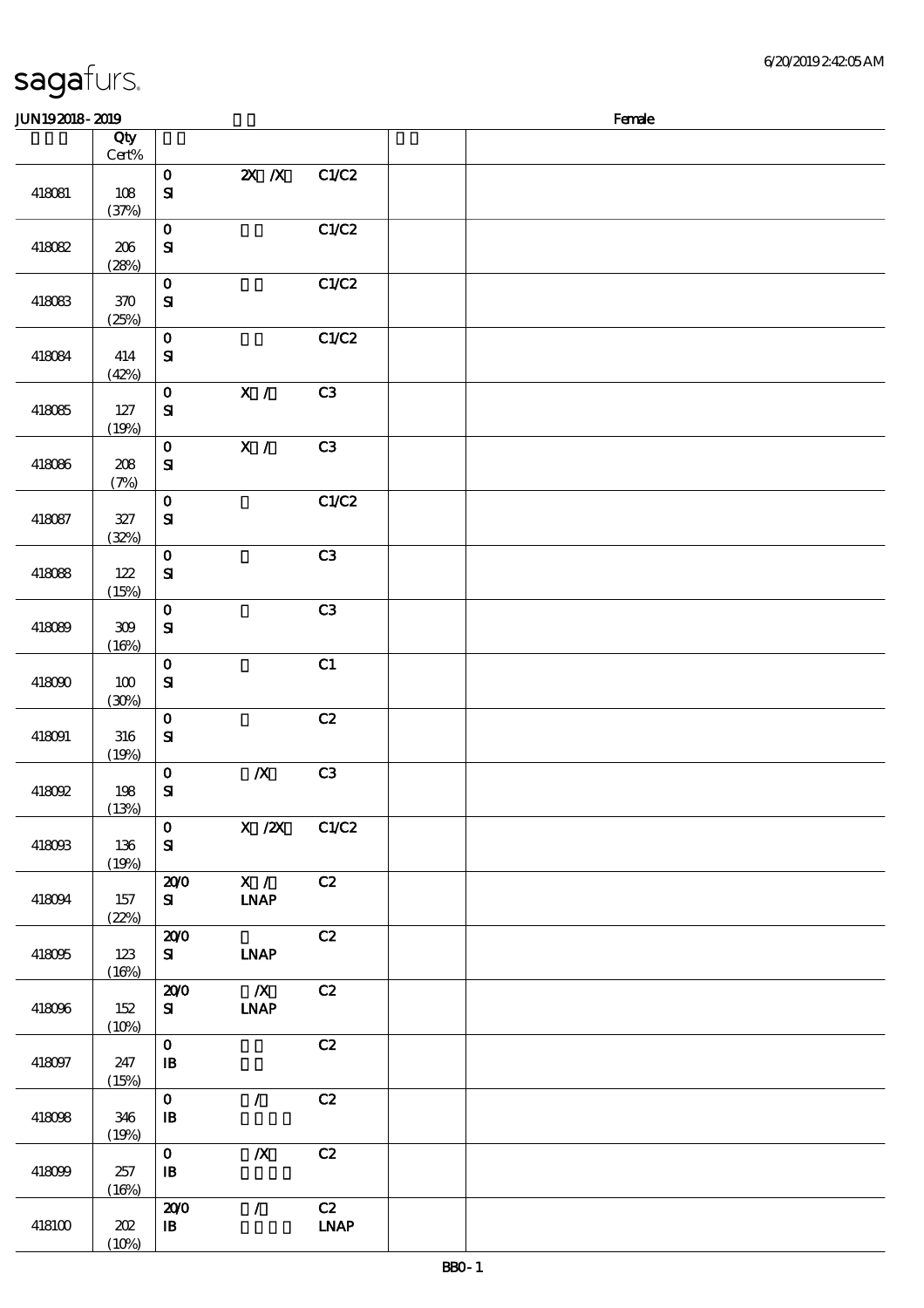| JUN192018-2019                |                                    |                                |                                 |                                    |                         | Female |
|-------------------------------|------------------------------------|--------------------------------|---------------------------------|------------------------------------|-------------------------|--------|
|                               | Qty                                |                                |                                 |                                    |                         |        |
|                               | $Cert\%$                           |                                |                                 |                                    |                         |        |
| 418101                        | 122                                | 200<br>$\mathbf{B}$            | $\boldsymbol{X}$                | C2<br>$\ensuremath{\mathbf{INAP}}$ |                         |        |
|                               | (8%)                               |                                |                                 |                                    |                         |        |
|                               |                                    | $\mathbf O$                    |                                 | C2                                 |                         |        |
| 418102                        | 436<br>(18%)                       | $\mathbf I$                    |                                 |                                    |                         |        |
|                               |                                    | $\mathbf 0$                    |                                 | C2                                 |                         |        |
| 418103                        | 171                                | $\mathbf{I}$                   | <b>INAP</b>                     |                                    |                         |        |
|                               | (12%)                              | $\mathbf{O}$                   | $X$ $X$                         | C1/C2                              |                         |        |
| 418104                        | 170                                | <b>SAGA</b>                    |                                 |                                    |                         |        |
|                               | (57%)                              | $\mathbf{0}$                   |                                 | C1/C2                              |                         |        |
| 418105                        | 324                                | <b>SAGA</b>                    |                                 |                                    |                         |        |
|                               | (38%)                              |                                |                                 |                                    |                         |        |
|                               |                                    | $\mathbf{O}$                   | X /                             | C3                                 |                         |        |
| 418106                        | 211<br>(34%)                       | <b>SAGA</b>                    |                                 |                                    |                         |        |
|                               |                                    | $\mathbf{O}$                   |                                 | C1/C2                              |                         |        |
| 418107                        | 410                                | <b>SAGA</b>                    |                                 |                                    |                         |        |
|                               | (41%)                              | $\mathbf{O}$                   |                                 | C3                                 |                         |        |
| 418108                        | 284                                | <b>SAGA</b>                    |                                 |                                    |                         |        |
|                               | (29%)                              |                                |                                 |                                    |                         |        |
| 418109                        | 381                                | $\mathbf{O}$<br><b>SAGA</b>    |                                 | C1/C2                              |                         |        |
|                               | (37%)                              |                                |                                 |                                    |                         |        |
|                               |                                    | $\mathbf{O}$                   |                                 | C3                                 |                         |        |
| 418110                        | 350<br>(24%)                       | <b>SAGA</b>                    |                                 |                                    |                         |        |
|                               |                                    | $\mathbf{O}$                   | $X$ / $ZX$                      | C1/C2                              |                         |        |
| 418111                        | 139                                | $\operatorname{\mathsf{SAGA}}$ |                                 |                                    |                         |        |
|                               | (30%)                              | $\mathbf{O}$                   | $X$ / $ZX$                      | C3                                 |                         |        |
| 418112                        | 201                                | <b>SAGA</b>                    |                                 |                                    |                         |        |
|                               | (27%)                              | 200                            | X /                             | C2                                 |                         |        |
| 418113                        | 189                                | <b>SAGA</b>                    | <b>LNAP</b>                     |                                    |                         |        |
|                               | (38%)                              |                                |                                 |                                    |                         |        |
|                               |                                    | 200                            |                                 | C2                                 |                         |        |
| 418114                        | 149<br>(32%)                       | <b>SAGA</b>                    | <b>LNAP</b>                     |                                    |                         |        |
|                               |                                    | 200                            | $\mathbb{X}$                    | C2                                 |                         |        |
| 418115                        | 185<br>(14%)                       | <b>SAGA</b>                    | <b>INAP</b>                     |                                    |                         |        |
|                               |                                    | $\mathbf{0}$                   |                                 | C2                                 |                         |        |
| 418116                        | 439                                | IA                             |                                 |                                    |                         |        |
|                               | (12%)                              | $\mathbf{O}$                   | $X$ $X$                         | C2                                 |                         |        |
| 418117                        | $\boldsymbol{\pi}$                 | IA                             |                                 |                                    |                         |        |
|                               | (22%)<br>* * * * * * $\frac{1}{1}$ |                                |                                 |                                    |                         |        |
| * * * * * * * *<br>$* 418118$ | 445                                | $\mathbf{o}$<br>IA             | $\mathcal{L}$                   | C2                                 |                         |        |
| $\ast$                        | (19%)                              |                                |                                 |                                    |                         |        |
| $\ast$                        | 161                                |                                |                                 |                                    | $\ast$                  |        |
| $* 418119$<br>* * * * * * * * | (22%)<br>$* * * * * * *$           |                                | 606Skins                        |                                    | $\ast$<br>* * * * * * * |        |
| * * * * * * * *               | $* * * * * * *$                    | $\mathbf{o}$                   | $\mathcal{L}$ and $\mathcal{L}$ | C2                                 |                         |        |
| $* 418120$                    | 445                                | IA                             |                                 |                                    |                         |        |
| $\ast$                        | (15%)                              |                                |                                 |                                    |                         |        |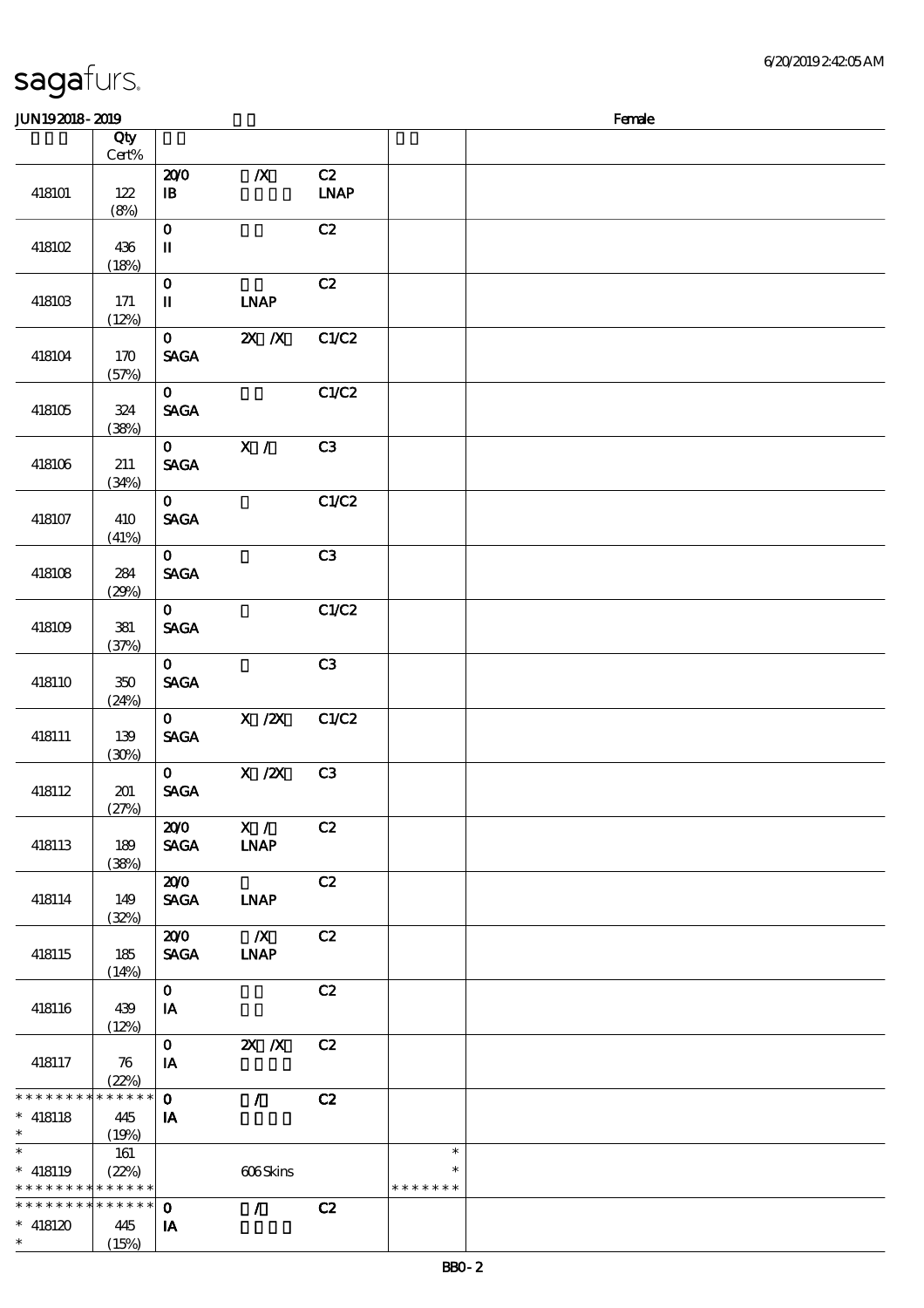| <b>JUN192018-2019</b>       |       |              |                  |             |               | Female |
|-----------------------------|-------|--------------|------------------|-------------|---------------|--------|
|                             | Qty   |              |                  |             |               |        |
|                             | Cert% |              |                  |             |               |        |
| $\ast$                      |       | $\mathbf{o}$ | $\prime$         | C2          | $\ast$        |        |
| $*$ 418121                  | 420   | IA           |                  |             | $\ast$        |        |
| $\ast$                      | (22%) |              |                  |             | $\ast$        |        |
| $\ast$                      | 216   |              |                  |             | $\ast$        |        |
| $* 418122$                  | (29%) |              | 1081 Skins       |             | $\ast$        |        |
| * * * * * * * * * * * * * * |       |              |                  |             | * * * * * * * |        |
| **************              |       | $\Omega$     | $\boldsymbol{X}$ | C2          |               |        |
| $^*$ 418123 $\,$            | 445   | IA           |                  |             |               |        |
| $\ast$                      | (14%) |              |                  |             |               |        |
| $\ast$                      | 130   |              |                  |             | $\ast$        |        |
| $*$ 418124                  | (24%) |              | 575Skins         |             | $\ast$        |        |
| * * * * * * * * * * * * * * |       |              |                  |             | * * * * * * * |        |
|                             |       | 200          | $\prime$         | C2          |               |        |
| 418125                      | 328   | IA           |                  | <b>LNAP</b> |               |        |
|                             | (14%) |              |                  |             |               |        |
|                             |       | 200          | $\boldsymbol{X}$ | C2          |               |        |
| 418126                      | 239   | IA           |                  | <b>LNAP</b> |               |        |
|                             | (9%)  |              |                  |             |               |        |
|                             |       | $\mathbf 0$  |                  | C1/C2       |               |        |
| 418127                      | 106   | <b>SROY</b>  |                  |             |               |        |
|                             | (55%) |              |                  |             |               |        |
|                             |       | $\mathbf 0$  |                  | C1/C2       |               |        |
| 418128                      | 115   | <b>SROY</b>  |                  |             |               |        |
|                             | (50%) |              |                  |             |               |        |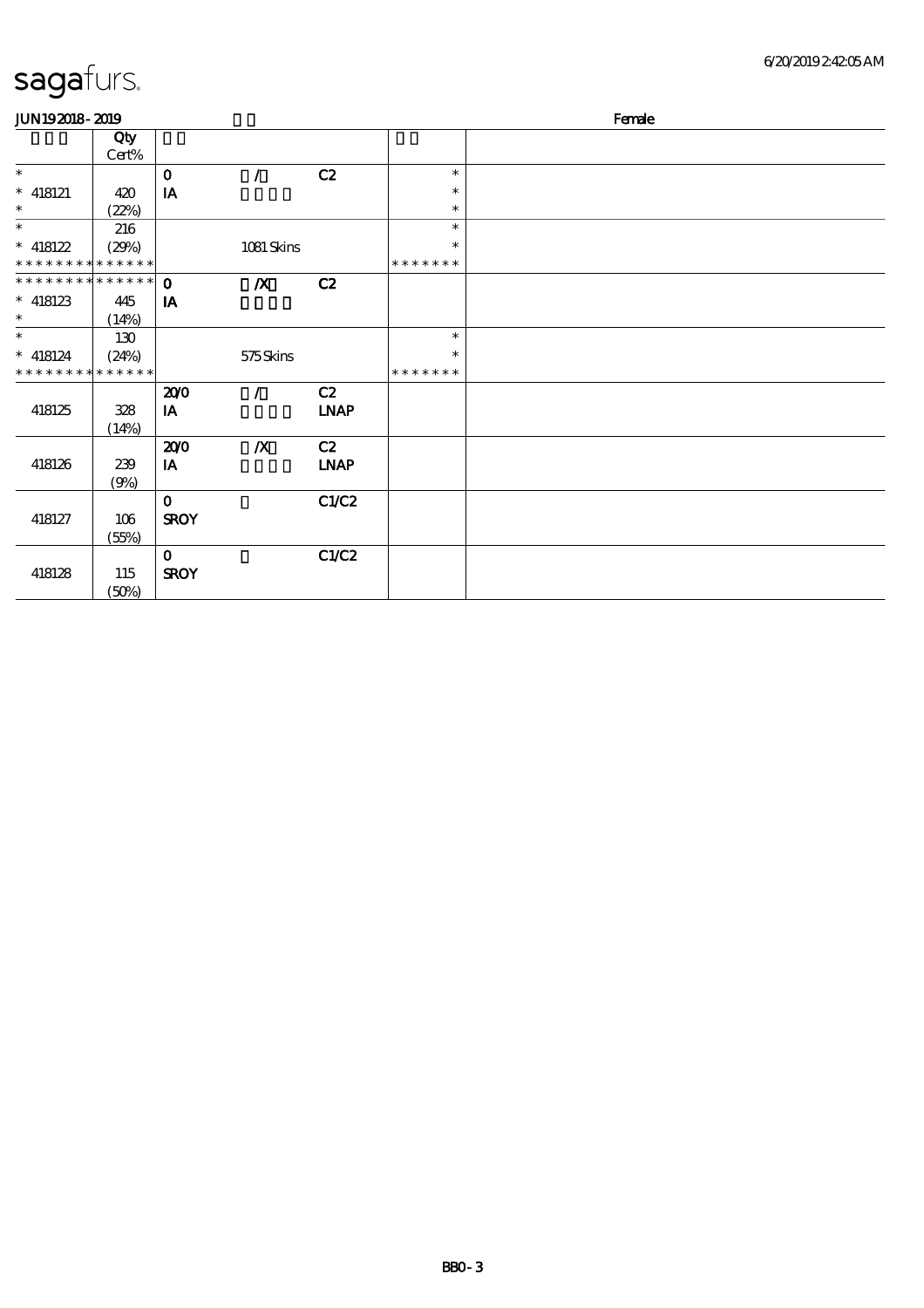|  | sagafurs. |  |
|--|-----------|--|
|  |           |  |

| JUN192018-2019                          |                                  |                                       |                           |                |                                   | Female |
|-----------------------------------------|----------------------------------|---------------------------------------|---------------------------|----------------|-----------------------------------|--------|
|                                         | Qty<br>Cert%                     |                                       |                           |                |                                   |        |
| 418201                                  | 126<br>(42%)                     | $\mathbf{1}$<br>$\mathbf{S}$          | $X$ $X$                   | C1/C2          |                                   |        |
| 418202                                  | 164<br>(48%)                     | $\mathbf 1$<br>$\mathbf{S}$           | $\mathbf X$               | C1             |                                   |        |
| 418203                                  | 86<br>$(\mathcal{X}\mathcal{Y})$ | $\mathbf{1}$<br>$\mathbf{S}$          | $\boldsymbol{\mathrm{X}}$ | C1             |                                   |        |
| 418204                                  | 374<br>(45%)                     | $\mathbf 1$<br>$\mathbf{S}$           |                           | C1             |                                   |        |
| 418205                                  | 154<br>(55%)                     | $\mathbf{1}$<br>$\mathbf{S}$          |                           | C1             |                                   |        |
| 418206                                  | 293<br>(49%)                     | $\mathbf 1$<br>$\mathbf{S}\mathbf{I}$ |                           | C1             |                                   |        |
| 418207                                  | 216<br>(27%)                     | $\mathbf{1}$<br>$\mathbf{S}$          |                           | C1/C2          |                                   |        |
| * * * * * * * *<br>$* 418208$<br>$\ast$ | * * * * * *<br>$505\,$<br>(18%)  | $\mathbf{1}$<br>${\bf s}$             |                           | C2             |                                   |        |
| $\ast$<br>$* 418209$<br>$\ast$          | 480<br>(23%)                     |                                       | $\boldsymbol{2}$          |                | $\ast$<br>$\ast$<br>$\ast$        |        |
| $\ast$<br>$* 418210$<br>* * * * * * * * | 151<br>(13%)<br>* * * * * *      |                                       | 1136Skins                 |                | $\ast$<br>$\ast$<br>* * * * * * * |        |
| 418211                                  | 499<br>(43%)                     | $\mathbf 1$<br>$\mathbf{S}$           |                           | C2             |                                   |        |
| 418212                                  | 133<br>$(\Theta)$                | $\mathbf 1$<br>$\mathbf{S}$           | X /                       | C <sub>3</sub> |                                   |        |
| 418213                                  | 388<br>(7%)                      | $\mathbf{1}$<br>${\bf S}$             |                           | C <sub>3</sub> |                                   |        |
| 418214                                  | 188<br>(20%)                     | $\mathbf{1}$<br>${\bf S}$             |                           | C <sub>3</sub> |                                   |        |
| * * * * * * * *<br>$* 418215$<br>$\ast$ | * * * * * *<br>$505\,$<br>(33%)  | $\mathbf{1}$<br>$\mathbf{S}$          |                           | C1             |                                   |        |
| $\ast$<br>$* 418216$<br>* * * * * * * * | 100<br>(29%)<br>* * * * * *      |                                       | 605Skins                  |                | $\ast$<br>$\ast$<br>* * * * * * * |        |
| 418217                                  | 297<br>(53%)                     | $\mathbf{1}$<br>$\mathbf{S}$          |                           | C1             |                                   |        |
| 418218                                  | 468<br>(36%)                     | $\mathbf{1}$<br>$\mathbf{S}$          |                           | C1             |                                   |        |
| 418219                                  | 283<br>(24%)                     | $\mathbf{1}$<br>$\mathbf{S}$          |                           | C1/C2          |                                   |        |
| * * * * * * * *<br>$* 418220$<br>$\ast$ | * * * * * *<br>$505\,$<br>(20%)  | $\mathbf{1}$<br>$\mathbf{S}$          |                           | C2             |                                   |        |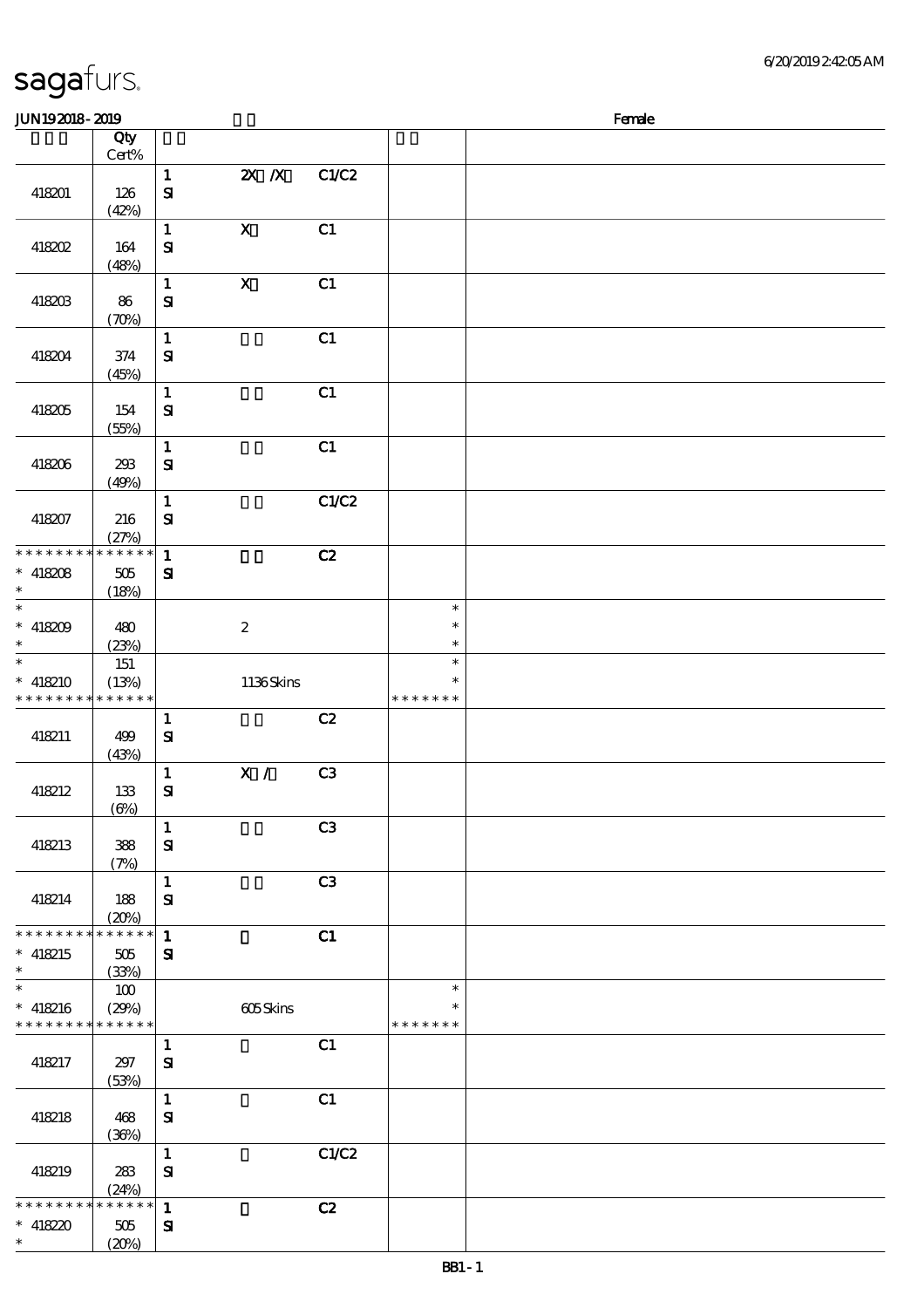| <b>JUN192018-2019</b>                                  |                 |                           |                  |                |                         | Female |
|--------------------------------------------------------|-----------------|---------------------------|------------------|----------------|-------------------------|--------|
|                                                        | Qty<br>Cert%    |                           |                  |                |                         |        |
| $\ast$                                                 | 480             | $\mathbf{1}$              |                  | C2             | $\ast$                  |        |
| $*$ 418221                                             | (11%)           | ${\bf s}$                 |                  |                | $\ast$                  |        |
| * * * * * * * * <mark>* * * * * * *</mark>             |                 |                           |                  |                | * * * * * * *           |        |
| * * * * * * * *                                        | $* * * * * * *$ | $\mathbf{1}$              |                  | C2             |                         |        |
| $* 418222$<br>$\ast$                                   | 505             | ${\bf s}$                 |                  |                |                         |        |
| $\ast$                                                 | (34%)<br>362    |                           |                  |                | $\ast$                  |        |
| $* 418223$                                             | (27%)           |                           | 867Skins         |                | $\ast$                  |        |
| * * * * * * * * * * * * * *                            |                 |                           |                  |                | * * * * * * *           |        |
| * * * * * * * * * * * * * * *                          |                 | 1                         |                  | C2             |                         |        |
| $* 418224$                                             | 505             | ${\bf s}$                 |                  |                |                         |        |
| $\ast$<br>$\ast$                                       | (22%)           |                           |                  |                | $\ast$                  |        |
| $* 418225$                                             | 480<br>(21%)    |                           | 985Skins         |                | ∗                       |        |
| * * * * * * * * * * * * * *                            |                 |                           |                  |                | * * * * * * *           |        |
|                                                        |                 | $\mathbf{1}$              |                  | C <sub>3</sub> |                         |        |
| 418226                                                 | 145             | ${\bf s}$                 |                  |                |                         |        |
|                                                        | (8%)            |                           |                  |                |                         |        |
| * * * * * * * * * * * * * * *                          |                 | $\mathbf{1}$              |                  | C <sub>3</sub> |                         |        |
| $* 418227$                                             | 505             | ${\bf s}$                 |                  |                |                         |        |
| $\ast$                                                 | (5%)            |                           |                  |                | $\ast$                  |        |
| $* 418228$                                             | 96<br>(5%)      |                           | 601 Skins        |                | $\ast$                  |        |
| * * * * * * * * <mark>* * * * * *</mark>               |                 |                           |                  |                | * * * * * * *           |        |
| * * * * * * * * * * * * * *                            |                 | $\mathbf{1}$              |                  | C2             |                         |        |
| $* 418229$                                             | 505             | ${\bf s}$                 |                  |                |                         |        |
| $\ast$                                                 | (27%)           |                           |                  |                |                         |        |
| $\ast$                                                 | 346             |                           |                  |                | $\ast$                  |        |
| $* 418230$<br>* * * * * * * * <mark>* * * * * *</mark> | (17%)           |                           | 851 Skins        |                | $\ast$<br>* * * * * * * |        |
| * * * * * * * * * * * * * * *                          |                 | $\mathbf{1}$              |                  | C <sub>3</sub> |                         |        |
| $*$ 418231                                             | 465             | ${\bf s}$                 |                  |                |                         |        |
| $\ast$                                                 | (6%)            |                           |                  |                |                         |        |
| $\ast$                                                 | 77              |                           |                  |                | $\ast$                  |        |
| $* 418232$                                             | (5%)            |                           | 542Skins         |                | $\ast$                  |        |
| * * * * * * * *                                        | * * * * * *     | $\mathbf{1}$              |                  | C3             | * * * * * * *           |        |
| 418233                                                 | 377             | ${\bf s}$                 |                  |                |                         |        |
|                                                        | (5%)            |                           |                  |                |                         |        |
|                                                        |                 | 1                         | $\boldsymbol{X}$ | C1/C2          |                         |        |
| 418234                                                 | 240             | ${\bf s}$                 |                  |                |                         |        |
|                                                        | (34%)           |                           |                  |                |                         |        |
|                                                        |                 | 1                         | $\mathbf{X}$     | C2             |                         |        |
| 418235                                                 | 361<br>(11%)    | ${\bf s}$                 |                  |                |                         |        |
|                                                        |                 | 1                         | $\mathbb{X}$     | C3             |                         |        |
| 418236                                                 | 208             | ${\bf s}$                 |                  |                |                         |        |
|                                                        | (16%)           |                           |                  |                |                         |        |
|                                                        |                 | $\mathbf{1}$              | $\mathbf{X}$     | C3             |                         |        |
| 418237                                                 | 152             | ${\bf s}$                 |                  |                |                         |        |
|                                                        | (7%)            | $\mathbf{1}$              | $\mathbf{X}$     | C3             |                         |        |
| 418238                                                 | 145             | ${\bf s}$                 |                  |                |                         |        |
|                                                        | (12%)           |                           |                  |                |                         |        |
|                                                        |                 | 1                         |                  | C1/C2          |                         |        |
| 418239                                                 | 129             | $S_{\!I}$                 | <b>LNAP</b>      |                |                         |        |
|                                                        | (38%)           |                           |                  |                |                         |        |
| 418240                                                 | 167             | $\mathbf{1}$<br>${\bf s}$ | <b>LNAP</b>      | C3             |                         |        |
|                                                        | (18%)           |                           |                  |                |                         |        |
|                                                        |                 |                           |                  |                |                         |        |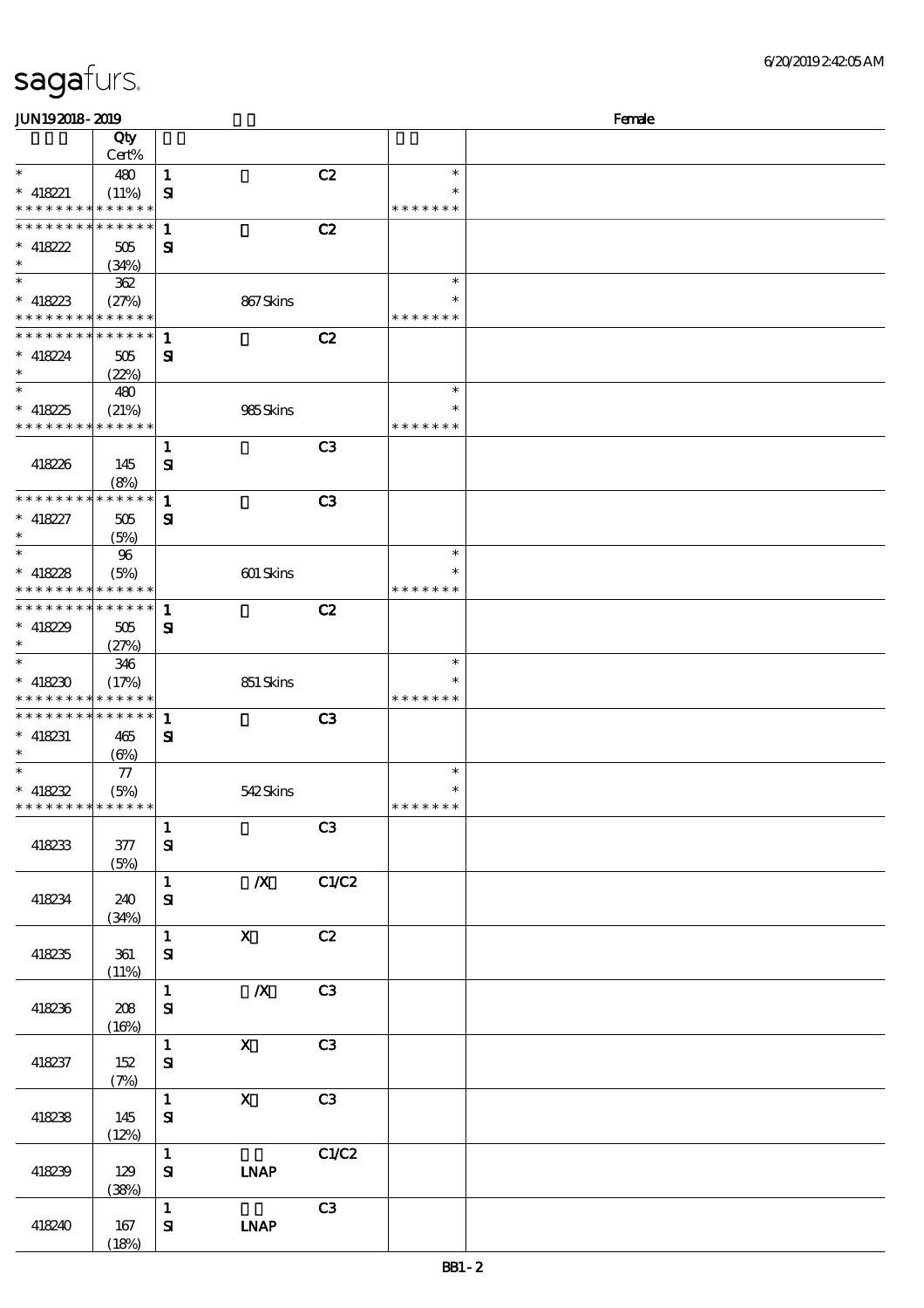| <b>JUN192018-2019</b><br>Female                           |                               |                                            |                           |                                    |                                   |  |  |  |
|-----------------------------------------------------------|-------------------------------|--------------------------------------------|---------------------------|------------------------------------|-----------------------------------|--|--|--|
|                                                           | Qty<br>$\mbox{Cert}\%$        |                                            |                           |                                    |                                   |  |  |  |
| 418241                                                    | $309\,$<br>(15%)              | $\mathbf{1}$<br>$\, {\bf I} \! {\bf B} \,$ |                           | C2                                 |                                   |  |  |  |
| 418242                                                    | 81<br>(13%)                   | $\mathbf 1$<br>$\, {\bf B}$                | $X$ $X$                   | C2                                 |                                   |  |  |  |
| 418243                                                    | 328<br>(12%)                  | $\mathbf{1}$<br>$\mathbf{B}$               | $\mathcal{L}$             | C2                                 |                                   |  |  |  |
| 418244                                                    | 210<br>(12%)                  | $\mathbf{1}$<br>$\, {\bf I} \! {\bf B} \,$ | $\pmb{X}$                 | C2                                 |                                   |  |  |  |
| 418245                                                    | 291<br>(13%)                  | $\mathbf 1$<br>$\, {\bf B}$                | $\mathcal{L}$             | C2<br>$\ensuremath{\mathbf{INAP}}$ |                                   |  |  |  |
| 418246                                                    | $108$<br>(2%)                 | $\mathbf{1}$<br>$\mathbf{B}$               | $\pmb{X}$                 | C2<br><b>LNAP</b>                  |                                   |  |  |  |
| * * * * * * * *<br>$* 418247$<br>$\ast$                   | * * * * * *<br>505<br>(16%)   | $\mathbf{1}$<br>$\mathbf{I}\mathbf{I}$     |                           | C2                                 |                                   |  |  |  |
| $\ast$<br>$* 418248$<br>* * * * * * * *                   | 249<br>(14%)<br>* * * * * *   |                                            | 754Skins                  |                                    | $\ast$<br>$\ast$<br>* * * * * * * |  |  |  |
| 418249                                                    | 274<br>(18%)                  | $\mathbf{1}$<br>$\mathbf I$                | <b>INAP</b>               | C2                                 |                                   |  |  |  |
| 418250                                                    | 224<br>(49%)                  | $\mathbf{1}$<br><b>SAGA</b>                | $\boldsymbol{\mathsf{z}}$ | C1/C2                              |                                   |  |  |  |
| 418251                                                    | 105<br>(52%)                  | $\mathbf{1}$<br><b>SAGA</b>                | $\mathbf{X}$              | C1                                 |                                   |  |  |  |
| 418252                                                    | 194<br>(50%)                  | $\mathbf{1}$<br><b>SAGA</b>                | $\mathbf X$               | C1                                 |                                   |  |  |  |
| 418253                                                    | 465<br>(29%)                  | $\mathbf{1}$<br><b>SAGA</b>                | $\boldsymbol{\mathrm{X}}$ | C2                                 |                                   |  |  |  |
| 418254                                                    | 266<br>(15%)                  | $1 \quad \blacksquare$<br><b>SAGA</b>      | $X$ $N$                   | C <sub>3</sub>                     |                                   |  |  |  |
| 418255                                                    | 261<br>(52%)                  | $\mathbf{1}$<br><b>SAGA</b>                |                           | C1                                 |                                   |  |  |  |
| 418256                                                    | 232<br>(62%)                  | $\mathbf{1}$<br><b>SAGA</b>                |                           | C1                                 |                                   |  |  |  |
| * * * * * * * *<br>$* 418257$<br>$\ast$                   | * * * * * *<br>485<br>(31%)   | $\mathbf{1}$<br><b>SAGA</b>                |                           | C2                                 |                                   |  |  |  |
| $\overline{\ast}$<br>$* 418258$<br>$\ast$                 | 460<br>(35%)                  |                                            | $\boldsymbol{2}$          |                                    | $\ast$<br>$\ast$<br>$\ast$        |  |  |  |
| $\overline{\phantom{0}}$<br>$* 418259$<br>* * * * * * * * | $199$<br>(27%)<br>* * * * * * |                                            | 1144Skins                 |                                    | $\ast$<br>$\ast$<br>* * * * * * * |  |  |  |
| * * * * * * * *<br>$* 418200$<br>$\ast$                   | * * * * * *<br>485<br>(15%)   | $\mathbf{1}$<br><b>SAGA</b>                |                           | C3                                 |                                   |  |  |  |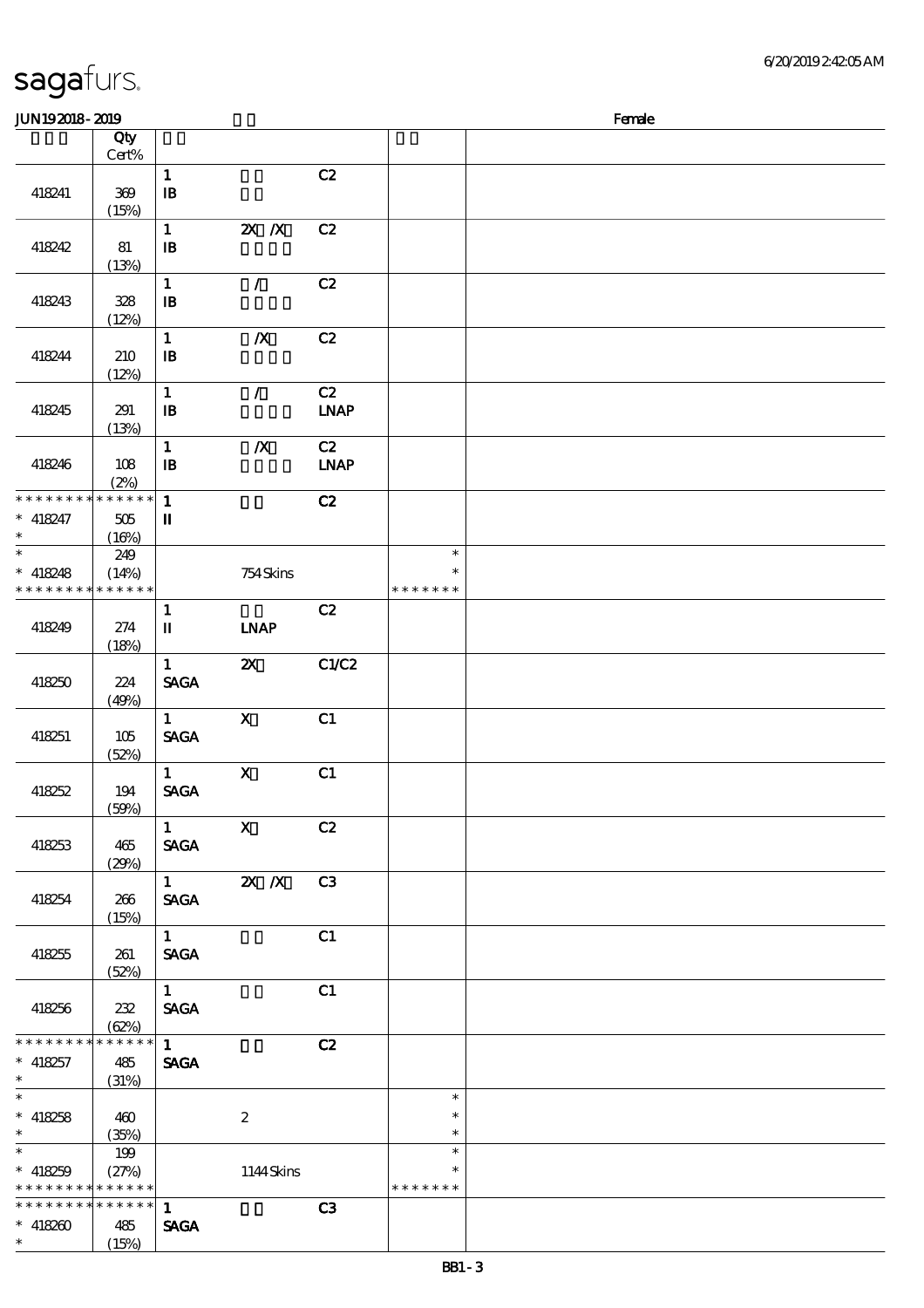| sagafurs. |
|-----------|
|-----------|

\* \* \* \* \* \* \* \* \* \* \* \*

| <b>JUN192018-2019</b>                     |                            |              |                  |                |                  | Female |
|-------------------------------------------|----------------------------|--------------|------------------|----------------|------------------|--------|
|                                           | Qty<br>Cert%               |              |                  |                |                  |        |
| $\ast$                                    | 206                        | $\mathbf{1}$ |                  | C <sub>3</sub> | $\ast$           |        |
| $* 418261$                                | (14%)                      | <b>SAGA</b>  |                  |                | $\ast$           |        |
| * * * * * * * * * * * * * *               |                            |              |                  |                | * * * * * * *    |        |
|                                           |                            | $\mathbf{1}$ |                  | C1             |                  |        |
| 418262                                    | 287                        | <b>SAGA</b>  |                  |                |                  |        |
|                                           | (51%)                      |              |                  |                |                  |        |
|                                           |                            | 1            |                  | C1             |                  |        |
| 418263                                    | 212<br>(45%)               | <b>SAGA</b>  |                  |                |                  |        |
| * * * * * * * *                           | * * * * * *                | $\mathbf{1}$ |                  | C2             |                  |        |
| $* 418264$                                | 485                        | <b>SAGA</b>  |                  |                |                  |        |
| $\ast$                                    | (28%)                      |              |                  |                |                  |        |
| $\ast$                                    |                            |              |                  |                | $\ast$           |        |
| $* 418265$                                | 460                        |              | $\boldsymbol{2}$ |                | $\ast$           |        |
| $\ast$                                    | (31%)                      |              |                  |                | $\ast$           |        |
| $\ast$                                    |                            |              |                  |                | $\ast$           |        |
| $* 418266$                                | 460                        |              | $\,3$            |                | $\ast$           |        |
| $\ast$<br>$\overline{\ast}$               | (33%)                      |              |                  |                | $\ast$           |        |
|                                           | 346                        |              |                  |                | $\ast$<br>$\ast$ |        |
| $* 418267$<br>* * * * * * * * * * * * * * | (27%)                      |              | $1751$ Skins     |                | * * * * * * *    |        |
| * * * * * * * *                           | * * * * * *                | $\mathbf{1}$ |                  | C <sub>3</sub> |                  |        |
| $* 418268$                                | 485                        | <b>SAGA</b>  |                  |                |                  |        |
| $\ast$                                    | (17%)                      |              |                  |                |                  |        |
| $\ast$                                    |                            |              |                  |                | $\ast$           |        |
| $* 418209$                                | 460                        |              | $\boldsymbol{2}$ |                | $\ast$           |        |
| $\ast$                                    | (15%)                      |              |                  |                | $\ast$           |        |
| $\ast$                                    | 429                        |              |                  |                | $\ast$           |        |
| $* 418270$                                | (16%)                      |              | 1374Skins        |                | $\ast$           |        |
| * * * * * * * *                           | * * * * * *                |              |                  |                | * * * * * * *    |        |
|                                           |                            | $\mathbf{1}$ |                  | C <sub>3</sub> |                  |        |
| 418271                                    | 485                        | <b>SAGA</b>  |                  |                |                  |        |
|                                           | (11%)                      |              |                  |                |                  |        |
|                                           |                            | $\mathbf{1}$ |                  | C1             |                  |        |
| 418272                                    | 194<br>(43%)               | <b>SAGA</b>  |                  |                |                  |        |
| * * * * * * * *                           | * * * * * *                | $\mathbf{1}$ |                  | C2             |                  |        |
| $* 418273$                                | 485                        | <b>SAGA</b>  |                  |                |                  |        |
| $\ast$                                    | (25%)                      |              |                  |                |                  |        |
| $\ast$                                    |                            |              |                  |                | $\ast$           |        |
| $* 418274$                                | 460                        |              | $\boldsymbol{2}$ |                | $\ast$           |        |
| $\ast$                                    | (32%)                      |              |                  |                | $\ast$           |        |
| $\ast$                                    | 449                        |              |                  |                | $\ast$           |        |
| $* 418275$                                | (30%)                      |              | 1394Skins        |                | $\ast$           |        |
| * * * * * * * *<br>* * * * * * * *        | * * * * * *<br>* * * * * * |              |                  |                | * * * * * * *    |        |
|                                           |                            | $\mathbf{1}$ |                  | C <sub>3</sub> |                  |        |
| $* 418276$<br>$\ast$                      | 485                        | <b>SAGA</b>  |                  |                |                  |        |
| $\ast$                                    | (22%)                      |              |                  |                | $\ast$           |        |
| $* 418277$                                | 460                        |              | $\boldsymbol{2}$ |                | $\ast$           |        |
| $\ast$                                    | (18%)                      |              |                  |                | $\ast$           |        |
| $\ast$                                    | 484                        |              |                  |                | $\ast$           |        |
| $* 418278$                                | (16%)                      |              | 1429Skins        |                | $\ast$           |        |
| * * * * * * * *                           | * * * * * *                |              |                  |                | * * * * * * *    |        |
| * * * * * * * *                           | * * * * * *                | $\mathbf{1}$ |                  | C3             |                  |        |
| $* 418279$                                | 165                        | <b>SAGA</b>  |                  |                |                  |        |
| $\ast$                                    | (11%)                      |              |                  |                |                  |        |
| $\ast$                                    | ${\bf 33}$                 |              |                  |                | $\ast$           |        |
| $* 418280$                                | (30%)                      |              | 198Skins         |                | $\ast$           |        |

\* \* \* \* \* \*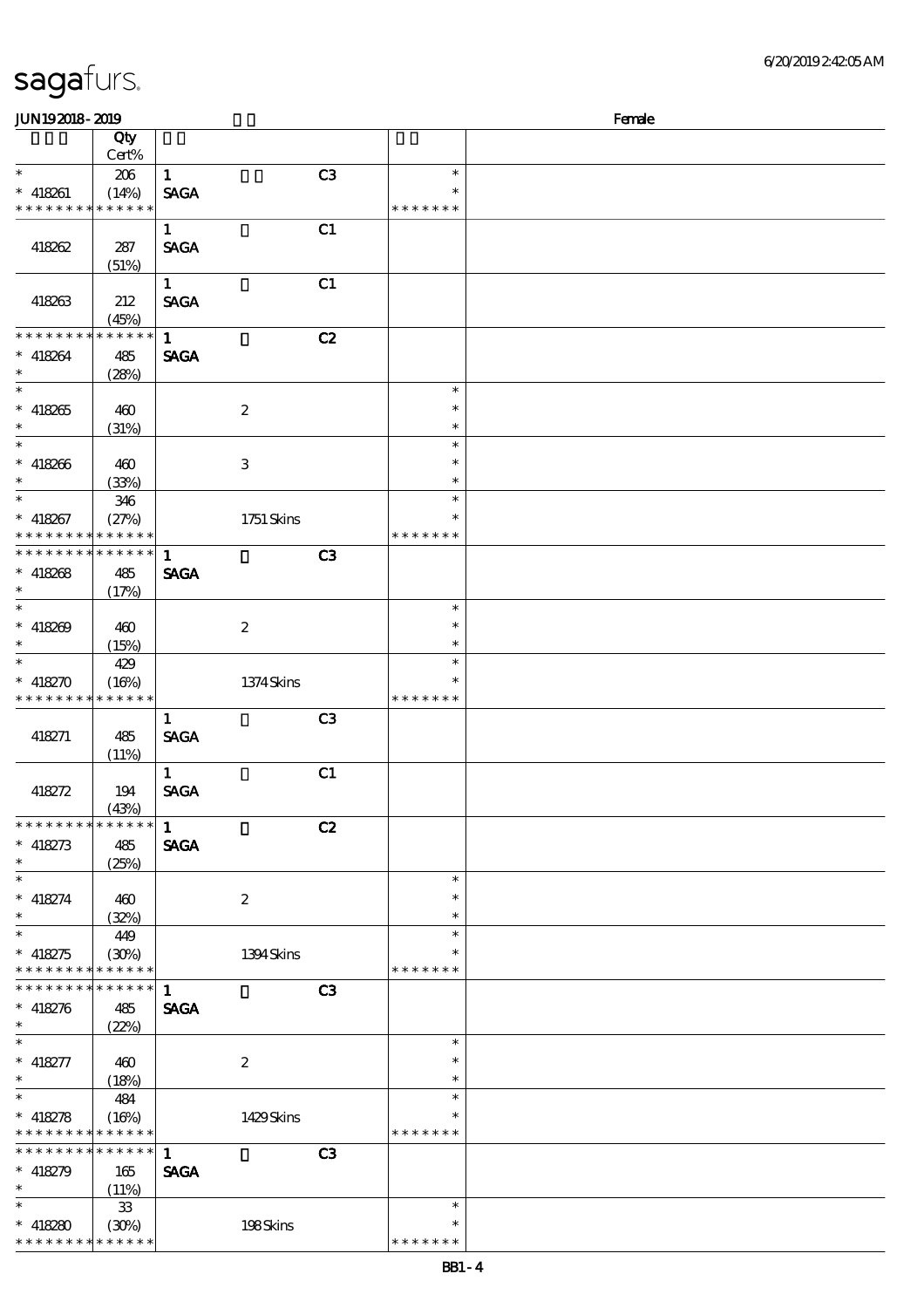\*\*

 $\ast$ 

\*\*

\*\*

\*\*\*

\*\*\*

 $\ast$ 

 $\ast$ 

\*\*

 $\overline{\phantom{0}}$ 

 $\ast$ 

\*\*\*

\* \* \* \* \* \*

\* \* \* \* \* \* \*

(17%) 1106 Skins

### 顺序号 Qty 说明 价格 Cert% 1 X C1 418281 169 SAGA  $(21%)$  $1$  X  $\frac{1}{2}$  C1/C2 SAGA 418282 425  $(26%)$ \* \* \* \* \* \* \* \* \* \* \* \* \*  $1$  X  $\frac{X}{2}$  C3 SAGA 418283 485 (21%) \*  $*$  418284  $\overline{\phantom{a}}$ 83 \*\* (13%) 568 Skins \* \* \* \* \* \* \* \* \* \* \* \* \* \* \* \* \* \* \* 1 2X /X C1/C2  $418285$  100 SAGA LNAP (55%) 1 C1/C2 418286 121 SAGA LNAP  $(46%)$ 1 X / C3 418287 135 SAGA LNAP  $(28%)$ 1  $\qquad \qquad \text{C3}$ SAGA LNAP 418288 121  $(20%)$  $1 / \sqrt{C1/C2}$ 418289 197 SAGA LNAP (38%)  $1$   $\overline{X}$  C3 418290 130 SAGA LNAP (22%) \* \* \* \* \* \* \* \* \* \* \* \* \* 1 **C2** 418291 485 **IA**  $(16%)$ \*  $418292$  $\overline{\phantom{0}}$ 175 \*\*  $(27%)$  660 Skins \* \* \* \* \* \* \* \* \* \* \* \* \* \* \* \* \* \* \*  $1$  2X X C2 418293 257  $I$ A (22%) 1 / C2 \* \* \* \* \* \* \* \* \* \* \* \* \*  $\overline{I}$ 418294 485  $(16%)$  $\overline{\phantom{a}}$ \*\*\*  $\ast$  $* 418295 \mid 400$ 2  $\ast$ (18%)  $\overline{\phantom{a}}$ \*\*\*  $418296$   $400$ 3  $\ddot{\phantom{0}}$  $(20%)$  $\ast$ \*  $* 418297$  $\overline{\phantom{a}}$ 145 \*\*  $\ast$  $(16%)$  1550 Skins \* \* \* \* \* \* \* \* \* \* \* \* \* \* \* \* \* \* \*  $1$   $\chi$  C<sub>2</sub> \* \* \* \* \* \* \* \* \* \* \* \*  $IA$ 418298 484  $(15%)$  $\overline{\ast}$ \*\*\*  $\ast$  $\ast$ 418299 460 2  $\ast$ (14%) \*<br>\* 418300  $\overline{\phantom{0}}$ 162 \*\*

JUN192018-2019 Female

 $\ast$ 

\* \* \* \* \* \*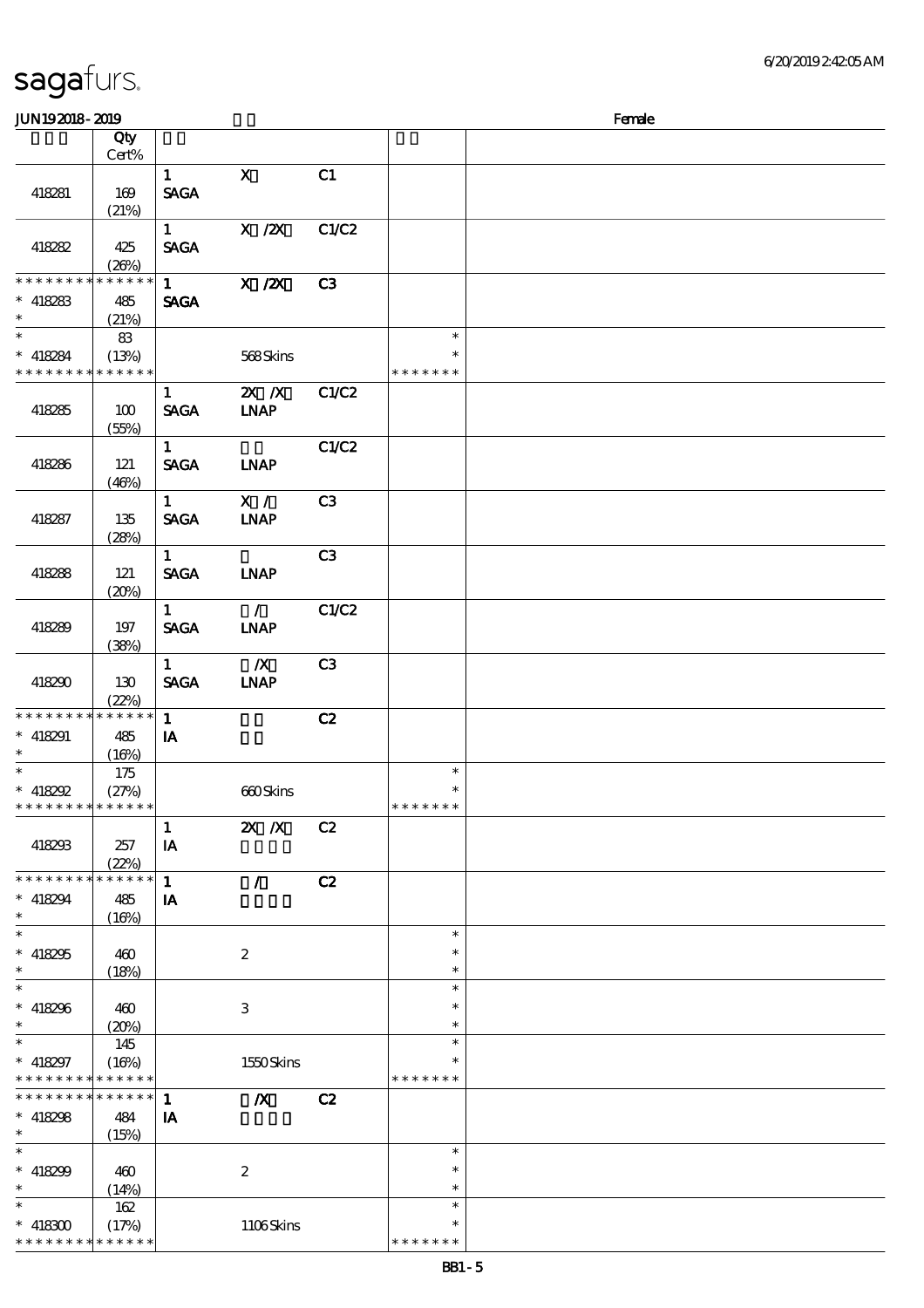| JUN192018-2019       |                |              |                                                 |                              |               | Female |
|----------------------|----------------|--------------|-------------------------------------------------|------------------------------|---------------|--------|
|                      | Qty            |              |                                                 |                              |               |        |
|                      | $Cert\%$       |              |                                                 |                              |               |        |
|                      |                | $\mathbf{1}$ |                                                 | C2                           |               |        |
| 418301               | 230            | IA           |                                                 | $\ensuremath{\mathbf{INAP}}$ |               |        |
|                      | (15%)          |              |                                                 |                              |               |        |
|                      |                | $\mathbf{1}$ | $\overline{\mathbf{X}}$ $\overline{\mathbf{X}}$ | C1/C2                        |               |        |
| 418302               | 132            | <b>SROY</b>  |                                                 |                              |               |        |
|                      | (56%)          |              |                                                 |                              |               |        |
|                      |                | $\mathbf{1}$ | $\mathbf X$                                     | C1/C2                        |               |        |
| 418303               | $93\,$         | <b>SROY</b>  |                                                 |                              |               |        |
|                      | (35%)          |              |                                                 |                              |               |        |
|                      |                | $\mathbf{1}$ |                                                 | C1/C2                        |               |        |
| 418304               | 201            | <b>SROY</b>  |                                                 |                              |               |        |
|                      | (50%)          |              |                                                 |                              |               |        |
| * * * * * * * *      | * * * * * *    | $\mathbf{1}$ |                                                 | C1/C2                        |               |        |
|                      |                |              |                                                 |                              |               |        |
| $* 418305$<br>$\ast$ | 283            | <b>SROY</b>  |                                                 |                              |               |        |
| $\ast$               | (46%)          |              |                                                 |                              | $\ast$        |        |
|                      | 41             |              |                                                 |                              | $\ast$        |        |
| $* 418306$           | (73%)          |              | 324Skins                                        |                              |               |        |
| * * * * * * * *      | * * * * * *    |              |                                                 |                              | * * * * * * * |        |
|                      |                | $\mathbf{1}$ | X /                                             | C <sub>3</sub>               |               |        |
| 418307               | 102            | <b>SROY</b>  |                                                 |                              |               |        |
|                      | (42%)          |              |                                                 |                              |               |        |
| * * * * * * * *      | * * * * * *    | $\mathbf{1}$ | X /                                             | C3                           |               |        |
| $* 418308$           | $\mathfrak{P}$ | <b>SROY</b>  |                                                 |                              |               |        |
| $\ast$               | (39%)          |              |                                                 |                              |               |        |
| $\ast$               | ${\bf 39}$     |              |                                                 |                              | $\ast$        |        |
| $* 418309$           | (87%)          |              | 131 Skins                                       |                              |               |        |
| * * * * * * * *      | * * * * * *    |              |                                                 |                              | * * * * * * * |        |
|                      |                | $\mathbf{1}$ |                                                 | C1/C2                        |               |        |
| 418310               | 327            | <b>SROY</b>  |                                                 |                              |               |        |
|                      | (57%)          |              |                                                 |                              |               |        |
|                      |                | $\mathbf{1}$ |                                                 | C3                           |               |        |
| 418311               | 112            | <b>SROY</b>  |                                                 |                              |               |        |
|                      | (37%)          |              |                                                 |                              |               |        |
|                      |                | $\mathbf{1}$ | $\boldsymbol{X}$                                | C1/C2                        |               |        |
| 418312               | 327            | <b>SROY</b>  |                                                 |                              |               |        |
|                      | (45%)          |              |                                                 |                              |               |        |
|                      |                | $\mathbf{1}$ | $\boldsymbol{X}$                                | C3                           |               |        |
| 418313               | 205            | <b>SROY</b>  |                                                 |                              |               |        |
|                      | (42%)          |              |                                                 |                              |               |        |
|                      |                |              |                                                 |                              |               |        |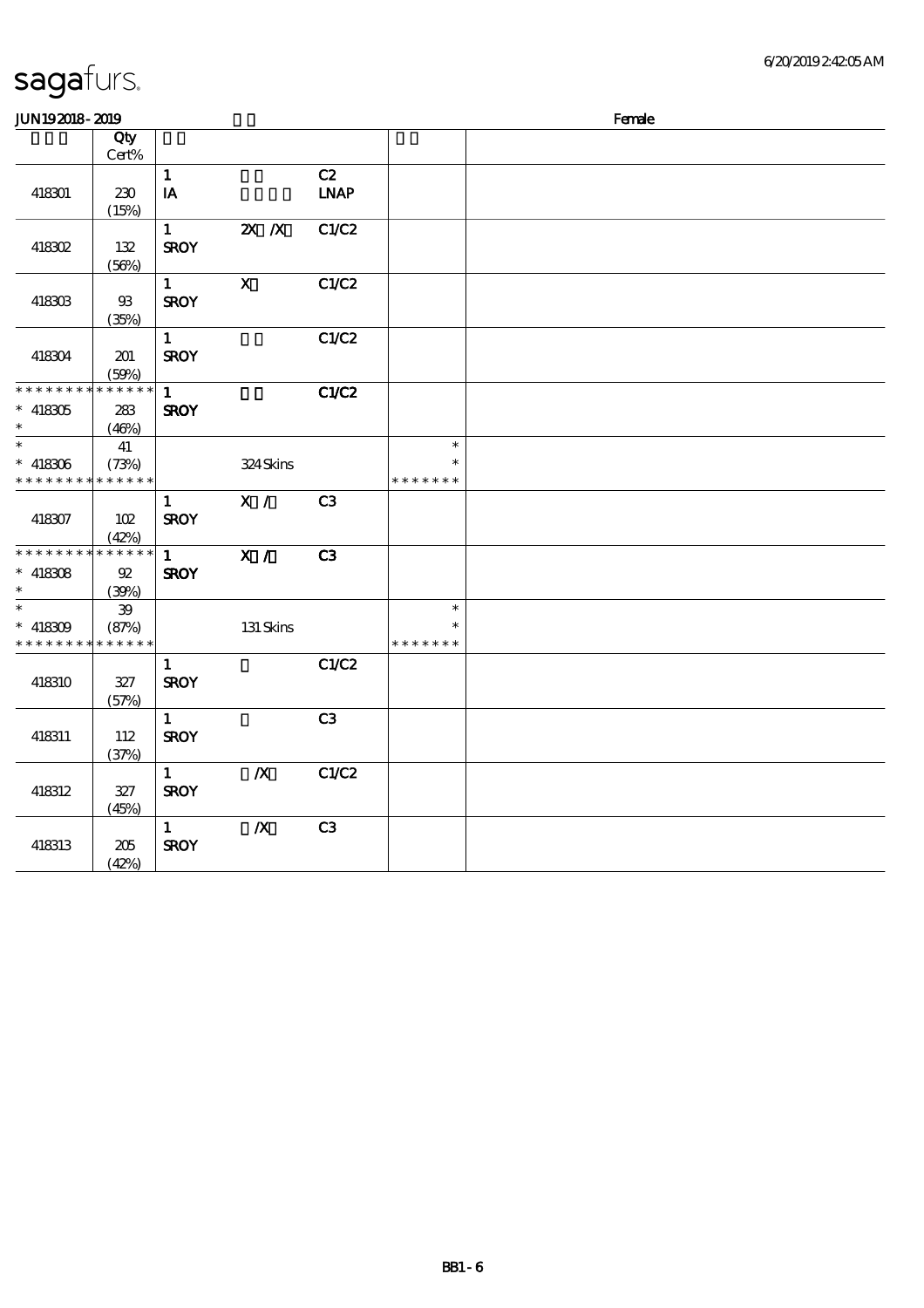6/20/2019 2:42:05 AM

| <b>JUN192018-2019</b>                                          |                               |                                  |                              |       |                                   | Female |
|----------------------------------------------------------------|-------------------------------|----------------------------------|------------------------------|-------|-----------------------------------|--------|
|                                                                | Qty                           |                                  |                              |       |                                   |        |
|                                                                | Cert%                         |                                  |                              |       |                                   |        |
| 418381                                                         | 154<br>(27%)                  | $\boldsymbol{2}$<br>$\mathbf{S}$ | $\boldsymbol{\mathsf{z}}$    | C1/C2 |                                   |        |
| 418382                                                         | 225<br>(25%)                  | $\pmb{2}$<br>$\mathbf{S}$        | $\boldsymbol{\mathrm{X}}$    | C1/C2 |                                   |        |
| 418383                                                         | 146<br>(11%)                  | $\boldsymbol{2}$<br>$\mathbf{S}$ | $\mathbf{X}$ $\mathbf{X}$    | C3    |                                   |        |
| 418384                                                         | 458<br>(20%)                  | $\pmb{2}$<br>$\mathbf{S}$        |                              | C1/C2 |                                   |        |
| 418385                                                         | 198<br>$(\Theta)$             | $\pmb{2}$<br>${\bf S}$           |                              | C3    |                                   |        |
| 418386                                                         | 111<br>(36%)                  | $\boldsymbol{2}$<br>$\bf S\!I$   |                              | C1    |                                   |        |
| 418387                                                         | 169<br>(33%)                  | $\pmb{2}$<br>$\mathbf{S}$        |                              | C1    |                                   |        |
| 418388                                                         | 448<br>(18%)                  | $\boldsymbol{2}$<br>$\mathbf{S}$ |                              | C2    |                                   |        |
| 418389                                                         | 209<br>(10%)                  | $\pmb{2}$<br>$\mathbf{S}$        |                              | C3    |                                   |        |
| 418390                                                         | 334<br>(22%)                  | $\pmb{2}$<br>$\mathbf{S}$        |                              | C1/C2 |                                   |        |
| 418391                                                         | 97<br>(13%)                   | $\boldsymbol{2}$<br>$\bf S\!I$   | $\mathbf{X}$                 | C1/C2 |                                   |        |
| 418392                                                         | 183<br>(14%)                  | $\boldsymbol{2}$<br>${\bf S}$    | $\pmb{X}$                    | C3    |                                   |        |
| 418393                                                         | 183<br>(15%)                  | $\boldsymbol{z}$<br>${\bf s}$    | X / C1/C2<br><b>INAP</b>     |       |                                   |        |
| 418394                                                         | 114<br>(17%)                  | $\mathbf{2}$<br>${\bf s}$        | <b>INAP</b>                  | C1/C2 |                                   |        |
| 418395                                                         | 10 <sup>3</sup><br>(23%)      | $\mathbf{2}$<br>${\bf s}$        | $\mathcal{L}$<br><b>INAP</b> | C1/C2 |                                   |        |
| 418396                                                         | 83<br>(12%)                   | $\boldsymbol{z}$<br>${\bf s}$    | <b>INAP</b>                  | C3    |                                   |        |
| 418397                                                         | 147<br>(19%)                  | $\mathbf{z}$<br>$\mathbf{B}$     |                              | C2    |                                   |        |
| 418398                                                         | 179<br>(10%)                  | $\mathbf{2}$<br>$\mathbf{B}$     | $X$ $X$                      | C2    |                                   |        |
| * * * * * * * *<br>$* 418399$<br>$\ast$                        | * * * * * *<br>505<br>(8%)    | $\mathbf{z}$<br>$\mathbf{B}$     | $\mathcal{L}$                | C2    |                                   |        |
| $\overline{\ast}$<br>$* 418400$<br>* * * * * * * * * * * * * * | $\boldsymbol{\omega}$<br>(5%) |                                  | 574Skins                     |       | $\ast$<br>$\ast$<br>* * * * * * * |        |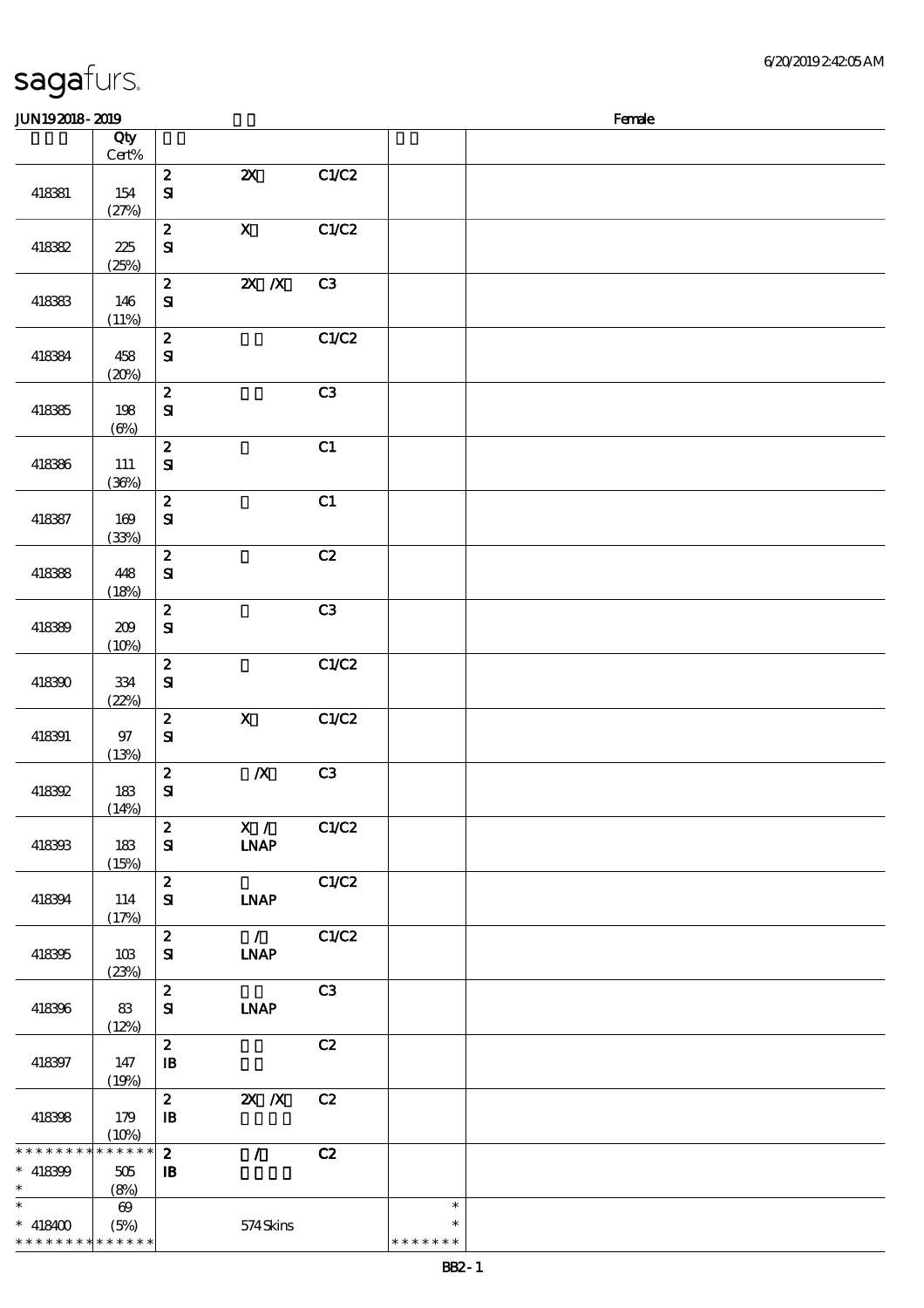(31%)

### JUN192018-2019 Female 顺序号 Qty 说明 价格 Cert% 2 浅/X浅 C2 418401 300  $\mathbf{B}$  $(11%)$ 2 / C2 IB 身体咬伤 LNAP 418402 271 (13%) 2 浅/X浅 C2  $418403$   $89$ IB 身体咬伤 LNAP (8%)  $\overline{c}$   $\overline{c}$   $\overline{c}$   $\overline{c}$   $\overline{c}$   $\overline{c}$   $\overline{c}$   $\overline{c}$   $\overline{c}$   $\overline{c}$   $\overline{c}$   $\overline{c}$   $\overline{c}$   $\overline{c}$   $\overline{c}$   $\overline{c}$   $\overline{c}$   $\overline{c}$   $\overline{c}$   $\overline{c}$   $\overline{c}$   $\overline{c}$   $\overline{c}$   $\overline{c}$   $\overline{$ 418404 456 II (12%) 2 全部 C2 418405 | 303 II LNAP (21%) 2 2X C1/C2 418406 154 SAGA (42%)  $2$  X C1/C2 418407 278 **SAGA** (31%)  $\overline{\text{2}}$   $\overline{\text{2} \times \text{2}}$   $\overline{\text{C3}}$ 418408 129 SAGA (17%)  $\overline{c}$   $\overline{c}$   $\overline{c}$   $\overline{c}$   $\overline{c}$   $\overline{c}$   $\overline{c}$   $\overline{c}$   $\overline{c}$   $\overline{c}$   $\overline{c}$   $\overline{c}$   $\overline{c}$   $\overline{c}$   $\overline{c}$   $\overline{c}$   $\overline{c}$   $\overline{c}$   $\overline{c}$   $\overline{c}$   $\overline{c}$   $\overline{c}$   $\overline{c}$   $\overline{c}$   $\overline{$ 418409 164 **SAGA** (45%)  $2$  C<sub>2</sub> 418410 399 SAGA (23%)  $2 \hspace{1.5cm} C3$ 418411 203 SAGA  $(14%)$  $\overline{c}$  2 c1 418412 177 SAGA (48%)  $\overline{c}$   $\overline{c}$   $\overline{c}$   $\overline{c}$   $\overline{c}$   $\overline{c}$   $\overline{c}$   $\overline{c}$   $\overline{c}$   $\overline{c}$   $\overline{c}$   $\overline{c}$   $\overline{c}$   $\overline{c}$   $\overline{c}$   $\overline{c}$   $\overline{c}$   $\overline{c}$   $\overline{c}$   $\overline{c}$   $\overline{c}$   $\overline{c}$   $\overline{c}$   $\overline{c}$   $\overline{$ \* \* \* \* \* \* \* \* \* \* \* \* \* 418413 465  $\ast$ SAGA \*\* (19%)  $*$ <br> $*$  418414 54  $\ast$ \*\* (29%) 519 Skins \* \* \* \* \* \* \* \* \* \* \* \* \* \* \* \* \* \* 2 C3 418415 224 SAGA  $(16%)$  $2$  C1 418416 113 SAGA  $(45%)$  $\overline{c}$   $\overline{c}$   $\overline{c}$   $\overline{c}$   $\overline{c}$   $\overline{c}$   $\overline{c}$   $\overline{c}$   $\overline{c}$   $\overline{c}$   $\overline{c}$   $\overline{c}$   $\overline{c}$   $\overline{c}$   $\overline{c}$   $\overline{c}$   $\overline{c}$   $\overline{c}$   $\overline{c}$   $\overline{c}$   $\overline{c}$   $\overline{c}$   $\overline{c}$   $\overline{c}$   $\overline{$ SAGA 418417 410 (22%)  $\overline{2}$   $\overline{X}$  C3 418418 270 **SAGA**  $(14%)$  $2$  X  $\cancel{2}$  C1/C2 SAGA 418419 132 (15%)  $2$  X / C1/C2 418420 151 SAGA LNAP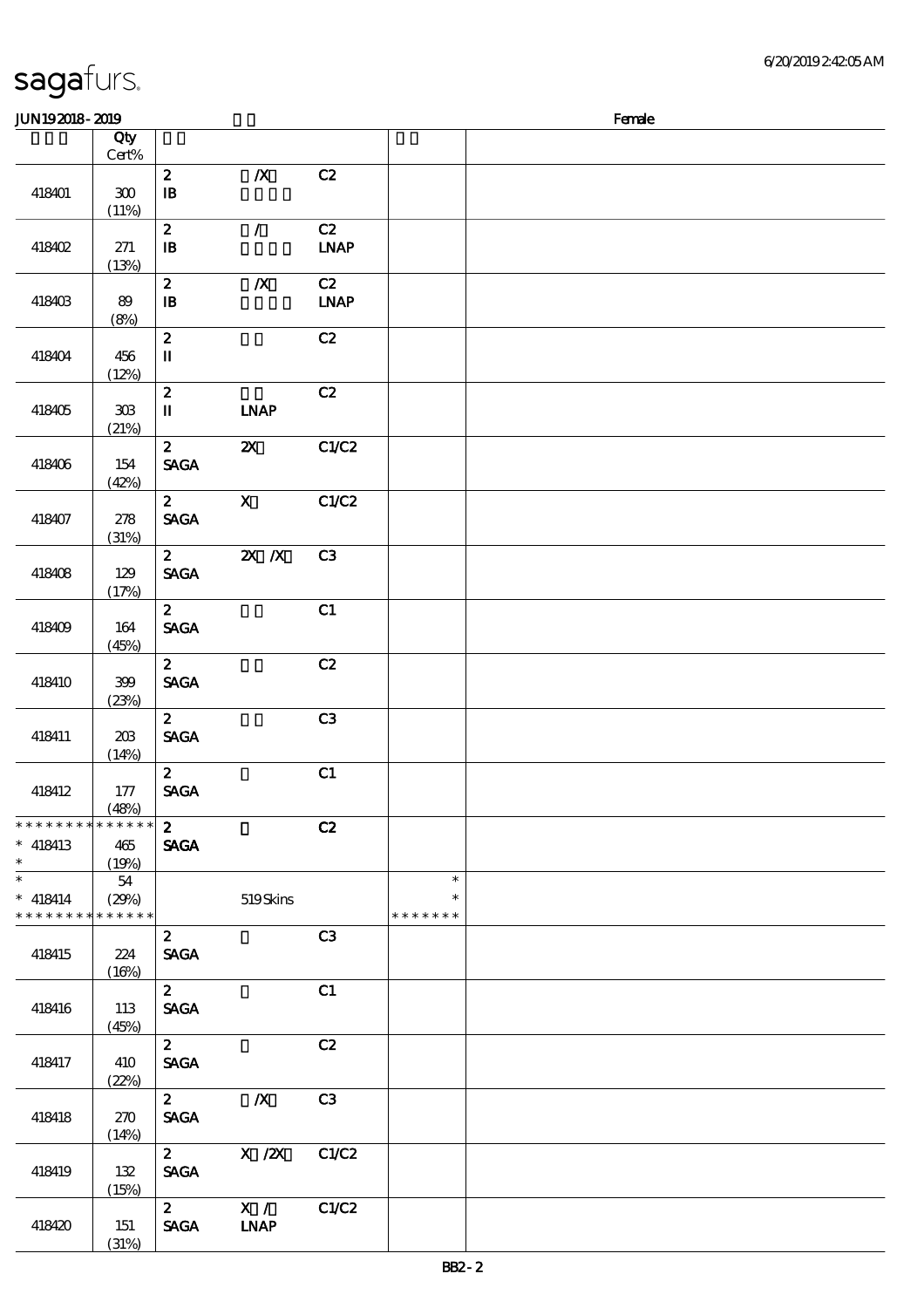| JUN192018-2019                          |                               |                                             |                              |                   | Female                            |  |  |  |  |
|-----------------------------------------|-------------------------------|---------------------------------------------|------------------------------|-------------------|-----------------------------------|--|--|--|--|
|                                         | Qty<br>$Cert\%$               |                                             |                              |                   |                                   |  |  |  |  |
| 418421                                  | 108<br>(18%)                  | $\boldsymbol{z}$<br><b>SAGA</b>             | $\mathcal{L}$<br><b>INAP</b> | C1/C2             |                                   |  |  |  |  |
| 418422                                  | 88<br>(13%)                   | $\mathbf{z}$<br><b>SAGA</b>                 | <b>LNAP</b>                  | C3                |                                   |  |  |  |  |
| 418423                                  | 102<br>(35%)                  | 1/2<br>$\operatorname{\mathsf{SAGA}}$       | SPR <sub>2</sub>             | C2                |                                   |  |  |  |  |
| 418424                                  | 46<br>(39%)                   | 1/2<br><b>SAGA</b>                          | <b>WHM3</b>                  | C2                |                                   |  |  |  |  |
| 418425                                  | $335\,$<br>(28%)              | $\boldsymbol{2}$<br>$\mathbf{IA}$           |                              | C2                |                                   |  |  |  |  |
| 418426                                  | 227<br>(14%)                  | $\boldsymbol{2}$<br>IA                      | $2X$ $X$                     | C2                |                                   |  |  |  |  |
| * * * * * * *<br>$*$ 418427<br>$\ast$   | * * * * * *<br>485<br>(8%)    | $\boldsymbol{2}$<br>IA                      | $\mathcal{L}$                | C2                |                                   |  |  |  |  |
| $\ast$<br>$* 418428$<br>* * * * * * * * | 430<br>(13%)<br>* * * * * *   |                                             | 915Skins                     |                   | $\ast$<br>$\ast$<br>* * * * * * * |  |  |  |  |
| * * * * * * * *<br>$* 418429$<br>$\ast$ | * * * * * * *<br>485<br>(12%) | $\boldsymbol{z}$<br>IA                      | $\boldsymbol{X}$             | C2                |                                   |  |  |  |  |
| $\ast$<br>$* 418430$<br>* * * * * * * * | 84<br>(13%)<br>* * * * * *    |                                             | 569Skins                     |                   | $\ast$<br>$\ast$<br>* * * * * * * |  |  |  |  |
| 418431                                  | 485<br>(7%)                   | $\boldsymbol{z}$<br>$\mathbf{IA}$           | $\pmb{X}$                    | C2                |                                   |  |  |  |  |
| 418432                                  | 246<br>(14%)                  | $\boldsymbol{z}$<br>$\mathbf{I} \mathbf{A}$ |                              | C2<br><b>LNAP</b> |                                   |  |  |  |  |
| 418433                                  | 10B<br>(55%)                  | $\boldsymbol{2}$<br><b>SROY</b>             |                              | C1/C2             |                                   |  |  |  |  |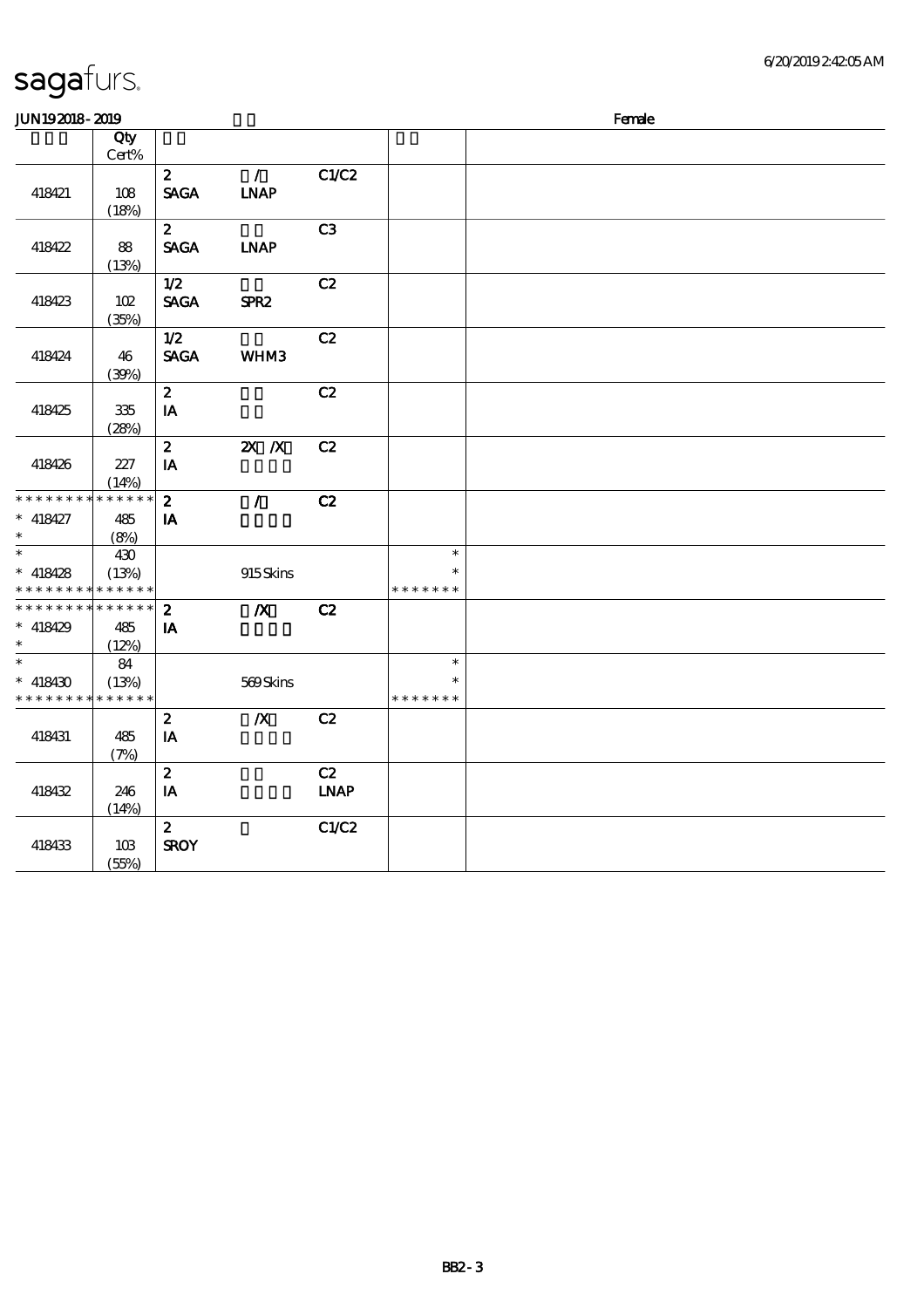| <b>JUN192018-2019</b> |                 |                                                  |                  |                                    | Female |
|-----------------------|-----------------|--------------------------------------------------|------------------|------------------------------------|--------|
|                       | Qty<br>$Cert\%$ |                                                  |                  |                                    |        |
| 418501                | 113<br>(13%)    | ${\bf 3}$<br>$\bf S\!I$                          | $X$ $N$          | C2                                 |        |
| 418502                | 171<br>(20%)    | ${\bf 3}$<br>${\bf S}$                           |                  | C1/C2                              |        |
| 418503                | 132<br>(25%)    | ${\bf 3}$<br>${\bf s}$                           |                  | C1/C2                              |        |
| 418504                | 136<br>(8%)     | ${\bf 3}$<br>$\mathbf{S}$                        | $\mathcal{L}$    | C <sub>3</sub>                     |        |
| 418505                | 163<br>(18%)    | ${\bf 3}$<br>${\bf S\!I}$                        | $\boldsymbol{X}$ | C2                                 |        |
| 418506                | 158<br>(13%)    | $\mathbf{3}$<br>${\bf S\!I}$                     | <b>LNAP</b>      | C2                                 |        |
| 418507                | 370<br>(13%)    | ${\bf 3}$<br>$\, {\bf I} \! {\bf B} \,$          | $\mathcal{L}$    | C2                                 |        |
| 418508                | 140<br>(17%)    | $\mathbf{3}$<br>$\mathbf{B}$                     | $\boldsymbol{X}$ | C2                                 |        |
| 418509                | 119<br>(31%)    | ${\bf 3}$<br>$\mathbf I$                         |                  | C2                                 |        |
| 418510                | 92<br>(18%)     | $\mathbf{3}$<br><b>SAGA</b>                      | $X$ $X$          | C2                                 |        |
| 418511                | $99$<br>(19%)   | 3 <sup>1</sup><br>$\operatorname{\mathsf{SAGA}}$ |                  | C1/C2                              |        |
| 418512                | 120<br>(15%)    | $\mathbf{3}$<br>$\ensuremath{\mathsf{SAGA}}$     |                  | C1/C2                              |        |
| 418513                | 135<br>(9%)     | 3 <sup>1</sup><br>$\ensuremath{\mathsf{SAGA}}$   | $\mathcal{L}$    | C3                                 |        |
| 418514                | 165<br>(12%)    | $3^{\circ}$<br>$\operatorname{\mathsf{SAGA}}$    | $\boldsymbol{X}$ | C2                                 |        |
| 418515                | 175<br>(12%)    | 3 <sup>7</sup><br><b>SAGA</b>                    | <b>INAP</b>      | C2                                 |        |
| 418516                | 148<br>(16%)    | $3^{\circ}$<br>IA                                | $X$ $X$          | C2                                 |        |
| 418517                | 518<br>(9%)     | $\mathbf{3}$<br>IA                               | $\mathcal{L}$    | C2                                 |        |
| 418518                | 238<br>(10%)    | $\mathbf{3}$<br>IA                               | $\pmb{X}$        | C2                                 |        |
| 418519                | 169<br>(10%)    | $\mathbf{3}$<br>IA                               |                  | C2<br>$\ensuremath{\mathbf{INAP}}$ |        |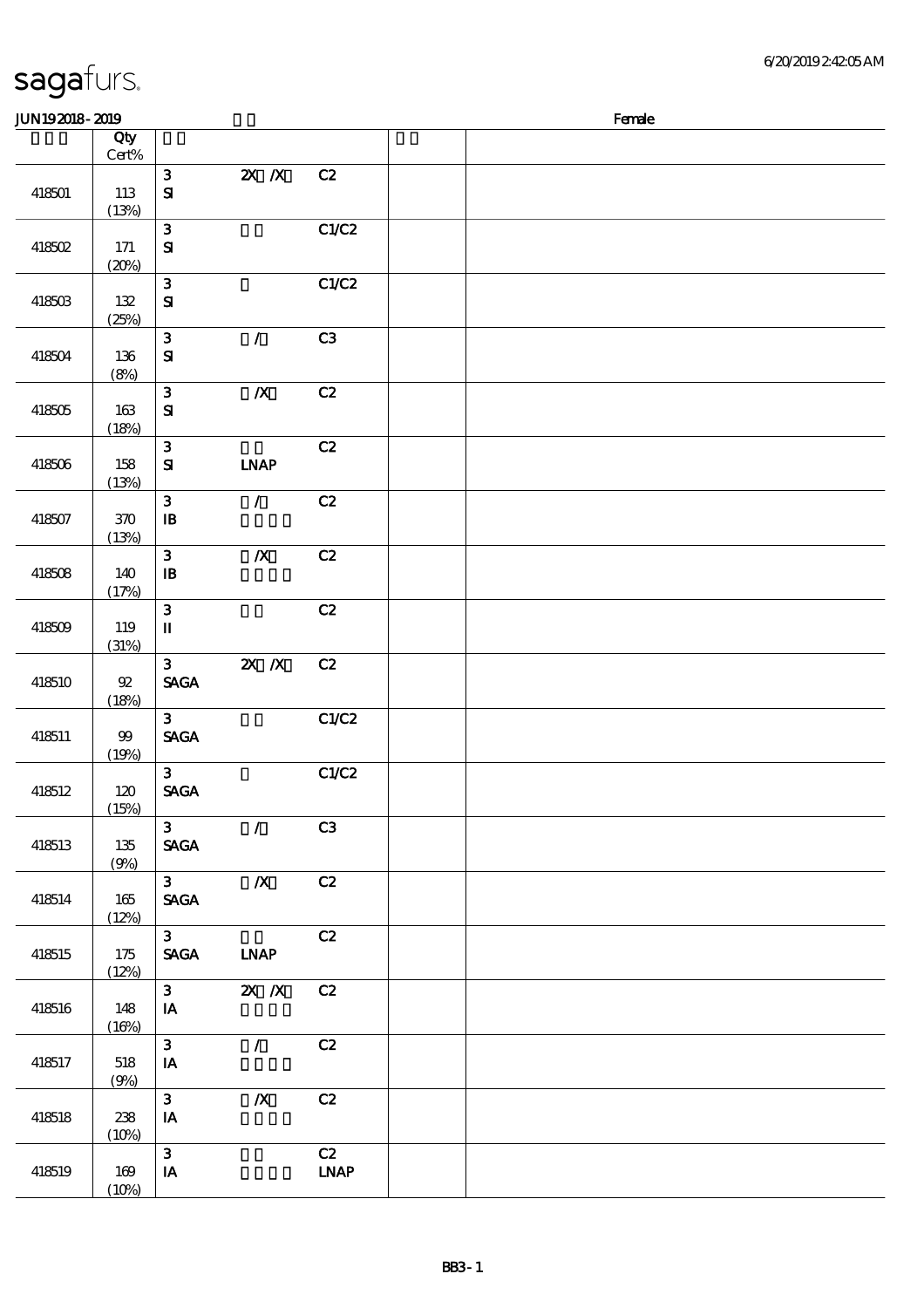\* \* \* \* \* \* \* \* \* \* \* \*

| <b>JUN192018-2019</b>                                                       |                          |                                                           |                                      |                |                                   | Female |
|-----------------------------------------------------------------------------|--------------------------|-----------------------------------------------------------|--------------------------------------|----------------|-----------------------------------|--------|
|                                                                             | Qty<br>Cert%             |                                                           |                                      |                |                                   |        |
| 418581                                                                      | <b>101</b>               | $\boldsymbol{\mathsf{20}}$<br>${\bf s}$                   | $\mathbf{1}$                         | C1             |                                   |        |
| 418582                                                                      | (13%)<br>177<br>(11%)    | $\boldsymbol{\mathsf{20}}$<br>${\bf s}$                   | $\mathbf{1}$                         | C1             |                                   |        |
| 418583                                                                      | 106<br>(18%)             | $\boldsymbol{\mathbf{z}}$<br>${\bf S\!I}$                 | $\mathbf{1}$                         | C1/C2          |                                   |        |
| * * * * * * * * <mark>* * * * * * *</mark><br>$* 418584$<br>$\ast$          | 465<br>(7%)              | $\boldsymbol{\mathbf{z}}$<br>${\bf s}$                    | $\mathbf{1}$                         | C2             |                                   |        |
| $\overline{\ast}$<br>$* 418585$<br>* * * * * * * * <mark>* * * * * *</mark> | 421<br>(7%)              |                                                           | 886Skins                             |                | $\ast$<br>$\ast$<br>* * * * * * * |        |
| 418586                                                                      | 113<br>(7%)              | $\boldsymbol{\mathbf{z}}$<br>${\bf s}$                    | $\boldsymbol{z}$                     | C1/C2          |                                   |        |
| 418587                                                                      | 142<br>(12%)             | $\boldsymbol{\mathsf{20}}$<br>${\bf s}$                   | $\mathbf X$<br>$\boldsymbol{z}$      | C1/C2          |                                   |        |
| 418588                                                                      | 88<br>(9%)               | $\boldsymbol{\mathfrak{D}}$<br>$\, {\bf I} \! {\bf B} \,$ | $\mathcal{L}$<br>$\mathbf{1}$        | C2             |                                   |        |
| 418589                                                                      | 275<br>(19%)             | $\boldsymbol{\mathsf{20}}$<br>$\mathbf{B}$                | $\boldsymbol{X}$<br>$\mathbf{1}$     | C2             |                                   |        |
| 418590                                                                      | 220<br>(13%)             | $\boldsymbol{\mathsf{20}}$<br>$\, {\bf I} \! {\bf B} \,$  | $\boldsymbol{X}$<br>$\boldsymbol{2}$ | C2             |                                   |        |
| 418591                                                                      | 147<br>(19%)             | $\boldsymbol{\mathfrak{D}}$<br><b>SAGA</b>                | $\mathbf{1}$                         | C1/C2          |                                   |        |
| 418592                                                                      | 164<br>(25%)             | $\boldsymbol{\mathfrak{D}}$<br><b>SAGA</b>                | $\mathbf{1}$                         | C1/C2          |                                   |        |
| 418593                                                                      | 122<br>(20%)             | $\boldsymbol{\mathfrak{D}}$<br><b>SAGA</b>                | $\mathbf{1}$                         | C1             |                                   |        |
| 418594                                                                      | 295<br>(27%)             | $\boldsymbol{\mathfrak{D}}$<br><b>SAGA</b>                | $\mathbf{1}$                         | C1             |                                   |        |
| 418595                                                                      | 325<br>(18%)             | $\boldsymbol{\omega}$<br><b>SAGA</b>                      | $\mathbf{1}$                         | C1/C2          |                                   |        |
| 418596                                                                      | $350\,$<br>(18%)         | $\boldsymbol{\mathfrak{D}}$<br><b>SAGA</b>                | $\mathbf{1}$                         | C2             |                                   |        |
| 418597                                                                      | 85<br>(24%)              | $\boldsymbol{\mathfrak{D}}$<br><b>SAGA</b>                | $\mathbf{1}$                         | C <sub>3</sub> |                                   |        |
| 418598                                                                      | 151<br>(25%)             | $\boldsymbol{\mathfrak{D}}$<br><b>SAGA</b>                | $\mathbf{1}$                         | C1             |                                   |        |
| * * * * * * * *<br>$* 418599$<br>$\ast$                                     | $******$<br>425<br>(19%) | $\boldsymbol{\mathsf{20}}$<br><b>SAGA</b>                 | $\mathbf{1}$                         | C2             |                                   |        |
| $\overline{\phantom{0}}$<br>$* 418600$                                      | $102$<br>(24%)           |                                                           | 527Skins                             |                | $\ast$<br>$\ast$                  |        |

\* \* \* \* \* \*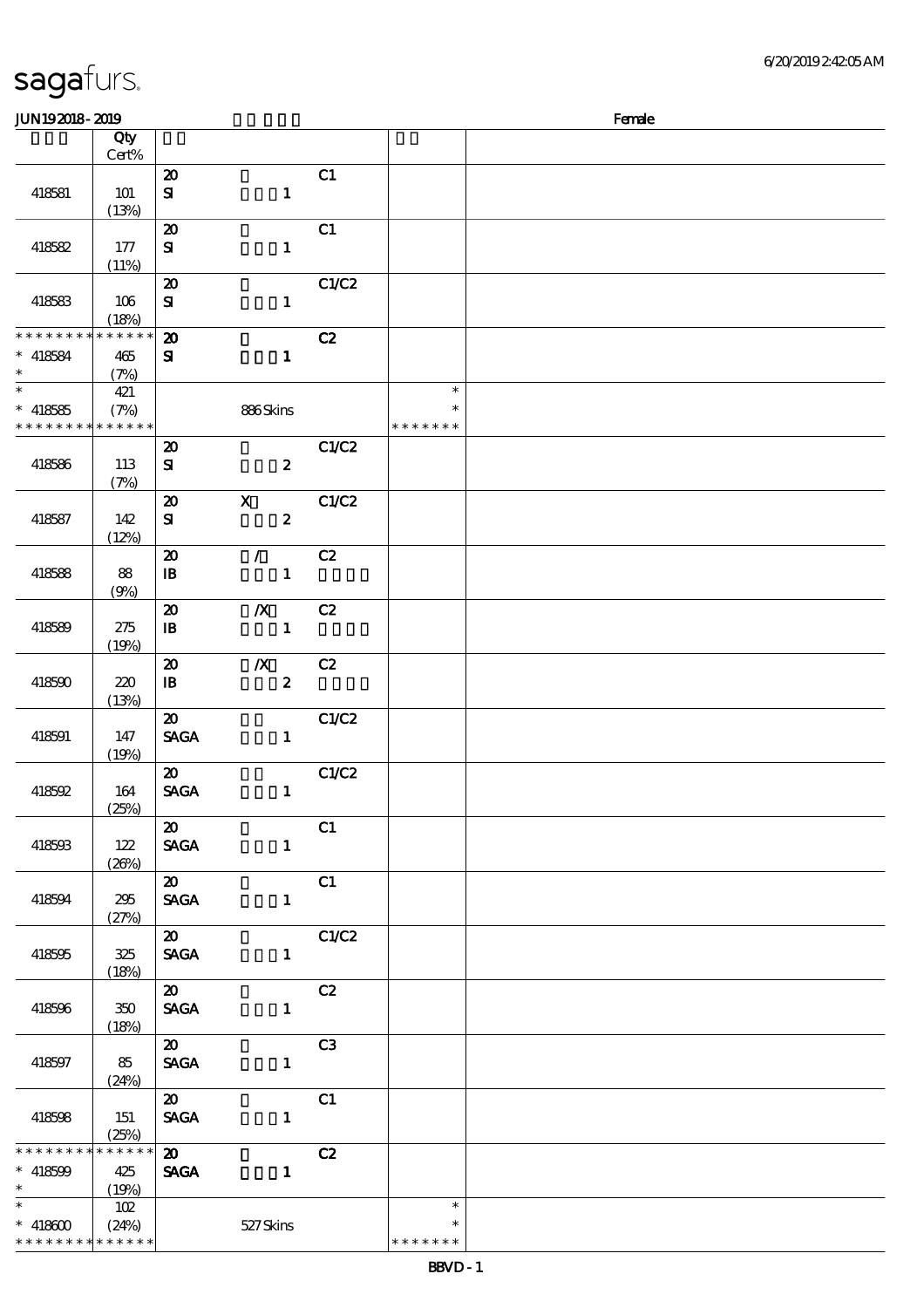| JUN192018-2019                                 |                      |                             |                           |                  |       |                  | Female |
|------------------------------------------------|----------------------|-----------------------------|---------------------------|------------------|-------|------------------|--------|
|                                                | Qty                  |                             |                           |                  |       |                  |        |
|                                                | $Cert\%$             |                             |                           |                  |       |                  |        |
|                                                |                      | $\boldsymbol{\mathfrak{D}}$ |                           |                  | C3    |                  |        |
| 418601                                         | $277$                | <b>SAGA</b>                 |                           | $\mathbf{1}$     |       |                  |        |
|                                                | (17%)                |                             |                           |                  |       |                  |        |
|                                                |                      | $\boldsymbol{\mathfrak{D}}$ | $\boldsymbol{\mathrm{X}}$ |                  | C1/C2 |                  |        |
| 418602                                         | 399                  | <b>SAGA</b>                 |                           | $\mathbf{1}$     |       |                  |        |
|                                                | (19%)                | $\boldsymbol{\mathfrak{D}}$ | $\mathbf{x}$              |                  | C3    |                  |        |
| 418603                                         | 221                  | <b>SAGA</b>                 |                           | $\mathbf{1}$     |       |                  |        |
|                                                | (23%)                |                             |                           |                  |       |                  |        |
|                                                |                      | $\boldsymbol{\mathfrak{D}}$ | $\boldsymbol{\mathsf{Z}}$ |                  | C1/C2 |                  |        |
| 418604                                         | 116                  | <b>SAGA</b>                 |                           | $\mathbf{1}$     |       |                  |        |
|                                                | (15%)                |                             |                           |                  |       |                  |        |
|                                                |                      | $\boldsymbol{\mathfrak{D}}$ |                           |                  | C1/C2 |                  |        |
| 418605                                         | 86                   | <b>SAGA</b>                 |                           | $\boldsymbol{z}$ |       |                  |        |
|                                                | (17%)                |                             |                           |                  |       |                  |        |
|                                                |                      | $\boldsymbol{\mathfrak{D}}$ |                           |                  | C1/C2 |                  |        |
| 418606                                         | 370                  | <b>SAGA</b>                 |                           | $\boldsymbol{z}$ |       |                  |        |
|                                                | (17%)                |                             |                           |                  |       |                  |        |
|                                                |                      | $\boldsymbol{\mathfrak{D}}$ | $\mathbf X$               |                  | C1    |                  |        |
| 418607                                         | 117                  | <b>SAGA</b>                 |                           | $\boldsymbol{z}$ |       |                  |        |
|                                                | (23%)                |                             |                           |                  |       |                  |        |
|                                                |                      | $\boldsymbol{\mathfrak{D}}$ | $\mathbf{X}$              |                  | C2    |                  |        |
| 418608                                         | 355                  | <b>SAGA</b>                 |                           | $\boldsymbol{z}$ |       |                  |        |
|                                                | (17%)                | $\boldsymbol{\mathfrak{D}}$ | $\mathbf{x}$              |                  | C3    |                  |        |
| 418609                                         | 108                  | <b>SAGA</b>                 |                           | $\boldsymbol{z}$ |       |                  |        |
|                                                | (12%)                |                             |                           |                  |       |                  |        |
|                                                |                      | $\boldsymbol{\omega}$       | $\mathbf{x}$              |                  | C1/C2 |                  |        |
| 418610                                         | 208                  | <b>SAGA</b>                 |                           | $\boldsymbol{z}$ |       |                  |        |
|                                                | (28%)                |                             |                           |                  |       |                  |        |
|                                                |                      | $\boldsymbol{\mathfrak{D}}$ | $\mathcal{L}$             |                  | C2    |                  |        |
| 418611                                         | 187                  | $I$ A                       |                           | $\mathbf{1}$     |       |                  |        |
|                                                | (21%)                |                             |                           |                  |       |                  |        |
| * * * * * * * *                                | * * * * * *          | $\boldsymbol{\mathfrak{D}}$ | $\boldsymbol{X}$          |                  | C2    |                  |        |
| $* 418612$                                     | 425                  | $\mathbf{I}$                |                           | $\mathbf 1$      |       |                  |        |
| $\ast$                                         | (20%)                |                             |                           |                  |       |                  |        |
| $\ast$                                         | 226                  |                             |                           |                  |       | $\ast$<br>$\ast$ |        |
| $*$ 418613                                     | (20%)<br>* * * * * * |                             | 651 Skins                 |                  |       |                  |        |
| * * * * * * * *<br>* * * * * * * * * * * * * * |                      |                             |                           |                  |       | * * * * * * *    |        |
| $* 418614$                                     |                      | $\boldsymbol{\mathbf{z}}$   | $\mathbb{X}$              | $\boldsymbol{z}$ | C2    |                  |        |
| $\ast$                                         | 425<br>(26%)         | IA                          |                           |                  |       |                  |        |
| $\overline{\ast}$                              | 376                  |                             |                           |                  |       | $\ast$           |        |
| $* 418615$                                     | (30%)                |                             | 801 Skins                 |                  |       |                  |        |
| * * * * * * * * <mark>*</mark>                 | $* * * * * * *$      |                             |                           |                  |       | * * * * * * *    |        |
|                                                |                      | $\boldsymbol{\mathfrak{D}}$ |                           |                  | C1/C2 |                  |        |
| 418616                                         | 116                  | <b>SROY</b>                 |                           | $\mathbf{1}$     |       |                  |        |
|                                                | (36%)                |                             |                           |                  |       |                  |        |
|                                                |                      | $\boldsymbol{\omega}$       |                           |                  | C1/C2 |                  |        |
| 418617                                         | 99                   | <b>SROY</b>                 |                           | $\mathbf{1}$     |       |                  |        |
|                                                | (42%)                |                             |                           |                  |       |                  |        |
|                                                |                      | $\boldsymbol{\mathfrak{D}}$ |                           |                  | C1/C2 |                  |        |
| 418618                                         | 158                  | <b>SROY</b>                 |                           | $\mathbf{1}$     |       |                  |        |
|                                                | (32%)                |                             |                           |                  |       |                  |        |
|                                                |                      | $\boldsymbol{\mathfrak{D}}$ | $\boldsymbol{\mathrm{X}}$ |                  | C1/C2 |                  |        |
| 418619                                         | 89                   | <b>SROY</b>                 |                           | $\mathbf{1}$     |       |                  |        |
|                                                | (31%)                | $\boldsymbol{\mathfrak{D}}$ |                           |                  | C1/C2 |                  |        |
| 418620                                         | 143                  | <b>SROY</b>                 |                           | $\boldsymbol{z}$ |       |                  |        |
|                                                | (36%)                |                             |                           |                  |       |                  |        |
|                                                |                      |                             |                           |                  |       |                  |        |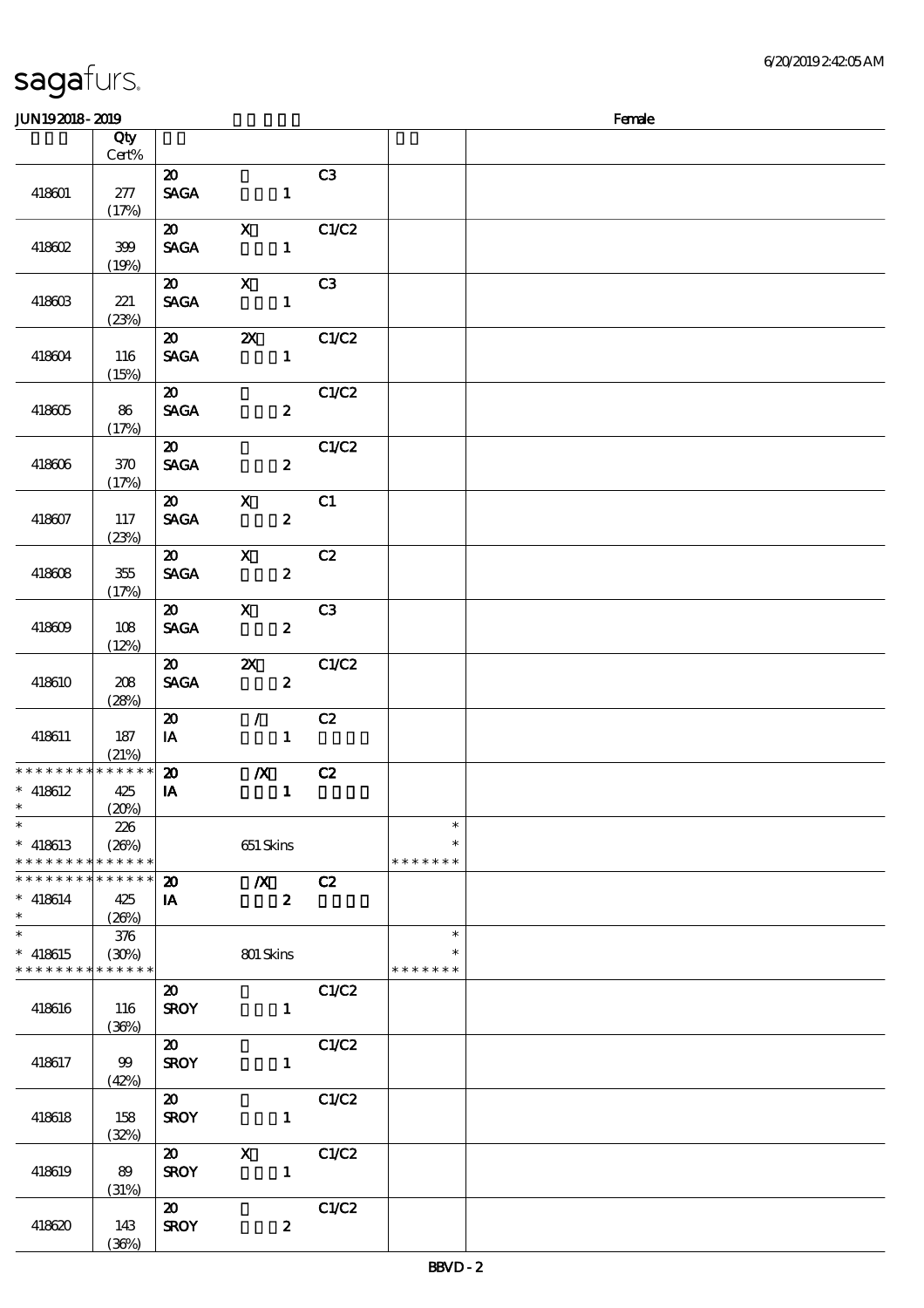418621 176

Cert%

 $\overline{\text{20}}$  X C1/C2

SROY 2

 $(25%)$ 

| JUN192018-2019 |  |
|----------------|--|
|                |  |

| 2019<br><b>JUN192018-</b><br>ം പിറ്    | Female |
|----------------------------------------|--------|
| Qty<br>∕ ∩ב…י<br>$\tilde{\phantom{a}}$ |        |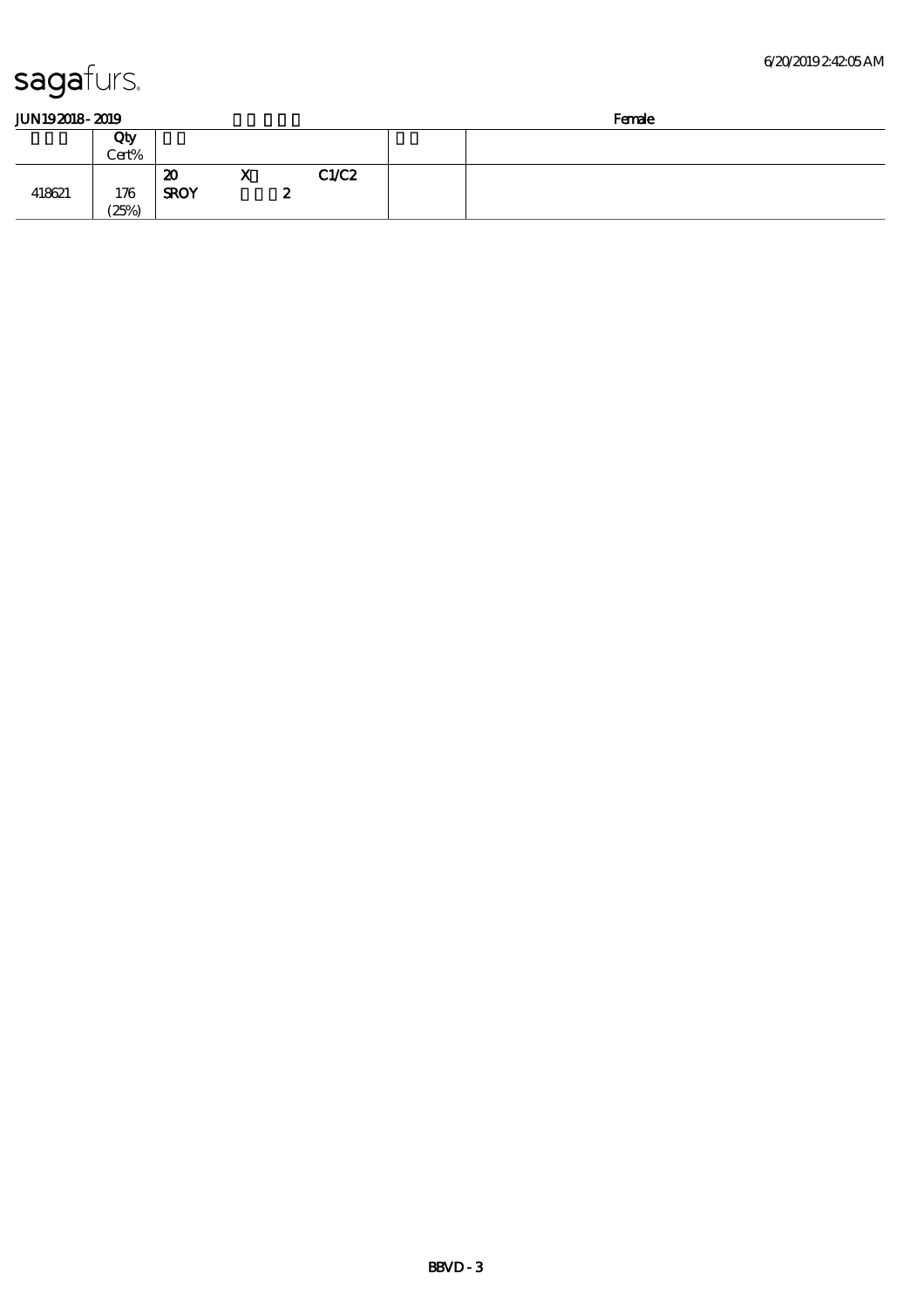| JUN192018-2019                                      |                             |                              |                                           |                |                                   | Female |
|-----------------------------------------------------|-----------------------------|------------------------------|-------------------------------------------|----------------|-----------------------------------|--------|
|                                                     | Qty<br>Cert%                |                              |                                           |                |                                   |        |
| 418701                                              | 137<br>(28%)                | $\mathbf{o}$<br>$\mathbf{S}$ | $\mathbf{X}$ $\mathbf{X}$<br>$\mathbf{1}$ | C1/C2          |                                   |        |
| 418702                                              | 361<br>(19%)                | $\mathbf{o}$<br>${\bf s}$    | X / C1/C2<br>$\mathbf{1}$                 |                |                                   |        |
| 418703                                              | 101<br>(31%)                | $\mathbf{o}$<br>${\bf S\!I}$ | $\mathbf{1}$                              | C1             |                                   |        |
| 418704                                              | 348<br>(20%)                | $\mathbf{o}$<br>$\mathbf{S}$ | $\mathbf{1}$                              | C1/C2          |                                   |        |
| 418705                                              | 288<br>(36%)                | $\mathbf 0$<br>${\bf s}$     | $\mathbf{1}$                              | C1/C2          |                                   |        |
| * * * * * * * *<br>$* 418706$<br>$\ast$             | * * * * * *<br>465<br>(20%) | $\mathbf{o}$<br>${\bf s}$    | $\mathbf{1}$                              | C2             |                                   |        |
| $\ast$<br>$* 418707$<br>* * * * * * * * * * * * * * | 84<br>(20%)                 |                              | 549Skins                                  |                | $\ast$<br>$\ast$<br>* * * * * * * |        |
| 418708                                              | 131<br>(12%)                | $\mathbf 0$<br>${\bf s}$     | X /<br>$\mathbf{1}$                       | C <sub>3</sub> |                                   |        |
| 418709                                              | 175<br>(22%)                | $\mathbf{o}$<br>$\mathbf{S}$ | $\mathbf{1}$                              | C1             |                                   |        |
| 418710                                              | 178<br>(20%)                | $\mathbf{o}$<br>$\mathbf{S}$ | $\mathbf{1}$                              | C1             |                                   |        |
| 418711                                              | 160<br>(34%)                | $\mathbf{o}$<br>$\mathbf{S}$ | $\mathbf{1}$                              | C1             |                                   |        |
| 418712                                              | $309\,$<br>(17%)            | $\mathbf{o}$<br>$\mathbf{S}$ | $\mathbf{1}$                              | C1             |                                   |        |
| * * * * * * * * * * * * * *<br>$*$ 418713<br>$\ast$ | 465<br>(24%)                | $\mathbf 0$<br>${\bf s}$     | $\mathbf{1}$                              | C2             |                                   |        |
| $\ast$<br>$*$ 418714<br>* * * * * * * *             | 174<br>(22%)<br>* * * * * * |                              | 639Skins                                  |                | $\ast$<br>$\ast$<br>* * * * * * * |        |
| * * * * * * * *<br>$*$ 418715<br>$\ast$             | * * * * * *<br>465<br>(15%) | $\mathbf 0$<br>${\bf s}$     | $\mathbf{1}$                              | C2             |                                   |        |
| $\ast$<br>$* 418716$<br>* * * * * * * *             | 139<br>(10%)<br>* * * * * * |                              | 604Skins                                  |                | $\ast$<br>$\ast$<br>* * * * * * * |        |
| * * * * * * * *<br>$*$ 418717<br>$\ast$             | * * * * * *<br>465<br>(21%) | $\mathbf 0$<br>${\bf s}$     | $\mathbf{1}$                              | C2             |                                   |        |
| $\ast$<br>$*$ 418718<br>* * * * * * * *             | 88<br>(37%)<br>* * * * * *  |                              | 553Skins                                  |                | $\ast$<br>$\ast$<br>* * * * * * * |        |
| * * * * * * * * * * * * * *<br>$*$ 418719<br>$\ast$ | 440<br>(17%)                | $\bf{0}$<br>${\bf s}$        | $\mathbf{1}$                              | C2             |                                   |        |
| $\ast$<br>$* 418720$<br>* * * * * * * *             | 455<br>(14%)<br>* * * * * * |                              | 895Skins                                  |                | $\ast$<br>$\ast$<br>* * * * * * * |        |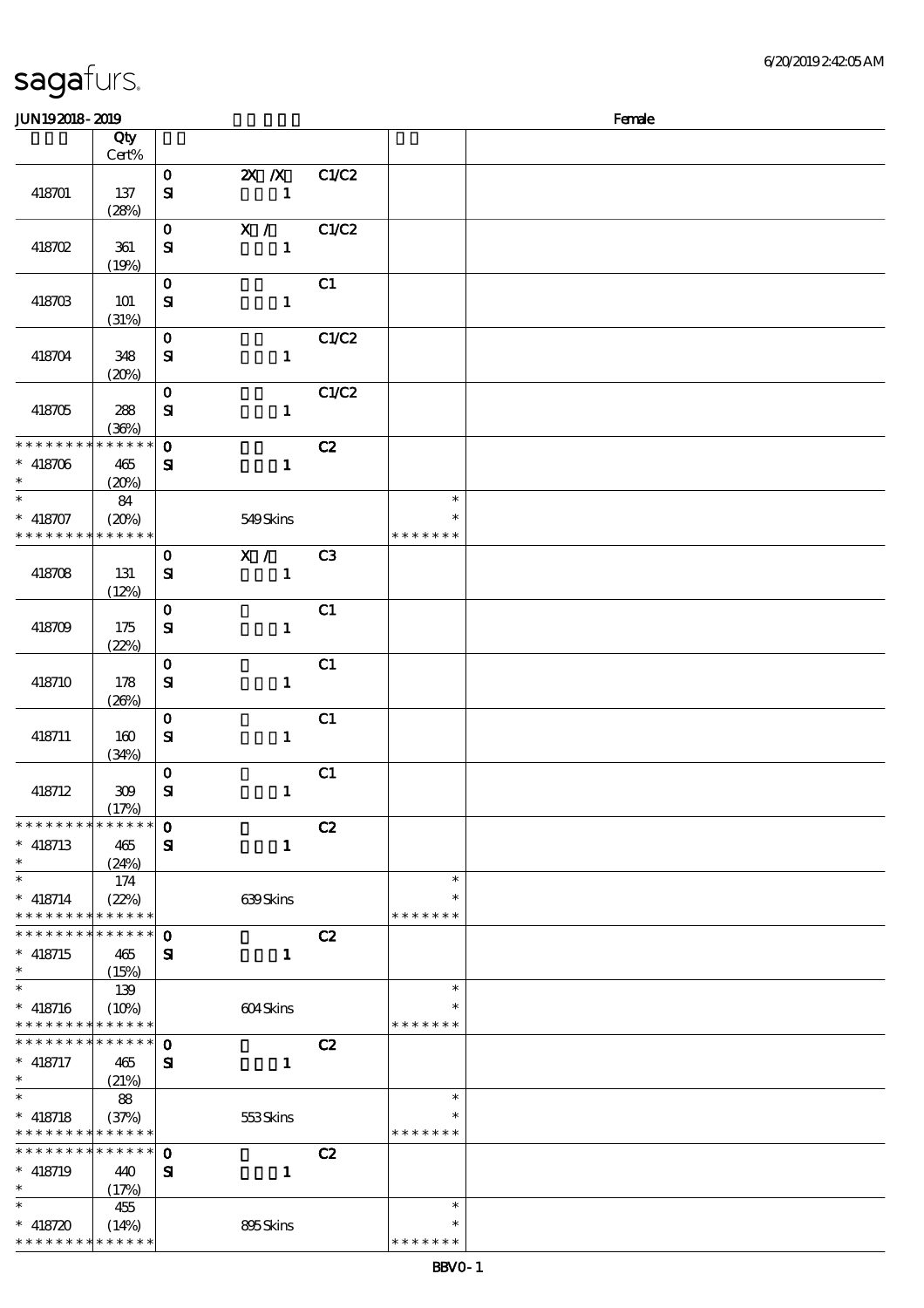| <b>JUN192018-2019</b>                                            |                                     |                             |                            |                |                                   | Female |
|------------------------------------------------------------------|-------------------------------------|-----------------------------|----------------------------|----------------|-----------------------------------|--------|
|                                                                  | Qty<br>Cert%                        |                             |                            |                |                                   |        |
| 418721                                                           | 265<br>(24%)                        | $\mathbf O$<br>${\bf s}$    | $\mathbf{1}$               | C <sub>3</sub> |                                   |        |
| 418722                                                           | 200                                 | $\bf{0}$<br>${\bf s}$       | $\mathbf{1}$               | C1             |                                   |        |
| 418723                                                           | (23%)<br>255                        | $\mathbf O$<br>${\bf S\!I}$ | $\mathbf{1}$               | C1             |                                   |        |
| 418724                                                           | (24%)<br>293<br>(24%)               | $\mathbf O$<br>$\mathbf{S}$ | $\mathbf 1$                | C1             |                                   |        |
| * * * * * * *<br>$* 418725$<br>$\ast$                            | * * * * * *<br>465<br>(21%)         | $\mathbf 0$<br>${\bf s}$    | $\mathbf{1}$               | C2             |                                   |        |
| $\ast$<br>$* 418726$<br>* * * * * * * *                          | $361\,$<br>(28%)<br>$* * * * * * *$ |                             | 826Skins                   |                | $\ast$<br>∗<br>* * * * * * *      |        |
| * * * * * * *<br>$* 418727$<br>$\ast$                            | * * * * * *<br>465<br>(15%)         | $\mathbf 0$<br>${\bf s}$    | $\mathbf{1}$               | C2             |                                   |        |
| $\overline{\ast}$<br>$* 418728$<br>$\ast$                        | 420<br>(17%)                        |                             | $\boldsymbol{2}$           |                | $\ast$<br>$\ast$<br>$\ast$        |        |
| $\overline{\ast}$<br>$* 418729$<br>* * * * * * * *               | $5\!2$<br>(21%)<br>* * * * * *      |                             | 937 Skins                  |                | $\ast$<br>$\ast$<br>* * * * * * * |        |
| * * * * * * * *<br>$* 418730$<br>$\ast$                          | $******$<br>465<br>(13%)            | $\mathbf 0$<br>${\bf s}$    | $\mathbf{1}$               | C2             |                                   |        |
| $\ast$<br>$*$ 418731<br>$\ast$                                   | 440<br>(11%)                        |                             | $\boldsymbol{2}$           |                | $\ast$<br>$\ast$<br>$\ast$        |        |
| $\ast$<br>$* 418732$<br>* * * * * * * * <mark>* * * * * *</mark> | 225<br>(16%)                        |                             | 1130Skins                  |                | $\ast$<br>$\ast$<br>* * * * * * * |        |
| * * * * * * * * * * * * * * *<br>$* 418733$<br>$\ast$            | 440<br>(12%)                        | $\mathbf 0$<br>${\bf s}$    | $\mathbf{1}$               | C2             |                                   |        |
| $\overline{\phantom{0}}$<br>$* 418734$<br>$\ast$                 | 440<br>(10%)                        |                             | $\boldsymbol{2}$           |                | $\ast$<br>$\ast$<br>$\ast$        |        |
| $\overline{\ast}$<br>$* 418735$<br>$\ast$                        | 440<br>(13%)                        |                             | $\,3$                      |                | $\ast$<br>$\ast$<br>$\ast$        |        |
| $\overline{\ast}$<br>$* 418736$<br>$\ast$                        | 440<br>(10%)                        |                             | $\boldsymbol{4}$           |                | $\ast$<br>$\ast$<br>$\ast$        |        |
| $\ast$<br>$* 418737$<br>* * * * * * * *                          | 34<br>(11%)<br>* * * * * *          |                             | 1794Skins                  |                | $\ast$<br>$\ast$<br>* * * * * * * |        |
| 418738                                                           | 483<br>(23%)                        | $\mathbf 0$<br>${\bf s}$    | $\mathbf{1}$               | C <sub>3</sub> |                                   |        |
| * * * * * * * *<br>$* 418739$<br>$\ast$                          | $* * * * * * *$<br>465<br>(21%)     | $\mathbf 0$<br>${\bf s}$    | $X$ / $ZX$<br>$\mathbf{1}$ | <b>C1/C2</b>   |                                   |        |
| $\ast$<br>$* 418740$<br>* * * * * * * *                          | 110<br>(24%)<br>* * * * * *         |                             | 575Skins                   |                | $\ast$<br>∗<br>* * * * * * *      |        |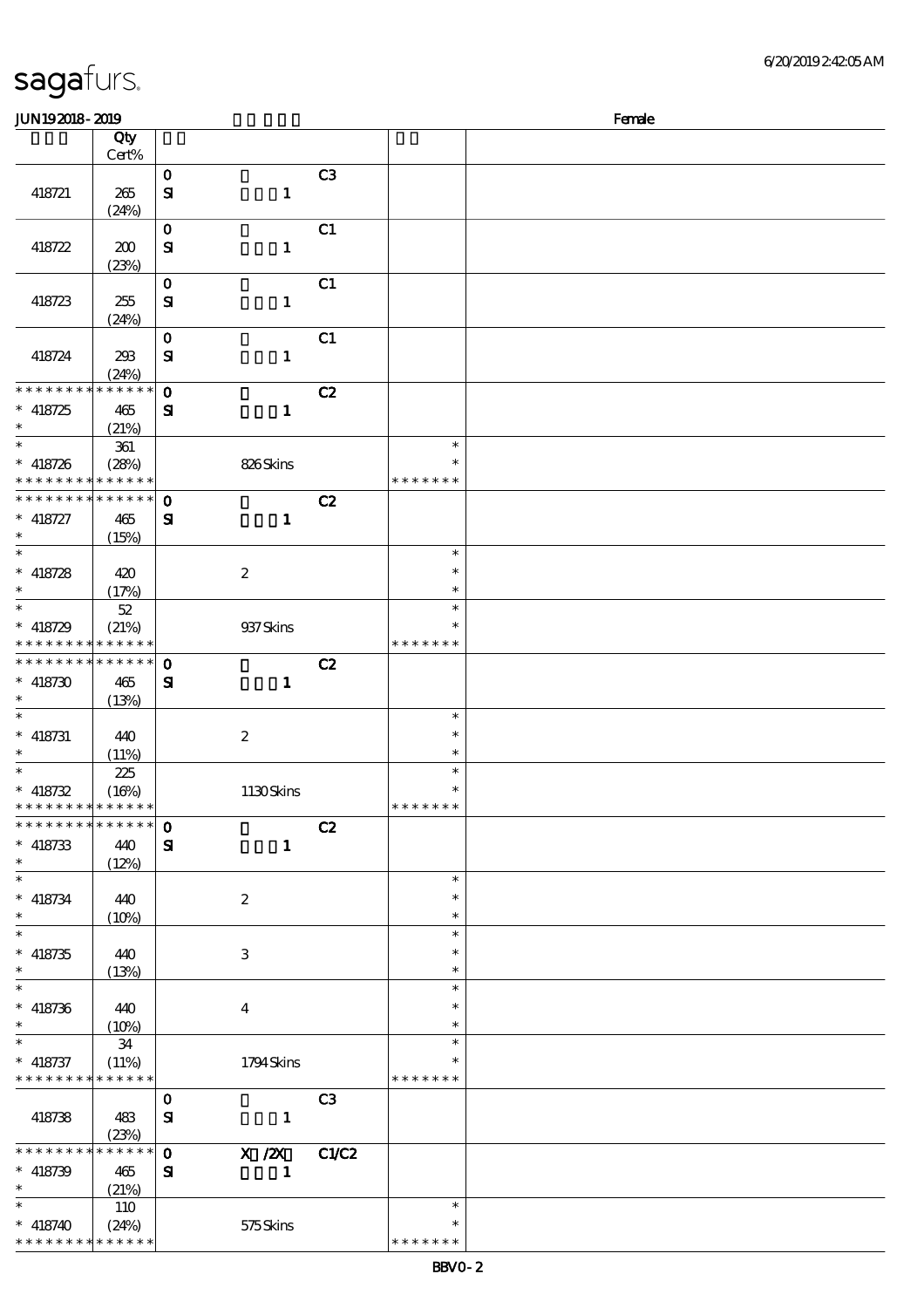(24%)

### JUN192018-2019 Female 顺序号 Qty 说明 价格 Cert% 0 X /2X C3 418741 314  $S\!I$  1  $(17%)$ 0 X / C1/C2  $S1$   $2$ 418742 100 (13%)  $\mathbf{0}$  C1 418743 148  $S1$  2  $(12%)$  $\overline{0}$  C<sub>2</sub> 418744 156 SI 2 (9%)  $\mathbf{0}$  C1 418745 | 290  $S1$  2  $(16%)$ 0 C2 418746 493  $S1$  2 (15%) 0 / C3 418747 142  $S1$  2 (11%)  $\overline{0}$  X C1  $S1$  2 418748 242 (35%)  $\overline{0}$  X  $\overline{C}$   $\overline{z}$ \* \* \* \* \* \* \* \* \* \* \* \*  $\ast$ 418749 445  $S1$   $2$ \*\*  $(25%)$  $\overline{\ast}$ \*\* <sup>418750</sup> 48 \*\* (16%) 493 Skins  $\ast$ \* \* \* \* \* \* \* \* \* \* \* \* \* \* \* \* \* \*  $0$   $2X$   $C1$ 418751 115  $S$ **SI**  $2$ (38%)  $\overline{0}$  2X  $\overline{C2}$ 418752 123  $S1$  2 (36%) 0 X /2X C3 418753 151  $S1$  2 (19%) 0 / C2 \* \* \* \* \* \* \* \* <mark>\* \* \* \* \*</mark> \* 418754 465 \*\*  $\overline{B}$  1 and 1 and 1 and 1 and 1 and 1 and 1 and 1 and 1 and 1 and 1 and 1 and 1 and 1 and 1 and 1 and 1 and 1 and 1 and 1 and 1 and 1 and 1 and 1 and 1 and 1 and 1 and 1 and 1 and 1 and 1 and 1 and 1 and 1 and 1 and 1 (22%) \*  $* 418755$  $\overline{\phantom{a}}$ \*\* 114  $\ast$ (21%) 579 Skins \* \* \* \* \* \* \* \* \* \* \* \* \* \* \* \* \* \* \* \* \* \* \* \* \* \* \* \* \* \* 0 浅/X浅 C2  $\ast$ 418756 465 \*\*  $\mathbf{I}$  **B**  $\mathbf{I}$   $\mathbf{I}$  $(22%)$ \*  $* 418757$  $\overline{\phantom{a}}$ 282 \*\*  $\ast$ (24%) 747 Skins \* \* \* \* \* \* \* \* \* \* \* \* \* \* \* \* \* \* \* 0 / C2 418758 308  $\overline{\mathbf{B}}$   $\overline{\mathbf{C}}$   $\overline{\mathbf{C}}$   $\overline{\mathbf{C}}$   $\overline{\mathbf{C}}$  $(11%)$ 0 浅/X浅 C2 \* \* \* \* \* \* \* \* \* \* \* \* \* \*  $\ast$ 418759 425 \*\*  $\overline{\mathbf{B}}$   $\overline{\mathbf{C}}$   $\overline{\mathbf{C}}$   $\overline{\mathbf{C}}$   $\overline{\mathbf{C}}$ (20%)  $\overline{\phantom{0}}$  $\ast$ \*\*\* \*\*\* $* 418760$  400 2  $\ast$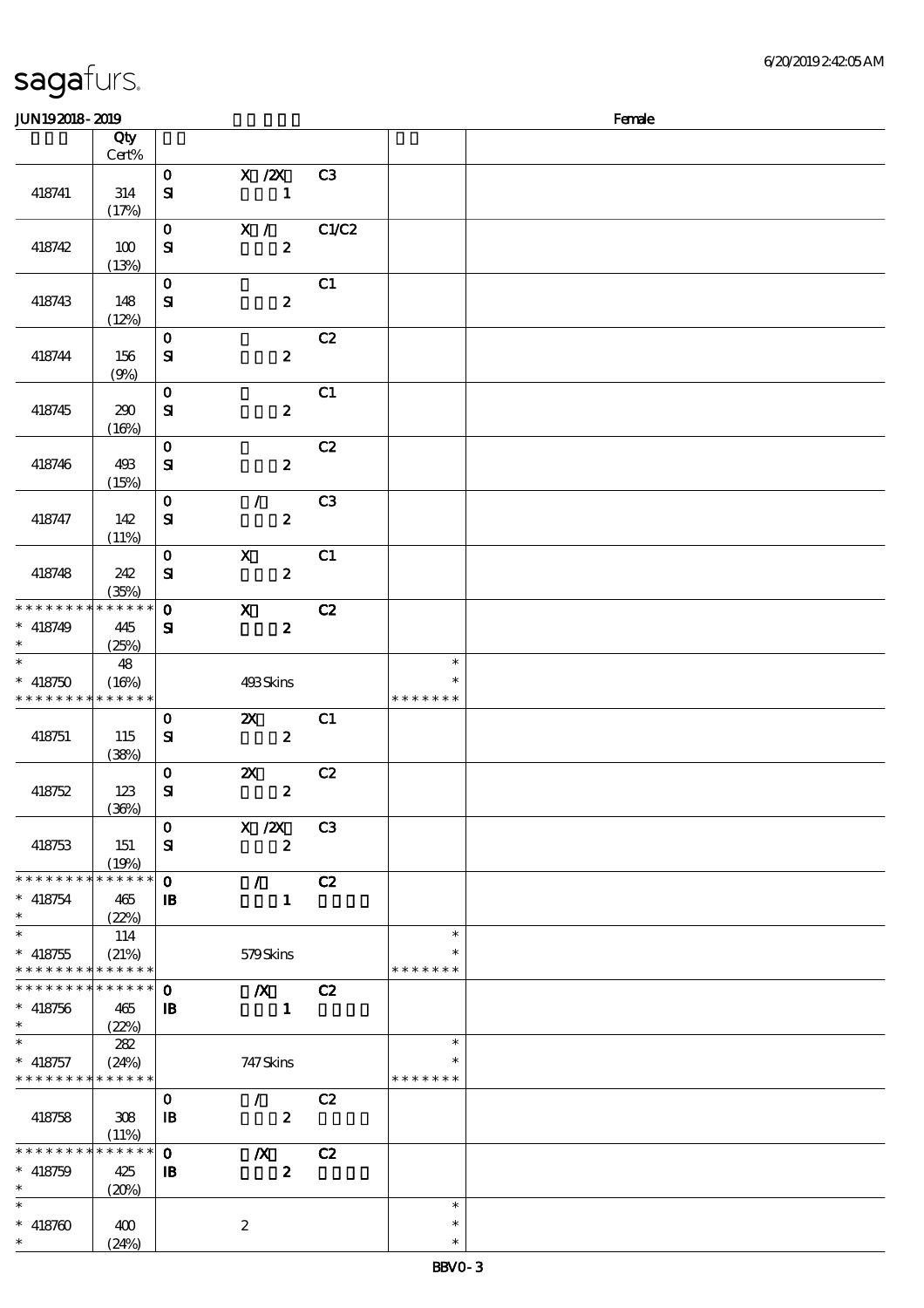| <b>JUN192018-2019</b>                     |                          |                             |                           |                |                         | Female |
|-------------------------------------------|--------------------------|-----------------------------|---------------------------|----------------|-------------------------|--------|
|                                           | Qty                      |                             |                           |                |                         |        |
|                                           | Cert%                    |                             |                           |                |                         |        |
| $\ast$                                    | 421                      | $\mathbf{O}$                | $\boldsymbol{X}$          | C2             | $\ast$                  |        |
| $* 418761$                                | (18%)                    | $\, {\bf I} \! {\bf B} \,$  | $\boldsymbol{z}$          |                |                         |        |
| * * * * * * * *                           | * * * * * *              |                             |                           |                | * * * * * * *           |        |
|                                           |                          | $\mathbf{o}$                | $\boldsymbol{\mathsf{Z}}$ | C1/C2          |                         |        |
| 418762                                    | 105                      | <b>SAGA</b>                 | $\mathbf{1}$              |                |                         |        |
|                                           | (62%)                    |                             |                           |                |                         |        |
|                                           |                          | $\mathbf{O}$                | $\boldsymbol{\mathrm{X}}$ | C1/C2          |                         |        |
| 418763                                    | 255                      | <b>SAGA</b>                 | $\mathbf{1}$              |                |                         |        |
|                                           | (42%)                    |                             |                           |                |                         |        |
|                                           |                          | $\mathbf{O}$                |                           | C1             |                         |        |
| 418764                                    | 180                      | <b>SACA</b>                 | $\mathbf{1}$              |                |                         |        |
|                                           | (47%)                    |                             |                           |                |                         |        |
|                                           |                          | $\mathbf{0}$                |                           | C1             |                         |        |
| 418765                                    | 329                      | <b>SAGA</b>                 | $\mathbf{1}$              |                |                         |        |
| * * * * * * * *                           | (35%)<br>$* * * * * * *$ | $\mathbf{O}$                |                           | C2             |                         |        |
| $* 418766$                                | 425                      | <b>SAGA</b>                 | $\mathbf{1}$              |                |                         |        |
| $\ast$                                    | (40%)                    |                             |                           |                |                         |        |
| $\overline{\ast}$                         | 55                       |                             |                           |                | $\ast$                  |        |
| $* 418767$                                | (40%)                    |                             | 480Skins                  |                | $\ast$                  |        |
| * * * * * * * * * * * * * *               |                          |                             |                           |                | * * * * * * *           |        |
| * * * * * * * * * * * * * *               |                          | $\mathbf{o}$                |                           | C2             |                         |        |
| $* 418768$                                | 445                      | <b>SAGA</b>                 | $\mathbf{1}$              |                |                         |        |
| $\ast$                                    | (36%)                    |                             |                           |                |                         |        |
|                                           |                          |                             |                           |                | $\ast$                  |        |
| $* 418769$                                | 420                      |                             | $\boldsymbol{2}$          |                | $\ast$                  |        |
| $\ast$                                    | (28%)                    |                             |                           |                | $\ast$                  |        |
| $\overline{\ast}$                         | 256                      |                             |                           |                | $\ast$                  |        |
| $* 418770$                                | (30%)                    |                             | 1121 Skins                |                | $\ast$                  |        |
| * * * * * * * *                           | * * * * * *              |                             |                           |                | * * * * * * *           |        |
| 418771                                    | 298                      | $\mathbf{O}$<br><b>SAGA</b> | X /<br>$\blacksquare$     | C <sub>3</sub> |                         |        |
|                                           | (31%)                    |                             |                           |                |                         |        |
|                                           |                          | $\mathbf{O}$                |                           | C1             |                         |        |
| 418772                                    | 324                      | <b>SAGA</b>                 | $\mathbf{1}$              |                |                         |        |
|                                           | (45%)                    |                             |                           |                |                         |        |
| * * * * * * * * * * * * * * *             |                          | $\mathbf{o}$                |                           | C1             |                         |        |
| $* 418773$                                | 445                      | <b>SAGA</b>                 | $\mathbf{1}$              |                |                         |        |
| $\ast$                                    | (38%)                    |                             |                           |                |                         |        |
| $\ast$                                    | 422                      |                             |                           |                | $\ast$                  |        |
| $* 418774$<br>* * * * * * * *             | (36%)<br>* * * * * *     |                             | 867Skins                  |                | *<br>* * * * * * *      |        |
|                                           |                          |                             |                           |                |                         |        |
| 418775                                    | 354                      | $\mathbf{O}$<br><b>SAGA</b> | $\mathbf{1}$              | C1             |                         |        |
|                                           | (42%)                    |                             |                           |                |                         |        |
| * * * * * * * *                           | $******$                 | $\mathbf{O}$                |                           | C2             |                         |        |
| $* 418776$                                | 445                      | <b>SAGA</b>                 | $\mathbf{1}$              |                |                         |        |
| $*$                                       | (39%)                    |                             |                           |                |                         |        |
| $\overline{\phantom{0}}$                  |                          |                             |                           |                | $\ast$                  |        |
| $* 418777$                                | 420                      |                             | $\boldsymbol{z}$          |                | $\ast$                  |        |
| $\ast$                                    | (34%)                    |                             |                           |                | $\ast$                  |        |
|                                           | 163                      |                             |                           |                | $\ast$                  |        |
| $* 418778$<br>* * * * * * * * * * * * * * | (44%)                    |                             | 1028Skins                 |                | $\ast$<br>* * * * * * * |        |
| ********                                  | $******$                 | $\mathbf{O}$                |                           | C2             |                         |        |
| $* 418779$                                | 445                      | <b>SAGA</b>                 | $\mathbf{1}$              |                |                         |        |
| $\ast$                                    | (20%)                    |                             |                           |                |                         |        |
| $\ast$                                    |                          |                             |                           |                | $\ast$                  |        |
| $* 418780$                                | 420                      |                             | $\boldsymbol{2}$          |                | $\ast$                  |        |
| $\ast$                                    | (18%)                    |                             |                           |                | $\ast$                  |        |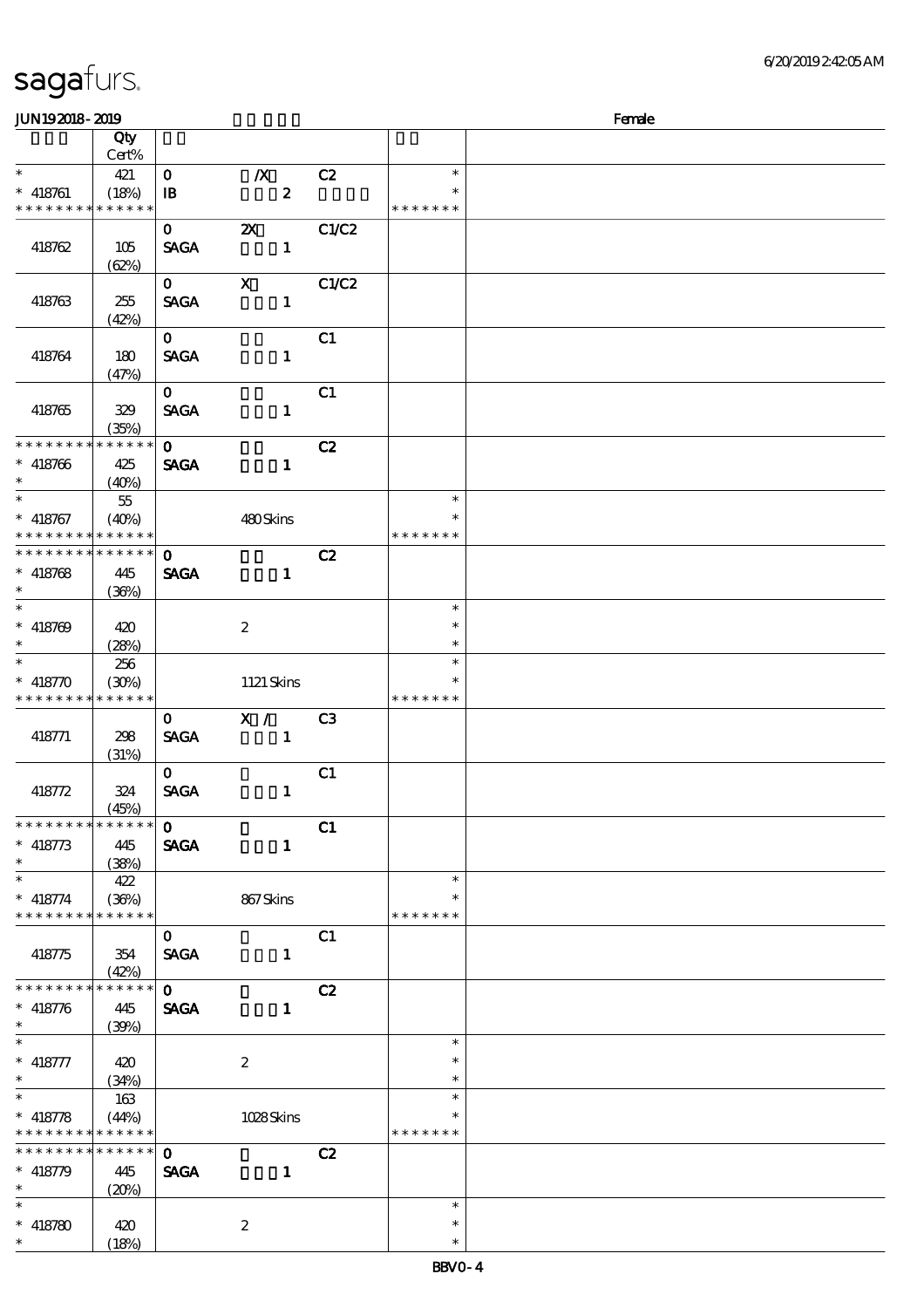| <b>JUN192018-2019</b>                      |                 |              |                           |                |               | Female |
|--------------------------------------------|-----------------|--------------|---------------------------|----------------|---------------|--------|
|                                            | Qty             |              |                           |                |               |        |
|                                            | $\mbox{Cert}\%$ |              |                           |                |               |        |
| $\ast$                                     |                 | $\mathbf{O}$ |                           | C2             | $\ast$        |        |
| $* 418781$                                 | 420             | <b>SAGA</b>  | $\mathbf{1}$              |                | $\ast$        |        |
| $\ast$                                     | (28%)           |              |                           |                | $\ast$        |        |
| $\ast$                                     |                 |              |                           |                | $\ast$        |        |
| $* 418782$                                 | 420             |              | $\boldsymbol{4}$          |                | $\ast$        |        |
| $\ast$                                     | (40%)           |              |                           |                | $\ast$        |        |
| $\ast$                                     |                 |              |                           |                | $\ast$        |        |
|                                            |                 |              |                           |                | $\ast$        |        |
| $* 418783$                                 | 420             |              | $\mathbf 5$               |                |               |        |
| $\ast$                                     | (27%)           |              |                           |                | $\ast$        |        |
| $\ast$                                     |                 |              |                           |                | $\ast$        |        |
| $* 418784$                                 | 420             |              | $\bf 6$                   |                | $\ast$        |        |
| $\ast$                                     | (31%)           |              |                           |                | $\ast$        |        |
| $\overline{\ast}$                          | 181             |              |                           |                | $\ast$        |        |
| $* 418785$                                 | (31%)           |              | 2726Skins                 |                | $\ast$        |        |
| * * * * * * * * <mark>* * * * * *</mark> * |                 |              |                           |                | * * * * * * * |        |
| * * * * * * * * * * * * * *                |                 | $\mathbf{o}$ |                           | C2             |               |        |
| $* 418786$                                 | 420             | <b>SAGA</b>  | $\mathbf{1}$              |                |               |        |
| $\ast$                                     |                 |              |                           |                |               |        |
| $\ast$                                     | (14%)           |              |                           |                | $\ast$        |        |
|                                            | 277             |              |                           |                | $\ast$        |        |
| $* 418787$                                 | (22%)           |              | 697Skins                  |                |               |        |
| * * * * * * * *                            | * * * * * *     |              |                           |                | * * * * * * * |        |
|                                            |                 | $\mathbf{O}$ |                           | C <sub>3</sub> |               |        |
| 418788                                     | 439             | <b>SAGA</b>  | $\mathbf{1}$              |                |               |        |
|                                            | (30%)           |              |                           |                |               |        |
| * * * * * * * *                            | * * * * * *     | $\mathbf 0$  |                           | C <sub>3</sub> |               |        |
| $* 418789$                                 | 445             | <b>SAGA</b>  | $\mathbf{1}$              |                |               |        |
| $\ast$                                     | (18%)           |              |                           |                |               |        |
| $\ast$                                     |                 |              |                           |                | $\ast$        |        |
| $* 418790$                                 | 420             |              | $\boldsymbol{2}$          |                | $\ast$        |        |
| $\ast$                                     |                 |              |                           |                | $\ast$        |        |
| $\ast$                                     | (18%)           |              |                           |                | $\ast$        |        |
|                                            | 115             |              |                           |                |               |        |
| $* 418791$                                 | (21%)           |              | 980Skins                  |                | $\ast$        |        |
| * * * * * * * * * * * * * *                |                 |              |                           |                | * * * * * * * |        |
|                                            |                 | $\mathbf{O}$ |                           | C1             |               |        |
| 418792                                     | 374             | <b>SAGA</b>  | $\mathbf{1}$              |                |               |        |
|                                            | (46%)           |              |                           |                |               |        |
| * * * * * * * * * * * * * *                |                 | $\mathbf{O}$ |                           | C1             |               |        |
| $* 418793$                                 | 420             | <b>SAGA</b>  | $\mathbf{1}$              |                |               |        |
| $\ast$                                     | (35%)           |              |                           |                |               |        |
| $\ast$                                     |                 |              |                           |                | $\ast$        |        |
| $* 418794$                                 | 420             |              | $\boldsymbol{2}$          |                | *             |        |
| $\ast$                                     | (33%)           |              |                           |                | $\ast$        |        |
| $\ast$                                     |                 |              |                           |                | $\ast$        |        |
|                                            | 327             |              |                           |                |               |        |
| $* 418795$                                 | (30%)           |              | 1167Skins                 |                |               |        |
| * * * * * * * * * * * * * *                |                 |              |                           |                | * * * * * * * |        |
| * * * * * * * * * * * * * * *              |                 | $\mathbf{0}$ |                           | C2             |               |        |
| $* 418796$                                 | 445             | <b>SAGA</b>  | $\mathbf{1}$              |                |               |        |
| $\ast$                                     | (31%)           |              |                           |                |               |        |
| $\ast$                                     |                 |              |                           |                | $\ast$        |        |
| $* 418797$                                 | 420             |              | $\boldsymbol{2}$          |                | $\ast$        |        |
| $\ast$                                     | (20%)           |              |                           |                | $\ast$        |        |
| $\ast$                                     |                 |              |                           |                | $\ast$        |        |
| $* 418798$                                 | 420             |              | $\ensuremath{\mathbf{3}}$ |                | $\ast$        |        |
| $\ast$                                     |                 |              |                           |                | $\ast$        |        |
| $\ast$                                     | (38%)           |              |                           |                | $\ast$        |        |
|                                            | 225             |              |                           |                |               |        |
| $* 418799$                                 | (43%)           |              | 1510Skins                 |                | $\ast$        |        |
| * * * * * * * * * * * * * *                |                 |              |                           |                | * * * * * * * |        |
| * * * * * * * * * * * * * *                |                 | $\mathbf{O}$ |                           | C2             |               |        |
| $* 418800$                                 | 420             | <b>SAGA</b>  | $\mathbf{1}$              |                |               |        |
| $\ast$                                     | $(\Theta)$      |              |                           |                |               |        |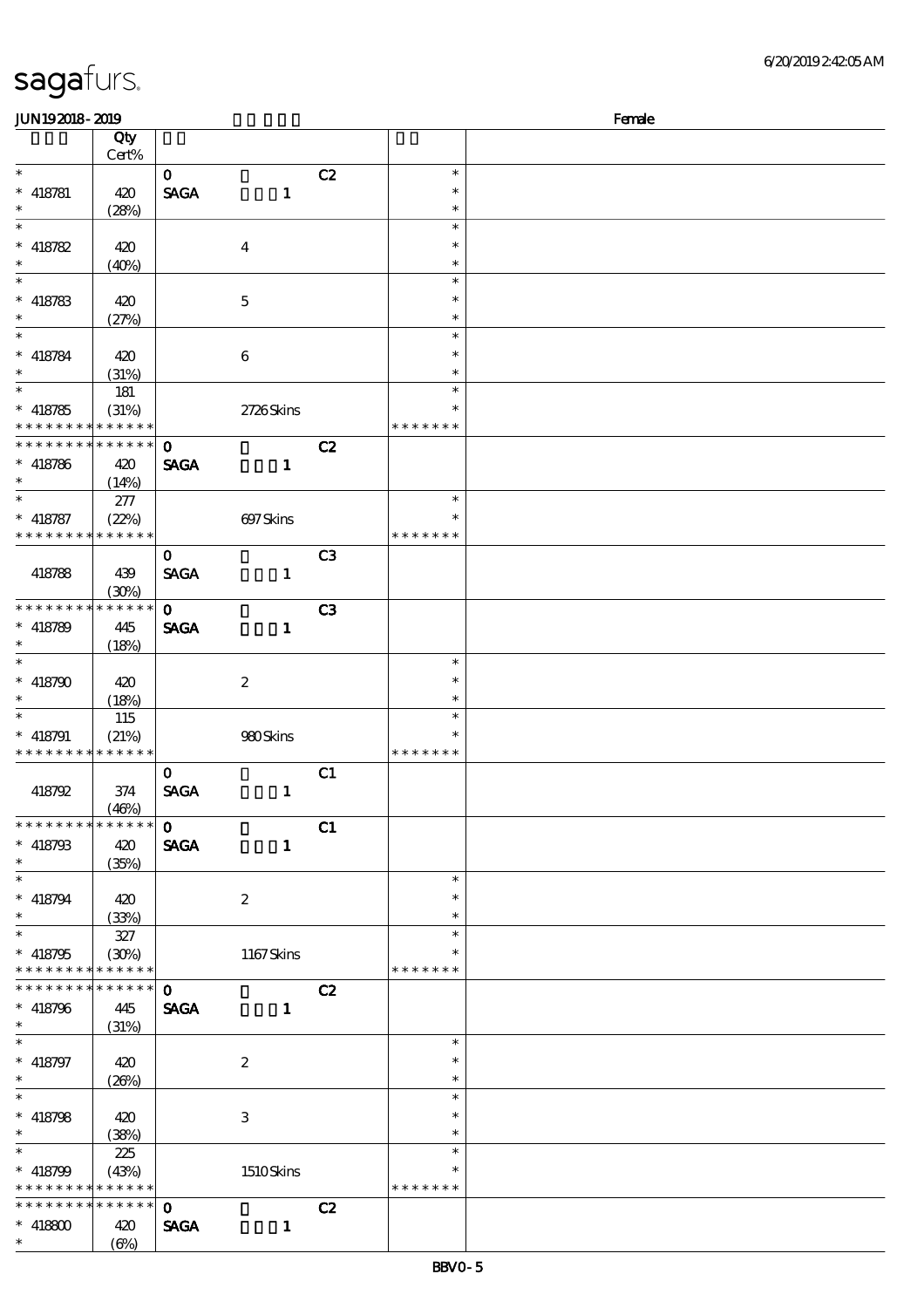| <b>JUN192018-2019</b>                      |             |              |                                                                                                                                                                                                                                                                                                                                           |                  |                |               | Female |
|--------------------------------------------|-------------|--------------|-------------------------------------------------------------------------------------------------------------------------------------------------------------------------------------------------------------------------------------------------------------------------------------------------------------------------------------------|------------------|----------------|---------------|--------|
|                                            | Qty         |              |                                                                                                                                                                                                                                                                                                                                           |                  |                |               |        |
|                                            | Cert%       |              |                                                                                                                                                                                                                                                                                                                                           |                  |                |               |        |
| $\ast$                                     |             | $\mathbf{O}$ |                                                                                                                                                                                                                                                                                                                                           |                  | C2             | $\ast$        |        |
| $*$ 418801                                 | 420         | <b>SAGA</b>  |                                                                                                                                                                                                                                                                                                                                           | $\mathbf{1}$     |                | $\ast$        |        |
| $\ast$                                     |             |              |                                                                                                                                                                                                                                                                                                                                           |                  |                | $\ast$        |        |
| $\ast$                                     | (14%)       |              |                                                                                                                                                                                                                                                                                                                                           |                  |                | $\ast$        |        |
|                                            |             |              |                                                                                                                                                                                                                                                                                                                                           |                  |                |               |        |
| $* 418802$                                 | 420         |              | 3                                                                                                                                                                                                                                                                                                                                         |                  |                | $\ast$        |        |
| $\ast$                                     | (22%)       |              |                                                                                                                                                                                                                                                                                                                                           |                  |                | $\ast$        |        |
| $\ast$                                     |             |              |                                                                                                                                                                                                                                                                                                                                           |                  |                | $\ast$        |        |
| $* 41880B$                                 | 420         |              | $\bf{4}$                                                                                                                                                                                                                                                                                                                                  |                  |                | $\ast$        |        |
| $\ast$                                     | (25%)       |              |                                                                                                                                                                                                                                                                                                                                           |                  |                | $\ast$        |        |
| $\ast$                                     |             |              |                                                                                                                                                                                                                                                                                                                                           |                  |                | $\ast$        |        |
| $* 418804$                                 | 420         |              | $\mathbf{5}$                                                                                                                                                                                                                                                                                                                              |                  |                | $\ast$        |        |
| $\ast$                                     | (33%)       |              |                                                                                                                                                                                                                                                                                                                                           |                  |                | $\ast$        |        |
| $\overline{\phantom{0}}$                   |             |              |                                                                                                                                                                                                                                                                                                                                           |                  |                | $\ast$        |        |
|                                            |             |              |                                                                                                                                                                                                                                                                                                                                           |                  |                | $\ast$        |        |
| $^*$ 418805 $\,$                           | 420         |              | 6                                                                                                                                                                                                                                                                                                                                         |                  |                |               |        |
| $\ast$                                     | (17%)       |              |                                                                                                                                                                                                                                                                                                                                           |                  |                | $\ast$        |        |
| $\ast$                                     | 202         |              |                                                                                                                                                                                                                                                                                                                                           |                  |                | $\ast$        |        |
| $* 418806$                                 | (17%)       |              | 2722Skins                                                                                                                                                                                                                                                                                                                                 |                  |                | $\ast$        |        |
| * * * * * * * * * * * * * *                |             |              |                                                                                                                                                                                                                                                                                                                                           |                  |                | * * * * * * * |        |
| * * * * * * * * * * * * * *                |             | $\mathbf{o}$ |                                                                                                                                                                                                                                                                                                                                           |                  | C3             |               |        |
| $* 418807$                                 | 445         | <b>SAGA</b>  |                                                                                                                                                                                                                                                                                                                                           | $\mathbf{1}$     |                |               |        |
| $\ast$                                     | (25%)       |              |                                                                                                                                                                                                                                                                                                                                           |                  |                |               |        |
| $\ast$                                     | 351         |              |                                                                                                                                                                                                                                                                                                                                           |                  |                | $\ast$        |        |
| $* 418808$                                 |             |              |                                                                                                                                                                                                                                                                                                                                           |                  |                | $\ast$        |        |
| * * * * * * * * * * * * * *                | (36%)       |              | 796Skins                                                                                                                                                                                                                                                                                                                                  |                  |                | * * * * * * * |        |
|                                            |             |              |                                                                                                                                                                                                                                                                                                                                           |                  |                |               |        |
|                                            |             | $\mathbf{O}$ | $\mathbf{x}$                                                                                                                                                                                                                                                                                                                              |                  | C1             |               |        |
| 418809                                     | 97          | <b>SAGA</b>  |                                                                                                                                                                                                                                                                                                                                           | $\mathbf{1}$     |                |               |        |
|                                            | (47%)       |              |                                                                                                                                                                                                                                                                                                                                           |                  |                |               |        |
| * * * * * * * * * * * * * *                |             | $\mathbf{O}$ | $\mathbf{x}$                                                                                                                                                                                                                                                                                                                              |                  | C2             |               |        |
| $* 418810$                                 | 445         | <b>SAGA</b>  |                                                                                                                                                                                                                                                                                                                                           | $\mathbf{1}$     |                |               |        |
| $\ast$                                     | (27%)       |              |                                                                                                                                                                                                                                                                                                                                           |                  |                |               |        |
| $\ast$                                     | 195         |              |                                                                                                                                                                                                                                                                                                                                           |                  |                | $\ast$        |        |
| $*$ 418811                                 | (34%)       |              | 640Skins                                                                                                                                                                                                                                                                                                                                  |                  |                | $\ast$        |        |
| * * * * * * * * <mark>* * * * * *</mark> * |             |              |                                                                                                                                                                                                                                                                                                                                           |                  |                | * * * * * * * |        |
|                                            |             | $\mathbf{o}$ | $\mathbf{X}$                                                                                                                                                                                                                                                                                                                              |                  | C <sub>3</sub> |               |        |
| 418812                                     | 385         | <b>SAGA</b>  |                                                                                                                                                                                                                                                                                                                                           | $\mathbf{1}$     |                |               |        |
|                                            | (21%)       |              |                                                                                                                                                                                                                                                                                                                                           |                  |                |               |        |
|                                            |             |              | $\overline{0}$ $\overline{z}$ $\overline{z}$ $\overline{z}$ $\overline{z}$ $\overline{z}$ $\overline{z}$ $\overline{z}$ $\overline{z}$ $\overline{z}$ $\overline{z}$ $\overline{z}$ $\overline{z}$ $\overline{z}$ $\overline{z}$ $\overline{z}$ $\overline{z}$ $\overline{z}$ $\overline{z}$ $\overline{z}$ $\overline{z}$ $\overline{z}$ |                  |                |               |        |
|                                            |             |              |                                                                                                                                                                                                                                                                                                                                           |                  |                |               |        |
| 418813                                     | 155         | <b>SAGA</b>  |                                                                                                                                                                                                                                                                                                                                           | $\blacksquare$   |                |               |        |
|                                            | (21%)       |              |                                                                                                                                                                                                                                                                                                                                           |                  |                |               |        |
|                                            |             |              |                                                                                                                                                                                                                                                                                                                                           |                  |                |               |        |
| 418814                                     | 122         |              | SAGA 1                                                                                                                                                                                                                                                                                                                                    |                  |                |               |        |
|                                            | (16%)       |              |                                                                                                                                                                                                                                                                                                                                           |                  |                |               |        |
|                                            |             |              | $\overline{0}$ 2X X C2                                                                                                                                                                                                                                                                                                                    |                  |                |               |        |
| 418815                                     | 121         |              | SAGA 2                                                                                                                                                                                                                                                                                                                                    |                  |                |               |        |
|                                            | (34%)       |              |                                                                                                                                                                                                                                                                                                                                           |                  |                |               |        |
|                                            |             | $\mathbf{O}$ |                                                                                                                                                                                                                                                                                                                                           |                  | C1             |               |        |
| 418816                                     | 117         | <b>SAGA</b>  |                                                                                                                                                                                                                                                                                                                                           | $\boldsymbol{z}$ |                |               |        |
|                                            | (35%)       |              |                                                                                                                                                                                                                                                                                                                                           |                  |                |               |        |
|                                            |             | $\mathbf{O}$ |                                                                                                                                                                                                                                                                                                                                           |                  | C2             |               |        |
| 418817                                     | 232         | <b>SAGA</b>  |                                                                                                                                                                                                                                                                                                                                           | $\boldsymbol{z}$ |                |               |        |
|                                            |             |              |                                                                                                                                                                                                                                                                                                                                           |                  |                |               |        |
|                                            | (26%)       |              |                                                                                                                                                                                                                                                                                                                                           |                  |                |               |        |
|                                            |             | $\mathbf{O}$ |                                                                                                                                                                                                                                                                                                                                           |                  | C1             |               |        |
| 418818                                     | 254         | <b>SAGA</b>  |                                                                                                                                                                                                                                                                                                                                           | $\boldsymbol{z}$ |                |               |        |
|                                            | (30%)       |              |                                                                                                                                                                                                                                                                                                                                           |                  |                |               |        |
| * * * * * * * *                            | * * * * * * | $\mathbf{O}$ |                                                                                                                                                                                                                                                                                                                                           |                  | C2             |               |        |
| $* 418819$                                 | 465         | <b>SAGA</b>  |                                                                                                                                                                                                                                                                                                                                           | $\boldsymbol{z}$ |                |               |        |
| $\ast$                                     | (27%)       |              |                                                                                                                                                                                                                                                                                                                                           |                  |                |               |        |
| $\ast$                                     | 198         |              |                                                                                                                                                                                                                                                                                                                                           |                  |                | $\ast$        |        |
| * 418820 (25%)                             |             |              | 663Skins                                                                                                                                                                                                                                                                                                                                  |                  |                | $\ast$        |        |
| * * * * * * * * * * * * * *                |             |              |                                                                                                                                                                                                                                                                                                                                           |                  |                | * * * * * * * |        |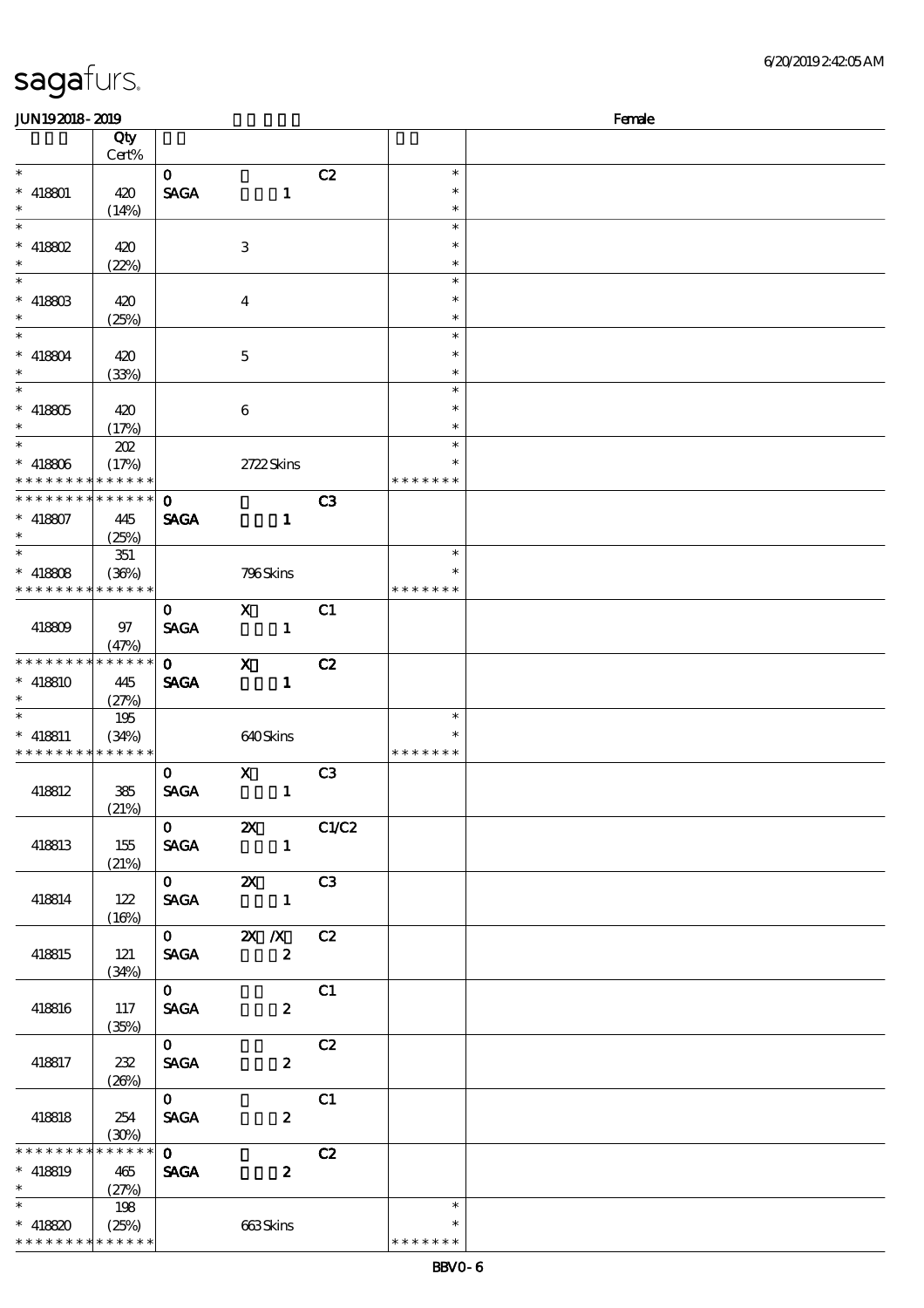### 6/20/2019 2:42:05 AM

| JUN192018-2019                             |       |              |                         |                |               | Female |
|--------------------------------------------|-------|--------------|-------------------------|----------------|---------------|--------|
|                                            | Qty   |              |                         |                |               |        |
|                                            | Cert% |              |                         |                |               |        |
|                                            |       |              |                         |                |               |        |
|                                            |       | $\mathbf{O}$ | $\mathcal{L}$           | C3             |               |        |
| 418821                                     | 209   | <b>SAGA</b>  | $\boldsymbol{z}$        |                |               |        |
|                                            | (19%) |              |                         |                |               |        |
| * * * * * * * * * * * * * *                |       | $\mathbf{O}$ |                         | C1             |               |        |
| $*$ 418822                                 | 445   | <b>SAGA</b>  | $\boldsymbol{z}$        |                |               |        |
| $\ast$                                     |       |              |                         |                |               |        |
|                                            | (20%) |              |                         |                |               |        |
| $\ast$                                     | 373   |              |                         |                | $\ast$        |        |
| $* 418823$                                 | (23%) |              | 818Skins                |                | $\ast$        |        |
| * * * * * * * * * * * * * *                |       |              |                         |                | * * * * * * * |        |
| * * * * * * * * * * * * * *                |       | $\mathbf{o}$ |                         | C2             |               |        |
| $* 418824$                                 | 445   | <b>SAGA</b>  | $\boldsymbol{z}$        |                |               |        |
|                                            |       |              |                         |                |               |        |
| $\ast$                                     | (22%) |              |                         |                |               |        |
| $\ast$                                     |       |              |                         |                | $\ast$        |        |
| $* 418825$                                 | 420   |              | $\boldsymbol{2}$        |                | $\ast$        |        |
| $\ast$                                     | (14%) |              |                         |                | $\ast$        |        |
| $\ast$                                     |       |              |                         |                | $\ast$        |        |
|                                            |       |              |                         |                | $\ast$        |        |
| $* 418826$                                 | 420   |              | $\,3\,$                 |                |               |        |
| $\ast$                                     | (21%) |              |                         |                | $\ast$        |        |
| $\ast$                                     |       |              |                         |                | $\ast$        |        |
| $* 418827$                                 | 420   |              | $\overline{\mathbf{4}}$ |                | $\ast$        |        |
| $\ast$                                     | (30%) |              |                         |                | $\ast$        |        |
| $\ast$                                     | 190   |              |                         |                | $\ast$        |        |
|                                            |       |              |                         |                |               |        |
| $* 418828$                                 | (25%) |              | 1895Skins               |                | $\ast$        |        |
| * * * * * * * * * * * * * *                |       |              |                         |                | * * * * * * * |        |
| * * * * * * * * * * * * * *                |       | $\mathbf{o}$ |                         | C3             |               |        |
| $* 418829$                                 | 445   | <b>SAGA</b>  | $\boldsymbol{z}$        |                |               |        |
| $\ast$                                     | (19%) |              |                         |                |               |        |
| $\ast$                                     |       |              |                         |                | $\ast$        |        |
|                                            | 267   |              |                         |                |               |        |
| $* 418830$                                 | (25%) |              | 712Skins                |                |               |        |
| * * * * * * * * <mark>* * * * * *</mark>   |       |              |                         |                | * * * * * * * |        |
| * * * * * * * * * * * * * *                |       | $\mathbf{O}$ | $\mathbf{x}$            | C1             |               |        |
| $*$ 418831                                 | 445   | <b>SAGA</b>  | $\boldsymbol{z}$        |                |               |        |
| $\ast$                                     |       |              |                         |                |               |        |
| $\ast$                                     | (23%) |              |                         |                | $\ast$        |        |
|                                            | 336   |              |                         |                |               |        |
| $* 418832$                                 | (28%) |              | 781 Skins               |                | $\ast$        |        |
| * * * * * * * * * * * * * *                |       |              |                         |                | *******       |        |
| * * * * * * * * <mark>* * * * * * *</mark> |       | $\mathbf{O}$ | $\mathbf{x}$            | C2             |               |        |
| $* 418833$                                 | 445   | <b>SAGA</b>  | $\boldsymbol{z}$        |                |               |        |
| $\ast$                                     |       |              |                         |                |               |        |
|                                            | (16%) |              |                         |                |               |        |
| $\ast$                                     |       |              |                         |                | $\ast$        |        |
| $* 418834$                                 | 420   |              | $\boldsymbol{2}$        |                | $\ast$        |        |
| $\ast$                                     | (10%) |              |                         |                | $\ast$        |        |
| $\ast$                                     |       |              |                         |                | $\ast$        |        |
| $*$ 418835                                 | 420   |              | 3                       |                | ∗             |        |
| $\ast$                                     |       |              |                         |                | $\ast$        |        |
| $\ast$                                     | (18%) |              |                         |                | $\ast$        |        |
|                                            |       |              |                         |                |               |        |
| $* 418836$                                 | 420   |              | $\overline{4}$          |                | $\ast$        |        |
| $\ast$                                     | (30%) |              |                         |                | $\ast$        |        |
| $\ast$                                     | 258   |              |                         |                | $\ast$        |        |
| $*$ 418837                                 | (25%) |              | 1963Skins               |                |               |        |
| * * * * * * * * <mark>* * * * * *</mark>   |       |              |                         |                | * * * * * * * |        |
|                                            |       |              |                         |                |               |        |
| * * * * * * * * <mark>* * * * * * *</mark> |       | $\mathbf{o}$ | $\mathbf{x}$            | C <sub>3</sub> |               |        |
| $* 418888$                                 | 445   | <b>SAGA</b>  | $\boldsymbol{z}$        |                |               |        |
| $\ast$                                     | (12%) |              |                         |                |               |        |
| $\ast$                                     | 219   |              |                         |                | $\ast$        |        |
| $* 418839$                                 | (33%) |              | 664Skins                |                | $\ast$        |        |
|                                            |       |              |                         |                |               |        |
| * * * * * * * * <mark>* * * * * *</mark>   |       |              |                         |                | * * * * * * * |        |
|                                            |       | $\mathbf{O}$ | $\mathbf{x}$            | C1             |               |        |
| 418840                                     | 208   | <b>SAGA</b>  | $\boldsymbol{z}$        |                |               |        |
|                                            | (38%) |              |                         |                |               |        |
|                                            |       |              |                         |                |               |        |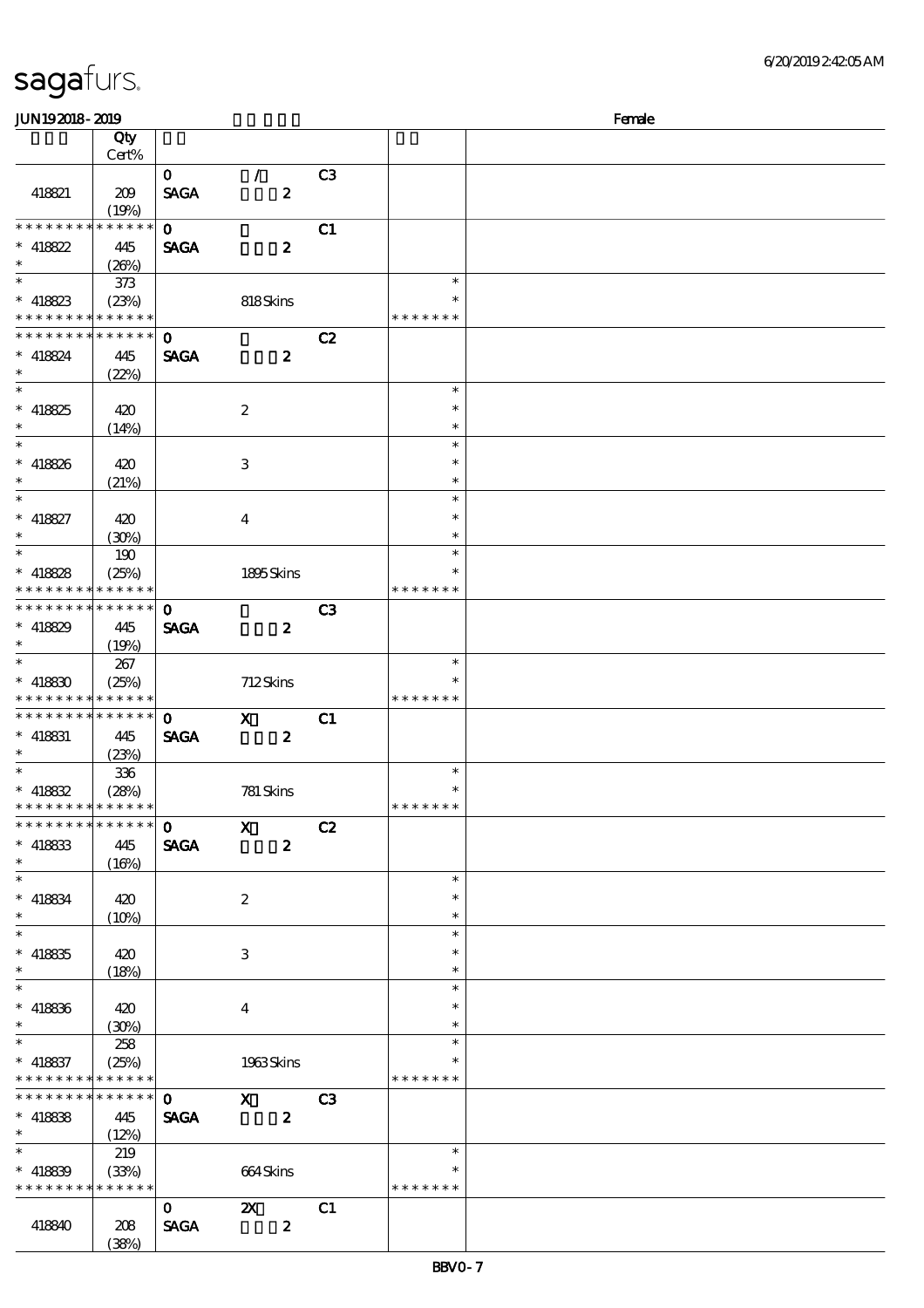| JUN192018-2019                           |               |              |                           |    |               | Female |
|------------------------------------------|---------------|--------------|---------------------------|----|---------------|--------|
|                                          | Qty           |              |                           |    |               |        |
|                                          | Cert%         |              |                           |    |               |        |
| * * * * * * * *                          | $******$      | $\mathbf{O}$ | $\boldsymbol{\mathsf{Z}}$ | C2 |               |        |
| $* 418841$                               | 445           | <b>SAGA</b>  | $\boldsymbol{z}$          |    |               |        |
| $\ast$                                   | (22%)         |              |                           |    |               |        |
| $\overline{\phantom{0}}$                 | 63            |              |                           |    | $\ast$        |        |
| $* 418842$                               | (30%)         |              | 508Skins                  |    | $\ast$        |        |
| * * * * * * * * <mark>* * * * * *</mark> |               |              |                           |    | * * * * * * * |        |
|                                          |               |              |                           |    |               |        |
|                                          |               | $\mathbf{o}$ | $\boldsymbol{\alpha}$     | C3 |               |        |
| 418843                                   | 289           | <b>SAGA</b>  | $\boldsymbol{z}$          |    |               |        |
|                                          | (22%)         |              |                           |    |               |        |
|                                          |               | 200          |                           | C2 |               |        |
| 418844                                   | 80            | <b>SAGA</b>  | $\mathbf{3}$              |    |               |        |
|                                          | (31%)         |              |                           |    |               |        |
|                                          |               | $\mathbf{O}$ | $X$ $X$                   | C2 |               |        |
| 418845                                   | 170           | IA           | $\mathbf{1}$              |    |               |        |
|                                          | (35%)         |              |                           |    |               |        |
| * * * * * * * *                          | * * * * * *   | $\mathbf 0$  | $\mathcal{L}$             | C2 |               |        |
| $* 418846$                               | 445           | IA           | $\mathbf{1}$              |    |               |        |
| $\ast$                                   | (22%)         |              |                           |    |               |        |
| $\ast$                                   |               |              |                           |    | $\ast$        |        |
| $* 418847$                               |               |              |                           |    | $\ast$        |        |
| $\ast$                                   | 420           |              | $\boldsymbol{2}$          |    | $\ast$        |        |
| $\overline{\ast}$                        | (25%)         |              |                           |    |               |        |
|                                          |               |              |                           |    | $\ast$        |        |
| $* 418848$                               | 420           |              | 3                         |    | $\ast$        |        |
| $\ast$                                   | (23%)         |              |                           |    | $\ast$        |        |
| $\overline{\phantom{0}}$                 | 182           |              |                           |    | $\ast$        |        |
| $* 418849$                               | (23%)         |              | 1467Skins                 |    | *             |        |
| * * * * * * * *                          | * * * * * *   |              |                           |    | * * * * * * * |        |
| * * * * * * * *                          | ******        | $\mathbf 0$  | $\boldsymbol{X}$          | C2 |               |        |
| $* 418850$                               | 445           | IA           | $\mathbf{1}$              |    |               |        |
| $\ast$                                   | (20%)         |              |                           |    |               |        |
| $\ast$                                   |               |              |                           |    | $\ast$        |        |
| $* 418851$                               |               |              |                           |    | $\ast$        |        |
| $\ast$                                   | 420           |              | $\boldsymbol{2}$          |    | $\ast$        |        |
| $\ast$                                   | (28%)         |              |                           |    | $\ast$        |        |
|                                          |               |              |                           |    |               |        |
| $* 418852$                               | 420           |              | 3                         |    | $\ast$        |        |
| $\ast$                                   | (17%)         |              |                           |    | $\ast$        |        |
| $\ast$                                   |               |              |                           |    | $\ast$        |        |
| $* 418853$                               | 420           |              | $\overline{4}$            |    | $\ast$        |        |
| $\ast$                                   | (17%)         |              |                           |    | $\ast$        |        |
| $\ast$                                   |               |              |                           |    | $\ast$        |        |
| $* 418854$                               | 420           |              | $\mathbf{5}$              |    | $\ast$        |        |
| $\ast$                                   | (24%)         |              |                           |    | $\ast$        |        |
| $\ast$                                   | $333\,$       |              |                           |    | $\ast$        |        |
| $* 418855$                               | (17%)         |              | 2458Skins                 |    | *             |        |
| * * * * * * * *                          | * * * * * *   |              |                           |    | * * * * * * * |        |
| * * * * * * * *                          | ******        | $\mathbf 0$  | $\mathcal{L}$             | C2 |               |        |
| $* 418856$                               | 465           | IA           | $\boldsymbol{z}$          |    |               |        |
| $\ast$                                   |               |              |                           |    |               |        |
| $\ast$                                   | (23%)         |              |                           |    |               |        |
|                                          | 439           |              |                           |    | $\ast$        |        |
| $* 418857$                               | (22%)         |              | 904Skins                  |    | $\ast$        |        |
| * * * * * * * *                          | * * * * * *   |              |                           |    | * * * * * * * |        |
| * * * * * * * *                          | * * * * * * * | $\mathbf 0$  | $\boldsymbol{X}$          | C2 |               |        |
| $* 418858$                               | 445           | IA           | $\boldsymbol{2}$          |    |               |        |
| $\ast$                                   | (21%)         |              |                           |    |               |        |
| $\ast$                                   |               |              |                           |    | $\ast$        |        |
| $* 418859$                               | 420           |              | $\boldsymbol{2}$          |    | $\ast$        |        |
| $\ast$                                   | (27%)         |              |                           |    | $\ast$        |        |
| $\ast$                                   |               |              |                           |    | $\ast$        |        |
| $* 418800$                               | 420           |              | 3                         |    | $\ast$        |        |
| $\ast$                                   |               |              |                           |    | $\ast$        |        |
|                                          | (32%)         |              |                           |    |               |        |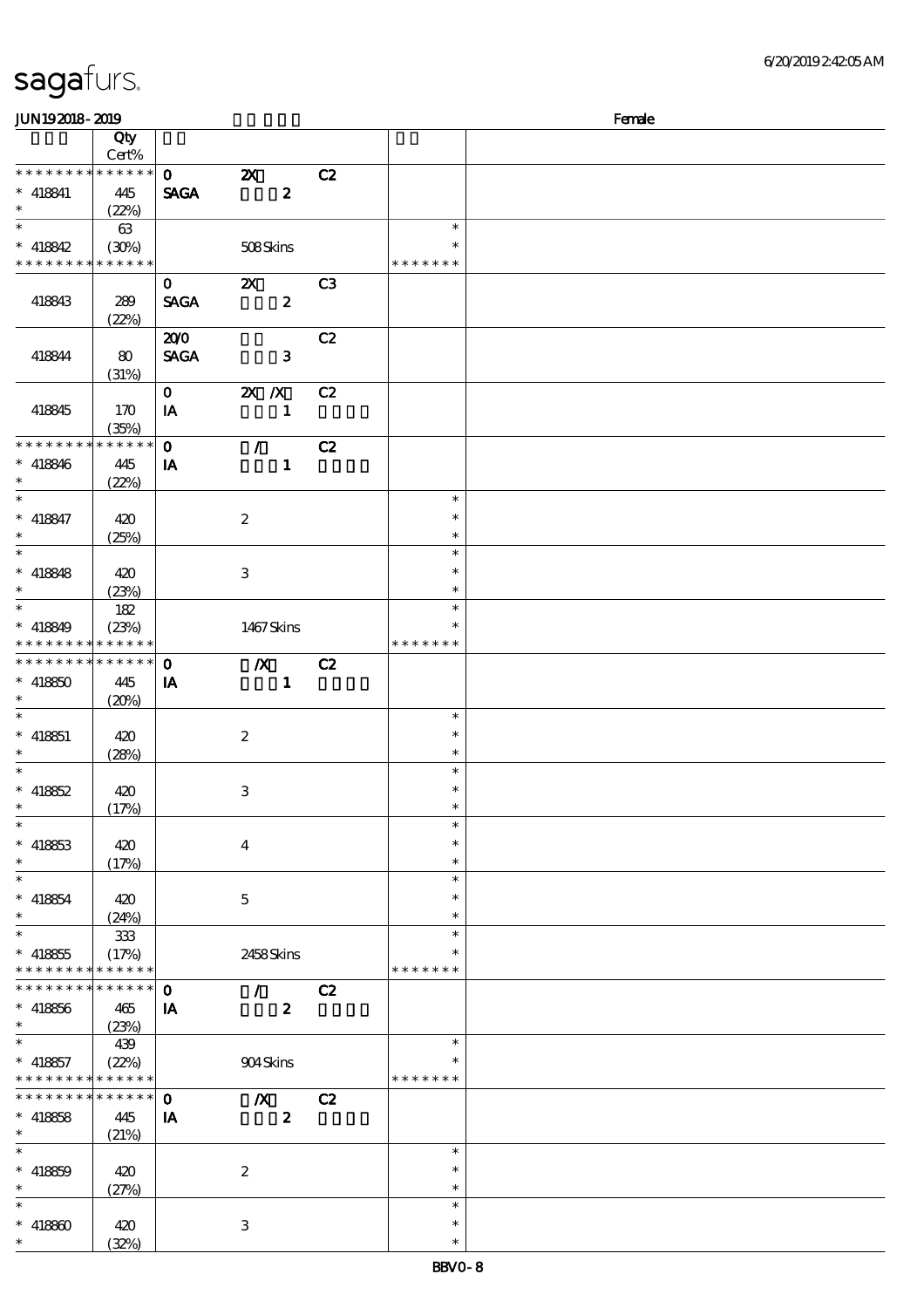| <b>JUN192018-2019</b>              |        |                         |                     |       |               | Female |
|------------------------------------|--------|-------------------------|---------------------|-------|---------------|--------|
|                                    | Qty    |                         |                     |       |               |        |
|                                    | Cert%  |                         |                     |       |               |        |
| $\ast$                             |        | $\mathbf{O}$            | $\boldsymbol{X}$    | C2    | $\ast$        |        |
| $* 418861$                         | 420    | IA                      | $\boldsymbol{z}$    |       | $\ast$        |        |
| $\ast$                             | (23%)  |                         |                     |       | $\ast$        |        |
| $\ast$                             |        |                         |                     |       | $\ast$        |        |
| $* 418862$                         | 420    |                         | $\mathbf 5$         |       | $\ast$        |        |
| $\ast$                             | (18%)  |                         |                     |       | $\ast$        |        |
| $\overline{\phantom{a}^*}$         |        |                         |                     |       | $\ast$        |        |
|                                    |        |                         |                     |       | $\ast$        |        |
| $* 418863$<br>$\ast$               | 420    |                         | $\bf 6$             |       | $\ast$        |        |
| $_{*}$                             | (15%)  |                         |                     |       |               |        |
|                                    |        |                         |                     |       | $\ast$        |        |
| $* 418864$                         | 420    |                         | $\tau$              |       | $\ast$        |        |
| $\ast$<br>$\overline{\phantom{0}}$ | (20%)  |                         |                     |       | $\ast$        |        |
|                                    |        |                         |                     |       | $\ast$        |        |
| $* 418865$                         | 420    |                         | 8                   |       | $\ast$        |        |
| $\ast$                             | (12%)  |                         |                     |       | $\ast$        |        |
| $\overline{\ast}$                  | 438    |                         |                     |       | $\ast$        |        |
| $* 418866$                         | (5%)   |                         | 3823Skins           |       | $\ast$        |        |
| * * * * * * * * * * * * * *        |        |                         |                     |       | * * * * * * * |        |
|                                    |        | $\mathbf{O}$            |                     | C1/C2 |               |        |
| 418867                             | 167    | <b>SROY</b>             | $\mathbf{1}$        |       |               |        |
|                                    | (62%)  |                         |                     |       |               |        |
|                                    |        | $\mathbf{O}$            |                     | C1/C2 |               |        |
| 418868                             | 169    | <b>SROY</b>             | $\mathbf{1}$        |       |               |        |
|                                    | (58%)  |                         |                     |       |               |        |
|                                    |        | $\mathbf{o}$            |                     | C1/C2 |               |        |
| 418869                             | 230    | <b>SROY</b>             | $\mathbf{1}$        |       |               |        |
|                                    |        |                         |                     |       |               |        |
|                                    | (64%)  |                         |                     |       |               |        |
|                                    |        | $\mathbf{O}$            | $\mathbf X$         | C1/C2 |               |        |
| 418870                             | $92\,$ | <b>SROY</b>             | $\mathbf{1}$        |       |               |        |
|                                    | (57%)  |                         |                     |       |               |        |
|                                    |        | $\mathbf{0}$            |                     | C1    |               |        |
| 418871                             | 159    | <b>SROY</b>             | $\boldsymbol{z}$    |       |               |        |
|                                    | (57%)  |                         |                     |       |               |        |
|                                    |        | $\mathbf{O}$            |                     | C1/C2 |               |        |
| 418872                             | 176    | <b>SROY</b>             | $\boldsymbol{z}$    |       |               |        |
|                                    | (47%)  |                         |                     |       |               |        |
|                                    |        | $\mathbf{O}$            |                     | C1    |               |        |
| 418873                             | 161    | <b>SROY</b>             | $\boldsymbol{2}$    |       |               |        |
|                                    | (50%)  |                         |                     |       |               |        |
| * * * * * * * * * * * * * *        |        | $\mathbf{O}$            |                     | C1    |               |        |
| $* 418874$                         | 425    | <b>SROY</b>             | $\boldsymbol{z}$    |       |               |        |
| $\ast$                             | (55%)  |                         |                     |       |               |        |
| $\overline{\phantom{a}^*}$         | 97     |                         |                     |       | $\ast$        |        |
| $* 418875$                         | (54%)  |                         | 522Skins            |       |               |        |
| * * * * * * * * * * * * * *        |        |                         |                     |       | * * * * * * * |        |
|                                    |        | $\mathbf{O}$            |                     | C2    |               |        |
|                                    | 253    | <b>SROY</b>             | $\sim$ 2            |       |               |        |
| 418876                             |        |                         |                     |       |               |        |
|                                    | (43%)  |                         |                     |       |               |        |
|                                    |        |                         | $\overline{0}$ X C1 |       |               |        |
| 418877                             | 96     | <b>SROY</b>             | $\mathbf{2}$        |       |               |        |
|                                    | (42%)  |                         |                     |       |               |        |
|                                    |        | $0^{-}$                 | $\mathbf{X}$        | C2    |               |        |
| 418878                             | 252    | <b>SROY</b>             | $\boldsymbol{z}$    |       |               |        |
|                                    | (34%)  |                         |                     |       |               |        |
|                                    |        | $0^{\circ}$             | $\mathbf{X}$        | C3    |               |        |
| 418879                             | 88     | <b>SROY</b>             | $\boldsymbol{2}$    |       |               |        |
|                                    | (32%)  |                         |                     |       |               |        |
|                                    |        | $\overline{\mathbf{0}}$ | $\mathbf{z}$        | C1/C2 |               |        |
| 418880                             | 169    | <b>SROY</b>             | $\boldsymbol{z}$    |       |               |        |
|                                    | (30%)  |                         |                     |       |               |        |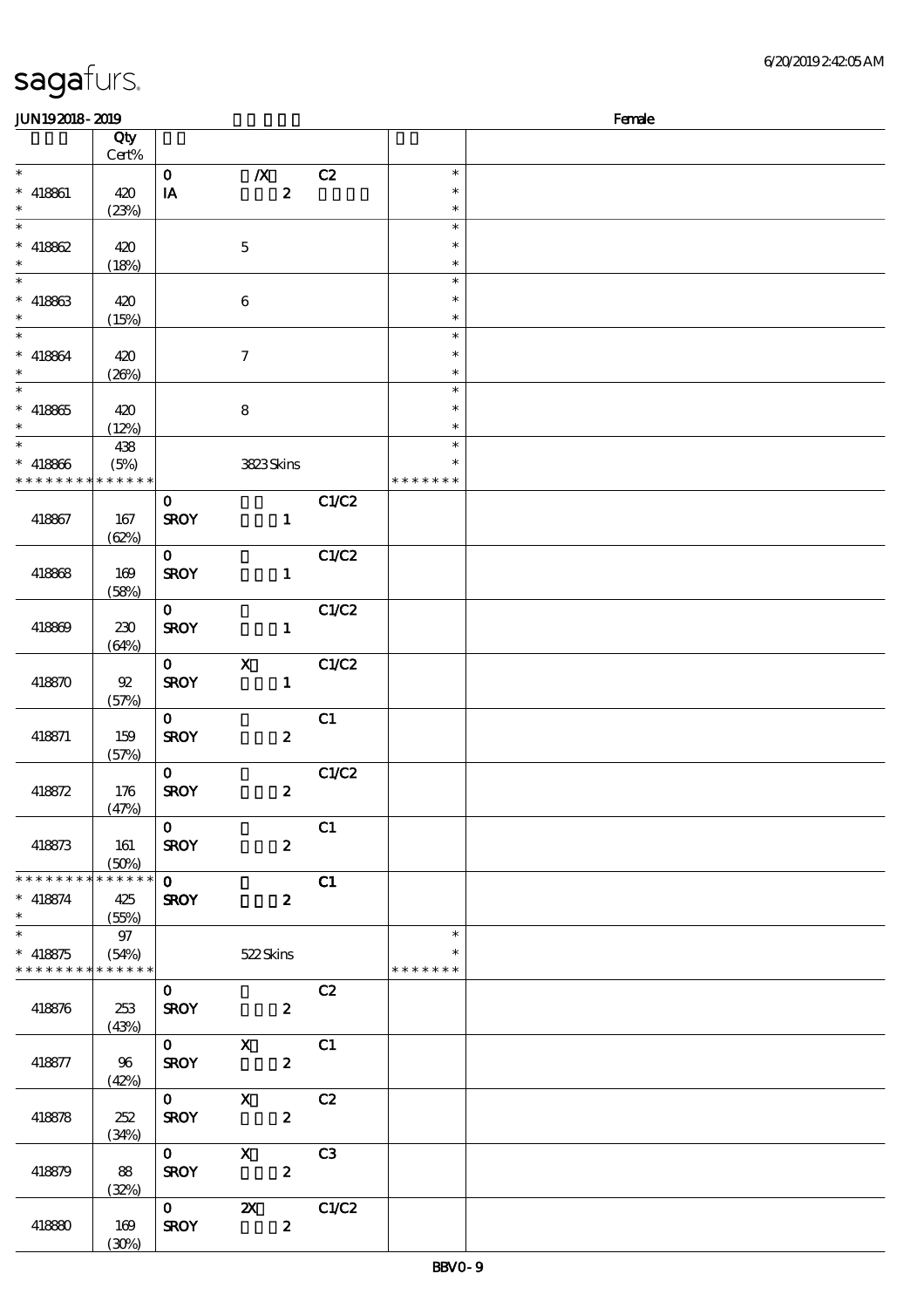| JUN192018-2019                                                   |                                        |                                                                           |                |                                   | Female |
|------------------------------------------------------------------|----------------------------------------|---------------------------------------------------------------------------|----------------|-----------------------------------|--------|
|                                                                  | Qty<br>Cert%                           |                                                                           |                |                                   |        |
| 418941                                                           | 117<br>(29%)                           | $\mathbf{1}$<br>$\boldsymbol{\mathsf{Z}}$<br>$\mathbf{S}$<br>$\mathbf{1}$ | C1/C2          |                                   |        |
| 418942                                                           | 219<br>(27%)                           | $\boldsymbol{\mathrm{X}}$<br>$\mathbf{1}$<br>${\bf s}$<br>$\mathbf{1}$    | C1/C2          |                                   |        |
| 418943                                                           | 194<br>(21%)                           | $\mathbf 1$<br>$X$ $N$<br>$\mathbf{1}$<br>$\mathbf{S}$                    | C <sub>3</sub> |                                   |        |
| 418944                                                           | 102<br>(41%)                           | $\mathbf{1}$<br>$\mathbf{S}$<br>$\mathbf{1}$                              | C1             |                                   |        |
| 418945                                                           | 205<br>(29%)                           | $\mathbf 1$<br>${\bf s}$<br>$\mathbf{1}$                                  | C1             |                                   |        |
| 418946                                                           | 167<br>(50%)                           | $\mathbf{1}$<br>${\bf s}$<br>$\mathbf{1}$                                 | C1             |                                   |        |
| * * * * * * * *<br>$* 418947$<br>$\ast$                          | * * * * * *<br>485<br>(20%)            | $\mathbf{1}$<br>$\mathbf{S}$<br>$\mathbf{1}$                              | C2             |                                   |        |
| $\ast$<br>$* 418948$                                             | $68\,$<br>(29%)<br>* * * * * * * * * * | 553Skins                                                                  |                | $\ast$<br>$\ast$<br>* * * * * * * |        |
| * * * * * * * *<br>$* 418949$<br>$\ast$                          | * * * * * *<br>505<br>(19%)            | $\mathbf{1}$<br>$\mathbf{S}$<br>$\mathbf{1}$                              | C2             |                                   |        |
| $\ast$<br>$* 418000$<br>$\ast$                                   | 183<br>(25%)                           | $\boldsymbol{2}$                                                          |                | $\ast$<br>$\ast$<br>$\ast$        |        |
| $\ast$<br>$* 418051$<br>* * * * * * * *                          | 49<br>(22%)<br>* * * * * *             | 737 Skins                                                                 |                | $\ast$<br>$\ast$<br>* * * * * * * |        |
| 418952                                                           | 520<br>(36%)                           | 1<br>$\bf S\!I$<br>$\mathbf{1}$                                           | C2             |                                   |        |
| 418953                                                           | 316<br>(13%)                           | $\mathbf{1}$<br>${\bf S}$<br>$\mathbf{1}$                                 | C3             |                                   |        |
| 418954                                                           | 297<br>(10%)                           | $\mathbf 1$<br>${\bf s}$<br>$\mathbf{1}$                                  | C3             |                                   |        |
| 418955                                                           | 166<br>(42%)                           | $\mathbf{1}$<br>$\bf S\!I$<br>$\mathbf{1}$                                | C1             |                                   |        |
| 418956                                                           | 325<br>(28%)                           | $\mathbf{1}$<br>$\mathbf{S}$<br>$\mathbf{1}$                              | C1             |                                   |        |
| 418957                                                           | 20B<br>(47%)                           | $\mathbf{1}$<br>${\bf s}$<br>$\mathbf{1}$                                 | C1             |                                   |        |
| 418958                                                           | 519<br>(20%)                           | $\mathbf{1}$<br>${\bf s}$<br>$\mathbf{1}$                                 | C1             |                                   |        |
| * * * * * * * *<br>$* 418059$<br>$\ast$                          | * * * * * *<br>505<br>(27%)            | $\mathbf{1}$<br>${\bf s}$<br>$\mathbf{1}$                                 | C2             |                                   |        |
| $\ast$<br>$* 418900$<br>* * * * * * * * <mark>* * * * * *</mark> | $374\,$<br>(25%)                       | 879Skins                                                                  |                | $\ast$<br>$\ast$<br>* * * * * * * |        |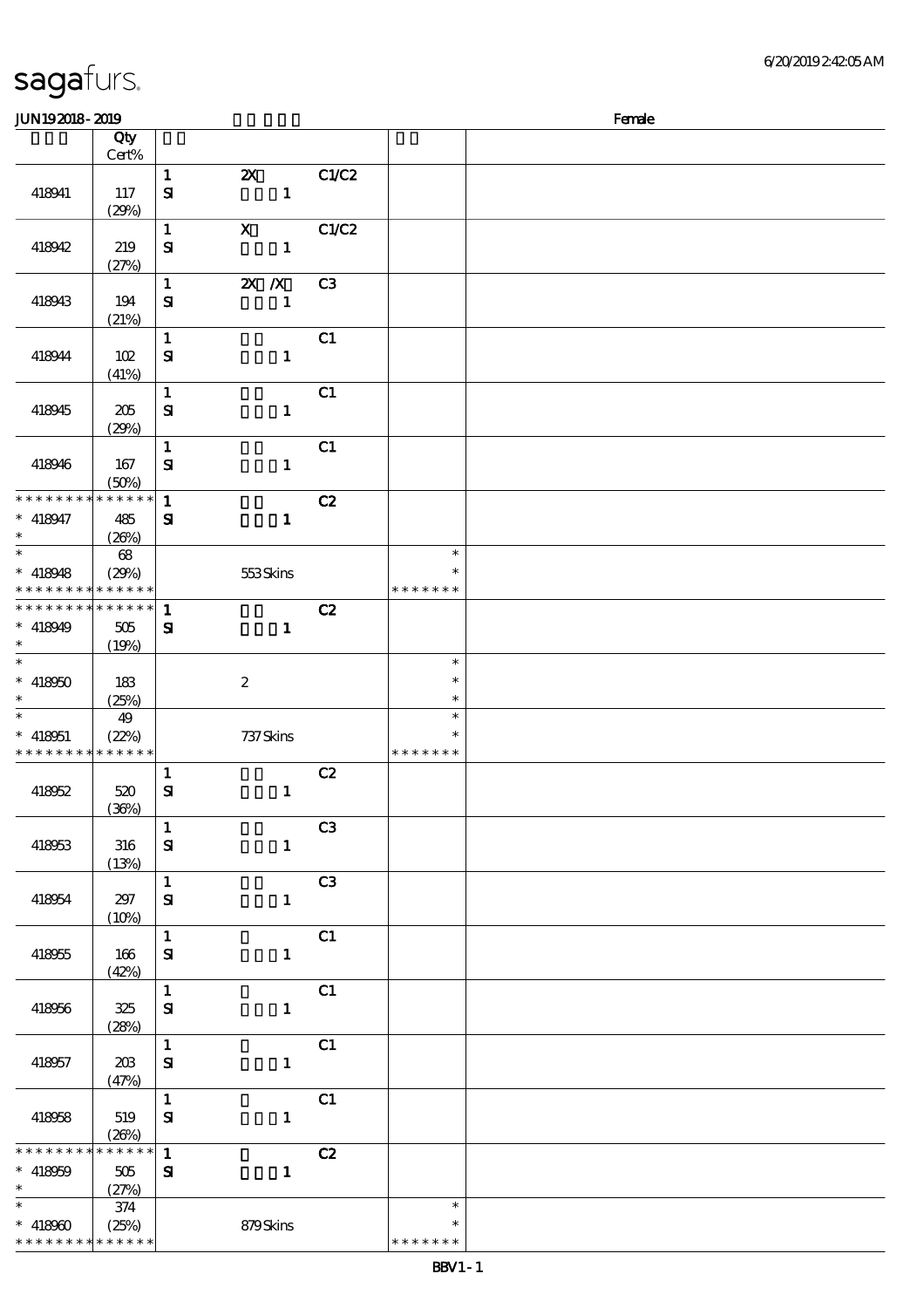| JUN192018-2019                |                      |              |                  |    |               | Female |
|-------------------------------|----------------------|--------------|------------------|----|---------------|--------|
|                               | Qty                  |              |                  |    |               |        |
|                               | Cert%                |              |                  |    |               |        |
| * * * * * * * *               | $******$             | $\mathbf{1}$ |                  | C2 |               |        |
| $* 418961$                    | 505                  | ${\bf s}$    | $\mathbf{1}$     |    |               |        |
| $\ast$                        |                      |              |                  |    |               |        |
| $\overline{\ast}$             | (21%)                |              |                  |    | $\ast$        |        |
|                               |                      |              |                  |    |               |        |
| $* 418062$                    | 480                  |              | $\boldsymbol{2}$ |    | $\ast$        |        |
| $\ast$                        | (17%)                |              |                  |    | $\ast$        |        |
|                               |                      |              |                  |    | $\ast$        |        |
| $* 418963$                    | 211                  |              | 3                |    | $\ast$        |        |
| $\ast$                        | (11%)                |              |                  |    | $\ast$        |        |
| $\overline{\ast}$             | 47                   |              |                  |    | $\ast$        |        |
|                               |                      |              |                  |    | $\ast$        |        |
| $* 418064$                    | (34%)                |              | 1243Skins        |    |               |        |
| * * * * * * * *               | * * * * * *          |              |                  |    | * * * * * * * |        |
| * * * * * * * *               | $* * * * * * *$      | $\mathbf{1}$ |                  | C2 |               |        |
| $* 418965$                    | 505                  | ${\bf s}$    | $\mathbf{1}$     |    |               |        |
| $\ast$                        | (27%)                |              |                  |    |               |        |
| $\ast$                        | 414                  |              |                  |    | $\ast$        |        |
| $* 418966$                    | (27%)                |              | 919Skins         |    | $\ast$        |        |
| * * * * * * * *               | * * * * * *          |              |                  |    | * * * * * * * |        |
| * * * * * * * *               | ******               |              |                  |    |               |        |
|                               |                      | $\mathbf{1}$ |                  | C3 |               |        |
| $* 418067$                    | 505                  | ${\bf s}$    | $\mathbf{1}$     |    |               |        |
| $\ast$                        | (15%)                |              |                  |    |               |        |
| $\ast$                        | 129                  |              |                  |    | $\ast$        |        |
| $* 418068$                    | (17%)                |              | 634Skins         |    | $\ast$        |        |
| * * * * * * * *               | * * * * * *          |              |                  |    | * * * * * * * |        |
|                               |                      | $\mathbf{1}$ |                  | C1 |               |        |
|                               |                      |              |                  |    |               |        |
| 418969                        | 176                  | $\mathbf{S}$ | $\mathbf{1}$     |    |               |        |
|                               | (38%)                |              |                  |    |               |        |
|                               |                      | $\mathbf{1}$ |                  | C1 |               |        |
| 418970                        | 352                  | $\mathbf{S}$ | $\mathbf{1}$     |    |               |        |
|                               | (22%)                |              |                  |    |               |        |
|                               |                      | $\mathbf{1}$ |                  | C1 |               |        |
| 418971                        | 329                  | ${\bf s}$    | $\mathbf{1}$     |    |               |        |
|                               |                      |              |                  |    |               |        |
| * * * * * * * *               | (38%)<br>******      |              |                  |    |               |        |
|                               |                      | $\mathbf{1}$ |                  | C2 |               |        |
| * $418972$                    | 505                  | ${\bf s}$    | $\mathbf{1}$     |    |               |        |
| $\ast$                        | (27%)                |              |                  |    |               |        |
| $\ast$                        |                      |              |                  |    | $\ast$        |        |
| $* 418973$                    | 480                  |              | $\boldsymbol{2}$ |    | $\ast$        |        |
| $\ast$                        | (22%)                |              |                  |    | $\ast$        |        |
| $\ast$                        | 53                   |              |                  |    | $\ast$        |        |
|                               |                      |              |                  |    | ∗             |        |
| $* 418974$<br>* * * * * * * * | (22%)<br>* * * * * * |              | 1038Skins        |    | * * * * * * * |        |
|                               |                      |              |                  |    |               |        |
| * * * * * * *                 | * * * * * *          | $\mathbf{1}$ |                  | C2 |               |        |
| $* 418975$                    | 505                  | ${\bf s}$    | $\mathbf{1}$     |    |               |        |
| $\ast$                        | (20%)                |              |                  |    |               |        |
| $\ast$                        |                      |              |                  |    | $\ast$        |        |
| $* 418976$                    | 480                  |              | $\boldsymbol{2}$ |    | $\ast$        |        |
| $\ast$                        | (17%)                |              |                  |    | $\ast$        |        |
| $\ast$                        |                      |              |                  |    | $\ast$        |        |
|                               |                      |              |                  |    | $\ast$        |        |
| $* 418977$                    | 480                  |              | 3                |    |               |        |
| $\ast$                        | (12%)                |              |                  |    | $\ast$        |        |
| $\ast$                        |                      |              |                  |    | $\ast$        |        |
| $* 418978$                    | 171                  |              | $\bf{4}$         |    | $\ast$        |        |
| $\ast$                        | (14%)                |              |                  |    | $\ast$        |        |
| $\ast$                        | 41                   |              |                  |    | $\ast$        |        |
| * 418979                      | (53%)                |              | $1677$ Skins     |    | $\ast$        |        |
| * * * * * * * *               | * * * * * *          |              |                  |    | * * * * * * * |        |
| * * * * * * * *               | ******               |              |                  |    |               |        |
|                               |                      | $\mathbf{1}$ |                  | C2 |               |        |
| $* 418980$                    | 505                  | ${\bf s}$    | $\mathbf{1}$     |    |               |        |
| $\ast$                        | (18%)                |              |                  |    |               |        |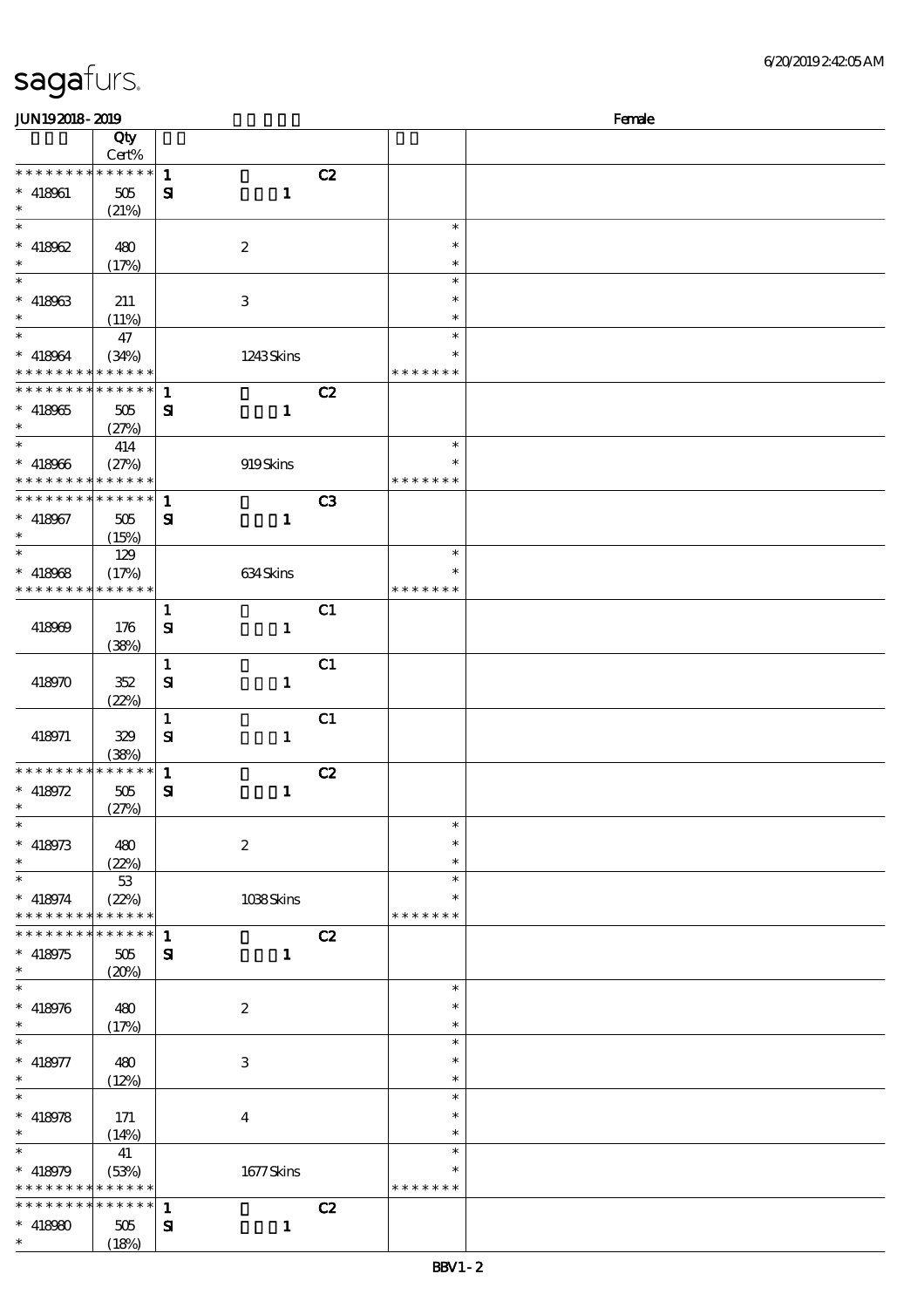| <b>saga</b> furs. |  |
|-------------------|--|
|                   |  |

| <b>JUN192018-2019</b><br>Female                        |                   |              |                                                             |                |                  |  |  |  |
|--------------------------------------------------------|-------------------|--------------|-------------------------------------------------------------|----------------|------------------|--|--|--|
|                                                        | Qty               |              |                                                             |                |                  |  |  |  |
|                                                        | Cert%             |              |                                                             |                |                  |  |  |  |
| $\ast$                                                 |                   | $\mathbf{1}$ |                                                             | C2             | $\ast$           |  |  |  |
| $*$ 418981                                             | 480               | ${\bf s}$    | $\mathbf{1}$                                                |                | $\ast$           |  |  |  |
| $\ast$                                                 | (22%)             |              |                                                             |                | $\ast$           |  |  |  |
| $\ast$                                                 | 163               |              |                                                             |                | $\ast$           |  |  |  |
| $* 418082$                                             | (11%)             |              | 1148Skins                                                   |                | $\ast$           |  |  |  |
| * * * * * * * * * * * * * *                            |                   |              |                                                             |                | * * * * * * *    |  |  |  |
| * * * * * * * * * * * * * *                            |                   | $\mathbf{1}$ |                                                             | C2             |                  |  |  |  |
| $*$ 418983                                             | 505               | ${\bf s}$    | $\mathbf{1}$                                                |                |                  |  |  |  |
| $\ast$                                                 | (8%)              |              |                                                             |                |                  |  |  |  |
| $\ast$                                                 |                   |              |                                                             |                | $\ast$           |  |  |  |
| $* 418084$                                             | 480               |              | $\boldsymbol{2}$                                            |                | $\ast$           |  |  |  |
| $\ast$<br>$\ast$                                       | (21%)             |              |                                                             |                | $\ast$           |  |  |  |
|                                                        |                   |              |                                                             |                | $\ast$           |  |  |  |
| $* 418985$<br>$\ast$                                   | 480               |              | 3                                                           |                | $\ast$           |  |  |  |
| $\ast$                                                 | (15%)             |              |                                                             |                | $\ast$<br>$\ast$ |  |  |  |
|                                                        |                   |              |                                                             |                | $\ast$           |  |  |  |
| $* 418986$<br>$\ast$                                   | 480               |              | $\bf{4}$                                                    |                | $\ast$           |  |  |  |
| $\ast$                                                 | (7%)              |              |                                                             |                | $\ast$           |  |  |  |
|                                                        | 229               |              |                                                             |                | $\ast$           |  |  |  |
| $* 418087$<br>* * * * * * * * <mark>* * * * * *</mark> | (4%)              |              | 2174Skins                                                   |                | * * * * * * *    |  |  |  |
| * * * * * * * * * * * * * * *                          |                   | $\mathbf{1}$ |                                                             | C <sub>3</sub> |                  |  |  |  |
| $*$ 418988                                             | 505               | ${\bf s}$    | $\mathbf{1}$                                                |                |                  |  |  |  |
| $\ast$                                                 | (13%)             |              |                                                             |                |                  |  |  |  |
| $\ast$                                                 | 389               |              |                                                             |                | $\ast$           |  |  |  |
| $* 418080$                                             | (17%)             |              | 894Skins                                                    |                | $\ast$           |  |  |  |
|                                                        | * * * * * * * * * |              |                                                             |                | * * * * * * *    |  |  |  |
| * * * * * * * * * * * * * *                            |                   | $\mathbf{1}$ |                                                             | C <sub>3</sub> |                  |  |  |  |
| $* 418900$                                             | 505               | ${\bf s}$    | $\mathbf 1$                                                 |                |                  |  |  |  |
| $\ast$                                                 | (7%)              |              |                                                             |                |                  |  |  |  |
| $\ast$                                                 | 263               |              |                                                             |                | $\ast$           |  |  |  |
| $* 418001$                                             | (7%)              |              | 768Skins                                                    |                | $\ast$           |  |  |  |
| * * * * * * * * * * * * * *                            |                   |              |                                                             |                | * * * * * * *    |  |  |  |
|                                                        |                   | 1            |                                                             | C <sub>3</sub> |                  |  |  |  |
| 418992                                                 | 513               | ${\bf s}$    | $\mathbf{1}$                                                |                |                  |  |  |  |
|                                                        | (10%)             |              |                                                             |                |                  |  |  |  |
|                                                        |                   | $\mathbf{1}$ |                                                             | C <sub>3</sub> |                  |  |  |  |
| 418993                                                 | 505               | ${\bf s}$    | $\mathbf{1}$                                                |                |                  |  |  |  |
|                                                        | (7%)              |              |                                                             |                |                  |  |  |  |
|                                                        |                   | $1 -$        | $\boldsymbol{\mathrm{X}}$                                   | C1             |                  |  |  |  |
| 418994                                                 | 129               | ${\bf s}$    | $\mathbf{1}$                                                |                |                  |  |  |  |
|                                                        | (28%)             |              |                                                             |                |                  |  |  |  |
|                                                        |                   | 1            | $\mathbf{X}$                                                | C1             |                  |  |  |  |
| 418995                                                 | 135               | ${\bf s}$    | $\mathbf{1}$                                                |                |                  |  |  |  |
|                                                        | (23%)             |              |                                                             |                |                  |  |  |  |
|                                                        |                   | 1            | $\mathbf{x}$                                                | C1/C2          |                  |  |  |  |
| 418996                                                 | 474               | ${\bf s}$    | $1 -$                                                       |                |                  |  |  |  |
|                                                        | (20%)             |              |                                                             |                |                  |  |  |  |
|                                                        |                   |              | $\overline{1}$ $\overline{1}$<br>$\mathbf{x}$<br>C2         |                |                  |  |  |  |
| 418997                                                 | 520               | ${\bf s}$    | $\mathbf{1}$                                                |                |                  |  |  |  |
|                                                        | (9%)              |              | $1 \qquad \qquad$<br>$\mathbf{x}$<br>$\overline{\text{C3}}$ |                |                  |  |  |  |
| 418998                                                 | 392               |              |                                                             |                |                  |  |  |  |
|                                                        | (9%)              | ${\bf s}$    | $\mathbf{1}$                                                |                |                  |  |  |  |
|                                                        |                   |              | $1$ and $1$<br>$X$ $C3$                                     |                |                  |  |  |  |
| 418999                                                 | 227               | ${\bf s}$    | $\mathbf{1}$                                                |                |                  |  |  |  |
|                                                        | (6%)              |              |                                                             |                |                  |  |  |  |
|                                                        |                   | $\mathbf{1}$ | <b>2X</b> C1/C2                                             |                |                  |  |  |  |
| 419000                                                 | 91                | ${\bf s}$    | $\mathbf{1}$                                                |                |                  |  |  |  |
|                                                        | (18%)             |              |                                                             |                |                  |  |  |  |
|                                                        |                   |              |                                                             |                |                  |  |  |  |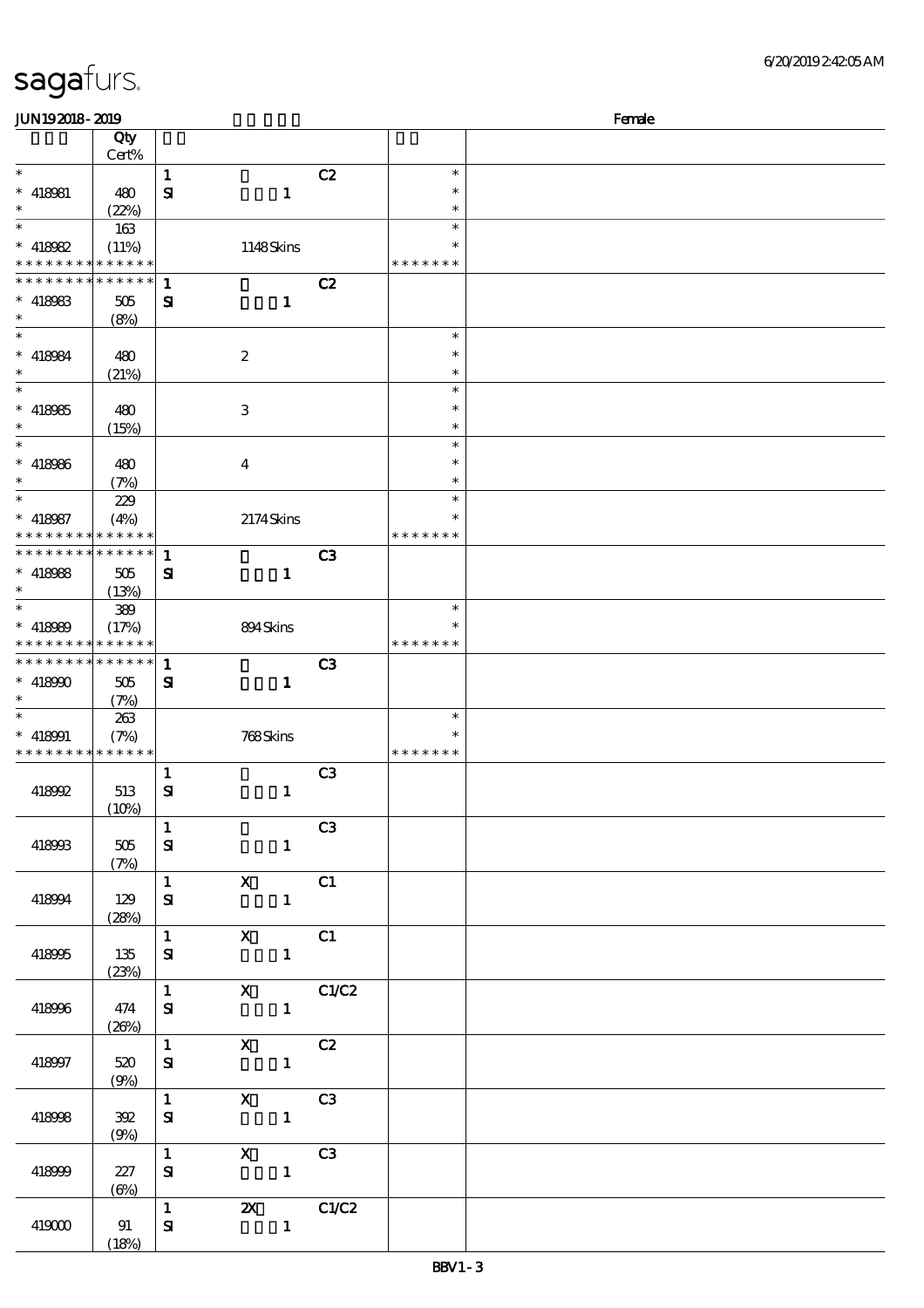| JUN192018-2019                                                     |                                 |                            |                                  |                |                                   | Female |
|--------------------------------------------------------------------|---------------------------------|----------------------------|----------------------------------|----------------|-----------------------------------|--------|
|                                                                    | Qty                             |                            |                                  |                |                                   |        |
|                                                                    | Cert%                           |                            |                                  |                |                                   |        |
| 419001                                                             | 461<br>(16%)                    | $\mathbf 1$<br>$\bf S\!I$  | $X$ / $ZX$<br>$\mathbf{1}$       | C3             |                                   |        |
| 419002                                                             | 89<br>(25%)                     | $\mathbf{1}$<br>${\bf s}$  | $\boldsymbol{2}$                 | C1/C2          |                                   |        |
| 419003                                                             | 180<br>(22%)                    | $\mathbf{1}$<br>${\bf s}$  | $\boldsymbol{z}$                 | C1/C2          |                                   |        |
| 419004                                                             | 257<br>(18%)                    | $\mathbf{1}$<br>$\bf S$    | $\pmb{2}$                        | C1/C2          |                                   |        |
| 419005                                                             | 441<br>(17%)                    | $\mathbf 1$<br>${\bf s}$   | $\boldsymbol{2}$                 | C1/C2          |                                   |        |
| 419006                                                             | 248<br>(28%)                    | $\mathbf{1}$<br>${\bf s}$  | $\pmb{2}$                        | C2             |                                   |        |
| 419007                                                             | 90<br>(11%)                     | $\mathbf{1}$<br>$\bf S$    | $\mathcal{L}$<br>$\pmb{2}$       | C3             |                                   |        |
| 419008                                                             | 215<br>(19%)                    | $\mathbf{1}$<br>${\bf s}$  | $\pmb{2}$                        | C1             |                                   |        |
| 419009                                                             | 158<br>(20%)                    | $\mathbf{1}$<br>$\bf S\!I$ | $\boldsymbol{z}$                 | C1             |                                   |        |
| * * * * * * * *<br>$* 419010$<br>$\ast$                            | * * * * * *<br>505<br>(20%)     | $\mathbf{1}$<br>${\bf s}$  | $\boldsymbol{2}$                 | <b>C1/C2</b>   |                                   |        |
| $\ast$<br>$* 419011$<br>* * * * * * * * <mark>* * * * * * *</mark> | 343<br>(20%)                    |                            | 848Skins                         |                | $\ast$<br>$\ast$<br>* * * * * * * |        |
| 419012                                                             | 413<br>(21%)                    | $\mathbf{1}$<br>${\bf S}$  | $\boldsymbol{2}$                 | C1/C2          |                                   |        |
| * * * * * * * *<br>$* 419013$<br>$\ast$                            | $* * * * * * *$<br>485<br>(14%) | $\mathbf{1}$<br>${\bf s}$  | $\boldsymbol{z}$                 | C2             |                                   |        |
| $\ast$<br>$* 419014$<br>* * * * * * * *                            | 59<br>(18%)<br>******           |                            | 544Skins                         |                | $\ast$<br>$\ast$<br>* * * * * * * |        |
| 419015                                                             | 354<br>(15%)                    | $\mathbf{1}$<br>${\bf s}$  | $\boldsymbol{z}$                 | C2             |                                   |        |
| 419016                                                             | 190<br>(13%)                    | $\mathbf{1}$<br>${\bf s}$  | $\boldsymbol{z}$                 | C <sub>3</sub> |                                   |        |
| 419017                                                             | 198<br>(15%)                    | $\mathbf{1}$<br>${\bf s}$  | $\mathbf{X}$<br>$\boldsymbol{z}$ | C1             |                                   |        |
| * * * * * * * *<br>$* 419018$<br>$\ast$                            | * * * * * *<br>505<br>(23%)     | $\mathbf{1}$<br>${\bf s}$  | $\mathbf{X}$<br>$\boldsymbol{z}$ | C1/C2          |                                   |        |
| $\ast$<br>$* 419019$<br>* * * * * * * *                            | 91<br>(31%)<br>$* * * * * * *$  |                            | 596Skins                         |                | $\ast$<br>$\ast$<br>* * * * * * * |        |
| * * * * * * * *<br>$*$ 419020<br>$\ast$                            | * * * * * *<br>495<br>(17%)     | $\mathbf{1}$<br>${\bf s}$  | $\mathbf{x}$<br>$\mathbf{2}$     | C2             |                                   |        |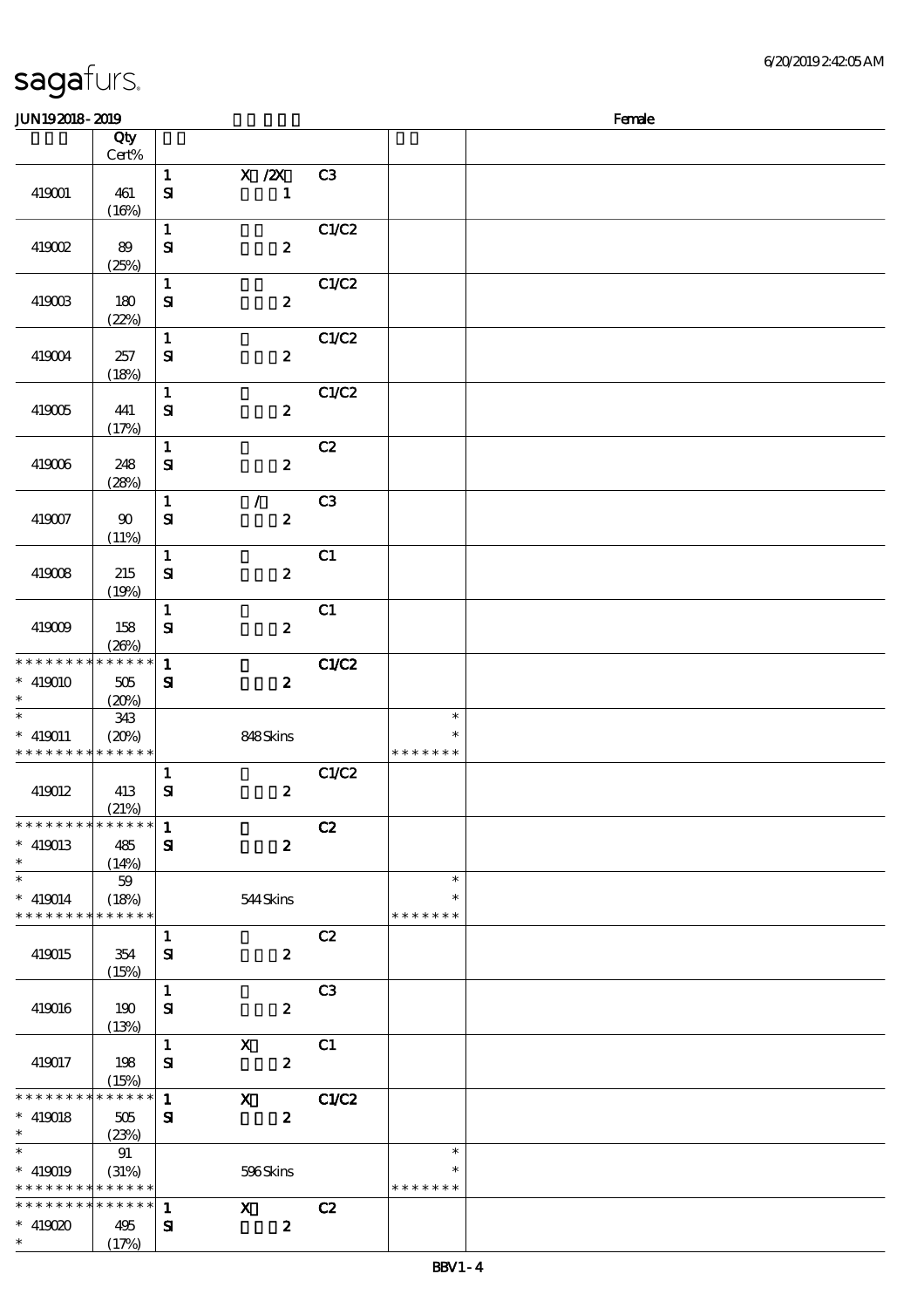| <b>JUN192018-2019</b>                      |                      |                              |                                             |                |                         | Female |
|--------------------------------------------|----------------------|------------------------------|---------------------------------------------|----------------|-------------------------|--------|
|                                            | Qty                  |                              |                                             |                |                         |        |
| $\ast$                                     | Cert%<br>$53\,$      | $\mathbf{1}$                 | $\mathbf{x}$                                | C2             | $\ast$                  |        |
| $* 419021$                                 | (11%)                | ${\bf s}$                    | $\boldsymbol{z}$                            |                | $\ast$                  |        |
| * * * * * * * * * * * * * *                |                      |                              |                                             |                | * * * * * * *           |        |
| 419022                                     | 169                  | $\mathbf{1}$<br>${\bf s}$    | $\mathbf X$<br>$\boldsymbol{z}$             | C3             |                         |        |
|                                            | (17%)                |                              |                                             |                |                         |        |
|                                            |                      | $\mathbf{1}$                 | $\boldsymbol{\mathsf{X}}$                   | C1/C2          |                         |        |
| 419023                                     | 225<br>(29%)         | ${\bf S\!I}$                 | $\boldsymbol{z}$                            |                |                         |        |
|                                            |                      | $\mathbf{1}$                 | X / ZX                                      | C <sub>3</sub> |                         |        |
| 419024                                     | 226                  | ${\bf s}$                    | $\boldsymbol{z}$                            |                |                         |        |
|                                            | (17%)                | $\mathbf{1}$                 | $X$ $N$                                     | C2             |                         |        |
| 419025                                     | 170                  | $\mathbf{B}$                 | $\mathbf{1}$                                |                |                         |        |
|                                            | (18%)                |                              |                                             |                |                         |        |
| * * * * * * * *<br>$* 419026$              | $******$<br>505      | $\mathbf{1}$<br>$\mathbf{B}$ | $\mathcal{F}^{\mathcal{F}}$<br>$\mathbf{1}$ | C2             |                         |        |
| $\ast$                                     | (22%)                |                              |                                             |                |                         |        |
| $\ast$                                     | 351                  |                              |                                             |                | $\ast$                  |        |
| $* 419027$<br>* * * * * * * * * * * * * *  | (19%)                |                              | 856Skins                                    |                | *<br>* * * * * * *      |        |
| * * * * * * * * * * * * * * *              |                      | $\mathbf{1}$                 | $\mathcal{L} =$                             | C2             |                         |        |
| $* 419028$                                 | $505\,$              | $\mathbf{B}$                 | $\mathbf{1}$                                |                |                         |        |
| $\ast$<br>$\ast$                           | (13%)                |                              |                                             |                | $\ast$                  |        |
| $* 419029$                                 | 480                  |                              | $\boldsymbol{2}$                            |                | $\ast$                  |        |
| $\ast$                                     | (16%)                |                              |                                             |                | $\ast$                  |        |
| $\ast$<br>$* 419030$                       | 170<br>(20%)         |                              | 1155Skins                                   |                | $\ast$<br>$\ast$        |        |
| * * * * * * * * <mark>* * * * * * *</mark> |                      |                              |                                             |                | * * * * * * *           |        |
| * * * * * * * * * * * * * * *              |                      | $\mathbf 1$                  | $\boldsymbol{X}$                            | C2             |                         |        |
| $* 419031$<br>$\ast$                       | 505<br>(19%)         | $\mathbf{B}$                 | $\mathbf{1}$                                |                |                         |        |
| $\ast$                                     | 343                  |                              |                                             |                | $\ast$                  |        |
| $* 419032$                                 | (19%)                |                              | 848Skins                                    |                | $\ast$                  |        |
| * * * * * * * * <mark>* * * * * * *</mark> | * * * * *            | 1                            | $\boldsymbol{X}$                            | C2             | * * * * * * *           |        |
| $*$ 419033                                 | 505                  | $\mathbf{B}$                 | $\mathbf{1}$                                |                |                         |        |
| $\ast$<br>$\ast$                           | (13%)                |                              |                                             |                |                         |        |
| $* 419034$                                 | 480                  |                              | $\boldsymbol{2}$                            |                | $\ast$<br>$\ast$        |        |
| $\ast$                                     | (16%)                |                              |                                             |                | $\ast$                  |        |
| $\ast$                                     |                      |                              |                                             |                | $\ast$<br>$\ast$        |        |
| $^*$ 419035<br>$\ast$                      | 480<br>(20%)         |                              | 3                                           |                | $\ast$                  |        |
| $\ast$                                     | 266                  |                              |                                             |                | $\ast$                  |        |
| $*$ 419036<br>* * * * * * * *              | (19%)<br>* * * * * * |                              | 1731 Skins                                  |                | $\ast$<br>* * * * * * * |        |
|                                            |                      | $\mathbf{1}$                 | $\mathcal{L} =$                             | C2             |                         |        |
| 419037                                     | 267                  | $\mathbf{B}$                 | $\boldsymbol{z}$                            |                |                         |        |
| * * * * * * * *                            | (16%)<br>******      | $\mathbf{1}$                 | $\boldsymbol{X}$                            | C2             |                         |        |
| $* 419038$                                 | 505                  | $\mathbf{B}$                 | $\boldsymbol{z}$                            |                |                         |        |
| $\ast$                                     | (15%)                |                              |                                             |                |                         |        |
| $\ast$<br>$* 419039$                       | 427<br>(23%)         |                              | 932Skins                                    |                | $\ast$<br>$\ast$        |        |
| * * * * * * * *                            | * * * * * *          |                              |                                             |                | * * * * * * *           |        |
|                                            |                      | $\mathbf{1}$                 | $\mathbf{X}$ / $\mathbf{X}$                 | C1/C2          |                         |        |
| 419040                                     | 122<br>(47%)         | <b>SAGA</b>                  | $\mathbf{1}$                                |                |                         |        |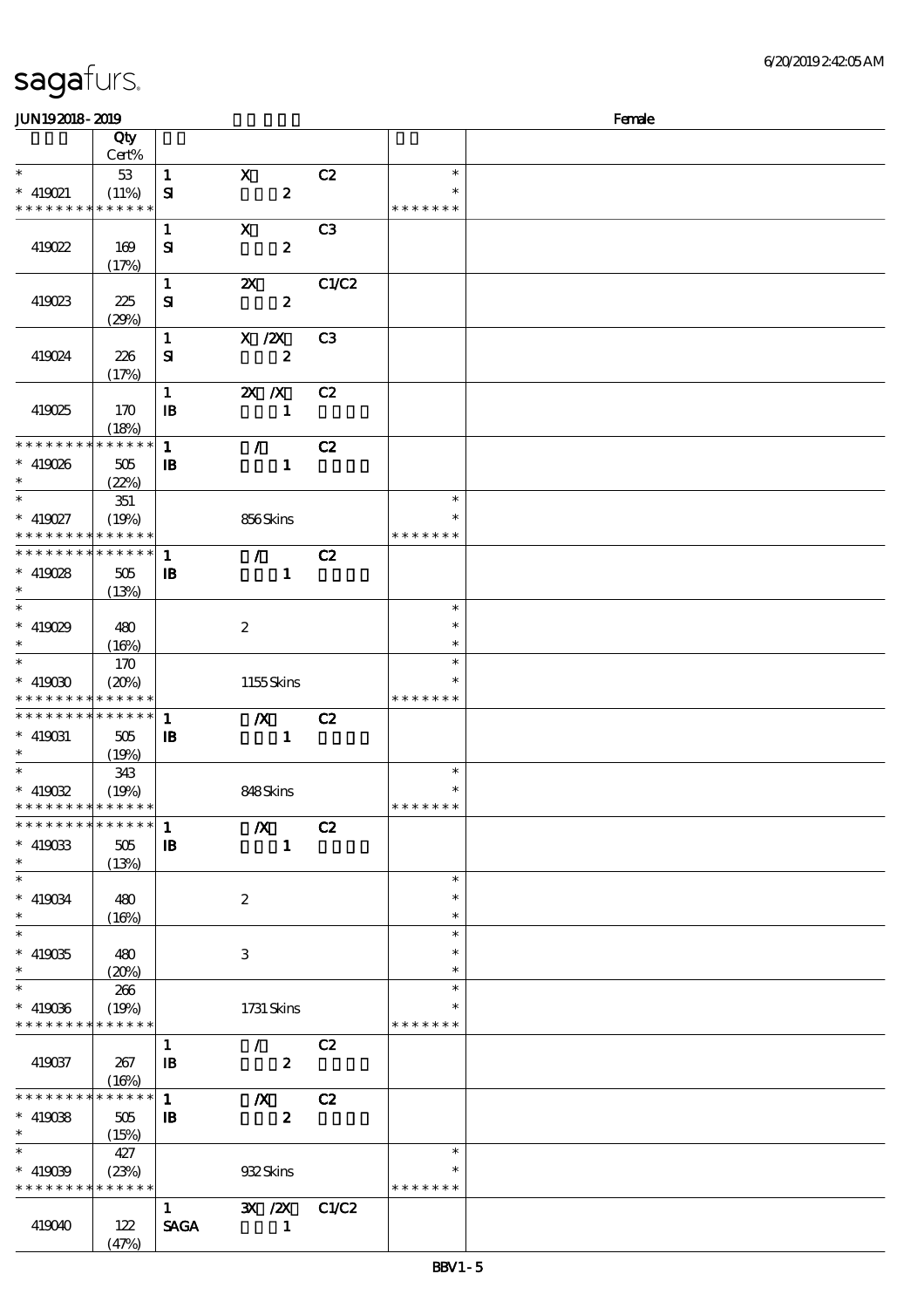| <b>JUN192018-2019</b>    |                       |                                |                                                                                                                                                                                                                                                                                                                                 |       |               | Female |
|--------------------------|-----------------------|--------------------------------|---------------------------------------------------------------------------------------------------------------------------------------------------------------------------------------------------------------------------------------------------------------------------------------------------------------------------------|-------|---------------|--------|
|                          | Qty                   |                                |                                                                                                                                                                                                                                                                                                                                 |       |               |        |
|                          | $Cert\%$              |                                |                                                                                                                                                                                                                                                                                                                                 |       |               |        |
|                          |                       | $1 \quad \blacksquare$         | $\mathbf{Z}$                                                                                                                                                                                                                                                                                                                    | C1/C2 |               |        |
| 419041                   | 194                   | $\operatorname{\mathsf{SAGA}}$ | $\sim$ $\sim$ 1                                                                                                                                                                                                                                                                                                                 |       |               |        |
|                          | (41%)                 |                                |                                                                                                                                                                                                                                                                                                                                 |       |               |        |
|                          |                       | $1 \quad \blacksquare$         | $\mathbf X$                                                                                                                                                                                                                                                                                                                     | C1    |               |        |
| 419042                   | 111                   | <b>SAGA</b>                    | $\mathbf{1}$                                                                                                                                                                                                                                                                                                                    |       |               |        |
|                          | (47%)                 |                                |                                                                                                                                                                                                                                                                                                                                 |       |               |        |
|                          |                       | $1 \qquad \qquad$              | $\mathbf{X}$                                                                                                                                                                                                                                                                                                                    | C1    |               |        |
| 419043                   | 187                   | <b>SAGA</b>                    | $\mathbf{1}$                                                                                                                                                                                                                                                                                                                    |       |               |        |
|                          | (49%)                 |                                |                                                                                                                                                                                                                                                                                                                                 |       |               |        |
|                          |                       | $1 \quad \blacksquare$         | $\mathbf{X}$                                                                                                                                                                                                                                                                                                                    | C1/C2 |               |        |
| 419044                   | 263                   | <b>SAGA</b>                    | $\mathbf{1}$                                                                                                                                                                                                                                                                                                                    |       |               |        |
|                          | (51%)                 |                                |                                                                                                                                                                                                                                                                                                                                 |       |               |        |
|                          |                       | $1 \quad \blacksquare$         | $\mathbf{x}$                                                                                                                                                                                                                                                                                                                    | C2    |               |        |
| 419045                   | 262                   | <b>SAGA</b>                    | $\mathbf{1}$                                                                                                                                                                                                                                                                                                                    |       |               |        |
|                          | (34%)                 |                                |                                                                                                                                                                                                                                                                                                                                 |       |               |        |
| * * * * * * * *          | * * * * * *           | $1 \quad \blacksquare$         | $\mathbf{x}$                                                                                                                                                                                                                                                                                                                    | C2    |               |        |
| $* 419046$               | 485                   | <b>SAGA</b>                    | $\mathbf{1}$                                                                                                                                                                                                                                                                                                                    |       |               |        |
| $\ast$                   | (33%)                 |                                |                                                                                                                                                                                                                                                                                                                                 |       |               |        |
| $\overline{\phantom{0}}$ |                       |                                |                                                                                                                                                                                                                                                                                                                                 |       | $\ast$        |        |
| $* 419047$               | 71                    |                                | $\boldsymbol{2}$                                                                                                                                                                                                                                                                                                                |       | $\ast$        |        |
| $\ast$                   | (40%)                 |                                |                                                                                                                                                                                                                                                                                                                                 |       | $\ast$        |        |
| $\overline{\phantom{0}}$ | 57                    |                                |                                                                                                                                                                                                                                                                                                                                 |       | $\ast$        |        |
| $* 419048$               | (35%)                 |                                | 613Skins                                                                                                                                                                                                                                                                                                                        |       | $\ast$        |        |
| * * * * * * * *          | * * * * * *           |                                |                                                                                                                                                                                                                                                                                                                                 |       | * * * * * * * |        |
|                          |                       | $\mathbf{1}$                   | $\mathbf X$ and $\mathbf X$ and $\mathbf X$ and $\mathbf X$ and $\mathbf X$ and $\mathbf X$ and $\mathbf X$ and $\mathbf X$ and $\mathbf X$ and $\mathbf X$ and $\mathbf X$ and $\mathbf X$ and $\mathbf X$ and $\mathbf X$ and $\mathbf X$ and $\mathbf X$ and $\mathbf X$ and $\mathbf X$ and $\mathbf X$ and $\mathbf X$ and | C3    |               |        |
| 419049                   | 135                   | <b>SAGA</b>                    | $\mathbf{1}$                                                                                                                                                                                                                                                                                                                    |       |               |        |
|                          | (32%)                 |                                |                                                                                                                                                                                                                                                                                                                                 |       |               |        |
|                          |                       | 1                              |                                                                                                                                                                                                                                                                                                                                 | C1    |               |        |
| 419050                   | 338                   | <b>SAGA</b>                    | $\mathbf{1}$                                                                                                                                                                                                                                                                                                                    |       |               |        |
| * * * * * * * *          | (49%)                 |                                |                                                                                                                                                                                                                                                                                                                                 |       |               |        |
|                          | * * * * * *           | $1 -$                          |                                                                                                                                                                                                                                                                                                                                 | C1    |               |        |
| $* 419051$               | 485                   | <b>SAGA</b>                    | $\mathbf{1}$                                                                                                                                                                                                                                                                                                                    |       |               |        |
| $\ast$                   | (40%)                 |                                |                                                                                                                                                                                                                                                                                                                                 |       | $\ast$        |        |
| $* 419052$               |                       |                                |                                                                                                                                                                                                                                                                                                                                 |       | $\ast$        |        |
| $*$ $*$                  | 240<br>(30%)          |                                | $\boldsymbol{2}$                                                                                                                                                                                                                                                                                                                |       | $\ast$        |        |
| $\ast$                   | $\boldsymbol{\omega}$ |                                |                                                                                                                                                                                                                                                                                                                                 |       | $\ast$        |        |
| $* 419053$               | (35%)                 |                                | 785Skins                                                                                                                                                                                                                                                                                                                        |       | $\ast$        |        |
| * * * * * * * *          | * * * * * *           |                                |                                                                                                                                                                                                                                                                                                                                 |       | * * * * * * * |        |
|                          |                       | $\mathbf{1}$                   |                                                                                                                                                                                                                                                                                                                                 | C1    |               |        |
| 419054                   | 255                   | <b>SAGA</b>                    | $\mathbf{1}$                                                                                                                                                                                                                                                                                                                    |       |               |        |
|                          | (58%)                 |                                |                                                                                                                                                                                                                                                                                                                                 |       |               |        |
| * * * * * * * *          | * * * * * *           | $\mathbf{1}$                   |                                                                                                                                                                                                                                                                                                                                 | C2    |               |        |
| $* 419055$               | 485                   | <b>SAGA</b>                    | $\mathbf{1}$                                                                                                                                                                                                                                                                                                                    |       |               |        |
| $\ast$                   | (40%)                 |                                |                                                                                                                                                                                                                                                                                                                                 |       |               |        |
| $\overline{\phantom{0}}$ | 417                   |                                |                                                                                                                                                                                                                                                                                                                                 |       | $\ast$        |        |
| $* 419066$               | (32%)                 |                                | 902Skins                                                                                                                                                                                                                                                                                                                        |       | ∗             |        |
| * * * * * * * *          | * * * * * *           |                                |                                                                                                                                                                                                                                                                                                                                 |       | * * * * * * * |        |
| * * * * * * * *          | * * * * * *           | $\mathbf{1}$                   |                                                                                                                                                                                                                                                                                                                                 | C2    |               |        |
| $* 419057$               | 485                   | <b>SAGA</b>                    | $\mathbf{1}$                                                                                                                                                                                                                                                                                                                    |       |               |        |
| $*$                      | (22%)                 |                                |                                                                                                                                                                                                                                                                                                                                 |       |               |        |
| $\overline{\ast}$        |                       |                                |                                                                                                                                                                                                                                                                                                                                 |       | $\ast$        |        |
| $* 419058$               | 460                   |                                | $\boldsymbol{2}$                                                                                                                                                                                                                                                                                                                |       | $\ast$        |        |
| $\ast$                   | (37%)                 |                                |                                                                                                                                                                                                                                                                                                                                 |       | $\ast$        |        |
| $\ast$                   |                       |                                |                                                                                                                                                                                                                                                                                                                                 |       | $\ast$        |        |
| $* 419059$               | 460                   |                                | $\ensuremath{\mathbf{3}}$                                                                                                                                                                                                                                                                                                       |       | $\ast$        |        |
| $\ast$                   | (28%)                 |                                |                                                                                                                                                                                                                                                                                                                                 |       | $\ast$        |        |
| $\ast$                   |                       |                                |                                                                                                                                                                                                                                                                                                                                 |       | $\ast$        |        |
| $* 419000$               | 460                   |                                | $\overline{4}$                                                                                                                                                                                                                                                                                                                  |       | $\ast$        |        |
| $\ast$                   | (28%)                 |                                |                                                                                                                                                                                                                                                                                                                                 |       | $\ast$        |        |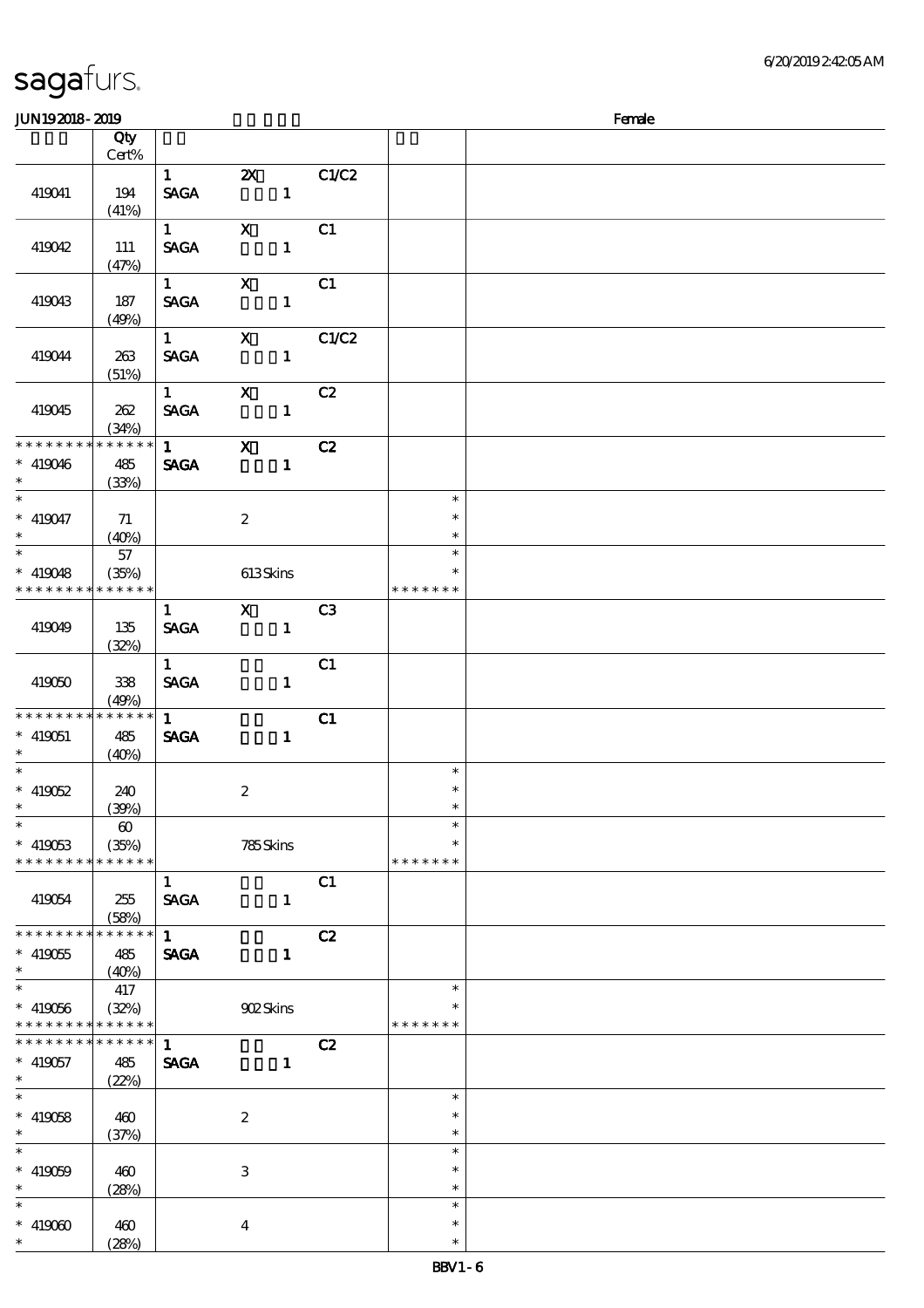| <b>JUN192018-2019</b>                          |                 |              |                         |                |               | Female |
|------------------------------------------------|-----------------|--------------|-------------------------|----------------|---------------|--------|
|                                                | Qty             |              |                         |                |               |        |
|                                                | Cert%           |              |                         |                |               |        |
| $\ast$                                         |                 | $\mathbf{1}$ |                         | C2             | $\ast$        |        |
| $* 419061$                                     | 126             | <b>SAGA</b>  | $\mathbf{1}$            |                | $\ast$        |        |
| $\ast$                                         | (48%)           |              |                         |                | $\ast$        |        |
| $\ast$                                         | 107             |              |                         |                | $\ast$        |        |
| $* 419062$                                     | (31%)           |              | 2008Skins               |                | $\ast$        |        |
| * * * * * * * * * * * * * *                    |                 |              |                         |                | * * * * * * * |        |
| * * * * * * * *                                | $* * * * * * *$ | $\mathbf{1}$ |                         |                |               |        |
|                                                |                 |              |                         | C2             |               |        |
| $* 419063$                                     | 485             | <b>SAGA</b>  | $\mathbf{1}$            |                |               |        |
| $\ast$                                         | (51%)           |              |                         |                |               |        |
| $\ast$                                         | 217             |              |                         |                | $\ast$        |        |
| $* 419064$                                     | (30%)           |              | <b>702Skins</b>         |                | ∗             |        |
| * * * * * * * *                                | * * * * * *     |              |                         |                | * * * * * * * |        |
|                                                |                 | $\mathbf{1}$ |                         | C <sub>3</sub> |               |        |
| 419065                                         | 398             | <b>SAGA</b>  | $\mathbf{1}$            |                |               |        |
|                                                | (20%)           |              |                         |                |               |        |
| * * * * * * * *                                | * * * * * *     | $\mathbf{1}$ |                         | C <sub>3</sub> |               |        |
| $* 419066$                                     | 485             | <b>SAGA</b>  | $\mathbf{1}$            |                |               |        |
| $\ast$                                         |                 |              |                         |                |               |        |
| $\overline{\ast}$                              | (20%)           |              |                         |                | $\ast$        |        |
|                                                |                 |              |                         |                |               |        |
| $* 419067$                                     | 231             |              | $\boldsymbol{2}$        |                | $\ast$        |        |
| $\ast$                                         | (16%)           |              |                         |                | $\ast$        |        |
| $\ast$                                         | $53\,$          |              |                         |                | $\ast$        |        |
| $*$ 419068                                     | (54%)           |              | 769Skins                |                | $\ast$        |        |
| * * * * * * * *                                | * * * * * *     |              |                         |                | * * * * * * * |        |
|                                                |                 | $\mathbf{1}$ |                         | C <sub>3</sub> |               |        |
| 419069                                         | 268             | <b>SAGA</b>  | $\mathbf{1}$            |                |               |        |
|                                                | (33%)           |              |                         |                |               |        |
| * * * * * * * *                                | * * * * * *     | $\mathbf{1}$ |                         | C1             |               |        |
| $* 419070$                                     |                 |              |                         |                |               |        |
| $\ast$                                         | 485             | <b>SAGA</b>  | $\mathbf{1}$            |                |               |        |
| $\ast$                                         | (54%)           |              |                         |                |               |        |
|                                                | 241             |              |                         |                | $\ast$        |        |
| $*$ 419071                                     | (46%)           |              | $726S$ kins             |                | $\ast$        |        |
| * * * * * * * *<br>* * * * * * * * * * * * * * | * * * * * *     |              |                         |                | * * * * * * * |        |
|                                                |                 | 1            |                         | C2             |               |        |
| $* 419072$                                     | 485             | <b>SAGA</b>  | $\mathbf{1}$            |                |               |        |
|                                                | (28%)           |              |                         |                |               |        |
|                                                |                 |              |                         |                | $\ast$        |        |
| $*$ 419073                                     | 460             |              | $\boldsymbol{2}$        |                | $\ast$        |        |
| $\ast$                                         | (41%)           |              |                         |                | $\ast$        |        |
| $\ast$                                         |                 |              |                         |                | $\ast$        |        |
| $* 419074$                                     | 460             |              | 3                       |                | $\ast$        |        |
| $\ast$                                         | (33%)           |              |                         |                | $\ast$        |        |
| $\overline{\ast}$                              |                 |              |                         |                | $\ast$        |        |
| $* 419075$                                     | 460             |              | $\overline{\mathbf{4}}$ |                | $\ast$        |        |
| $\ast$                                         | (41%)           |              |                         |                | $\ast$        |        |
| $\ast$                                         | 115             |              |                         |                | $\ast$        |        |
|                                                |                 |              |                         |                | ∗             |        |
| $* 419076$                                     | (42%)           |              | 1980Skins               |                |               |        |
| * * * * * * * *                                | * * * * * *     |              |                         |                | * * * * * * * |        |
| * * * * * * * *                                | $******$        | $\mathbf{1}$ |                         | C2             |               |        |
| $* 419077$                                     | 485             | <b>SAGA</b>  | $\mathbf{1}$            |                |               |        |
| $\ast$                                         | (20%)           |              |                         |                |               |        |
| $\ast$                                         |                 |              |                         |                | $\ast$        |        |
| $* 419078$                                     | 460             |              | $\boldsymbol{2}$        |                | $\ast$        |        |
| $\ast$                                         | (24%)           |              |                         |                | $\ast$        |        |
|                                                |                 |              |                         |                | $\ast$        |        |
| $* 419079$                                     | 460             |              | 3                       |                | $\ast$        |        |
| $\ast$                                         | (24%)           |              |                         |                | $\ast$        |        |
|                                                |                 |              |                         |                | $\ast$        |        |
|                                                |                 |              |                         |                | $\ast$        |        |
| $* 419080$                                     | 460             |              | $\boldsymbol{4}$        |                |               |        |
|                                                | (33%)           |              |                         |                | $\ast$        |        |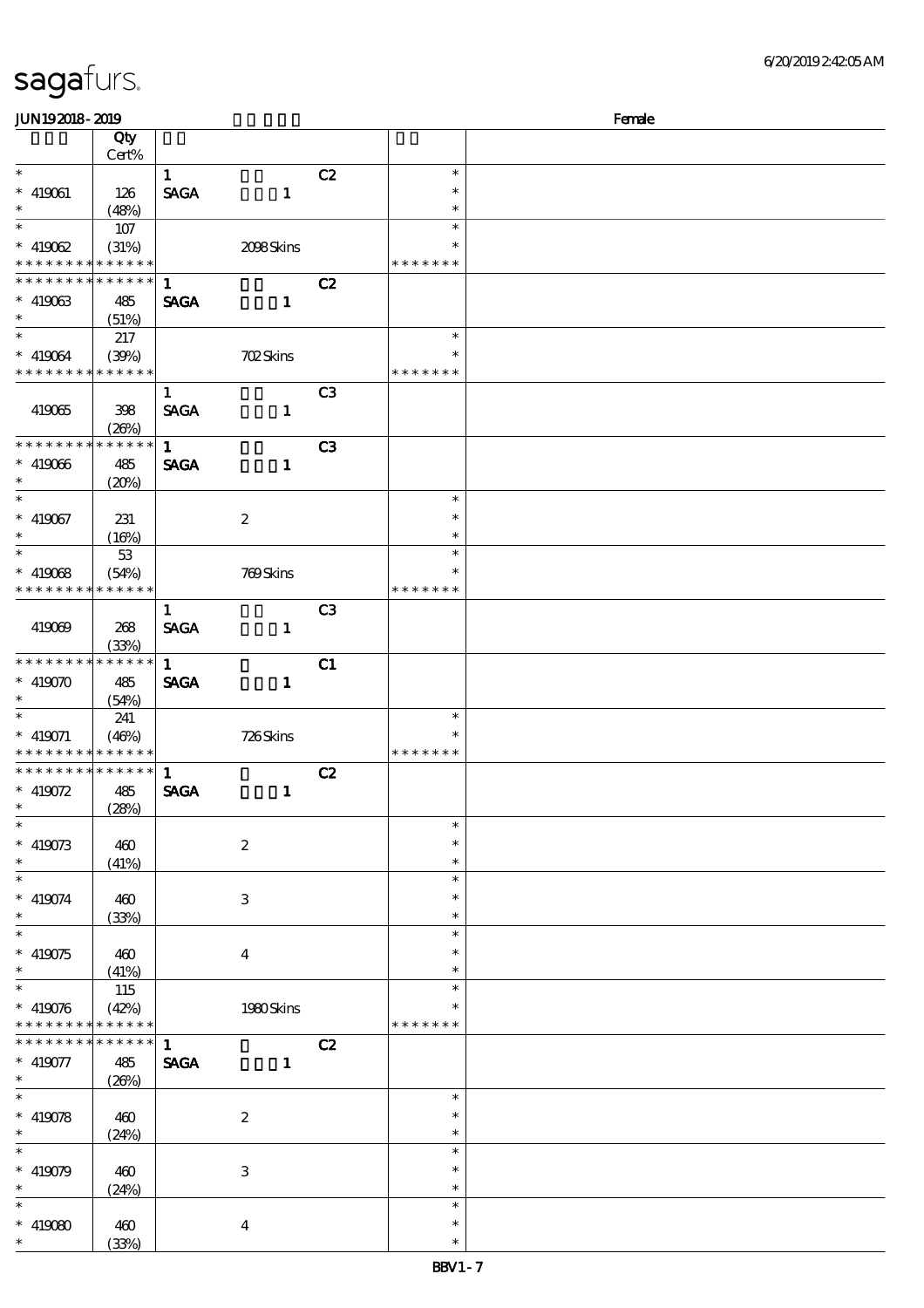| <b>JUN192018-2019</b>                    |                 |              |                  |    |               | Female |
|------------------------------------------|-----------------|--------------|------------------|----|---------------|--------|
|                                          | Qty             |              |                  |    |               |        |
|                                          | Cert%           |              |                  |    |               |        |
| $\ast$                                   |                 | $\mathbf{1}$ |                  | C2 | $\ast$        |        |
| $* 419081$                               | 460             | <b>SAGA</b>  | $\mathbf{1}$     |    | $\ast$        |        |
| $\ast$                                   | (28%)           |              |                  |    | $\ast$        |        |
| $\overline{\phantom{0}}$                 |                 |              |                  |    | $\ast$        |        |
|                                          |                 |              |                  |    | $\ast$        |        |
| $* 419082$                               | 460             |              | 6                |    |               |        |
| $\ast$<br>$\overline{\phantom{a}^*}$     | (31%)           |              |                  |    | $\ast$        |        |
|                                          |                 |              |                  |    | $\ast$        |        |
| $*$ 419083                               | 460             |              | $\tau$           |    | $\ast$        |        |
| $\ast$                                   | (25%)           |              |                  |    | $\ast$        |        |
| $\overline{\phantom{a}^*}$               |                 |              |                  |    | $\ast$        |        |
| $* 419084$                               | 460             |              | 8                |    | $\ast$        |        |
| $\ast$                                   | (15%)           |              |                  |    | $\ast$        |        |
| $\overline{\phantom{0}}$                 |                 |              |                  |    | $\ast$        |        |
| $* 419085$                               | 203             |              | $\boldsymbol{9}$ |    | $\ast$        |        |
| $\ast$                                   | (50%)           |              |                  |    | $\ast$        |        |
| $\overline{\ast}$                        |                 |              |                  |    | $\ast$        |        |
|                                          | 88              |              |                  |    | $\ast$        |        |
| $* 419086$                               | (18%)           |              | 3996Skins        |    |               |        |
| * * * * * * * * * * * * * *              |                 |              |                  |    | * * * * * * * |        |
| * * * * * * * * * * * * * *              |                 | $\mathbf{1}$ |                  | C2 |               |        |
| $* 419087$                               | 460             | <b>SAGA</b>  | $\mathbf{1}$     |    |               |        |
| $\ast$                                   | (41%)           |              |                  |    |               |        |
| $\overline{\ast}$                        | 460             |              |                  |    | $\ast$        |        |
| $*$ 419088                               | (20%)           |              | 920 Skins        |    | $\ast$        |        |
| * * * * * * * *                          | * * * * * *     |              |                  |    | * * * * * * * |        |
|                                          |                 | $\mathbf{1}$ |                  | C2 |               |        |
| 419089                                   | 336             | <b>SAGA</b>  | $\mathbf{1}$     |    |               |        |
|                                          | (14%)           |              |                  |    |               |        |
| * * * * * * * *                          | * * * * * *     | $\mathbf{1}$ |                  | C3 |               |        |
|                                          |                 |              |                  |    |               |        |
| $* 419090$                               | 485             | <b>SAGA</b>  | $\mathbf{1}$     |    |               |        |
| $\ast$                                   | (29%)           |              |                  |    |               |        |
| $\ast$                                   |                 |              |                  |    | $\ast$        |        |
| $* 419091$                               | 460             |              | $\boldsymbol{2}$ |    | $\ast$        |        |
| $\ast$                                   | (22%)           |              |                  |    | $\ast$        |        |
| $\ast$                                   | 54              |              |                  |    | $\ast$        |        |
| $*$ 419092                               | (22%)           |              | 999Skins         |    | $\ast$        |        |
| * * * * * * * * * * * * * *              |                 |              |                  |    | *******       |        |
| * * * * * * * * * * * * * * *            |                 | $\mathbf{1}$ |                  | C3 |               |        |
| $* 41900B$                               | 485             | <b>SAGA</b>  | $\mathbf{1}$     |    |               |        |
| $\ast$                                   | (28%)           |              |                  |    |               |        |
| $\overline{\phantom{0}}$                 |                 |              |                  |    | $\ast$        |        |
|                                          | $\Theta$        |              |                  |    | $\ast$        |        |
| $* 419094$                               | (10%)           |              | $554$ Skins      |    |               |        |
| * * * * * * * *                          | $* * * * * * *$ |              |                  |    | * * * * * * * |        |
| * * * * * * * * <mark>* * * * * *</mark> |                 | $\mathbf{1}$ |                  | C1 |               |        |
| $* 419005$                               | 485             | <b>SAGA</b>  | $\mathbf{1}$     |    |               |        |
| $\ast$                                   | (44%)           |              |                  |    |               |        |
| $\overline{\phantom{0}}$                 | 441             |              |                  |    | $\ast$        |        |
| $* 419096$                               | (42%)           |              | 926Skins         |    |               |        |
| * * * * * * * * * * * * * *              |                 |              |                  |    | * * * * * * * |        |
| * * * * * * * * * * * * * * *            |                 | 1            |                  | C2 |               |        |
| $* 419097$                               | 485             | <b>SAGA</b>  | $\mathbf{1}$     |    |               |        |
| $\ast$                                   | (46%)           |              |                  |    |               |        |
| $\overline{\ast}$                        |                 |              |                  |    | $\ast$        |        |
|                                          |                 |              |                  |    | $\ast$        |        |
| $* 419008$<br>$\ast$                     | 460             |              | $\boldsymbol{2}$ |    |               |        |
|                                          | (28%)           |              |                  |    | $\ast$        |        |
| $\ast$                                   |                 |              |                  |    | $\ast$        |        |
| $* 419099$                               | 460             |              | 3                |    | $\ast$        |        |
| $\ast$                                   | (30%)           |              |                  |    | $\ast$        |        |
| $\overline{\phantom{a}}$                 |                 |              |                  |    | $\ast$        |        |
| $* 419100$                               | 460             |              | $\bf{4}$         |    | $\ast$        |        |
| $\ast$                                   | (30%)           |              |                  |    | $\ast$        |        |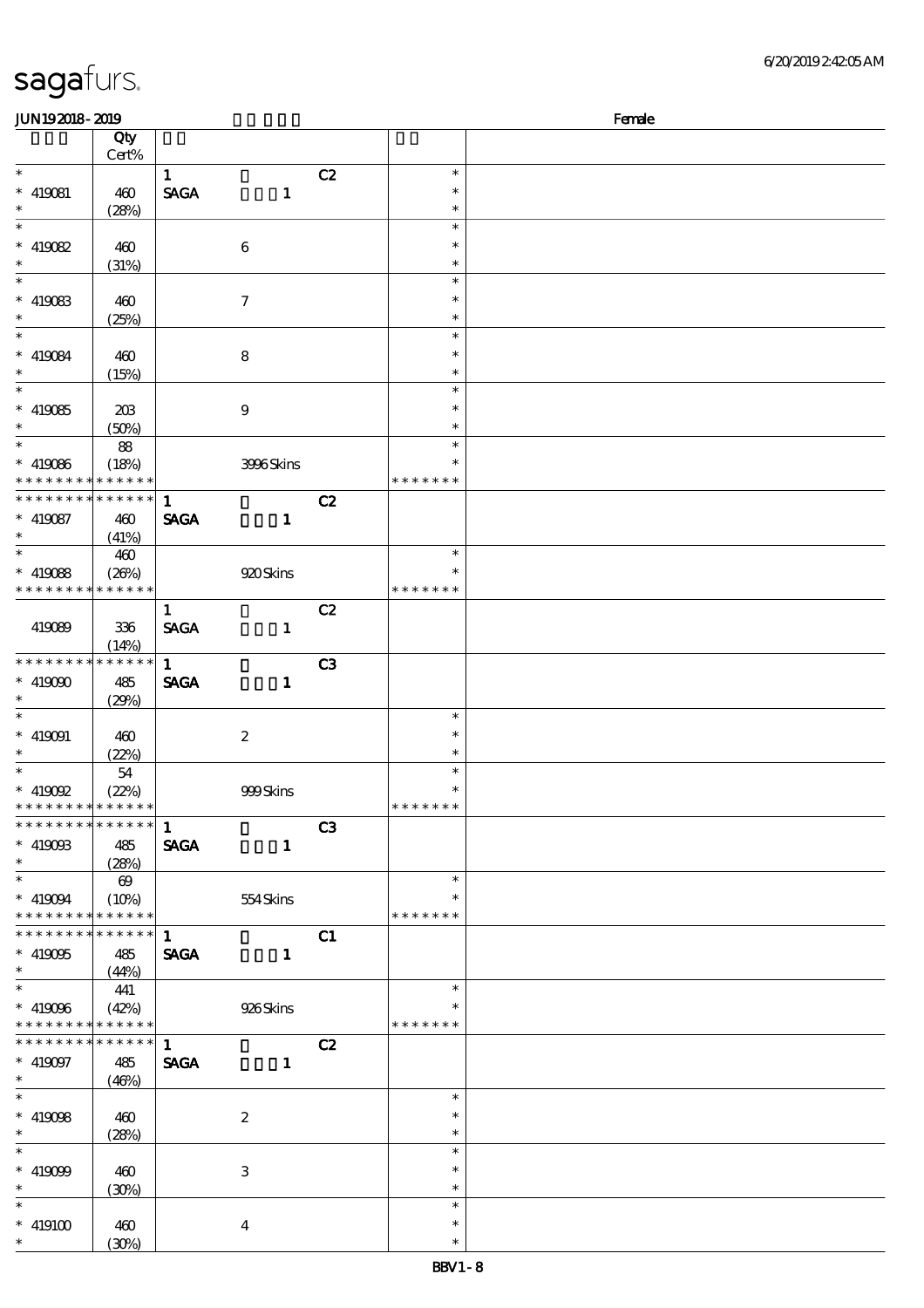| JUN192018-2019                      |                                |                                |                  |    |                         | Female |
|-------------------------------------|--------------------------------|--------------------------------|------------------|----|-------------------------|--------|
|                                     | Qty                            |                                |                  |    |                         |        |
| $\ast$                              | Cert%                          | $\mathbf{1}$                   |                  | C2 | $\ast$                  |        |
| $\hspace{0.1cm}^*$ 419101           | 460                            | $\operatorname{\mathsf{SAGA}}$ | $\mathbf{1}$     |    | $\ast$                  |        |
| $\ast$                              | (35%)                          |                                |                  |    | $\ast$                  |        |
| $\ast$                              |                                |                                |                  |    | $\ast$                  |        |
| $*$ 419102<br>$\ast$                | 460                            |                                | $\,6\,$          |    | $\ast$                  |        |
| $\overline{\phantom{0}}$            | (30%)<br>$366\,$               |                                |                  |    | $\ast$<br>$\ast$        |        |
| $^*$ 419103 $\,$                    | (33%)                          |                                | $3151\,$ Skins   |    | $\ast$                  |        |
| * * * * * * * * * * * * * *         |                                |                                |                  |    | * * * * * * *           |        |
| * * * * * * * *                     | $* * * * * * *$                | $\mathbf{1}$                   |                  | C2 |                         |        |
| $\hspace{0.1cm}^*$ 419104<br>$\ast$ | 485                            | <b>SAGA</b>                    | $\mathbf{1}$     |    |                         |        |
| $\ast$                              | (14%)                          |                                |                  |    | $\ast$                  |        |
| $^*$ 419105 $\,$                    | 460                            |                                | $\boldsymbol{2}$ |    | $\ast$                  |        |
| $\ast$                              | (21%)                          |                                |                  |    | $\ast$                  |        |
| $\ast$                              |                                |                                |                  |    | $\ast$                  |        |
| $^*$ 419106 $\,$<br>$\ast$          | 460<br>(25%)                   |                                | $\,3\,$          |    | $\ast$<br>$\ast$        |        |
| $\overline{\ast}$                   |                                |                                |                  |    | $\ast$                  |        |
| $* 419107$                          | 460                            |                                | $\boldsymbol{4}$ |    | $\ast$                  |        |
| $\ast$                              | (22%)                          |                                |                  |    | $\ast$                  |        |
| $\ast$                              |                                |                                |                  |    | $\ast$<br>$\ast$        |        |
| $* 419108$<br>$\ast$                | 460<br>(29%)                   |                                | $\mathbf 5$      |    | $\ast$                  |        |
| $*$                                 |                                |                                |                  |    | $\ast$                  |        |
| $^*$ 419109 $\,$                    | 460                            |                                | $\,6\,$          |    | $\ast$                  |        |
| $\ast$<br>$\overline{\ast}$         | (21%)                          |                                |                  |    | $\ast$                  |        |
| $* 419110$                          | 460                            |                                | $\boldsymbol{7}$ |    | $\ast$<br>$\ast$        |        |
| $\ast$                              | (17%)                          |                                |                  |    | $\ast$                  |        |
| $\ast$                              |                                |                                |                  |    | $\ast$                  |        |
| $*$ 419111                          | 460                            |                                | $\bf 8$          |    | $\ast$                  |        |
| $\ast$<br>$\ast$                    | (29%)                          |                                |                  |    | $\ast$<br>$\ast$        |        |
| $* 419112$                          | 460                            |                                | $\boldsymbol{9}$ |    | $\ast$                  |        |
| $\ast$                              | (23%)                          |                                |                  |    | $\ast$                  |        |
| $\ast$                              |                                |                                |                  |    | $\ast$                  |        |
| $*$ 419113<br>$\ast$                | 460                            |                                | 10               |    | $\ast$                  |        |
| $\overline{\phantom{0}}$            | (22%)                          |                                |                  |    | $\ast$<br>$\ast$        |        |
| $* 419114$                          | 421                            |                                | $11\,$           |    | $\ast$                  |        |
| $\ast$                              | (20%)                          |                                |                  |    | $\ast$                  |        |
| $\overline{\ast}$                   | 134                            |                                |                  |    | $\ast$                  |        |
| $* 419115$<br>* * * * * * * *       | (44%)<br>* * * * * *           |                                | $5180$ Skins     |    | $\ast$<br>* * * * * * * |        |
| * * * * * * * *                     | * * * * * *                    | $\mathbf{1}$                   |                  | C3 |                         |        |
| $* 419116$                          | 486                            | <b>SAGA</b>                    | $\mathbf{1}$     |    |                         |        |
| $\ast$                              | (28%)                          |                                |                  |    |                         |        |
| $\ast$<br>$* 419117$                |                                |                                | $\boldsymbol{2}$ |    | $\ast$<br>$\ast$        |        |
| $\ast$                              | 460<br>(30%)                   |                                |                  |    | $\ast$                  |        |
| $\ast$                              | 269                            |                                |                  |    | $\ast$                  |        |
| $* 419118$                          | (20%)                          |                                | 1215Skins        |    | $\ast$                  |        |
| * * * * * * * *<br>* * * * * * *    | * * * * * *<br>$* * * * * * *$ |                                |                  |    | * * * * * * *           |        |
| $* 419119$                          | 485                            | $\mathbf{1}$<br><b>SAGA</b>    | $\mathbf{1}$     | C3 |                         |        |
| $\ast$                              | (10%)                          |                                |                  |    |                         |        |
| $\ast$                              |                                |                                |                  |    | $\ast$                  |        |
| $* 419120$                          | 460                            |                                | $\boldsymbol{2}$ |    | $\ast$                  |        |
| $\ast$                              | (17%)                          |                                |                  |    | $\ast$                  |        |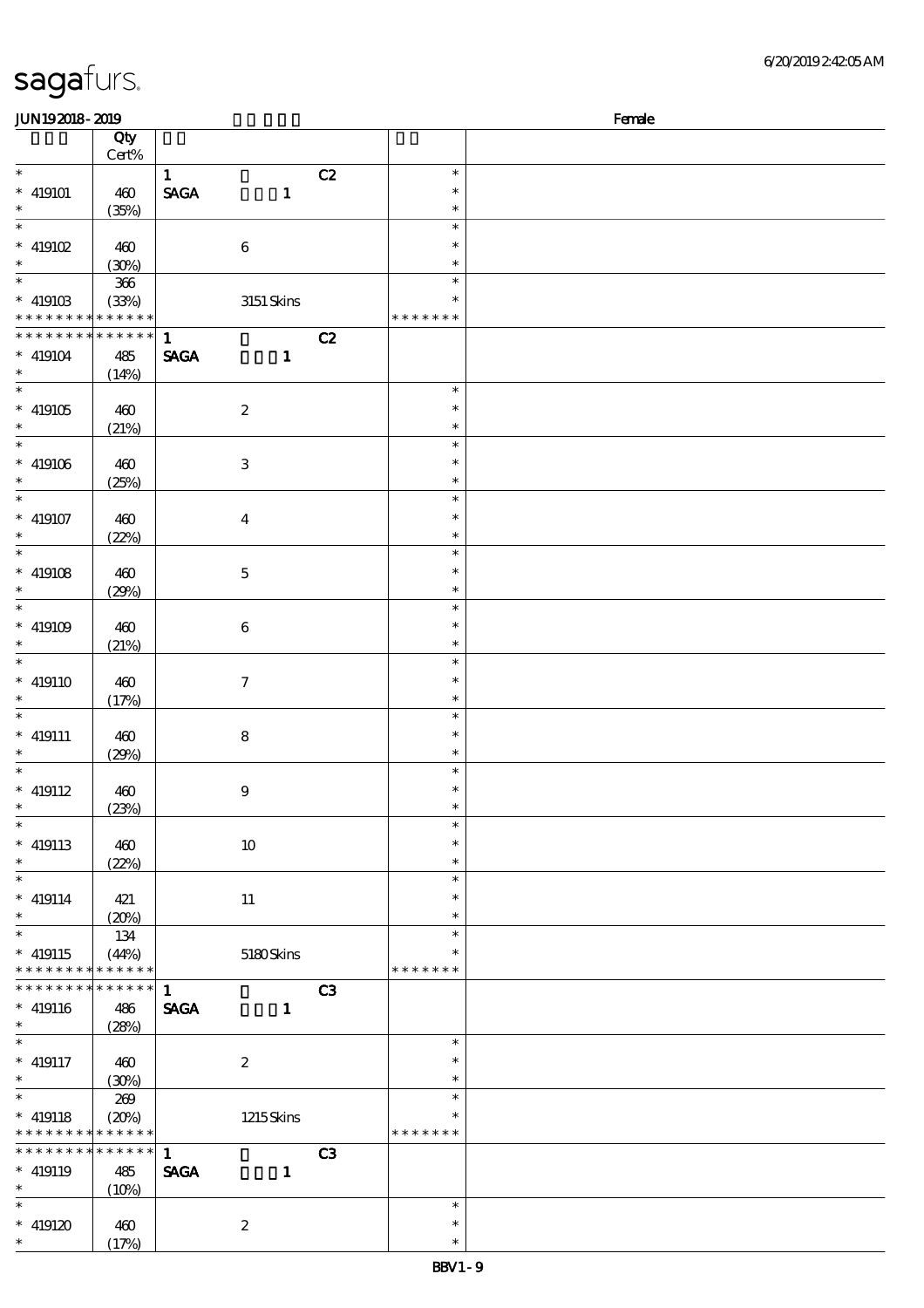| <b>JUN192018-2019</b>         |                 |              |                           |    |               | Female |
|-------------------------------|-----------------|--------------|---------------------------|----|---------------|--------|
|                               | Qty             |              |                           |    |               |        |
|                               | Cert%           |              |                           |    |               |        |
| $\ast$                        |                 | $\mathbf{1}$ |                           | C3 | $\ast$        |        |
| $*$ 419121                    | 460             | <b>SAGA</b>  | $\mathbf{1}$              |    | $\ast$        |        |
| $\ast$                        | (13%)           |              |                           |    | $\ast$        |        |
| $\overline{\phantom{0}}$      |                 |              |                           |    | $\ast$        |        |
| $* 419122$                    | 440             |              | $\boldsymbol{4}$          |    | $\ast$        |        |
| $\ast$                        | (9%)            |              |                           |    | $\ast$        |        |
| $\overline{\phantom{a}^*}$    |                 |              |                           |    | $\ast$        |        |
|                               |                 |              |                           |    |               |        |
| $*$ 419123                    | 58              |              | $\mathbf{5}$              |    | $\ast$        |        |
| $\ast$<br>$\overline{\ast}$   | (12%)           |              |                           |    | $\ast$        |        |
|                               | 48              |              |                           |    | $\ast$        |        |
| $* 419124$                    | (37%)           |              | 1951 Skins                |    | $\ast$        |        |
| * * * * * * * * * * * * * *   |                 |              |                           |    | * * * * * * * |        |
| ******** <mark>******</mark>  |                 | $\mathbf{1}$ |                           | C3 |               |        |
| $* 419125$                    | 485             | <b>SAGA</b>  | $\mathbf{1}$              |    |               |        |
| $\ast$                        | (28%)           |              |                           |    |               |        |
| $\overline{\ast}$             |                 |              |                           |    | $\ast$        |        |
| $* 419126$                    | 420             |              | $\boldsymbol{2}$          |    | $\ast$        |        |
| $\ast$                        |                 |              |                           |    | $\ast$        |        |
| $\ast$                        | (9%)            |              |                           |    | $\ast$        |        |
|                               | 67              |              |                           |    |               |        |
| $* 419127$                    | (10%)           |              | 972Skins                  |    | $\ast$        |        |
| * * * * * * * * * * * * * *   |                 |              |                           |    | * * * * * * * |        |
| ******** <mark>*******</mark> |                 | $\mathbf{1}$ |                           | C3 |               |        |
| $* 419128$                    | 485             | <b>SAGA</b>  | $\mathbf{1}$              |    |               |        |
| $\ast$                        | (21%)           |              |                           |    |               |        |
| $\ast$                        |                 |              |                           |    | $\ast$        |        |
| $* 419129$                    | 460             |              | $\boldsymbol{2}$          |    | $\ast$        |        |
| $\ast$                        | (18%)           |              |                           |    | $\ast$        |        |
| $\ast$                        |                 |              |                           |    | $\ast$        |        |
|                               |                 |              |                           |    | *             |        |
| $^*$ 419130 $\,$              | 460             |              | $\ensuremath{\mathbf{3}}$ |    |               |        |
| $\ast$                        | (12%)           |              |                           |    | *             |        |
| $\ast$                        |                 |              |                           |    | $\ast$        |        |
| $*$ 419131                    | 460             |              | $\bf{4}$                  |    | $\ast$        |        |
| $\ast$                        | (12%)           |              |                           |    | $\ast$        |        |
| $\ast$                        | 270             |              |                           |    | $\ast$        |        |
| $* 419132$                    | (20%)           |              | 2135Skins                 |    | $\ast$        |        |
| * * * * * * * * * * * * * *   |                 |              |                           |    | *******       |        |
| ******** <mark>*******</mark> |                 | 1            | $\mathbf{x}$              | C2 |               |        |
| $* 419133$                    | 485             | <b>SAGA</b>  | $\mathbf{1}$              |    |               |        |
| $\ast$                        | (30%)           |              |                           |    |               |        |
| $\ast$                        |                 |              |                           |    | $\ast$        |        |
|                               |                 |              |                           |    |               |        |
| $* 419134$                    | 460             |              | $\boldsymbol{2}$          |    | $\ast$        |        |
| $\ast$                        | (29%)           |              |                           |    | $\ast$        |        |
| $\ast$                        | 311             |              |                           |    | $\ast$        |        |
| $* 419135$                    | (20%)           |              | 1256Skins                 |    |               |        |
| * * * * * * * * * * * * * *   |                 |              |                           |    | * * * * * * * |        |
| * * * * * * * *               | $* * * * * * *$ | 1            | $X$ $C2$                  |    |               |        |
| $* 419136$                    | 485             | <b>SAGA</b>  | $\blacksquare$            |    |               |        |
| $\ast$                        | (19%)           |              |                           |    |               |        |
| $\ast$                        |                 |              |                           |    | $\ast$        |        |
| $*$ 419137                    | 460             |              | $\boldsymbol{z}$          |    | $\ast$        |        |
| $\ast$                        |                 |              |                           |    | $\ast$        |        |
| $\ast$                        | (28%)           |              |                           |    | $\ast$        |        |
|                               |                 |              |                           |    |               |        |
| $* 419138$                    | 460             |              | 3                         |    | $\ast$        |        |
| $\ast$                        | (13%)           |              |                           |    | $\ast$        |        |
| $\ast$                        |                 |              |                           |    | $\ast$        |        |
| $* 419139$                    | 460             |              | $\bf{4}$                  |    | $\ast$        |        |
| $\ast$                        | (16%)           |              |                           |    | $\ast$        |        |
| $\overline{\phantom{a}}$      | 357             |              |                           |    | $\ast$        |        |
| $* 419140$                    | (15%)           |              | 2222Skins                 |    | $\ast$        |        |
| * * * * * * * * * * * * * *   |                 |              |                           |    | * * * * * * * |        |
|                               |                 |              |                           |    |               |        |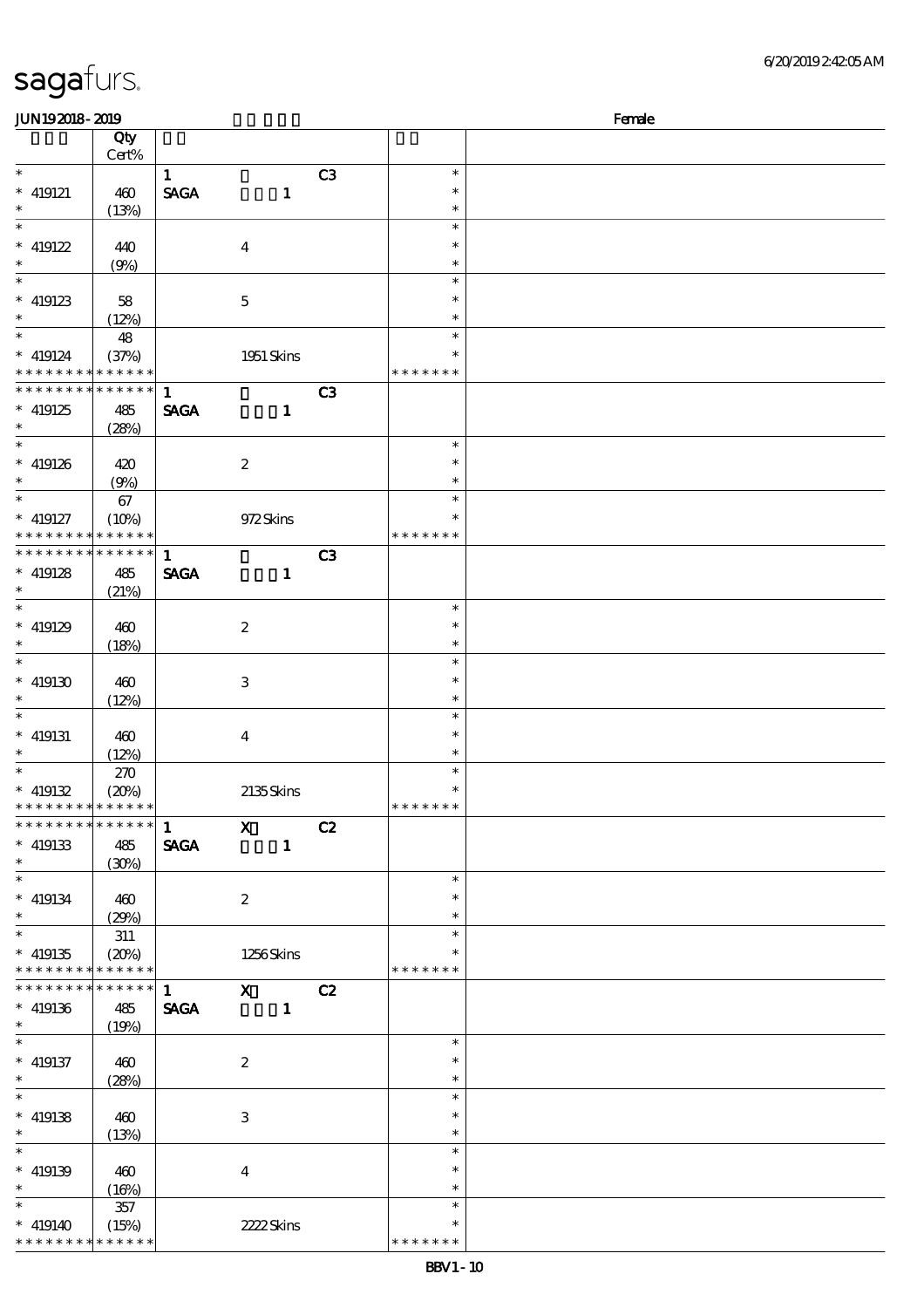| JUN192018-2019                                         |                      |                              |                                                   |       |                         | Female |
|--------------------------------------------------------|----------------------|------------------------------|---------------------------------------------------|-------|-------------------------|--------|
|                                                        | Qty                  |                              |                                                   |       |                         |        |
|                                                        | Cert%                |                              |                                                   |       |                         |        |
| ************** 1                                       |                      |                              | $\mathbf{x}$                                      | C3    |                         |        |
| $* 419141$                                             | 485                  | <b>SAGA</b>                  | $\sim$ $\sim$ 1                                   |       |                         |        |
| $\ast$                                                 | (25%)                |                              |                                                   |       |                         |        |
|                                                        | 76                   |                              |                                                   |       | $\ast$                  |        |
| $*$ 419142                                             | (19%)                |                              | 561 Skins                                         |       | $\ast$                  |        |
| * * * * * * * * <mark>* * * * * *</mark>               |                      |                              |                                                   |       | * * * * * * *           |        |
| * * * * * * * *                                        | ******               |                              | $1$ X                                             | C3    |                         |        |
| $*$ 419143                                             | 485                  | <b>SAGA</b>                  |                                                   |       |                         |        |
| $\ast$                                                 | (13%)                |                              |                                                   |       |                         |        |
| $*$                                                    | 360                  |                              |                                                   |       | $\ast$                  |        |
| $* 419144$<br>* * * * * * * * <mark>* * * * * *</mark> | (10%)                |                              | 845Skins                                          |       | $\ast$<br>* * * * * * * |        |
|                                                        |                      |                              |                                                   |       |                         |        |
|                                                        |                      | $1 \quad$                    | $X \, /ZX$                                        | C1    |                         |        |
| 419145                                                 | 50B                  | <b>SAGA</b>                  | $\sim$ 1                                          |       |                         |        |
|                                                        | (37%)                | $1 \qquad \qquad$            | $\mathbf{x}$                                      | C1    |                         |        |
| 419146                                                 | 119                  | <b>SAGA</b>                  | $\overline{\phantom{a}}$ $\overline{\phantom{a}}$ |       |                         |        |
|                                                        | (18%)                |                              |                                                   |       |                         |        |
|                                                        |                      | $1 \quad \blacksquare$       | $\mathbf{X}$                                      | C2    |                         |        |
| 419147                                                 | 226                  | <b>SACA</b>                  | $\mathbf{1}$                                      |       |                         |        |
|                                                        | (25%)                |                              |                                                   |       |                         |        |
|                                                        |                      | $1 \qquad \qquad$            | $\boldsymbol{\alpha}$                             | C2    |                         |        |
| 419148                                                 | 284                  | <b>SAGA</b>                  | $\mathbf{1}$                                      |       |                         |        |
|                                                        | (17%)                |                              |                                                   |       |                         |        |
|                                                        |                      | $1 \quad \blacksquare$       | $\mathbf{X}$                                      | C3    |                         |        |
| 419149                                                 | 108                  | <b>SAGA</b>                  | $\mathbf{1}$                                      |       |                         |        |
|                                                        | (29%)                |                              |                                                   |       |                         |        |
|                                                        |                      | $1 \quad \blacksquare$       | $\mathbf{x}$                                      | C3    |                         |        |
| 419150                                                 | 116                  | <b>SAGA</b>                  | $\sim$ $\sim$ 1                                   |       |                         |        |
|                                                        | (19%)                |                              |                                                   |       |                         |        |
|                                                        |                      | $1 \quad \blacksquare$       | $\mathbf{x}$                                      | C3    |                         |        |
| 419151                                                 | 248                  | <b>SAGA</b>                  | $\sim$ $-1$                                       |       |                         |        |
|                                                        | (16%)                |                              |                                                   |       |                         |        |
|                                                        |                      | $1 \quad \blacksquare$       | $2X$ /X                                           | C1/C2 |                         |        |
| 419152                                                 | 151                  | $\ensuremath{\mathsf{SAGA}}$ | $\overline{\mathbf{2}}$                           |       |                         |        |
|                                                        | (35%)                |                              |                                                   |       |                         |        |
|                                                        |                      | $\mathbf{1}$                 |                                                   | C1    |                         |        |
| 419153                                                 | 109                  | <b>SAGA</b>                  | $\boldsymbol{z}$                                  |       |                         |        |
|                                                        | (28%)                | $\overline{1}$               |                                                   | C1    |                         |        |
|                                                        | 277                  | SAGA                         |                                                   |       |                         |        |
| 419154                                                 | (35%)                |                              | $\boldsymbol{z}$                                  |       |                         |        |
|                                                        |                      | $1$ $\overline{\phantom{0}}$ |                                                   | C2    |                         |        |
| 419155                                                 | 265                  | <b>SAGA</b>                  | $\boldsymbol{z}$                                  |       |                         |        |
|                                                        | (32%)                |                              |                                                   |       |                         |        |
|                                                        |                      |                              | $1$ $X /$ C3                                      |       |                         |        |
| 419156                                                 | 138                  | <b>SAGA</b>                  | $\boldsymbol{z}$                                  |       |                         |        |
|                                                        | (20%)                |                              |                                                   |       |                         |        |
|                                                        |                      | $1 \quad \blacksquare$       |                                                   | C1    |                         |        |
| 419157                                                 | 372                  | <b>SAGA</b>                  | $\boldsymbol{z}$                                  |       |                         |        |
|                                                        | (37%)                |                              |                                                   |       |                         |        |
| * * * * * * * *                                        | $******$             | $\overline{1}$               |                                                   | C1    |                         |        |
| $*$ 419158                                             | 485                  | <b>SAGA</b>                  | $\boldsymbol{z}$                                  |       |                         |        |
| $\ast$ and $\ast$                                      | (41%)                |                              |                                                   |       |                         |        |
|                                                        |                      |                              |                                                   |       | $\ast$                  |        |
| $* 419159$                                             | 309                  |                              | $\boldsymbol{2}$                                  |       | $\ast$                  |        |
| $\ast$                                                 | (40%)                |                              |                                                   |       | $\ast$<br>$\ast$        |        |
|                                                        | 38                   |                              |                                                   |       | $\ast$                  |        |
| $* 419160$<br>* * * * * * * *                          | (44%)<br>* * * * * * |                              | 832Skins                                          |       | * * * * * * *           |        |
|                                                        |                      |                              |                                                   |       |                         |        |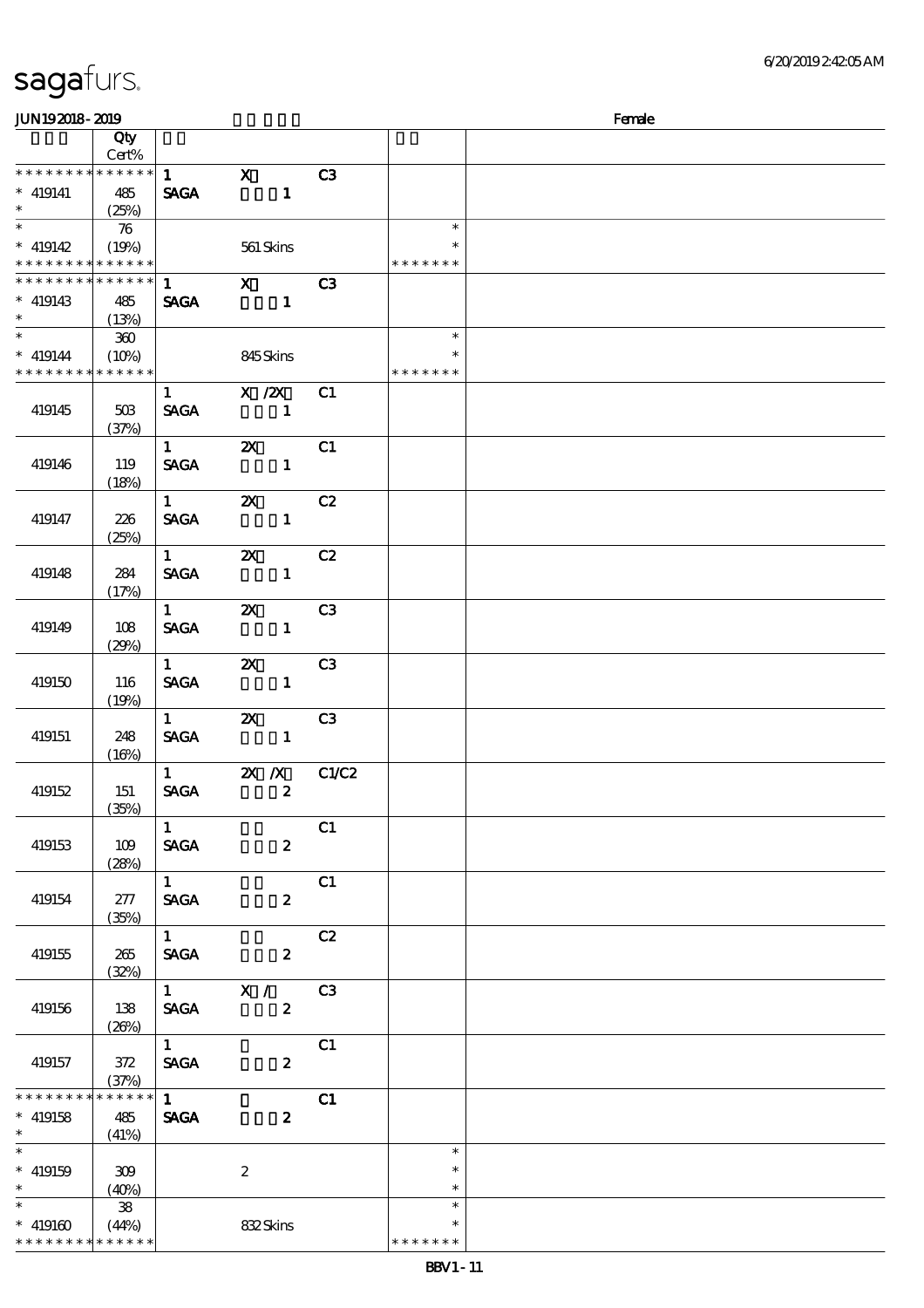| sagafurs.                                                          |                             |                             |                  |    |                                   |        |
|--------------------------------------------------------------------|-----------------------------|-----------------------------|------------------|----|-----------------------------------|--------|
| JUN192018-2019                                                     |                             |                             |                  |    |                                   | Female |
|                                                                    | Qty<br>Cert%                |                             |                  |    |                                   |        |
| 419161                                                             | 162<br>(56%)                | $\mathbf{1}$<br><b>SAGA</b> | $\boldsymbol{2}$ | C1 |                                   |        |
| * * * * * * * *<br>$* 419162$<br>$\ast$                            | * * * * * *<br>485<br>(33%) | $\mathbf{1}$<br><b>SAGA</b> | $\boldsymbol{2}$ | C2 |                                   |        |
| $* 419163$<br>* * * * * * * * * * * * * *                          | 372<br>(27%)                |                             | 857Skins         |    | $\ast$<br>$\ast$<br>* * * * * * * |        |
| * * * * * * * * <mark>* * * * * * *</mark><br>$* 419164$<br>$\ast$ | 485<br>(23%)                | $\mathbf{1}$<br><b>SAGA</b> | $\boldsymbol{2}$ | C2 |                                   |        |
| $\ast$<br>$* 419165$<br>$\ast$                                     | 460<br>(23%)                |                             | $\boldsymbol{2}$ |    | $\ast$<br>$\ast$<br>$\ast$        |        |
| $\ast$<br>$* 419166$<br>$\ast$                                     | 397<br>(27%)                |                             | 3                |    | $\ast$<br>$\ast$<br>$\ast$        |        |
| $\overline{\ast}$<br>$* 419167$<br>* * * * * * * * * * * * * *     | 61<br>(57%)                 |                             | 1403Skins        |    | $\ast$<br>$\ast$<br>* * * * * * * |        |

6/20/2019 2:42:05 AM

| $\ast$                                                   |                      |              |                           |                |                         |  |
|----------------------------------------------------------|----------------------|--------------|---------------------------|----------------|-------------------------|--|
|                                                          |                      |              |                           |                | $\ast$                  |  |
| $* 419165$<br>$\ast$                                     | 460<br>(23%)         |              | $\boldsymbol{2}$          |                | $\ast$<br>$\ast$        |  |
| $\ast$                                                   |                      |              |                           |                | $\ast$                  |  |
| $* 419166$                                               | 397                  |              | $\,3$                     |                | $\ast$                  |  |
| $\ast$                                                   | (27%)                |              |                           |                | $\ast$                  |  |
| $\overline{\phantom{0}}$                                 | 61                   |              |                           |                | $\ast$                  |  |
| $* 419167$<br>* * * * * * * *                            | (57%)<br>* * * * * * |              | 1403Skins                 |                | $\ast$<br>* * * * * * * |  |
|                                                          |                      | $\mathbf{1}$ |                           | C2             |                         |  |
| 419168                                                   | $353\,$              | <b>SAGA</b>  | $\boldsymbol{z}$          |                |                         |  |
|                                                          | (38%)                |              |                           |                |                         |  |
|                                                          |                      | $\mathbf{1}$ |                           | C <sub>3</sub> |                         |  |
| 419169                                                   | 247                  | <b>SAGA</b>  | $\boldsymbol{z}$          |                |                         |  |
|                                                          | (23%)                |              |                           |                |                         |  |
| * * * * * * *                                            | * * * * * *          | $\mathbf{1}$ |                           | C1             |                         |  |
| $* 419170$<br>$\ast$                                     | 485                  | <b>SAGA</b>  | $\boldsymbol{z}$          |                |                         |  |
| $\ast$                                                   | (37%)                |              |                           |                | $\ast$                  |  |
| $* 419171$                                               | 460                  |              | $\boldsymbol{2}$          |                | $\ast$                  |  |
| $\ast$                                                   | (31%)                |              |                           |                | $\ast$                  |  |
| $\overline{\ast}$                                        | ${\bf 77}$           |              |                           |                | $\ast$                  |  |
| $* 419172$                                               | (14%)                |              | 1022Skins                 |                | $\ast$                  |  |
| * * * * * * * *                                          | * * * * * *          |              |                           |                | * * * * * *<br>$\ast$   |  |
| * * * * * * * *                                          | * * * * * *          | $\mathbf{1}$ |                           | C1             |                         |  |
| $\hspace{0.1cm}^*$ 419173<br>$\ast$                      | 485                  | <b>SAGA</b>  | $\boldsymbol{z}$          |                |                         |  |
|                                                          | (47%)                |              |                           |                | $\ast$                  |  |
|                                                          |                      |              |                           |                |                         |  |
| $\ast$                                                   |                      |              |                           |                | $\ast$                  |  |
| $* 419174$<br>$\ast$                                     | 460                  |              | $\boldsymbol{2}$          |                | $\ast$                  |  |
| $\ast$                                                   | (28%)                |              |                           |                | $\ast$                  |  |
| $* 419175$                                               | 460                  |              | $\,3$                     |                | $\ast$                  |  |
| $\ast$                                                   | (41%)                |              |                           |                | $\ast$                  |  |
| $\ast$                                                   |                      |              |                           |                | $\ast$                  |  |
| $* 419176$                                               | 200                  |              | $\boldsymbol{4}$          |                | $\ast$                  |  |
| $\ast$<br>$\ast$                                         | (30%)                |              |                           |                | $\ast$                  |  |
|                                                          | ${\bf 3}$            |              |                           |                | $\ast$<br>$\ast$        |  |
| $* 419177$<br>* * * * * * * * <mark>* * * * * * *</mark> | (36%)                |              | 1638Skins                 |                | * * * * * * *           |  |
| * * * * * * * * * * * * * *                              |                      | $\mathbf{1}$ |                           | C2             |                         |  |
| $* 419178$                                               | $485\,$              | <b>SAGA</b>  | $\boldsymbol{z}$          |                |                         |  |
|                                                          | (25%)                |              |                           |                |                         |  |
|                                                          |                      |              |                           |                | $\ast$                  |  |
|                                                          | 460                  |              | $\boldsymbol{2}$          |                | $\ast$<br>$\ast$        |  |
| $\ast$<br>$\ast$<br>$* 419179$<br>$\ast$<br>$\ast$       | (27%)                |              |                           |                | $\ast$                  |  |
|                                                          | 460                  |              |                           |                | $\ast$                  |  |
| $* 419180$<br>$\ast$                                     | (28%)                |              | $\ensuremath{\mathbf{3}}$ |                | $\ast$                  |  |

#### sagaf

\*

\*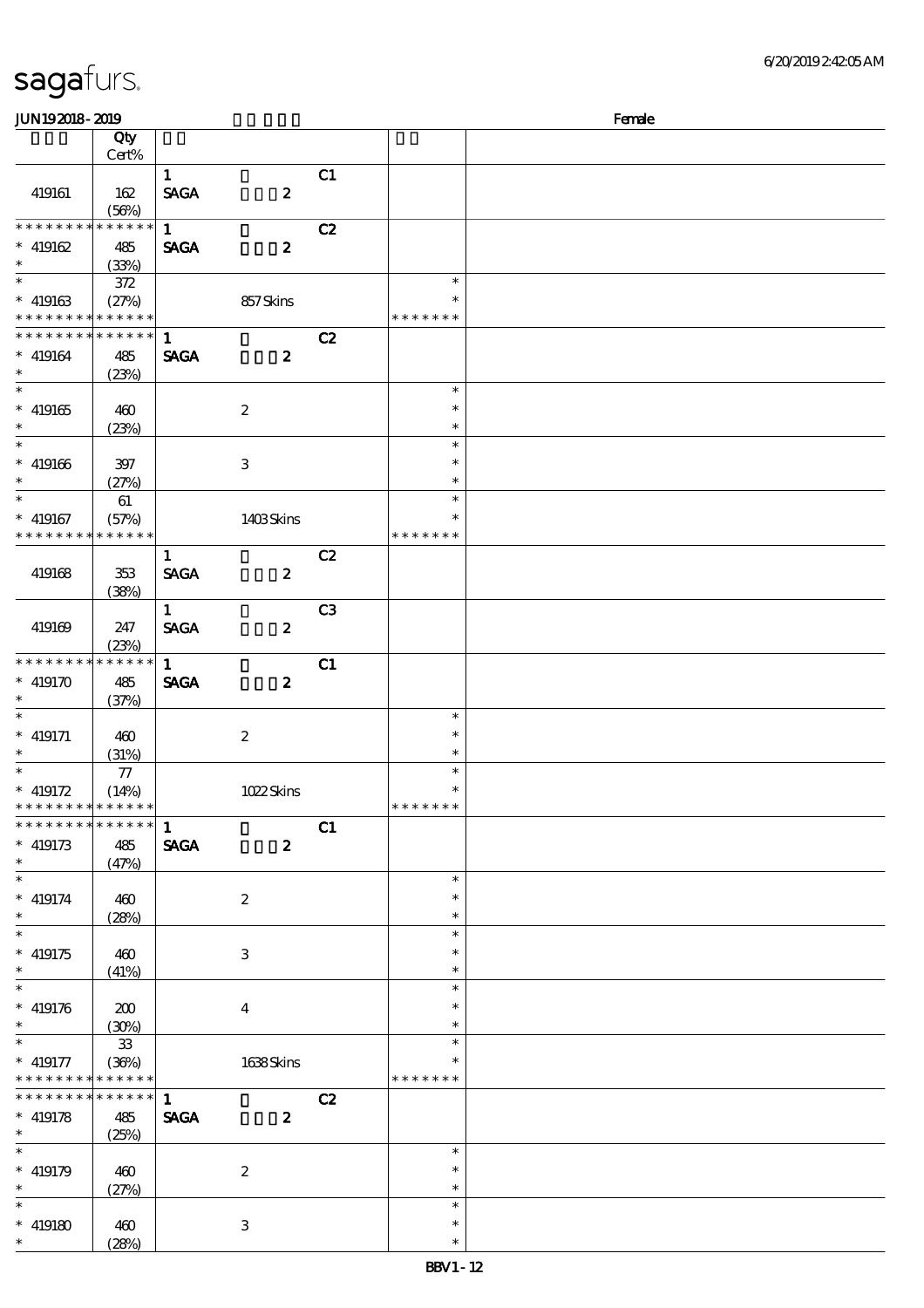| <b>JUN192018-2019</b>                                    |                       |              |                  |                |               | Female |
|----------------------------------------------------------|-----------------------|--------------|------------------|----------------|---------------|--------|
|                                                          | Qty                   |              |                  |                |               |        |
|                                                          | Cert%                 |              |                  |                |               |        |
| $\ast$                                                   |                       | $\mathbf{1}$ |                  | C2             | $\ast$        |        |
| $*$ 419181                                               | 460                   | <b>SAGA</b>  | $\boldsymbol{z}$ |                | $\ast$        |        |
| $\ast$                                                   | (15%)                 |              |                  |                | $\ast$        |        |
|                                                          |                       |              |                  |                | $\ast$        |        |
|                                                          | 411                   |              |                  |                | $\ast$        |        |
| $* 419182$                                               | (28%)                 |              | 2276Skins        |                |               |        |
| * * * * * * * *                                          | * * * * * *           |              |                  |                | * * * * * * * |        |
| * * * * * * * *                                          | * * * * * *           | $\mathbf{1}$ |                  | C2             |               |        |
| $*$ 419183                                               | 485                   | <b>SAGA</b>  | $\boldsymbol{z}$ |                |               |        |
| $\ast$                                                   | (20%)                 |              |                  |                |               |        |
| $\overline{\phantom{0}}$                                 |                       |              |                  |                | $\ast$        |        |
| $* 419184$                                               | 460                   |              | $\boldsymbol{2}$ |                | $\ast$        |        |
| $\ast$                                                   | (15%)                 |              |                  |                | $\ast$        |        |
|                                                          |                       |              |                  |                | $\ast$        |        |
| $* 419185$                                               |                       |              |                  |                | $\ast$        |        |
|                                                          | 460                   |              | 3                |                |               |        |
| $\ast$                                                   | (31%)                 |              |                  |                | $\ast$        |        |
| $\overline{\phantom{0}}$                                 |                       |              |                  |                | $\ast$        |        |
| $*$ 419186                                               | 460                   |              | $\bf{4}$         |                | $\ast$        |        |
| $\ast$                                                   | (20%)                 |              |                  |                | $\ast$        |        |
| $\ast$                                                   |                       |              |                  |                | $\ast$        |        |
| $*$ 419187                                               | 460                   |              | $\mathbf{5}$     |                | $\ast$        |        |
| $\ast$                                                   | (25%)                 |              |                  |                | $\ast$        |        |
| $\overline{\ast}$                                        |                       |              |                  |                | $\ast$        |        |
|                                                          |                       |              |                  |                | $\ast$        |        |
| $*$ 419188                                               | 419                   |              | 6                |                |               |        |
| $\ast$                                                   | (40%)                 |              |                  |                | $\ast$        |        |
| $*$                                                      | $\boldsymbol{\omega}$ |              |                  |                | $\ast$        |        |
| $* 419189$                                               | (57%)                 |              | 2813Skins        |                |               |        |
| * * * * * * * *                                          | * * * * * *           |              |                  |                | * * * * * * * |        |
| * * * * * * * *                                          | ******                | $\mathbf{1}$ |                  | C <sub>3</sub> |               |        |
| $* 419190$                                               | 465                   | <b>SAGA</b>  | $\boldsymbol{z}$ |                |               |        |
| $\ast$                                                   | (22%)                 |              |                  |                |               |        |
| $\ast$                                                   | 62                    |              |                  |                | $\ast$        |        |
|                                                          |                       |              |                  |                | $\ast$        |        |
| $* 419191$<br>* * * * * * * * <mark>* * * * * * *</mark> | (27%)                 |              | 527Skins         |                | * * * * * * * |        |
|                                                          |                       |              |                  |                |               |        |
| * * * * * * * *                                          | $******$              | $\mathbf{1}$ |                  | C <sub>3</sub> |               |        |
| $*$ 419192                                               | 485                   | <b>SAGA</b>  | $\boldsymbol{z}$ |                |               |        |
| $*$ and $*$                                              | (14%)                 |              |                  |                |               |        |
| $\ast$                                                   | 100                   |              |                  |                | $\ast$        |        |
| $* 419193$                                               | (13%)                 |              | 585Skins         |                | $\ast$        |        |
| * * * * * * * *                                          | * * * * * *           |              |                  |                | * * * * * * * |        |
| * * * * * * * *                                          | ******                | $\mathbf{1}$ | $\mathbf X$      | C1             |               |        |
| $* 419194$                                               | 485                   | <b>SAGA</b>  | $\boldsymbol{z}$ |                |               |        |
| $\ast$                                                   | (34%)                 |              |                  |                |               |        |
| $\overline{\ast}$                                        |                       |              |                  |                | $\ast$        |        |
|                                                          |                       |              |                  |                |               |        |
| $* 419195$<br>$\ast$                                     | 460                   |              | $\boldsymbol{2}$ |                |               |        |
|                                                          | (30%)                 |              |                  |                | $\ast$        |        |
| $\ast$                                                   | 91                    |              |                  |                | $\ast$        |        |
| $* 419196$                                               | $(\Theta_0)$          |              | 1036Skins        |                | $\ast$        |        |
| * * * * * * * *                                          | * * * * * *           |              |                  |                | * * * * * * * |        |
| * * * * * * * *                                          | * * * * * *           | $\mathbf{1}$ | $\mathbf{X}$     | C1             |               |        |
| $* 419197$                                               | 485                   | <b>SAGA</b>  | $\boldsymbol{z}$ |                |               |        |
| $*$ and $*$                                              | (53%)                 |              |                  |                |               |        |
| $\overline{\phantom{0}}$                                 |                       |              |                  |                | $\ast$        |        |
| $* 419198$                                               | 460                   |              | $\boldsymbol{2}$ |                | $\ast$        |        |
| $\ast$                                                   |                       |              |                  |                | $\ast$        |        |
| $\ast$                                                   | (36%)                 |              |                  |                | $\ast$        |        |
|                                                          | 241                   |              |                  |                |               |        |
| $* 419199$                                               | (33%)                 |              | 1186Skins        |                | $\ast$        |        |
| * * * * * * * *                                          | * * * * * *           |              |                  |                | * * * * * * * |        |
| * * * * * * * *                                          | * * * * * *           | $\mathbf{1}$ | $\mathbf{x}$     | C2             |               |        |
| $* 419200$                                               | 485                   | <b>SAGA</b>  | $\boldsymbol{z}$ |                |               |        |
| $\ast$                                                   | (32%)                 |              |                  |                |               |        |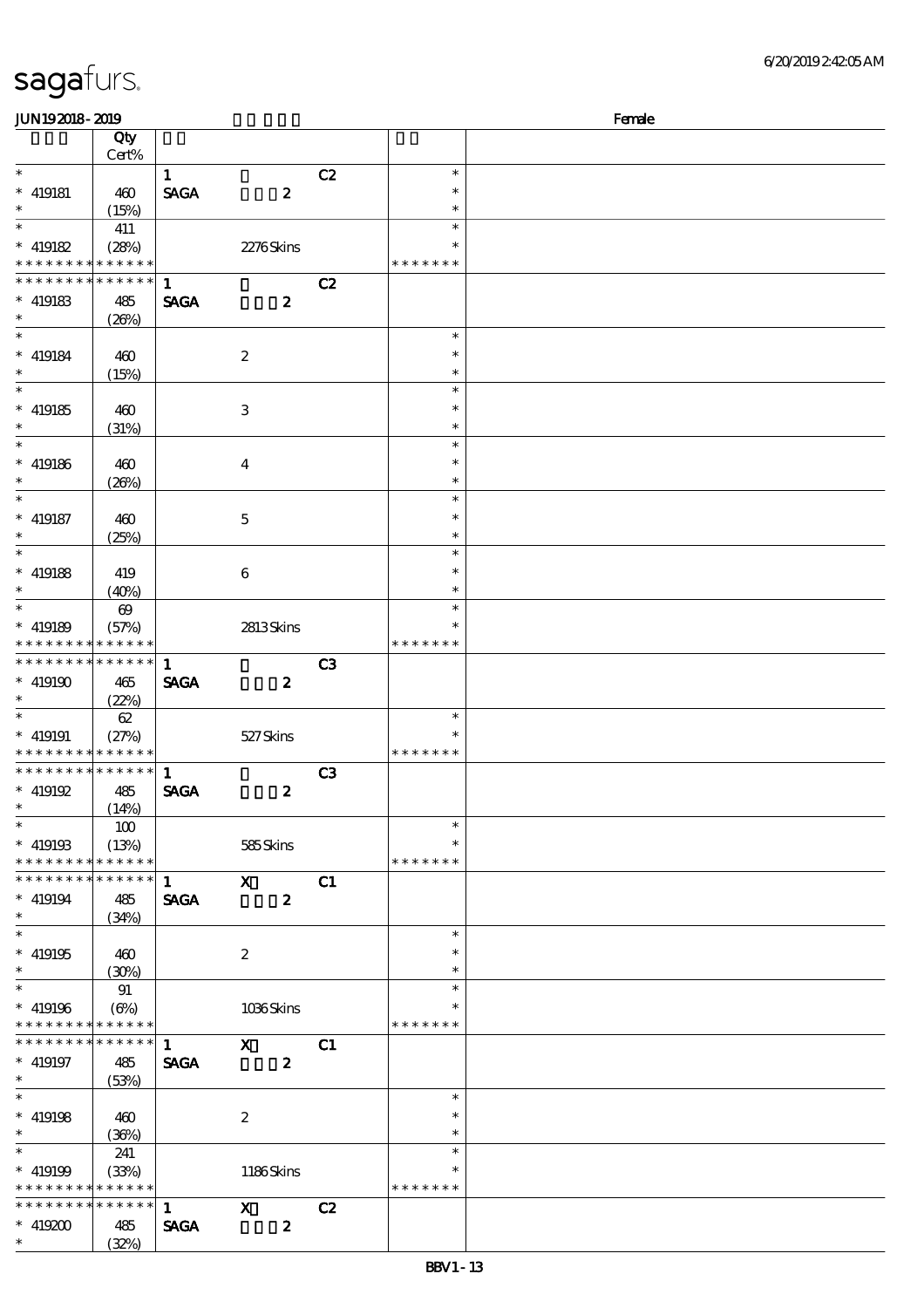\*\*\*

 $\ast$ 

\*\*\*

 $\overline{\phantom{0}}$ 

\*\*\*

 $\overline{\phantom{0}}$ 

\*\*

 $\ast$ 

\*\*

 $\overline{\phantom{0}}$ 

 $\ast$ 

\*\*\*

 $\ast$ 

\*\*\*

 $\overline{\phantom{0}}$ 

\*\*\*

 $\ast$ 

\*\*

 $\overline{\phantom{0}}$ 

\*\*\*

\*\*\*

 $\ast$ 

 $\overline{\phantom{0}}$ 

(30%)

(14%)

3

419220 460

#### 顺序号 Qty 说明 价格 Cert% 1 X C2  $\ast$ \*\*\* SAGA 2  $\ast$ 419201 460  $\ast$  $(28%)$  $\ast$  $\overline{\ast}$ \*\*\*  $\ast$  $\ast$ 419202 460 3  $\ast$ (25%)  $\overline{\phantom{a}}$ \*\*\*  $\ast$  $\ast$  $419203$   $400$ 4  $\ast$ (13%) \*  $*$  419204 164  $\overline{\phantom{0}}$ \*\* (21%) 2029 Skins \* \* \* \* \* \* \* \* \* \* \* \* \* \* \* \* \* \* \* 1 X C3 419205 494 SAGA 2 (25%) 1 **2X** C1 419206 333 SAGA 2 (37%) 1 **2X** C1 419207 315  $SAGA$  2 (50%) \*  $\overline{1}$   $\overline{2}$   $\overline{2}$   $\overline{2}$ \* \* \* \* \* \* \* \* \* \* \* \* SAGA 2 419208 485 (34%) \*\* <sup>419209</sup> 101  $\ast$ \*\*  $(11%)$  586 Skins  $\ast$ \* \* \* \* \* \* \* \* \* \* \* \* \* \* \* \* \* \* \*  $\overline{1}$   $\overline{2}$   $\overline{C}$   $\overline{C}$   $\overline{C}$   $\overline{C}$   $\overline{C}$   $\overline{C}$   $\overline{C}$   $\overline{C}$   $\overline{C}$   $\overline{C}$   $\overline{C}$   $\overline{C}$   $\overline{C}$   $\overline{C}$   $\overline{C}$   $\overline{C}$   $\overline{C}$   $\overline{C}$   $\overline{C}$   $\overline{C}$   $\overline{C}$   $\overline{C}$   $\overline{$ 419210 487  $SAGA$  2 (26%) 1 **2X** C3 419211 147 SAGA 2 (25%) 1 2X X C2 419212 275  $I$ A  $I$ (33%)  $1$  / C2 \* \* \* \* \* \* \* \* \* \* \* \* \* 419213 485  $I$  and  $I$  and  $I$  and  $I$  and  $I$  and  $I$  and  $I$  and  $I$  and  $I$  and  $I$  and  $I$  and  $I$  and  $I$  and  $I$  and  $I$  and  $I$  and  $I$  and  $I$  and  $I$  and  $I$  and  $I$  and  $I$  and  $I$  and  $I$  and  $I$  and  $I$  and  $I$  and  $I$  a (30%)  $\ast$ \*\*\*  $419214$   $460$  $\ast$ 2  $\ast$ (29%)  $\overline{\phantom{a}}$ \*\*\*  $\ast$  $\ast$ 419215 460 3  $\ast$ (30%)  $\overline{\ast}$  $\ast$ \*\*\*  $419216$   $400$ 4  $\ast$  $(27%)$  $\ast$ \*  $*$  419217  $\overline{\phantom{0}}$ 50 \*\*  $\ast$ (36%) 1915 Skins \* \* \* \* \* \* \* \* \* \* \* \* \* \* \* \* \* \* \* \* \* \* \* \* \* \* \* \* \* \* \* 1 / C2  $\ast$ 419218 485  $\mathbf{I}$  **I** (27%)  $\overline{\ast}$ \*\*\*  $\ast$  $\ast$ 419219 460 2

 $JUN192018-2019$  Female

\*\*\*

 $\ast$ 

 $\ast$ 

 $\overline{\phantom{0}}$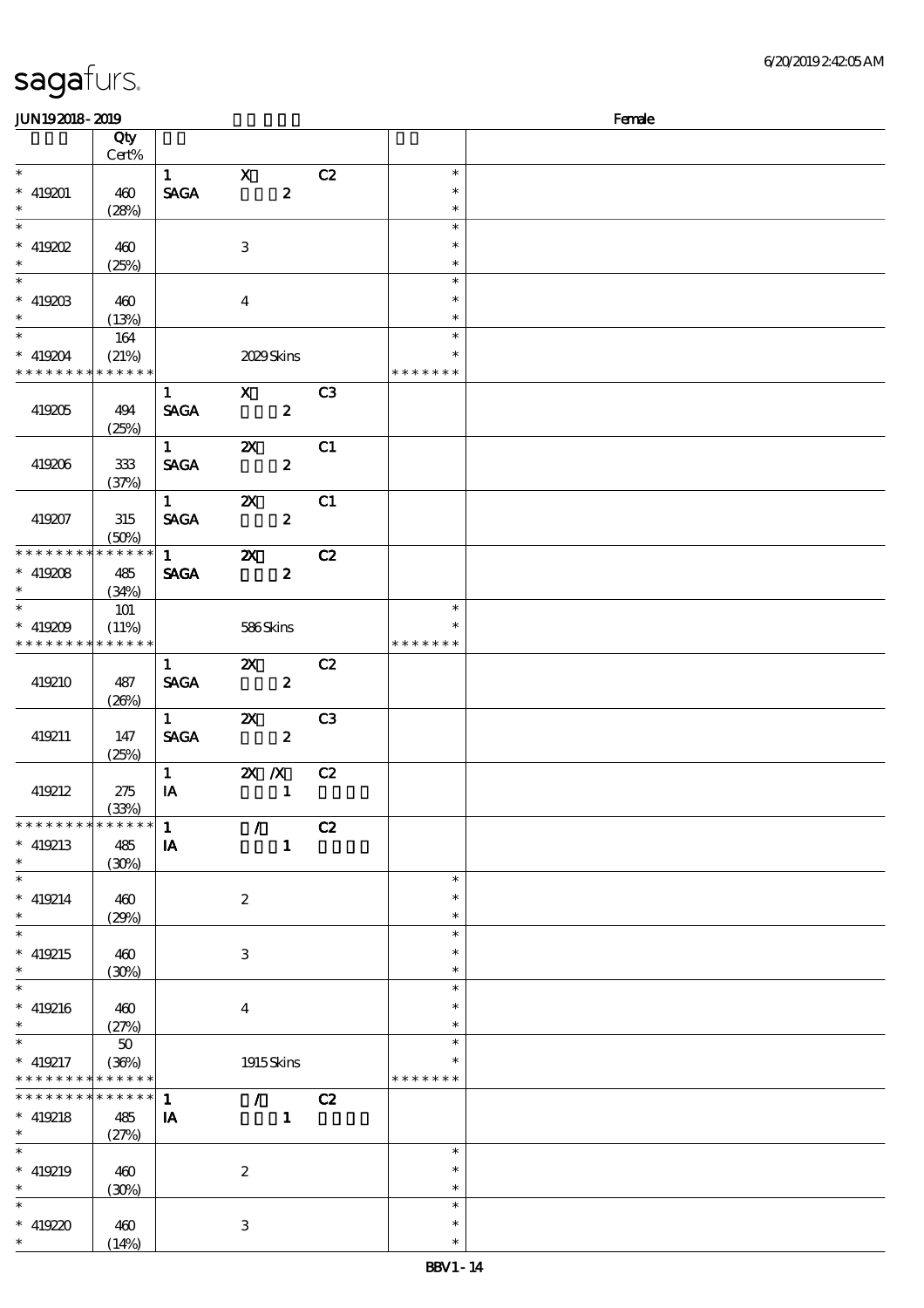| <b>JUN192018-2019</b>       |              |                                  |    |               | Female |
|-----------------------------|--------------|----------------------------------|----|---------------|--------|
|                             | Qty          |                                  |    |               |        |
|                             | Cert%        |                                  |    |               |        |
| $\ast$                      |              | $\mathbf{1}$<br>$\mathcal{L}$    | C2 | $\ast$        |        |
| $* 419221$                  | 460          | IA<br>$\mathbf{1}$               |    | $\ast$        |        |
| $\ast$                      |              |                                  |    | $\ast$        |        |
| $\overline{\phantom{0}}$    | (17%)        |                                  |    | $\ast$        |        |
|                             |              |                                  |    |               |        |
| $* 419222$                  | 460          | $\mathbf 5$                      |    | $\ast$        |        |
| $\ast$                      | (10%)        |                                  |    | $\ast$        |        |
| $\overline{\phantom{0}}$    |              |                                  |    | $\ast$        |        |
| $* 419223$                  | 460          | $\boldsymbol{6}$                 |    | $\ast$        |        |
| $\ast$                      | (18%)        |                                  |    | $\ast$        |        |
| $\overline{\ast}$           |              |                                  |    | $\ast$        |        |
| $* 419224$                  | 460          | $\boldsymbol{\tau}$              |    | $\ast$        |        |
| $\ast$                      |              |                                  |    | $\ast$        |        |
| $\overline{\phantom{0}}$    | (28%)        |                                  |    | $\ast$        |        |
|                             | 176          |                                  |    |               |        |
| $* 419225$                  | (27%)        | 3421 Skins                       |    | $\ast$        |        |
| * * * * * * * * * * * * * * |              |                                  |    | * * * * * * * |        |
| * * * * * * * *             | ******       | $\boldsymbol{X}$<br>$\mathbf{1}$ | C2 |               |        |
| $* 419226$                  | 485          | $\mathbf{1}$<br>IA               |    |               |        |
| $\ast$                      | (30%)        |                                  |    |               |        |
| $\overline{\ast}$           |              |                                  |    | $\ast$        |        |
| $* 419227$                  | 460          | $\boldsymbol{2}$                 |    | $\ast$        |        |
| $\ast$                      |              |                                  |    | $\ast$        |        |
| $\overline{\ast}$           | (23%)        |                                  |    |               |        |
|                             |              |                                  |    | $\ast$        |        |
| $* 419228$                  | 460          | 3                                |    | $\ast$        |        |
| $\ast$                      | (18%)        |                                  |    | $\ast$        |        |
| $\overline{\ast}$           |              |                                  |    | $\ast$        |        |
| $* 419229$                  | 460          | $\boldsymbol{4}$                 |    | $\ast$        |        |
| $\ast$                      | (21%)        |                                  |    | $\ast$        |        |
| $\ast$                      | 323          |                                  |    | $\ast$        |        |
| $* 419230$                  |              |                                  |    |               |        |
| * * * * * * * * * * * * * * | (21%)        | 2188Skins                        |    | * * * * * * * |        |
|                             |              |                                  |    |               |        |
| * * * * * * * *             | $******$     | $\mathbf{1}$<br>$\boldsymbol{X}$ | C2 |               |        |
| $* 419231$                  | 485          | $\mathbf{1}$<br>IA               |    |               |        |
| $\ast$                      | (23%)        |                                  |    |               |        |
| $\ast$                      |              |                                  |    | $\ast$        |        |
| $* 419232$                  | 460          | $\boldsymbol{2}$                 |    | $\ast$        |        |
| $*$ $*$                     | (19%)        |                                  |    | $\ast$        |        |
| $\ast$                      |              |                                  |    | $\ast$        |        |
| $* 419233$                  | 460          | $\mathbf{3}$                     |    | $\ast$        |        |
| $\ast$                      |              |                                  |    | $\ast$        |        |
| $\overline{\phantom{a}^*}$  | (14%)        |                                  |    | $\ast$        |        |
|                             |              |                                  |    |               |        |
| $* 419234$                  | 460          | $\bf{4}$                         |    | $\ast$        |        |
| $\ast$                      | (18%)        |                                  |    | $\ast$        |        |
| $\overline{\ast}$           |              |                                  |    | $\ast$        |        |
| $* 419235$                  | 460          | $\mathbf{5}$                     |    | $\ast$        |        |
| $\ast$                      | (13%)        |                                  |    | $\ast$        |        |
| $\overline{\phantom{a}^*}$  |              |                                  |    | $\ast$        |        |
| $* 419236$                  | 460          | $\bf 6$                          |    | $\ast$        |        |
| $\ast$                      | (23%)        |                                  |    | $\ast$        |        |
| $\overline{\phantom{a}^*}$  |              |                                  |    | $\ast$        |        |
| $* 419237$                  | 460          | $\boldsymbol{\tau}$              |    | $\ast$        |        |
| $\ast$                      |              |                                  |    | $\ast$        |        |
| $\overline{\ast}$           | (17%)        |                                  |    | $\ast$        |        |
|                             |              |                                  |    |               |        |
| $* 419238$                  | 460          | ${\bf 8}$                        |    | $\ast$        |        |
|                             |              |                                  |    | $\ast$        |        |
| $*$                         | (22%)        |                                  |    |               |        |
| $\ast$                      |              |                                  |    | $\ast$        |        |
| $* 419239$                  | 460          |                                  |    | $\ast$        |        |
| $*$                         |              | $\boldsymbol{9}$                 |    | $\ast$        |        |
| $\ast$                      | (18%)        |                                  |    | $\ast$        |        |
|                             |              |                                  |    | $\ast$        |        |
| $* 419240$<br>$\ast$        | 460<br>(13%) | $10\,$                           |    | $\ast$        |        |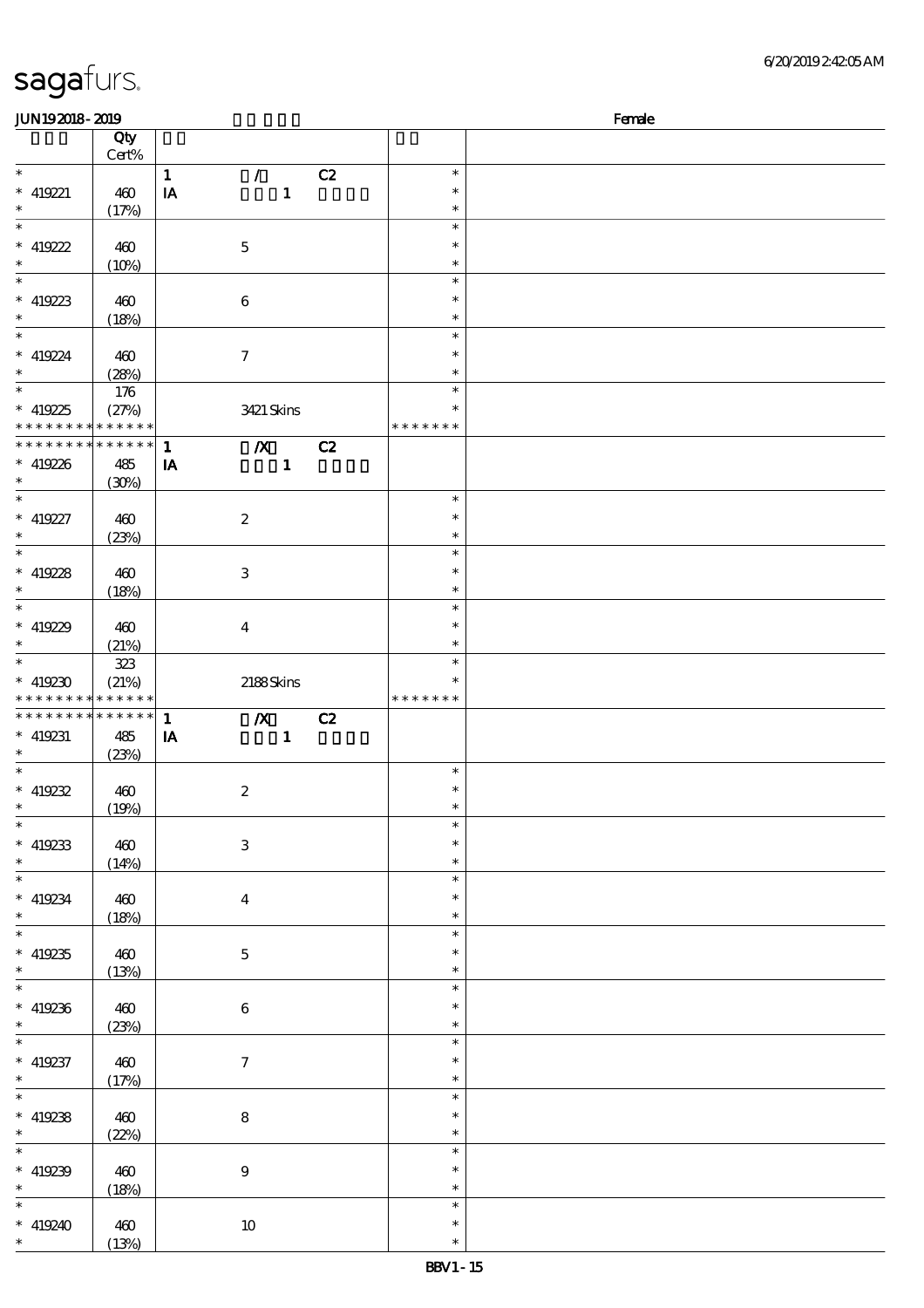\* \* \*

| <b>JUN192018-2019</b>         |       |    |         |                |         | Female |
|-------------------------------|-------|----|---------|----------------|---------|--------|
|                               | Qty   |    |         |                |         |        |
|                               | Cert% |    |         |                |         |        |
| $\ast$                        | 204   |    | /X      | C <sub>2</sub> | $\ast$  |        |
| 419241<br>$\ast$              | (11%) | IA |         |                | $\ast$  |        |
| * * * * * * * * * * * * * * * |       |    |         |                | ******* |        |
|                               |       |    | $X$ $N$ | C2             |         |        |
| 419242                        | 12    | IΑ |         |                |         |        |

| * * * * * * * * <mark>* * * * * *</mark>   |             |                                           | * * * * * * * |  |
|--------------------------------------------|-------------|-------------------------------------------|---------------|--|
|                                            |             | $X$ $X$<br>C2<br>$\mathbf{1}$             |               |  |
| 419242                                     |             |                                           |               |  |
|                                            | 112         | $\boldsymbol{2}$<br>IA                    |               |  |
|                                            | (32%)       |                                           |               |  |
| * * * * * * * *                            | * * * * * * | C2<br>$\mathbf{1}$<br>$\mathcal{T}^{\pm}$ |               |  |
| $* 419243$                                 | 485         | $\boldsymbol{z}$<br>IA                    |               |  |
| $\ast$                                     |             |                                           |               |  |
|                                            | (20%)       |                                           |               |  |
| $\ast$                                     |             |                                           | $\ast$        |  |
| $* 419244$                                 | 460         | $\boldsymbol{2}$                          | $\ast$        |  |
| $\ast$                                     | (20%)       |                                           | $\ast$        |  |
| $\overline{\phantom{0}}$                   |             |                                           | $\ast$        |  |
|                                            | 283         |                                           |               |  |
| $* 419245$                                 | (28%)       | 1228Skins                                 | *             |  |
| * * * * * * * * <mark>* * * * * * *</mark> |             |                                           | * * * * * * * |  |
| ******** <mark>*******</mark> 1            |             | C2<br>$\boldsymbol{X}$                    |               |  |
|                                            |             |                                           |               |  |
| $* 419246$                                 | 485         | $\boldsymbol{2}$<br>IA                    |               |  |
| $\ast$                                     | (27%)       |                                           |               |  |
| $\ast$                                     |             |                                           | $\ast$        |  |
| $* 419247$                                 | 460         | $\boldsymbol{2}$                          | $\ast$        |  |
| $\ast$                                     |             |                                           | $\ast$        |  |
|                                            | (28%)       |                                           |               |  |
| $\ast$                                     |             |                                           | $\ast$        |  |
| $* 419248$                                 | 460         | $\,3\,$                                   | $\ast$        |  |
| $\ast$                                     | (20%)       |                                           | $\ast$        |  |
| $\ast$                                     |             |                                           | $\ast$        |  |
|                                            |             |                                           |               |  |
| $* 419249$                                 | 460         | $\boldsymbol{4}$                          | $\ast$        |  |
| $\ast$                                     | (31%)       |                                           | $\ast$        |  |
| $\overline{\ast}$                          |             |                                           | $\ast$        |  |
| $* 419250$                                 | 460         | $\mathbf 5$                               | $\ast$        |  |
|                                            |             |                                           |               |  |
| $\ast$                                     | (21%)       |                                           | $\ast$        |  |
| $\ast$                                     |             |                                           | $\ast$        |  |
| $* 419251$                                 | 460         | $\bf 6$                                   | $\ast$        |  |
| $\ast$                                     | (20%)       |                                           | $\ast$        |  |
| $\ast$                                     |             |                                           | $\ast$        |  |
|                                            |             |                                           |               |  |
| $* 419252$                                 | 460         | $\boldsymbol{\tau}$                       | $\ast$        |  |
| $\ast$                                     | (25%)       |                                           | $\ast$        |  |
| $\ast$                                     |             |                                           | $\ast$        |  |
| $* 419253$                                 | 460         | ${\bf 8}$                                 | $\ast$        |  |
|                                            |             |                                           |               |  |
| $\ast$                                     | (20%)       |                                           | $\ast$        |  |
| $\ast$                                     |             |                                           | $\ast$        |  |
| $* 419254$                                 | 460         | 9                                         | $\ast$        |  |
| $\ast$                                     | (20%)       |                                           | $\ast$        |  |
| $\ast$                                     |             |                                           | $\ast$        |  |
|                                            | 399         |                                           |               |  |
| $* 419255$                                 | (21%)       | 4564 Skins                                |               |  |
| * * * * * * * *                            | * * * * * * |                                           | * * * * * * * |  |
| * * * * * * * *                            | ****** 1    | $\boldsymbol{X}$<br>C2                    |               |  |
| $* 419256$                                 | 485         | $\boldsymbol{z}$<br>IA                    |               |  |
|                                            |             |                                           |               |  |
| $\ast$                                     | (16%)       |                                           |               |  |
| $\ast$                                     |             |                                           | $\ast$        |  |
| $* 419257$                                 | 460         | $\boldsymbol{2}$                          | $\ast$        |  |
| $\ast$                                     | (32%)       |                                           | $\ast$        |  |
| $\ast$                                     |             |                                           | $\ast$        |  |
|                                            |             |                                           |               |  |
| $* 419258$                                 | 460         | $\,3\,$                                   | $\ast$        |  |
| $\ast$                                     | (40%)       |                                           | $\ast$        |  |
| $\overline{\ast}$                          |             |                                           | $\ast$        |  |
|                                            |             |                                           | $\ast$        |  |
| $* 419259$                                 | 460         | $\boldsymbol{4}$                          |               |  |
| $\ast$                                     | (35%)       |                                           | $\ast$        |  |
| $\ast$                                     |             |                                           | $\ast$        |  |
| $* 419260$                                 | 460         | $\mathbf 5$                               | $\ast$        |  |
| $\ast$                                     | (22%)       |                                           | $\ast$        |  |
|                                            |             |                                           |               |  |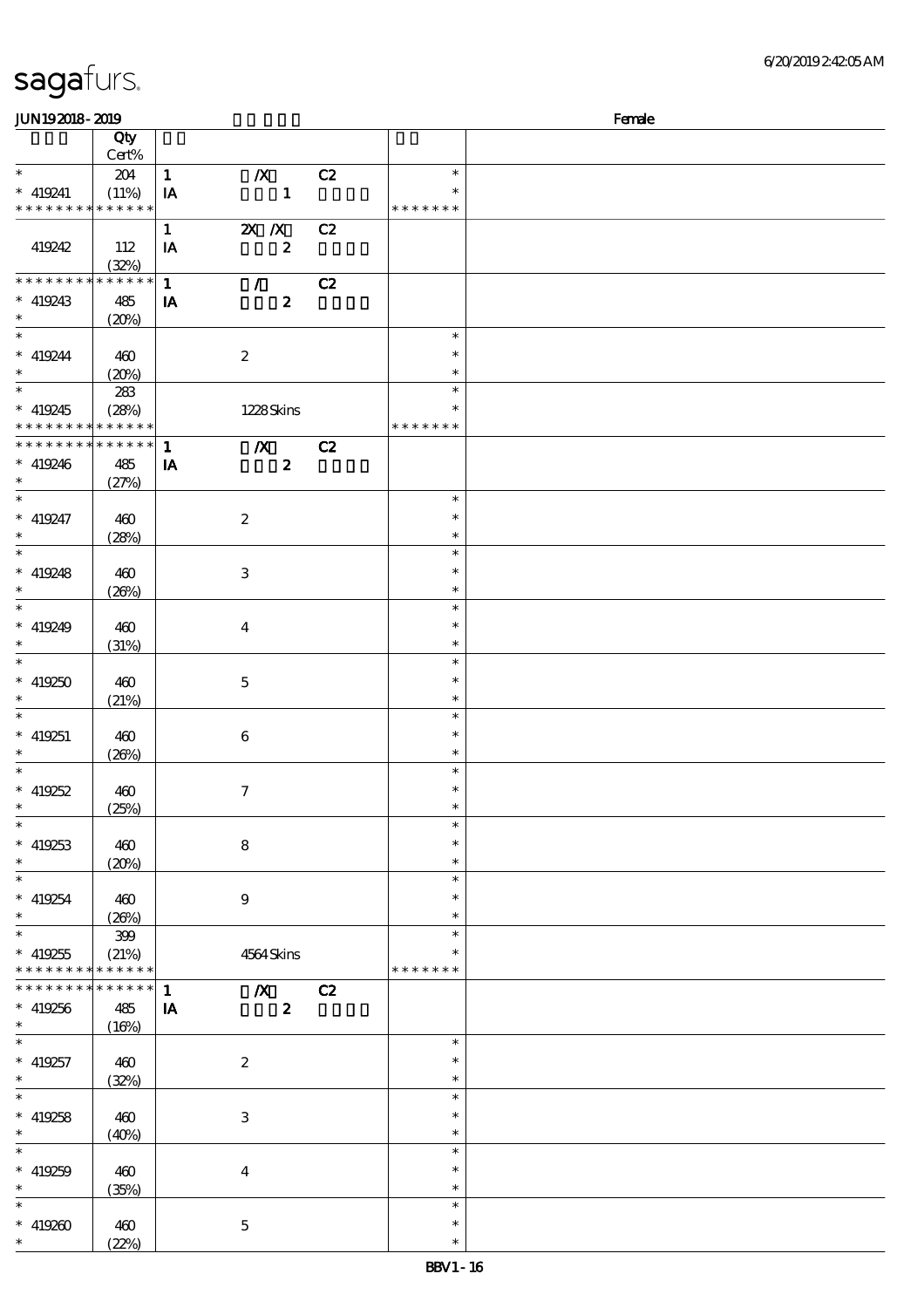| <b>JUN192018-2019</b>                              |                                |                                       |                                           |                |                                   | Female |
|----------------------------------------------------|--------------------------------|---------------------------------------|-------------------------------------------|----------------|-----------------------------------|--------|
|                                                    | Qty<br>Cert%                   |                                       |                                           |                |                                   |        |
| $\ast$<br>$* 419261$<br>$\ast$                     | 460<br>(28%)                   | $\mathbf{1}$<br>IA                    | $\boldsymbol{X}$<br>$\boldsymbol{z}$      | C2             | $\ast$<br>$\ast$<br>$\ast$        |        |
| $\ast$<br>$* 419262$<br>$\ast$                     | 460<br>(28%)                   |                                       | $\boldsymbol{7}$                          |                | $\ast$<br>$\ast$<br>$\ast$        |        |
| $\overline{\ast}$<br>$* 419263$<br>* * * * * * * * | 169<br>(21%)<br>* * * * * *    |                                       | 3414Skins                                 |                | $\ast$<br>* * * * * * *           |        |
| 419264                                             | 137<br>(62%)                   | $\mathbf{1}$<br><b>SROY</b>           | $\mathbf{X}$ $\mathbf{X}$<br>$\mathbf{1}$ | C1/C2          |                                   |        |
| * * * * * * * *<br>$* 419265$<br>$\ast$            | * * * * * *<br>132<br>(63%)    | $\mathbf{1}$<br><b>SROY</b>           | $\mathbf{x}$<br>$\mathbf{1}$              | <b>C1/C2</b>   |                                   |        |
| $\ast$<br>$* 419266$<br>* * * * * * * *            | 38<br>$(100\%)$<br>* * * * * * |                                       | 170Skins                                  |                | $\ast$<br>* * * * * * *           |        |
| 419267                                             | 157<br>(71%)                   | $\mathbf{1}$<br><b>SROY</b>           | $\mathbf{1}$                              | C1             |                                   |        |
| 419268                                             | 171<br>(62%)                   | $\mathbf{1}$<br><b>SROY</b>           | $\mathbf{1}$                              | C1/C2          |                                   |        |
| * * * * * * * *<br>$* 419209$<br>$\ast$            | * * * * * *<br>295<br>(56%)    | $\mathbf{1}$<br><b>SROY</b>           | $\mathbf{1}$                              | C2             |                                   |        |
| $\ast$<br>$* 419270$<br>* * * * * * * *            | 67<br>(80%)<br>* * * * * *     |                                       | 362Skins                                  |                | $\ast$<br>$\ast$<br>* * * * * * * |        |
| 419271                                             | 98<br>(61%)                    | $\mathbf{1}$<br><b>SROY</b>           | X /<br>$\mathbf{1}$                       | C <sub>3</sub> |                                   |        |
| 419272                                             | 350<br>(73%)                   | $\mathbf{1}$<br><b>SROY</b>           | $\mathbf{1}$                              | C1             |                                   |        |
| 419273                                             | 340<br>(71%)                   | $\mathbf{1}$<br><b>SROY</b>           | $\mathbf{1}$                              | C1/C2          |                                   |        |
| 419274                                             | 217<br>(43%)                   | $1 \quad \bar{1}$<br><b>SROY</b>      | $\mathbf{1}$                              | C1/C2          |                                   |        |
| 419275                                             | 113<br>(50%)                   | $1$ <sup>-1</sup><br><b>SROY</b>      | $\mathbf{1}$                              | C3             |                                   |        |
| 419276                                             | 160<br>(45%)                   | $1 \quad$<br><b>SROY</b>              | $\mathbf{1}$                              | C3             |                                   |        |
| 419277                                             | 113<br>(72%)                   | $\overline{1}$<br><b>SROY</b>         | $\mathbf{1}$                              | C1             |                                   |        |
| 419278                                             | ${\bf 385}$<br>(58%)           | $1 \quad$<br><b>SROY</b>              | $\mathbf{1}$                              | C1             |                                   |        |
| 419279                                             | 104<br>(42%)                   | $1 -$<br><b>SROY</b>                  | $\mathbf{1}$                              | C1             |                                   |        |
| 419280                                             | 347<br>(60%)                   | $1 \quad \blacksquare$<br><b>SROY</b> | $\mathbf{1}$                              | C2             |                                   |        |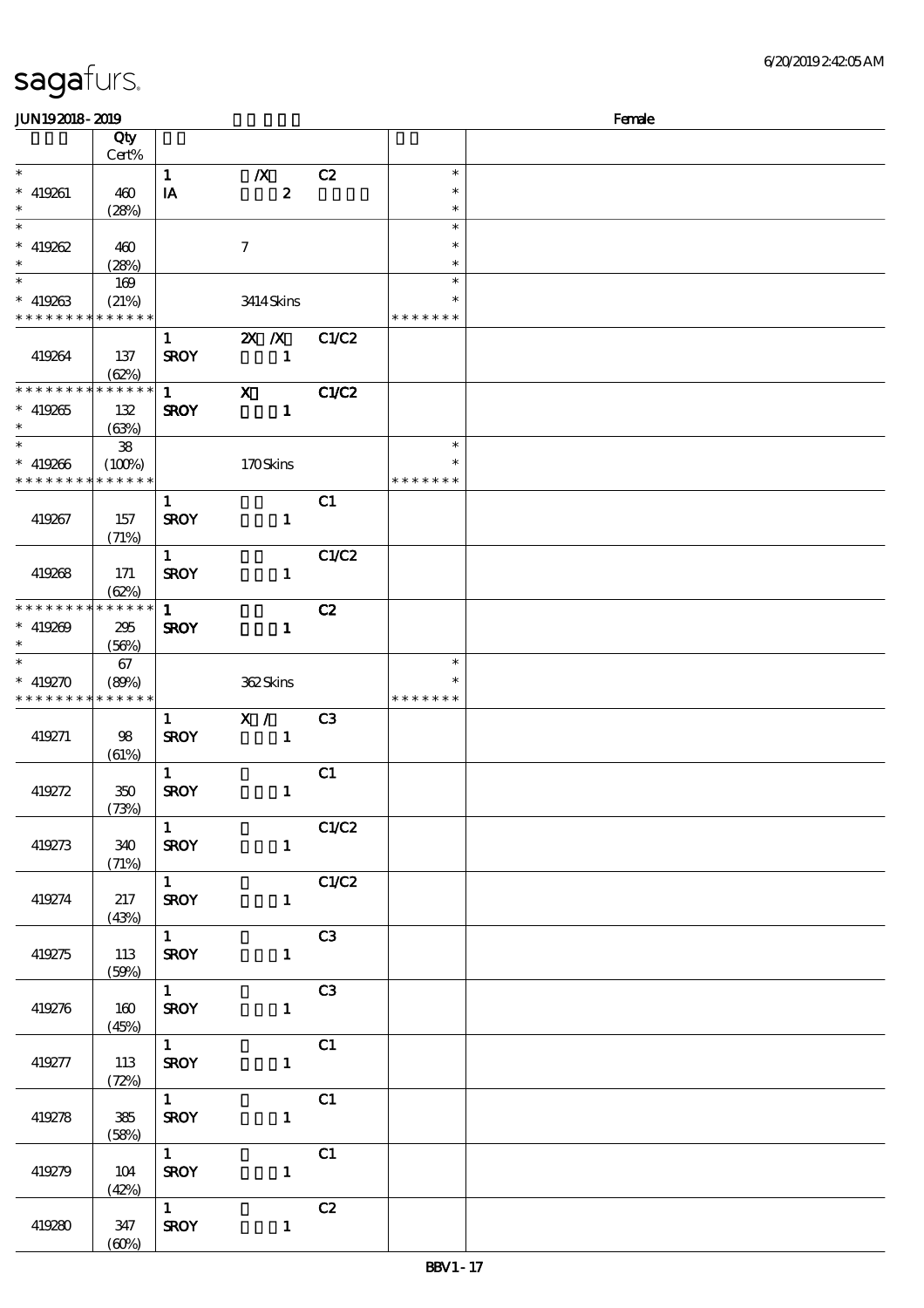| sagafurs. |
|-----------|
|           |

| JUN192018-2019              |                 |                        |                           |                |               | Female |
|-----------------------------|-----------------|------------------------|---------------------------|----------------|---------------|--------|
|                             | Qty             |                        |                           |                |               |        |
|                             | $Cert\%$        |                        |                           |                |               |        |
|                             |                 | $\mathbf{1}$           |                           | C2             |               |        |
| 419281                      | 239             | <b>SROY</b>            | $\mathbf{1}$              |                |               |        |
|                             | (20%)           |                        |                           |                |               |        |
|                             |                 | $\mathbf{1}$           |                           | C3             |               |        |
| 419282                      | 137             | <b>SROY</b>            | $\mathbf{1}$              |                |               |        |
|                             | (61%)           |                        |                           |                |               |        |
|                             |                 | $1 \quad$              |                           | C3             |               |        |
| 419283                      | 304             | <b>SROY</b>            | $\mathbf{1}$              |                |               |        |
|                             | (36%)           |                        |                           |                |               |        |
|                             |                 | $1 \quad \blacksquare$ | $\mathbf{x}$              | C1/C2          |               |        |
| 419284                      | 174             | <b>SROY</b>            | $\mathbf{1}$              |                |               |        |
|                             | (60%)           |                        |                           |                |               |        |
|                             |                 | $1 \qquad \qquad$      | $\mathbf{X}$              | C1/C2          |               |        |
| 419285                      | 185             | <b>SROY</b>            | $\mathbf{1}$              |                |               |        |
|                             | (16%)           |                        |                           |                |               |        |
|                             |                 | $1 \quad \blacksquare$ | $\boldsymbol{\mathsf{X}}$ | C3             |               |        |
| 419286                      | 82              | <b>SROY</b>            | $\mathbf{1}$              |                |               |        |
|                             | (58%)           |                        |                           |                |               |        |
|                             |                 | $1 \quad \blacksquare$ | $\mathbf{x}$              | C <sub>3</sub> |               |        |
| 419287                      | 234             | <b>SROY</b>            | $\mathbf{1}$              |                |               |        |
|                             | (31%)           |                        |                           |                |               |        |
|                             |                 | $1 \qquad \qquad$      | $\mathbf{X}$              | C3             |               |        |
| 419288                      | 106             | <b>SROY</b>            | $\mathbf{1}$              |                |               |        |
|                             | (33%)           |                        |                           |                |               |        |
|                             |                 | $1 \qquad \qquad$      | $\boldsymbol{\alpha}$     | C1/C2          |               |        |
| 419289                      | 190             | <b>SROY</b>            | $\mathbf{1}$              |                |               |        |
|                             | (25%)           |                        |                           |                |               |        |
|                             |                 | $\mathbf{1}$           |                           | C1             |               |        |
| 419290                      | 149             | <b>SROY</b>            | $\boldsymbol{z}$          |                |               |        |
|                             | (61%)           |                        |                           |                |               |        |
|                             |                 | $1 -$                  |                           | C1/C2          |               |        |
| 419291                      | 84              | <b>SROY</b>            | $\mathbf{z}$              |                |               |        |
|                             | (48%)           | $\mathbf{1}$           |                           | C2             |               |        |
| 419292                      | 207             | <b>SROY</b>            | $\boldsymbol{z}$          |                |               |        |
|                             | (49%)           |                        |                           |                |               |        |
|                             |                 | $\mathbf{1}$           |                           | C1             |               |        |
| 419293                      | 415             | <b>SROY</b>            | $\boldsymbol{z}$          |                |               |        |
|                             | (67%)           |                        |                           |                |               |        |
|                             |                 | $1 \quad \blacksquare$ |                           | C1             |               |        |
| 419294                      | 165             | <b>SROY</b>            | $\boldsymbol{2}$          |                |               |        |
|                             | (55%)           |                        |                           |                |               |        |
|                             |                 | $1 \quad \blacksquare$ |                           | C1/C2          |               |        |
| 419295                      | 233             | <b>SROY</b>            | $\boldsymbol{z}$          |                |               |        |
|                             | (56%)           |                        |                           |                |               |        |
| * * * * * * * *             | $* * * * * * *$ | $\mathbf{1}$           |                           | C2             |               |        |
| $* 419296$                  | 465             | <b>SROY</b>            | $\boldsymbol{2}$          |                |               |        |
| $*$                         | (55%)           |                        |                           |                |               |        |
| $\ast$                      | 174             |                        |                           |                | $\ast$        |        |
| $* 419297$                  | (33%)           |                        | 639Skins                  |                | ∗             |        |
| * * * * * * * * * * * * * * |                 |                        |                           |                | * * * * * * * |        |
|                             |                 | 1                      |                           | C2             |               |        |
| 419298                      | 373             | <b>SROY</b>            | $\boldsymbol{z}$          |                |               |        |
|                             | (38%)           |                        |                           |                |               |        |
|                             |                 | $\overline{1}$         |                           | C3             |               |        |
| 419299                      | 94              | <b>SROY</b>            | $\boldsymbol{z}$          |                |               |        |
|                             | (44%)           |                        |                           |                |               |        |
|                             |                 | $1 \quad \square$      |                           | C1             |               |        |
| 419300                      | 159             | <b>SROY</b>            | $\boldsymbol{z}$          |                |               |        |
|                             | (54%)           |                        |                           |                |               |        |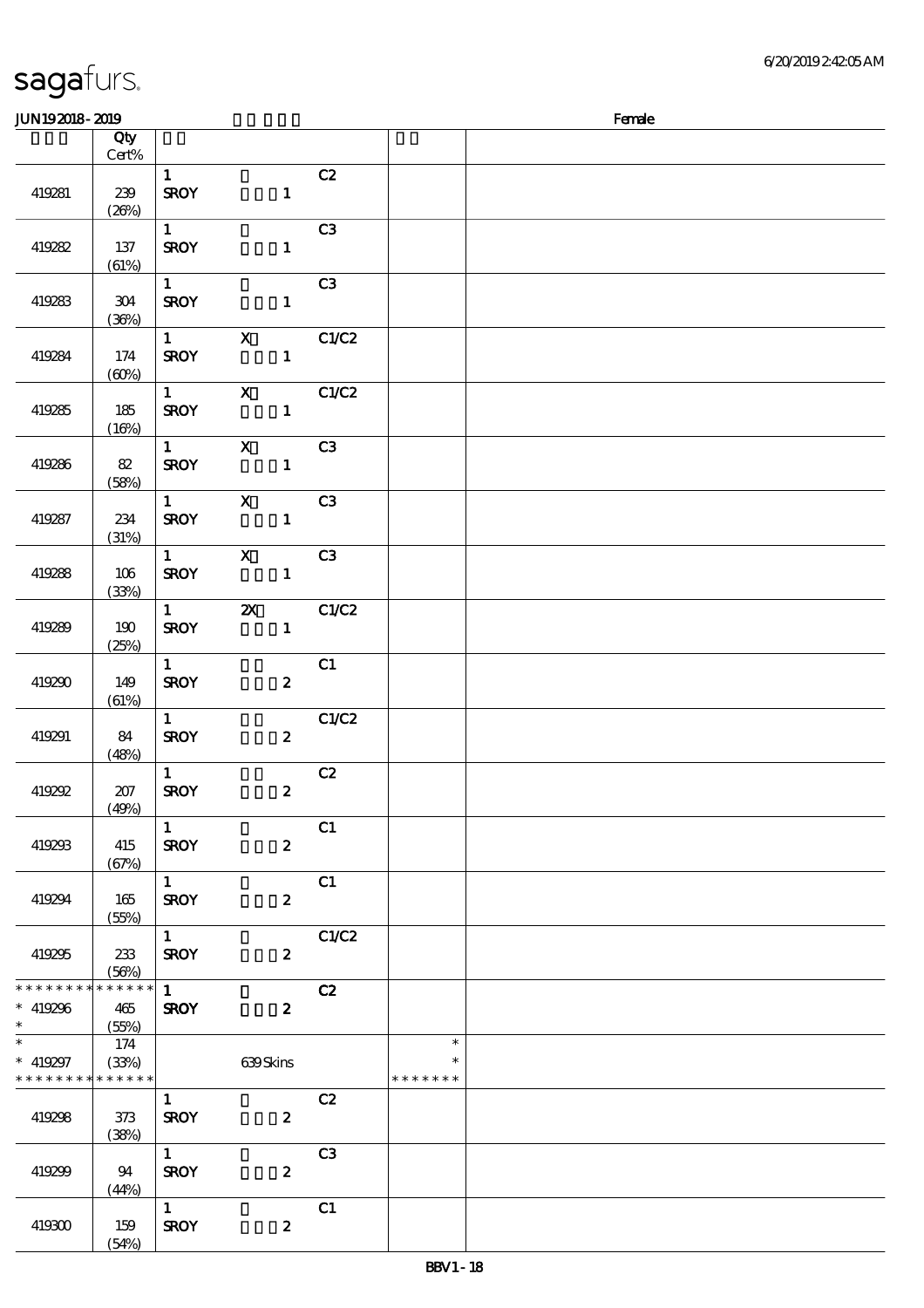| Female<br><b>JUN192018-2019</b>          |             |                        |                           |                |               |  |  |
|------------------------------------------|-------------|------------------------|---------------------------|----------------|---------------|--|--|
|                                          | Qty         |                        |                           |                |               |  |  |
|                                          | Cert%       |                        |                           |                |               |  |  |
| * * * * * * * * * * * * * *              |             | $\mathbf{1}$           |                           | C1             |               |  |  |
| $* 419301$                               | 465         | <b>SROY</b>            | $\boldsymbol{z}$          |                |               |  |  |
| $\ast$                                   | (69%)       |                        |                           |                |               |  |  |
| $\overline{\ast}$                        | 308         |                        |                           |                | $\ast$        |  |  |
| $*$ 419302                               | (50%)       |                        | 773Skins                  |                |               |  |  |
| * * * * * * * * <mark>* * * * * *</mark> |             |                        |                           |                | * * * * * * * |  |  |
|                                          |             | $\mathbf{1}$           |                           | C2             |               |  |  |
| 419303                                   | 386         | <b>SROY</b>            | $\boldsymbol{z}$          |                |               |  |  |
|                                          | (49%)       |                        |                           |                |               |  |  |
| * * * * * * * *                          | * * * * * * | $\mathbf{1}$           |                           | C2             |               |  |  |
| $* 419304$                               | 465         | <b>SROY</b>            | $\boldsymbol{z}$          |                |               |  |  |
| $\ast$                                   | (60%)       |                        |                           |                |               |  |  |
| $\ast$                                   |             |                        |                           |                | $\ast$        |  |  |
| $* 419305$                               | 440         |                        | $\boldsymbol{2}$          |                | $\ast$        |  |  |
| $\ast$                                   | (47%)       |                        |                           |                | $\ast$        |  |  |
| $\overline{\phantom{a}^*}$               |             |                        |                           |                | $\ast$        |  |  |
| $* 419306$                               | 440         |                        | $\ensuremath{\mathbf{3}}$ |                | $\ast$        |  |  |
| $\ast$<br>$\overline{\phantom{a}^*}$     | (32%)       |                        |                           |                | $\ast$        |  |  |
|                                          | 74          |                        |                           |                | $\ast$        |  |  |
| $* 419307$                               | (35%)       |                        | 1419Skins                 |                | $\ast$        |  |  |
| * * * * * * * * * * * * * *              |             |                        |                           |                | * * * * * * * |  |  |
|                                          |             | $\mathbf{1}$           | $\mathcal{L}$             | C <sub>3</sub> |               |  |  |
| 419308                                   | 151         | <b>SROY</b>            | $\boldsymbol{z}$          |                |               |  |  |
|                                          | (37%)       |                        |                           |                |               |  |  |
|                                          |             | $\mathbf{1}$           |                           | C <sub>3</sub> |               |  |  |
| 419309                                   | 276         | <b>SROY</b>            | $\boldsymbol{z}$          |                |               |  |  |
|                                          | (38%)       |                        |                           |                |               |  |  |
|                                          |             | $\mathbf{1}$           | $\mathbf X$               | C1             |               |  |  |
| 419310                                   | 112         | <b>SROY</b>            | $\boldsymbol{z}$          |                |               |  |  |
|                                          | (47%)       |                        |                           |                |               |  |  |
|                                          |             | $\mathbf{1}$           | $\boldsymbol{\mathsf{X}}$ | C1             |               |  |  |
| 419311                                   | 485         | <b>SROY</b>            | $\boldsymbol{z}$          |                |               |  |  |
|                                          | (50%)       | $\mathbf{1}$           | $\mathbf x$               | C2             |               |  |  |
| 419312                                   | 282         | <b>SROY</b>            | $\boldsymbol{z}$          |                |               |  |  |
|                                          | (40%)       |                        |                           |                |               |  |  |
| * * * * * * * *                          | * * * * * * | $\mathbf{1}$           | $\mathbf X$               | C2             |               |  |  |
| $*$ 419313                               | 445         | <b>SROY</b>            | $\boldsymbol{z}$          |                |               |  |  |
| $\ast$                                   | (55%)       |                        |                           |                |               |  |  |
| $\overline{\phantom{a}^*}$               |             |                        |                           |                | $\ast$        |  |  |
| $* 419314$                               | 440         |                        | $\boldsymbol{2}$          |                | $\ast$        |  |  |
| $\ast$                                   | (47%)       |                        |                           |                | $\ast$        |  |  |
| $\ast$                                   | 326         |                        |                           |                | $\ast$        |  |  |
| $* 419315$                               | (32%)       |                        | $1211$ Skins              |                | $\ast$        |  |  |
| * * * * * * * *                          | * * * * * * |                        |                           |                | * * * * * * * |  |  |
|                                          |             | $\mathbf{1}$           | $\mathbf{x}$              | C1/C2          |               |  |  |
| 419316                                   | 112         | <b>SROY</b>            | $\boldsymbol{z}$          |                |               |  |  |
|                                          | (35%)       |                        |                           |                |               |  |  |
|                                          |             | $1 \quad \blacksquare$ | $X$ / $ZX$                | C3             |               |  |  |
| 419317                                   | 126         | <b>SROY</b>            | $\boldsymbol{z}$          |                |               |  |  |
|                                          | (40%)       |                        |                           |                |               |  |  |
|                                          |             | 1                      |                           | C1             |               |  |  |
| 419318                                   | 40          | ${\bf LUM}$            | $\boldsymbol{z}$          | <b>TOP</b>     |               |  |  |
|                                          | (82%)       |                        |                           |                |               |  |  |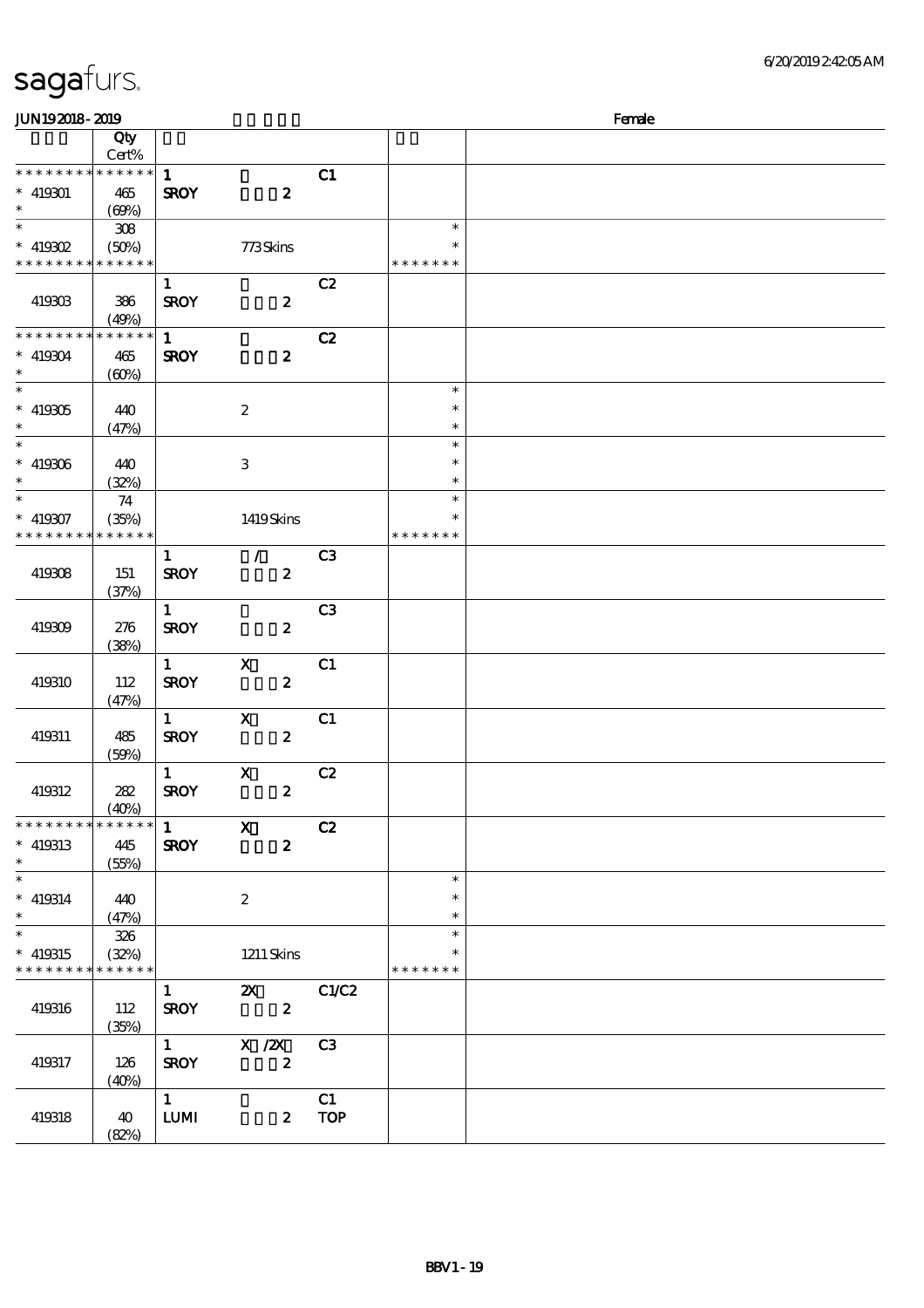|                                                                                      | Qty                         |                                  |                                |                                                 |  |
|--------------------------------------------------------------------------------------|-----------------------------|----------------------------------|--------------------------------|-------------------------------------------------|--|
|                                                                                      | Cert%                       |                                  |                                |                                                 |  |
| 419381                                                                               | 234<br>(25%)                | $\mathbf{z}$<br>${\bf s}$        | 2X / X C1/C2<br>$\mathbf{1}$   |                                                 |  |
| 419382                                                                               | $\boldsymbol{\pi}$          | $\mathbf{z}$<br>${\bf s}$        | <b>2X X</b> C3<br>$\mathbf{1}$ |                                                 |  |
|                                                                                      | (4%)                        | $\boldsymbol{z}$                 | C1                             |                                                 |  |
| 419383                                                                               | 100<br>(51%)                | ${\bf S\!I}$                     | $\mathbf{1}$                   |                                                 |  |
| 419384                                                                               | 414<br>(20%)                | $\boldsymbol{2}$<br>$\mathbf{S}$ | C2<br>$\mathbf{1}$             |                                                 |  |
| 419385                                                                               | 170<br>(11%)                | $\boldsymbol{z}$<br>${\bf s}$    | C <sub>3</sub><br>$\mathbf{1}$ |                                                 |  |
| 419386                                                                               | 205<br>(44%)                | $\boldsymbol{z}$<br>${\bf S}$    | C1<br>$\mathbf{1}$             |                                                 |  |
|                                                                                      |                             | $\boldsymbol{2}$                 | C1                             |                                                 |  |
| 419387                                                                               | 219<br>(32%)                | $\mathbf{S}$                     | $\mathbf{1}$                   |                                                 |  |
|                                                                                      |                             | $\boldsymbol{z}$                 | C1                             |                                                 |  |
| 419388                                                                               | 119<br>(25%)                | $\mathbf{S}$                     | $\mathbf{1}$                   |                                                 |  |
| 419389                                                                               | 154<br>(37%)                | $\boldsymbol{z}$<br>$\mathbf{S}$ | C1<br>$\mathbf{1}$             |                                                 |  |
| * * * * * * * * * * * * * *                                                          |                             | $\boldsymbol{2}$                 | C2                             |                                                 |  |
| $* 419300$<br>$\ast$                                                                 | 505<br>(17%)                | ${\bf s}$                        | $\mathbf{1}$                   |                                                 |  |
| $\overline{\phantom{1}}$<br>$* 419391$<br>* * * * * * * * <mark>* * * * * * *</mark> | 115<br>(20%)                | 620 Skins                        |                                | $\ast$<br>* * * * * * *                         |  |
| *************** 2                                                                    |                             |                                  | C2                             |                                                 |  |
| $* 419392$<br>$\ast$                                                                 | 505<br>(17%)                | ${\bf s}$                        | $\mathbf{1}$                   |                                                 |  |
| ∗<br>$* 419303$<br>* * * * * * * *                                                   | 106<br>(19%)<br>* * * * * * | $611$ Skins                      |                                | $\ddot{\phantom{1}}$<br>$\ast$<br>* * * * * * * |  |
|                                                                                      |                             | $\boldsymbol{2}$                 | C2                             |                                                 |  |
| 419394                                                                               | 286<br>(16%)                | $\bf S\!I$                       | $\mathbf{1}$                   |                                                 |  |
| * * * * * * * *<br>$* 419395$<br>$\ast$                                              | * * * * * *<br>505<br>(27%) | $\boldsymbol{2}$<br>$\mathbf{S}$ | C2<br>$\mathbf{1}$             |                                                 |  |
| $\ast$                                                                               | 112                         |                                  |                                | $\ast$                                          |  |
| $* 419366$<br>* * * * * * * *                                                        | (23%)<br>* * * * * *        | 617Skins                         |                                | $\ast$<br>* * * * * * *                         |  |
| 419397                                                                               | 321<br>(11%)                | $\boldsymbol{2}$<br>$\mathbf{S}$ | C <sub>3</sub><br>$\mathbf{1}$ |                                                 |  |
| 419398                                                                               | 219<br>(30%)                | $\pmb{2}$<br>$\mathbf{S}$        | C1<br>$\mathbf{1}$             |                                                 |  |
| 419399                                                                               | 176<br>(18%)                | $\pmb{2}$<br>${\bf s}$           | C1<br>$\mathbf{1}$             |                                                 |  |
| 419400                                                                               | 154<br>(32%)                | $\boldsymbol{2}$<br>$\bf S\!I$   | C1<br>$\mathbf{1}$             |                                                 |  |

 $JUN192018 - 2019$  Female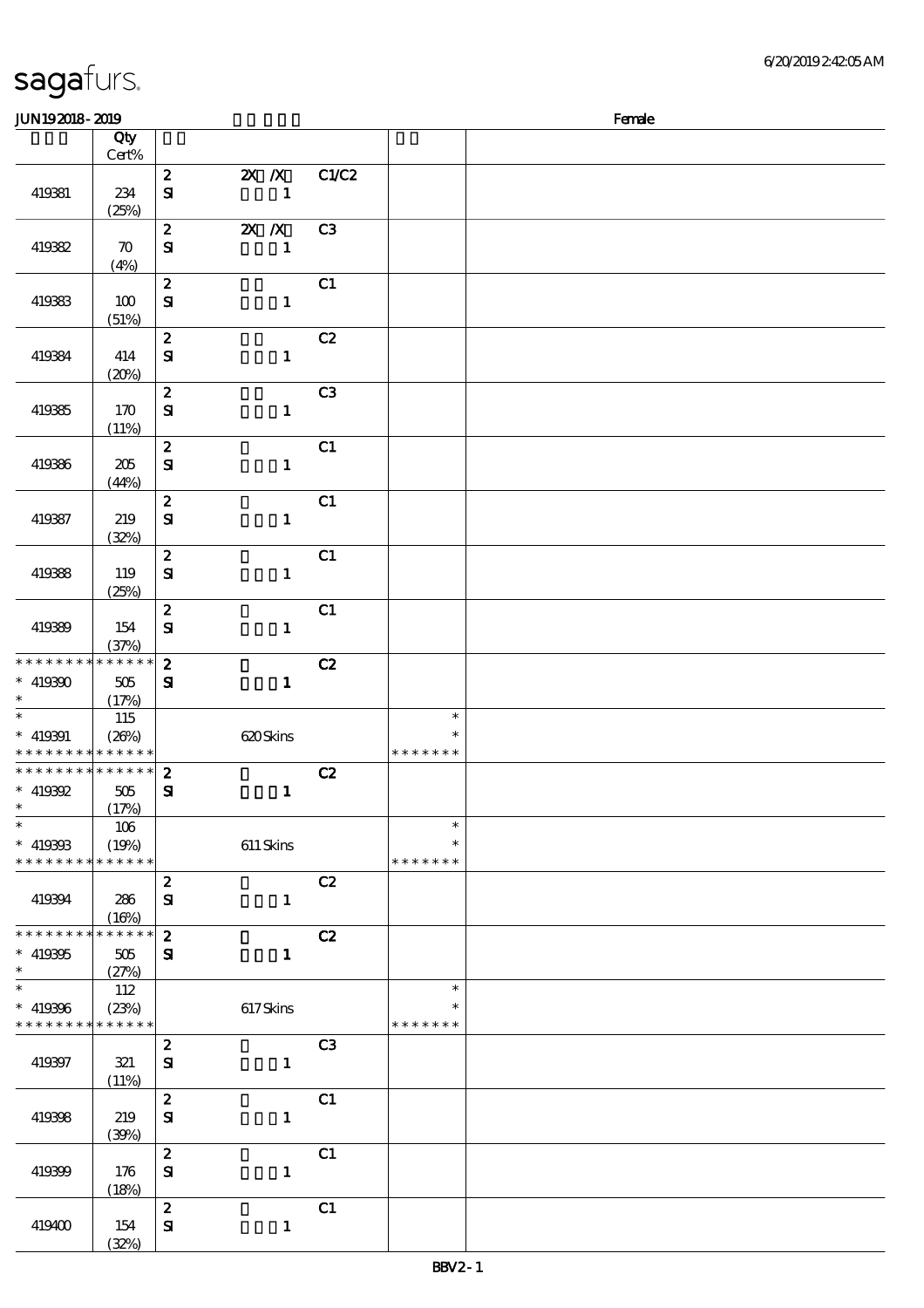| sagafurs. |  |  |
|-----------|--|--|
|           |  |  |

| Female<br><b>JUN192018-2019</b>                                  |                                 |                                  |                                           |                   |                                   |  |  |
|------------------------------------------------------------------|---------------------------------|----------------------------------|-------------------------------------------|-------------------|-----------------------------------|--|--|
|                                                                  | Qty<br>Cert%                    |                                  |                                           |                   |                                   |  |  |
| * * * * * * * *<br>$* 419401$<br>$\ast$                          | * * * * * *<br>505<br>(20%)     | $\boldsymbol{z}$<br>$\mathbf{S}$ | $\mathbf{1}$                              | C2                |                                   |  |  |
| $\ast$<br>$*$ 419402<br>* * * * * * * * <mark>* * * * * *</mark> | 189<br>(20%)                    |                                  | 694Skins                                  |                   | $\ast$<br>$\ast$<br>* * * * * * * |  |  |
| * * * * * * * *<br>$* 41940B$<br>$\ast$                          | * * * * * *<br>$505\,$<br>(17%) | $\boldsymbol{z}$<br>$\mathbf{S}$ | $\mathbf{1}$                              | C2                |                                   |  |  |
| $\overline{\ast}$<br>$* 419404$<br>* * * * * * * * * * * * * *   | 109<br>(13%)                    |                                  | 614Skins                                  |                   | $\ast$<br>$\ast$<br>* * * * * * * |  |  |
| 419405                                                           | 358<br>(16%)                    | $\boldsymbol{z}$<br>${\bf s}$    | $\mathbf{1}$                              | C2                |                                   |  |  |
| * * * * * * * *<br>$* 419406$<br>$\ast$                          | * * * * * *<br>$505\,$<br>(20%) | $\boldsymbol{z}$<br>${\bf s}$    | $\mathbf{1}$                              | C2                |                                   |  |  |
| $\overline{\phantom{a}^*}$<br>$* 419407$<br>* * * * * * * *      | 160<br>(12%)<br>* * * * * *     |                                  | 665Skins                                  |                   | $\ast$<br>$\ast$<br>* * * * * * * |  |  |
| 419408                                                           | 366<br>(9%)                     | $\boldsymbol{2}$<br>${\bf s}$    | $\mathbf{1}$                              | C <sub>3</sub>    |                                   |  |  |
| 419409                                                           | 294<br>(19%)                    | $\boldsymbol{z}$<br>$\mathbf{S}$ | $\mathbf X$<br>$\mathbf{1}$               | C1/C2             |                                   |  |  |
| 419410                                                           | 221<br>(11%)                    | $\boldsymbol{z}$<br>$\mathbf{S}$ | $\mathbf X$<br>$\mathbf{1}$               | C2                |                                   |  |  |
| 419411                                                           | 131<br>(17%)                    | $\boldsymbol{z}$<br>${\bf s}$    | $\boldsymbol{\mathsf{X}}$<br>$\mathbf{1}$ | C <sub>3</sub>    |                                   |  |  |
| 419412                                                           | 138<br>(15%)                    | $\boldsymbol{2}$<br>$\mathbf{S}$ | X /<br>$\boldsymbol{z}$                   | C1/C2             |                                   |  |  |
| 419413                                                           | 248<br>(22%)                    | $\boldsymbol{z}$<br>${\bf S}$    | $\boldsymbol{z}$                          | C1/C2             |                                   |  |  |
| 419414                                                           | 202<br>(16%)                    | $\boldsymbol{z}$<br>${\bf s}$    | $\mathbf{2}$                              | C1/C2             |                                   |  |  |
| 419415                                                           | 82<br>(8%)                      | $\boldsymbol{z}$<br>$\mathbf{S}$ | $\mathcal{L}$<br>$\boldsymbol{z}$         | C3                |                                   |  |  |
| 419416                                                           | 112<br>(12%)                    | $\boldsymbol{z}$<br>${\bf S}$    | $\boldsymbol{z}$                          | C1                |                                   |  |  |
| 419417                                                           | 346<br>(17%)                    | $\boldsymbol{z}$<br>${\bf s}$    | $\mathbf{z}$                              | C1/C2             |                                   |  |  |
| 419418                                                           | 339<br>(23%)                    | $\boldsymbol{z}$<br>${\bf s}$    | $\mathbf{z}$                              | C1/C2             |                                   |  |  |
| 419419                                                           | 287<br>(12%)                    | $\boldsymbol{z}$<br>${\bf s}$    | $\mathbf{2}$                              | C2                |                                   |  |  |
| 419420                                                           | 180<br>(23%)                    | $\boldsymbol{z}$<br>${\bf s}$    | $\mathbf{x}$<br>$\boldsymbol{z}$          | $\overline{C1}C2$ |                                   |  |  |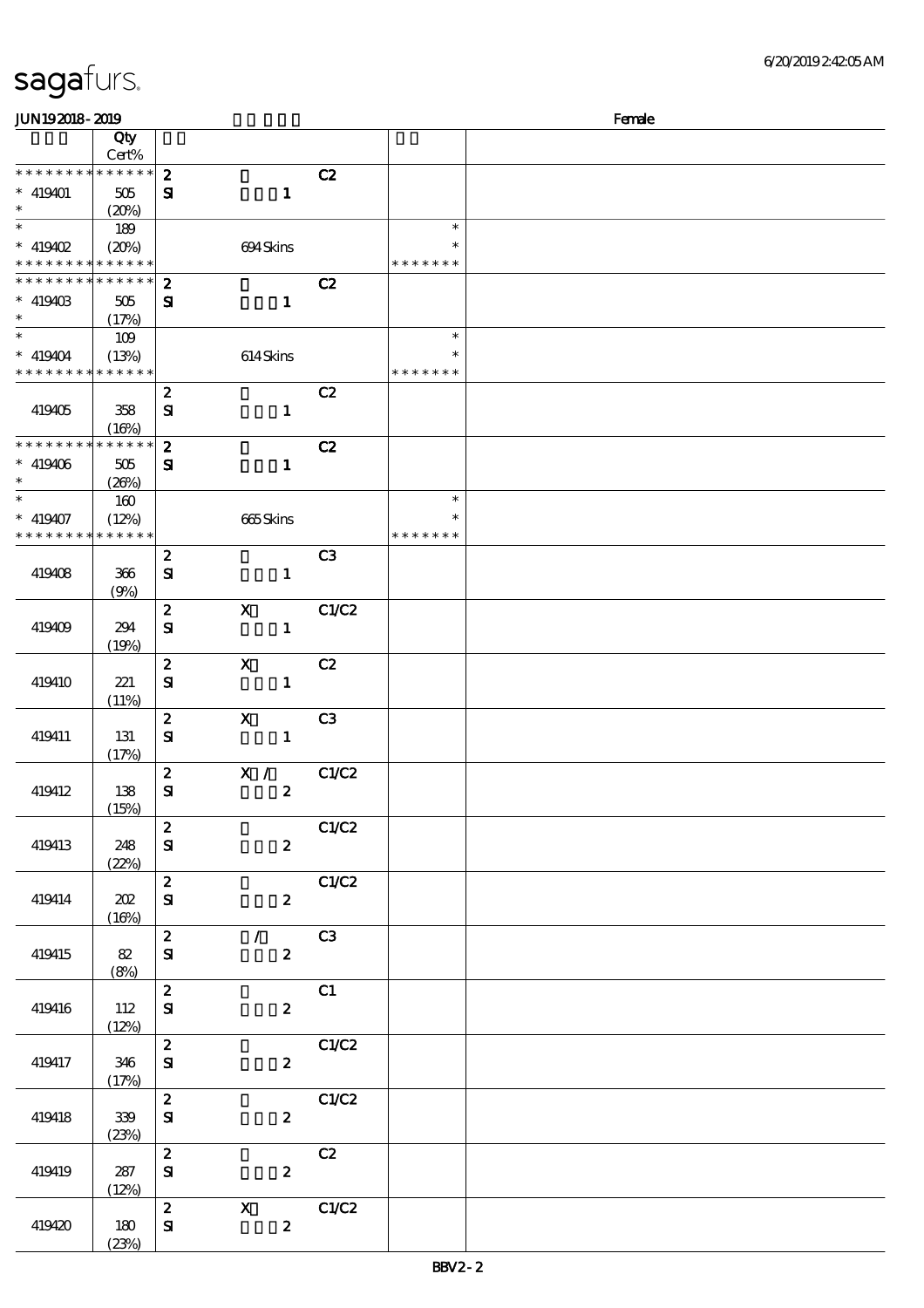| JUN192018-2019           |                 |                  |                                                |                |               | Female |
|--------------------------|-----------------|------------------|------------------------------------------------|----------------|---------------|--------|
|                          | Qty             |                  |                                                |                |               |        |
|                          | Cert%           |                  |                                                |                |               |        |
|                          |                 | $\boldsymbol{z}$ | $\boldsymbol{X}$                               | C <sub>3</sub> |               |        |
| 419421                   | 121             | ${\bf s}$        | $\boldsymbol{z}$                               |                |               |        |
|                          | (12%)           |                  |                                                |                |               |        |
|                          |                 | $\boldsymbol{z}$ | X / ZX                                         | C1/C2          |               |        |
| 419422                   | 295             | ${\bf s}$        | $\boldsymbol{z}$                               |                |               |        |
|                          | (14%)           |                  |                                                |                |               |        |
|                          |                 | $\boldsymbol{z}$ | $X$ $N$                                        | C2             |               |        |
| 419423                   | 184             | $\mathbf{B}$     | $\mathbf{1}$                                   |                |               |        |
|                          | (15%)           |                  |                                                |                |               |        |
| * * * * * * * *          | $******$        | $\boldsymbol{z}$ | $\mathcal{L}$                                  | C2             |               |        |
| $* 419424$               | 505             | $\mathbf{B}$     | $\mathbf{1}$                                   |                |               |        |
| $\ast$                   | (15%)           |                  |                                                |                |               |        |
| $\overline{\phantom{0}}$ | 428             |                  |                                                |                | $\ast$        |        |
| $*$ 419425               | (14%)           |                  | 933Skins                                       |                | $\ast$        |        |
| * * * * * * * *          | $* * * * * * *$ |                  |                                                |                | * * * * * * * |        |
| * * * * * * * *          | $* * * * * * *$ | $\boldsymbol{z}$ | $\boldsymbol{X}$                               | C2             |               |        |
| $* 419426$               | 505             | $\mathbf{B}$     | $\mathbf{1}$                                   |                |               |        |
| $\ast$                   | (12%)           |                  |                                                |                |               |        |
| $\ast$                   | 412             |                  |                                                |                | $\ast$        |        |
| $* 419427$               | (13%)           |                  | 917Skins                                       |                | $\ast$        |        |
| * * * * * * * *          | $* * * * * * *$ |                  |                                                |                | * * * * * * * |        |
|                          |                 | $\boldsymbol{z}$ | $\mathcal{F}$                                  | C2             |               |        |
| 419428                   | 331             | $\mathbf{B}$     | $\boldsymbol{z}$                               |                |               |        |
|                          | (18%)           |                  |                                                |                |               |        |
| * * * * * * * *          | $***$ * * * * * | $\boldsymbol{z}$ | $\boldsymbol{X}$                               | C2             |               |        |
| $*$ 419429               | 505             | $\mathbf{B}$     | $\boldsymbol{z}$                               |                |               |        |
| $\ast$                   | (13%)           |                  |                                                |                |               |        |
| $\ast$                   | 489             |                  |                                                |                | $\ast$        |        |
| $* 419430$               | (18%)           |                  | 994Skins                                       |                |               |        |
| * * * * * * * *          | * * * * * *     |                  |                                                |                | * * * * * * * |        |
|                          |                 | $\boldsymbol{2}$ | $\mathbf{x}$                                   | C1/C2          |               |        |
| 419431                   | 189             | <b>SAGA</b>      | $\blacksquare$                                 |                |               |        |
|                          | (34%)           |                  |                                                |                |               |        |
|                          |                 | $\mathbf{2}$     | $\mathbf X$                                    | C1/C2          |               |        |
| 419432                   | 390             | <b>SAGA</b>      | $\mathbf{1}$                                   |                |               |        |
|                          | (30%)           |                  |                                                |                |               |        |
|                          |                 |                  | 2 $\overline{2}$ $\overline{2}$ $\overline{X}$ | C3             |               |        |
| 419433                   | 247             | <b>SAGA</b>      | $\mathbf{1}$                                   |                |               |        |
|                          | (24%)           |                  |                                                |                |               |        |
|                          |                 | $2^{-}$          |                                                | C1             |               |        |
| 419434                   | 247             | SAGA             | $\mathbf{1}$                                   |                |               |        |
|                          | (51%)           |                  |                                                |                |               |        |
| * * * * * * * *          | * * * * * *     | $\mathbf{z}$     |                                                | C2             |               |        |
| $* 419435$               | 485             | <b>SAGA</b>      | $\mathbf{1}$                                   |                |               |        |
| $\ast$                   | (29%)           |                  |                                                |                |               |        |
| $\overline{\ast}$        | 243             |                  |                                                |                | $\ast$        |        |
| $* 419436$               | (25%)           |                  | 728Skins                                       |                | $\ast$        |        |
| * * * * * * * *          | * * * * * *     |                  |                                                |                | * * * * * * * |        |
|                          |                 | $\mathbf{2}$     |                                                | C <sub>3</sub> |               |        |
| 419437                   | 335             | <b>SAGA</b>      | $\mathbf{1}$                                   |                |               |        |
|                          | (20%)           |                  |                                                |                |               |        |
|                          |                 | $\mathbf{2}$     |                                                | C1             |               |        |
| 419438                   | 371             | <b>SAGA</b>      | $\mathbf{1}$                                   |                |               |        |
|                          | (47%)           |                  |                                                |                |               |        |
| * * * * * * * *          | * * * * * *     | $\mathbf{2}$     |                                                | C1             |               |        |
| $* 419439$               | 465             | <b>SAGA</b>      | $\mathbf{1}$                                   |                |               |        |
| $\ast$                   | (35%)           |                  |                                                |                |               |        |
| $\ast$                   | 58              |                  |                                                |                | $\ast$        |        |
| $* 419440$               | (36%)           |                  | 523Skins                                       |                | $\ast$        |        |
| * * * * * * * *          | * * * * * *     |                  |                                                |                | * * * * * * * |        |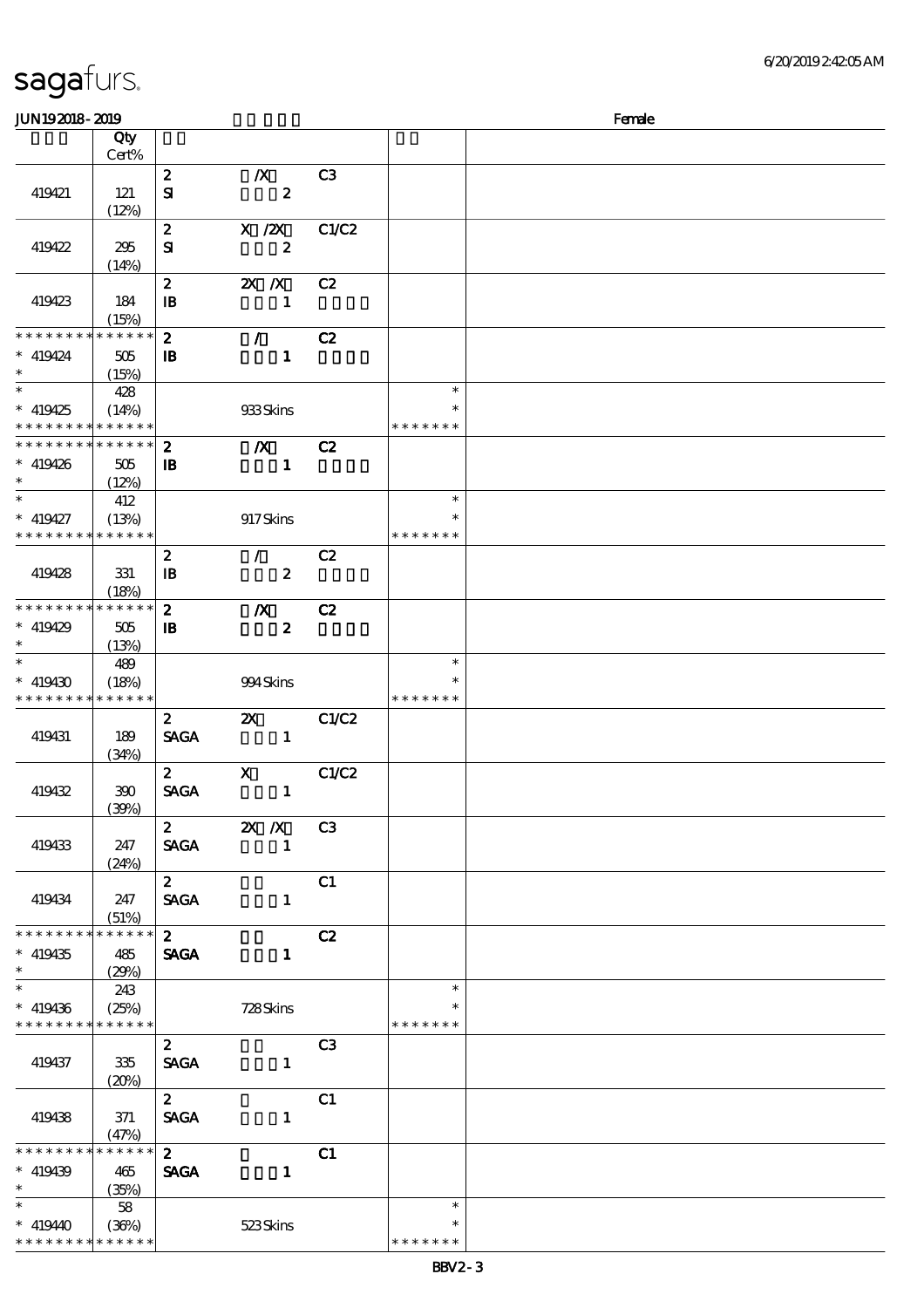| JUN192018-2019                |                       |                  |                                                           |                |               | Female |
|-------------------------------|-----------------------|------------------|-----------------------------------------------------------|----------------|---------------|--------|
|                               | Qty                   |                  |                                                           |                |               |        |
|                               | Cert%                 |                  |                                                           |                |               |        |
| * * * * * * * *               | * * * * * *           | $\mathbf{z}$     |                                                           | C2             |               |        |
| $* 419441$                    | 485                   | <b>SAGA</b>      | $\mathbf{1}$                                              |                |               |        |
| $\ast$                        | (28%)                 |                  |                                                           |                |               |        |
|                               |                       |                  |                                                           |                | $\ast$        |        |
| $* 419442$                    | 460                   |                  | $\boldsymbol{2}$                                          |                | $\ast$        |        |
| $\ast$                        |                       |                  |                                                           |                | $\ast$        |        |
|                               | (36%)                 |                  |                                                           |                | $\ast$        |        |
|                               | 83                    |                  |                                                           |                |               |        |
| $* 419443$                    | (34%)                 |                  | 1028Skins                                                 |                |               |        |
| * * * * * * * *               | * * * * * *           |                  |                                                           |                | * * * * * * * |        |
| * * * * * * * *               | * * * * * *           | $\boldsymbol{z}$ |                                                           | C3             |               |        |
| $*$ 419444                    | 485                   | <b>SAGA</b>      | $\mathbf{1}$                                              |                |               |        |
| $\ast$                        | (17%)                 |                  |                                                           |                |               |        |
|                               | 133                   |                  |                                                           |                | $\ast$        |        |
| $* 419445$                    | (24%)                 |                  | 618Skins                                                  |                | $\ast$        |        |
| * * * * * * * *               | * * * * * *           |                  |                                                           |                | * * * * * * * |        |
|                               |                       | $\mathbf{2}$     |                                                           | C <sub>1</sub> |               |        |
| 419446                        | 334                   | <b>SAGA</b>      | $\mathbf{1}$                                              |                |               |        |
|                               | (45%)                 |                  |                                                           |                |               |        |
| * * * * * * * *               | * * * * * *           | $\mathbf{z}$     |                                                           | C1             |               |        |
|                               |                       |                  |                                                           |                |               |        |
| $* 419447$<br>$\ast$          | 465                   | <b>SAGA</b>      | $\mathbf{1}$                                              |                |               |        |
| $\ast$                        | (29%)                 |                  |                                                           |                |               |        |
|                               | $\boldsymbol{\omega}$ |                  |                                                           |                | $\ast$        |        |
| $* 419448$                    | (27%)                 |                  | 534Skins                                                  |                | $\ast$        |        |
| * * * * * * * *               | * * * * * *           |                  |                                                           |                | * * * * * * * |        |
| * * * * * * * *               | * * * * * *           | $\boldsymbol{z}$ |                                                           | C2             |               |        |
| $* 419449$                    | 485                   | <b>SAGA</b>      | $\mathbf{1}$                                              |                |               |        |
| $\ast$                        | (25%)                 |                  |                                                           |                |               |        |
| $\ast$                        |                       |                  |                                                           |                | $\ast$        |        |
| $* 419450$                    | 460                   |                  | $\boldsymbol{2}$                                          |                | $\ast$        |        |
| $\ast$                        | (33%)                 |                  |                                                           |                | $\ast$        |        |
| $\ast$                        | 204                   |                  |                                                           |                | $\ast$        |        |
| $* 419451$                    | (24%)                 |                  | 1149Skins                                                 |                | $\ast$        |        |
| * * * * * * * *               | * * * * * *           |                  |                                                           |                | * * * * * * * |        |
| * * * * * * * *               | * * * * * *           |                  |                                                           |                |               |        |
|                               |                       | $\boldsymbol{z}$ |                                                           | C2             |               |        |
| $* 419452$                    | 485                   | <b>SAGA</b>      | $\mathbf{1}$                                              |                |               |        |
| $\ast$ $\qquad$               | (22%)                 |                  |                                                           |                |               |        |
| $\ast$                        | 184                   |                  |                                                           |                | $\ast$        |        |
| $* 419453$                    | (15%)                 |                  | 669Skins                                                  |                |               |        |
| * * * * * * * *               | $***$ * * * * *       |                  |                                                           |                | * * * * * * * |        |
| * * * * * * * * * * * * * * * |                       | $\mathbf{2}$     |                                                           | C3             |               |        |
| $* 419454$                    | 485                   |                  | SAGA 1                                                    |                |               |        |
| $\ddot{x}$                    | (21%)                 |                  |                                                           |                |               |        |
|                               | $\mathfrak{D}$        |                  |                                                           |                | $\ast$        |        |
| $* 419455$                    | (23%)                 |                  | 577 Skins                                                 |                |               |        |
| * * * * * * * *               | $* * * * * * *$       |                  |                                                           |                | * * * * * * * |        |
|                               |                       |                  | 2 X C1                                                    |                |               |        |
|                               |                       |                  | SAGA 1                                                    |                |               |        |
| 419456                        | 197                   |                  |                                                           |                |               |        |
|                               | (21%)                 |                  |                                                           |                |               |        |
|                               |                       |                  | 2 X C1                                                    |                |               |        |
| 419457                        | 241                   |                  | SAGA 1                                                    |                |               |        |
|                               | (19%)                 |                  |                                                           |                |               |        |
|                               |                       |                  | $\begin{array}{ccc} 2 & X & C1 \\ SAGA & 1 & \end{array}$ |                |               |        |
| 419458                        | 187                   |                  |                                                           |                |               |        |
|                               | (21%)                 |                  |                                                           |                |               |        |
|                               |                       |                  | $\overline{z}$ X $\overline{z}$                           | C1             |               |        |
| 419459                        | 106                   |                  | SAGA 1                                                    |                |               |        |
|                               | (30%)                 |                  |                                                           |                |               |        |
|                               |                       |                  | 2 $X / 2X$                                                | C2             |               |        |
|                               |                       | <b>SAGA</b>      |                                                           |                |               |        |
| 419460                        | 434                   |                  |                                                           |                |               |        |
|                               | (29%)                 |                  |                                                           |                |               |        |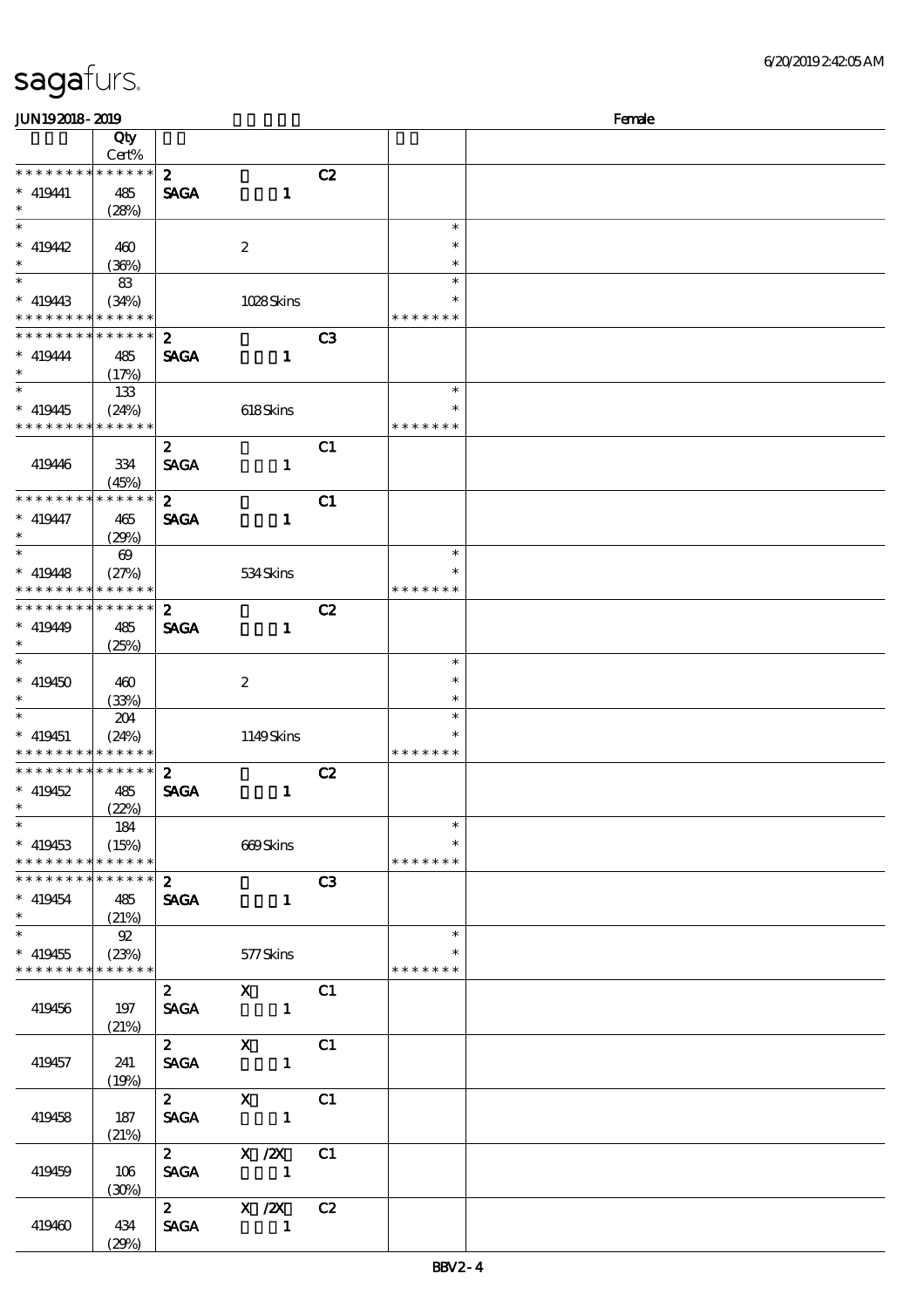| <b>saga</b> furs. |  |
|-------------------|--|
|                   |  |

419480 331

(29%)

SAGA 2

顺序号 Qty

#### Cert%  $\overline{2}$  X  $\overline{2}$  C3 419461 301 SAGA 1  $(23%)$ 2 2X C1/C2 SAGA 2 419462 101  $(40%)$ 2  $X$  C1/C2 SAGA 2 419463 148 (32%)  $\overline{2}$  C1 SAGA 2 419464 142 (57%)  $2$  C1 419465 105  $SAGA$  2 (34%)  $2$  C2 419466 234  $SAGA$  2 (32%)  $2$  X / C3 419467 122  $SAGA$  2 (24%)  $\overline{c}$   $\overline{c}$   $\overline{c}$   $\overline{c}$   $\overline{c}$   $\overline{c}$   $\overline{c}$   $\overline{c}$   $\overline{c}$   $\overline{c}$   $\overline{c}$   $\overline{c}$   $\overline{c}$   $\overline{c}$   $\overline{c}$   $\overline{c}$   $\overline{c}$   $\overline{c}$   $\overline{c}$   $\overline{c}$   $\overline{c}$   $\overline{c}$   $\overline{c}$   $\overline{c}$   $\overline{$ 419468 312 SAGA 2 (38%)  $\overline{c}$  2 c1 419469 244  $SAGA$  2 (34%)  $2$  C1  $SAGA$  2 419470 98 (45%)  $2$  C1 419471 208 SAGA 2  $(41%)$  $\overline{c}$   $\overline{c}$   $\overline{c}$   $\overline{c}$   $\overline{c}$   $\overline{c}$   $\overline{c}$   $\overline{c}$   $\overline{c}$   $\overline{c}$   $\overline{c}$   $\overline{c}$   $\overline{c}$   $\overline{c}$   $\overline{c}$   $\overline{c}$   $\overline{c}$   $\overline{c}$   $\overline{c}$   $\overline{c}$   $\overline{c}$   $\overline{c}$   $\overline{c}$   $\overline{c}$   $\overline{$ 419472 516  $SAGA$  2 (30%)  $\overline{c}$   $\overline{c}$   $\overline{c}$   $\overline{c}$   $\overline{c}$   $\overline{c}$   $\overline{c}$   $\overline{c}$   $\overline{c}$   $\overline{c}$   $\overline{c}$   $\overline{c}$   $\overline{c}$   $\overline{c}$   $\overline{c}$   $\overline{c}$   $\overline{c}$   $\overline{c}$   $\overline{c}$   $\overline{c}$   $\overline{c}$   $\overline{c}$   $\overline{c}$   $\overline{c}$   $\overline{$  $SAGA$  2 419473 509 (24%)  $2$  C<sub>2</sub>  $SAGA$  2 419474 125 (28%) 2 C2  $SAGA$  2 419475 382 (22%)  $2 \hspace{1.5cm} C3$ 419476 149 SAGA 2 (34%)  $\overline{2}$  C1 \* \* \* \* \* \* \* \* \* \* \* \* \*  $\ast$ 419477 465  $SAGA$  2 \*\* (32%) \*  $*$  419478 74  $\ast$ \*\* (35%) 539 Skins  $\ast$ \* \* \* \* \* \* \* \* \* \* \* \* \* \* \* \* \* \* \*  $\overline{c}$   $\overline{c}$   $\overline{c}$   $\overline{c}$   $\overline{c}$   $\overline{c}$   $\overline{c}$   $\overline{c}$   $\overline{c}$   $\overline{c}$   $\overline{c}$   $\overline{c}$   $\overline{c}$   $\overline{c}$   $\overline{c}$   $\overline{c}$   $\overline{c}$   $\overline{c}$   $\overline{c}$   $\overline{c}$   $\overline{c}$   $\overline{c}$   $\overline{c}$   $\overline{c}$   $\overline{$  $SAGA$  2 419479 212 (31%)  $2 \hspace{1.5cm} C1$

JUN192018-2019 Female

说明 价格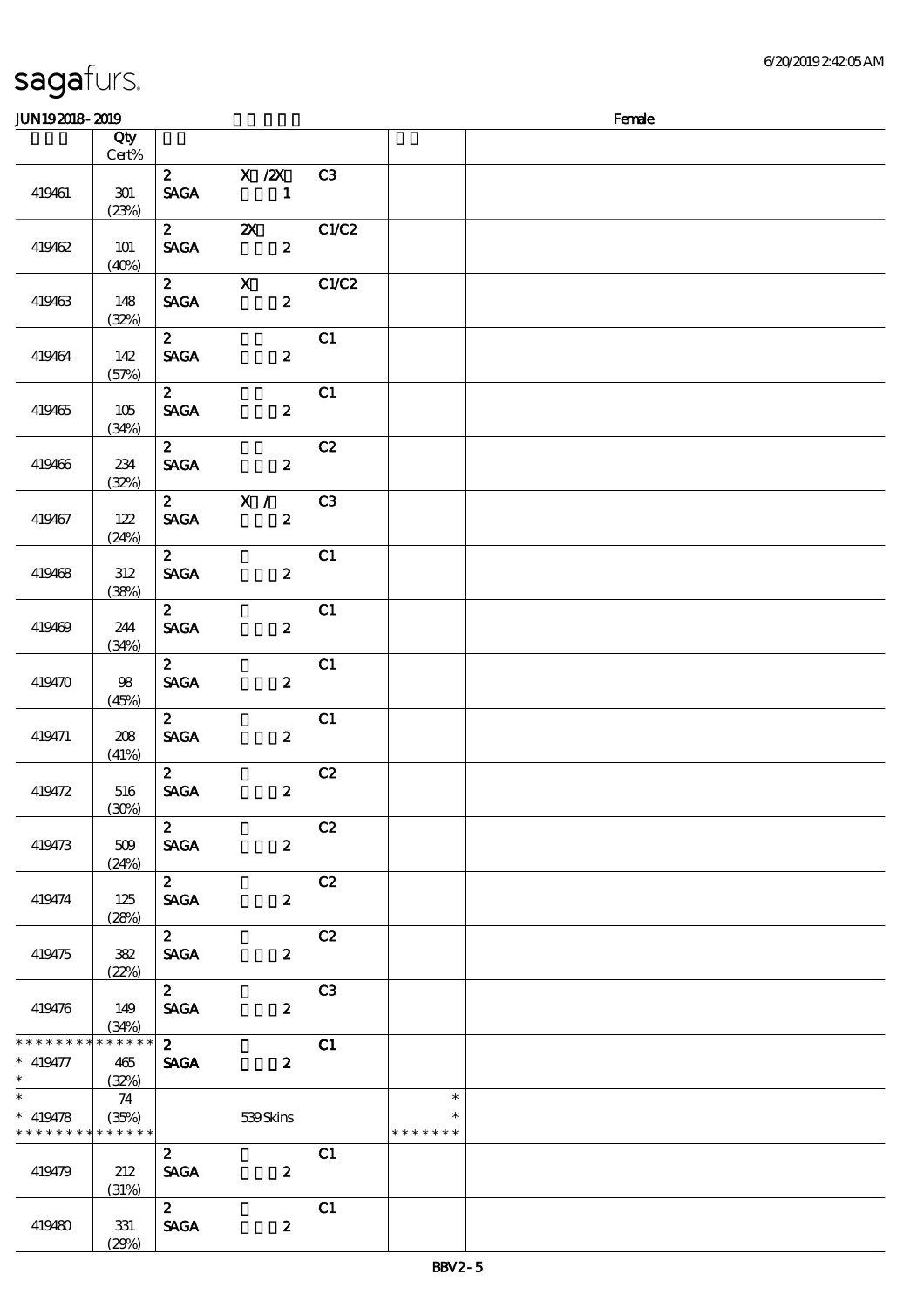| <b>JUN192018-2019</b>                                               |                                 |                                 |                                               |                |                                   | Female |
|---------------------------------------------------------------------|---------------------------------|---------------------------------|-----------------------------------------------|----------------|-----------------------------------|--------|
|                                                                     | Qty<br>Cert%                    |                                 |                                               |                |                                   |        |
| * * * * * * * * * * * * * *<br>$*$ 419481<br>$\ast$                 | 485<br>(23%)                    | $\mathbf{z}$<br><b>SAGA</b>     | $\boldsymbol{z}$                              | C2             |                                   |        |
| $\ast$<br>$* 419482$<br>$\ast$                                      | 460<br>(17%)                    |                                 | $\boldsymbol{2}$                              |                | $\ast$<br>$\ast$<br>$\ast$        |        |
| $\overline{\ast}$<br>$* 419483$<br>* * * * * * * * * * * * * *      | 58<br>(20%)                     |                                 | $1008$ Skins                                  |                | $\ast$<br>* * * * * * *           |        |
| * * * * * * * *<br>$* 419484$<br>$\ast$                             | $* * * * * * *$<br>485<br>(24%) | $\boldsymbol{z}$<br><b>SAGA</b> | $\boldsymbol{z}$                              | C2             |                                   |        |
| $\ast$<br>$* 419485$<br>* * * * * * * * * * * * * *                 | 392<br>(25%)                    |                                 | 877Skins                                      |                | $\ast$<br>∗<br>* * * * * * *      |        |
| 419486                                                              | 232<br>(21%)                    | $\boldsymbol{z}$<br><b>SAGA</b> | $\boldsymbol{z}$                              | C2             |                                   |        |
| * * * * * * * * * * * * * *<br>$*$ 419487<br>$\ast$<br>$\ast$       | 485<br>(20%)                    | $\boldsymbol{z}$<br><b>SAGA</b> | $\boldsymbol{z}$                              | C2             |                                   |        |
| $*$ 419488<br>* * * * * * * *                                       | 137<br>(32%)<br>* * * * * *     |                                 | 622Skins                                      |                | $\ast$<br>$\ast$<br>* * * * * * * |        |
| 419489                                                              | 247<br>(16%)                    | $\mathbf{z}$<br><b>SAGA</b>     | $\boldsymbol{z}$                              | C <sub>3</sub> |                                   |        |
| 419490                                                              | 412<br>(23%)                    | $\mathbf{z}$<br><b>SAGA</b>     | $\mathbf X$<br>$\boldsymbol{z}$               | C1             |                                   |        |
| * * * * * * * *<br>$* 419491$<br>$\ast$                             | * * * * * *<br>485<br>(24%)     | $\mathbf{2}$<br><b>SAGA</b>     | $\boldsymbol{\mathsf{X}}$<br>$\boldsymbol{z}$ | C2             |                                   |        |
| $\ast$<br>$* 419492$<br>* * * * * * * * * * * * * * *               | 201<br>(20%)                    |                                 | 686Skins                                      |                | $\ast$<br>$\ast$<br>* * * * * * * |        |
| 419493                                                              | 178<br>(16%)                    | $\boldsymbol{2}$<br><b>SAGA</b> | $\mathbf{x}$<br>$\boldsymbol{z}$              | C2             |                                   |        |
| 419494                                                              | 206<br>(20%)                    | $\mathbf{2}$<br><b>SAGA</b>     | $\boldsymbol{\mathsf{X}}$<br>$\boldsymbol{2}$ | C1/C2          |                                   |        |
| 419495                                                              | 233<br>(22%)                    | $\mathbf{2}$<br><b>SAGA</b>     | X / ZX<br>$\boldsymbol{z}$                    | C3             |                                   |        |
| 419496                                                              | 155<br>(58%)                    | 1/2<br><b>SAGA</b>              | $\mathbf{3}$                                  | C2             |                                   |        |
| 419497                                                              | 190<br>(27%)                    | $\mathbf{2}$<br>IA              | 2X / X<br>$\overline{\phantom{a}}$            | C2             |                                   |        |
| * * * * * * * *<br>$* 419498$<br>$\ast$<br>$\overline{\phantom{0}}$ | * * * * * *<br>485<br>(23%)     | $\mathbf{2}$<br>IA              | $\mathcal{L} = \mathcal{L}$<br>$\mathbf{1}$   | C2             |                                   |        |
| $* 419499$<br>* * * * * * * * * * * * * *                           | 489<br>(13%)                    |                                 | 974 Skins                                     |                | $\ast$<br>∗<br>* * * * * * *      |        |
| * * * * * * * * * * * * * * *<br>$* 419500$<br>$\ast$               | 485<br>(18%)                    | $\mathbf{z}$<br>IA              | $\boldsymbol{X}$<br>$\blacksquare$            | C2             |                                   |        |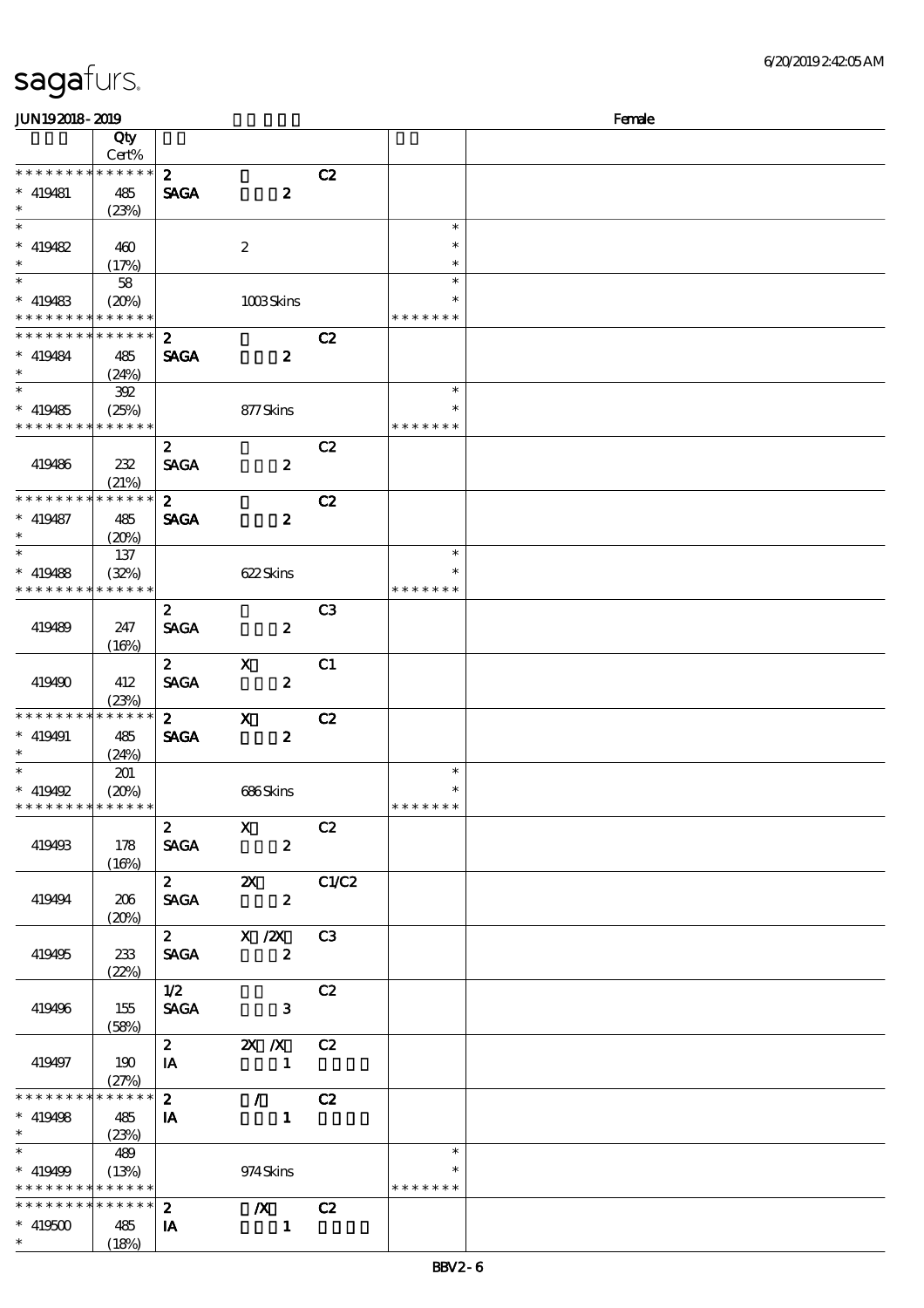| JUN192018-2019                             |                 |                         |                             |       |               | Female |
|--------------------------------------------|-----------------|-------------------------|-----------------------------|-------|---------------|--------|
|                                            | Qty             |                         |                             |       |               |        |
|                                            | Cert%           |                         |                             |       |               |        |
| $\ast$                                     |                 | $\mathbf{z}$            | $\boldsymbol{X}$            | C2    | $\ast$        |        |
| $* 419501$                                 | 460             | IA                      | $\mathbf{1}$                |       | $\ast$        |        |
| $\ast$                                     | (15%)           |                         |                             |       | $\ast$        |        |
| $\overline{\ast}$                          | 42              |                         |                             |       | $\ast$        |        |
| $*$ 419502                                 | (11%)           |                         | 987Skins                    |       | $\ast$        |        |
| * * * * * * * * * * * * * * *              |                 |                         |                             |       | * * * * * * * |        |
|                                            |                 | $\boldsymbol{z}$        | $\mathcal{F}^{\mathcal{F}}$ | C2    |               |        |
| 419503                                     | 243             | IA                      | $\boldsymbol{z}$            |       |               |        |
|                                            | (21%)           |                         |                             |       |               |        |
| * * * * * * * *                            | $* * * * * * *$ | $\boldsymbol{z}$        | $\boldsymbol{X}$            | C2    |               |        |
| $* 419504$                                 | 485             | IA                      | $\boldsymbol{z}$            |       |               |        |
| $\ast$                                     | (27%)           |                         |                             |       |               |        |
|                                            | 239             |                         |                             |       | $\ast$        |        |
| $* 419505$                                 | (25%)           |                         | 784Skins                    |       | $\ast$        |        |
| * * * * * * * * <mark>* * * * * * *</mark> |                 |                         |                             |       | * * * * * * * |        |
|                                            |                 | $\mathbf{2}$            | X /                         | C1/C2 |               |        |
| 419506                                     | 320             | <b>SROY</b>             | $\overline{\phantom{a}}$    |       |               |        |
|                                            | (35%)           |                         |                             |       |               |        |
|                                            |                 | $\mathbf{z}$            | X /                         | C2    |               |        |
| 419507                                     | 179             | <b>SROY</b>             | $\mathbf{1}$                |       |               |        |
|                                            | (60%)           |                         |                             |       |               |        |
|                                            |                 | $\mathbf{2}$            |                             | C1/C2 |               |        |
| 419508                                     | 89              | <b>SROY</b>             | $\mathbf{1}$                |       |               |        |
|                                            | (57%)           |                         |                             |       |               |        |
|                                            |                 | $\mathbf{2}$            |                             | C1/C2 |               |        |
| 419509                                     | 253             | <b>SROY</b>             | $\mathbf{1}$                |       |               |        |
|                                            | (51%)           |                         |                             |       |               |        |
|                                            |                 | $\boldsymbol{z}$        |                             | C1    |               |        |
| 419510                                     | 119             | <b>SROY</b>             | $\mathbf{1}$                |       |               |        |
|                                            | (46%)           |                         |                             |       |               |        |
|                                            |                 | $\mathbf{2}$            |                             | C1    |               |        |
| 419511                                     | 126             | <b>SROY</b>             | $\mathbf{1}$                |       |               |        |
|                                            | (64%)           |                         |                             |       |               |        |
|                                            |                 | $\mathbf{2}$            |                             | C1/C2 |               |        |
| 419512                                     | 142             | <b>SROY</b>             | $\mathbf{1}$                |       |               |        |
|                                            | (48%)           |                         |                             |       |               |        |
|                                            |                 | $\overline{z}$          |                             | C1/C2 |               |        |
| 419513                                     | 158             | <b>SROY</b>             | $\mathbf{1}$                |       |               |        |
|                                            | (52%)           |                         |                             |       |               |        |
|                                            |                 | $\mathbf{2}$            |                             | C3    |               |        |
| 419514                                     | 102             | <b>SROY</b>             | $\mathbf{1}$                |       |               |        |
|                                            | (16%)           |                         |                             |       |               |        |
|                                            |                 | $\overline{\mathbf{z}}$ |                             | C1    |               |        |
| 419515                                     | 101             | <b>SROY</b>             | $\mathbf{1}$                |       |               |        |
|                                            | (42%)           |                         |                             | C1    |               |        |
|                                            | 107             | $\mathbf{2}$            | $\mathbf{1}$                |       |               |        |
| 419516                                     | (43%)           | <b>SROY</b>             |                             |       |               |        |
|                                            |                 | $\mathbf{2}$            |                             | C1/C2 |               |        |
| 419517                                     | 128             | <b>SROY</b>             | $\mathbf{1}$                |       |               |        |
|                                            | (61%)           |                         |                             |       |               |        |
|                                            |                 | $\overline{2}$          |                             | C1/C2 |               |        |
| 419518                                     | 205             | <b>SROY</b>             | $\mathbf{1}$                |       |               |        |
|                                            | (41%)           |                         |                             |       |               |        |
|                                            |                 | $2^{\sim}$              |                             | C2    |               |        |
| 419519                                     | 351             | <b>SROY</b>             | $\mathbf{1}$                |       |               |        |
|                                            | (21%)           |                         |                             |       |               |        |
|                                            |                 | $\mathbf{2}$            |                             | C1/C2 |               |        |
| 419520                                     | 109             | <b>SROY</b>             | $\boldsymbol{2}$            |       |               |        |
|                                            | (44%)           |                         |                             |       |               |        |
|                                            |                 |                         |                             |       |               |        |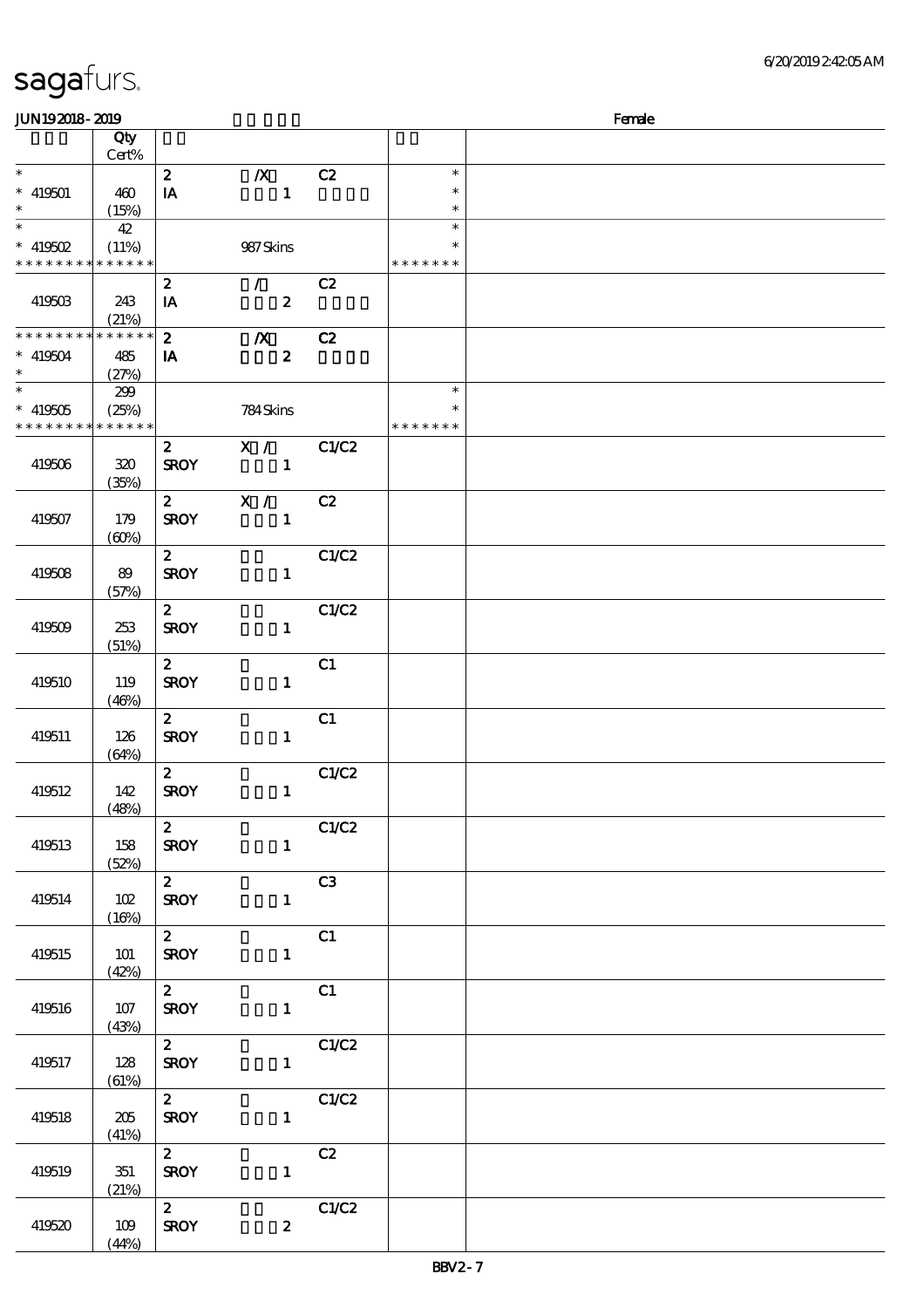| <b>JUN192018-2019</b> |       |                  |                  |       |  | Female |  |
|-----------------------|-------|------------------|------------------|-------|--|--------|--|
|                       | Qty   |                  |                  |       |  |        |  |
|                       | Cert% |                  |                  |       |  |        |  |
|                       |       | $\boldsymbol{z}$ |                  | C1/C2 |  |        |  |
| 419521                | 128   | <b>SROY</b>      | $\boldsymbol{z}$ |       |  |        |  |
|                       | (57%) |                  |                  |       |  |        |  |
|                       |       | $\boldsymbol{z}$ |                  | C1/C2 |  |        |  |
| 419522                | 247   | <b>SROY</b>      | $\boldsymbol{z}$ |       |  |        |  |
|                       | (49%) |                  |                  |       |  |        |  |
|                       |       | $\boldsymbol{z}$ |                  | C1/C2 |  |        |  |
| 419523                | 191   | <b>SROY</b>      | $\boldsymbol{z}$ |       |  |        |  |
|                       | (62%) |                  |                  |       |  |        |  |
|                       |       | $\boldsymbol{z}$ |                  | C1/C2 |  |        |  |
| 419524                | 458   | <b>SROY</b>      | $\boldsymbol{z}$ |       |  |        |  |
|                       | (44%) |                  |                  |       |  |        |  |
|                       |       | $\boldsymbol{z}$ |                  | C1/C2 |  |        |  |
| 419525                | 188   | <b>SROY</b>      | $\boldsymbol{z}$ |       |  |        |  |
|                       | (51%) |                  |                  |       |  |        |  |
|                       |       | $\mathbf{z}$     |                  | C1/C2 |  |        |  |
| 419526                | 241   | <b>SROY</b>      | $\boldsymbol{z}$ |       |  |        |  |
|                       | (43%) |                  |                  |       |  |        |  |
|                       |       | $\boldsymbol{z}$ | $\mathbf X$      | C1/C2 |  |        |  |
| 419527                | 116   | <b>SROY</b>      | $\boldsymbol{z}$ |       |  |        |  |
|                       | (43%) |                  |                  |       |  |        |  |
|                       |       |                  |                  |       |  |        |  |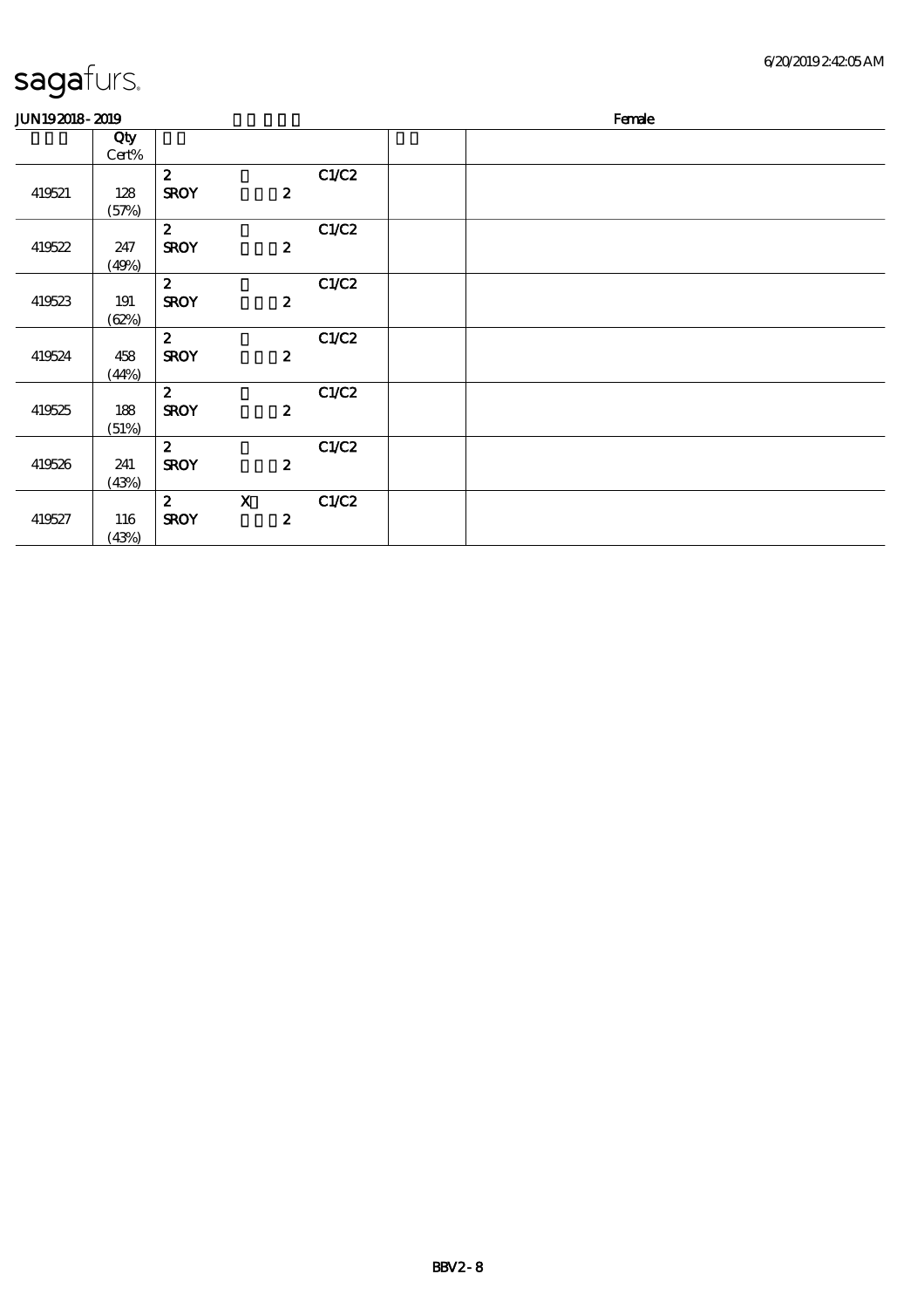| <b>JUN192018-2019</b> |                  |                                            |                                                                              |                       | Female |
|-----------------------|------------------|--------------------------------------------|------------------------------------------------------------------------------|-----------------------|--------|
|                       | Qty<br>$Cert\%$  |                                            |                                                                              |                       |        |
| 419601                | 117<br>(15%)     | $\mathbf{3}$<br>$\bf S\!I$                 | $\mathbf{X}$ $\mathbf{X}$<br>$\mathbf{1}$                                    | C2                    |        |
| 419602                | 143<br>(16%)     | 3<br>$\mathbf{S}$                          | $\mathbf{1}$                                                                 | C1/C2                 |        |
| 419603                | 160<br>(18%)     | $\mathbf{3}$<br>$\mathbf{S}$               | $\mathbf{1}$                                                                 | C1/C2                 |        |
| 419604                | 102<br>(9%)      | $\mathbf{3}$<br>$\bf S\!I$                 | $\mathcal{L}$<br>$\mathbf{1}$                                                | C3                    |        |
| 419605                | 175<br>(15%)     | $\mathbf{3}$<br>${\bf s}$                  | $\mathbf{1}$                                                                 | C1/C2                 |        |
| 419606                | 89<br>(8%)       | ${\bf 3}$<br>$\mathbf{S}$                  | $\mathbf{1}$                                                                 | C3                    |        |
| 419607                | 10B<br>(22%)     | ${\bf 3}$<br>$\mathbf{S}$                  | $\mathbf X$<br>$\mathbf{1}$                                                  | C2                    |        |
| 419608                | 310<br>(11%)     | 3<br>$\, {\bf I} \! {\bf B} \,$            | $\mathcal{L}$<br>$\mathbf{1}$                                                | C2                    |        |
| 419609                | 258<br>(13%)     | $\mathbf{3}$<br>$\, {\bf I} \! {\bf B} \,$ | $\boldsymbol{X}$<br>$\mathbf{1}$                                             | C2                    |        |
| 419610                | 247<br>(21%)     | $3 -$<br><b>SAGA</b>                       | $X$ $X$<br>$\mathbf{1}$                                                      | C2                    |        |
| 419611                | 298<br>(21%)     | $3 -$<br><b>SAGA</b>                       | $\mathbf{1}$                                                                 | C1/C2                 |        |
| 419612                | $330\,$<br>(18%) | 3 <sub>1</sub><br><b>SAGA</b>              | $\mathbf{1}$                                                                 | C1/C2                 |        |
| 419613                | 146<br>(6%)      | 3 <sup>7</sup>                             | $\sqrt{C3}$<br><b>SAGA</b><br>$\mathbf{1}$                                   |                       |        |
| 419614                | 284<br>(16%)     | $\overline{3}$<br><b>SAGA</b>              |                                                                              | C1/C2<br>$\mathbf{1}$ |        |
| 419615                | 173<br>(10%)     | $\overline{\mathbf{3}}$<br><b>SAGA</b>     | $\mathbf{1}$                                                                 | C3                    |        |
| 419616                | 152<br>(18%)     |                                            | $\overline{3}$ $\overline{X}$ $\overline{C}$<br><b>SAGA</b><br>$\mathbf{1}$  |                       |        |
| 419617                | 140<br>(28%)     |                                            | $\overline{3}$ / $\overline{C2}$<br>SAGA 2                                   |                       |        |
| 419618                | 214<br>(20%)     |                                            | $\overline{\text{3}}$ $\overline{\text{X}}$ $\overline{\text{C2}}$<br>SAGA 2 |                       |        |
| 419619                | 93<br>(12%)      | $I$ <b>A</b>                               | 3 <b>2X</b> <i>X</i> C <sub>2</sub><br>$\sim$ $\sim$ 1                       |                       |        |
| 419620                | 396<br>(15%)     | 3 <sup>7</sup><br>IA                       | $\sqrt{C^2}$<br>$\blacksquare$                                               |                       |        |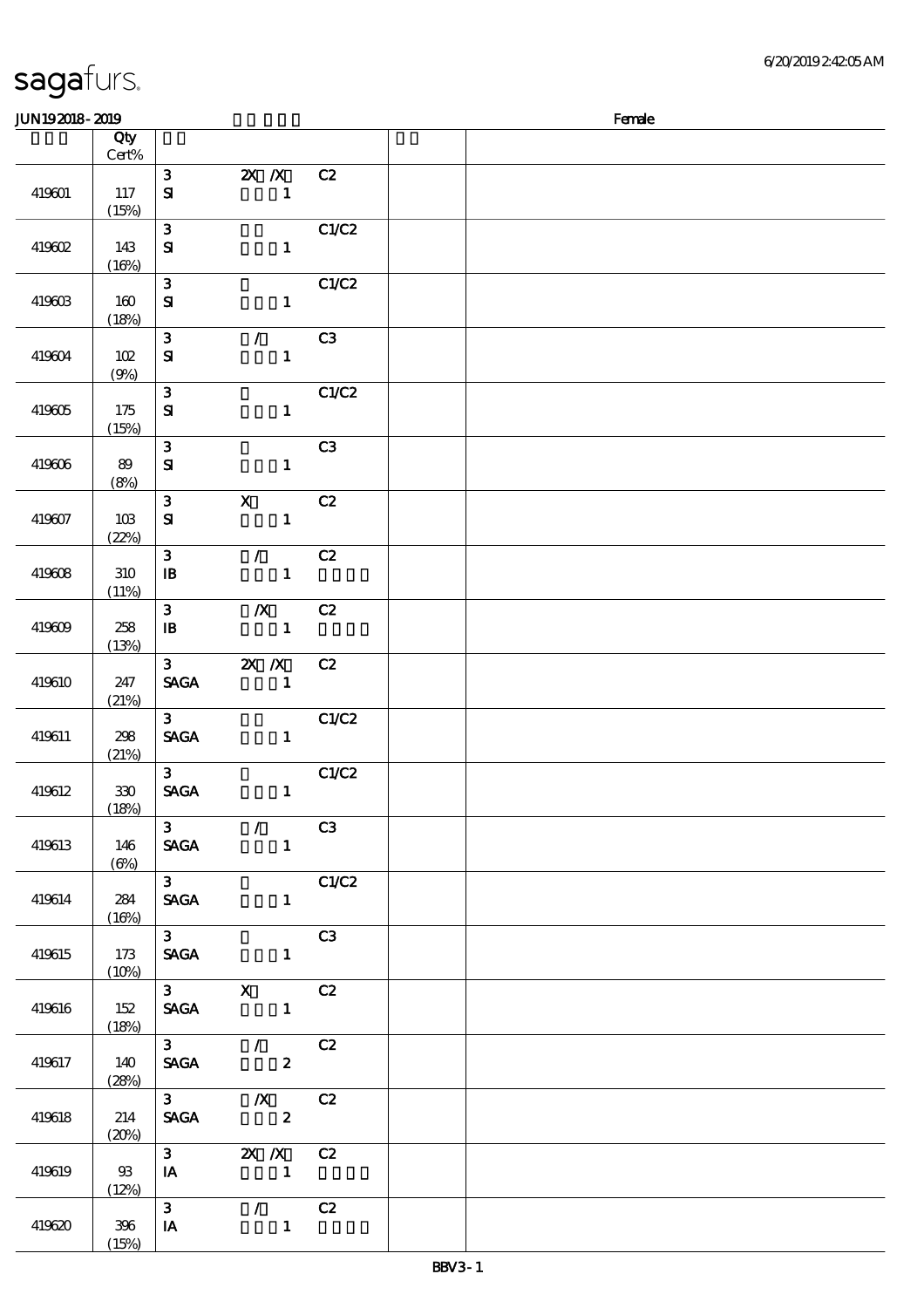| <b>JUN192018-2019</b> |       |    |                  |    | Female |
|-----------------------|-------|----|------------------|----|--------|
|                       | Qty   |    |                  |    |        |
|                       | Cert% |    |                  |    |        |
|                       |       | 3  | $\boldsymbol{X}$ | C2 |        |
| 419621                | 342   | IA |                  |    |        |
|                       | (14%) |    |                  |    |        |
|                       |       | З  |                  | C2 |        |
| 419622                | 228   | IA |                  | 2  |        |
|                       | (20%) |    |                  |    |        |
|                       |       | З  | $\boldsymbol{X}$ | C2 |        |
| 419623                | 336   | IA |                  | 2  |        |
|                       | (16%) |    |                  |    |        |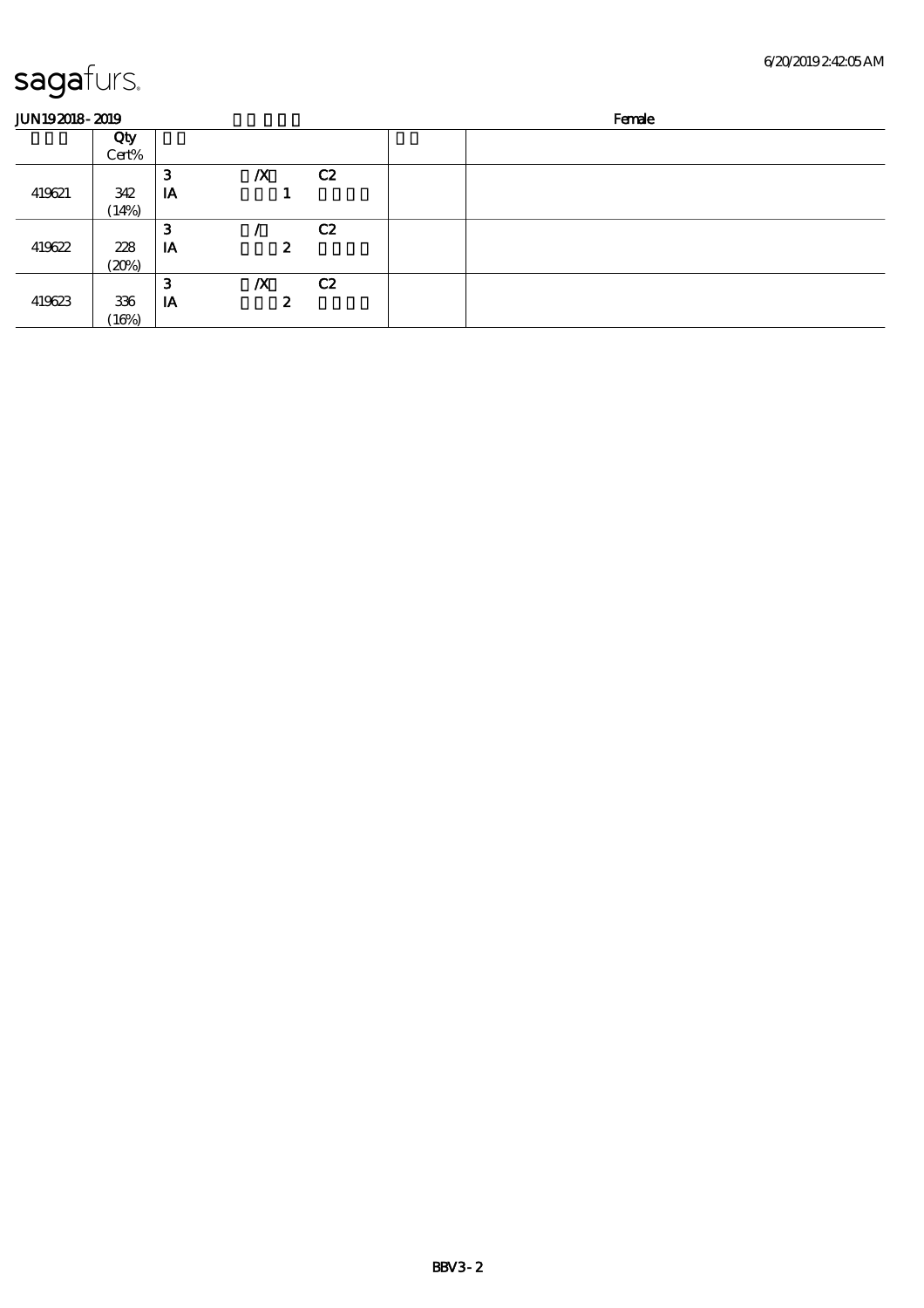| <b>JUN192018-2019</b>       |                      |                             |                                 |                            |                         |               | Female |
|-----------------------------|----------------------|-----------------------------|---------------------------------|----------------------------|-------------------------|---------------|--------|
|                             | Qty                  |                             |                                 |                            |                         |               |        |
|                             | Cert%                |                             |                                 |                            |                         |               |        |
|                             |                      | $\boldsymbol{\mathbf{z}}$   | $\mathcal{L}$                   | C2                         |                         |               |        |
| 419701                      | 319                  | (SI)                        | $\mathbf{1}$                    |                            | $\blacksquare$          |               |        |
|                             |                      |                             |                                 |                            |                         |               |        |
| * * * * * * * *             | (13%)<br>* * * * * * |                             |                                 |                            |                         |               |        |
|                             |                      | $\boldsymbol{\mathfrak{D}}$ | $\mathcal{L}$                   | C2                         |                         |               |        |
| $* 419702$                  | 425                  | $\boldsymbol{S}$            | $\mathbf{1}$                    |                            | $\mathbf{1}$            |               |        |
| $\ast$                      | (16%)                |                             |                                 |                            |                         |               |        |
|                             | 355                  |                             |                                 |                            |                         | $\ast$        |        |
| $* 41970B$                  | (27%)                |                             | 780Skins                        |                            |                         | *             |        |
| * * * * * * * *             | * * * * * *          |                             |                                 |                            |                         | * * * * * * * |        |
| * * * * * * * *             | * * * * * *          | $\boldsymbol{\mathfrak{D}}$ | $\boldsymbol{X}$                | C2                         |                         |               |        |
| $* 419704$                  | 425                  | (S)                         | $\mathbf{1}$                    |                            | $\blacksquare$          |               |        |
| $\ast$                      | (14%)                |                             |                                 |                            |                         |               |        |
| $\overline{\phantom{0}}$    |                      |                             |                                 |                            |                         | $\ast$        |        |
|                             |                      |                             |                                 |                            |                         | $\ast$        |        |
| $* 419705$                  | 400                  |                             | $\boldsymbol{2}$                |                            |                         | $\ast$        |        |
| $\ast$<br>$*$               | (14%)                |                             |                                 |                            |                         |               |        |
|                             | 199                  |                             |                                 |                            |                         | $\ast$        |        |
| $* 419706$                  | (21%)                |                             | 1024 Skins                      |                            |                         | $\ast$        |        |
| * * * * * * * *             | * * * * * *          |                             |                                 |                            |                         | * * * * * * * |        |
| * * * * * * * *             | * * * * * *          | $\boldsymbol{\mathbf{z}}$   | $\boldsymbol{X}$                | C2                         |                         |               |        |
| $* 419707$                  | 425                  | $\boldsymbol{\mathrm{(S)}}$ | $\mathbf{1}$                    |                            | $\mathbf{1}$            |               |        |
| $\ast$                      | (17%)                |                             |                                 |                            |                         |               |        |
| $\overline{\ast}$           |                      |                             |                                 |                            |                         | $\ast$        |        |
| $* 419708$                  | 400                  |                             | $\boldsymbol{z}$                |                            |                         | $\ast$        |        |
| $\ast$                      | (16%)                |                             |                                 |                            |                         | $\ast$        |        |
| $\overline{\phantom{0}}$    |                      |                             |                                 |                            |                         | $\ast$        |        |
| $* 419709$                  |                      |                             |                                 |                            |                         | $\ast$        |        |
| $\ast$                      | 400                  |                             | $\,3\,$                         |                            |                         | $\ast$        |        |
| $\ast$                      | (22%)                |                             |                                 |                            |                         |               |        |
|                             |                      |                             |                                 |                            |                         | $\ast$        |        |
| $* 419710$                  | 400                  |                             | $\bf{4}$                        |                            |                         | $\ast$        |        |
| $\ast$                      | (17%)                |                             |                                 |                            |                         | $\ast$        |        |
| $\ast$                      |                      |                             |                                 |                            |                         | $\ast$        |        |
| $* 419711$                  | 400                  |                             | $\mathbf 5$                     |                            |                         | $\ast$        |        |
| $\ast$                      | (19%)                |                             |                                 |                            |                         | $\ast$        |        |
| $\ast$                      | 108                  |                             |                                 |                            |                         | $\ast$        |        |
| $*$ 419712                  | (19%)                |                             | 2133Skins                       |                            |                         | $\ast$        |        |
| * * * * * * * * * * * * * * |                      |                             |                                 |                            |                         | *******       |        |
|                             |                      | $\boldsymbol{\mathfrak{D}}$ | $\mathcal{F}$                   | C2                         |                         |               |        |
| 419713                      | 168                  | (S)                         | $\boldsymbol{z}$                |                            | $\blacksquare$          |               |        |
|                             |                      |                             |                                 |                            |                         |               |        |
| * * * * * * * *             | (22%)<br>* * * * * * |                             |                                 |                            |                         |               |        |
|                             |                      | $\boldsymbol{\mathbf{z}}$   | $\chi$ C <sub>2</sub>           |                            |                         |               |        |
| $* 419714$                  | 425                  | $\boldsymbol{\mathcal{S}}$  | $\mathbf{z}$                    | $\overline{\phantom{a}}$   |                         |               |        |
| $\ast$                      | (27%)                |                             |                                 |                            |                         |               |        |
| $\overline{\phantom{0}}$    |                      |                             |                                 |                            |                         | $\ast$        |        |
| $* 419715$                  | 400                  |                             | $\boldsymbol{2}$                |                            |                         | $\ast$        |        |
| $\ast$                      | (20%)                |                             |                                 |                            |                         | $\ast$        |        |
| $\ast$                      |                      |                             |                                 |                            |                         | $\ast$        |        |
| $* 419716$                  | 400                  |                             | 3                               |                            |                         | $\ast$        |        |
| $\ast$                      | (24%)                |                             |                                 |                            |                         | $\ast$        |        |
| $\ast$                      | 290                  |                             |                                 |                            |                         | $\ast$        |        |
| $*$ 419717                  | (25%)                |                             | 1515Skins                       |                            |                         | $\ast$        |        |
| * * * * * * * *             | * * * * * *          |                             |                                 |                            |                         | * * * * * * * |        |
|                             |                      | $\boldsymbol{\mathbf{z}}$   | $\mathcal{L}$ and $\mathcal{L}$ | C2                         |                         |               |        |
|                             |                      |                             | $1 -$                           |                            | $\overline{\mathbf{2}}$ |               |        |
| 419718                      | 71                   | (SI)                        |                                 |                            |                         |               |        |
|                             | (9%)                 |                             |                                 |                            |                         |               |        |
|                             |                      | $\boldsymbol{\mathfrak{D}}$ | $\mathcal{L}$                   | C2                         |                         |               |        |
| 419719                      | 352                  | (S)                         | $\mathbf{1}$                    |                            | $\overline{\mathbf{2}}$ |               |        |
|                             | (19%)                |                             |                                 |                            |                         |               |        |
|                             |                      | $\boldsymbol{\mathbf{z}}$   | $\boldsymbol{X}$                | C2                         |                         |               |        |
| 419720                      | 308                  | (SI)                        | $\mathbf{1}$                    | $\overline{\phantom{a}}$ 2 |                         |               |        |
|                             | (12%)                |                             |                                 |                            |                         |               |        |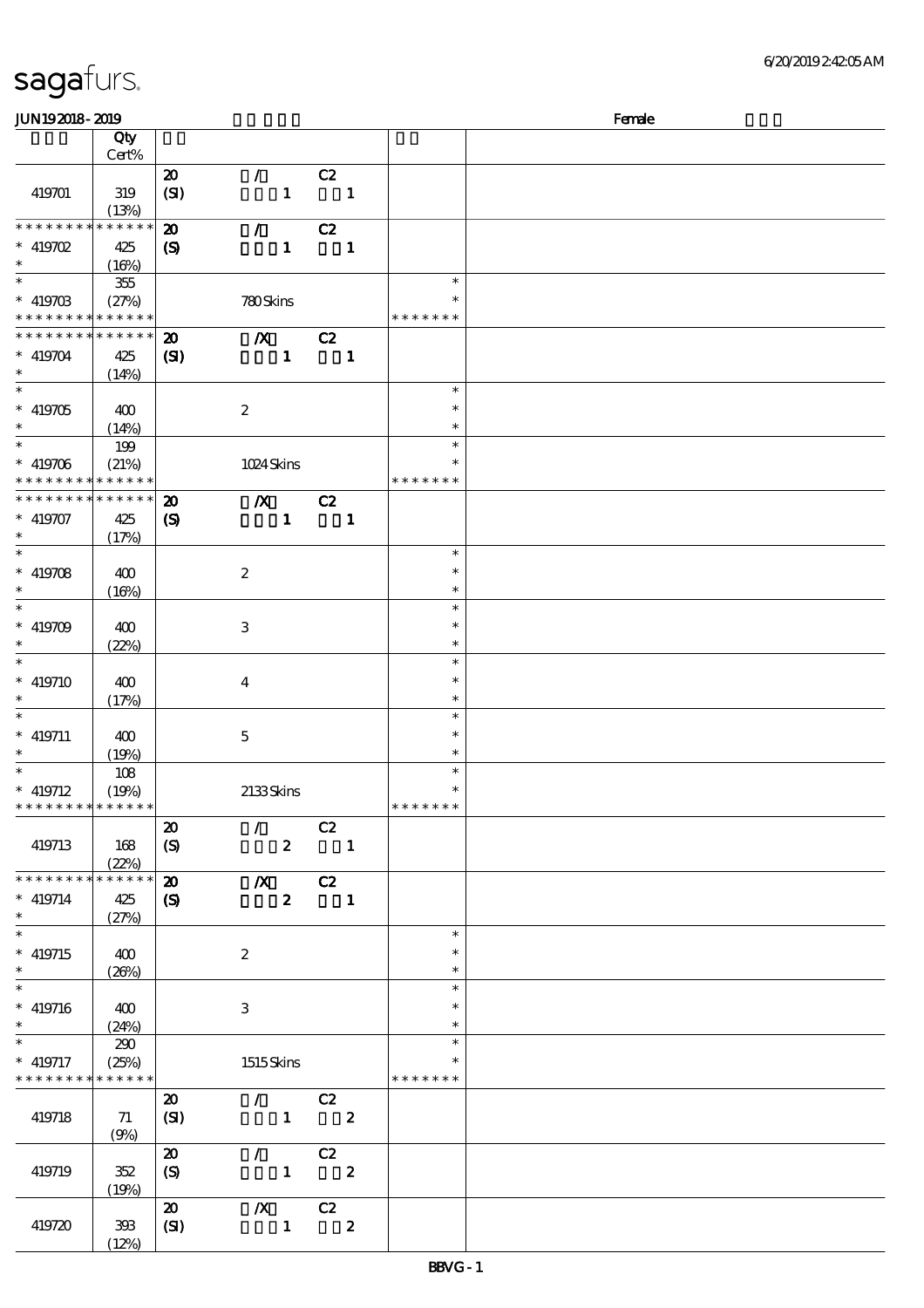| JUN192018-2019                 |                 |                             |                  |                          |               | Female |
|--------------------------------|-----------------|-----------------------------|------------------|--------------------------|---------------|--------|
|                                | Qty             |                             |                  |                          |               |        |
|                                | Cert%           |                             |                  |                          |               |        |
| * * * * * * * *                | * * * * * *     | $\boldsymbol{\mathbf{z}}$   | $\boldsymbol{X}$ | C2                       |               |        |
| $* 419721$                     | 425             | $\boldsymbol{S}$            | $\mathbf{1}$     | $\boldsymbol{z}$         |               |        |
| $\ast$                         |                 |                             |                  |                          |               |        |
| $\overline{\ast}$              | (14%)           |                             |                  |                          | $\ast$        |        |
|                                |                 |                             |                  |                          |               |        |
| * $419722$                     | 400             |                             | $\boldsymbol{2}$ |                          | $\ast$        |        |
| $\ast$                         | (21%)           |                             |                  |                          | $\ast$        |        |
|                                | $97\,$          |                             |                  |                          | $\ast$        |        |
| $* 419723$                     | (24%)           |                             | 922 Skins        |                          | *             |        |
| * * * * * * * * <mark>*</mark> | * * * * * *     |                             |                  |                          | * * * * * * * |        |
|                                |                 |                             | $\mathcal{L}$    | C2                       |               |        |
|                                |                 | $\boldsymbol{\mathsf{20}}$  |                  |                          |               |        |
| 419724                         | 109             | $\boldsymbol{\mathrm{(S)}}$ | $\boldsymbol{z}$ | $\boldsymbol{z}$         |               |        |
|                                | (11%)           |                             |                  |                          |               |        |
| * * * * * * * *                | * * * * * *     | $\boldsymbol{\mathbf{z}}$   | $\boldsymbol{X}$ | C2                       |               |        |
| $* 419725$                     | 425             | $\boldsymbol{\mathrm{(S)}}$ | $\pmb{2}$        | $\boldsymbol{z}$         |               |        |
| $\ast$                         | (21%)           |                             |                  |                          |               |        |
| $\ast$                         |                 |                             |                  |                          | $\ast$        |        |
| $* 419726$                     | 400             |                             | $\boldsymbol{2}$ |                          | $\ast$        |        |
| $\ast$                         |                 |                             |                  |                          | $\ast$        |        |
| $\ast$                         | (20%)           |                             |                  |                          | $\ast$        |        |
|                                | 148             |                             |                  |                          |               |        |
| $* 419727$                     | (16%)           |                             | 973Skins         |                          | $\ast$        |        |
| * * * * * * * *                | * * * * * *     |                             |                  |                          | * * * * * * * |        |
|                                |                 | $\mathbf{O}$                | $X$ $X$          | C2                       |               |        |
| 419728                         | 129             | (SI)                        | $\mathbf{1}$     | $\blacksquare$           |               |        |
|                                | (25%)           |                             |                  |                          |               |        |
|                                |                 | $\mathbf{O}$                | $X$ $N$          | C2                       |               |        |
|                                |                 |                             |                  |                          |               |        |
| 419729                         | 247             | (S)                         | $\mathbf{1}$     | $\blacksquare$           |               |        |
|                                | (40%)           |                             |                  |                          |               |        |
| * * * * * * * *                | * * * * * *     | $\mathbf{o}$                | $\mathcal{L}$    | C2                       |               |        |
| $* 419730$                     | 465             | (S)                         | $\mathbf{1}$     | $\blacksquare$           |               |        |
| $\ast$                         | (20%)           |                             |                  |                          |               |        |
| $\ast$                         |                 |                             |                  |                          | $\ast$        |        |
| $* 419731$                     | 440             |                             | $\boldsymbol{2}$ |                          | $\ast$        |        |
| $\ast$                         |                 |                             |                  |                          | $\ast$        |        |
| $*$                            | (18%)           |                             |                  |                          |               |        |
|                                | 407             |                             |                  |                          | $\ast$        |        |
| $* 419732$                     | (15%)           |                             | 1312Skins        |                          | $\ast$        |        |
| * * * * * * * * * * * * * *    |                 |                             |                  |                          | *******       |        |
| * * * * * * * *                | $* * * * * * *$ | $\mathbf 0$                 | $\mathcal{L}$    | C2                       |               |        |
| $* 419733$                     | 445             | $\boldsymbol{\mathrm{(S)}}$ | $\mathbf{1}$     | $\blacksquare$           |               |        |
| $\ast$                         | (31%)           |                             |                  |                          |               |        |
| $\ast$                         |                 |                             |                  |                          | $\ast$        |        |
|                                |                 |                             |                  |                          |               |        |
| $* 419734$                     | 420             |                             | $\boldsymbol{z}$ |                          | $\ast$        |        |
| $\ast$                         | (35%)           |                             |                  |                          | $\ast$        |        |
| $\overline{\ast}$              |                 |                             |                  |                          | $\ast$        |        |
| $* 419735$                     | 420             |                             | 3                |                          | $\ast$        |        |
| $\ast$                         | (30%)           |                             |                  |                          | $\ast$        |        |
| $\ast$                         |                 |                             |                  |                          | $\ast$        |        |
| $* 419736$                     | 420             |                             | $\boldsymbol{4}$ |                          | $\ast$        |        |
| $\ast$                         |                 |                             |                  |                          | $\ast$        |        |
| $\ast$                         | (25%)           |                             |                  |                          |               |        |
|                                | 387             |                             |                  |                          | $\ast$        |        |
| $* 419737$                     | (32%)           |                             | 2002Skins        |                          | *             |        |
| * * * * * * * *                | * * * * * *     |                             |                  |                          | * * * * * * * |        |
| * * * * * * * *                | $******$        | $\mathbf{o}$                | $\mathbf{X}$     | C2                       |               |        |
| $* 419738$                     | 465             | (S)                         | $\blacksquare$   | $\overline{\phantom{a}}$ |               |        |
| $\ast$                         | (24%)           |                             |                  |                          |               |        |
| $\ast$                         |                 |                             |                  |                          | $\ast$        |        |
|                                |                 |                             |                  |                          | $\ast$        |        |
| $* 419739$                     | 440             |                             | $\boldsymbol{2}$ |                          |               |        |
| $\ast$                         | (23%)           |                             |                  |                          | $\ast$        |        |
| $\ast$                         |                 |                             |                  |                          | $\ast$        |        |
| $* 419740$                     | 440             |                             | 3                |                          | $\ast$        |        |
| $\ast$                         | (16%)           |                             |                  |                          | $\ast$        |        |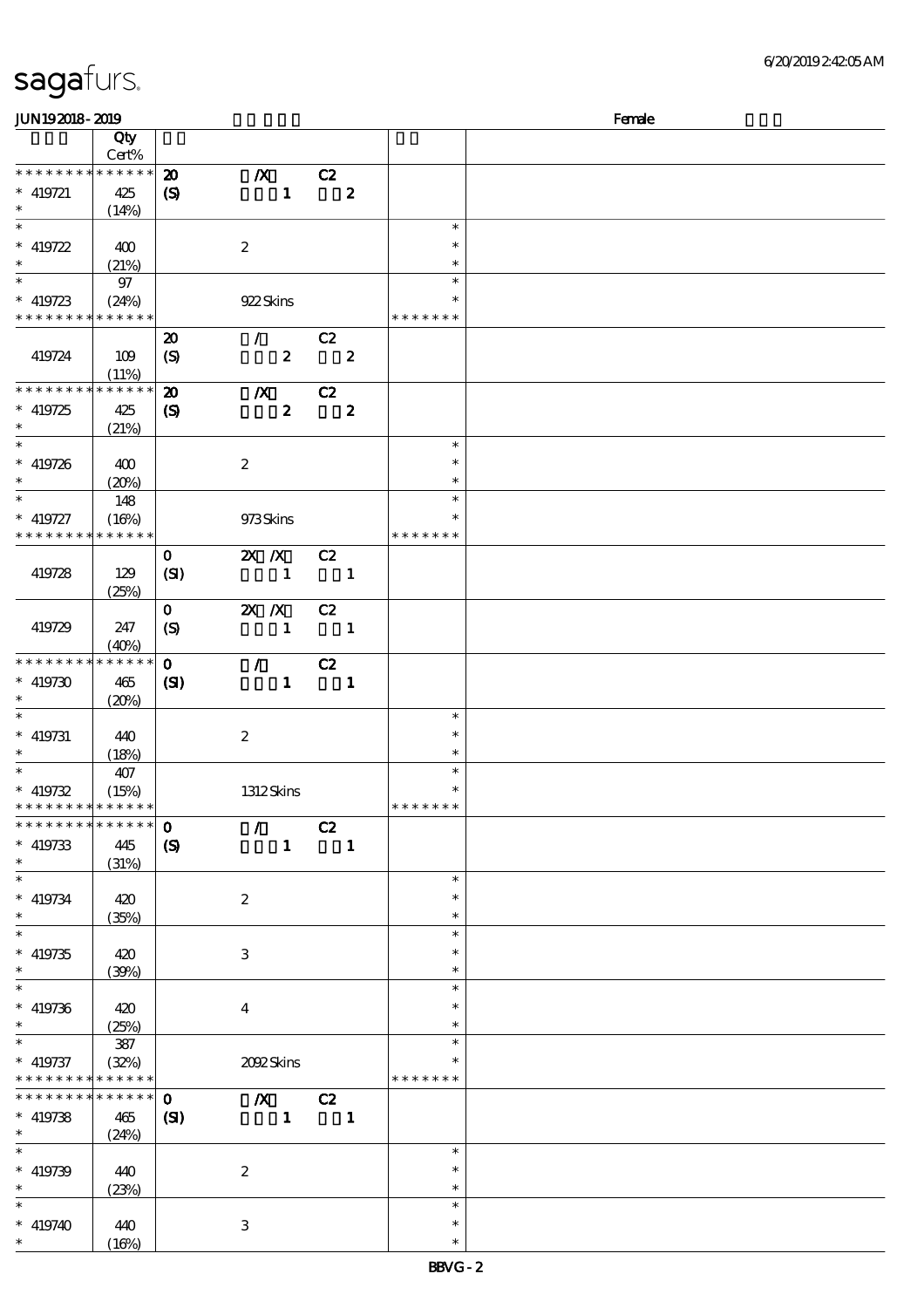| <b>JUN192018-2019</b>       |                 |                            |                               |                         |               | Female |
|-----------------------------|-----------------|----------------------------|-------------------------------|-------------------------|---------------|--------|
|                             | Qty             |                            |                               |                         |               |        |
|                             | $Cert\%$        |                            |                               |                         |               |        |
| $\ast$                      |                 | $\mathbf{O}$               | $\boldsymbol{X}$              | C2                      | $\ast$        |        |
| $*$ 419741                  | 440             |                            | $\pmb{1}$                     | $\overline{\mathbf{1}}$ | $\ast$        |        |
|                             |                 | (SI)                       |                               |                         |               |        |
| $\ast$<br>$\overline{\ast}$ | (19%)           |                            |                               |                         | $\ast$        |        |
|                             |                 |                            |                               |                         | $\ast$        |        |
| $* 419742$                  | 440             |                            | $\bf 5$                       |                         | $\ast$        |        |
| $\ast$                      | (25%)           |                            |                               |                         | $\ast$        |        |
| $\overline{\phantom{0}}$    |                 |                            |                               |                         | $\ast$        |        |
| $* 419743$                  | 440             |                            | $\bf 6$                       |                         | $\ast$        |        |
| $\ast$                      |                 |                            |                               |                         |               |        |
|                             | (22%)           |                            |                               |                         | $\ast$        |        |
| $\overline{\ast}$           |                 |                            |                               |                         | $\ast$        |        |
| $* 419744$                  | 440             |                            | $\boldsymbol{7}$              |                         | $\ast$        |        |
| $\ast$                      | (21%)           |                            |                               |                         | $\ast$        |        |
| $\overline{\phantom{0}}$    | $71\,$          |                            |                               |                         | $\ast$        |        |
| $* 419745$                  | (33%)           |                            | 3176Skins                     |                         | $\ast$        |        |
| * * * * * * * * * * * * * * |                 |                            |                               |                         | * * * * * * * |        |
|                             |                 |                            |                               |                         |               |        |
| ********                    | * * * * * *     | $\mathbf{o}$               | $\overline{X}$ C <sub>2</sub> |                         |               |        |
| $* 419746$                  | 445             | $\boldsymbol{\mathcal{S}}$ | $\mathbf{1}$                  | $\overline{\mathbf{1}}$ |               |        |
| $\ast$                      | (33%)           |                            |                               |                         |               |        |
| $\ast$                      |                 |                            |                               |                         | $\ast$        |        |
| $* 419747$                  | 420             |                            | $\boldsymbol{2}$              |                         | $\ast$        |        |
| $\ast$                      |                 |                            |                               |                         | $\ast$        |        |
| $\overline{\ast}$           | (33%)           |                            |                               |                         |               |        |
|                             |                 |                            |                               |                         | $\ast$        |        |
| $* 419748$                  | 420             |                            | 3                             |                         | $\ast$        |        |
| $\ast$                      | (24%)           |                            |                               |                         | $\ast$        |        |
| $\ast$                      |                 |                            |                               |                         | $\ast$        |        |
| $* 419749$                  | 420             |                            | $\bf{4}$                      |                         | $\ast$        |        |
| $\ast$                      |                 |                            |                               |                         | $\ast$        |        |
|                             | (35%)           |                            |                               |                         |               |        |
| $\ast$                      |                 |                            |                               |                         | $\ast$        |        |
| $* 419750$                  | 420             |                            | $\mathbf 5$                   |                         | $\ast$        |        |
| $\ast$                      | (29%)           |                            |                               |                         | $\ast$        |        |
| $\ast$                      |                 |                            |                               |                         | $\ast$        |        |
| $* 419751$                  | 420             |                            | $\bf 6$                       |                         | $\ast$        |        |
| $\ast$                      |                 |                            |                               |                         | $\ast$        |        |
|                             | (22%)           |                            |                               |                         |               |        |
| $\ast$                      |                 |                            |                               |                         | $\ast$        |        |
| $* 419752$                  | 420             |                            | $\boldsymbol{7}$              |                         | $\ast$        |        |
| $*$                         | (22%)           |                            |                               |                         | $\ast$        |        |
| $\ast$                      | 370             |                            |                               |                         | $\ast$        |        |
| $*$ 419753                  | (20%)           |                            | 3335Skins                     |                         | $\ast$        |        |
| * * * * * * * *             | * * * * * *     |                            |                               |                         | * * * * * * * |        |
|                             |                 |                            |                               |                         |               |        |
| * * * * * * *<br>$\ast$     | * * * * * *     | $\mathbf 0$                | $\mathcal{T} = \mathcal{I}$   | C2                      |               |        |
| $* 419754$                  | 445             | $\boldsymbol{\mathcal{S}}$ | $\boldsymbol{z}$              | $\blacksquare$          |               |        |
| $\ast$                      | (38%)           |                            |                               |                         |               |        |
| $\ast$                      |                 |                            |                               |                         | $\ast$        |        |
| $* 419755$                  | 420             |                            | $\boldsymbol{2}$              |                         | $\ast$        |        |
| $\ast$                      | (20%)           |                            |                               |                         | $\ast$        |        |
|                             |                 |                            |                               |                         |               |        |
| $\ast$                      | 413             |                            |                               |                         | $\ast$        |        |
| $* 419756$                  | (21%)           |                            | 1278Skins                     |                         | ∗             |        |
| * * * * * * * * * * * * * * |                 |                            |                               |                         | * * * * * * * |        |
| * * * * * * *               | $* * * * * * *$ | $\mathbf{o}$               | $\boldsymbol{X}$              | $\overline{c}$          |               |        |
| $*$ 419757                  | 445             | $\boldsymbol{\mathcal{S}}$ | $\boldsymbol{z}$              | $\blacksquare$          |               |        |
| $\ast$                      |                 |                            |                               |                         |               |        |
| $\ast$                      | (30%)           |                            |                               |                         |               |        |
|                             |                 |                            |                               |                         | $\ast$        |        |
| $* 419758$                  | 420             |                            | $\boldsymbol{2}$              |                         | $\ast$        |        |
| $\ast$                      | (19%)           |                            |                               |                         | $\ast$        |        |
| $\ast$                      |                 |                            |                               |                         | $\ast$        |        |
| $* 419759$                  |                 |                            |                               |                         | $\ast$        |        |
|                             | 420             |                            | $\,3$                         |                         |               |        |
| $\ast$                      | (20%)           |                            |                               |                         | $\ast$        |        |
| $\ast$                      |                 |                            |                               |                         | $\ast$        |        |
| $* 419760$                  | 420             |                            | $\bf{4}$                      |                         | $\ast$        |        |
| $\ast$                      | (20%)           |                            |                               |                         | $\ast$        |        |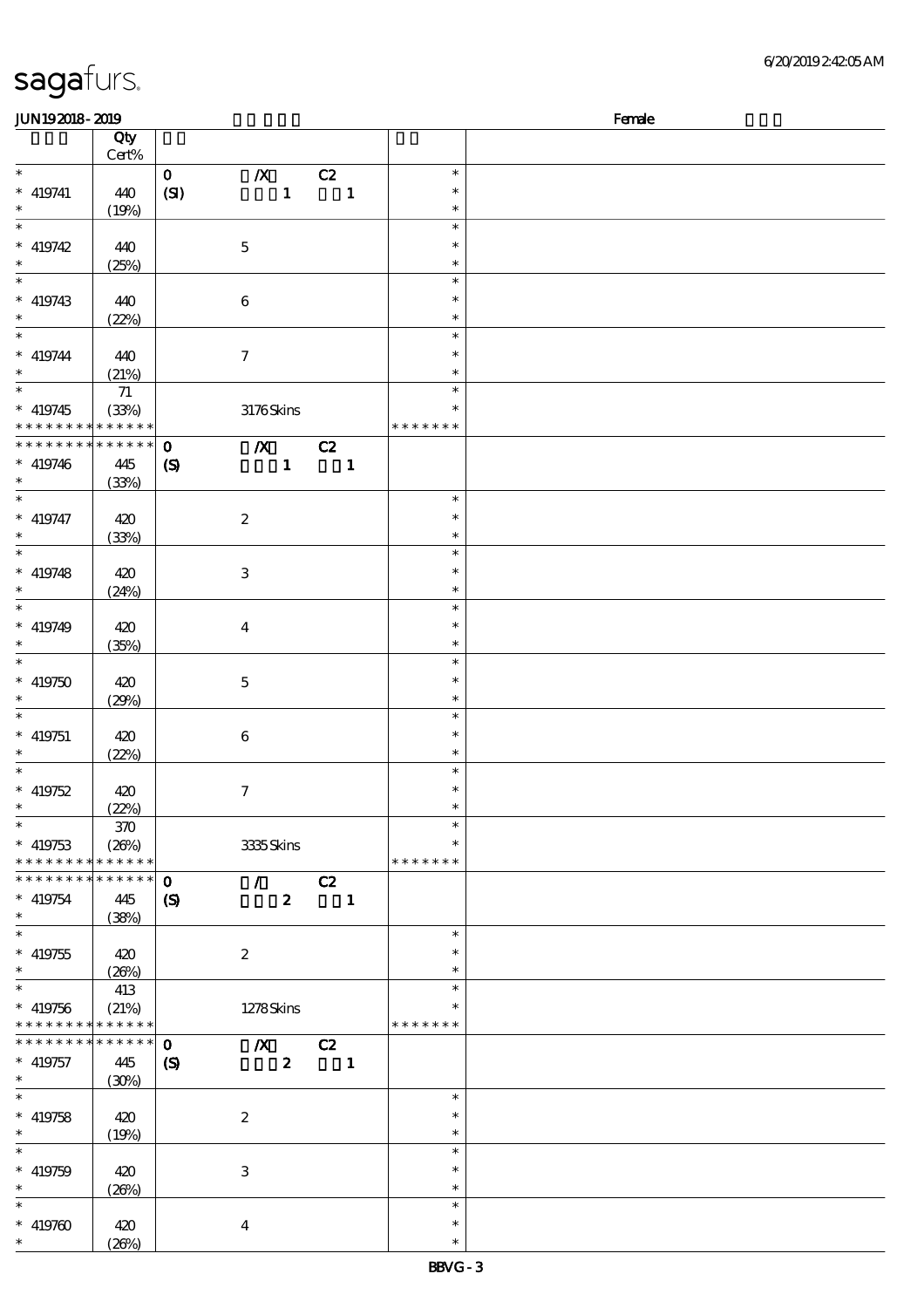| 6/20/201924205AM |
|------------------|
|------------------|

| JUN192018-2019              |             |                             |                           |          |                         |               | Female |
|-----------------------------|-------------|-----------------------------|---------------------------|----------|-------------------------|---------------|--------|
|                             | Qty         |                             |                           |          |                         |               |        |
|                             | Cert%       |                             |                           |          |                         |               |        |
| $\ast$                      |             | $\mathbf O$                 | $\boldsymbol{X}$          | C2       |                         | $\ast$        |        |
| $* 419761$                  | 420         | (S)                         | $\pmb{2}$                 |          | $\blacksquare$          | $\ast$        |        |
| $\ast$                      |             |                             |                           |          |                         | $\ast$        |        |
| $\overline{\phantom{0}}$    | (31%)       |                             |                           |          |                         | $\ast$        |        |
|                             |             |                             |                           |          |                         |               |        |
| $* 419762$                  | 420         |                             | $\bf 6$                   |          |                         | $\ast$        |        |
| $\ast$                      | (20%)       |                             |                           |          |                         | $\ast$        |        |
| $\overline{\phantom{0}}$    |             |                             |                           |          |                         | $\ast$        |        |
| $* 419763$                  | 420         |                             | $\boldsymbol{7}$          |          |                         | $\ast$        |        |
| $\ast$                      | (21%)       |                             |                           |          |                         | $\ast$        |        |
| $\ast$                      |             |                             |                           |          |                         | $\ast$        |        |
| $* 419764$                  | 420         |                             | $\bf 8$                   |          |                         | $\ast$        |        |
| $\ast$                      | (29%)       |                             |                           |          |                         | $\ast$        |        |
| $\overline{\phantom{a}^*}$  |             |                             |                           |          |                         | $\ast$        |        |
|                             |             |                             |                           |          |                         | $\ast$        |        |
| $* 419765$                  | 420         |                             | $\boldsymbol{9}$          |          |                         |               |        |
| $\ast$<br>$\overline{\ast}$ | (33%)       |                             |                           |          |                         | $\ast$        |        |
|                             |             |                             |                           |          |                         | $\ast$        |        |
| $* 419766$                  | 420         |                             | $10\,$                    |          |                         | $\ast$        |        |
| $\ast$                      | (36%)       |                             |                           |          |                         | $\ast$        |        |
| $\ast$                      |             |                             |                           |          |                         | $\ast$        |        |
| $* 419767$                  | 420         |                             | $11\,$                    |          |                         | $\ast$        |        |
| $\ast$                      | (29%)       |                             |                           |          |                         | $\ast$        |        |
| $\overline{\phantom{0}}$    |             |                             |                           |          |                         | $\ast$        |        |
| $* 419768$                  | 420         |                             | $12 \,$                   |          |                         | $\ast$        |        |
| $\ast$                      | (33%)       |                             |                           |          |                         | $\ast$        |        |
| $\overline{\ast}$           |             |                             |                           |          |                         | $\ast$        |        |
| $* 419769$                  | 420         |                             | 13                        |          |                         | $\ast$        |        |
| $\ast$                      |             |                             |                           |          |                         | $\ast$        |        |
| $\ast$                      | (35%)       |                             |                           |          |                         | $\ast$        |        |
|                             |             |                             |                           |          |                         | $\ast$        |        |
| $* 419770$                  | 420         |                             | 14                        |          |                         |               |        |
| $\ast$<br>$\ast$            | (36%)       |                             |                           |          |                         | $\ast$        |        |
|                             | 276         |                             |                           |          |                         | $\ast$        |        |
| $*$ 419771                  | (34%)       |                             | 6181 Skins                |          |                         | $\ast$        |        |
| * * * * * * * * * * * * * * |             |                             |                           |          |                         | * * * * * * * |        |
|                             |             | $\mathbf O$                 | $\mathbf{X}$ $\mathbf{X}$ | C2       |                         |               |        |
| 419772                      | 192         | $\boldsymbol{S}$            | $\mathbf{1}$              |          | $\boldsymbol{z}$        |               |        |
|                             | (33%)       |                             |                           |          |                         |               |        |
| * * * * * * * * * * * * * * |             | $\mathbf{O}$                | $\mathcal{F}^{\pm}$       | C2       |                         |               |        |
| $* 419773$                  | 465         | (SI)                        | $\mathbf{1}$              |          | $\boldsymbol{z}$        |               |        |
| $\ast$                      | (21%)       |                             |                           |          |                         |               |        |
| $\ast$                      | 128         |                             |                           |          |                         | $\ast$        |        |
| $* 419774$                  | (21%)       |                             | 593Skins                  |          |                         | $\ast$        |        |
| * * * * * * * *             | * * * * * * |                             |                           |          |                         | * * * * * * * |        |
| * * * * * * *               | * * * * * * | $\mathbf{o}$                | $\sqrt{C^2}$              |          |                         |               |        |
| $* 419775$                  | 445         | $\boldsymbol{\mathsf{(S)}}$ |                           | $1 \t 2$ |                         |               |        |
| $\ast$                      | (24%)       |                             |                           |          |                         |               |        |
| $\ast$                      |             |                             |                           |          |                         | $\ast$        |        |
|                             |             |                             |                           |          |                         | $\ast$        |        |
| $* 419776$                  | 420         |                             | $\boldsymbol{2}$          |          |                         |               |        |
| $\ast$                      | (27%)       |                             |                           |          |                         | $\ast$        |        |
| $\ast$                      |             |                             |                           |          |                         | $\ast$        |        |
| $* 419777$                  | 420         |                             | 3                         |          |                         | $\ast$        |        |
| $\ast$                      | (20%)       |                             |                           |          |                         | $\ast$        |        |
| $\ast$                      |             |                             |                           |          |                         | $\ast$        |        |
| $* 419778$                  | 420         |                             | $\boldsymbol{4}$          |          |                         | $\ast$        |        |
| $\ast$                      | (29%)       |                             |                           |          |                         | $\ast$        |        |
| $\ast$                      | 164         |                             |                           |          |                         | $\ast$        |        |
| $* 419779$                  | (18%)       |                             | 1869Skins                 |          |                         | $\ast$        |        |
| * * * * * * * * * * * * * * |             |                             |                           |          |                         | * * * * * * * |        |
| * * * * * * * *             | * * * * * * | $\mathbf{O}$                | $X$ C <sub>2</sub>        |          |                         |               |        |
| $* 419780$                  | 465         | (S)                         | $\mathbf{1}$              |          | $\overline{\mathbf{2}}$ |               |        |
| $\ast$                      | (17%)       |                             |                           |          |                         |               |        |
|                             |             |                             |                           |          |                         |               |        |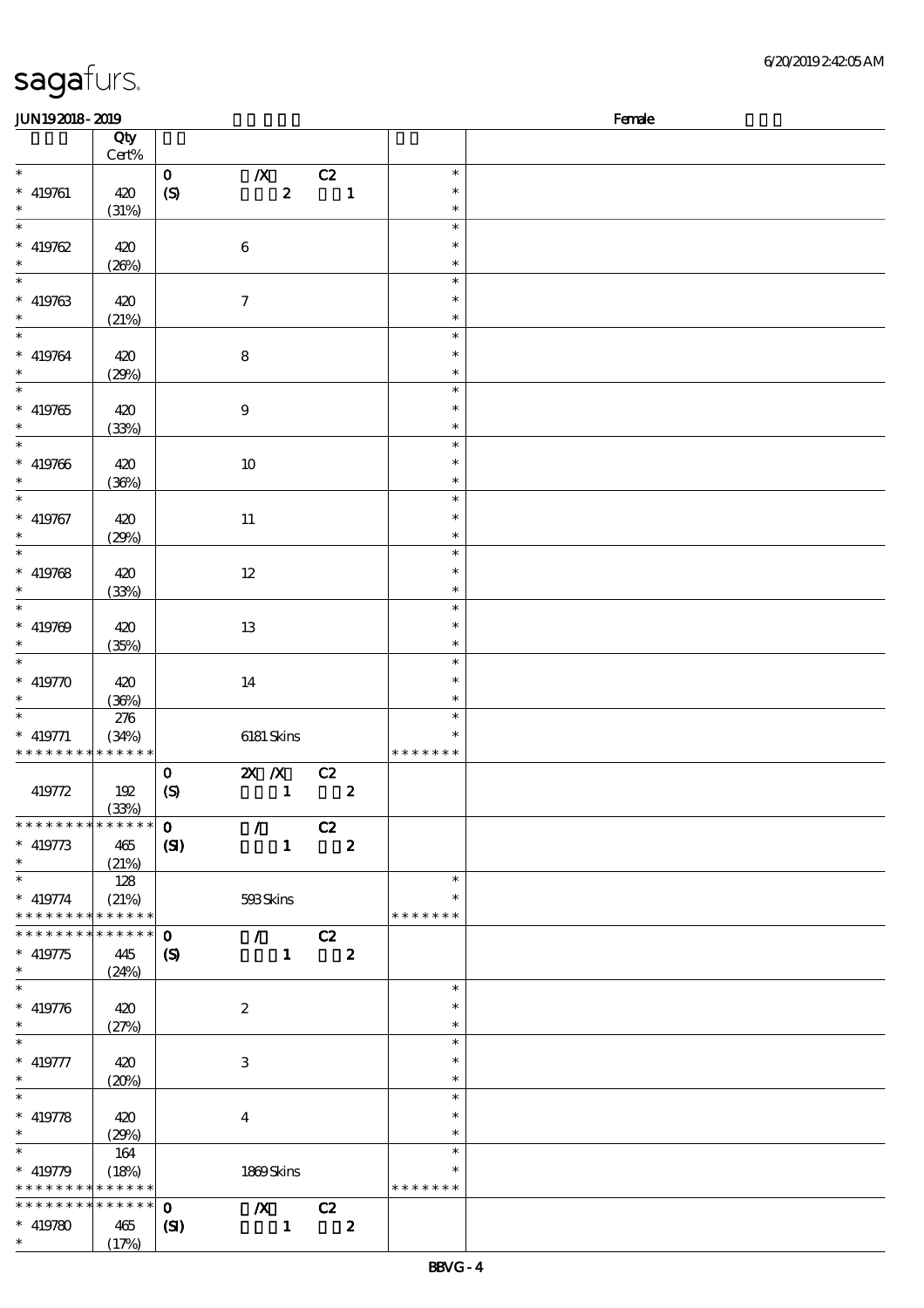| sagafurs. |  |
|-----------|--|
|           |  |

| <b>JUN192018-2019</b>         |                      |                             |                                                  |                          |                            |                         | Female |
|-------------------------------|----------------------|-----------------------------|--------------------------------------------------|--------------------------|----------------------------|-------------------------|--------|
|                               | Qty<br>Cert%         |                             |                                                  |                          |                            |                         |        |
| $\ast$                        |                      | $\mathbf{O}$                | $\boldsymbol{X}$                                 | C2                       |                            | $\ast$                  |        |
| $* 419781$<br>$\ast$          | 440<br>(22%)         | (SI)                        | $\mathbf{1}$                                     |                          | $\overline{\phantom{a}}$ 2 | $\ast$<br>$\ast$        |        |
| $\ast$                        |                      |                             |                                                  |                          |                            | $\ast$                  |        |
| $* 419782$<br>$\ast$          | 440                  |                             | $\,3$                                            |                          |                            | $\ast$                  |        |
| $\ast$                        | (21%)                |                             |                                                  |                          |                            | $\ast$<br>$\ast$        |        |
| $* 419783$                    | 150                  |                             |                                                  |                          |                            | $\ast$                  |        |
| * * * * * * * * * * * * * *   | (16%)                |                             | 1495Skins                                        |                          |                            | * * * * * * *           |        |
| * * * * * * * *               | * * * * * *          | $\mathbf 0$                 | $\boldsymbol{X}$                                 | C2                       |                            |                         |        |
| $* 419784$<br>$\ast$          | 445<br>(22%)         | $\boldsymbol{\mathrm{(S)}}$ | $\mathbf{1}$                                     |                          | $\boldsymbol{2}$           |                         |        |
| $\ast$                        |                      |                             |                                                  |                          |                            | $\ast$                  |        |
| $* 419785$<br>$\ast$          | 420<br>(24%)         |                             | $\boldsymbol{2}$                                 |                          |                            | $\ast$<br>$\ast$        |        |
| $\ast$                        |                      |                             |                                                  |                          |                            | $\ast$                  |        |
| $* 419786$<br>$\ast$          | 420<br>(25%)         |                             | $\,3$                                            |                          |                            | $\ast$<br>$\ast$        |        |
| $\ast$                        |                      |                             |                                                  |                          |                            | $\ast$                  |        |
| $* 419787$<br>$\ast$          | 420<br>(25%)         |                             | $\boldsymbol{4}$                                 |                          |                            | $\ast$<br>$\ast$        |        |
| $\ast$                        |                      |                             |                                                  |                          |                            | $\ast$                  |        |
| $* 419788$                    | 420                  |                             | $\mathbf 5$                                      |                          |                            | $\ast$                  |        |
| $\ast$<br>$\ast$              | (22%)                |                             |                                                  |                          |                            | $\ast$<br>$\ast$        |        |
| $* 419789$                    | 420                  |                             | $\bf 6$                                          |                          |                            | $\ast$                  |        |
| $\ast$<br>$\ast$              | (19%)                |                             |                                                  |                          |                            | $\ast$<br>$\ast$        |        |
| $* 419790$                    | 420                  |                             | $\boldsymbol{7}$                                 |                          |                            | $\ast$                  |        |
| $\ast$<br>$\ast$              | (23%)                |                             |                                                  |                          |                            | $\ast$<br>$\ast$        |        |
| $* 419791$                    | 199<br>(31%)         |                             | $3164$ Skins                                     |                          |                            | $\ast$                  |        |
| * * * * * * * *               | * * * * * *          |                             |                                                  |                          |                            | * * * * * * *           |        |
| 419792                        | 457                  | $\mathbf 0$<br>(S)          | $\mathcal{L}$<br>$\boldsymbol{z}$                | C2                       | $\pmb{2}$                  |                         |        |
| * * * * * * * *               | (20%)<br>* * * * * * | $\mathbf 0$                 |                                                  |                          |                            |                         |        |
| $* 419793$                    | 445                  | $\mathbf{S}$                | $\boldsymbol{X}$<br>$\boldsymbol{z}$             | C2                       | $\overline{\mathbf{2}}$    |                         |        |
| $\ast$<br>$\overline{\ast}$   | (28%)                |                             |                                                  |                          |                            |                         |        |
| $* 419794$                    | 420                  |                             |                                                  |                          |                            | $\ast$<br>$\ast$        |        |
| $\ast$                        | (30%)                |                             | $\boldsymbol{2}$                                 |                          |                            | $\ast$                  |        |
| $\overline{\ast}$             |                      |                             |                                                  |                          |                            | $\ast$                  |        |
| $* 419795$<br>$\ast$          | 420<br>(25%)         |                             | $\ensuremath{\mathbf{3}}$                        |                          |                            | $\ast$<br>$\ast$        |        |
| $\overline{\ast}$             |                      |                             |                                                  |                          |                            | $\ast$                  |        |
| $* 419796$<br>$\ast$          | 420<br>(25%)         |                             | $\boldsymbol{4}$                                 |                          |                            | $\ast$<br>$\ast$        |        |
| $\overline{\ast}$             |                      |                             |                                                  |                          |                            | $\ast$                  |        |
| $* 419797$<br>$\ast$          | 420<br>(25%)         |                             | $\mathbf 5$                                      |                          |                            | $\ast$<br>$\ast$        |        |
| $\ast$                        | 157                  |                             |                                                  |                          |                            | $\ast$                  |        |
| $* 419798$<br>* * * * * * * * | (23%)<br>* * * * * * |                             | 2282Skins                                        |                          |                            | $\ast$<br>* * * * * * * |        |
|                               |                      | $\mathbf{1}$                | 2X /X C2                                         |                          |                            |                         |        |
| 419799                        | 389<br>(17%)         | (SI)                        | $\begin{array}{cccc} 1 & 1 \\ 1 & 1 \end{array}$ |                          |                            |                         |        |
|                               |                      | $\mathbf{1}$                | <b>2X X</b> C <sub>2</sub>                       |                          |                            |                         |        |
| 419800                        | 351<br>(38%)         | (S)                         | $\mathbf{1}$                                     | $\overline{\phantom{a}}$ |                            |                         |        |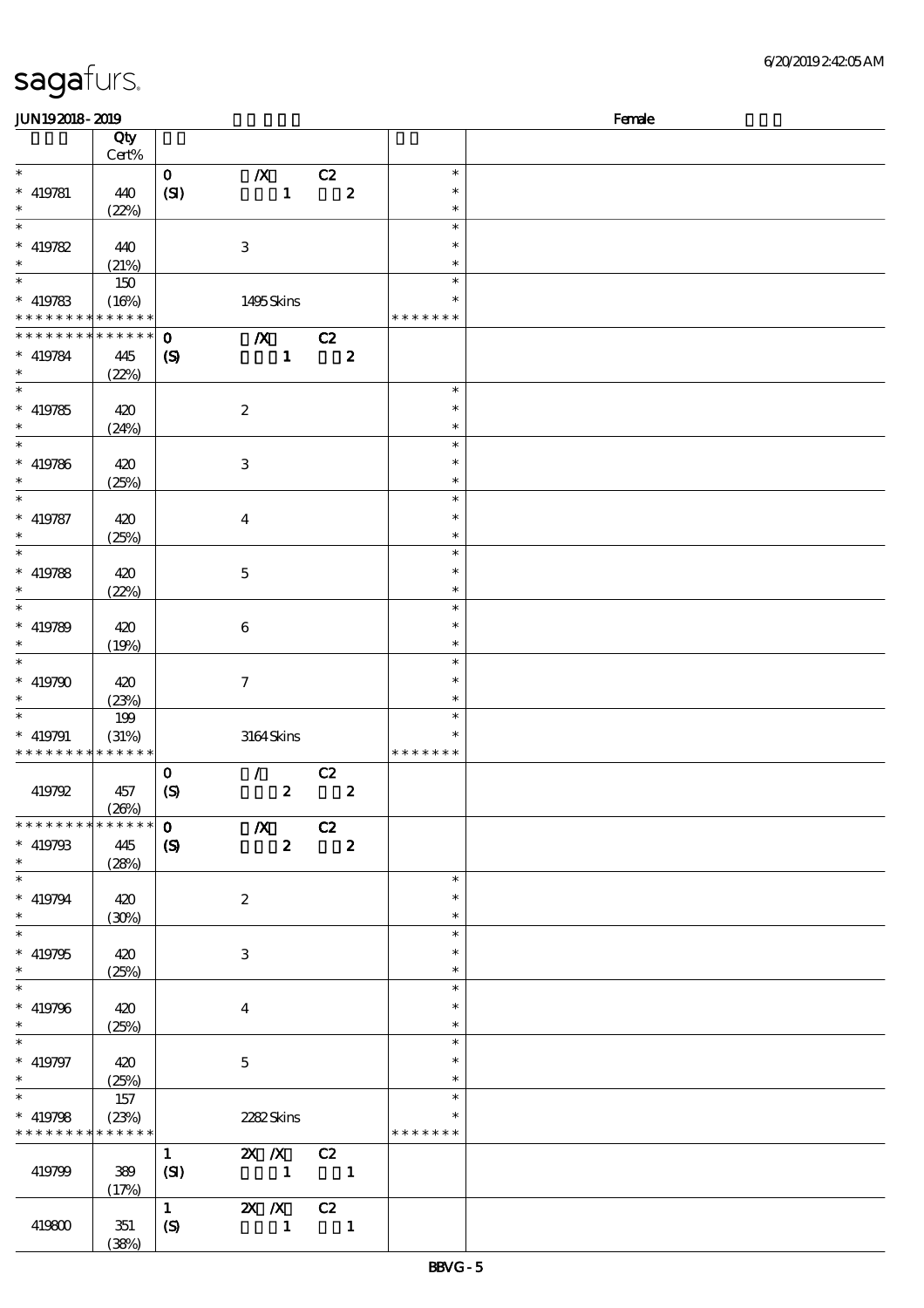| JUN192018-2019              |                 |                  |                           |                |               | Female |
|-----------------------------|-----------------|------------------|---------------------------|----------------|---------------|--------|
|                             | Qty             |                  |                           |                |               |        |
|                             | Cert%           |                  |                           |                |               |        |
| * * * * * * * *             | * * * * * *     | $\mathbf{1}$     | $\mathcal{F}^{\pm}$       | C2             |               |        |
| $* 419801$                  | $505\,$         | (S)              | $\mathbf{1}$              | $\mathbf{1}$   |               |        |
| $\ast$                      | (15%)           |                  |                           |                |               |        |
| $\overline{\ast}$           |                 |                  |                           |                | $\ast$        |        |
| $*$ 419802                  | 480             |                  | $\boldsymbol{2}$          |                | $\ast$        |        |
| $\ast$                      |                 |                  |                           |                | $\ast$        |        |
|                             | (18%)           |                  |                           |                | $\ast$        |        |
|                             |                 |                  |                           |                |               |        |
| $* 419803$                  | 480             |                  | $\ensuremath{\mathbf{3}}$ |                | $\ast$        |        |
| $\ast$                      | (20%)           |                  |                           |                | $\ast$        |        |
| $\overline{\ast}$           |                 |                  |                           |                | $\ast$        |        |
| $* 419804$                  | 480             |                  | $\overline{4}$            |                | $\ast$        |        |
| $\ast$                      | (12%)           |                  |                           |                | $\ast$        |        |
|                             |                 |                  |                           |                | $\ast$        |        |
| $* 419805$                  | 480             |                  | $\mathbf 5$               |                | $\ast$        |        |
| $\ast$                      | (21%)           |                  |                           |                | $\ast$        |        |
| $\overline{\phantom{0}}$    | 436             |                  |                           |                | $\ast$        |        |
| $* 419806$                  | (19%)           |                  | 2861 Skins                |                | $\ast$        |        |
| * * * * * * * *             | * * * * * *     |                  |                           |                | * * * * * * * |        |
| * * * * * * * *             | $* * * * * * *$ |                  |                           |                |               |        |
|                             |                 | $\mathbf{1}$     | $\mathcal{T}$             | C2             |               |        |
| $* 419807$                  | 485             | $\boldsymbol{S}$ | $\mathbf{1}$              | $\mathbf{1}$   |               |        |
| $\ast$                      | (29%)           |                  |                           |                |               |        |
| $\overline{\ast}$           |                 |                  |                           |                | $\ast$        |        |
| * $419808$                  | 460             |                  | $\boldsymbol{2}$          |                | $\ast$        |        |
| $\ast$                      | (32%)           |                  |                           |                | $\ast$        |        |
| $\overline{\ast}$           |                 |                  |                           |                | $\ast$        |        |
| * $419809$                  | 460             |                  | $\ensuremath{\mathbf{3}}$ |                | $\ast$        |        |
| $\ast$                      | (27%)           |                  |                           |                | $\ast$        |        |
| $\ast$                      |                 |                  |                           |                | $\ast$        |        |
|                             |                 |                  |                           |                | $\ast$        |        |
| $* 419810$                  | 460             |                  | $\boldsymbol{4}$          |                |               |        |
| $\ast$                      | (28%)           |                  |                           |                | $\ast$        |        |
| $\ast$                      |                 |                  |                           |                | $\ast$        |        |
| $* 419811$                  | 460             |                  | $\bf 5$                   |                | $\ast$        |        |
| $\ast$                      | (25%)           |                  |                           |                | $\ast$        |        |
| $\overline{\phantom{0}}$    | $273$           |                  |                           |                | $\ast$        |        |
| $*$ 419812                  | (28%)           |                  | 2598Skins                 |                | $\ast$        |        |
| * * * * * * * * * * * * * * |                 |                  |                           |                | *******       |        |
| * * * * * * * *             | $******$        | $\mathbf{1}$     | $\mathbb{Z}$              | C2             |               |        |
| $* 419813$                  | 505             | (SI)             | $\mathbf{1}$              | $\blacksquare$ |               |        |
| $\ast$                      |                 |                  |                           |                |               |        |
| $\ast$                      | (18%)           |                  |                           |                | $\ast$        |        |
|                             |                 |                  |                           |                |               |        |
| $* 419814$                  | 480             |                  | $\boldsymbol{z}$          |                | $\ast$        |        |
| $\ast$                      | (19%)           |                  |                           |                | $\ast$        |        |
| $\overline{\phantom{0}}$    |                 |                  |                           |                | $\ast$        |        |
| $* 419815$                  | 480             |                  | 3                         |                | $\ast$        |        |
| $\ast$                      | (15%)           |                  |                           |                | $\ast$        |        |
| $\overline{\ast}$           |                 |                  |                           |                | $\ast$        |        |
| $* 419816$                  | 480             |                  | $\boldsymbol{4}$          |                | $\ast$        |        |
| $\ast$                      | (16%)           |                  |                           |                | $\ast$        |        |
| $\ast$                      |                 |                  |                           |                | $\ast$        |        |
| $* 419817$                  | 480             |                  | $\mathbf{5}$              |                | $\ast$        |        |
| $\ast$                      |                 |                  |                           |                | $\ast$        |        |
| $\ast$                      | (13%)           |                  |                           |                | $\ast$        |        |
|                             |                 |                  |                           |                |               |        |
| $* 419818$                  | 480             |                  | $\bf 6$                   |                | $\ast$        |        |
| $\ast$                      | (18%)           |                  |                           |                | $\ast$        |        |
| $\overline{\ast}$           |                 |                  |                           |                | $\ast$        |        |
| $* 419819$                  | 480             |                  | $\boldsymbol{\tau}$       |                | $\ast$        |        |
| $\ast$                      | (21%)           |                  |                           |                | $\ast$        |        |
| $\ast$                      |                 |                  |                           |                | $\ast$        |        |
| $* 419820$                  | 480             |                  | ${\bf 8}$                 |                | $\ast$        |        |
| $\ast$                      | (13%)           |                  |                           |                | $\ast$        |        |
|                             |                 |                  |                           |                |               |        |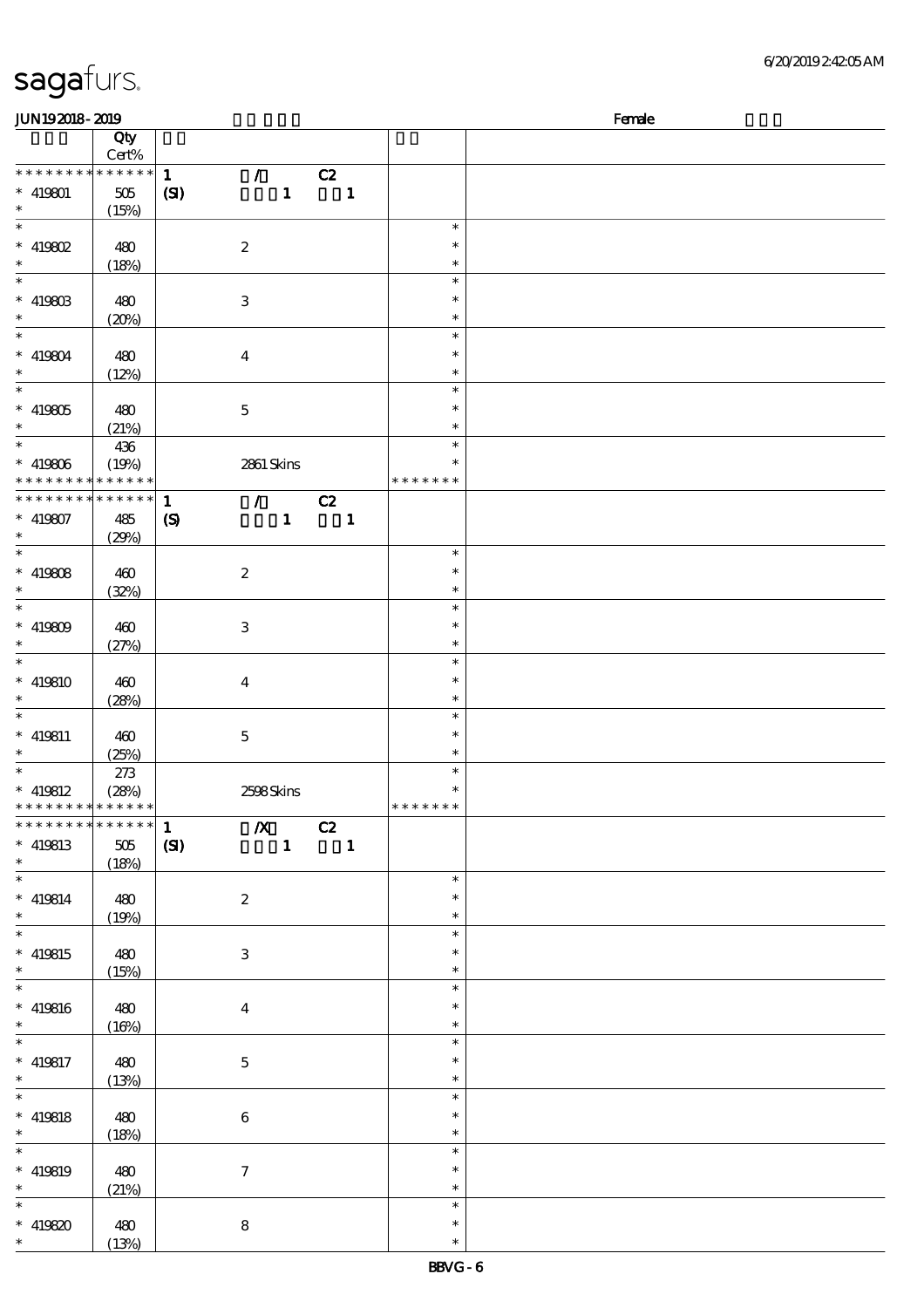| <b>JUN192018-2019</b>       |                            |                  |                           |                          |              |               | Female |
|-----------------------------|----------------------------|------------------|---------------------------|--------------------------|--------------|---------------|--------|
|                             | Qty                        |                  |                           |                          |              |               |        |
|                             | Cert%                      |                  |                           |                          |              |               |        |
| $\ast$                      |                            | $\mathbf{1}$     |                           |                          |              | $\ast$        |        |
|                             |                            |                  | $\boldsymbol{X}$          | C2                       |              |               |        |
| $* 419821$                  | 480                        | (SI)             | $\mathbf{1}$              | $\overline{\phantom{a}}$ |              | $\ast$        |        |
| $\ast$                      | (21%)                      |                  |                           |                          |              | $\ast$        |        |
| $\overline{\ast}$           |                            |                  |                           |                          |              | $\ast$        |        |
| $*$ 419822                  | 480                        |                  | 10                        |                          |              | $\ast$        |        |
| $\ast$                      |                            |                  |                           |                          |              | $\ast$        |        |
|                             | (25%)                      |                  |                           |                          |              |               |        |
|                             | 407                        |                  |                           |                          |              | $\ast$        |        |
| $* 419823$                  | (14%)                      |                  | 5232Skins                 |                          |              | $\ast$        |        |
| * * * * * * * * * * * * * * |                            |                  |                           |                          |              | * * * * * * * |        |
| * * * * * * * *             | $\ast\ast\ast\ast\ast\ast$ | $\mathbf{1}$     | $\boldsymbol{X}$          | C2                       |              |               |        |
| $* 419824$                  | 485                        |                  | $\mathbf{1}$              | $\blacksquare$           |              |               |        |
| $*$                         |                            | $\boldsymbol{S}$ |                           |                          |              |               |        |
|                             | (28%)                      |                  |                           |                          |              |               |        |
|                             |                            |                  |                           |                          |              | $\ast$        |        |
| $* 419825$                  | 460                        |                  | $\boldsymbol{2}$          |                          |              | $\ast$        |        |
| $*$                         | (27%)                      |                  |                           |                          |              | $\ast$        |        |
|                             |                            |                  |                           |                          |              | $\ast$        |        |
| $* 419826$                  | 460                        |                  | $\ensuremath{\mathsf{3}}$ |                          |              | $\ast$        |        |
|                             |                            |                  |                           |                          |              |               |        |
| $\ast$                      | (19%)                      |                  |                           |                          |              | $\ast$        |        |
| $\ast$                      |                            |                  |                           |                          |              | $\ast$        |        |
| $* 419827$                  | 460                        |                  | $\bf{4}$                  |                          |              | $\ast$        |        |
| $\ast$                      | (21%)                      |                  |                           |                          |              | $\ast$        |        |
| $\overline{\ast}$           |                            |                  |                           |                          |              | $\ast$        |        |
|                             |                            |                  |                           |                          |              | $\ast$        |        |
| $* 419828$                  | 460                        |                  | $\mathbf 5$               |                          |              |               |        |
| $\ast$                      | (17%)                      |                  |                           |                          |              | $\ast$        |        |
|                             |                            |                  |                           |                          |              | $\ast$        |        |
| * 419829                    | 460                        |                  | $\boldsymbol{6}$          |                          |              | $\ast$        |        |
| $\ast$                      | (20%)                      |                  |                           |                          |              | $\ast$        |        |
| $\ast$                      | 443                        |                  |                           |                          |              | $\ast$        |        |
|                             |                            |                  |                           |                          |              | $\ast$        |        |
| $* 419830$                  | (23%)                      |                  | 3228Skins                 |                          |              |               |        |
| * * * * * * * *             | * * * * * *                |                  |                           |                          |              | * * * * * * * |        |
|                             |                            | $\mathbf{1}$     | $\mathbf{X}$ $\mathbf{X}$ | C2                       |              |               |        |
| 419831                      | 97                         | $\boldsymbol{S}$ | $\boldsymbol{z}$          | $\overline{\phantom{a}}$ |              |               |        |
|                             | (43%)                      |                  |                           |                          |              |               |        |
| * * * * * * * *             | ******                     | $\mathbf{1}$     |                           |                          |              |               |        |
|                             |                            |                  | $\mathcal{F}$             | C2                       |              |               |        |
| $* 419832$                  | 485                        | $\boldsymbol{S}$ | $\boldsymbol{2}$          |                          | $\mathbf{1}$ |               |        |
| $*$ $*$                     | (35%)                      |                  |                           |                          |              |               |        |
| $\ast$                      |                            |                  |                           |                          |              | $\ast$        |        |
| $* 419833$                  | 460                        |                  | $\boldsymbol{z}$          |                          |              | $\ast$        |        |
| $\ast$                      | (36%)                      |                  |                           |                          |              | $\ast$        |        |
| $\ast$                      |                            |                  |                           |                          |              | $\ast$        |        |
|                             |                            |                  |                           |                          |              |               |        |
| $* 419834$                  | 460                        |                  | 3                         |                          |              | $\ast$        |        |
| $\ast$                      | (22%)                      |                  |                           |                          |              | $\ast$        |        |
| $\overline{\ast}$           | 75                         |                  |                           |                          |              | $\ast$        |        |
| $* 419835$                  | (30%)                      |                  | 1480Skins                 |                          |              |               |        |
| * * * * * * * *             | * * * * * *                |                  |                           |                          |              | * * * * * * * |        |
| * * * * * * * *             | * * * * * *                | $\mathbf{1}$     | $\boldsymbol{X}$          | C2                       |              |               |        |
|                             |                            |                  |                           |                          |              |               |        |
| $* 419836$                  | 485                        | $\boldsymbol{S}$ | $\boldsymbol{z}$          | $\blacksquare$           |              |               |        |
| $*$                         | (20%)                      |                  |                           |                          |              |               |        |
| $\ast$                      |                            |                  |                           |                          |              | $\ast$        |        |
| $* 419837$                  | 460                        |                  | $\boldsymbol{2}$          |                          |              | $\ast$        |        |
| $*$                         | (23%)                      |                  |                           |                          |              | $\ast$        |        |
| $\ast$                      |                            |                  |                           |                          |              | $\ast$        |        |
|                             |                            |                  |                           |                          |              |               |        |
| $* 419838$                  | 460                        |                  | $\,3\,$                   |                          |              | $\ast$        |        |
| $\ast$                      | (28%)                      |                  |                           |                          |              | $\ast$        |        |
| $\ast$                      |                            |                  |                           |                          |              | $\ast$        |        |
| $* 419839$                  | 460                        |                  | $\boldsymbol{4}$          |                          |              | $\ast$        |        |
| $\ast$                      | (30%)                      |                  |                           |                          |              | $\ast$        |        |
| $\ast$                      |                            |                  |                           |                          |              | $\ast$        |        |
|                             |                            |                  |                           |                          |              |               |        |
| $* 419840$                  | 460                        |                  | $\mathbf 5$               |                          |              | $\ast$        |        |
| $\ast$                      | (31%)                      |                  |                           |                          |              | $\ast$        |        |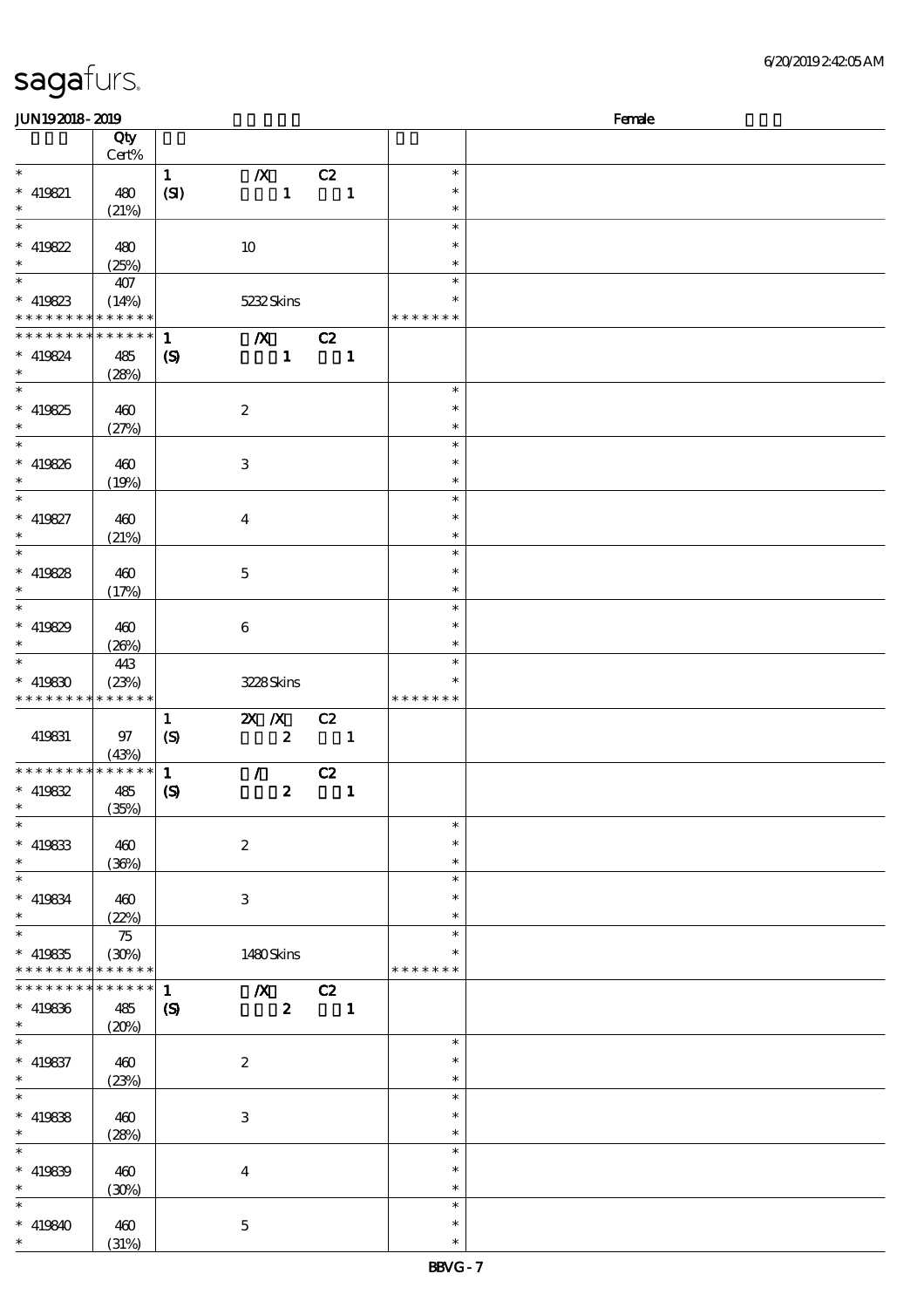| <b>JUN192018-2019</b>       |             |                             |                         |                             |                               |                  |               | Female |
|-----------------------------|-------------|-----------------------------|-------------------------|-----------------------------|-------------------------------|------------------|---------------|--------|
|                             | Qty         |                             |                         |                             |                               |                  |               |        |
|                             | Cert%       |                             |                         |                             |                               |                  |               |        |
| $\ast$                      |             | $\mathbf{1}$                | $\boldsymbol{X}$        |                             | C2                            |                  | $\ast$        |        |
|                             |             |                             |                         |                             |                               |                  | $\ast$        |        |
| $* 419841$                  | 460         | $\boldsymbol{S}$            |                         | $\boldsymbol{z}$            | $\blacksquare$                |                  |               |        |
| $\ast$                      | (32%)       |                             |                         |                             |                               |                  | $\ast$        |        |
| $\overline{\phantom{a}^*}$  |             |                             |                         |                             |                               |                  | $\ast$        |        |
| $*$ 419842                  | 460         |                             | $\boldsymbol{\tau}$     |                             |                               |                  | $\ast$        |        |
| $\ast$                      | (32%)       |                             |                         |                             |                               |                  | $\ast$        |        |
| $\overline{\ast}$           |             |                             |                         |                             |                               |                  | $\ast$        |        |
|                             |             |                             |                         |                             |                               |                  |               |        |
| $* 419843$                  | 460         |                             | $\bf8$                  |                             |                               |                  | $\ast$        |        |
| $\ast$                      | (34%)       |                             |                         |                             |                               |                  | $\ast$        |        |
| $\overline{\phantom{0}}$    |             |                             |                         |                             |                               |                  | $\ast$        |        |
| $* 419844$                  | 460         |                             | $\boldsymbol{9}$        |                             |                               |                  | $\ast$        |        |
| $\ast$                      | (31%)       |                             |                         |                             |                               |                  | $\ast$        |        |
| $_{*}^{-}$                  |             |                             |                         |                             |                               |                  | $\ast$        |        |
|                             |             |                             |                         |                             |                               |                  |               |        |
| $* 419845$                  | 460         |                             | $10\,$                  |                             |                               |                  | $\ast$        |        |
| $\ast$                      | $(40\%)$    |                             |                         |                             |                               |                  | $\ast$        |        |
| $\overline{\phantom{0}}$    |             |                             |                         |                             |                               |                  | $\ast$        |        |
| $* 419846$                  | 460         |                             | $11\,$                  |                             |                               |                  | $\ast$        |        |
| $\ast$                      |             |                             |                         |                             |                               |                  | $\ast$        |        |
|                             | (36%)       |                             |                         |                             |                               |                  |               |        |
| $\ast$                      | 160         |                             |                         |                             |                               |                  | $\ast$        |        |
| $* 419847$                  | (31%)       |                             | 5245 Skins              |                             |                               |                  | $\ast$        |        |
| * * * * * * * *             | * * * * * * |                             |                         |                             |                               |                  | * * * * * * * |        |
|                             |             | $\mathbf{1}$                | 2X /X C2                |                             |                               |                  |               |        |
| 419848                      | 163         | (SI)                        | $\sim$ 1                |                             | $\overline{\mathbf{2}}$       |                  |               |        |
|                             |             |                             |                         |                             |                               |                  |               |        |
|                             | (27%)       |                             |                         |                             |                               |                  |               |        |
|                             |             | $\mathbf{1}$                | $2X$ $X$                |                             | C2                            |                  |               |        |
| 419849                      | 269         | $\boldsymbol{S}$            |                         | $\mathbf{1}$                | $\overline{\mathbf{2}}$       |                  |               |        |
|                             | (32%)       |                             |                         |                             |                               |                  |               |        |
| * * * * * * * *             | * * * * * * | $\mathbf{1}$                |                         | $\mathcal{T} = \mathcal{I}$ | C2                            |                  |               |        |
| $* 419850$                  | $505\,$     |                             |                         | $\mathbf{1}$                | $\overline{\mathbf{2}}$       |                  |               |        |
|                             |             | (S)                         |                         |                             |                               |                  |               |        |
| $\ast$                      | (17%)       |                             |                         |                             |                               |                  |               |        |
| $\ast$                      |             |                             |                         |                             |                               |                  | $\ast$        |        |
| $* 419851$                  | 480         |                             | $\boldsymbol{z}$        |                             |                               |                  | $\ast$        |        |
| $\ast$                      | (15%)       |                             |                         |                             |                               |                  | $\ast$        |        |
| $\ast$                      | 84          |                             |                         |                             |                               |                  | $\ast$        |        |
| $* 419852$                  | (11%)       |                             | 1069Skins               |                             |                               |                  | $\ast$        |        |
| * * * * * * * * * * * * * * |             |                             |                         |                             |                               |                  | *******       |        |
|                             |             |                             |                         |                             |                               |                  |               |        |
| * * * * * * * * * * * * * * |             | $\mathbf{1}$                | $\mathcal{L}$           |                             | C2                            |                  |               |        |
| $*$ 419853                  | 485         | $\boldsymbol{\mathrm{(S)}}$ |                         | $\mathbf{1}$                |                               | $\boldsymbol{z}$ |               |        |
| $\ast$                      | (24%)       |                             |                         |                             |                               |                  |               |        |
| $\overline{\phantom{a}^*}$  |             |                             |                         |                             |                               |                  | $\ast$        |        |
| $* 419854$                  | 460         |                             | $\boldsymbol{z}$        |                             |                               |                  | $\ast$        |        |
| $\ast$                      |             |                             |                         |                             |                               |                  | $\ast$        |        |
|                             | (30%)       |                             |                         |                             |                               |                  |               |        |
| $\ast$                      |             |                             |                         |                             |                               |                  | $\ast$        |        |
| $* 419855$                  | 460         |                             | 3                       |                             |                               |                  |               |        |
| $\ast$                      | (29%)       |                             |                         |                             |                               |                  | $\ast$        |        |
| $\ast$                      |             |                             |                         |                             |                               |                  | $\ast$        |        |
| $* 419856$                  | 460         |                             |                         |                             |                               |                  | *             |        |
| $\ast$                      |             |                             | $\overline{\mathbf{4}}$ |                             |                               |                  | $\ast$        |        |
|                             | (20%)       |                             |                         |                             |                               |                  |               |        |
| $\overline{\ast}$           | $396\,$     |                             |                         |                             |                               |                  | $\ast$        |        |
| $*$ 419857                  | (25%)       |                             | 2261 Skins              |                             |                               |                  |               |        |
| * * * * * * * * * * * * * * |             |                             |                         |                             |                               |                  | * * * * * * * |        |
| * * * * * * * *             | * * * * * * | $\mathbf{1}$                |                         |                             | $\overline{X}$ C <sub>2</sub> |                  |               |        |
| $* 419858$                  | 505         | $\mathbf{C}$                |                         | $\sim 1$ .                  | $\overline{\mathbf{2}}$       |                  |               |        |
| $\ast$                      |             |                             |                         |                             |                               |                  |               |        |
|                             | (13%)       |                             |                         |                             |                               |                  |               |        |
| $\ast$                      |             |                             |                         |                             |                               |                  | $\ast$        |        |
| $* 419859$                  | 480         |                             | $\boldsymbol{2}$        |                             |                               |                  | $\ast$        |        |
| $\ast$                      | (17%)       |                             |                         |                             |                               |                  | $\ast$        |        |
| $\ast$                      |             |                             |                         |                             |                               |                  | $\ast$        |        |
|                             |             |                             |                         |                             |                               |                  | $\ast$        |        |
| $* 419800$                  | 480         |                             | 3                       |                             |                               |                  |               |        |
| $*$                         | (17%)       |                             |                         |                             |                               |                  | $\ast$        |        |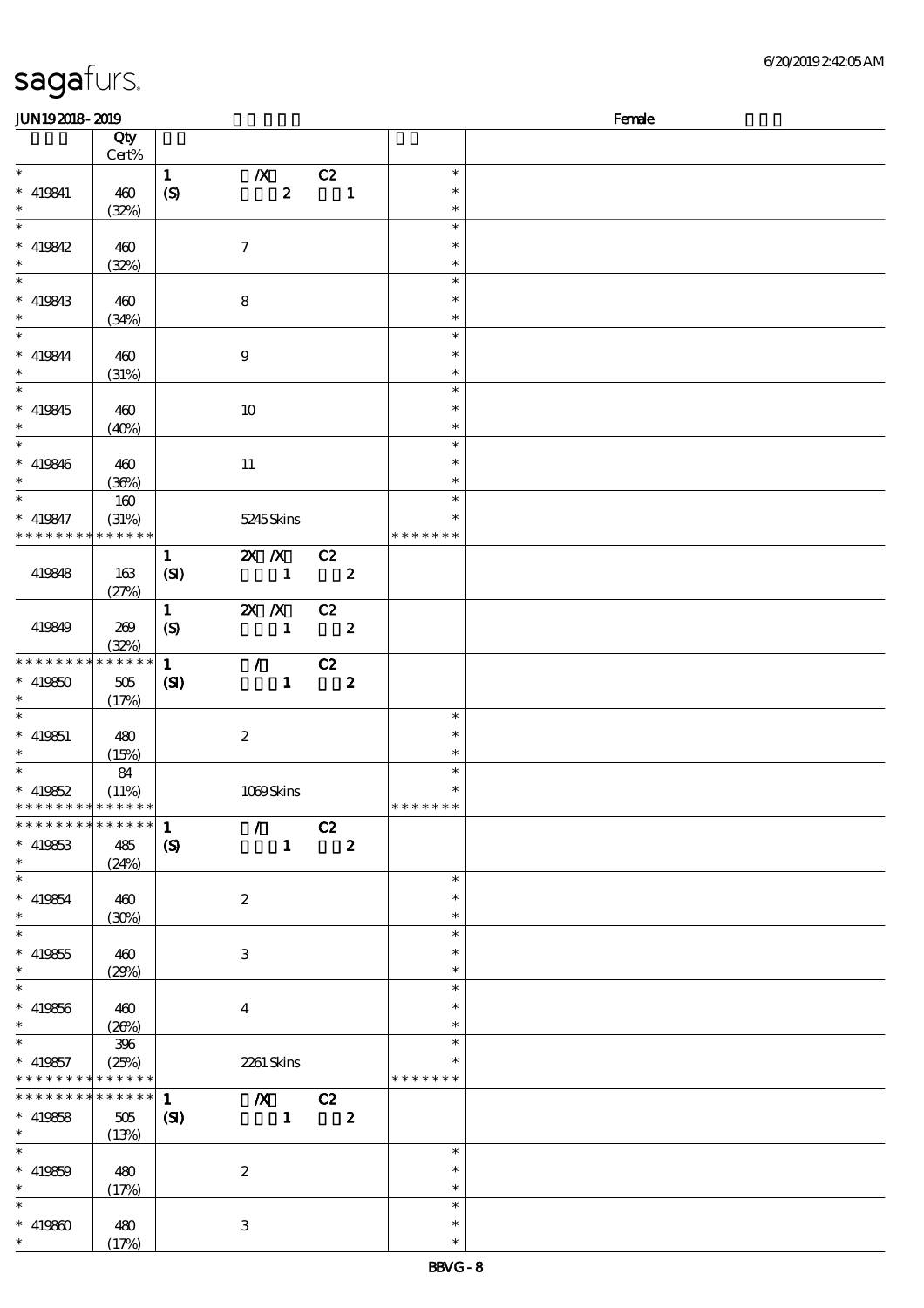|  | sagafurs. |
|--|-----------|
|  |           |

#### $JIN192018 - 2019$  Female

|                                                          | Qty                      |                                  |                           |                                                 |                                  |                         |                         |  |
|----------------------------------------------------------|--------------------------|----------------------------------|---------------------------|-------------------------------------------------|----------------------------------|-------------------------|-------------------------|--|
| $\ast$                                                   | $Cert\%$                 |                                  |                           |                                                 |                                  |                         | $\ast$                  |  |
|                                                          | 497                      | $\mathbf{1}$                     | $\boldsymbol{X}$          |                                                 | $\overline{c}z$                  |                         | $\ast$                  |  |
| $* 419861$<br>* * * * * * * * <mark>* * * * * * *</mark> | (15%)                    | (SI)                             |                           | $\mathbf{1}$                                    |                                  | $\overline{\mathbf{2}}$ | * * * * * * *           |  |
| * * * * * * * *                                          | $******$                 | $\mathbf{1}$                     | $\boldsymbol{X}$          |                                                 | C2                               |                         |                         |  |
| $* 419862$                                               | 485                      | $\boldsymbol{\mathcal{S}}$       |                           | $\mathbf{1}$                                    |                                  | $\boldsymbol{z}$        |                         |  |
| $\ast$                                                   | (27%)                    |                                  |                           |                                                 |                                  |                         |                         |  |
| $\ast$                                                   |                          |                                  |                           |                                                 |                                  |                         | $\ast$                  |  |
| $* 419863$                                               | 460                      |                                  | $\boldsymbol{2}$          |                                                 |                                  |                         | $\ast$                  |  |
| $\ast$                                                   | (23%)                    |                                  |                           |                                                 |                                  |                         | $\ast$                  |  |
|                                                          |                          |                                  |                           |                                                 |                                  |                         | $\ast$                  |  |
| $* 419864$<br>$\ast$                                     | 460                      |                                  | $\,3$                     |                                                 |                                  |                         | $\ast$                  |  |
| $\overline{\phantom{0}}$                                 | (23%)                    |                                  |                           |                                                 |                                  |                         | $\ast$<br>$\ast$        |  |
| $* 419865$                                               | 460                      |                                  | $\boldsymbol{4}$          |                                                 |                                  |                         | $\ast$                  |  |
| $\ast$                                                   | (20%)                    |                                  |                           |                                                 |                                  |                         | $\ast$                  |  |
| $\overline{\ast}$                                        |                          |                                  |                           |                                                 |                                  |                         | $\ast$                  |  |
| $* 419866$                                               | 460                      |                                  | $\mathbf 5$               |                                                 |                                  |                         | $\ast$                  |  |
| $\ast$                                                   | (23%)                    |                                  |                           |                                                 |                                  |                         | $\ast$                  |  |
| $\overline{\ast}$                                        |                          |                                  |                           |                                                 |                                  |                         | $\ast$                  |  |
| $* 419867$                                               | 440                      |                                  | $\boldsymbol{6}$          |                                                 |                                  |                         | $\ast$                  |  |
| $\ast$                                                   | (28%)                    |                                  |                           |                                                 |                                  |                         | $\ast$                  |  |
| $\ast$                                                   | 44                       |                                  |                           |                                                 |                                  |                         | $\ast$                  |  |
| $* 419868$<br>* * * * * * * * * * * * * *                | (25%)                    |                                  | 2809Skins                 |                                                 |                                  |                         | $\ast$<br>* * * * * * * |  |
|                                                          |                          |                                  |                           |                                                 |                                  |                         |                         |  |
| 419869                                                   | 514                      | $\mathbf{1}$<br>$\boldsymbol{S}$ | $\mathcal{F}$             | $\boldsymbol{z}$                                | C2<br>$\overline{\phantom{a}}$ 2 |                         |                         |  |
|                                                          | (35%)                    |                                  |                           |                                                 |                                  |                         |                         |  |
| * * * * * * * * * * * * * *                              |                          | $\mathbf{1}$                     | $\boldsymbol{X}$          |                                                 | C2                               |                         |                         |  |
| $* 419870$                                               | 485                      | $\boldsymbol{\mathcal{S}}$       |                           | $\boldsymbol{z}$                                | $\overline{\mathbf{2}}$          |                         |                         |  |
| $\ast$                                                   | (35%)                    |                                  |                           |                                                 |                                  |                         |                         |  |
| $\ast$                                                   |                          |                                  |                           |                                                 |                                  |                         | $\ast$                  |  |
| $* 419871$                                               | 460                      |                                  | $\boldsymbol{2}$          |                                                 |                                  |                         | $\ast$                  |  |
| $\ast$                                                   | (34%)                    |                                  |                           |                                                 |                                  |                         | $\ast$                  |  |
| $\ast$                                                   |                          |                                  |                           |                                                 |                                  |                         | $\ast$                  |  |
| $* 419872$<br>$\ast$                                     | 460                      |                                  | $\ensuremath{\mathbf{3}}$ |                                                 |                                  |                         | $\ast$                  |  |
| $*$                                                      | (29%)                    |                                  |                           |                                                 |                                  |                         | $\ast$<br>$\ast$        |  |
| $* 419873$                                               | 460                      |                                  | $\overline{4}$            |                                                 |                                  |                         | $\ast$                  |  |
| $\ast$                                                   | (33%)                    |                                  |                           |                                                 |                                  |                         | $\ast$                  |  |
| $\ast$                                                   | 62                       |                                  |                           |                                                 |                                  |                         | $\ast$                  |  |
| $* 419874$                                               | (24%)                    |                                  | 1927 Skins                |                                                 |                                  |                         | $\ast$                  |  |
| * * * * * * * * * * * * * *                              |                          |                                  |                           |                                                 |                                  |                         | * * * * * * *           |  |
|                                                          |                          | $\boldsymbol{z}$                 | $2X$ $\overline{X}$       |                                                 | C2                               |                         |                         |  |
| 419875                                                   | 243                      | (SI)                             |                           | $\blacksquare$                                  | $\blacksquare$                   |                         |                         |  |
|                                                          | (13%)                    |                                  |                           |                                                 |                                  |                         |                         |  |
|                                                          |                          | $\boldsymbol{z}$                 | $X \, X$                  |                                                 | C2                               |                         |                         |  |
| 419876                                                   | 278                      | (S)                              |                           | $\mathbf{1}$                                    | $\blacksquare$                   |                         |                         |  |
| * * * * * * * *                                          | (32%)<br>$* * * * * * *$ | $\mathbf{z}$                     |                           |                                                 |                                  |                         |                         |  |
| $* 419877$                                               | 505                      | $\mathbf{C}$                     |                           | $\mathcal{L}$ and $\mathcal{L}$<br>$\mathbf{1}$ | C2<br>$\blacksquare$             |                         |                         |  |
| $\ast$                                                   | (16%)                    |                                  |                           |                                                 |                                  |                         |                         |  |
| $\ast$                                                   |                          |                                  |                           |                                                 |                                  |                         | $\ast$                  |  |
| $* 419878$                                               | 480                      |                                  | $\boldsymbol{2}$          |                                                 |                                  |                         | $\ast$                  |  |
| $*$                                                      | (12%)                    |                                  |                           |                                                 |                                  |                         | $\ast$                  |  |
| $\overline{\ast}$                                        | 513                      |                                  |                           |                                                 |                                  |                         | $\ast$                  |  |
| $* 419879$                                               | (14%)                    |                                  | 1498Skins                 |                                                 |                                  |                         | $\ast$                  |  |
| * * * * * * * * <mark>* * * * * * *</mark>               |                          |                                  |                           |                                                 |                                  |                         | * * * * * * *           |  |
| * * * * * * * * * * * * * * *                            |                          | $\boldsymbol{z}$                 |                           | $\mathcal{F}^{\mathcal{F}}$                     | C2                               |                         |                         |  |
| $* 419880$                                               | 485                      | $\boldsymbol{\mathcal{S}}$       |                           | $\mathbf{1}$                                    |                                  | $\blacksquare$          |                         |  |
| $\ast$                                                   | (18%)                    |                                  |                           |                                                 |                                  |                         |                         |  |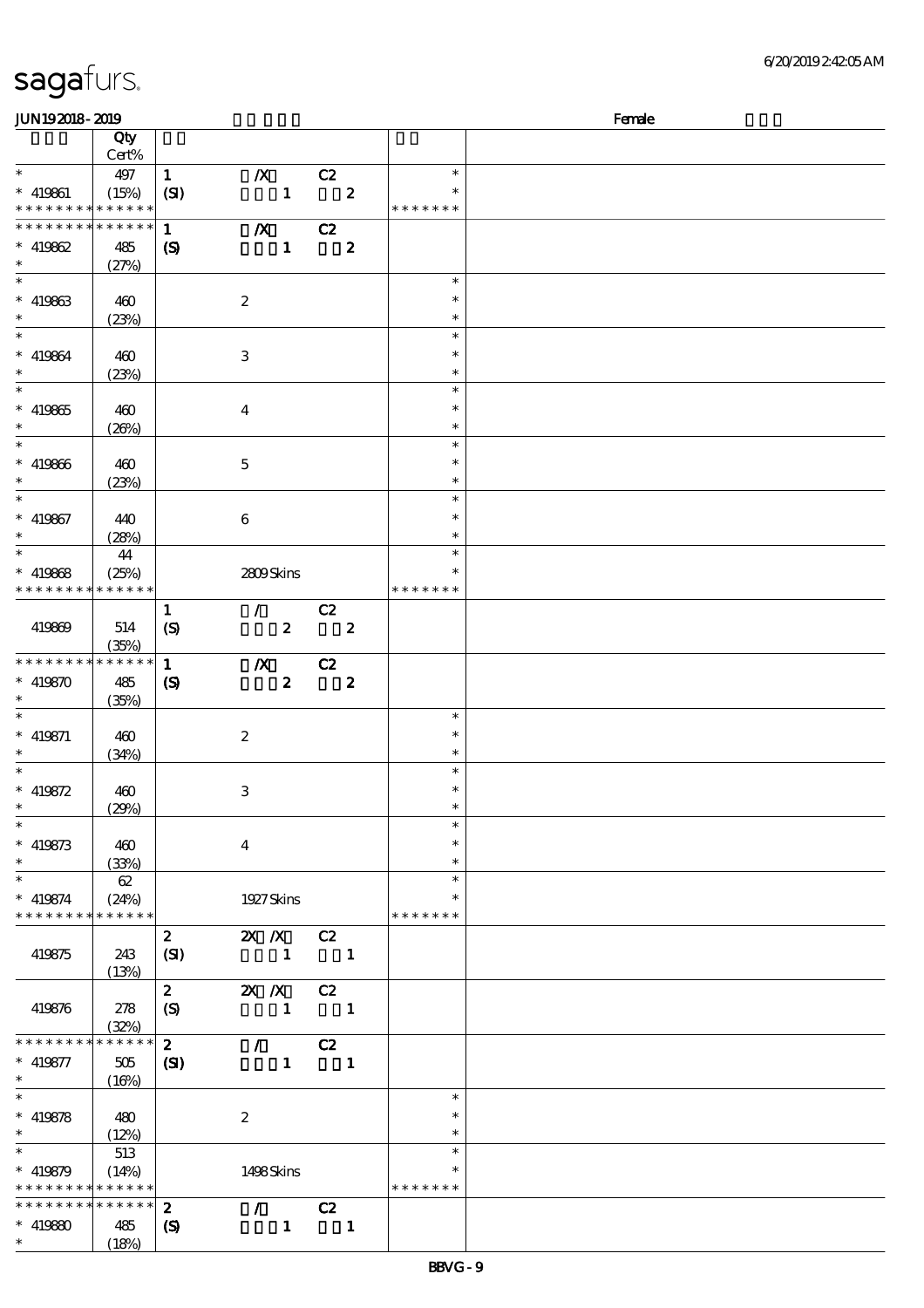| <b>JUN192018-2019</b>                      |                      |                            |                                 |                            |                         |                    | Female |
|--------------------------------------------|----------------------|----------------------------|---------------------------------|----------------------------|-------------------------|--------------------|--------|
|                                            | Qty                  |                            |                                 |                            |                         |                    |        |
|                                            | Cert%                |                            |                                 |                            |                         |                    |        |
| $\ast$                                     |                      | $\boldsymbol{z}$           | $\mathcal{L}$                   | C2                         |                         | $\ast$             |        |
| $*$ 419881<br>$\ast$                       | 460                  | (S)                        | $\mathbf{1}$                    | $\blacksquare$             |                         | *<br>$\ast$        |        |
| $\ast$                                     | (16%)                |                            |                                 |                            |                         | $\ast$             |        |
| $* 419882$                                 | 460                  |                            | $\,3$                           |                            |                         | $\ast$             |        |
| $\ast$                                     | (22%)                |                            |                                 |                            |                         | $\ast$             |        |
| $\ast$                                     | 314                  |                            |                                 |                            |                         | $\ast$             |        |
| $* 419883$                                 | (37%)                |                            | 1719Skins                       |                            |                         |                    |        |
| * * * * * * * *                            | * * * * * *          |                            |                                 |                            |                         | * * * * * * *      |        |
| * * * * * * * *                            | * * * * * *          | $\boldsymbol{z}$           | $\boldsymbol{X}$                | C2                         |                         |                    |        |
| $*$ 419884                                 | 505                  | (S)                        | $\mathbf{1}$                    |                            | $\mathbf{1}$            |                    |        |
| $\ast$<br>$\ast$                           | (20%)                |                            |                                 |                            |                         | $\ast$             |        |
| $* 419885$                                 | 480                  |                            | $\boldsymbol{z}$                |                            |                         | $\ast$             |        |
| $\ast$                                     | (17%)                |                            |                                 |                            |                         | $\ast$             |        |
| $\ast$                                     |                      |                            |                                 |                            |                         | $\ast$             |        |
| $*$ 419886                                 | 480                  |                            | $\ensuremath{\mathbf{3}}$       |                            |                         | $\ast$             |        |
| $\ast$                                     | (13%)                |                            |                                 |                            |                         | $\ast$             |        |
| $\ast$                                     | 352                  |                            |                                 |                            |                         | $\ast$             |        |
| $* 419887$                                 | (15%)                |                            | 1817Skins                       |                            |                         | $\ast$             |        |
| * * * * * * * * <mark>* * * * * * *</mark> |                      |                            |                                 |                            |                         | * * * * * * *      |        |
| * * * * * * * *                            | * * * * * *          | $\boldsymbol{z}$           | $\boldsymbol{X}$                | C2                         |                         |                    |        |
| $*$ 419888<br>$\ast$                       | 485<br>(13%)         | $\boldsymbol{\mathcal{S}}$ | $\mathbf{1}$                    |                            | $\mathbf{1}$            |                    |        |
| $\ast$                                     |                      |                            |                                 |                            |                         | $\ast$             |        |
| $* 419899$                                 | 460                  |                            | $\boldsymbol{2}$                |                            |                         | $\ast$             |        |
| $\ast$                                     | (15%)                |                            |                                 |                            |                         | $\ast$             |        |
| $\ast$                                     |                      |                            |                                 |                            |                         | $\ast$             |        |
| $* 419800$                                 | 460                  |                            | $\,3$                           |                            |                         | $\ast$             |        |
| $\ast$                                     | (17%)                |                            |                                 |                            |                         | $\ast$             |        |
| $\ast$                                     | 422                  |                            |                                 |                            |                         | $\ast$<br>$\ast$   |        |
| $*$ 419891<br>* * * * * * * *              | (21%)<br>* * * * * * |                            | 1827Skins                       |                            |                         | * * * * * * *      |        |
|                                            |                      | $\boldsymbol{z}$           | $\mathcal{L}$                   | C2                         |                         |                    |        |
| 419892                                     | 425                  | $\boldsymbol{S}$           | $\boldsymbol{z}$                | $\blacksquare$             |                         |                    |        |
|                                            | (29%)                |                            |                                 |                            |                         |                    |        |
| * * * * * * * *                            | * * * * * *          | $\boldsymbol{z}$           | $\boldsymbol{X}$                | C2                         |                         |                    |        |
| $* 419803$                                 | 485                  | $\boldsymbol{S}$           | $\boldsymbol{z}$                | $\overline{\phantom{a}}$   |                         |                    |        |
| $\ast$<br>$\overline{\phantom{0}}$         | (20%)                |                            |                                 |                            |                         |                    |        |
|                                            | 447                  |                            |                                 |                            |                         | $\ast$             |        |
| $* 419894$<br>* * * * * * * * * * * * * *  | (30%)                |                            | 932Skins                        |                            |                         | ∗<br>* * * * * * * |        |
|                                            |                      | $\mathbf{z}$               | $X$ $X$                         | C2                         |                         |                    |        |
| 419895                                     | 134                  | (SI)                       | $\mathbf{1}$                    |                            | $\overline{\mathbf{2}}$ |                    |        |
|                                            | (14%)                |                            |                                 |                            |                         |                    |        |
|                                            |                      | $\mathbf{z}$               | $X$ $X$                         | C2                         |                         |                    |        |
| 419896                                     | 188                  | (S)                        | $\mathbf{1}$                    | $\overline{\phantom{a}}$ 2 |                         |                    |        |
|                                            | (22%)                |                            |                                 |                            |                         |                    |        |
| * * * * * * * *                            | * * * * * *          | $\mathbf{z}$               | $\mathcal{L}$                   | C2                         |                         |                    |        |
| $* 419897$                                 | 505                  | $\mathbf{C}$               | $\mathbf{1}$                    |                            | $\boldsymbol{z}$        |                    |        |
| $\ast$<br>$\ast$                           | (11%)<br>202         |                            |                                 |                            |                         | $\ast$             |        |
| $* 419808$                                 | (14%)                |                            | 707 Skins                       |                            |                         | *                  |        |
| * * * * * * * *                            | * * * * * *          |                            |                                 |                            |                         | * * * * * * *      |        |
| * * * * * * * *                            | $* * * * * * *$      | $\boldsymbol{z}$           | $\mathcal{F}$ and $\mathcal{F}$ | C2                         |                         |                    |        |
| $* 419809$                                 | 485                  | $\boldsymbol{\mathcal{S}}$ |                                 | $1 \t 2$                   |                         |                    |        |
| $\ast$                                     | (19%)                |                            |                                 |                            |                         |                    |        |
|                                            |                      |                            |                                 |                            |                         | $\ast$             |        |
| $* 419900$                                 | 460                  |                            | $\boldsymbol{2}$                |                            |                         | $\ast$             |        |
| $\ast$                                     | (25%)                |                            |                                 |                            |                         | $\ast$             |        |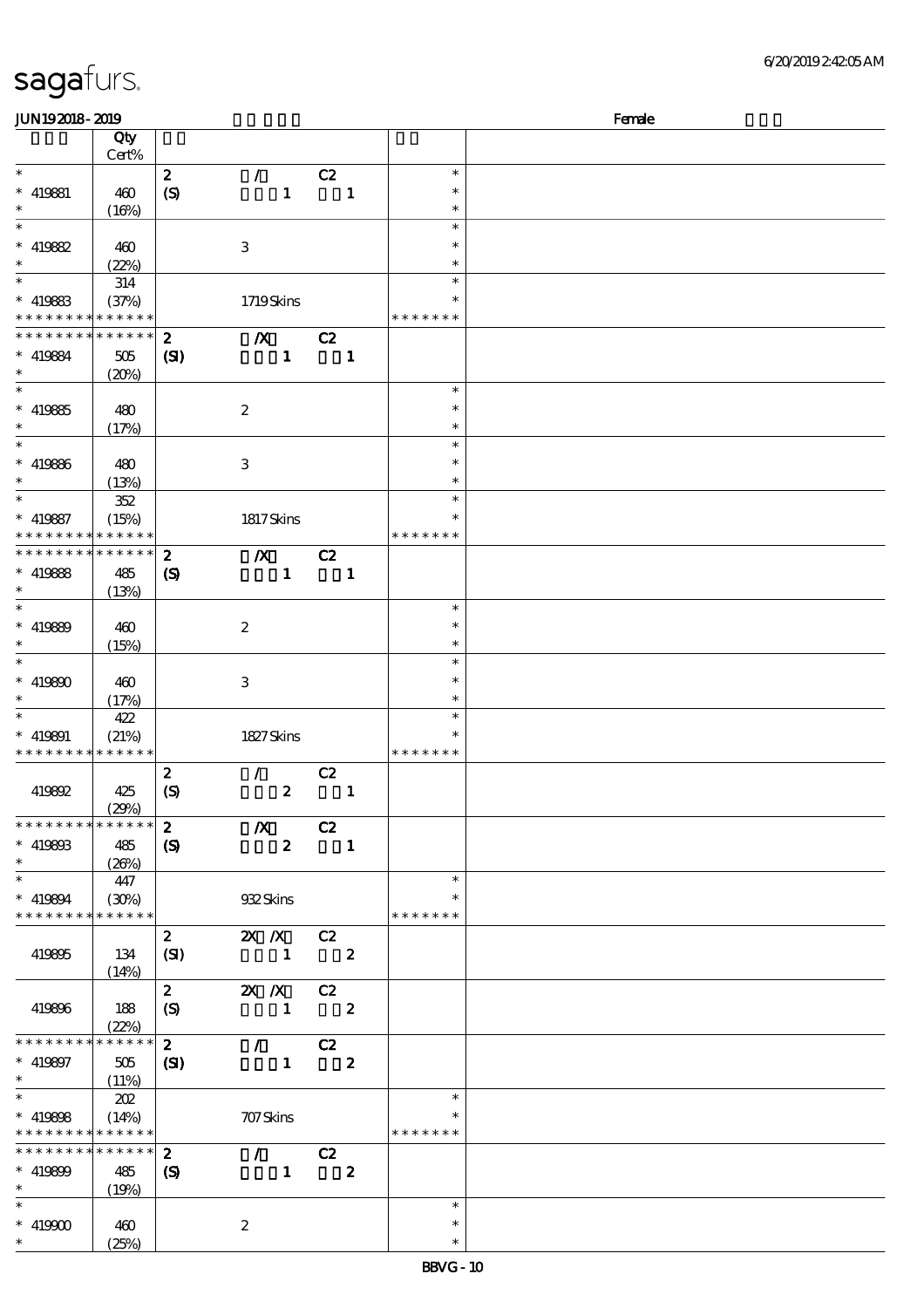|  |  | sagafurs. |
|--|--|-----------|
|--|--|-----------|

| JUN192018-2019                            |              |                             |                                                  |                          |                  |               | Female |
|-------------------------------------------|--------------|-----------------------------|--------------------------------------------------|--------------------------|------------------|---------------|--------|
|                                           | Qty          |                             |                                                  |                          |                  |               |        |
|                                           | Cert%        |                             |                                                  |                          |                  |               |        |
| $\ast$                                    | 206          | $\boldsymbol{z}$            | $\mathcal{L}$                                    | C2                       |                  | $\ast$        |        |
| $* 419901$                                | (24%)        | $\boldsymbol{\mathrm{(S)}}$ | $\mathbf{1}$                                     |                          | $\boldsymbol{z}$ |               |        |
| * * * * * * * * * * * * * *               |              |                             |                                                  |                          |                  | * * * * * * * |        |
| * * * * * * * * <mark>* * * * * *</mark>  |              | $\boldsymbol{z}$            | $\boldsymbol{X}$                                 | C2                       |                  |               |        |
| $*$ 419902                                | 505          | $\mathbf{S}$                | $\mathbf{1}$                                     |                          | $\boldsymbol{z}$ |               |        |
| $\ast$                                    | (14%)<br>476 |                             |                                                  |                          |                  | $\ast$        |        |
| $* 41990B$                                | (13%)        |                             | 981 Skins                                        |                          |                  |               |        |
| * * * * * * * * * * * * * *               |              |                             |                                                  |                          |                  | * * * * * * * |        |
| * * * * * * * *                           | * * * * * *  | $\boldsymbol{z}$            | $\boldsymbol{X}$                                 | C2                       |                  |               |        |
| $* 419904$                                | 485          | (S)                         | $\mathbf{1}$                                     |                          | $\boldsymbol{z}$ |               |        |
| $\ast$                                    | (14%)        |                             |                                                  |                          |                  |               |        |
| $\ast$                                    |              |                             |                                                  |                          |                  | $\ast$        |        |
| $* 419905$                                | 460          |                             | $\boldsymbol{2}$                                 |                          |                  | $\ast$        |        |
| $\ast$<br>$\ast$                          | (21%)        |                             |                                                  |                          |                  | $\ast$        |        |
|                                           | 178          |                             |                                                  |                          |                  | $\ast$        |        |
| $* 419906$<br>* * * * * * * * * * * * * * | (22%)        |                             | 1123Skins                                        |                          |                  | * * * * * * * |        |
|                                           |              | $\boldsymbol{z}$            | $\mathcal{L}$                                    | C2                       |                  |               |        |
| 419907                                    | 427          | $\boldsymbol{S}$            | $\boldsymbol{z}$                                 |                          | $\boldsymbol{2}$ |               |        |
|                                           | (27%)        |                             |                                                  |                          |                  |               |        |
| * * * * * * * * * * * * * *               |              | $\boldsymbol{z}$            | $\boldsymbol{X}$                                 | C2                       |                  |               |        |
| $* 419908$                                | 485          | $\boldsymbol{\mathcal{S}}$  | $\boldsymbol{z}$                                 |                          | $\boldsymbol{z}$ |               |        |
|                                           | (27%)        |                             |                                                  |                          |                  |               |        |
| $\ast$                                    | 443          |                             |                                                  |                          |                  | $\ast$        |        |
| $* 419909$                                | (30%)        |                             | 928Skins                                         |                          |                  | $\ast$        |        |
| * * * * * * * *                           | * * * * * *  |                             |                                                  |                          |                  | * * * * * * * |        |
|                                           |              | $\mathbf{3}$                | $X$ $N$                                          | C2                       |                  |               |        |
| 419910                                    | 88<br>(10%)  | (SI)                        | $\blacksquare$                                   | $\overline{\phantom{a}}$ |                  |               |        |
|                                           |              | 3                           | $X$ $N$                                          | C2                       |                  |               |        |
| 419911                                    | 94           | $\boldsymbol{S}$            | $\mathbf{1}$                                     | $\blacksquare$           |                  |               |        |
|                                           | (21%)        |                             |                                                  |                          |                  |               |        |
|                                           |              | $\mathbf{3}$                | $\sqrt{2}$                                       | C2                       |                  |               |        |
| 419912                                    | 413          | (SI)                        | $\mathbf{1}$                                     | $\overline{\phantom{a}}$ |                  |               |        |
|                                           | (12%)        |                             |                                                  |                          |                  |               |        |
|                                           |              | 3 <sup>1</sup>              | $\mathcal{L}$ and $\mathcal{L}$                  | C2                       |                  |               |        |
| 419913                                    | 466          | (S)                         | $1 \quad 1$                                      |                          |                  |               |        |
|                                           | (13%)        | 3 <sup>7</sup>              | $/X$ $C2$                                        |                          |                  |               |        |
| 419914                                    | 401          | (SI)                        | $\begin{array}{ccc} & 1 & \quad & 1 \end{array}$ |                          |                  |               |        |
|                                           | (10%)        |                             |                                                  |                          |                  |               |        |
|                                           |              | 3 <sup>7</sup>              | $\overline{X}$ C <sub>2</sub>                    |                          |                  |               |        |
| 419915                                    | 428          | (S)                         | $\begin{array}{cccc} 1 & 1 & 1 \end{array}$      |                          |                  |               |        |
|                                           | (14%)        |                             |                                                  |                          |                  |               |        |
|                                           |              | 3 <sup>7</sup>              | $\sqrt{C^2}$                                     |                          |                  |               |        |
| 419916                                    | 104          | (S)                         | $\overline{\mathbf{2}}$ 1                        |                          |                  |               |        |
|                                           | (28%)        | $3^{\circ}$                 | $\chi$ C <sub>2</sub>                            |                          |                  |               |        |
| 419917                                    | 129          | (S)                         |                                                  | $2 \t 1$                 |                  |               |        |
|                                           | (15%)        |                             |                                                  |                          |                  |               |        |
|                                           |              | 3 <sup>7</sup>              | $\sqrt{C^2}$                                     |                          |                  |               |        |
| 419918                                    | 211          | (SI)                        | $1 \t 2$                                         |                          |                  |               |        |
|                                           | (9%)         |                             |                                                  |                          |                  |               |        |
|                                           |              | 3 <sup>1</sup>              | $\sqrt{2}$ C <sub>2</sub>                        |                          |                  |               |        |
| 419919                                    | 236          | (S)                         | $1 \t 2$                                         |                          |                  |               |        |
|                                           | (19%)        |                             |                                                  |                          |                  |               |        |
| 419920                                    |              | $3 -$                       | $\overline{X}$ C <sub>2</sub>                    |                          |                  |               |        |
|                                           | 177<br>(11%) | (SI)                        | $1$ 2                                            |                          |                  |               |        |
|                                           |              |                             |                                                  |                          |                  |               |        |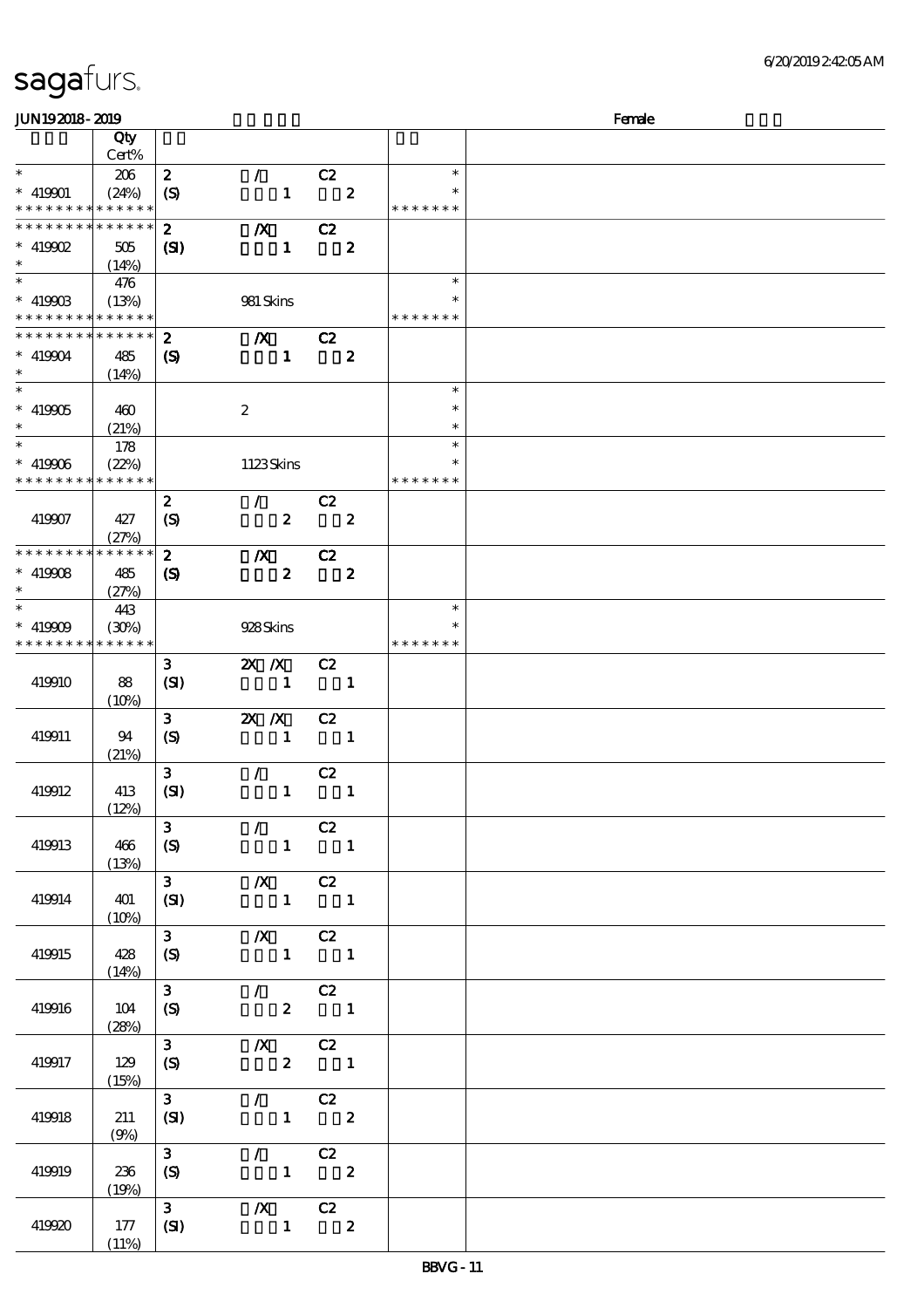| JUN192018-2019 |  |
|----------------|--|
|                |  |

| JUN192018-2019 |              |            |    |         | Female |
|----------------|--------------|------------|----|---------|--------|
|                | Qty          |            |    |         |        |
|                | Cert%        |            |    |         |        |
| 419921         | 219<br>(20%) | - 1<br>(S) | /X | C2<br>∼ |        |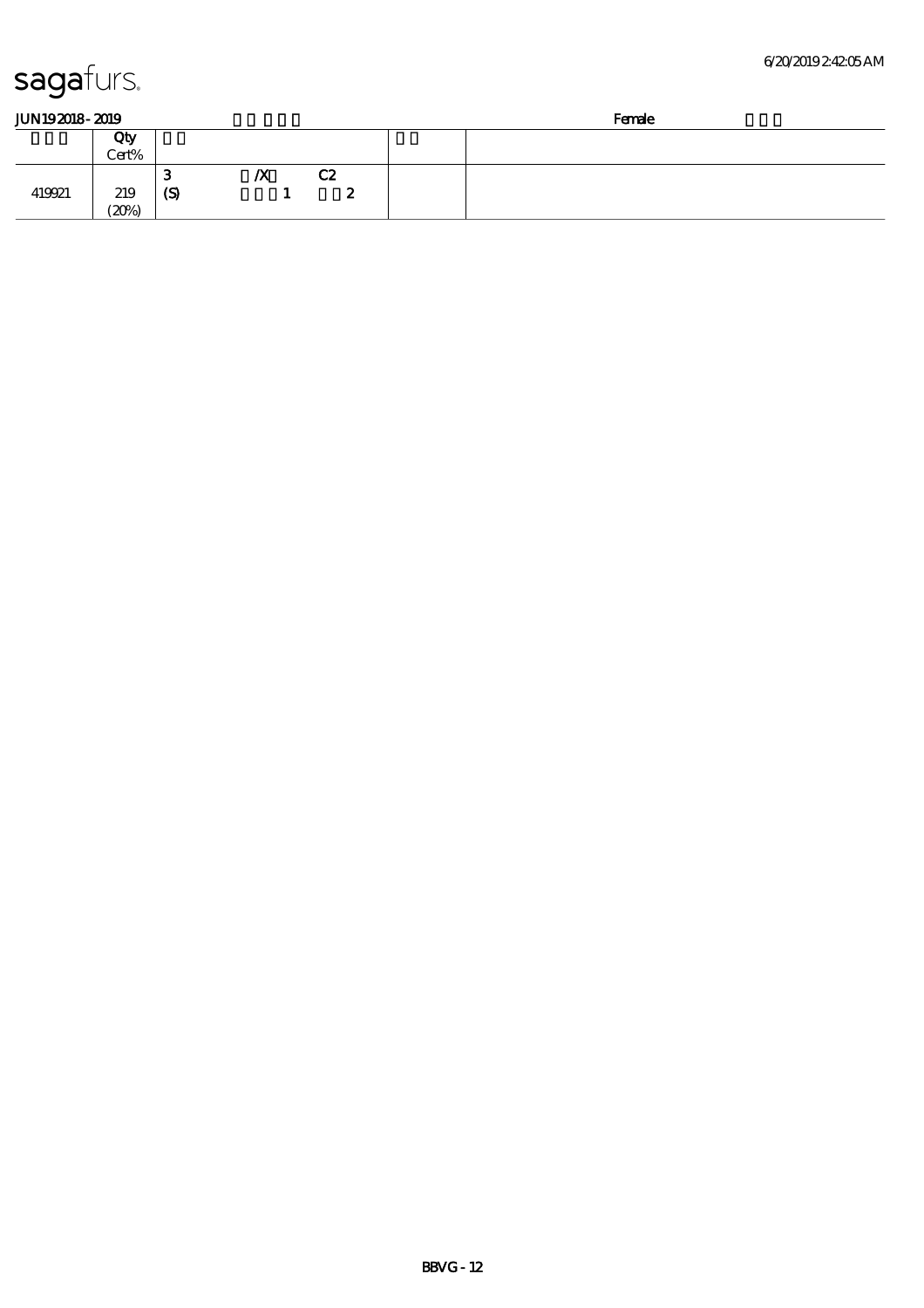\* \* \* \* \* \* \* \* \* \* \* \*

| JUN192018-2019                             |                 |                                     |                  |    |               | Female |
|--------------------------------------------|-----------------|-------------------------------------|------------------|----|---------------|--------|
|                                            | Qty             |                                     |                  |    |               |        |
|                                            | Cert%           |                                     |                  |    |               |        |
|                                            |                 | ${\bf Z}$                           | $\mathcal{L}$    | C2 |               |        |
| 420001                                     | 246             | (SI)                                | $\mathbf{1}$     |    |               |        |
|                                            | (15%)           |                                     |                  |    |               |        |
|                                            |                 | $\boldsymbol{\boldsymbol{\lambda}}$ | $\mathcal{L}$    | C2 |               |        |
| 42002                                      | 377             | $\boldsymbol{S}$                    | $\mathbf{1}$     |    |               |        |
|                                            |                 |                                     |                  |    |               |        |
|                                            | (19%)           |                                     |                  |    |               |        |
|                                            |                 | $\boldsymbol{\mathbf{z}}$           | $\boldsymbol{X}$ | C2 |               |        |
| 420003                                     | 316             | (SI)                                | $\mathbf{1}$     |    |               |        |
|                                            | (17%)           |                                     |                  |    |               |        |
| * * * * * * * *                            | * * * * * *     | $\boldsymbol{\mathfrak{D}}$         | $\boldsymbol{X}$ | C2 |               |        |
| $* 42004$                                  | 425             | $\boldsymbol{\mathrm{(S)}}$         | $\mathbf{1}$     |    |               |        |
| $\ast$                                     | (14%)           |                                     |                  |    |               |        |
| $\overline{\ast}$                          | 138             |                                     |                  |    | $\ast$        |        |
| $*$ 420005                                 | (19%)           |                                     | 563Skins         |    | $\ast$        |        |
| * * * * * * * *                            | * * * * * *     |                                     |                  |    | * * * * * * * |        |
|                                            |                 | $\boldsymbol{\mathbf{z}}$           | $\mathcal{L}$    | C2 |               |        |
| 420006                                     | 98              | $\boldsymbol{\mathrm{(S)}}$         | $\pmb{2}$        |    |               |        |
|                                            | (15%)           |                                     |                  |    |               |        |
|                                            |                 | $\boldsymbol{\mathsf{20}}$          | $\boldsymbol{X}$ | C2 |               |        |
| 420007                                     | 130             | $\boldsymbol{\mathrm{(S)}}$         | $\pmb{2}$        |    |               |        |
|                                            | (16%)           |                                     |                  |    |               |        |
|                                            |                 | $\mathbf{O}$                        | $X$ $N$          | C2 |               |        |
|                                            |                 |                                     |                  |    |               |        |
| 420008                                     | 203             | (SI)                                | $\mathbf{1}$     |    |               |        |
|                                            | (20%)           |                                     |                  |    |               |        |
|                                            |                 | $\mathbf 0$                         | $X$ $N$          | C2 |               |        |
| 420009                                     | 321             | $\boldsymbol{S}$                    | $\mathbf{1}$     |    |               |        |
|                                            | (35%)           |                                     |                  |    |               |        |
| * * * * * * * *                            | * * * * * *     | $\mathbf{o}$                        | $\mathcal{L}$    | C2 |               |        |
| $* 420010$                                 | 465             | (S)                                 | $\mathbf{1}$     |    |               |        |
| $\ast$                                     | (16%)           |                                     |                  |    |               |        |
| $\ast$                                     |                 |                                     |                  |    | $\ast$        |        |
| $* 420011$                                 | 440             |                                     | $\boldsymbol{2}$ |    | $\ast$        |        |
| $\ast$                                     | (17%)           |                                     |                  |    | $\ast$        |        |
| $\overline{\ast}$                          | $371\,$         |                                     |                  |    | $\ast$        |        |
| $* 420012$                                 | (12%)           |                                     | 1276Skins        |    | $\ast$        |        |
| * * * * * * * * * * * * * *                |                 |                                     |                  |    | *******       |        |
| * * * * * * * * <mark>* * * * * * *</mark> |                 | $\mathbf 0$                         | $\mathcal{L}$    | C2 |               |        |
| $* 420013$                                 | 445             | $\boldsymbol{\mathrm{(S)}}$         | $\mathbf{1}$     |    |               |        |
| $\ast$                                     | (25%)           |                                     |                  |    |               |        |
| $\ast$                                     |                 |                                     |                  |    | $\ast$        |        |
| $* 420014$                                 | 420             |                                     | $\boldsymbol{z}$ |    | $\ast$        |        |
| $\ast$                                     | (30%)           |                                     |                  |    | $\ast$        |        |
| $\overline{\ast}$                          |                 |                                     |                  |    | $\ast$        |        |
| $* 420015$                                 | 420             |                                     |                  |    | ∗             |        |
| $\ast$                                     |                 |                                     | $\,3$            |    | $\ast$        |        |
| $\ast$                                     | (25%)           |                                     |                  |    | $\ast$        |        |
|                                            |                 |                                     |                  |    |               |        |
| $* 420016$                                 | 440             |                                     | $\boldsymbol{4}$ |    | $\ast$        |        |
| $\ast$                                     | (20%)           |                                     |                  |    | $\ast$        |        |
| $\ast$                                     | 451             |                                     |                  |    | $\ast$        |        |
| $* 420017$                                 | (19%)           |                                     | 2176Skins        |    | ∗             |        |
| * * * * * * * *                            | * * * * * *     |                                     |                  |    | * * * * * * * |        |
| * * * * * * * *                            | $* * * * * * *$ | $\mathbf 0$                         | $\boldsymbol{X}$ | C2 |               |        |
| $* 420018$                                 | 465             | (S)                                 | $\mathbf{1}$     |    |               |        |
| $\ast$                                     | (12%)           |                                     |                  |    |               |        |
| $\ast$                                     |                 |                                     |                  |    | $\ast$        |        |
| $* 420019$                                 | 440             |                                     | $\boldsymbol{2}$ |    | $\ast$        |        |
| $\ast$                                     | (10%)           |                                     |                  |    | $\ast$        |        |
| $\ast$                                     | 313             |                                     |                  |    | $\ast$        |        |
| $* 42000$                                  | (11%)           |                                     | <b>1218Skins</b> |    | $\ast$        |        |
|                                            |                 |                                     |                  |    |               |        |

\* \* \* \* \* \*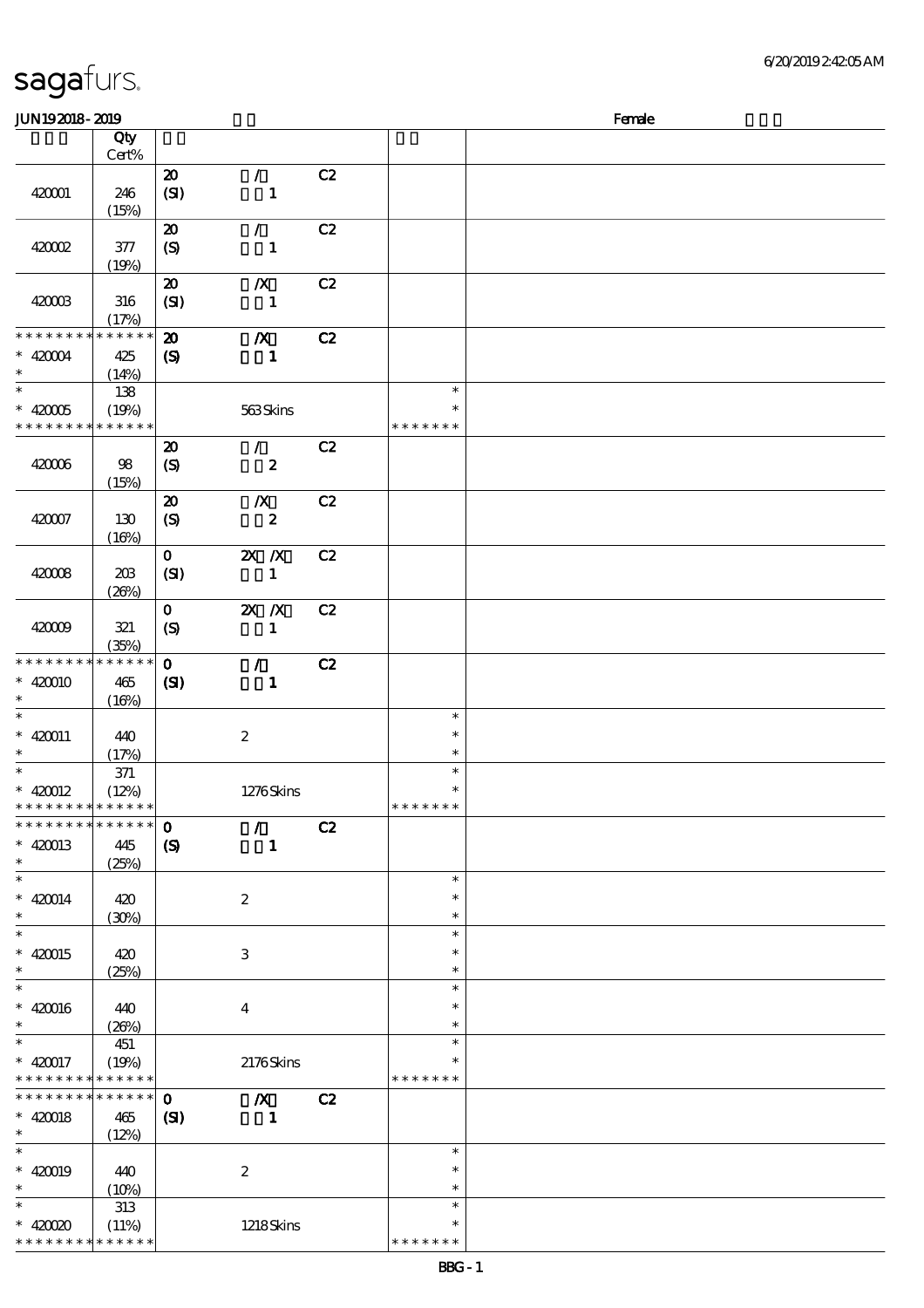| <b>JUN192018-2019</b>                     |                      |                             |                         |             |               | Female |
|-------------------------------------------|----------------------|-----------------------------|-------------------------|-------------|---------------|--------|
|                                           | Qty                  |                             |                         |             |               |        |
|                                           | Cert%                |                             |                         |             |               |        |
| * * * * * * * * * * * * * *               |                      | $\mathbf{o}$                | $\boldsymbol{X}$        | C2          |               |        |
| $* 420021$                                | 445                  | $\boldsymbol{\mathrm{(S)}}$ | $\mathbf{1}$            |             |               |        |
| $\ast$                                    | (18%)                |                             |                         |             |               |        |
| $\ast$                                    |                      |                             |                         |             | $\ast$        |        |
| $* 420022$                                | 420                  |                             | $\boldsymbol{2}$        |             | $\ast$        |        |
| $\ast$                                    | (21%)                |                             |                         |             | $\ast$        |        |
| $\overline{\phantom{0}}$                  |                      |                             |                         |             | $\ast$        |        |
| $* 420023$                                | 420                  |                             | 3                       |             | $\ast$        |        |
| $\ast$                                    | (21%)                |                             |                         |             | $\ast$        |        |
| $\ast$                                    |                      |                             |                         |             | $\ast$        |        |
| $* 420024$                                | 420                  |                             | $\overline{\mathbf{4}}$ |             | $\ast$        |        |
| $\ast$                                    | (16%)                |                             |                         |             | $\ast$        |        |
| $\overline{\phantom{1}}$                  | 347                  |                             |                         |             | $\ast$        |        |
| $* 420025$                                | (13%)                |                             | 2052Skins               |             | $\ast$        |        |
| * * * * * * * *                           | * * * * * *          |                             |                         |             | * * * * * * * |        |
|                                           |                      | 200                         | $\mathcal{L}$           | C2          |               |        |
| 420026                                    | 213                  | (SI)                        | $\mathbf{1}$            | <b>LNAP</b> |               |        |
|                                           | (12%)                |                             |                         |             |               |        |
|                                           |                      | 200                         | $\mathcal{L}$           | C2          |               |        |
| 420027                                    | 313                  | (S)                         | $\mathbf{1}$            | INAP        |               |        |
|                                           | (15%)                |                             |                         |             |               |        |
|                                           |                      | 200                         | $\boldsymbol{X}$        | C2          |               |        |
| 420028                                    | 137                  | (SI)                        | $\mathbf{1}$            | <b>LNAP</b> |               |        |
|                                           | $(\Theta)$           |                             |                         |             |               |        |
|                                           |                      | 200                         | $\boldsymbol{X}$        | C2          |               |        |
| 420029                                    | 188                  |                             | $\mathbf{1}$            | <b>LNAP</b> |               |        |
|                                           |                      | (S)                         |                         |             |               |        |
|                                           | (9%)                 |                             |                         |             |               |        |
|                                           |                      | $\mathbf{O}$                | $X$ $N$                 | C2          |               |        |
| 420030                                    | 109                  | (S)                         | $\boldsymbol{z}$        |             |               |        |
|                                           | (33%)                |                             |                         |             |               |        |
|                                           |                      | 200                         | $\mathcal{L}$           | C2          |               |        |
| 420031                                    | 389                  | (SI)                        | $\boldsymbol{z}$        |             |               |        |
| * * * * * * * *                           | (19%)<br>$******$    |                             |                         |             |               |        |
|                                           |                      | $\mathbf{o}$                | $\mathcal{L}$           | C2          |               |        |
| $* 420032$<br>$*$                         | 445                  | $\boldsymbol{\mathrm{(S)}}$ | $\boldsymbol{2}$        |             |               |        |
| $\ast$                                    | (24%)                |                             |                         |             | $\ast$        |        |
|                                           | 234                  |                             |                         |             | $\ast$        |        |
| $* 420033$<br>* * * * * * * *             | (23%)<br>* * * * * * |                             | 679Skins                |             | * * * * * * * |        |
|                                           |                      |                             |                         |             |               |        |
|                                           |                      | 200                         | $\boldsymbol{X}$        | C2          |               |        |
| 420034                                    | 368                  | (SI)                        | $\boldsymbol{z}$        |             |               |        |
|                                           | (17%)<br>* * * * * * |                             |                         |             |               |        |
| * * * * * * * *                           |                      | $\mathbf{o}$                | $\boldsymbol{X}$        | C2          |               |        |
| $* 420035$                                | 445                  | $\boldsymbol{S}$            | $\boldsymbol{z}$        |             |               |        |
| $\ast$<br>$\ast$                          | (21%)                |                             |                         |             | $\ast$        |        |
|                                           | 132                  |                             |                         |             |               |        |
| $* 420036$<br>* * * * * * * * * * * * * * | (14%)                |                             | 577Skins                |             | * * * * * * * |        |
|                                           |                      |                             |                         |             |               |        |
|                                           |                      | 200                         |                         | C2          |               |        |
| 420037                                    | 336                  | $(\mathbf{I})$              | $\boldsymbol{z}$        |             |               |        |
|                                           | (11%)                |                             |                         |             |               |        |
|                                           |                      | 200                         | $\mathcal{L}$           | C2          |               |        |
| 420038                                    | 235                  | (S)                         | $\boldsymbol{z}$        | <b>LNAP</b> |               |        |
|                                           | (15%)                |                             |                         |             |               |        |
|                                           |                      | 200                         | $\boldsymbol{X}$        | C2          |               |        |
| 420039                                    | 132                  | (SI)                        | $\boldsymbol{z}$        | <b>LNAP</b> |               |        |
|                                           | (5%)                 |                             |                         |             |               |        |
|                                           |                      | 1                           | $X$ $X$                 | C2          |               |        |
| 420040                                    | 294                  | (SI)                        | $\mathbf{1}$            |             |               |        |
|                                           | (25%)                |                             |                         |             |               |        |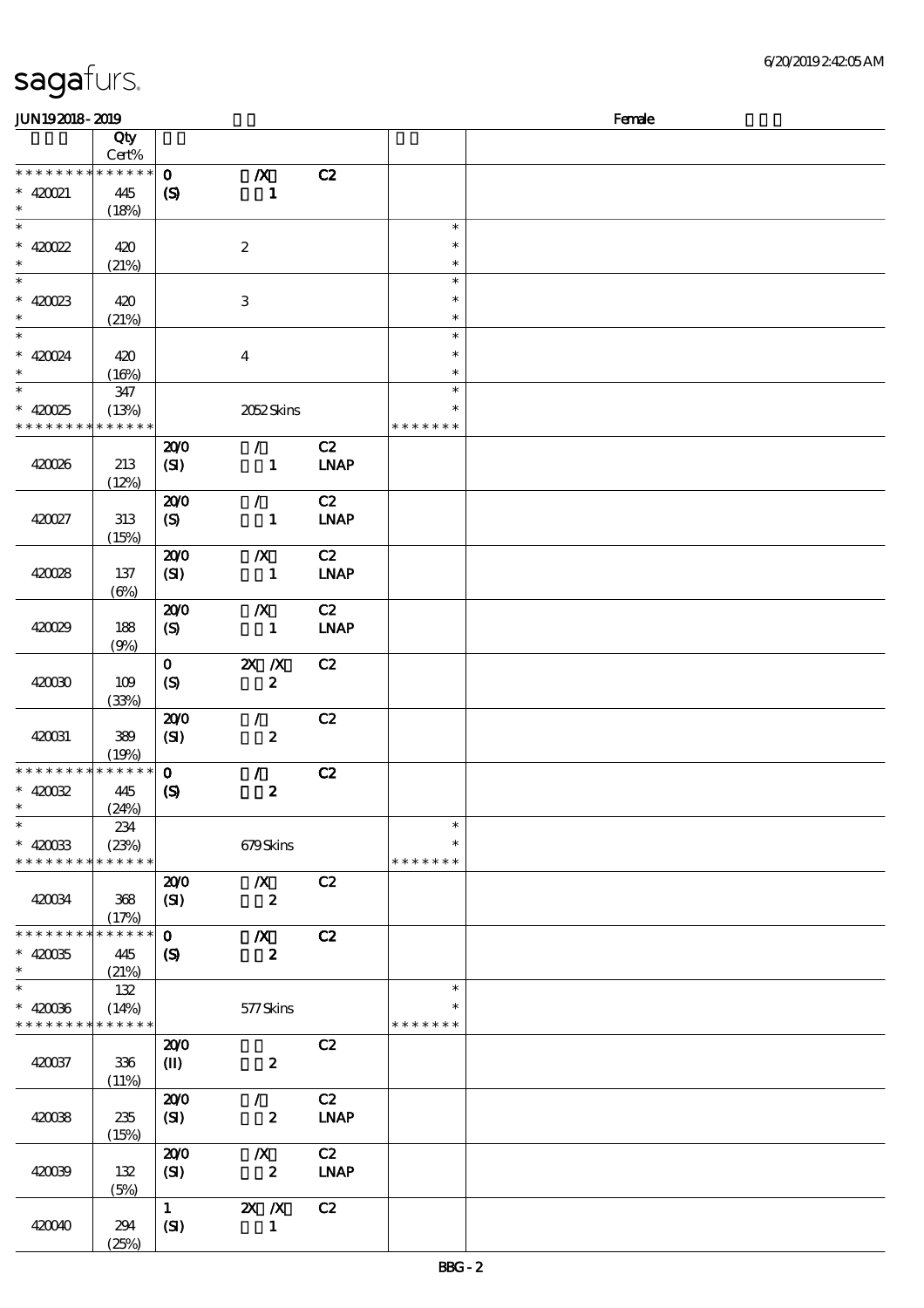| 6/20/201924205AM |
|------------------|
|------------------|

| <b>JUN192018-2019</b>       |                      |                            |                           |             |               | Female |
|-----------------------------|----------------------|----------------------------|---------------------------|-------------|---------------|--------|
|                             | Qty                  |                            |                           |             |               |        |
|                             | Cert%                |                            |                           |             |               |        |
|                             |                      | $\mathbf{1}$               | $X$ $N$                   | C2          |               |        |
| 420041                      | 320                  | (S)                        | $\mathbf{1}$              |             |               |        |
|                             |                      |                            |                           |             |               |        |
| ********                    | (25%)<br>* * * * * * |                            |                           |             |               |        |
|                             |                      | $\mathbf{1}$               | $\mathcal{L}$             | C2          |               |        |
| $* 420042$                  | 505                  | (S)                        | $\mathbf{1}$              |             |               |        |
| $\ast$                      | (14%)                |                            |                           |             |               |        |
| $\ast$                      |                      |                            |                           |             | $\ast$        |        |
| $* 420043$                  | 480                  |                            | $\boldsymbol{2}$          |             | $\ast$        |        |
| $\ast$                      | (18%)                |                            |                           |             | $\ast$        |        |
| $\ast$                      |                      |                            |                           |             | $\ast$        |        |
| $* 420044$                  | 480                  |                            | $\ensuremath{\mathbf{3}}$ |             | $\ast$        |        |
| $\ast$                      | (15%)                |                            |                           |             | $\ast$        |        |
| $\overline{\ast}$           | $\boldsymbol{\pi}$   |                            |                           |             | $\ast$        |        |
|                             |                      |                            |                           |             | $\ast$        |        |
| $* 420045$                  | (20%)                |                            | 1535Skins                 |             |               |        |
| * * * * * * * *             | * * * * * *          |                            |                           |             | * * * * * * * |        |
| * * * * * * *               | * * * * * *          | $\mathbf{1}$               | $\mathcal{L}$             | C2          |               |        |
| $* 420046$                  | 485                  | $\boldsymbol{\mathcal{S}}$ | $\mathbf{1}$              |             |               |        |
| $\ast$                      | (16%)                |                            |                           |             |               |        |
| $\ast$                      |                      |                            |                           |             | $\ast$        |        |
| $* 420047$                  | 460                  |                            | $\boldsymbol{2}$          |             | $\ast$        |        |
| $\ast$                      | (15%)                |                            |                           |             | $\ast$        |        |
| $\overline{\ast}$           |                      |                            |                           |             | $\ast$        |        |
| $* 420048$                  | 460                  |                            | $\,3\,$                   |             | $\ast$        |        |
| $\ast$                      | (23%)                |                            |                           |             | $\ast$        |        |
| $\ast$                      |                      |                            |                           |             | $\ast$        |        |
|                             | $366\,$              |                            |                           |             |               |        |
| $* 420049$                  | (27%)<br>* * * * * * |                            | 1771 Skins                |             |               |        |
| * * * * * * * *             |                      |                            |                           |             | * * * * * * * |        |
| * * * * * * * *             | * * * * * *          | $\mathbf{1}$               | $\boldsymbol{X}$          | C2          |               |        |
| $* 42000$                   | 505                  | (S)                        | $\mathbf{1}$              |             |               |        |
| $\ast$                      | (13%)                |                            |                           |             |               |        |
| $\ast$                      |                      |                            |                           |             | $\ast$        |        |
| $* 420051$                  | 480                  |                            | $\boldsymbol{2}$          |             | $\ast$        |        |
| $\ast$                      | (11%)                |                            |                           |             | $\ast$        |        |
| $\ast$                      | $59\,$               |                            |                           |             | $\ast$        |        |
| $* 420052$                  | (3%)                 |                            | 1044Skins                 |             | $\ast$        |        |
| * * * * * * * * * * * * * * |                      |                            |                           |             | * * * * * * * |        |
| * * * * * * * * * * * * * * |                      | $\mathbf{1}$               | $\boldsymbol{X}$          | C2          |               |        |
| $* 420053$                  | 485                  | $\boldsymbol{S}$           | $\mathbf 1$               |             |               |        |
| $\ast$                      |                      |                            |                           |             |               |        |
| $\overline{\phantom{0}}$    | (13%)                |                            |                           |             | $\ast$        |        |
|                             |                      |                            |                           |             |               |        |
| $* 420054$                  | 460                  |                            | $\boldsymbol{2}$          |             | $\ast$        |        |
| $\ast$                      | (18%)                |                            |                           |             | $\ast$        |        |
| $\ast$                      | 261                  |                            |                           |             | $\ast$        |        |
| $* 420055$                  | (22%)                |                            | 1206Skins                 |             |               |        |
| * * * * * * * *             | * * * * * *          |                            |                           |             | * * * * * * * |        |
|                             |                      | $\mathbf{1}$               | $X$ $X$                   | C2          |               |        |
| 420056                      | 132                  | (SI)                       | $\mathbf{1}$              | <b>LNAP</b> |               |        |
|                             | (22%)                |                            |                           |             |               |        |
|                             |                      | 1                          | $X$ $N$                   | C2          |               |        |
| 420057                      | 113                  | $\boldsymbol{S}$           | $\mathbf{1}$              | <b>LNAP</b> |               |        |
|                             | (30%)                |                            |                           |             |               |        |
|                             |                      | $\mathbf{1}$               | $\mathcal{L}$             | C2          |               |        |
|                             |                      |                            |                           |             |               |        |
| 420058                      | 488                  | (SI)                       | $\mathbf{1}$              | <b>LNAP</b> |               |        |
|                             | (15%)                |                            |                           |             |               |        |
|                             |                      | $\mathbf{1}$               | $\mathcal{L}$             | C2          |               |        |
| 420059                      | 437                  | (S)                        | $\mathbf{1}$              | <b>LNAP</b> |               |        |
|                             | (13%)                |                            |                           |             |               |        |
|                             |                      | $\mathbf{1}$               | $\boldsymbol{X}$          | C2          |               |        |
| 420060                      | 209                  | (SI)                       | $\mathbf{1}$              | <b>LNAP</b> |               |        |
|                             | (10%)                |                            |                           |             |               |        |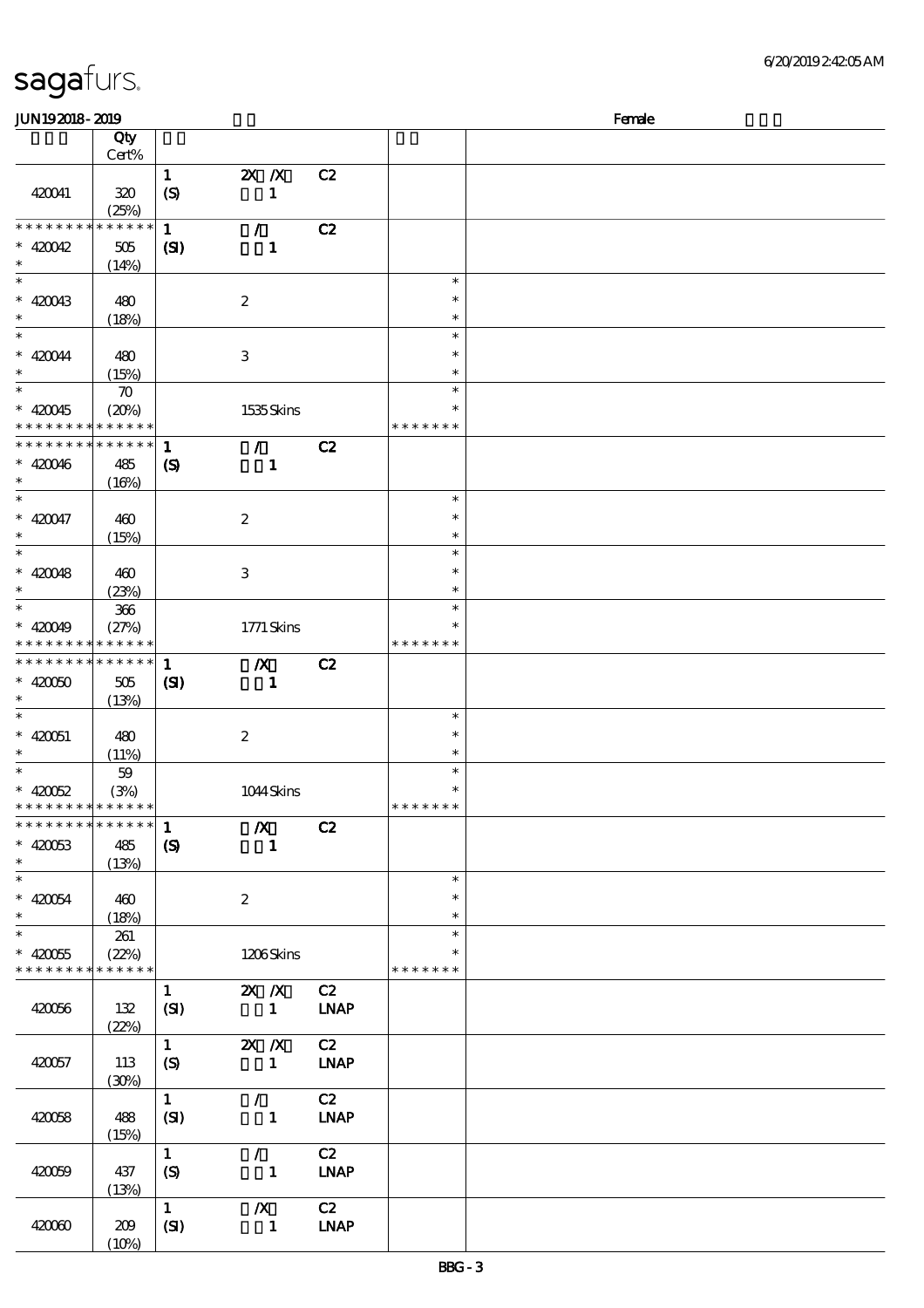| <b>JUN192018-2019</b>       |                            |                             |                  |             |               | Female |
|-----------------------------|----------------------------|-----------------------------|------------------|-------------|---------------|--------|
|                             | Qty                        |                             |                  |             |               |        |
|                             | Cert%                      |                             |                  |             |               |        |
|                             |                            | $\mathbf{1}$                | $\boldsymbol{X}$ | C2          |               |        |
| 420061                      | 200                        | $\boldsymbol{S}$            | $\mathbf{1}$     | <b>LNAP</b> |               |        |
|                             | (7%)                       |                             |                  |             |               |        |
|                             |                            | $\mathbf{1}$                | $X$ $N$          |             |               |        |
|                             |                            |                             |                  | C2          |               |        |
| 420062                      | 184                        | (SI)                        | $\boldsymbol{z}$ |             |               |        |
|                             | (23%)                      |                             |                  |             |               |        |
|                             |                            | $\mathbf{1}$                | $X$ $N$          | C2          |               |        |
| 420063                      | 255                        | $\boldsymbol{S}$            | $\boldsymbol{z}$ |             |               |        |
|                             | (31%)                      |                             |                  |             |               |        |
| * * * * * * * *             | * * * * * *                | $\mathbf{1}$                | $\mathcal{F}$    | C2          |               |        |
| $* 420064$                  | $505$                      | $\mathbf{S}$                | $\boldsymbol{z}$ |             |               |        |
| $\ast$                      | (12%)                      |                             |                  |             |               |        |
| $\overline{\phantom{0}}$    |                            |                             |                  |             | $\ast$        |        |
| $* 42005$                   |                            |                             | $\boldsymbol{z}$ |             | $\ast$        |        |
| $\ast$                      | 480                        |                             |                  |             | $\ast$        |        |
| $\overline{\ast}$           | (14%)                      |                             |                  |             | $\ast$        |        |
|                             | 152                        |                             |                  |             |               |        |
| $* 42006$                   | (8%)                       |                             | 1137Skins        |             | $\ast$        |        |
| * * * * * * * *             | * * * * * *                |                             |                  |             | * * * * * * * |        |
| * * * * * * * *             | $\ast\ast\ast\ast\ast\ast$ | $\mathbf{1}$                | $\mathcal{L}$    | C2          |               |        |
| $* 420067$                  | 485                        | $\boldsymbol{\mathrm{(S)}}$ | $\boldsymbol{z}$ |             |               |        |
| $\ast$                      | (16%)                      |                             |                  |             |               |        |
| $\overline{\phantom{0}}$    |                            |                             |                  |             | $\ast$        |        |
| $* 42008$                   | 460                        |                             | $\boldsymbol{z}$ |             | $\ast$        |        |
| $\ast$                      | (24%)                      |                             |                  |             | $\ast$        |        |
| $\overline{\phantom{0}}$    |                            |                             |                  |             | $\ast$        |        |
|                             |                            |                             |                  |             | $\ast$        |        |
| $* 42000$                   | 440                        |                             | 3                |             |               |        |
| $\ast$                      | (22%)                      |                             |                  |             | $\ast$        |        |
| $\overline{\ast}$           | 77                         |                             |                  |             | $\ast$        |        |
| $* 42000$                   | (23%)                      |                             | 1462Skins        |             |               |        |
| * * * * * * * *             | * * * * * *                |                             |                  |             | * * * * * * * |        |
| * * * * * * * *             | $* * * * * * *$            | $\mathbf{1}$                | $\boldsymbol{X}$ | C2          |               |        |
| $* 420071$                  | 505                        | $\mathbf{C}$                | $\boldsymbol{z}$ |             |               |        |
| $*$                         | (13%)                      |                             |                  |             |               |        |
|                             | 373                        |                             |                  |             | $\ast$        |        |
| * $420072$                  | (12%)                      |                             | 878Skins         |             | $\ast$        |        |
| * * * * * * * * * * * * * * |                            |                             |                  |             | *******       |        |
| * * * * * * * * * * * * * * |                            | $\mathbf{1}$                | $\boldsymbol{X}$ | C2          |               |        |
|                             |                            |                             |                  |             |               |        |
| $* 420073$                  | 485                        | $\boldsymbol{S}$            | $\boldsymbol{z}$ |             |               |        |
| $\ast$                      | (18%)                      |                             |                  |             |               |        |
| $\ast$                      |                            |                             |                  |             | $\ast$        |        |
| $* 420074$                  | 460                        |                             | $\boldsymbol{2}$ |             | $\ast$        |        |
| $\ast$                      | (21%)                      |                             |                  |             | $\ast$        |        |
| $\overline{\ast}$           | 114                        |                             |                  |             | $\ast$        |        |
| $* 420075$                  | (13%)                      |                             | 1059Skins        |             | ∗             |        |
| * * * * * * * *             | * * * * * *                |                             |                  |             | * * * * * * * |        |
|                             |                            | $\mathbf{1}$                |                  | C2          |               |        |
| 420076                      | 275                        | $\mathbf{I}$                | $\boldsymbol{z}$ |             |               |        |
|                             | (16%)                      |                             |                  |             |               |        |
|                             |                            | $\mathbf{1}$                | $X$ $N$          | C2          |               |        |
|                             |                            |                             | $\boldsymbol{z}$ |             |               |        |
| 420077                      | $92\,$                     | (SI)                        |                  | <b>LNAP</b> |               |        |
|                             | (28%)                      |                             |                  |             |               |        |
|                             |                            | $\mathbf{1}$                | $\mathcal{L}$    | C2          |               |        |
| 420078                      | 166                        | (SI)                        | $\boldsymbol{z}$ | <b>LNAP</b> |               |        |
|                             | (13%)                      |                             |                  |             |               |        |
|                             |                            | $\mathbf{1}$                | $\mathcal{L}$    | C2          |               |        |
| 420079                      | 158                        | (S)                         | $\boldsymbol{z}$ | <b>LNAP</b> |               |        |
|                             | (13%)                      |                             |                  |             |               |        |
|                             |                            | $\mathbf{1}$                | $\boldsymbol{X}$ | C2          |               |        |
| 420080                      | 152                        | (SI)                        | $\boldsymbol{z}$ | <b>LNAP</b> |               |        |
|                             | (11%)                      |                             |                  |             |               |        |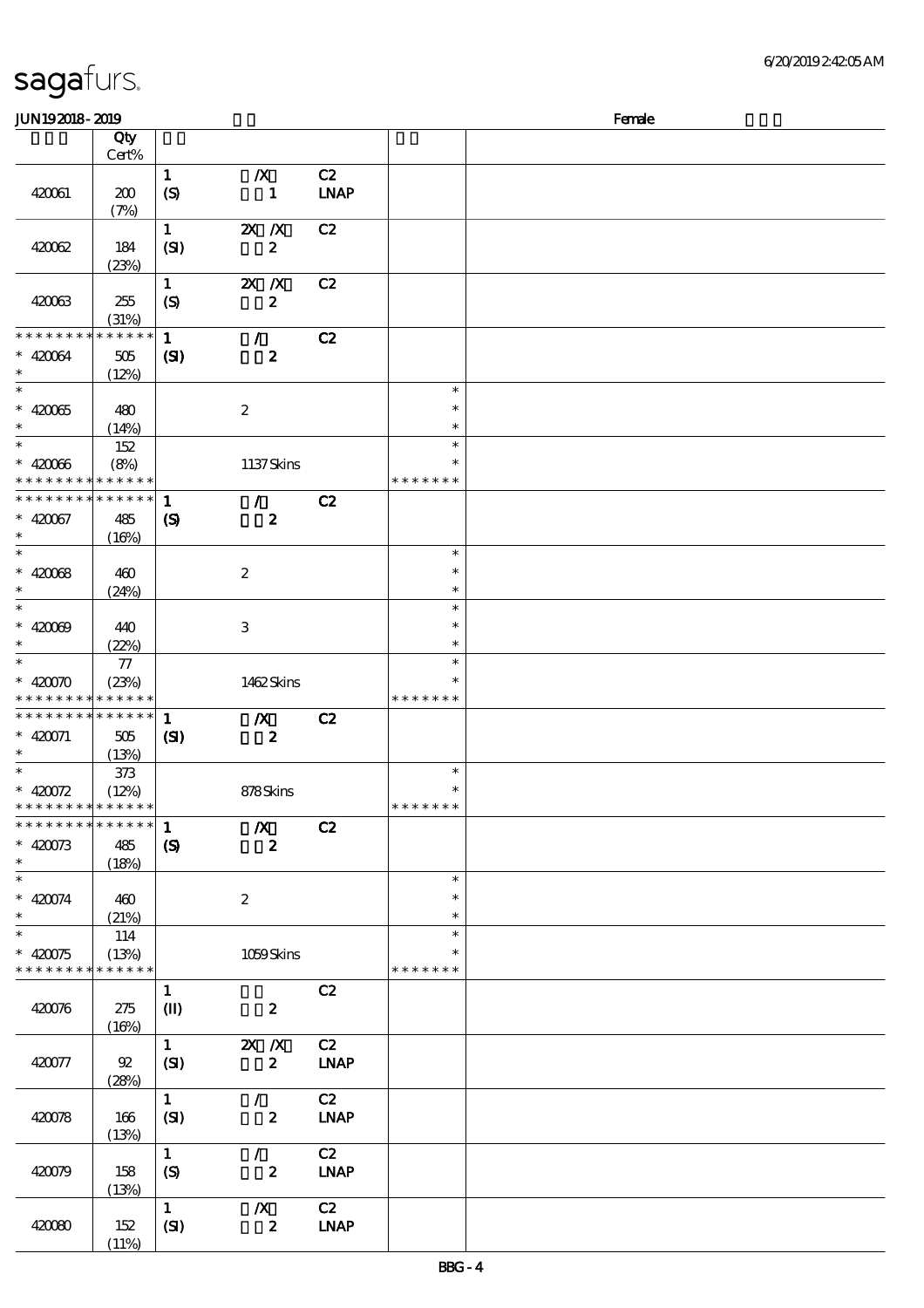| sagafurs. |  |
|-----------|--|
|           |  |

(7%)

#### 顺序号 Qty 说明 价格 Cert% 2 2X X C2 420081 399  $(SI)$  1  $(16%)$ 2 2X X C2  $(S)$  1 420082 286 (23%) \* \* \* \* \* \* \* \* \* \* \* \* \* 2 / C2  $\ast$  $420083$   $505$  $(SI)$  1 \*\*  $(12%)$  $\frac{1}{2}$  $\overline{\phantom{0}}$ \*\*\* \*\*\*  $* 42084 | 480$  $\ast$ 2  $\ast$ (12%)  $^{-}$  $\overline{\phantom{a}}$ \*\*\* \*\*\*  $\ast$ 420085 480  $\ast$ 3  $\ddot{\mathbf{r}}$  $(12%)$  $\ast$  $*$  420086 \*\* 124  $(9%)$  1589 Skins \* \* \* \* \* \* \* \* \* \* \* \* \* \* \* \* \* \* 2 / C2 \* \* \* \* \* \* \* \* \* \* \* \*  $\ast$ 420087 485  $(S)$  1 \*\* (15%)  $\overline{\phantom{a}}$ \*\*\* \*\*\*  $* 42008 + 400$ 2  $\ast$  $\ast$  $(14%)$  $\overline{\phantom{a}}$ 433 \*\* \*\* <sup>420089</sup>  $(16%)$  1378 Skins  $\ast$ \* \* \* \* \* \* \* \* \* \* \* \* \* \* \* \* \* \* 2 浅/X浅 C2 \* \* \* \* \* \* \* \* \* \* \* \* \*  $\ast$ 420090 505  $(SI)$  1 \*\* (11%)  $*$  420091  $\ast$ 330 \*\*  $(10\%)$  835 Skins  $\ast$ \* \* \* \* \* \* \* \* \* \* \* \* \* \* \* \* \* \* \* 2 浅/X浅 C2 \* \* \* \* \* \* \* \* \* \* \* \* 420092 485  $(S)$  1 \*\*  $\ast$ (11%)  $*$  420083  $\overline{\phantom{a}}$ 234 \*\*  $(10\%)$  719 Skins  $\ast$ \* \* \* \* \* \* \* \* \* \* \* \* \* \* \* \* \* \* \* 2 2X X C2  $(SI)$  1 LNAP 420094 116 (18%) 2 / C2  $(SI)$  1 LNAP 420095 314 (15%) 2  $/$  C2 420096 190  $(S)$  1 LNAP (8%)  $\overline{\text{2}}$   $\overline{\text{X}}$   $\overline{\text{C2}}$ 420097 115  $(SI)$  1 LNAP (15%)  $2$   $2X/X$  C<sub>2</sub> 420098 228  $(SI)$  2  $(14%)$  $\overline{\text{2}}$   $\overline{\text{2} \times \text{2}}$   $\overline{\text{C2}}$ 420099 274  $(S)$  2 (22%) \* \* \* \* \* \* \* \* \* \* \* \* \* 2  $/$  C2 420100 485  $(SI)$  2 \*\*

 $JUN192018 - 2019$  Female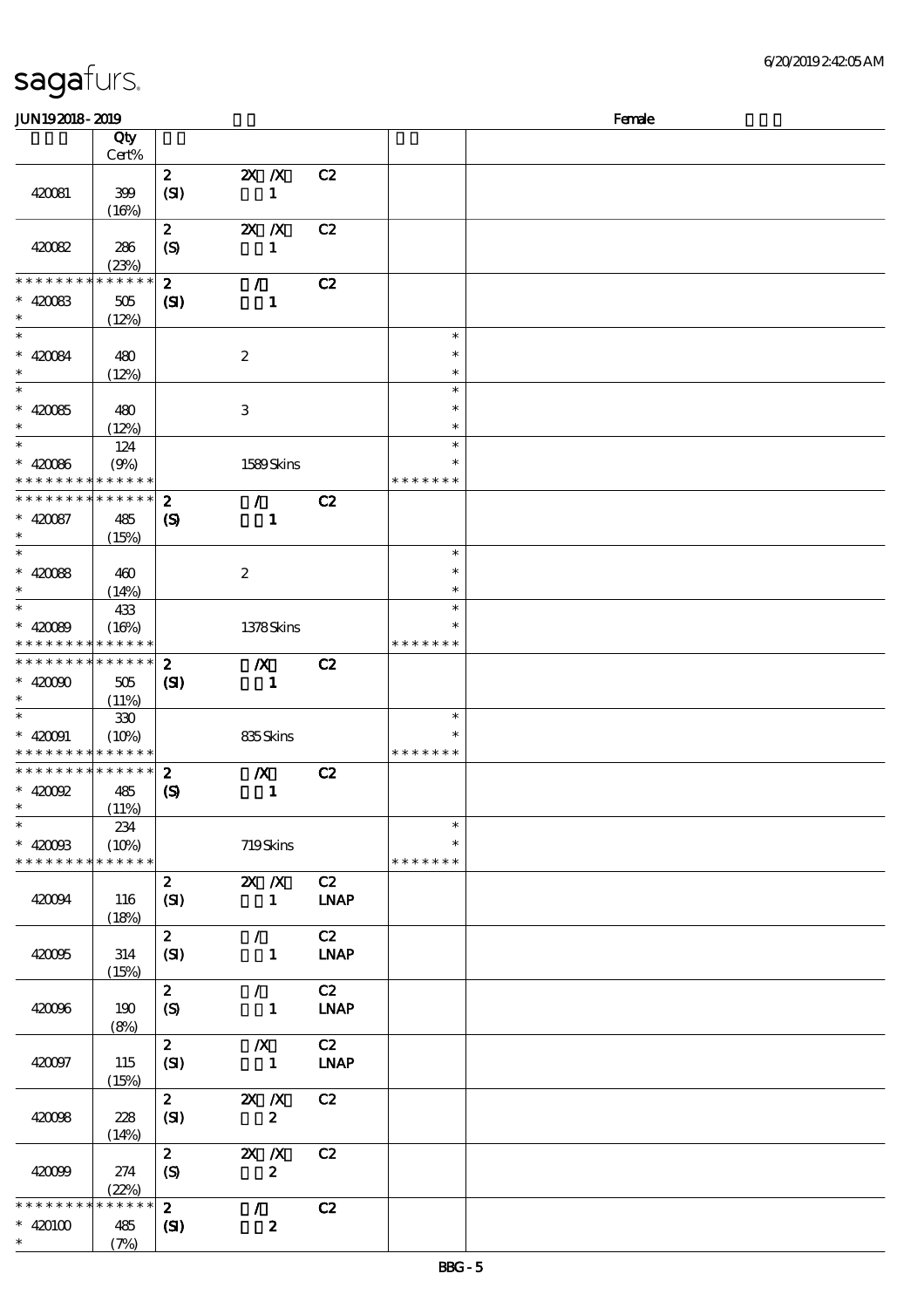#### 6/20/2019 2:42:05 AM

| <b>JUN192018-2019</b>                    |             |                            |                  |                              |               | Female |
|------------------------------------------|-------------|----------------------------|------------------|------------------------------|---------------|--------|
|                                          | Qty         |                            |                  |                              |               |        |
|                                          | Cert%       |                            |                  |                              |               |        |
| $\ast$                                   |             | $\boldsymbol{z}$           | $\mathcal{L}$    | C2                           | $\ast$        |        |
| $* 420101$                               | 460         | (SI)                       | $\boldsymbol{z}$ |                              | $\ast$        |        |
| $\ast$                                   | (11%)       |                            |                  |                              | $\ast$        |        |
| $\ast$                                   |             |                            |                  |                              | $\ast$        |        |
|                                          | <b>101</b>  |                            |                  |                              | $\ast$        |        |
| $*$ 420102                               | (10%)       |                            | 1046Skins        |                              |               |        |
| * * * * * * * * <mark>* * * * * *</mark> |             |                            |                  |                              | * * * * * * * |        |
| * * * * * * * *                          | * * * * * * | $\bf{2}$                   | $\mathcal{F}$    | C2                           |               |        |
| $* 42010B$                               | 485         | $\boldsymbol{\mathcal{S}}$ | $\boldsymbol{z}$ |                              |               |        |
| $\ast$                                   | (16%)       |                            |                  |                              |               |        |
| $\ast$                                   |             |                            |                  |                              | $\ast$        |        |
| $* 420104$                               | 460         |                            | $\boldsymbol{2}$ |                              | $\ast$        |        |
|                                          | (15%)       |                            |                  |                              | $\ast$        |        |
| $\ast$                                   | 197         |                            |                  |                              | $\ast$        |        |
| $* 420105$                               | (11%)       |                            | 1142Skins        |                              | $\ast$        |        |
| * * * * * * * * <mark>* * * * * *</mark> |             |                            |                  |                              | * * * * * * * |        |
| * * * * * * * * * * * * * *              |             |                            |                  |                              |               |        |
|                                          |             | $\boldsymbol{z}$           | $\boldsymbol{X}$ | C2                           |               |        |
| $* 420106$                               | 485         | $\mathbf{C}$               | $\boldsymbol{z}$ |                              |               |        |
| $\ast$                                   | (9%)        |                            |                  |                              |               |        |
| $\ast$                                   | 133         |                            |                  |                              | $\ast$        |        |
| $* 420107$                               | (8%)        |                            | 618Skins         |                              | $\ast$        |        |
| * * * * * * * * * * * * * *              |             |                            |                  |                              | * * * * * * * |        |
| * * * * * * * * * * * * * *              |             | $\boldsymbol{2}$           | $\boldsymbol{X}$ | C2                           |               |        |
| $* 420108$                               | 485         | $\boldsymbol{\mathcal{S}}$ | $\boldsymbol{z}$ |                              |               |        |
| $\ast$                                   | (12%)       |                            |                  |                              |               |        |
| $\ast$                                   |             |                            |                  |                              | $\ast$        |        |
|                                          | 177         |                            |                  |                              | ∗             |        |
| $* 420109$                               | (10%)       |                            | 662Skins         |                              |               |        |
| * * * * * * * * * * * * * *              |             |                            |                  |                              | * * * * * * * |        |
|                                          |             | $\boldsymbol{z}$           |                  | C2                           |               |        |
| 420110                                   | 318         | $\mathbf{I}$               | $\boldsymbol{z}$ |                              |               |        |
|                                          | (13%)       |                            |                  |                              |               |        |
|                                          |             | $\boldsymbol{z}$           | $X$ $N$          | C2                           |               |        |
| 420111                                   | 104         | (SI)                       | $\boldsymbol{z}$ | <b>LNAP</b>                  |               |        |
|                                          | (13%)       |                            |                  |                              |               |        |
|                                          |             | $\boldsymbol{z}$           | $X$ $N$          | C2                           |               |        |
| 420112                                   | 144         | $\boldsymbol{S}$           | $\boldsymbol{z}$ | <b>LNAP</b>                  |               |        |
|                                          | (17%)       |                            |                  |                              |               |        |
|                                          |             |                            | $\mathcal{L}$    |                              |               |        |
|                                          |             | $\mathbf{z}$               |                  | C2                           |               |        |
| 420113                                   | 237         | (SI)                       | $\boldsymbol{z}$ | $\ensuremath{\mathbf{INAP}}$ |               |        |
|                                          | (12%)       |                            |                  |                              |               |        |
|                                          |             | $\mathbf{2}$               | $\mathcal{L}$    | C2                           |               |        |
| 420114                                   | 176         | (S)                        | $\boldsymbol{2}$ | <b>LNAP</b>                  |               |        |
|                                          | (10%)       |                            |                  |                              |               |        |
|                                          |             | $\mathbf{2}$               | $\boldsymbol{X}$ | C2                           |               |        |
| 420115                                   | 97          | (SI)                       | $\boldsymbol{z}$ | <b>LNAP</b>                  |               |        |
|                                          | (9%)        |                            |                  |                              |               |        |
|                                          |             | $\mathbf{2}$               | $\boldsymbol{X}$ | C2                           |               |        |
| 420116                                   | 135         | (S)                        | $\mathbf{2}$     | <b>LNAP</b>                  |               |        |
|                                          |             |                            |                  |                              |               |        |
|                                          | (10%)       |                            |                  |                              |               |        |
|                                          |             | 3 <sup>7</sup>             | $\mathcal{L}$    | C2                           |               |        |
| 420117                                   | 255         | (SI)                       | $\mathbf{1}$     |                              |               |        |
|                                          | (7%)        |                            |                  |                              |               |        |
|                                          |             | 3 <sup>1</sup>             | $\mathcal{L}$    | C2                           |               |        |
| 420118                                   | 259         | (S)                        | $\mathbf{1}$     |                              |               |        |
|                                          | (13%)       |                            |                  |                              |               |        |
|                                          |             | 3 <sup>7</sup>             | $\boldsymbol{X}$ | C2                           |               |        |
| 420119                                   | 96          | (SI)                       | $\mathbf{1}$     |                              |               |        |
|                                          | (14%)       |                            |                  |                              |               |        |
|                                          |             | 3 <sup>1</sup>             | $\boldsymbol{X}$ | C2                           |               |        |
|                                          |             |                            |                  |                              |               |        |
| 420120                                   | 10B         | $\boldsymbol{S}$           | $\mathbf{1}$     |                              |               |        |
|                                          | (8%)        |                            |                  |                              |               |        |